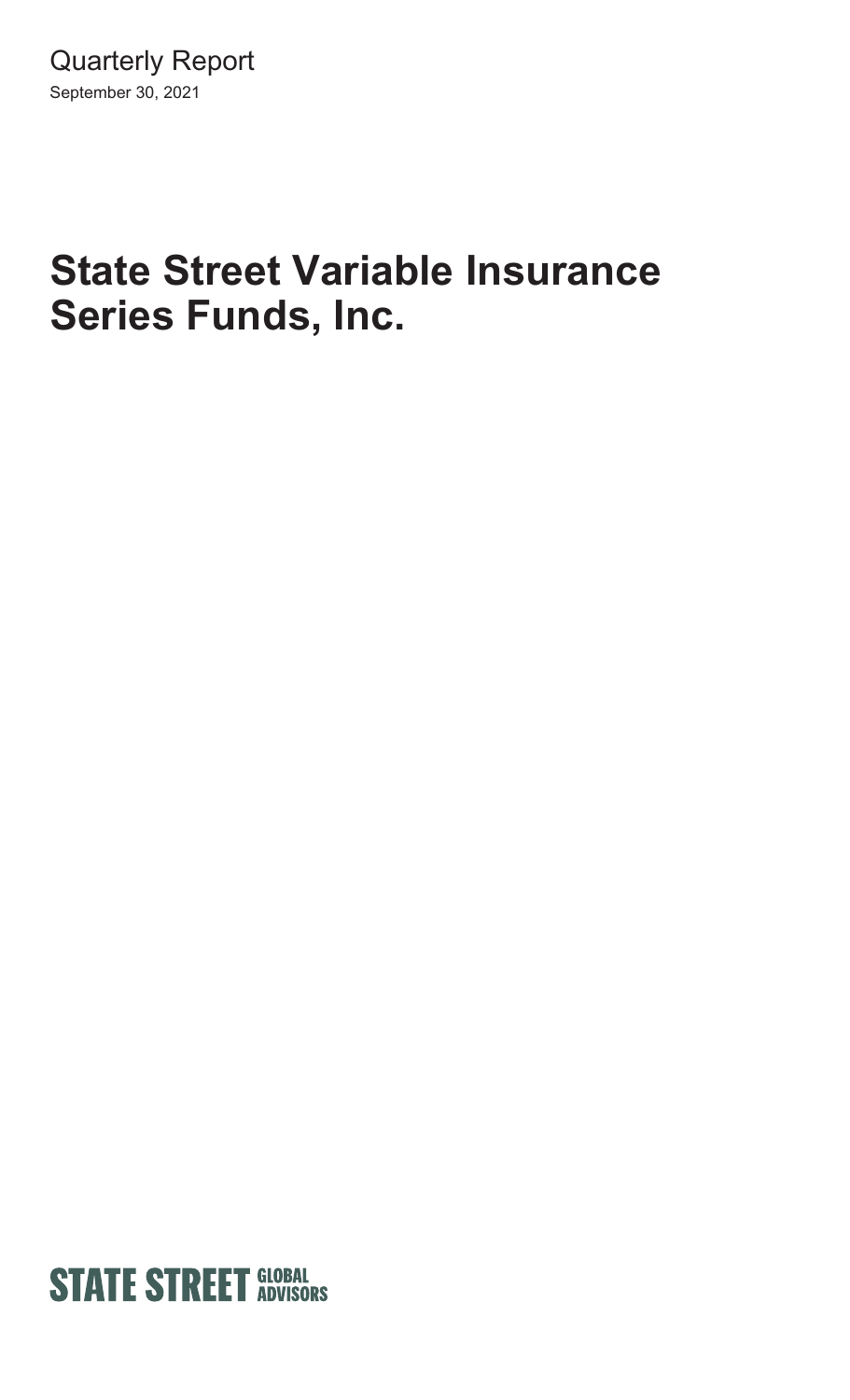### State Street Variable Insurance Series Funds, Inc.

### Quarterly Report

### September 30, 2021

### Table of Contents

### Page

| Schedules of Investments                        |     |
|-------------------------------------------------|-----|
|                                                 |     |
|                                                 | 4   |
| State Street Premier Growth Equity V.I.S. Fund  | 12  |
| State Street Small-Cap Equity V.I.S. Fund       | 14  |
|                                                 | 20  |
|                                                 | 35  |
| State Street Real Estate Securities V.I.S. Fund | 117 |
|                                                 | 119 |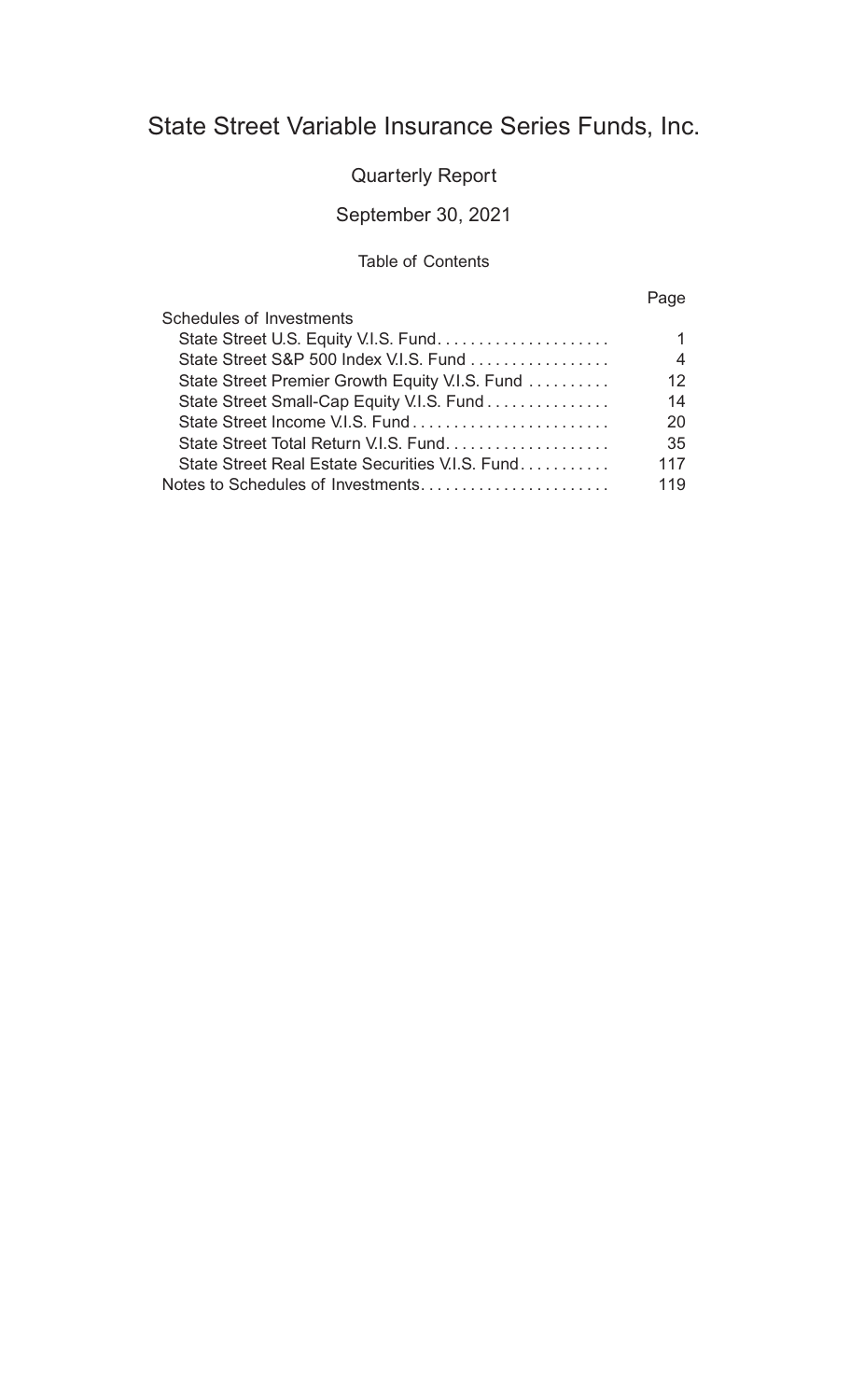### <span id="page-2-0"></span>**State Street U.S. Equity V.I.S. Fund**

|                                                                                      | <b>Number</b><br>of Shares | Fair<br>Value |                                                     | <b>Number</b><br>of Shares | Fair<br>Value     |
|--------------------------------------------------------------------------------------|----------------------------|---------------|-----------------------------------------------------|----------------------------|-------------------|
| Common Stock - 97.7% †                                                               |                            |               | Electronic Components - 2.2%                        |                            |                   |
| Aerospace & Defense - 0.6%                                                           |                            |               | Amphenol Corp., Class A                             | 3,649                      | \$<br>267,216     |
| Raytheon Technologies Corp.                                                          | 1,864                      | 160,229<br>\$ | Corning Inc.                                        | 9,399                      | 342,970           |
| Apparel Retail - 1.3%<br>Ross Stores Inc.                                            | 3,318                      | 361,164       |                                                     |                            | 610,186           |
|                                                                                      |                            |               | Environmental & Facilities Services - 1.0%          |                            |                   |
| Application Software - 3.2%                                                          |                            |               | Waste Management Inc.                               | 1,830                      | 273,329           |
| Adobe Inc. (a)                                                                       | 330                        | 189,988       |                                                     |                            |                   |
| Intuit Inc.                                                                          | 119                        | 64,202        | Financial Exchanges & Data - 1.1%<br>CME Group Inc. | 528                        | 102,105           |
| salesforce.com Inc. (a)                                                              | 1,586                      | 430,155       | MSCI Inc.                                           | 98                         | 59,617            |
| Splunk Inc. (a)                                                                      | 1,516                      | 219,380       | S&P Global Inc.                                     | 265                        | 112,596           |
|                                                                                      |                            | 903,725       | Tradeweb Markets Inc.,                              |                            |                   |
| Asset Management & Custody Banks - 0.2%                                              |                            |               | Class A                                             | 450                        | 36,351            |
| Blackstone Inc.                                                                      | 573                        | 66,663        |                                                     |                            | 310,669           |
|                                                                                      |                            |               | Footwear - 0.4%                                     |                            |                   |
| Auto Parts & Equipment - 0.7%<br>Magna International Inc.                            | 2,598                      |               | NIKE Inc., Class B                                  | 746                        | 108,342           |
|                                                                                      |                            | 195,474       |                                                     |                            |                   |
| Automotive Retail - 0.6%                                                             |                            |               | Healthcare Equipment - 3.4%                         |                            |                   |
| O'Reilly Automotive Inc. (a)                                                         | 276                        | 168,653       | Becton Dickinson & Co.                              | 572                        | 140,609           |
|                                                                                      |                            |               | Boston Scientific Corp. (a)                         | 7,791                      | 338,051           |
| Biotechnology - 1.5%<br>Biogen Inc. (a)                                              | 218                        | 61,692        | <b>Edwards Lifesciences</b><br>Corp. (a)            | 818                        | 92,606            |
| <b>BioMarin</b>                                                                      |                            |               | <b>Medtronic PLC</b>                                | 1,628                      | 204,070           |
| Pharmaceutical Inc. (a)                                                              | 1,239                      | 95,762        | Zimmer Biomet Holdings Inc.                         | 1,158                      | 169,485           |
| Vertex<br>Pharmaceuticals Inc. (a)                                                   | 1,383                      | 250,862       |                                                     |                            | 944,821           |
|                                                                                      |                            |               |                                                     |                            |                   |
|                                                                                      |                            | 408,316       | Healthcare Services - 0.6%<br>Cigna Corp.           | 898                        | 179,744           |
| Building Products - 0.9%                                                             |                            |               |                                                     |                            |                   |
| Allegion PLC                                                                         | 611                        | 80,762        | Home Improvement Retail - 2.1%                      |                            |                   |
| Trane Technologies PLC                                                               | 962                        | 166,089       | Lowe's Companies Inc.                               | 2,410                      | 488,893           |
|                                                                                      |                            | 246,851       | The Home Depot Inc.                                 | 274                        | 89,943            |
|                                                                                      |                            |               |                                                     |                            | 578,836           |
| Cable & Satellite - 1.6%<br>Charter Communications Inc.,                             |                            |               | Hotels, Resorts & Cruise Lines - 1.1%               |                            |                   |
| Class A (a)                                                                          | 155                        | 112,772       | Marriott International Inc.,                        |                            |                   |
| Comcast Corp., Class A                                                               | 6,039                      | 337,761       | Class A (a)                                         | 2,028                      | 300,327           |
|                                                                                      |                            | 450,533       |                                                     |                            |                   |
|                                                                                      |                            |               | Household Products - 1.3%                           |                            |                   |
| Communications Equipment - 0.2%                                                      |                            |               | Colgate-Palmolive Co.<br>The Procter & Gamble Co.   | 1,250<br>1,958             | 94,475<br>273,728 |
| Cisco Systems Inc.                                                                   | 1,100                      | 59,873        |                                                     |                            |                   |
| <b>Construction Materials - 0.3%</b>                                                 |                            |               |                                                     |                            | 368,203           |
| Martin Marietta Materials Inc.                                                       | 231                        | 78,928        | Hypermarkets & Super Centers - 0.4%                 |                            |                   |
|                                                                                      |                            |               | Walmart Inc.                                        | 711                        | 99,099            |
| Data Processing & Outsourced Services - 5.7%<br><b>Fidelity National Information</b> |                            |               | Industrial Conglomerates - 1.5%                     |                            |                   |
| Services Inc.                                                                        | 2,738                      | 333,160       | Honeywell International Inc.                        | 2,001                      | 424,772           |
| Mastercard Inc., Class A                                                             | 870                        | 302,481       |                                                     |                            |                   |
| PayPal Holdings Inc. (a)                                                             | 694                        | 180,586       | Industrial Gases - 1.3%                             |                            |                   |
| Visa Inc., Class A                                                                   | 3,443                      | 766,928       | Air Products & Chemicals Inc.                       | 1,472                      | 376,994           |
|                                                                                      |                            | 1,583,155     | Industrial Machinery - 1.5%                         |                            |                   |
| Diversified Banks - 2.6%                                                             |                            |               | Parker-Hannifin Corp.                               | 1,103                      | 308,421           |
| JPMorgan Chase & Co.                                                                 | 4,434                      | 725,801       | Xylem Inc.                                          | 815                        | 100,799           |
|                                                                                      |                            |               |                                                     |                            | 409,220           |
| Diversified Support Services - 1.0%                                                  |                            |               |                                                     |                            |                   |
| Cintas Corp.                                                                         | 311                        | 118,385       | Insurance Brokers - 0.3%                            |                            |                   |
| IAA Inc. (a)                                                                         | 2,961                      | 161,582       | Marsh & McLennan<br>Companies Inc.                  | 498                        | 75,412            |
|                                                                                      |                            | 279,967       |                                                     |                            |                   |
| Electric Utilities - 0.9%                                                            |                            |               | Integrated Oil & Gas - 0.8%                         |                            |                   |
| NextEra Energy Inc.                                                                  | 3,110                      | 244,197       | Chevron Corp.                                       | 1,332                      | 135,132           |
|                                                                                      |                            |               | Exxon Mobil Corp.                                   | 1,632                      | 95,994            |
|                                                                                      |                            |               |                                                     |                            | 231,126           |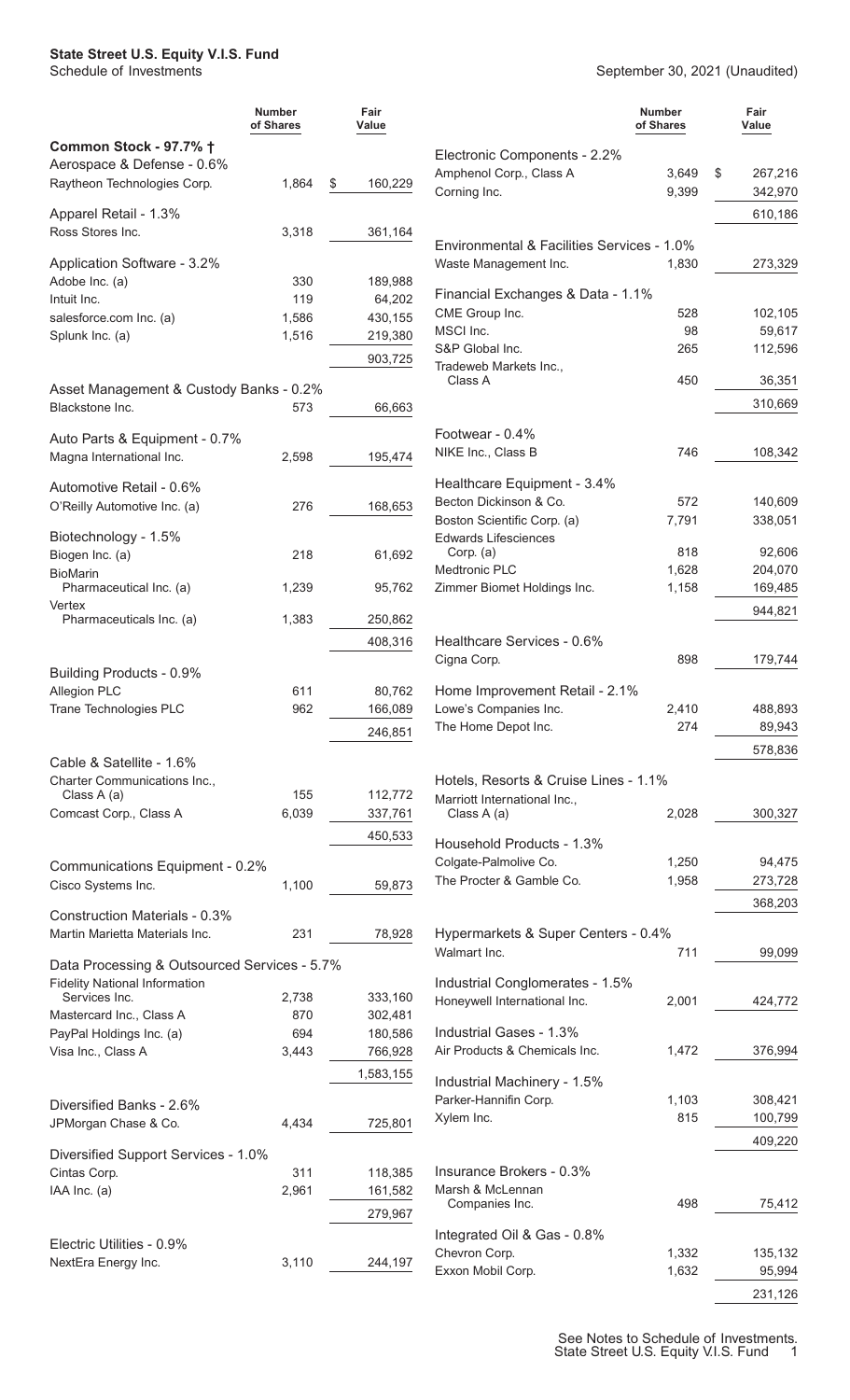### **State Street U.S. Equity V.I.S. Fund**

|                                                                   | <b>Number</b><br>of Shares | Fair<br>Value |                                                                 | <b>Number</b><br>of Shares | Fair<br>Value      |
|-------------------------------------------------------------------|----------------------------|---------------|-----------------------------------------------------------------|----------------------------|--------------------|
| Interactive Home Entertainment - 0.2%<br>Activision Blizzard Inc. | 866                        | \$<br>67,020  | Property & Casualty Insurance - 1.1%<br>Chubb Ltd.              | 1,849                      | \$<br>320,764      |
| Interactive Media & Services - 8.2%                               |                            |               | Railroads - 0.5%                                                |                            |                    |
| Alphabet Inc., Class C (a)                                        | 183                        | 487,752       | Union Pacific Corp.                                             | 770                        | 150,928            |
| Alphabet Inc., Class A (a)                                        | 384                        | 1,026,632     |                                                                 |                            |                    |
| Facebook Inc., Class A (a)                                        | 2,250                      | 763,627       | Regional Banks - 3.4%                                           |                            |                    |
|                                                                   |                            | 2,278,011     | First Republic Bank<br>Regions Financial Corp.                  | 1,607<br>20,528            | 309,958<br>437,452 |
|                                                                   |                            |               | SVB Financial Group (a)                                         | 332                        | 214,764            |
| Internet & Direct Marketing Retail - 4.8%                         | 407                        |               |                                                                 |                            | 962,174            |
| Amazon.com Inc. (a)(b)                                            |                            | 1,337,011     |                                                                 |                            |                    |
| Investment Banking & Brokerage - 0.7%<br>The Charles Schwab Corp. | 2,557                      | 186,252       | Restaurants - 0.6%<br>McDonald's Corp.                          | 710                        | 171,188            |
| IT Consulting & Other Services - 0.4%                             |                            |               | Semiconductor Equipment - 1.3%                                  |                            |                    |
| Accenture PLC, Class A                                            | 323                        | 103,334       | Applied Materials Inc.                                          | 2,808                      | 361,474            |
|                                                                   |                            |               |                                                                 |                            |                    |
| Life & Health Insurance - 0.2%                                    |                            |               | Semiconductors - 4.8%                                           |                            |                    |
| Lincoln National Corp.                                            | 627                        | 43,106        | <b>Advanced Micro</b><br>Devices Inc. (a)                       | 1,366                      | 140,561            |
| Life Sciences Tools & Services - 0.6%                             |                            |               | NVIDIA Corp.                                                    | 1,578                      | 326,899            |
| IQVIA Holdings Inc. (a)                                           | 752                        | 180,134       | QUALCOMM Inc.                                                   | 3,451                      | 445,110            |
|                                                                   |                            |               | Texas Instruments Inc.                                          | 2,270                      | 436,317            |
| Managed Healthcare - 2.5%                                         |                            |               |                                                                 |                            | 1,348,887          |
| Humana Inc.                                                       | 444                        | 172,783       |                                                                 |                            |                    |
| UnitedHealth Group Inc.                                           | 1,383                      | 540,393       | Soft Drinks - 0.8%                                              |                            |                    |
|                                                                   |                            | 713,176       | PepsiCo Inc.                                                    | 1,531                      | 230,278            |
| Movies & Entertainment - 2.3%                                     |                            |               | Specialized REITs - 1.1%                                        |                            |                    |
| Netflix Inc. (a)                                                  | 435                        | 265,498       | American Tower Corp.                                            | 1,110                      | 294,605            |
| The Walt Disney Co. (a)                                           | 2,272                      | 384,354       |                                                                 |                            |                    |
|                                                                   |                            | 649,852       | Specialty Chemicals - 0.5%                                      |                            |                    |
|                                                                   |                            |               | DuPont de Nemours Inc.                                          | 934                        | 63,503             |
| Multi-Line Insurance - 0.3%                                       |                            |               | Ecolab Inc.                                                     | 174                        | 36,300             |
| American International                                            |                            |               | PPG Industries Inc.                                             | 313                        | 44,762             |
| Group Inc.                                                        | 1,513                      | 83,049        |                                                                 |                            | 144,565            |
| Multi-Sector Holdings - 1.1%                                      |                            |               | Systems Software - 7.0%                                         |                            |                    |
| Berkshire Hathaway Inc.,                                          |                            |               | Microsoft Corp.                                                 | 6,061                      | 1,708,717          |
| Class $B(a)$                                                      | 1,145                      | 312,516       | Oracle Corp.                                                    | 1,220                      | 106,298            |
| Multi-Utilities - 1.4%                                            |                            |               | ServiceNow Inc. (a)                                             | 210                        | 130,677            |
| Sempra Energy                                                     | 3,135                      | 396,577       |                                                                 |                            | 1,945,692          |
|                                                                   |                            |               |                                                                 |                            |                    |
| Oil & Gas Equipment & Services - 0.3%<br>Schlumberger N.V.        | 2,401                      | 71,166        | Technology Hardware, Storage & Peripherals - 4.8%<br>Apple Inc. | 9,572                      | 1,354,438          |
|                                                                   |                            |               |                                                                 |                            |                    |
| Oil & Gas Exploration & Production - 1.5%                         |                            |               | Trading Companies & Distributors - 1.2%                         |                            |                    |
| ConocoPhillips                                                    | 4,932                      | 334,241       | United Rentals Inc. (a)                                         | 926                        | 324,961            |
| <b>Pioneer Natural Resources</b><br>Co.                           | 578                        | 96,243        | Trucking - 0.1%                                                 |                            |                    |
|                                                                   |                            | 430,484       | Lyft Inc., Class A (a)                                          | 361                        | 19,346             |
|                                                                   |                            |               |                                                                 |                            |                    |
| Packaged Foods & Meats - 1.4%                                     |                            |               | Wireless Telecommunication Services - 0.3%                      |                            |                    |
| Mondelez International Inc.,<br>Class A                           | 6,751                      | 392,773       | T-Mobile US Inc. (a)                                            | 602                        | 76,912             |
|                                                                   |                            |               | <b>Total Common Stock</b><br>(Cost \$16,361,092)                |                            | 27,309,033         |
| Personal Products - 0.4%                                          |                            |               | <b>Short-Term Investments - 2.4%</b>                            |                            |                    |
| The Estee Lauder                                                  |                            |               | <b>State Street Institutional</b>                               |                            |                    |
| Companies Inc., Class A                                           | 390                        | 116,973       | U.S. Government Money                                           |                            |                    |
| Pharmaceuticals - 3.6%                                            |                            |               | Market Fund - Class G                                           |                            |                    |
| Bristol-Myers Squibb Co.                                          | 3,126                      | 184,965       | Shares 0.03% (c)(d)<br>(Cost \$660,212)                         | 660,212                    | 660,212            |
| Elanco Animal Health Inc. (a)                                     | 1,447                      | 46,145        | <b>Total Investments</b>                                        |                            |                    |
| Johnson & Johnson                                                 | 1,458                      | 235,467       | (Cost \$17,021,304)                                             |                            | 27,969,245         |
| Merck & Company Inc.                                              | 5,888                      | 442,248       | <b>Liabilities in Excess of Other</b>                           |                            |                    |
| Viatris Inc.                                                      | 7,967                      | 107,953       | Assets, net - (0.1)%                                            |                            | (30, 637)          |
|                                                                   |                            | 1,016,778     | <b>NET ASSETS - 100.0%</b>                                      |                            | 27,938,608<br>\$   |
|                                                                   |                            |               |                                                                 |                            |                    |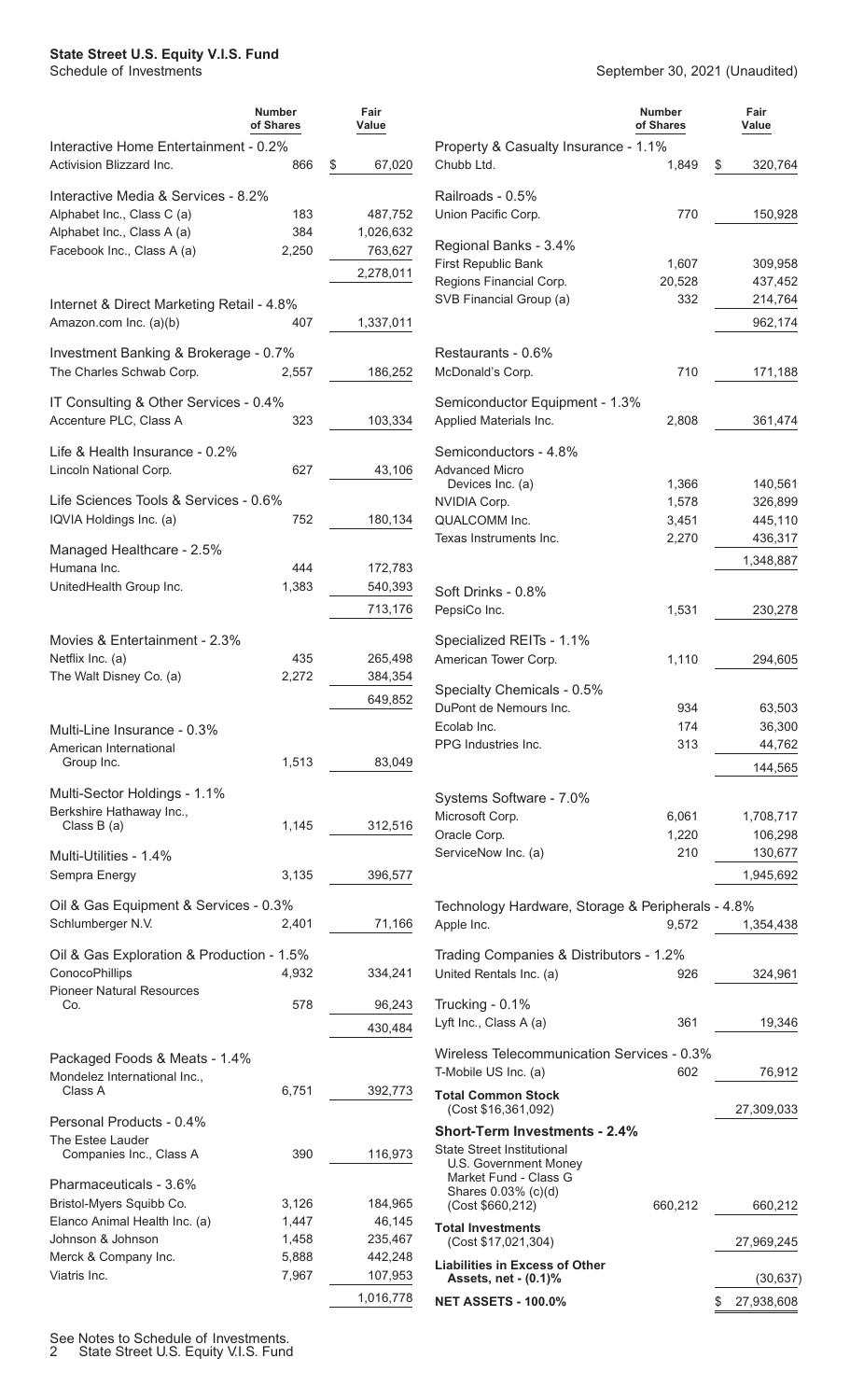#### **Other Information:**

The Fund had the following long futures contracts open at September 30, 2021:

| <b>Description</b> |                                                                                                                                                                                                                                                                                                                                                                                                                                                                                                           | <b>Expiration</b><br><b>Date</b> | Number of<br><b>Contracts</b> | <b>Notional</b><br>Amount | Value     | <b>Unrealized</b><br>Appreciation<br>(Depreciation) |
|--------------------|-----------------------------------------------------------------------------------------------------------------------------------------------------------------------------------------------------------------------------------------------------------------------------------------------------------------------------------------------------------------------------------------------------------------------------------------------------------------------------------------------------------|----------------------------------|-------------------------------|---------------------------|-----------|-----------------------------------------------------|
|                    | S&P 500 E-Mini Index Futures                                                                                                                                                                                                                                                                                                                                                                                                                                                                              | December 2021                    | 2                             | \$449,327                 | \$429,775 | \$(19,552)                                          |
|                    | The views expressed in this document reflect our judgment<br>as of the publication date and are subject to change at any<br>time without notice. The securities cited may not be<br>representative of the Fund's future investments and should<br>not be construed as a recommendation to purchase or sell<br>a particular security. See the Fund's summary prospectus<br>and statutory prospectus for complete descriptions of<br>investment objectives, policies, risks and permissible<br>investments. |                                  |                               |                           |           |                                                     |
| (a)<br>(b)         | Non-income producing security.<br>At September 30, 2021, all or a portion of this security<br>was pledged to cover collateral requirements for<br>futures.                                                                                                                                                                                                                                                                                                                                                |                                  |                               |                           |           |                                                     |
| (C)                | Sponsored by SSGA Funds Management, Inc., the<br>Fund's investment adviser and administrator, and an<br>affiliate of State Street Bank & Trust Co., the Fund's<br>sub-administrator, custodian and accounting agent.                                                                                                                                                                                                                                                                                      |                                  |                               |                           |           |                                                     |
| (d)                | Coupon amount represents effective yield.                                                                                                                                                                                                                                                                                                                                                                                                                                                                 |                                  |                               |                           |           |                                                     |
| t                  | Percentages are based on net assets as of September<br>30, 2021.                                                                                                                                                                                                                                                                                                                                                                                                                                          |                                  |                               |                           |           |                                                     |

#### Abbreviations:

REIT - Real Estate Investment Trust

The following table presents the Fund's investments measured at fair value on a recurring basis at September 30, 2021:

| Investments                                      | Level 1      | Level 2 | Level 3 | Total        |
|--------------------------------------------------|--------------|---------|---------|--------------|
| Investments in Securities                        |              |         |         |              |
| Common Stock                                     | \$27,309,033 | $S-$    | S—      | \$27,309,033 |
| Short-Term Investments                           | 660,212      |         |         | 660,212      |
| Total Investments in Securities                  | \$27,969,245 | s—      | S—      | \$27,969,245 |
| <b>Other Financial Instruments</b>               |              |         |         |              |
| Long Futures Contracts - Unrealized Depreciation | (19, 552)    |         |         | (19, 552)    |
| <b>Total Other Financial Instruments</b>         | (19, 552)    |         | S—      | (19, 552)    |
|                                                  |              |         |         |              |

Affiliate Table

|                                                                                  | <b>Number</b><br>of Shares<br>Held at<br>12/31/20 | Value at | Cost of<br>12/31/20 Purchases             | <b>Proceeds</b><br>from<br><b>Shares</b><br>Sold | Realized<br>Gain<br>(Loss) | <b>Change in</b><br>Unrealized<br>Appreciation<br>(Depreciation) | Number of<br><b>Shares</b><br>Held at<br>9/30/21 | Value at Dividend<br>9/30/21 | <b>Income</b> |
|----------------------------------------------------------------------------------|---------------------------------------------------|----------|-------------------------------------------|--------------------------------------------------|----------------------------|------------------------------------------------------------------|--------------------------------------------------|------------------------------|---------------|
| State Street Institutional U.S. Government<br>Money Market Fund - Class G Shares |                                                   |          | 582,660 \$582,660 \$5,327,792 \$5,250,240 |                                                  | $S-$                       | $S-$                                                             | 660.212                                          | \$660.212                    | \$130         |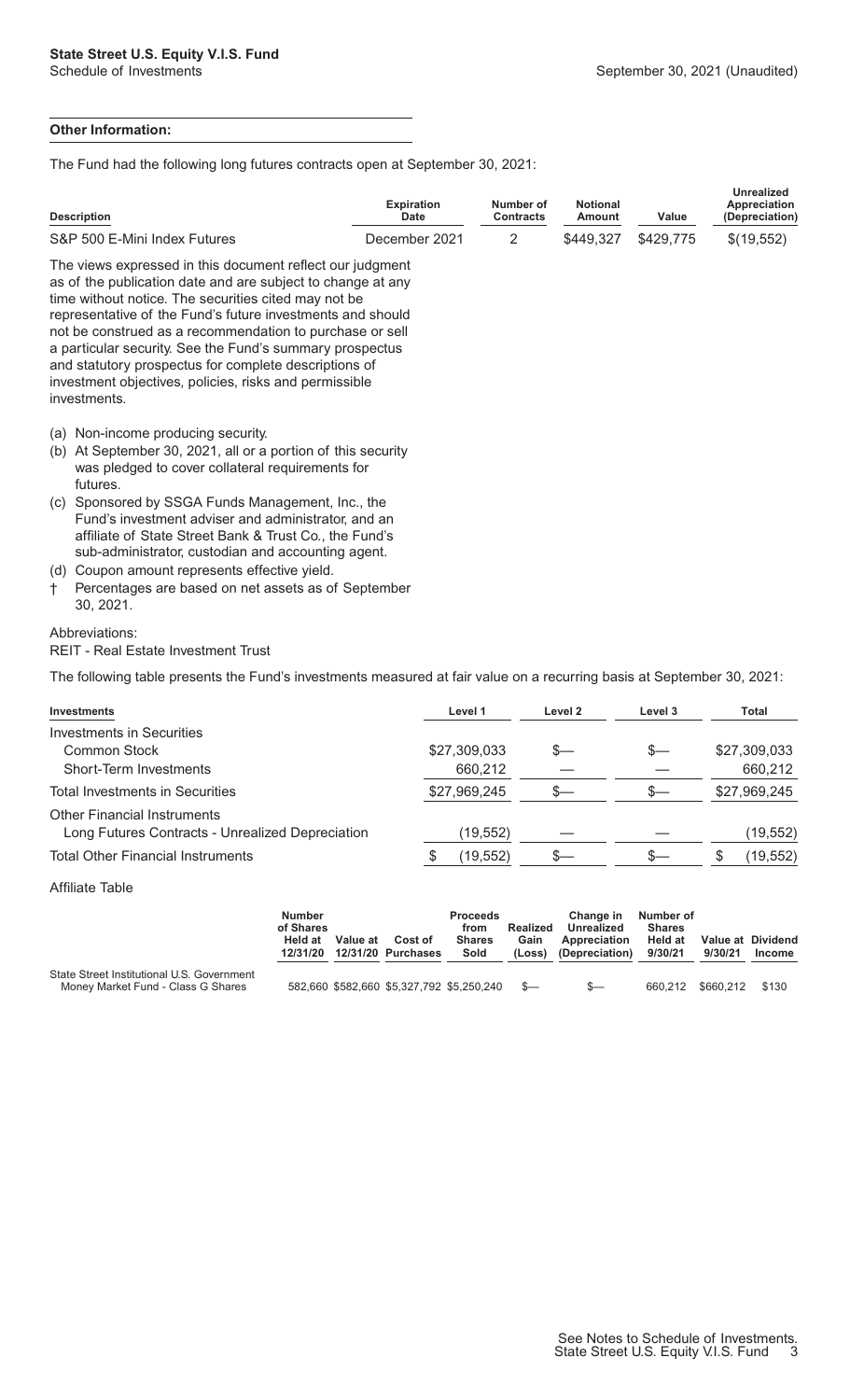<span id="page-5-0"></span>

#### September 30, 2021 (Unaudited)

|                                                | <b>Number</b><br>of Shares | Fair<br>Value |                                                                      | <b>Number</b><br>of Shares | Fair<br>Value |
|------------------------------------------------|----------------------------|---------------|----------------------------------------------------------------------|----------------------------|---------------|
| Common Stock - 99.4% †                         |                            |               | ANSYS Inc. (a)                                                       | 471                        | \$<br>160,352 |
| Advertising - 0.1%                             |                            |               | Autodesk Inc. (a)                                                    | 1,173                      | 334,504       |
| Omnicom Group Inc.<br>The Interpublic Group of | 1,023                      | 74,126<br>\$  | Cadence Design<br>Systems Inc. (a)                                   | 1,443                      | 218,528       |
| Companies Inc.                                 | 2,061                      | 75,577        | Ceridian HCM Holding Inc. (a)                                        | 666                        | 75,005        |
|                                                |                            | 149,703       | Citrix Systems Inc.                                                  | 707                        | 75,910        |
|                                                |                            |               | Intuit Inc.                                                          | 1,474                      | 795,238       |
| Aerospace & Defense - 1.5%                     |                            |               | Paycom Software Inc. (a)                                             | 250                        | 123,937       |
| General Dynamics Corp.                         | 1,181                      | 231,512       | PTC Inc. (a)                                                         | 600                        | 71,874        |
| Howmet Aerospace Inc.                          | 2,272                      | 70,886        | salesforce.com Inc. (a)                                              | 5,126                      | 1,390,274     |
| Huntington Ingalls<br>Industries Inc.          | 200                        | 38,612        | Synopsys Inc. (a)                                                    | 843                        | 252,403       |
| L3Harris Technologies Inc.                     | 1,068                      | 235,216       | Tyler Technologies Inc. (a)                                          | 200                        | 91,730        |
| Lockheed Martin Corp.                          | 1,323                      | 456,567       |                                                                      |                            | 5,052,084     |
| Northrop Grumman Corp.                         | 795                        | 286,319       |                                                                      |                            |               |
| Raytheon Technologies Corp.                    | 8,077                      | 694,299       | Asset Management & Custody Banks - 0.8%<br>Ameriprise Financial Inc. | 576                        | 152,133       |
| Textron Inc.                                   | 1,311                      | 91,521        | BlackRock Inc.                                                       | 768                        | 644,091       |
| The Boeing Co. (a)                             | 2,975                      | 654,322       | Franklin Resources Inc.                                              | 1,491                      | 44,313        |
| TransDigm Group Inc. (a)                       | 270                        | 168,634       | Invesco Ltd.                                                         | 2,050                      | 49,425        |
|                                                |                            | 2,927,888     | Northern Trust Corp.                                                 | 1,192                      | 128,510       |
|                                                |                            |               | State Street Corp. (b)                                               | 1,906                      | 161,476       |
| Agricultural & Farm Machinery - 0.3%           |                            |               | T Rowe Price Group Inc.                                              | 1,203                      | 236,630       |
| Deere & Co.                                    | 1,502                      | 503,275       | The Bank of New York Mellon                                          |                            |               |
|                                                |                            |               | Corp.                                                                | 4,119                      | 213,529       |
| Agricultural Products - 0.1%                   |                            |               |                                                                      |                            | 1,630,107     |
| Archer-Daniels-Midland Co.                     | 2,896                      | 173,789       |                                                                      |                            |               |
| Air Freight & Logistics - 0.6%                 |                            |               | Auto Parts & Equipment - 0.1%                                        |                            |               |
| CH Robinson Worldwide Inc.                     | 787                        | 68,469        | Aptiv PLC (a)                                                        | 1,487                      | 221,518       |
| Expeditors International of                    |                            |               | BorgWarner Inc.                                                      | 1,447                      | 62,525        |
| Washington Inc.                                | 832                        | 99,116        |                                                                      |                            | 284,043       |
| FedEx Corp.                                    | 1,308                      | 286,831       |                                                                      |                            |               |
| United Parcel Service Inc.,                    |                            |               | Automobile Manufacturers - 2.1%                                      |                            |               |
| Class B                                        | 3,914                      | 712,740       | Ford Motor Co. (a)                                                   | 20,537                     | 290,804       |
|                                                |                            | 1,167,156     | General Motors Co. (a)                                               | 7,649                      | 403,179       |
|                                                |                            |               | Tesla Inc. (a)                                                       | 4,333                      | 3,360,155     |
| Airlines - 0.3%                                |                            |               |                                                                      |                            | 4,054,138     |
| Alaska Air Group Inc. (a)                      | 700                        | 41,020        |                                                                      |                            |               |
| <b>American Airlines</b><br>Group Inc. (a)     | 3,511                      | 72,046        | Automotive Retail - 0.3%                                             |                            |               |
| Delta Air Lines Inc. (a)                       | 3,506                      | 149,391       | Advance Auto Parts Inc.                                              | 304                        | 63,503        |
| Southwest Airlines Co. (a)                     | 3,202                      | 164,679       | AutoZone Inc. (a)                                                    | 112                        | 190,175       |
| <b>United Airlines</b>                         |                            |               | CarMax Inc. (a)                                                      | 834                        | 106,719       |
| Holdings Inc. (a)                              | 1,811                      | 86,149        | O'Reilly Automotive Inc. (a)                                         | 374                        | 228,536       |
|                                                |                            | 513,285       |                                                                      |                            | 588,933       |
|                                                |                            |               | Biotechnology - 1.9%                                                 |                            |               |
| Alternative Carriers - 0.0% *                  |                            |               | AbbVie Inc.                                                          | 9,398                      | 1,013,762     |
| Lumen Technologies Inc.                        | 5,933                      | 73,510        | Amgen Inc.                                                           | 3,011                      | 640,289       |
|                                                |                            |               | Biogen Inc. (a)                                                      | 800                        | 226,392       |
| Apparel Retail - 0.3%                          |                            |               | Gilead Sciences Inc.                                                 | 6,808                      | 475,539       |
| Ross Stores Inc.                               | 1,930                      | 210,080       | Incyte Corp. (a)                                                     | 1,122                      | 77,171        |
| The Gap Inc.                                   | 1,215                      | 27,581        | Moderna Inc. (a)                                                     | 1,865                      | 717,764       |
| The TJX Companies Inc.                         | 6,449                      | 425,505       | Regeneron                                                            |                            |               |
|                                                |                            | 663,166       | Pharmaceuticals Inc. (a)                                             | 561                        | 339,506       |
| Apparel, Accessories & Luxury Goods - 0.2%     |                            |               | Vertex                                                               |                            |               |
| Hanesbrands Inc.                               | 1,711                      | 29,361        | Pharmaceuticals Inc. (a)                                             | 1,392                      | 252,495       |
| PVH Corp. (a)                                  | 407                        | 41,835        |                                                                      |                            | 3,742,918     |
| Ralph Lauren Corp.                             | 270                        | 29,981        | Brewers - 0.0% *                                                     |                            |               |
| Tapestry Inc.                                  | 1,589                      | 58,825        | Molson Coors Beverage Co.,                                           |                            |               |
| Under Armour Inc., Class A (a)                 | 500                        | 10,090        | Class B                                                              | 1,078                      | 49,998        |
| Under Armour Inc., Class C (a)                 | 1,012                      | 17,730        |                                                                      |                            |               |
| VF Corp.                                       | 1,741                      | 116,630       | Broadcasting - 0.1%                                                  |                            |               |
|                                                |                            | 304,452       | Discovery Inc., Class A (a)                                          | 806                        | 20,456        |
|                                                |                            |               | Discovery Inc., Class C (a)                                          | 1,640                      | 39,803        |
| Application Software - 2.6%                    |                            |               | Fox Corp., Class A                                                   | 1,530                      | 61,368        |
| Adobe Inc. (a)                                 | 2,540                      | 1,462,329     | Fox Corp., Class B                                                   | 740                        | 27,469        |

See Notes to Schedule of Investments.

4 State Street S&P 500 Index V.I.S. Fund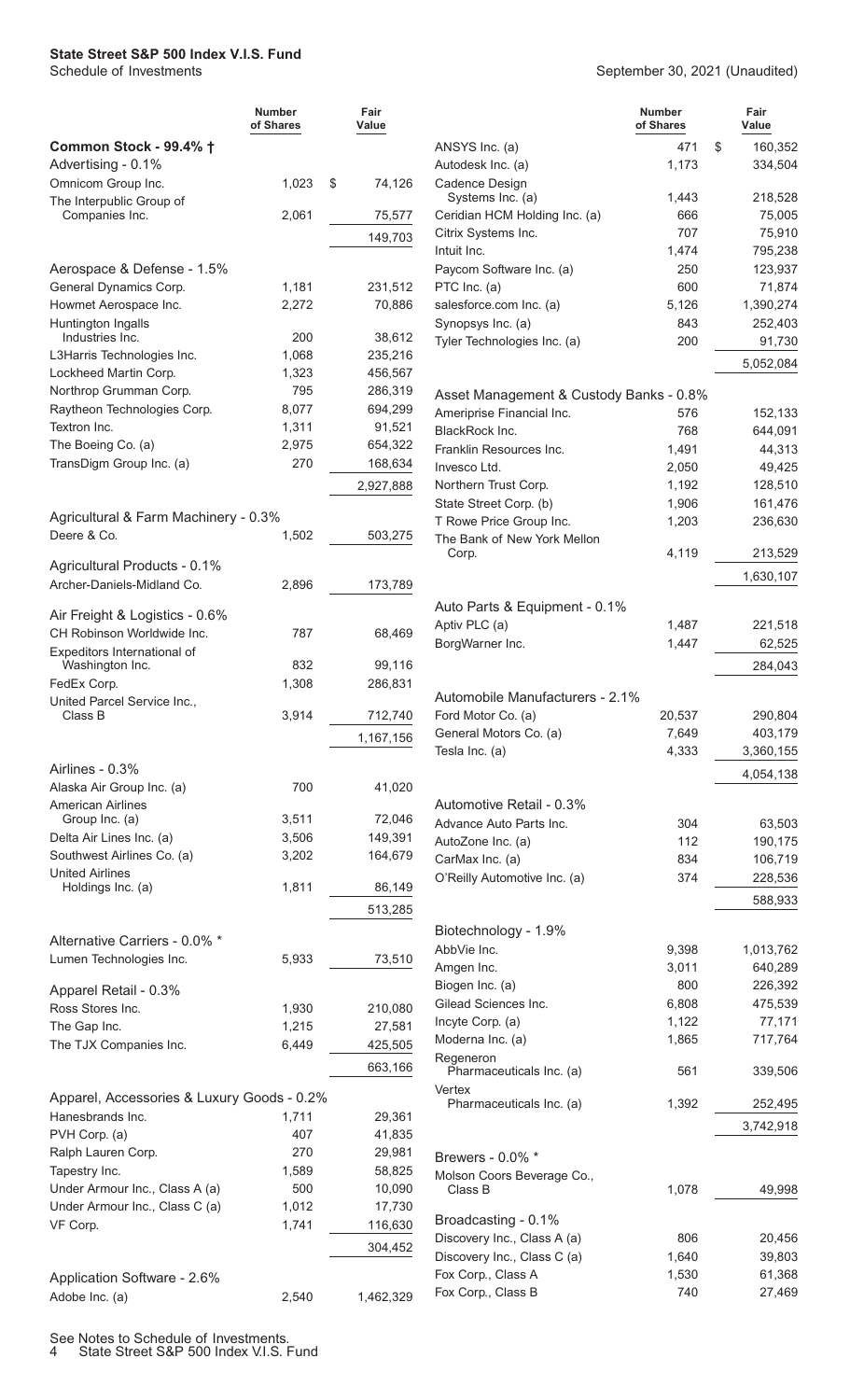|                                               | <b>Number</b><br>of Shares | Fair<br>Value |
|-----------------------------------------------|----------------------------|---------------|
| ViacomCBS Inc., Class B                       | 3,236                      | \$<br>127,855 |
|                                               |                            | 276,951       |
| Building Products - 0.5%                      |                            |               |
| Allegion PLC                                  | 533                        | 70,452        |
| AO Smith Corp.                                | 798                        | 48,734        |
| Carrier Global Corp.                          | 4,270                      | 221,015       |
| Fortune Brands Home &<br>Security Inc.        | 799                        | 71.446        |
| Johnson Controls International<br>PLC         | 3,783                      | 257,547       |
| Masco Corp.                                   | 1,282                      | 71,215        |
| Trane Technologies PLC                        | 1,257                      | 217,021       |
|                                               |                            | 957,430       |
| Cable & Satellite - 1.0%                      |                            |               |
| Charter Communications Inc.,                  |                            |               |
| Class A (a)                                   | 671                        | 488,193       |
| Comcast Corp., Class A<br>DISH Network Corp., | 24,507                     | 1,370,676     |
| Class A (a)                                   | 1,098                      | 47,719        |
|                                               |                            | 1,906,588     |
| Casinos & Gaming - 0.2%                       |                            |               |
| Caesars Entertainment Inc. (a)                | 1,071                      | 120,252       |
| Las Vegas Sands Corp. (a)                     | 1,739                      | 63,647        |
| <b>MGM Resorts International</b>              | 1,997                      | 86,171        |
| Penn National Gaming Inc. (a)                 | 755                        | 54,707        |
| Wynn Resorts Ltd. (a)                         | 481                        | 40,765        |
|                                               |                            | 365,542       |
| Commodity Chemicals - 0.2%                    |                            |               |
| Dow Inc.                                      | 3,848                      | 221,491       |
| LyondellBasell Industries N.V.,<br>Class A    | 1,338                      | 125,571       |
|                                               |                            | 347,062       |
| Communications Equipment - 0.8%               |                            |               |
| Arista Networks Inc. (a)                      | 282                        | 96,907        |
| Cisco Systems Inc.                            | 22,440                     | 1,221,409     |
| F5 Networks Inc. (a)                          | 353                        | 70,169        |
| Juniper Networks Inc.                         | 1,889                      | 51,985        |
| Motorola Solutions Inc.                       | 925                        | 214,896       |
|                                               |                            | 1,655,366     |
| Computer & Electronics Retail - 0.1%          |                            |               |
| Best Buy Company Inc.                         | 1,117                      | 118,078       |
| Construction & Engineering - 0.0% *           |                            |               |
| Quanta Services Inc.                          | 784                        | 89,235        |
| Construction Machinery & Heavy Trucks - 0.5%  |                            |               |
| Caterpillar Inc.                              | 2,899                      | 556,521       |
| Cummins Inc.                                  | 742                        | 166,624       |
| PACCAR Inc.                                   | 1,844                      | 145,528       |
| Westinghouse Air Brake<br>Technologies Corp.  | 1,025                      | 88,365        |
|                                               |                            | 957,038       |
| Construction Materials - 0.1%                 |                            |               |
| Martin Marietta Materials Inc.                | 327                        | 111,730       |
| Vulcan Materials Co.                          | 695                        | 117,566       |
|                                               |                            | 229,296       |
|                                               |                            |               |
| Consumer Electronics - 0.1%                   |                            |               |
| Garmin Ltd.                                   | 800                        | 124,368       |

|                                                                | Number<br>of Shares | Fair<br>Value |
|----------------------------------------------------------------|---------------------|---------------|
| Consumer Finance - 0.7%                                        |                     |               |
| American Express Co.                                           | 3,405               | \$<br>570,440 |
| Capital One Financial Corp.                                    | 2,370               | 383,869       |
| <b>Discover Financial Services</b>                             | 1,577               | 193,734       |
| <b>Synchrony Financial</b>                                     | 2,866               | 140,090       |
|                                                                |                     | 1,288,133     |
| Copper - $0.1\%$                                               |                     |               |
| Freeport-McMoRan Inc.                                          | 8,021               | 260,923       |
| Data Processing & Outsourced Services - 3.7%<br>Automatic Data |                     |               |
| Processing Inc.<br><b>Broadridge Financial</b>                 | 2,233               | 446,421       |
| Solutions Inc.                                                 | 662                 | 110,316       |
| <b>Fidelity National Information</b><br>Services Inc.          | 3,356               | 408,358       |
| Fiserv Inc. (a)                                                | 3,225               | 349,913       |
| FleetCor Technologies Inc. (a)                                 | 439                 | 114,698       |
| Global Payments Inc.                                           | 1,596               | 251,498       |
| Jack Henry & Associates Inc.                                   | 437                 | 71,694        |
| Mastercard Inc., Class A                                       | 4,580               | 1,592,374     |
| Paychex Inc.                                                   | 1,735               | 195,101       |
| PayPal Holdings Inc. (a)                                       | 6,207               | 1,615,123     |
| The Western Union Co.                                          | 2,524               | 51,035        |
| Visa Inc., Class A                                             | 8,963               | 1,996,508     |
|                                                                |                     | 7,203,039     |
| Distillers & Vintners - 0.1%                                   |                     |               |
| Brown-Forman Corp., Class B                                    | 994                 | 66,608        |
| Constellation Brands Inc.,<br>Class A                          | 872                 | 183,722       |
|                                                                |                     | 250,330       |
|                                                                |                     |               |
| Distributors - 0.1%                                            |                     |               |
| Genuine Parts Co.                                              | 797                 | 96,620        |
| LKQ Corp. (a)                                                  | 1,564               | 78,701        |
| Pool Corp.                                                     | 200                 | 86,882        |
|                                                                |                     | 262,203       |
| Diversified Banks - 3.3%                                       |                     |               |
| Bank of America Corp.                                          | 39,468              | 1,675,417     |
| Citigroup Inc.                                                 | 10.696              | 750,645       |
| JPMorgan Chase & Co.                                           | 15,948              | 2,610,528     |
| U.S. Bancorp                                                   | 7,260               | 431,534       |
| Wells Fargo & Co.                                              | 22,036              | 1,022,691     |
|                                                                |                     | 6,490,815     |
| Diversified Chemicals - 0.0% *                                 |                     |               |
| Eastman Chemical Co.                                           | 617                 | 62,157        |
| Diversified Support Services - 0.2%                            |                     |               |
| Cintas Corp.                                                   | 478                 | 181,956       |
| Copart Inc. (a)                                                | 1,178               | 163,412       |
|                                                                |                     | 345,368       |
| Drug Retail - 0.1%                                             |                     |               |
| Walgreens Boots Alliance Inc.                                  | 3,882               | 182,648       |
| Electric Utilities - 1.6%                                      |                     |               |
| Alliant Energy Corp.                                           | 1,400               | 78,372        |
| <b>American Electric Power</b>                                 |                     |               |
| Company Inc.                                                   | 2,666               | 216,426       |
| Duke Energy Corp.                                              | 4,015               | 391,824       |
| <b>Edison International</b>                                    | 1,870               | 103,729       |
| Entergy Corp.                                                  | 1,147               | 113,909       |
| Evergy Inc.                                                    | 1,088               | 67,674        |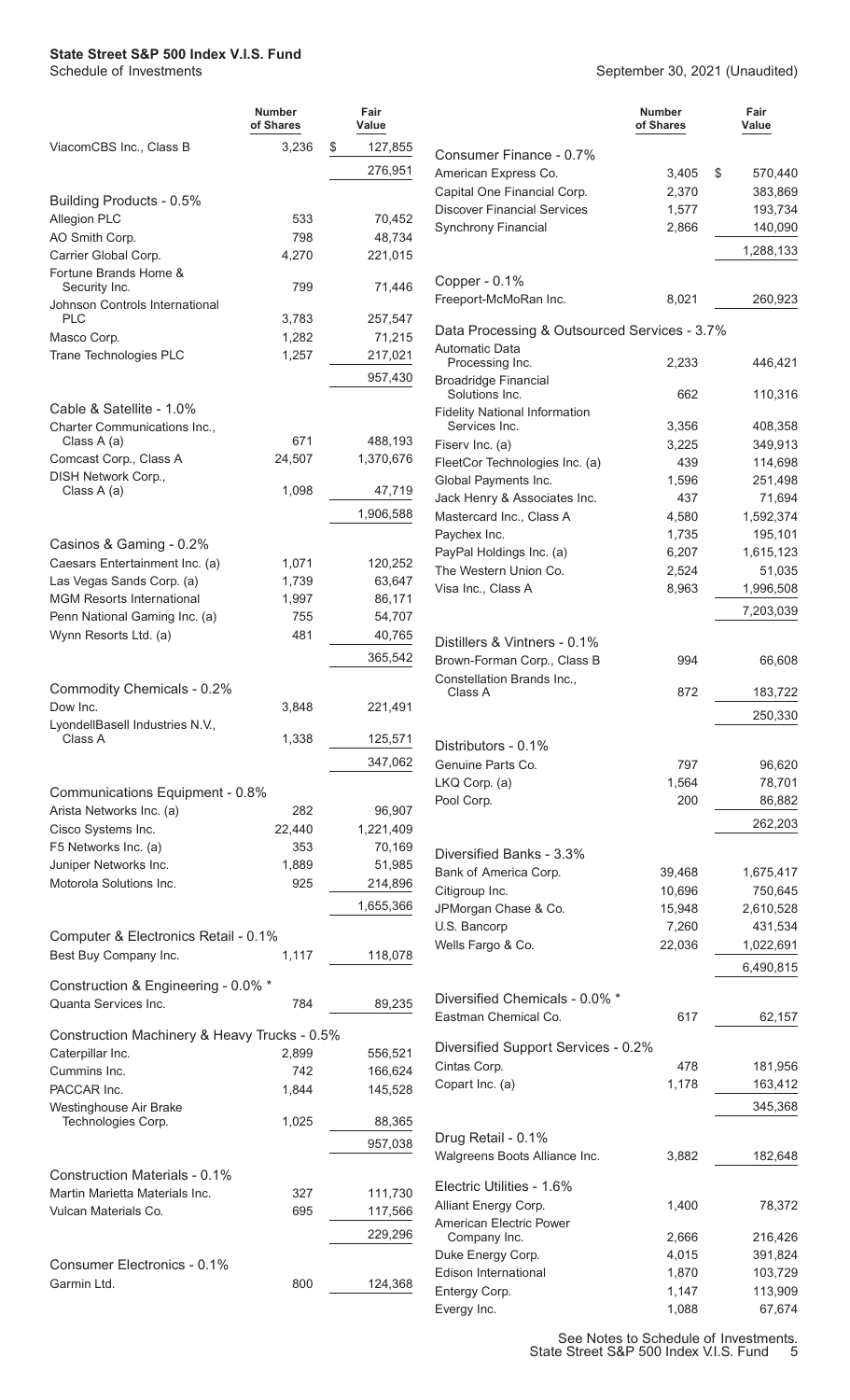|                                                  | <b>Number</b><br>of Shares | Fair<br>Value      |                                                       | <b>Number</b><br>of Shares | Fair<br>Value      |
|--------------------------------------------------|----------------------------|--------------------|-------------------------------------------------------|----------------------------|--------------------|
| <b>Eversource Energy</b>                         | 1,739                      | \$<br>142,181      | Footwear - 0.5%                                       |                            |                    |
| Exelon Corp.                                     | 5,234                      | 253,011            | NIKE Inc., Class B                                    | 6,799                      | \$<br>987,419      |
| FirstEnergy Corp.                                | 3,108                      | 110,707            |                                                       |                            |                    |
| NextEra Energy Inc.                              | 10,539                     | 827,522            | Gas Utilities - 0.0% *                                |                            |                    |
| NRG Energy Inc.                                  | 1,518                      | 61,980             | Atmos Energy Corp.                                    | 700                        | 61,740             |
| Pinnacle West Capital Corp.                      | 700                        | 50,652             | General Merchandise Stores - 0.5%                     |                            |                    |
| PPL Corp.<br>The Southern Co.                    | 3,931<br>5,652             | 109,596<br>350,254 | Dollar General Corp.                                  | 1,250                      | 265,175            |
| Xcel Energy Inc.                                 | 2,897                      | 181,062            | Dollar Tree Inc. (a)                                  | 1,149                      | 109,982            |
|                                                  |                            |                    | Target Corp.                                          | 2,640                      | 603,953            |
|                                                  |                            | 3,058,899          |                                                       |                            | 979,110            |
| Electrical Components & Equipment - 0.6%         |                            |                    |                                                       |                            |                    |
| <b>AMETEK Inc.</b>                               | 1,249                      | 154,889            | Gold - 0.1%                                           |                            |                    |
| Eaton Corporation PLC                            | 2,156                      | 321,912            | Newmont Corp.                                         | 4,335                      | 235,391            |
| Emerson Electric Co.                             | 3,266                      | 307,657            | Health Care REITs - 0.2%                              |                            |                    |
| Generac Holdings Inc. (a)                        | 324                        | 132,409            | Healthpeak Properties Inc.                            | 2.669                      | 89,358             |
| Rockwell Automation Inc.                         | 635                        | 186,716            | Ventas Inc.                                           | 2,129                      | 117,542            |
|                                                  |                            | 1,103,583          | Welltower Inc.                                        | 2,320                      | 191,168            |
| Electronic Components - 0.2%                     |                            |                    |                                                       |                            | 398,068            |
| Amphenol Corp., Class A                          | 3,304                      | 241,952            |                                                       |                            |                    |
| Corning Inc.                                     | 3,947                      | 144,026            | Healthcare Distributors - 0.2%                        |                            |                    |
|                                                  |                            |                    | AmerisourceBergen Corp.                               | 813                        | 97,113             |
|                                                  |                            | 385,978            | Cardinal Health Inc.                                  | 1,681                      | 83,142             |
| Electronic Equipment & Instruments - 0.3%        |                            |                    | Henry Schein Inc. (a)                                 | 863                        | 65,726             |
| Keysight Technologies Inc. (a)                   | 1,000                      | 164,290            | McKesson Corp.                                        | 816                        | 162,694            |
| Teledyne Technologies Inc. (a)                   | 252                        | 108,254            |                                                       |                            | 408,675            |
| Trimble Inc. (a)                                 | 1,400                      | 115,150            |                                                       |                            |                    |
| Zebra Technologies Corp.,                        |                            |                    | Healthcare Equipment - 3.5%                           |                            |                    |
| Class A (a)                                      | 300                        | 154,626            | <b>Abbott Laboratories</b>                            | 9,430                      | 1,113,966          |
|                                                  |                            | 542,320            | ABIOMED Inc. (a)                                      | 238                        | 77,474             |
|                                                  |                            |                    | Baxter International Inc.                             | 2,723                      | 219,011            |
| Electronic Manufacturing Services - 0.1%         |                            |                    | Becton Dickinson & Co.<br>Boston Scientific Corp. (a) | 1,527<br>7,745             | 375,367<br>336,056 |
| IPG Photonics Corp. (a)<br>TE Connectivity Ltd.  | 179<br>1,787               | 28,354<br>245,212  | Danaher Corp.                                         | 3,404                      | 1,036,314          |
|                                                  |                            |                    | DexCom Inc. (a)                                       | 512                        | 279,992            |
|                                                  |                            | 273,566            | <b>Edwards Lifesciences</b>                           |                            |                    |
| Environmental & Facilities Services - 0.3%       |                            |                    | Corp. (a)                                             | 3,364                      | 380,838            |
| Republic Services Inc.                           | 1,117                      | 134,107            | Hologic Inc. (a)                                      | 1,277                      | 94,255             |
| Rollins Inc.                                     | 1,200                      | 42,396             | IDEXX Laboratories Inc. (a)                           | 452                        | 281,099            |
| Waste Management Inc.                            | 2,106                      | 314,552            | Intuitive Surgical Inc. (a)                           | 638                        | 634,268            |
|                                                  |                            | 491,055            | Medtronic PLC                                         | 7,162                      | 897,757            |
|                                                  |                            |                    | ResMed Inc.                                           | 795                        | 209,522            |
| Fertilizers & Agricultural Chemicals - 0.2%      |                            |                    | <b>STERIS PLC</b>                                     | 500                        | 102,140            |
| CF Industries Holdings Inc.                      | 1,250                      | 69,775             | Stryker Corp.                                         | 1,737                      | 458,082            |
| Corteva Inc.                                     | 3,989                      | 167,857            | Teleflex Inc.                                         | 260                        | 97,903             |
| FMC Corp.                                        | 758                        | 69,402             | Zimmer Biomet Holdings Inc.                           | 1,087                      | 159,093            |
| The Mosaic Co.                                   | 2,054                      | 73,369             |                                                       |                            | 6,753,137          |
|                                                  |                            | 380,403            | Healthcare Facilities - 0.2%                          |                            |                    |
|                                                  |                            |                    | <b>HCA Healthcare Inc.</b>                            | 1,296                      | 314,565            |
| Financial Exchanges & Data - 1.1%                |                            |                    | Universal Health Services Inc.,                       |                            |                    |
| Cboe Global Markets Inc.                         | 577                        | 71,467             | Class B                                               | 364                        | 50,367             |
| CME Group Inc.<br>Intercontinental Exchange Inc. | 1,915<br>3,001             | 370,323<br>344,575 |                                                       |                            | 364,932            |
| MarketAxess Holdings Inc.                        | 206                        | 86,662             |                                                       |                            |                    |
| Moody's Corp.                                    | 871                        | 309,301            | Healthcare Services - 0.6%                            |                            |                    |
| MSCI Inc.                                        | 433                        | 263,411            | Cigna Corp.                                           | 1,841                      | 368,494            |
| Nasdaq Inc.                                      | 576                        | 111,179            | CVS Health Corp.                                      | 6,967                      | 591,220            |
| S&P Global Inc.                                  | 1,311                      | 557,031            | DaVita Inc. (a)                                       | 358                        | 41,621             |
|                                                  |                            |                    | Laboratory Corporation of<br>America Holdings (a)     | 529                        | 148,882            |
|                                                  |                            | 2,113,949          | Quest Diagnostics Inc.                                | 618                        | 89,802             |
| Food Distributors - 0.1%                         |                            |                    |                                                       |                            |                    |
| Sysco Corp.                                      | 2,842                      | 223,097            |                                                       |                            | 1,240,019          |
|                                                  |                            |                    | Healthcare Supplies - 0.3%                            |                            |                    |
| Food Retail - 0.1%                               |                            |                    | Align Technology Inc. (a)                             | 394                        | 262,179            |
| The Kroger Co.                                   | 3,456                      | 139,726            |                                                       |                            |                    |

See Notes to Schedule of Investments.

6 State Street S&P 500 Index V.I.S. Fund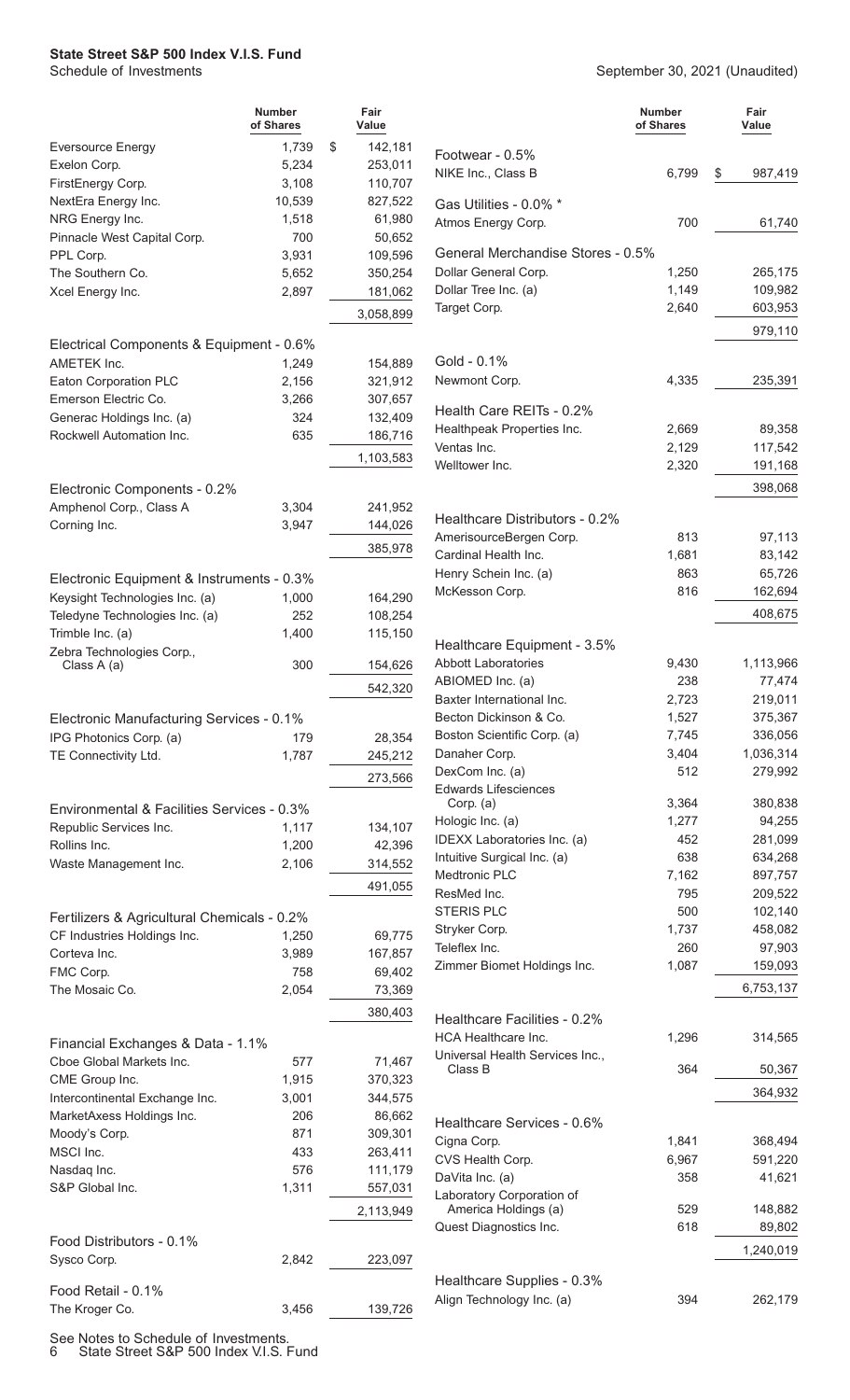|                                                       | <b>Number</b><br>of Shares | Fair<br>Value          |                                                 | <b>Number</b><br>of Shares | Fair<br>Value        |
|-------------------------------------------------------|----------------------------|------------------------|-------------------------------------------------|----------------------------|----------------------|
| DENTSPLY SIRONA Inc.                                  | 1,277                      | 74,130<br>\$           | Industrial Conglomerates - 1.1%                 |                            |                      |
| The Cooper Companies Inc.                             | 257                        | 106,221                | 3M Co.                                          | 3,037                      | \$<br>532,751        |
| <b>West Pharmaceutical</b><br>Services Inc.           | 410                        | 174,061                | General Electric Co.                            | 5,938                      | 611,792              |
|                                                       |                            |                        | Honeywell International Inc.                    | 3,709                      | 787,346              |
|                                                       |                            | 616,591                | Roper Technologies Inc.                         | 551                        | 245,818              |
| Healthcare Technology - 0.1%                          |                            |                        |                                                 |                            | 2,177,707            |
| Cerner Corp.                                          | 1,630                      | 114,948                |                                                 |                            |                      |
|                                                       |                            |                        | Industrial Gases - 0.6%                         |                            |                      |
| Home Building - 0.2%<br>D.R. Horton Inc.              | 1,775                      | 149,047                | Air Products & Chemicals Inc.<br>Linde PLC      | 1,154<br>2,768             | 295,551<br>812,076   |
| Lennar Corp., Class A                                 | 1,444                      | 135,274                |                                                 |                            |                      |
| NVR Inc. (a)                                          | 20                         | 95,881                 |                                                 |                            | 1,107,627            |
| PulteGroup Inc.                                       | 1,535                      | 70,487                 | Industrial Machinery - 0.8%                     |                            |                      |
|                                                       |                            | 450,689                | Dover Corp.                                     | 806                        | 125,333              |
|                                                       |                            |                        | Fortive Corp.                                   | 1,849                      | 130,484              |
| Home Furnishings - 0.0% *                             |                            |                        | <b>IDEX Corp.</b>                               | 411                        | 85,056               |
| Leggett & Platt Inc.                                  | 775                        | 34,751                 | Illinois Tool Works Inc.                        | 1,555                      | 321,310              |
| Mohawk Industries Inc. (a)                            | 331                        | 58,719                 | Ingersoll Rand Inc. (a)<br>Otis Worldwide Corp. | 2,211<br>2,060             | 111,456<br>169,497   |
|                                                       |                            | 93,470                 | Parker-Hannifin Corp.                           | 698                        | 195,175              |
| Home Improvement Retail - 1.3%                        |                            |                        | Pentair PLC                                     | 953                        | 69,216               |
| Lowe's Companies Inc.                                 | 3,725                      | 755,654                | Snap-on Inc.                                    | 282                        | 58,924               |
| The Home Depot Inc.                                   | 5,617                      | 1,843,836              | Stanley Black & Decker Inc.                     | 874                        | 153,221              |
|                                                       |                            | 2,599,490              | Xylem Inc.                                      | 895                        | 110,694              |
|                                                       |                            |                        |                                                 |                            | 1,530,366            |
| Hotel & Resort REITs - 0.0% *                         |                            |                        |                                                 |                            |                      |
| Host Hotels & Resorts Inc. (a)                        | 3,617                      | 59,066                 | Industrial REITs - 0.3%<br>Duke Realty Corp.    | 1,853                      |                      |
| Hotels, Resorts & Cruise Lines - 0.7%                 |                            |                        | Prologis Inc.                                   | 3,912                      | 88,703<br>490,682    |
| Booking Holdings Inc. (a)                             | 223                        | 529,373                |                                                 |                            |                      |
| Carnival Corp. (a)                                    | 4,167                      | 104,217                |                                                 |                            | 579,385              |
| Expedia Group Inc. (a)                                | 764                        | 125,219                | Insurance Brokers - 0.6%                        |                            |                      |
| <b>Hilton Worldwide</b><br>Holdings Inc. (a)          | 1,515                      | 200,147                | Aon PLC, Class A                                | 1,223                      | 349,497              |
| Marriott International Inc.,                          |                            |                        | Arthur J Gallagher & Co.                        | 1,027                      | 152,663              |
| Class A (a)                                           | 1,497                      | 221,691                | Brown & Brown Inc.                              | 1,145                      | 63,490               |
| Norwegian Cruise Line                                 |                            |                        | Marsh & McLennan<br>Companies Inc.              | 2,696                      | 408,255              |
| Holdings Ltd. (a)<br>Royal Caribbean Cruises          | 2,096                      | 55,984                 | Willis Towers Watson PLC                        | 647                        | 150,402              |
| Ltd. $(a)$                                            | 1,063                      | 94,554                 |                                                 |                            | 1,124,307            |
|                                                       |                            | 1,331,185              |                                                 |                            |                      |
|                                                       |                            |                        | Integrated Oil & Gas - 1.3%                     |                            |                      |
| Household Appliances - 0.0% *                         |                            |                        | Chevron Corp.                                   | 10,385                     | 1,053,558            |
| Whirlpool Corp.                                       | 359                        | 73,186                 | Exxon Mobil Corp.<br>Occidental Petroleum Corp. | 22,541<br>4,649            | 1,325,862<br>137,517 |
| Household Products - 1.3%                             |                            |                        |                                                 |                            |                      |
| Church & Dwight                                       |                            |                        |                                                 |                            | 2,516,937            |
| Company Inc.                                          | 1,223                      | 100,983                | Integrated Telecommunication Services - 1.1%    |                            |                      |
| Colgate-Palmolive Co.<br>Kimberly-Clark Corp.         | 4,426<br>1,802             | 334,517<br>238,657     | AT&T Inc.                                       | 38,065                     | 1,028,136            |
| The Clorox Co.                                        | 684                        | 113,277                | Verizon Communications Inc.                     | 22,102                     | 1,193,729            |
| The Procter & Gamble Co.                              | 12,945                     | 1,809,711              |                                                 |                            | 2,221,865            |
|                                                       |                            | 2,597,145              | Interactive Home Entertainment - 0.3%           |                            |                      |
|                                                       |                            |                        | Activision Blizzard Inc.                        | 4,228                      | 327,205              |
| Housewares & Specialties - 0.0% *                     |                            |                        | Electronic Arts Inc.                            | 1,498                      | 213,090              |
| Newell Brands Inc.                                    | 2,334                      | 51,675                 | Take-Two Interactive                            |                            |                      |
| Human Resource & Employment Services - 0.0% *         |                            |                        | Software Inc. (a)                               | 626                        | 96,448               |
| Robert Half International Inc.                        | 575                        | 57,690                 |                                                 |                            | 636,743              |
|                                                       |                            |                        | Interactive Media & Services - 6.7%             |                            |                      |
| Hypermarkets & Super Centers - 1.1%                   |                            |                        | Alphabet Inc., Class C (a)                      | 1,505                      | 4,011,291            |
| Costco Wholesale Corp.<br>Walmart Inc.                | 2,352<br>7,604             | 1,056,871<br>1,059,846 | Alphabet Inc., Class A (a)                      | 1,609                      | 4,301,694            |
|                                                       |                            |                        | Facebook Inc., Class A (a)                      | 12,637                     | 4,288,871            |
|                                                       |                            | 2,116,717              | Match Group Inc. (a)                            | 1,443                      | 226,537              |
| Independent Power Producers & Energy Traders - 0.0% * |                            |                        | Twitter Inc. (a)                                | 4,151                      | 250,679              |
| The AES Corp.                                         | 3,256                      | 74,334                 |                                                 |                            | 13,079,072           |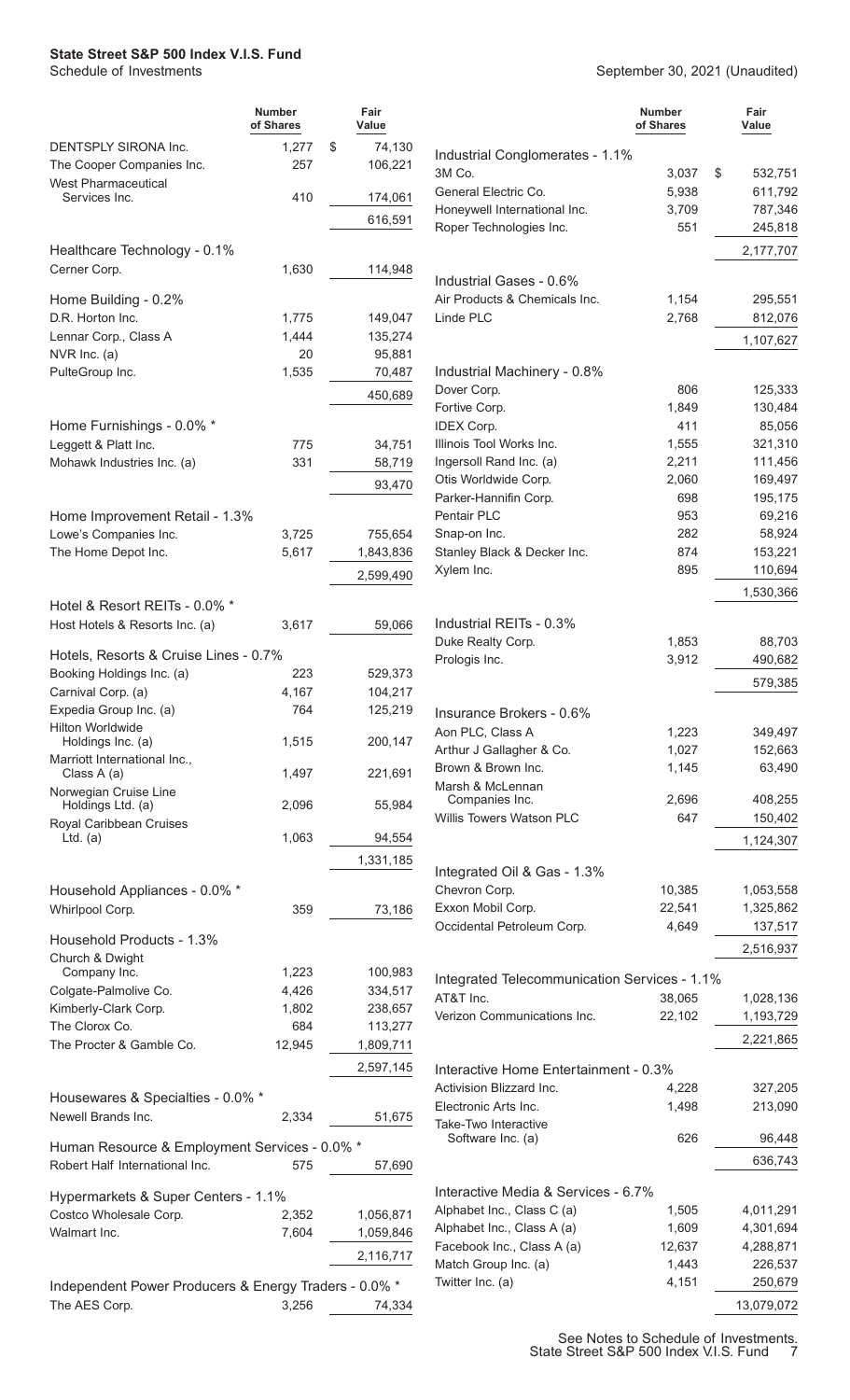|                                                       | <b>Number</b><br>of Shares | Fair<br>Value   |                                           | <b>Number</b><br>of Shares | Fair<br>Value      |
|-------------------------------------------------------|----------------------------|-----------------|-------------------------------------------|----------------------------|--------------------|
| Internet & Direct Marketing Retail - 4.1%             |                            |                 | Movies & Entertainment - 1.6%             |                            |                    |
| Amazon.com Inc. (a)(c)                                | 2,328                      | \$<br>7,647,573 | <b>Live Nation</b>                        |                            |                    |
| eBay Inc.                                             | 3,486                      | 242,870         | Entertainment Inc. (a)                    | 800                        | \$<br>72,904       |
| Etsy Inc. (a)                                         | 700                        | 145,572         | Netflix Inc. (a)                          | 2,368                      | 1,445,285          |
|                                                       |                            | 8,036,015       | The Walt Disney Co. (a)                   | 9,689                      | 1,639,088          |
| Internet Services & Infrastructure - 0.1%             |                            |                 |                                           |                            | 3, 157, 277        |
| Akamai Technologies Inc. (a)                          | 794                        | 83,045          |                                           |                            |                    |
| VeriSign Inc. (a)                                     | 543                        | 111,320         | Multi-Line Insurance - 0.2%               |                            |                    |
|                                                       |                            |                 | American International<br>Group Inc.      | 4,463                      | 244,974            |
|                                                       |                            | 194,365         | Assurant Inc.                             | 339                        | 53,477             |
| Investment Banking & Brokerage - 1.1%                 |                            |                 | The Hartford Financial                    |                            |                    |
| Morgan Stanley                                        | 7,854                      | 764,273         | Services Group Inc.                       | 1,931                      | 135,653            |
| Raymond James Financial Inc.                          | 1,020                      | 94,125          |                                           |                            | 434,104            |
| The Charles Schwab Corp.                              | 7,970                      | 580,535         |                                           |                            |                    |
| The Goldman Sachs                                     |                            |                 | Multi-Sector Holdings - 1.4%              |                            |                    |
| Group Inc.                                            | 1,812                      | 684,990         | Berkshire Hathaway Inc.,<br>Class B (a)   | 9,895                      | 2,700,741          |
|                                                       |                            | 2,123,923       |                                           |                            |                    |
|                                                       |                            |                 | Multi-Utilities - 0.7%                    |                            |                    |
| IT Consulting & Other Services - 1.1%                 |                            |                 | Ameren Corp.                              | 1,442                      | 116,802            |
| Accenture PLC, Class A                                | 3,391                      | 1,084,849       | CenterPoint Energy Inc.                   | 2,964                      | 72,914             |
| Cognizant Technology<br>Solutions Corp., Class A      | 2,706                      | 200,812         | CMS Energy Corp.                          | 1,449                      | 86,549             |
| DXC Technology Co. (a)                                | 1,457                      | 48,970          | Consolidated Edison Inc.                  | 1,879                      | 136,396            |
| Gartner Inc. (a)                                      | 437                        | 132,795         | Dominion Energy Inc.                      | 4,307                      | 314,497            |
| <b>International Business</b>                         |                            |                 | DTE Energy Co.                            | 1,080                      | 120,647            |
| Machines Corp.                                        | 4,756                      | 660,751         | NiSource Inc.                             | 1,717                      | 41,603             |
|                                                       |                            | 2,128,177       | <b>Public Service Enterprise</b>          |                            |                    |
|                                                       |                            |                 | Group Inc.<br>Sempra Energy               | 2,733<br>1,700             | 166,440<br>215,050 |
| Leisure Products - 0.0% *                             |                            |                 | WEC Energy Group Inc.                     | 1,635                      | 144,207            |
| Hasbro Inc.                                           | 692                        | 61,740          |                                           |                            |                    |
| Life & Health Insurance - 0.4%                        |                            |                 |                                           |                            | 1,415,105          |
| Aflac Inc.                                            | 3,266                      | 170,257         | Office REITs - 0.1%                       |                            |                    |
| Globe Life Inc.                                       | 457                        | 40,687          | Alexandria Real Estate                    |                            |                    |
| Lincoln National Corp.                                | 863                        | 59,331          | Equities Inc.                             | 700                        | 133,749            |
| MetLife Inc.                                          | 3,799                      | 234,512         | Boston Properties Inc.                    | 798                        | 86,463             |
| Principal Financial Group Inc.                        | 1,311                      | 84,428          | Vornado Realty Trust                      | 811                        | 34,070             |
| Prudential Financial Inc.                             | 2,005                      | 210,926         |                                           |                            | 254,282            |
|                                                       |                            | 800,141         |                                           |                            |                    |
|                                                       |                            |                 | Oil & Gas Equipment & Services - 0.2%     |                            |                    |
| Life Sciences Tools & Services - 1.4%                 |                            |                 | Baker Hughes Co.                          | 3,481                      | 86,085             |
| Agilent Technologies Inc.                             | 1,642                      | 258,664         | Halliburton Co.                           | 4,615                      | 99,776             |
| Bio-Rad Laboratories Inc.,                            |                            |                 | Schlumberger N.V.                         | 7,704                      | 228,347            |
| Class A (a)                                           | 100                        | 74,595          |                                           |                            | 414,208            |
| Bio-Techne Corp.<br><b>Charles River Laboratories</b> | 200                        | 96,914          | Oil & Gas Exploration & Production - 0.7% |                            |                    |
| International Inc. (a)                                | 272                        | 112,246         | APA Corp.                                 | 2,348                      | 50,318             |
| Illumina Inc. (a)                                     | 803                        | 325,705         | Cabot Oil & Gas Corp.                     | 2,380                      | 51,789             |
| IQVIA Holdings Inc. (a)                               | 1,003                      | 240,259         | ConocoPhillips                            | 7,072                      | 479,269            |
| Mettler-Toledo                                        |                            |                 | Devon Energy Corp.                        | 2,912                      | 103,405            |
| International Inc. (a)                                | 120                        | 165,283         | Diamondback Energy Inc.                   | 905                        | 85,676             |
| PerkinElmer Inc.                                      | 641                        | 111,079         | EOG Resources Inc.                        | 3,158                      | 253,493            |
| Thermo Fisher Scientific Inc.                         | 2,097                      | 1,198,079       | Hess Corp.                                | 1,531                      | 119,586            |
| Waters Corp. (a)                                      | 315                        | 112,550         | Marathon Oil Corp.                        | 4,302                      | 58,808             |
|                                                       |                            | 2,695,374       | <b>Pioneer Natural Resources</b>          |                            |                    |
|                                                       |                            |                 | Co.                                       | 1,209                      | 201,311            |
| Managed Healthcare - 1.5%<br>Anthem Inc.              | 1,288                      | 480,166         |                                           |                            | 1,403,655          |
| Centene Corp. (a)                                     | 3,195                      | 199,081         |                                           |                            |                    |
| Humana Inc.                                           | 704                        | 273,962         | Oil & Gas Refining & Marketing - 0.3%     |                            |                    |
| UnitedHealth Group Inc.                               | 5,056                      | 1,975,581       | Marathon Petroleum Corp.                  | 3,227                      | 199,461            |
|                                                       |                            | 2,928,790       | Phillips 66<br>Valero Energy Corp.        | 2,327<br>2,188             | 162,960<br>154,407 |
|                                                       |                            |                 |                                           |                            |                    |
| Metal & Glass Containers - 0.1%                       |                            |                 |                                           |                            | 516,828            |
| Ball Corp.                                            | 1,658                      | 149,170         |                                           |                            |                    |
|                                                       |                            |                 |                                           |                            |                    |

See Notes to Schedule of Investments. 8 State Street S&P 500 Index V.I.S. Fund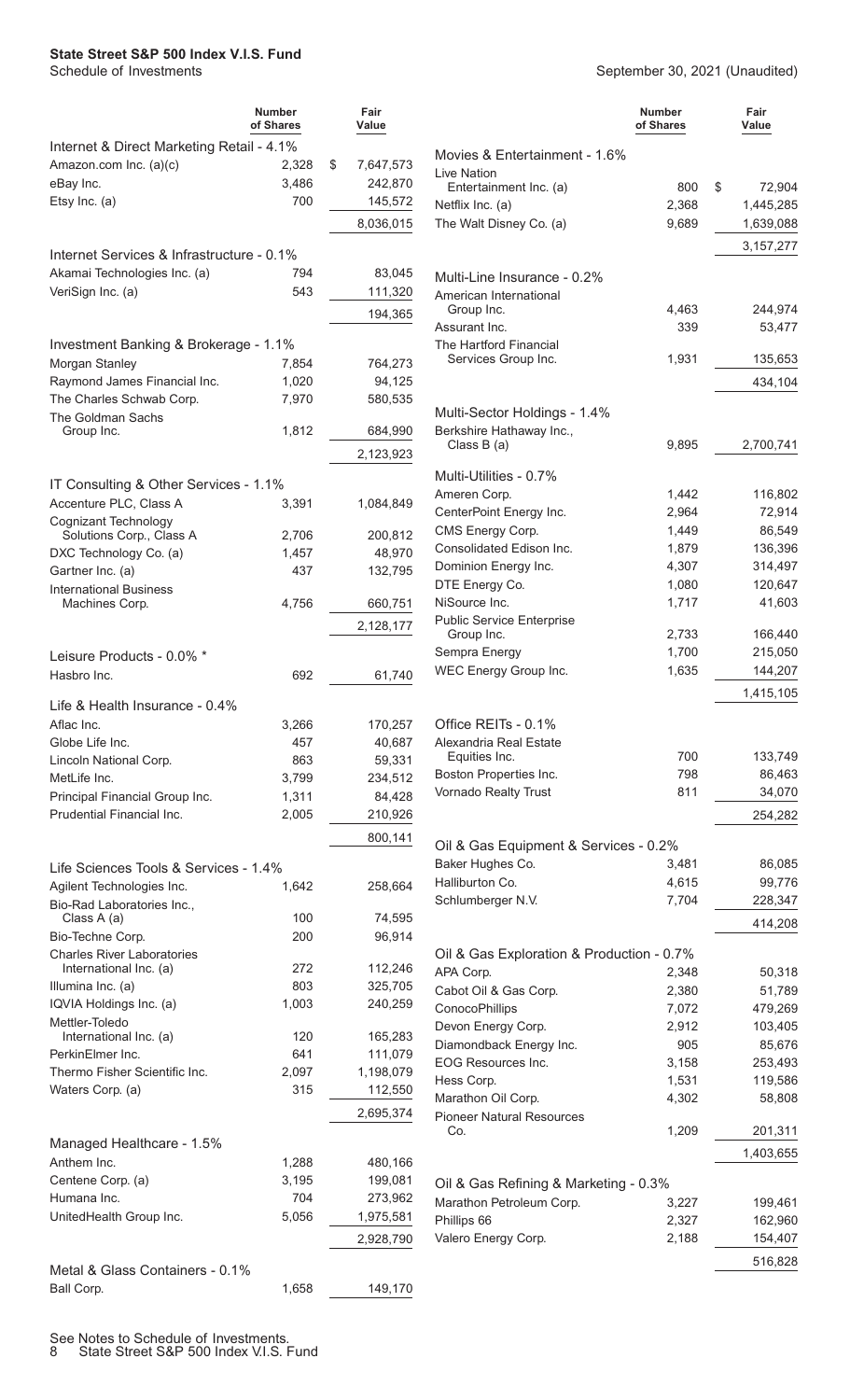|                                           | <b>Number</b><br>of Shares | Fair<br>Value |                                                    | <b>Number</b><br>of Shares | Fair<br>Value     |
|-------------------------------------------|----------------------------|---------------|----------------------------------------------------|----------------------------|-------------------|
| Oil & Gas Storage & Transportation - 0.2% |                            |               | Norfolk Southern Corp.                             | 1,336                      | \$<br>319,638     |
| Kinder Morgan Inc.                        | 10,356                     | \$<br>173,256 | Union Pacific Corp.                                | 3,431                      | 672,511           |
| ONEOK Inc.                                | 2,408                      | 139,640       |                                                    |                            |                   |
| The Williams Companies Inc.               | 6,455                      | 167,443       |                                                    |                            | 1,468,155         |
|                                           |                            | 480,339       | Real Estate Services - 0.1%                        |                            |                   |
|                                           |                            |               | CBRE Group Inc., Class A (a)                       | 1,816                      | 176,806           |
| Packaged Foods & Meats - 0.8%             |                            |               |                                                    |                            |                   |
| Campbell Soup Co.                         | 1,076                      | 44,988        | Regional Banks - 1.1%                              |                            |                   |
| Conagra Brands Inc.                       | 2,363                      | 80,035        | Citizens Financial Group Inc.                      | 2,100                      | 98,658            |
| General Mills Inc.                        | 3,199                      | 191,364       | Comerica Inc.                                      | 648                        | 52,164            |
| Hormel Foods Corp.                        | 1,608                      | 65,928        | Fifth Third Bancorp                                | 3,893                      | 165,219           |
| Kellogg Co.                               | 1,286                      | 82,201        | First Republic Bank                                | 936                        | 180,536           |
| Lamb Weston Holdings Inc.                 | 868                        | 53,269        | Huntington Bancshares Inc.                         | 8,076                      | 124,855           |
| McCormick & Company Inc.                  | 1,310                      | 106,149       | KeyCorp                                            | 5,252                      | 113,548           |
| Mondelez International Inc.,              |                            |               | M&T Bank Corp.                                     | 690                        | 103,044           |
| Class A                                   | 7,403                      | 430,707       | People's United Financial Inc.                     | 2,459                      | 42,959            |
| The Hershey Co.                           | 789                        | 133,538       | Regions Financial Corp.                            | 5,202                      | 110,855           |
| The JM Smucker Co.                        | 653                        | 78,380        | SVB Financial Group (a)                            | 300                        | 194,064           |
| The Kraft Heinz Co.                       | 3,328                      | 122,537       | The PNC Financial Services                         |                            |                   |
| Tyson Foods Inc., Class A                 | 1,466                      | 115,726       | Group Inc.                                         | 2,311                      | 452,124           |
|                                           |                            | 1,504,822     | Truist Financial Corp.                             | 7,168                      | 420,403           |
|                                           |                            |               | Zions Bancorp NA                                   | 1,000                      | 61,890            |
| Paper Packaging - 0.3%                    |                            |               |                                                    |                            | 2,120,319         |
| Amcor PLC                                 | 8,803                      | 102,027       | Reinsurance - 0.0% *                               |                            |                   |
| Avery Dennison Corp.                      | 438                        | 90,758        |                                                    |                            |                   |
| International Paper Co.                   | 2,215                      | 123,863       | Everest Re Group Ltd.                              | 200                        | 50,156            |
| Packaging Corporation of                  |                            |               | Research & Consulting Services - 0.4%              |                            |                   |
| America                                   | 498                        | 68,445        | Equifax Inc.                                       | 644                        | 163,202           |
| Sealed Air Corp.                          | 931                        | 51,009        | IHS Markit Ltd.                                    | 2,027                      | 236,389           |
| Westrock Co.                              | 1,358                      | 67,669        | Jacobs Engineering Group Inc.                      | 664                        | 88,000            |
|                                           |                            | 503,771       | Leidos Holdings Inc.                               | 800                        | 76,904            |
| Personal Products - 0.2%                  |                            |               | Nielsen Holdings PLC                               | 2,328                      | 44,674            |
| The Estee Lauder                          |                            |               | Verisk Analytics Inc.                              | 895                        | 179,242           |
| Companies Inc., Class A                   | 1,242                      | 372,513       |                                                    |                            | 788,411           |
|                                           |                            |               |                                                    |                            |                   |
| Pharmaceuticals - 3.6%                    |                            |               | Residential REITs - 0.3%                           |                            |                   |
| Bristol-Myers Squibb Co.                  | 11,789                     | 697,555       | AvalonBay Communities Inc.                         | 755                        | 167,338           |
| Catalent Inc. (a)                         | 902                        | 120,029       | <b>Equity Residential</b>                          | 1,730                      | 139,992           |
| Eli Lilly & Co.                           | 4,221                      | 975,262       | Essex Property Trust Inc.                          | 337                        | 107,752           |
| Johnson & Johnson                         | 14,018                     | 2,263,907     | Mid-America Apartment                              |                            |                   |
| Merck & Company Inc.                      | 13,500                     | 1,013,985     | Communities Inc.                                   | 600                        | 112,050           |
| Organon & Co.                             | 1,403                      | 46,004        | UDR Inc.                                           | 1,639                      | 86,834            |
| Pfizer Inc.                               | 29,755                     | 1,279,763     |                                                    |                            | 613,966           |
| Viatris Inc.                              | 7,112                      | 96,368        |                                                    |                            |                   |
| Zoetis Inc.                               | 2,506                      | 486,515       | Restaurants - 1.2%                                 |                            |                   |
|                                           |                            | 6,979,388     | Chipotle Mexican Grill Inc. (a)                    | 152                        | 276,263           |
|                                           |                            |               | Darden Restaurants Inc.                            | 708                        | 107,241           |
| Property & Casualty Insurance - 0.7%      |                            |               | Domino's Pizza Inc.                                | 200                        | 95,392            |
| Chubb Ltd.                                | 2,356                      | 408,719       | McDonald's Corp.                                   | 3,938                      | 949,491           |
| Cincinnati Financial Corp.                | 723                        | 82,581        | Starbucks Corp.                                    | 6,276                      | 692,306           |
| Loews Corp.                               | 1,024                      | 55,224        | Yum! Brands Inc.                                   | 1,550                      | 189,580           |
| The Allstate Corp.                        | 1,612                      | 205,224       |                                                    |                            | 2,310,273         |
| The Progressive Corp.                     | 3,177                      | 287,169       |                                                    |                            |                   |
| The Travelers Companies Inc.              | 1,324                      | 201,261       | Retail REITs - 0.3%                                |                            |                   |
| WR Berkley Corp.                          | 678                        | 49,616        | <b>Federal Realty Investment</b><br>Trust          | 394                        | 46,488            |
|                                           |                            | 1,289,794     | Kimco Realty Corp.                                 | 3,332                      | 69,139            |
|                                           |                            |               |                                                    |                            |                   |
| Publishing - 0.0% *                       |                            |               | Realty Income Corp.                                | 2,000                      | 129,720           |
| News Corp., Class A                       | 2,096                      | 49,319        | Regency Centers Corp.<br>Simon Property Group Inc. | 820<br>1,778               | 55,210<br>231,087 |
| News Corp., Class B                       | 748                        | 17,376        |                                                    |                            |                   |
|                                           |                            | 66,695        |                                                    |                            | 531,644           |
|                                           |                            |               | Semiconductor Equipment - 0.8%                     |                            |                   |
| Railroads - 0.8%                          |                            |               | Applied Materials Inc.                             | 4,848                      | 624,083           |
| CSX Corp.                                 | 11,865                     | 352,865       | Enphase Energy Inc. (a)                            | 700                        | 104,979           |
| Kansas City Southern                      | 455                        | 123,141       |                                                    |                            |                   |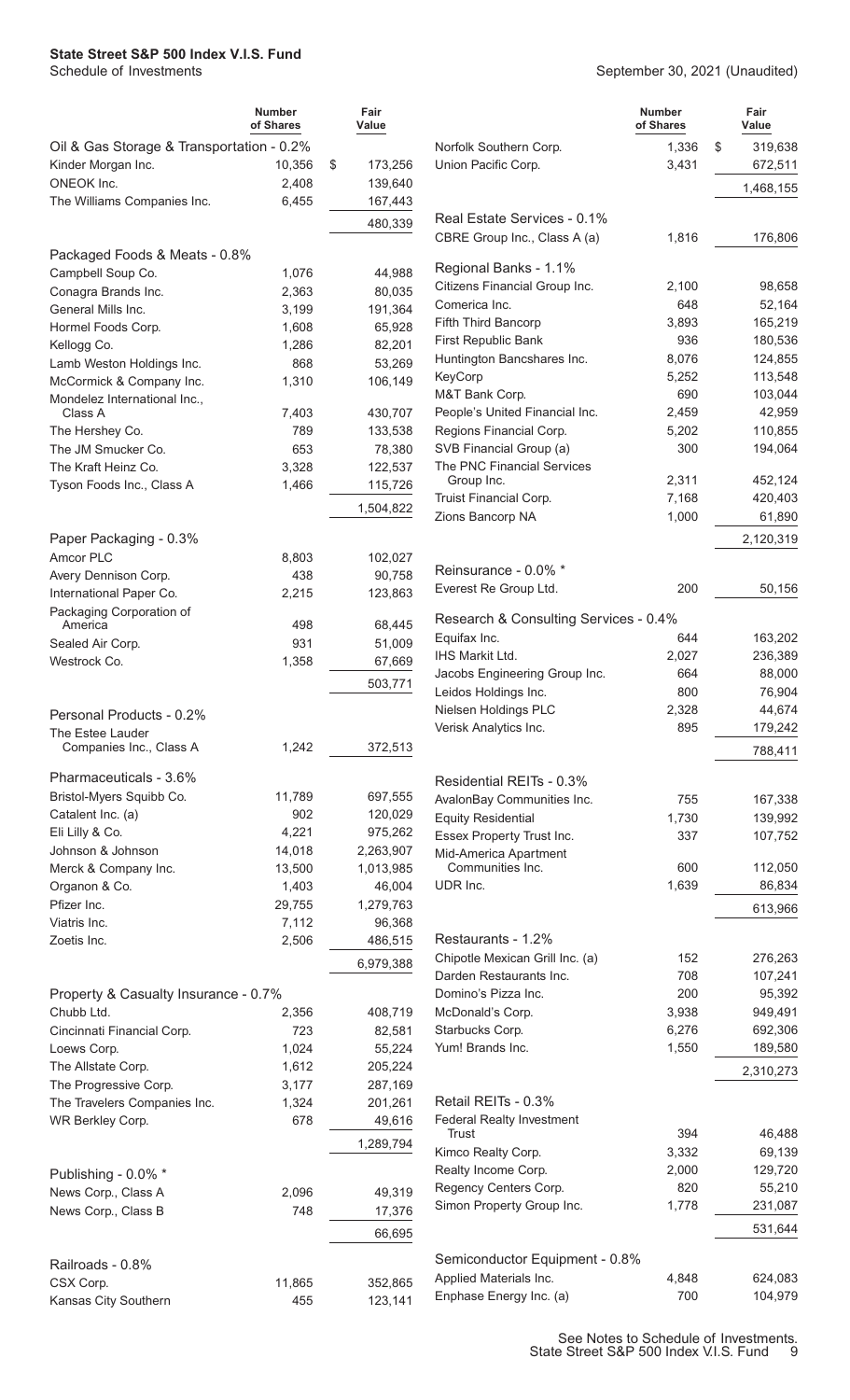|                                                    | <b>Number</b><br>of Shares | Fair<br>Value      |
|----------------------------------------------------|----------------------------|--------------------|
| KLA Corp.                                          | 801                        | \$<br>267,942      |
| Lam Research Corp.                                 | 764                        | 434,831            |
| Teradyne Inc.                                      | 836                        | 91,266             |
|                                                    |                            | 1,523,101          |
| Semiconductors - 4.7%                              |                            |                    |
| <b>Advanced Micro</b>                              |                            |                    |
| Devices Inc. (a)                                   | 5,558                      | 571,918            |
| Analog Devices Inc.                                | 2,830                      | 473,968            |
| Broadcom Inc.                                      | 2,176                      | 1,055,208          |
| Intel Corp.                                        | 21,759                     | 1,159,320          |
| Microchip Technology Inc.                          | 1,451                      | 222,714            |
| Micron Technology Inc.                             | 5,956                      | 422,757            |
| Monolithic Power Systems Inc.                      | 236                        | 114,384            |
| <b>NVIDIA Corp.</b>                                | 13,305                     | 2,756,264          |
| NXP Semiconductors N.V.                            | 1,415                      | 277,156            |
| Qorvo Inc. (a)<br>QUALCOMM Inc.                    | 600                        | 100,314            |
| Skyworks Solutions Inc.                            | 5,991<br>904               | 772,719<br>148,961 |
| Texas Instruments Inc.                             | 4,908                      | 943,367            |
| Xilinx Inc.                                        | 1,305                      | 197,042            |
|                                                    |                            | 9,216,092          |
|                                                    |                            |                    |
| Soft Drinks - 1.2%<br>Monster Beverage Corp. (a)   | 2,033                      | 180,591            |
| PepsiCo Inc.                                       | 7,351                      | 1,105,664          |
| The Coca-Cola Co.                                  | 20,710                     | 1,086,654          |
|                                                    |                            | 2,372,909          |
|                                                    |                            |                    |
| Specialized REITs - 1.2%                           |                            |                    |
| American Tower Corp.<br>Crown Castle International | 2,360                      | 626,368            |
| Corp.                                              | 2,352                      | 407,649            |
| Digital Realty Trust Inc.                          | 1,555                      | 224,620            |
| Equinix Inc.                                       | 470                        | 371,361            |
| Extra Space Storage Inc.                           | 664                        | 111,545            |
| Iron Mountain Inc.                                 | 1,483                      | 64,436             |
| <b>Public Storage</b>                              | 802                        | 238,274            |
| SBA Communications Corp.                           | 609                        | 201,317            |
| Weyerhaeuser Co.                                   | 3,967                      | 141,106            |
|                                                    |                            | 2,386,676          |
| Specialty Chemicals - 0.7%                         |                            |                    |
| Albemarle Corp.                                    | 610                        | 133,572            |
| Celanese Corp.                                     | 626                        | 94,301             |
| DuPont de Nemours Inc.                             | 2,738                      | 186,156            |
| Ecolab Inc.<br>International Flavors &             | 1,347                      | 281,011            |
| Fragrances Inc.                                    | 1,299                      | 173,702            |
| PPG Industries Inc.                                | 1,278                      | 182,767            |
| The Sherwin-Williams Co.                           | 1,255                      | 351,061            |
|                                                    |                            | 1,402,570          |
| Specialty Stores - 0.2%                            |                            |                    |
| Bath & Body Works Inc.                             | 1,457                      | 91,835             |
| Tractor Supply Co.                                 | 637                        | 129,062            |
| Ulta Beauty Inc. (a)                               | 292                        | 105,389            |
|                                                    |                            | 326,286            |
| Steel - 0.1%                                       |                            |                    |
| Nucor Corp.                                        | 1,591                      | 156,698            |
|                                                    |                            |                    |

|                                                                                       | <b>Number</b><br>of Shares | Fair<br>Value |
|---------------------------------------------------------------------------------------|----------------------------|---------------|
| Systems Software - 6.6%                                                               |                            |               |
| Fortinet Inc. (a)                                                                     | 700                        | \$<br>204,428 |
| Microsoft Corp.                                                                       | 39,986                     | 11,272,853    |
| NortonLifeLock Inc.                                                                   | 2,772                      | 70,132        |
| Oracle Corp.                                                                          | 8,743                      | 761,777       |
| ServiceNow Inc. (a)                                                                   | 1,051                      | 654,006       |
|                                                                                       |                            | 12,963,196    |
| Technology Distributors - 0.1%                                                        |                            |               |
| CDW Corp.                                                                             | 744                        | 135,423       |
| Technology Hardware, Storage & Peripherals - 6.3%                                     |                            |               |
| Apple Inc.                                                                            | 83,675                     | 11,840,012    |
| <b>Hewlett Packard Enterprise</b>                                                     |                            |               |
| Co.                                                                                   | 6,633                      | 94,520        |
| HP Inc.                                                                               | 6,153                      | 168,346       |
| NetApp Inc.                                                                           | 1,158                      | 103,942       |
| Seagate Technology Holdings<br>PL C                                                   |                            |               |
| Western Digital Corp. (a)                                                             | 1,002<br>1,658             | 82,685        |
|                                                                                       |                            | 93,578        |
|                                                                                       |                            | 12,383,083    |
| Tobacco - $0.6\%$                                                                     |                            |               |
| Altria Group Inc.                                                                     | 9,753                      | 443,957       |
| Philip Morris International Inc.                                                      | 8,279                      | 784,766       |
|                                                                                       |                            | 1,228,723     |
| Trading Companies & Distributors - 0.2%                                               |                            |               |
| Fastenal Co.                                                                          | 3,100                      | 159,991       |
| United Rentals Inc. (a)                                                               | 391                        | 137,214       |
| WW Grainger Inc.                                                                      | 242                        | 95,120        |
|                                                                                       |                            | 392,325       |
| Trucking - 0.1%                                                                       |                            |               |
| <b>JB Hunt Transport</b>                                                              |                            |               |
| Services Inc.                                                                         | 452                        | 75,583        |
| Old Dominion Freight Line Inc.                                                        | 476                        | 136,127       |
|                                                                                       |                            | 211,710       |
| Water Utilities - 0.1%                                                                |                            |               |
| American Water Works                                                                  |                            |               |
| Company Inc.                                                                          | 921                        | 155,686       |
| Wireless Telecommunication Services - 0.2%                                            |                            |               |
| T-Mobile US Inc. (a)                                                                  | 3,142                      | 401,422       |
| Total Common Stock<br>(Cost \$54,306,941)                                             |                            | 194,529,124   |
| <b>Short-Term Investments - 0.7%</b>                                                  |                            |               |
| State Street Institutional Liquid<br>Reserves Fund - Premier<br>Class $0.04\%$ (d)(e) |                            |               |
| (Cost \$1,469,145)                                                                    | 1,468,850                  | 1,469,144     |
| <b>Total Investments</b><br>(Cost \$55,776,086)                                       |                            | 195,998,268   |
| <b>Liabilities in Excess of Other</b><br>Assets, net - (0.1)%                         |                            | (275, 244)    |
| <b>NET ASSETS - 100.0%</b>                                                            |                            | \$195,723,024 |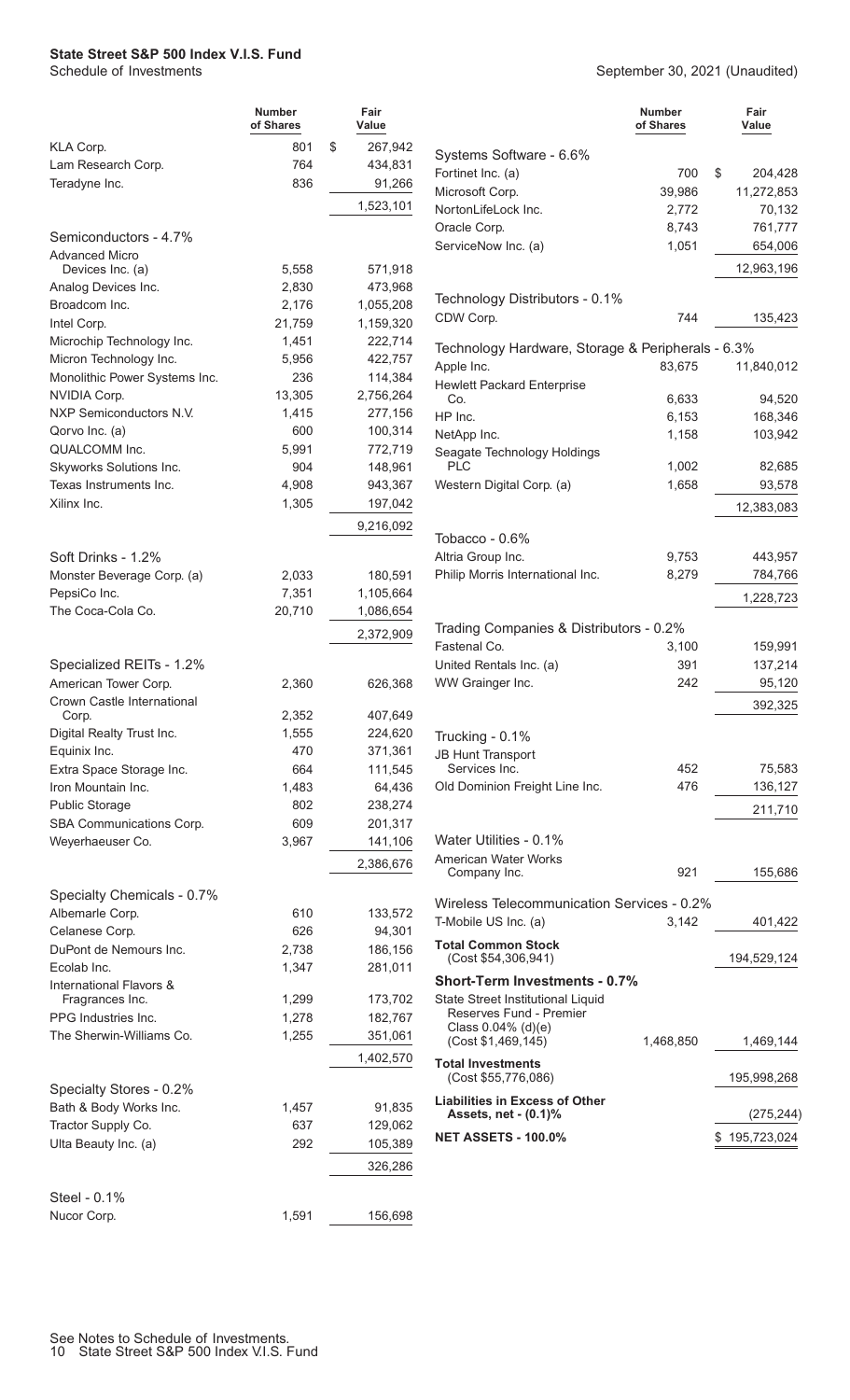#### **Other Information:**

The Fund had the following long futures contracts open at September 30, 2021:

| Expiration<br>Number of | <b>Notional</b><br>Amount          | Value | <b>Unrealized</b><br>Appreciation<br>(Depreciation) |  |
|-------------------------|------------------------------------|-------|-----------------------------------------------------|--|
|                         |                                    |       | $\$(55.143)$                                        |  |
|                         | Date<br>Contracts<br>December 2021 |       | \$1,559,355 \$1,504,212                             |  |

The views expressed in this document reflect our judgment as of the publication date and are subject to change at any time without notice. The securities cited may not be representative of the Fund's future investments and should not be construed as a recommendation to purchase or sell a particular security. See the Fund's summary prospectus and statutory prospectus for complete descriptions of investment objectives, policies, risks and permissible investments.

- (a) Non-income producing security.
- (b) State Street Corporation is the parent company of SSGA Funds Management, Inc., the Fund's investment adviser and administrator, and State Street Bank & Trust Co., the Fund's sub-administrator, custodian and accounting agent.
- (c) At September 30, 2021, all or a portion of this security was pledged to cover collateral requirements for futures.
- (d) Sponsored by SSGA Funds Management, Inc., the Fund's investment adviser and administrator, and an affiliate of State Street Bank & Trust Co., the Fund's sub-administrator, custodian and accounting agent.
- (e) Coupon amount represents effective yield.
- † Percentages are based on net assets as of September 30, 2021.
- Less than  $0.05%$ .

#### Abbreviations:

#### REIT - Real Estate Investment Trust

The following table presents the Fund's investments measured at fair value on a recurring basis at September 30, 2021:

| Investments                                                                            | Level 1       | Level 2 | Level 3 | Total         |
|----------------------------------------------------------------------------------------|---------------|---------|---------|---------------|
| <b>Investments in Securities</b>                                                       |               |         |         |               |
| Common Stock                                                                           | \$194,529,124 |         | \$—     | \$194,529,124 |
| Short-Term Investments                                                                 | 1,469,144     |         |         | 1,469,144     |
| Total Investments in Securities                                                        | \$195,998,268 | $S-$    | $S-$    | \$195,998,268 |
| <b>Other Financial Instruments</b><br>Long Futures Contracts - Unrealized Depreciation | (55, 143)     |         |         | (55, 143)     |
| <b>Total Other Financial Instruments</b>                                               | (55, 143)     |         | S—      | (55, 143)     |
|                                                                                        |               |         |         |               |

#### Affiliate Table

|                                                                   | <b>Number</b><br>of Shares<br>Held at<br>12/31/20 | Value at<br>12/31/20 | Cost of<br><b>Purchases</b> | <b>Proceeds</b><br>from<br><b>Shares</b><br>Sold | <b>Realized</b><br>Gain<br>(Loss) | Change in<br>Unrealized<br>Appreciation<br>(Depreciation) | Number of<br><b>Shares</b><br><b>Held at</b><br>9/30/21 | Value at<br>9/30/21 | <b>Dividend</b><br><b>Income</b> |
|-------------------------------------------------------------------|---------------------------------------------------|----------------------|-----------------------------|--------------------------------------------------|-----------------------------------|-----------------------------------------------------------|---------------------------------------------------------|---------------------|----------------------------------|
| State Street Corp.                                                |                                                   | 1.906 \$ 138.719 \$  | $-$ \$                      |                                                  | $-$ \$                            | \$22.757                                                  |                                                         | 1.906 \$ 161.476    | \$3.069                          |
| State Street Institutional Liquid<br>Reserves Fund, Premier Class | 1.280.065                                         | 1.280.321            | 18,037,829                  | 17,847,923                                       | (1,083)                           |                                                           | 1.468.850                                               | 1.469.144           | 639                              |
| <b>TOTAL</b>                                                      |                                                   |                      |                             | \$1,419,040 \$18,037,829 \$17,847,923 \$(1,083)  |                                   | \$22,757                                                  |                                                         | \$1,630,620         | \$3,708                          |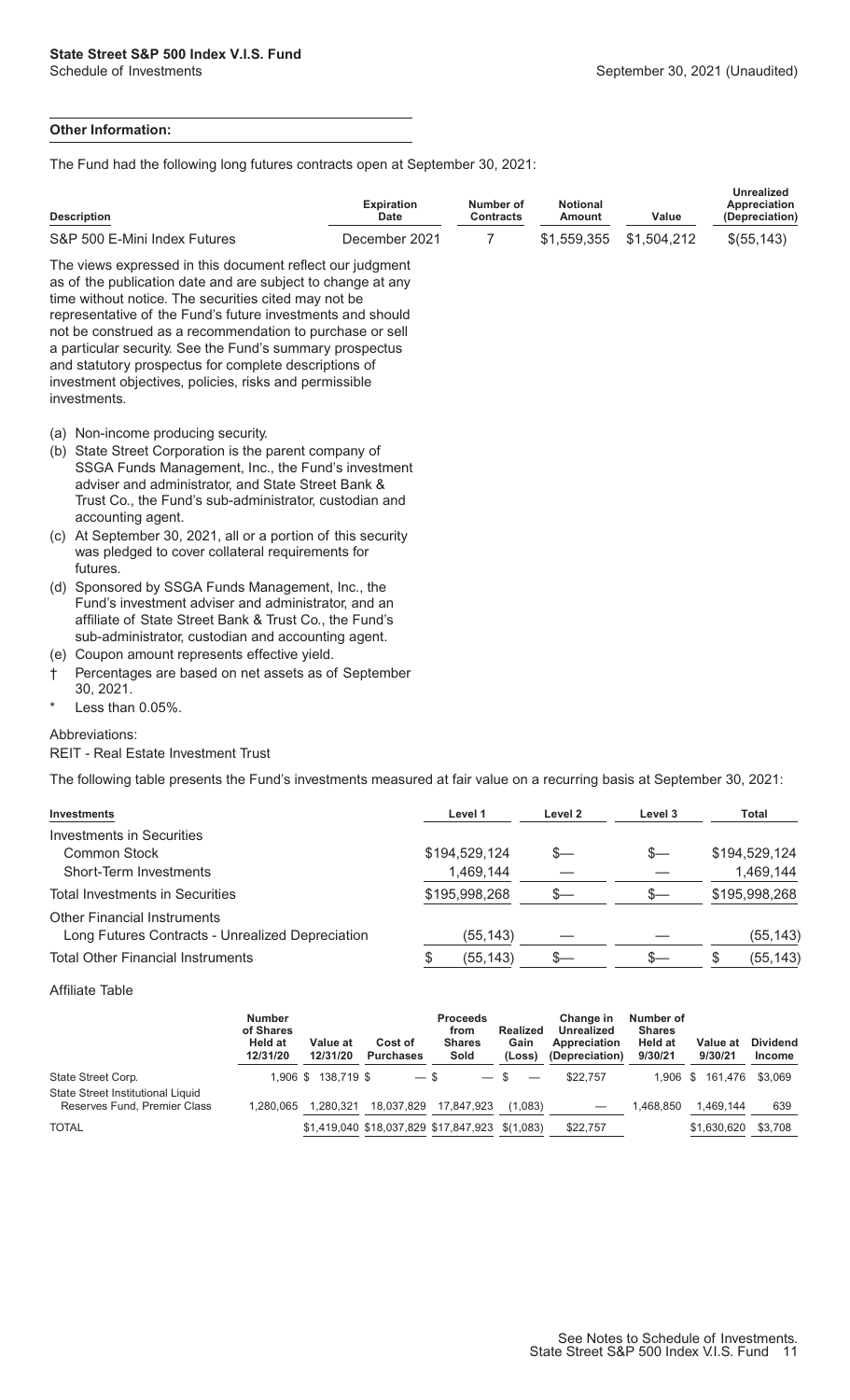#### <span id="page-13-0"></span>**State Street Premier Growth Equity V.I.S. Fund**

|                                                                         | <b>Number</b><br>of Shares | Fair<br>Value |                                                           | <b>Number</b><br>of Shares | Fair<br>Value |
|-------------------------------------------------------------------------|----------------------------|---------------|-----------------------------------------------------------|----------------------------|---------------|
| Common Stock - 95.1% †                                                  |                            |               | Movies & Entertainment - 1.3%                             |                            |               |
| Apparel Retail - 2.0%                                                   |                            |               | The Walt Disney Co. (a)                                   | 2,935                      | 496,514<br>\$ |
| Ross Stores Inc.                                                        | 7,004                      | 762,385<br>\$ |                                                           |                            |               |
| Application Software - 5.5%                                             |                            |               | Pharmaceuticals - 1.2%                                    |                            |               |
| Adobe Inc. (a)                                                          | 464                        | 267,134       | Elanco Animal Health Inc. (a)                             | 14,761                     | 470,728       |
| salesforce.com Inc. (a)                                                 | 4,135                      | 1,121,495     | Regional Banks - 1.1%                                     |                            |               |
| Splunk Inc. (a)                                                         | 5,345                      | 773,475       | First Republic Bank                                       | 2,298                      | 443,238       |
|                                                                         |                            | 2,162,104     | Semiconductor Equipment - 2.2%                            |                            |               |
| Biotechnology - 2.4%                                                    |                            |               | Applied Materials Inc.                                    | 6,529                      | 840,478       |
| <b>BioMarin</b>                                                         |                            |               |                                                           |                            |               |
| Pharmaceutical Inc. (a)                                                 | 5,629                      | 435,065       | Semiconductors - 7.1%<br><b>Advanced Micro</b>            |                            |               |
| Vertex<br>Pharmaceuticals Inc. (a)                                      | 2,702                      | 490,116       | Devices Inc. (a)                                          | 4,223                      | 434,547       |
|                                                                         |                            | 925,181       | NVIDIA Corp. (b)                                          | 6,022                      | 1,247,518     |
|                                                                         |                            |               | QUALCOMM Inc.                                             | 8,331                      | 1,074,532     |
| Cable & Satellite - 1.4%                                                |                            |               |                                                           |                            | 2,756,597     |
| Charter Communications Inc.,<br>Class A (a)                             | 762                        | 554,401       | Soft Drinks - 1.8%                                        |                            |               |
|                                                                         |                            |               | PepsiCo Inc.                                              | 4,585                      | 689,630       |
| Data Processing & Outsourced Services - 8.9%                            |                            |               |                                                           |                            |               |
| <b>Fidelity National Information</b><br>Services Inc.                   | 4,543                      | 552,792       | Specialized REITs - 1.2%                                  |                            |               |
| Mastercard Inc., Class A                                                | 1,801                      | 626,172       | American Tower Corp.                                      | 1,779                      | 472,164       |
| PayPal Holdings Inc. (a)                                                | 2,149                      | 559,191       | Systems Software - 12.1%                                  |                            |               |
| Visa Inc., Class A                                                      | 7,755                      | 1,727,426     | Microsoft Corp.                                           | 13,207                     | 3,723,317     |
|                                                                         |                            | 3,465,581     | ServiceNow Inc. (a)                                       | 1,598                      | 994,388       |
|                                                                         |                            |               |                                                           |                            | 4,717,705     |
| Financial Exchanges & Data - 1.3%<br>S&P Global Inc.                    | 1,230                      | 522,615       | Technology Hardware, Storage & Peripherals - 8.9%         |                            |               |
|                                                                         |                            |               | Apple Inc.                                                | 24,478                     | 3,463,637     |
| Healthcare Equipment - 1.8%                                             |                            |               |                                                           |                            |               |
| Boston Scientific Corp. (a)                                             | 16,487                     | 715,371       | Trading Companies & Distributors - 1.8%                   |                            |               |
| Home Improvement Retail - 2.9%                                          |                            |               | United Rentals Inc. (a)                                   | 1,946                      | 682,910       |
| Lowe's Companies Inc.                                                   | 5,578                      | 1,131,553     | Trucking - 1.1%                                           |                            |               |
|                                                                         |                            |               | Lyft Inc., Class A (a)                                    | 7,863                      | 421,378       |
| Industrial Conglomerates - 1.6%<br>Honeywell International Inc.         | 2,924                      | 620,707       | <b>Total Common Stock</b>                                 |                            |               |
|                                                                         |                            |               | (Cost \$16,669,719)                                       |                            | 37,064,795    |
| Industrial Gases - 1.0%                                                 |                            |               | <b>Exchange Traded &amp; Mutual Funds - 3.0%</b>          |                            |               |
| Air Products & Chemicals Inc.                                           | 1,506                      | 385,702       | The Consumer Discretionary<br>Select Sector SPDR Fund     |                            |               |
| Industrial Machinery - 1.6%                                             |                            |               | (b)(c)                                                    | 4,318                      | 774,865       |
| Parker-Hannifin Corp.                                                   | 2,289                      | 640,050       | The Technology Select Sector<br>SPDR Fund (b)(c)          | 2,504                      | 373,897       |
| Interactive Media & Services - 13.9%                                    |                            |               |                                                           |                            |               |
| Alphabet Inc., Class C (a)                                              | 904                        | 2,409,440     | <b>Total Exchange Traded &amp;</b><br><b>Mutual Funds</b> |                            |               |
| Alphabet Inc., Class A (a)                                              | 323                        | 863,547       | (Cost \$1,061,445)                                        |                            | 1,148,762     |
| Facebook Inc., Class A (a)                                              | 6,309                      | 2,141,212     | <b>Total Investments in</b>                               |                            |               |
|                                                                         |                            | 5,414,199     | <b>Securities</b><br>(Cost \$17,731,164)                  |                            | 38,213,557    |
|                                                                         |                            |               | <b>Short-Term Investments - 1.8%</b>                      |                            |               |
| Internet & Direct Marketing Retail - 7.7%<br>Alibaba Group Holding Ltd. |                            |               | <b>State Street Institutional</b>                         |                            |               |
| ADR $(a)(b)$                                                            | 1,879                      | 278,186       | U.S. Government Money<br>Market Fund - Class G            |                            |               |
| Amazon.com Inc. (a)                                                     | 711                        | 2,335,663     | Shares 0.03% (c)(d)                                       |                            |               |
| Chewy Inc., Class A (a)                                                 | 5,632                      | 383,596       | (Cost \$701,192)                                          | 701,192                    | 701,192       |
|                                                                         |                            | 2,997,445     | <b>Total Investments</b>                                  |                            |               |
| Investment Banking & Brokerage - 1.6%                                   |                            |               | (Cost \$18,432,356)                                       |                            | 38,914,749    |
| The Charles Schwab Corp.                                                | 8,755                      | 637,714       | <b>Other Assets and Liabilities,</b><br>net - 0.1%        |                            | 43,504        |
|                                                                         |                            |               | <b>NET ASSETS - 100.0%</b>                                |                            | 38,958,253    |
| Managed Healthcare - 1.7%<br>UnitedHealth Group Inc.                    | 1,727                      | 674,808       |                                                           |                            |               |
|                                                                         |                            |               |                                                           |                            |               |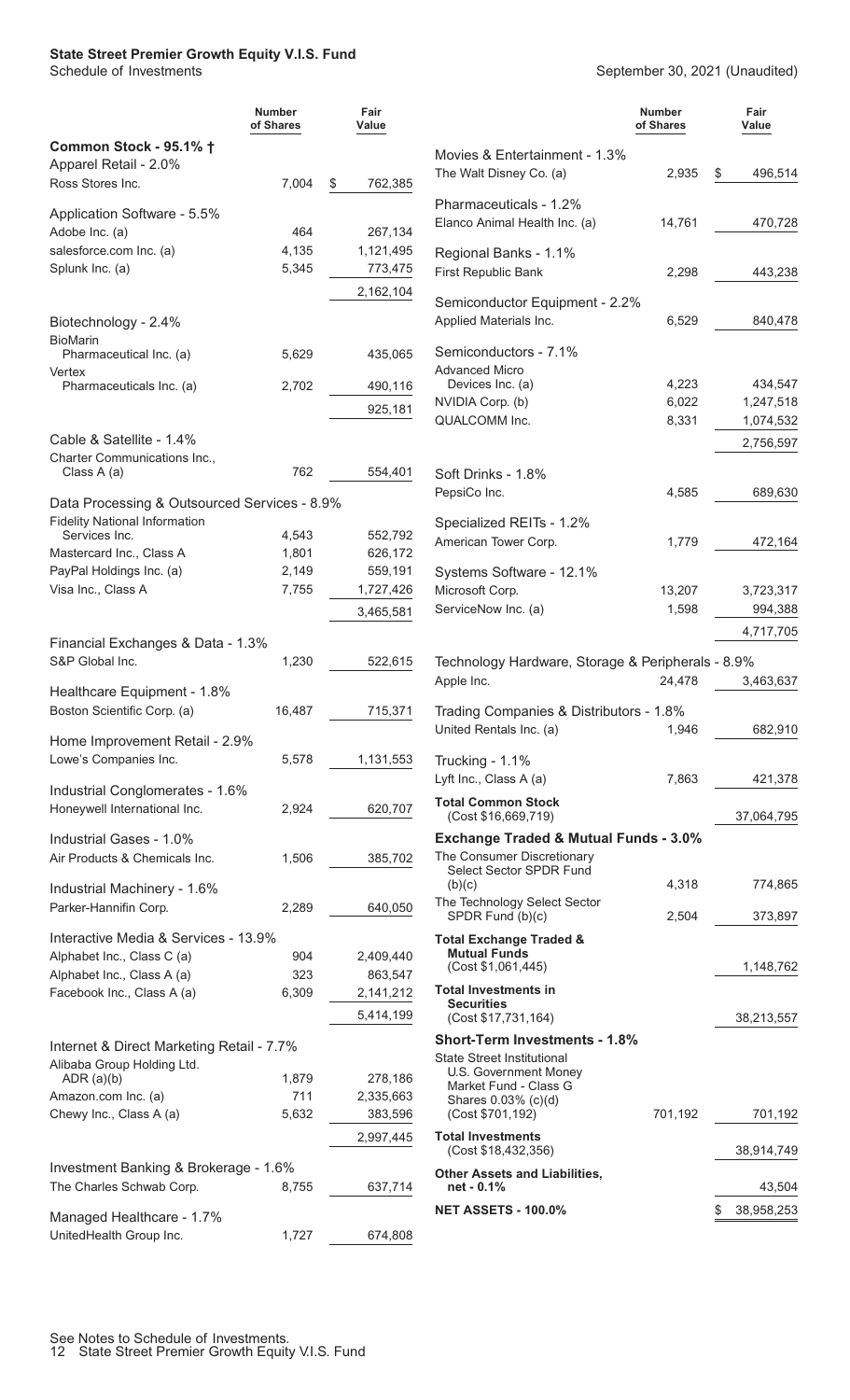#### **Other Information:**

The Fund had the following long futures contracts open at September 30, 2021:

| <b>Description</b>                                                                                                                                                                                                                                                                                                                                                                                                                                                                                        | <b>Expiration</b><br><b>Date</b> | Number of<br><b>Contracts</b> | <b>Notional</b><br><b>Amount</b> | Value     | Unrealized<br>Appreciation<br>(Depreciation) |
|-----------------------------------------------------------------------------------------------------------------------------------------------------------------------------------------------------------------------------------------------------------------------------------------------------------------------------------------------------------------------------------------------------------------------------------------------------------------------------------------------------------|----------------------------------|-------------------------------|----------------------------------|-----------|----------------------------------------------|
| S&P 500 E-Mini Index Futures                                                                                                                                                                                                                                                                                                                                                                                                                                                                              | December 2021                    | 3                             | \$671,767                        | \$644,663 | \$(27,104)                                   |
| The views expressed in this document reflect our judgment<br>as of the publication date and are subject to change at any<br>time without notice. The securities cited may not be<br>representative of the Fund's future investments and should<br>not be construed as a recommendation to purchase or sell<br>a particular security. See the Fund's summary prospectus<br>and statutory prospectus for complete descriptions of<br>investment objectives, policies, risks and permissible<br>investments. |                                  |                               |                                  |           |                                              |
| (a) Non-income producing security.                                                                                                                                                                                                                                                                                                                                                                                                                                                                        |                                  |                               |                                  |           |                                              |

- (b) At September 30, 2021, all or a portion of this security was pledged to cover collateral requirements for futures.
- (c) Sponsored by SSGA Funds Management, Inc., the Fund's investment adviser and administrator, and an affiliate of State Street Bank & Trust Co., the Fund's sub-administrator, custodian and accounting agent.
- (d) Coupon amount represents effective yield.
- † Percentages are based on net assets as of September 30, 2021.

#### Abbreviations:

ADR - American Depositary Receipt

REIT - Real Estate Investment Trust

SPDR - Standard and Poor's Depositary Receipt

The following table presents the Fund's investments measured at fair value on a recurring basis at September 30, 2021:

| <b>Investments</b>                               | Level 1      | Level 2 | Level 3 | Total        |
|--------------------------------------------------|--------------|---------|---------|--------------|
| Investments in Securities                        |              |         |         |              |
| Common Stock                                     | \$37,064,795 |         | S—      | \$37,064,795 |
| Exchange Traded & Mutual Funds                   | 1,148,762    |         |         | 1,148,762    |
| Short-Term Investments                           | 701,192      |         |         | 701,192      |
| <b>Total Investments in Securities</b>           | \$38,914,749 |         |         | \$38,914,749 |
| <b>Other Financial Instruments</b>               |              |         |         |              |
| Long Futures Contracts - Unrealized Depreciation | (27, 104)    |         |         | (27, 104)    |
| <b>Total Other Financial Instruments</b>         | (27, 104)    |         |         | (27, 104)    |

#### Affiliate Table

|                                                                                     | <b>Number</b><br>of Shares<br>Held at<br>12/31/20 | Value at<br>12/31/20                          | Cost of<br><b>Purchases</b>                  | <b>Proceeds</b><br>from<br><b>Shares</b><br>Sold | <b>Realized</b><br>Gain<br>(Loss) | Change in<br>Unrealized<br>Appreciation<br>(Depreciation) | Number of<br><b>Shares</b><br><b>Held at</b><br>9/30/21 | Value at<br>9/30/21  | <b>Dividend</b><br><b>Income</b> |
|-------------------------------------------------------------------------------------|---------------------------------------------------|-----------------------------------------------|----------------------------------------------|--------------------------------------------------|-----------------------------------|-----------------------------------------------------------|---------------------------------------------------------|----------------------|----------------------------------|
| State Street Institutional<br>U.S. Government Money Market Fund -<br>Class G Shares |                                                   | 873,386 \$ 873,386 \$6,219,671 \$6,391,865 \$ |                                              |                                                  |                                   |                                                           | 701.192                                                 | 701.192 \$ 177<br>S. |                                  |
| The Consumer Discretionary Select<br>Sector SPDR Fund                               | 1.097                                             | 176.376                                       | 733.534                                      | 187.739                                          | 63.949                            | (11, 255)                                                 | 4.318                                                   | 774.865              | 2.794                            |
| The Technology Select Sector<br>SPDR Fund                                           | 759                                               | 98.685                                        | 249.629                                      | 14.380                                           | 276                               | 39,687                                                    | 2.504                                                   | 373.897              | 1,971                            |
| <b>TOTAL</b>                                                                        |                                                   |                                               | \$1,148,447 \$7,202,834 \$6,593,984 \$64,225 |                                                  |                                   | \$28,432                                                  |                                                         | \$1,849,954          | \$4,942                          |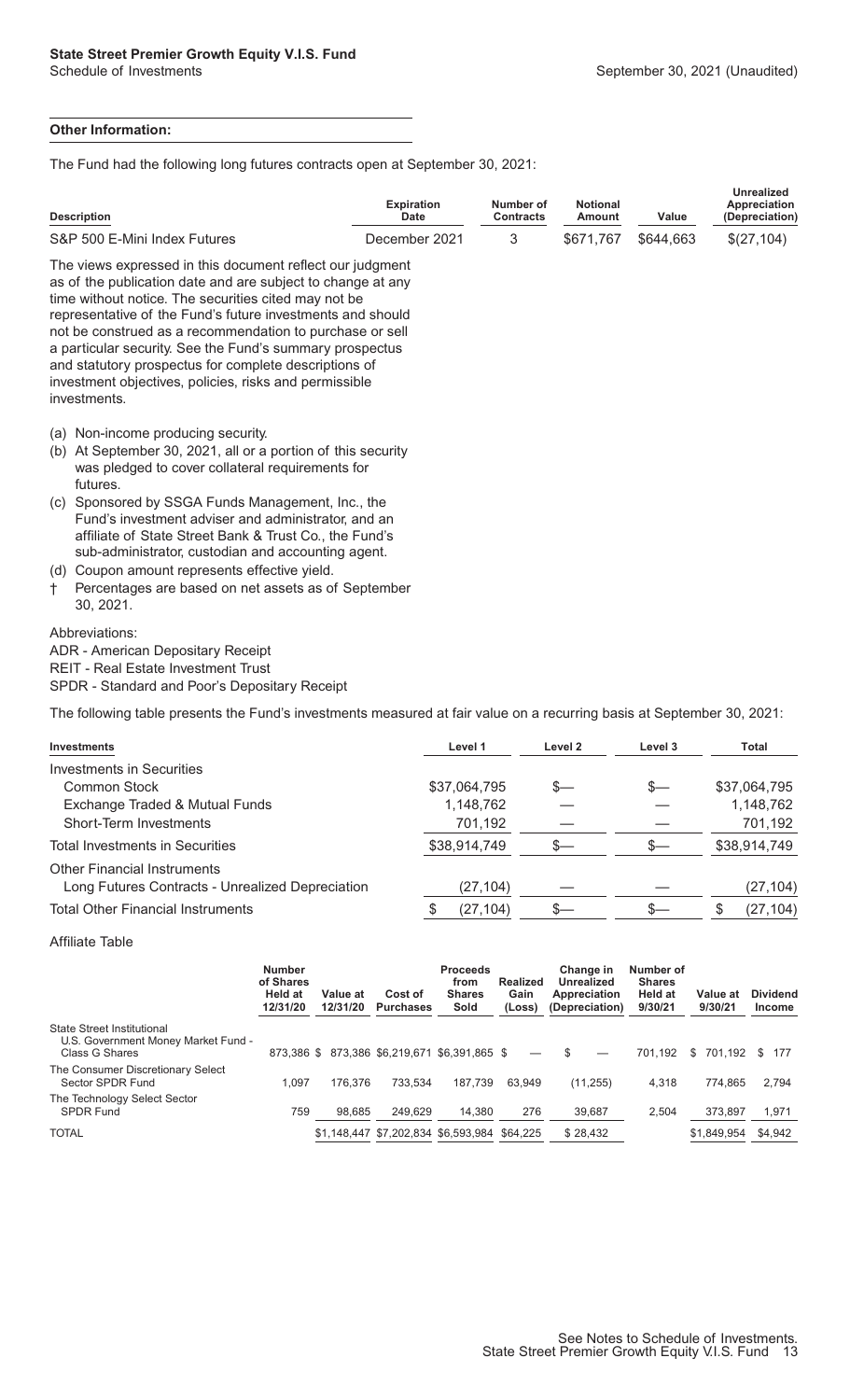#### <span id="page-15-0"></span>**State Street Small-Cap Equity V.I.S. Fund**

#### Schedule of Investments September 30, 2021 (Unaudited)

|                                         | <b>Number</b><br>of Shares | Fair<br>Value     |                                                | <b>Number</b><br>of Shares | Fair<br>Value |
|-----------------------------------------|----------------------------|-------------------|------------------------------------------------|----------------------------|---------------|
| <b>Common Stock - 95.5% †</b>           |                            |                   | Veracyte Inc. (a)                              | 1,930<br>S                 | 89,649        |
| Agricultural & Farm Machinery - 0.7%    |                            |                   |                                                |                            | 412,453       |
| AGCO Corp.                              | 2,070                      | \$<br>253,637     |                                                |                            |               |
| Agricultural Products - 1.3%            |                            |                   | Building Products - 1.1%                       |                            |               |
| Darling Ingredients Inc. (a)            | 6,657                      | 478,638           | American Woodmark Corp. (a)                    | 348                        | 22,749        |
|                                         |                            |                   | CSW Industrials Inc.                           | 885                        | 113,014       |
| Airlines - 0.1%                         |                            |                   | Gibraltar Industries Inc. (a)                  | 3,072                      | 213,965       |
| Allegiant Travel Co. (a)                | 216                        | 42,224            | Insteel Industries Inc.<br>UFP Industries Inc. | 435<br>760                 | 16,552        |
|                                         |                            |                   |                                                |                            | 51,665        |
| Aluminum - 0.2%                         |                            |                   |                                                |                            | 417,945       |
| Alcoa Corp. (a)                         | 1,709                      | 83,638            | Commodity Chemicals - 0.6%                     |                            |               |
| Apparel Retail - 0.4%                   |                            |                   | Hawkins Inc.                                   | 771                        | 26,892        |
| American Eagle Outfitters Inc.          | 2,259                      | 58,282            | Koppers Holdings Inc. (a)                      | 5,980                      | 186,935       |
| The Buckle Inc.                         | 2,522                      | 99,846            |                                                |                            | 213,827       |
|                                         |                            | 158,128           |                                                |                            |               |
|                                         |                            |                   | Communications Equipment - 0.3%                |                            |               |
| Application Software - 6.8%             |                            |                   | Extreme Networks Inc. (a)                      | 5,413                      | 53,318        |
| ACI Worldwide Inc. (a)                  | 4,482                      | 137,732           | Plantronics Inc. (a)                           | 1,976                      | 50,803        |
| Alarm.com Holdings Inc. (a)             | 868                        | 67,869            |                                                |                            | 104,121       |
| Altair Engineering Inc.,                |                            |                   |                                                |                            |               |
| Class A (a)<br>Asana Inc., Class A (a)  | 1,680<br>260               | 115,819<br>26,998 | Computer & Electronics Retail - 0.1%           |                            |               |
| Blackbaud Inc. (a)                      | 3,633                      | 255,582           | Rent-A-Center Inc.                             | 896                        | 50,364        |
| Blackline Inc. (a)                      | 2,440                      | 288,066           | Construction & Engineering - 1.4%              |                            |               |
| Cerence Inc. (a)                        | 820                        | 78,810            | Dycom Industries Inc. (a)                      | 5,405                      | 385,052       |
| Envestnet Inc. (a)                      | 1,310                      | 105,114           | IES Holdings Inc. (a)                          | 130                        | 5,940         |
| Medallia Inc. (a)                       | 2,125                      | 71,974            | Valmont Industries Inc.                        | 356                        | 83,703        |
| Model N Inc. (a)                        | 1,022                      | 34,237            | WillScot Mobile Mini Holdings                  |                            |               |
| New Relic Inc. (a)                      | 3,610                      | 259,090           | Corp. (a)                                      | 1,727                      | 54,780        |
| Paylocity Holding Corp. (a)             | 440                        | 123,376           |                                                |                            | 529,475       |
| Pegasystems Inc.                        | 596                        | 75,752            |                                                |                            |               |
| PROS Holdings Inc. (a)                  | 607                        | 21,536            | Construction Machinery & Heavy Trucks - 1.0%   |                            |               |
| Q2 Holdings Inc. (a)                    | 1,970                      | 157,876           | Alamo Group Inc.                               | 377                        | 52,603        |
| SPS Commerce Inc. (a)                   | 753                        | 121,467           | Astec Industries Inc.                          | 1,418                      | 76,302        |
| Sumo Logic Inc. (a)                     | 6,310                      | 101,717           | Meritor Inc. (a)<br>The Greenbrier             | 3,367                      | 71,751        |
| The Descartes Systems<br>Group Inc. (a) | 558                        | 45,343            | Companies Inc.                                 | 1,613                      | 69,343        |
| Workiva Inc. (a)                        | 1,932                      | 272,335           | The Manitowoc                                  |                            |               |
| Yext Inc. (a)                           | 10,240                     | 123,187           | Company Inc. (a)                               | 1,802                      | 38,599        |
|                                         |                            |                   | Wabash National Corp.                          | 3,222                      | 48,749        |
|                                         |                            | 2,483,880         |                                                |                            | 357,347       |
| Auto Parts & Equipment - 1.2%           |                            |                   |                                                |                            |               |
| Dana Inc.                               | 2,610                      | 58,046            | Construction Materials - 0.1%                  |                            |               |
| Dorman Products Inc. (a)                | 3,193                      | 302,281           | Eagle Materials Inc.                           | 321                        | 42,102        |
| Gentex Corp.                            | 1,354                      | 44,655            | Consumer Finance - 0.4%                        |                            |               |
| <b>LCI</b> Industries                   | 358                        | 48,198            | PRA Group Inc. (a)                             | 819                        | 34,513        |
|                                         |                            | 453,180           | PROG Holdings Inc.                             | 2,439                      | 102,462       |
|                                         |                            |                   |                                                |                            | 136,975       |
| Automobile Manufacturers - 1.1%         |                            |                   |                                                |                            |               |
| Thor Industries Inc.                    | 3,354                      | 411,737           | Data Processing & Outsourced Services - 0.7%   |                            |               |
| Automotive Retail - 1.6%                |                            |                   | Cass Information Systems Inc.                  | 460                        | 19,251        |
| America's Car-Mart Inc. (a)             | 509                        | 59,441            | <b>CSG Systems</b>                             |                            |               |
| Group 1 Automotive Inc.                 | 1,114                      | 209,298           | International Inc.                             | 2,010                      | 96,882        |
| Monro Inc.                              | 836                        | 48,079            | Maximus Inc.                                   | 446                        | 37,107        |
| Murphy USA Inc.                         | 1,657                      | 277,150           | Verra Mobility Corp. (a)                       | 6,407                      | 96,554        |
|                                         |                            | 593,968           |                                                |                            | 249,794       |
|                                         |                            |                   | Distillers & Vintners - 1.3%                   |                            |               |
| Biotechnology - 1.1%                    |                            |                   | MGP Ingredients Inc.                           | 7,173                      | 466,962       |
| Avid Bioservices Inc. (a)               | 3,438                      | 74,158            |                                                |                            |               |
| Emergent BioSolutions Inc. (a)          | 2,064                      | 103,344           | Distributors - 0.6%                            |                            |               |
| Halozyme                                |                            |                   | LKQ Corp. (a)                                  | 4,192                      | 210,941       |
| Therapeutics Inc. (a)                   | 1,057                      | 42,999            |                                                |                            |               |
| Heron Therapeutics Inc. (a)             | 9,570                      | 102,303           |                                                |                            |               |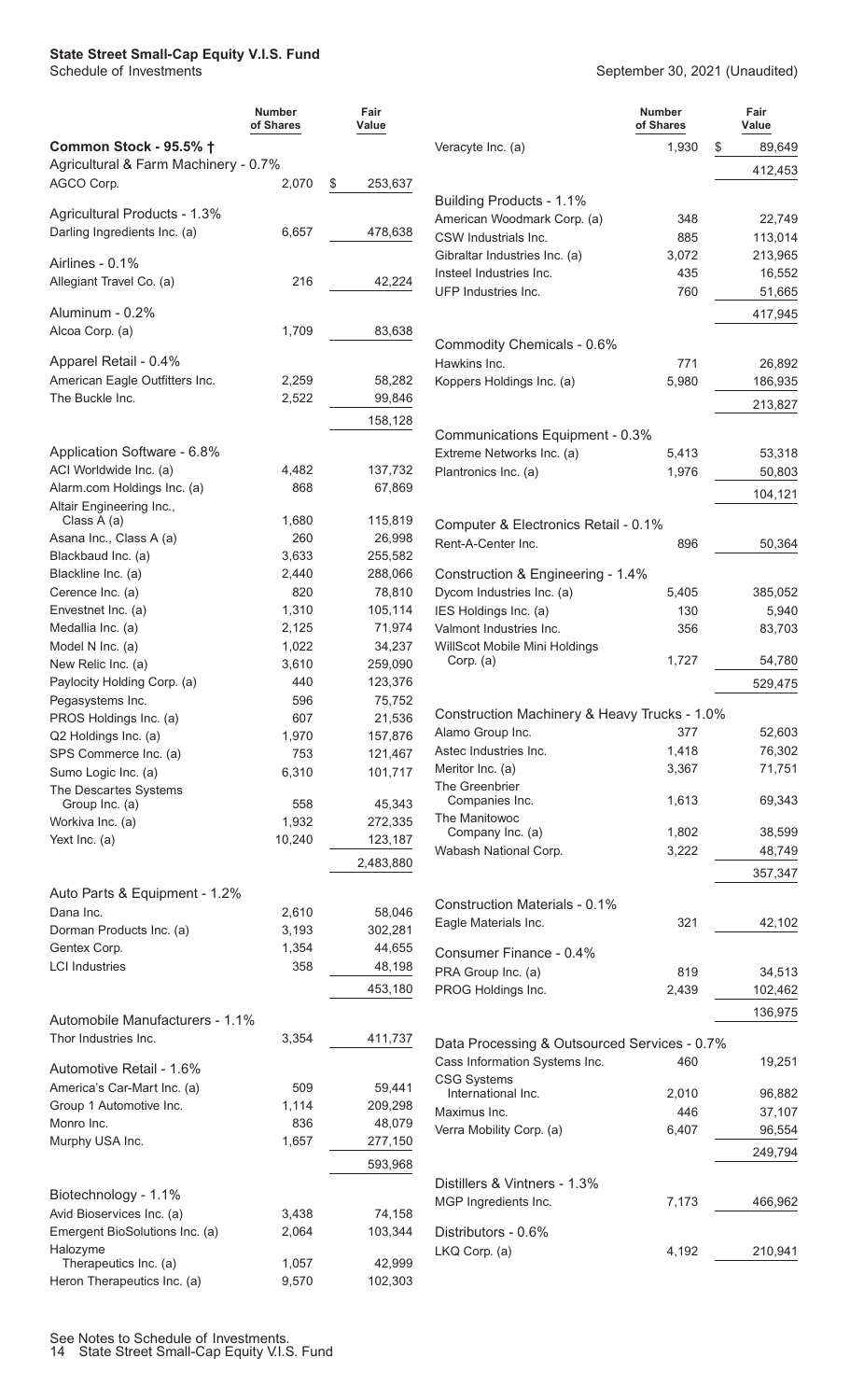## **State Street Small-Cap Equity V.I.S. Fund** Schedule of Investments

|                                                                   | Number<br>of Shares | Fair<br>Value     |  |
|-------------------------------------------------------------------|---------------------|-------------------|--|
| Diversified Metals & Mining - 0.3%                                |                     |                   |  |
| <b>Compass Minerals</b>                                           |                     |                   |  |
| International Inc.                                                | 1,324               | \$<br>85,265      |  |
| Materion Corp.                                                    | 362                 | 24,848            |  |
|                                                                   |                     | 110,113           |  |
| Diversified REITs - 0.3%                                          |                     |                   |  |
| Alpine Income Property                                            |                     |                   |  |
| Trust Inc.                                                        | 1,995               | 36,648            |  |
| American Assets Trust Inc.                                        | 1,362               | 50,966            |  |
| <b>Essential Properties Realty</b>                                |                     |                   |  |
| Trust Inc.                                                        | 1,076               | 30,042            |  |
|                                                                   |                     | 117,656           |  |
| Diversified Support Services - 2.0%<br><b>Healthcare Services</b> |                     |                   |  |
| Group Inc.                                                        | 5,878               | 146,891           |  |
| IAA Inc. (a)                                                      | 1,243               | 67,831            |  |
| Matthews International Corp.,<br>Class A                          | 1,905               | 66,084            |  |
| Ritchie Bros Auctioneers Inc.                                     | 6,609               | 407,511           |  |
| UniFirst Corp.                                                    | 166                 | 35,295            |  |
|                                                                   |                     | 723,612           |  |
|                                                                   |                     |                   |  |
| Education Services - 0.6%                                         |                     |                   |  |
| $2U$ Inc. (a)                                                     | 1,269               | 42,600            |  |
| <b>Grand Canyon</b><br>Education Inc. (a)                         | 929                 | 81,715            |  |
| Stride Inc. (a)                                                   | 2,785               | 100,093           |  |
|                                                                   |                     | 224,408           |  |
|                                                                   |                     |                   |  |
| Electric Utilities - 0.8%                                         |                     |                   |  |
| ALLETE Inc.                                                       | 421                 | 25,058            |  |
| <b>IDACORP</b> Inc.                                               | 2,441               | 252,350           |  |
|                                                                   |                     | 277,408           |  |
| Electrical Components & Equipment - 0.3%                          |                     |                   |  |
| Acuity Brands Inc.                                                | 194                 | 33,634            |  |
| Regal Beloit Corp.                                                | 507                 | 76,222            |  |
|                                                                   |                     | 109,856           |  |
|                                                                   |                     |                   |  |
| Electronic Components - 1.6%                                      |                     |                   |  |
| Belden Inc.                                                       | 4,328               | 252,149           |  |
| II-VI Inc. (a)                                                    | 840<br>698          | 49,862            |  |
| Littelfuse Inc.<br>Rogers Corp. (a)                               | 485                 | 190,743<br>90,443 |  |
|                                                                   |                     |                   |  |
|                                                                   |                     | 583,197           |  |
| Electronic Equipment & Instruments - 0.4%                         |                     |                   |  |
| National Instruments Corp.                                        | 3,713               | 145,661           |  |
| Electronic Manufacturing Services - 0.3%                          |                     |                   |  |
| Methode Electronics Inc.                                          | 996                 | 41,882            |  |
| Plexus Corp. (a)                                                  | 649                 | 58,027            |  |
|                                                                   |                     | 99,909            |  |
|                                                                   |                     |                   |  |
| Environmental & Facilities Services - 0.5%                        |                     |                   |  |
| Clean Harbors Inc. (a)                                            | 1,789               | 185,823           |  |
| Food Distributors - 0.3%                                          |                     |                   |  |
| Performance Food Group                                            |                     |                   |  |
| Co. (a)                                                           | 2,598               | 120,703           |  |
| Footwear - 0.7%                                                   |                     |                   |  |
| Deckers Outdoor Corp. (a)                                         | 259                 | 93,292            |  |
| Wolverine World Wide Inc.                                         | 4,835               | 144,276           |  |
|                                                                   |                     | 237,568           |  |

|                                                   | <b>Number</b><br>of Shares | Fair<br>Value     |  |  |
|---------------------------------------------------|----------------------------|-------------------|--|--|
| Gas Utilities - 0.1%<br>Spire Inc.                | 558                        | \$<br>34,138      |  |  |
| General Merchandise Stores - 0.1%                 |                            |                   |  |  |
| Ollie's Bargain Outlet<br>Holdings Inc. (a)       | 510                        | 30,743            |  |  |
| Health Care REITs - 0.1%                          |                            |                   |  |  |
| <b>Community Healthcare</b><br>Trust Inc.         | 766                        | 34,616            |  |  |
| Healthcare Distributors - 0.7%                    |                            |                   |  |  |
| AdaptHealth Corp. (a)                             | 3,844                      | 89,527            |  |  |
| Covetrus Inc. (a)                                 | 6,853                      | 124,313           |  |  |
| PetIQ Inc. (a)                                    | 1,113                      | 27,792<br>241,632 |  |  |
| Healthcare Equipment - 5.3%                       |                            |                   |  |  |
| AtriCure Inc. (a)                                 | 1,500                      | 104,325           |  |  |
| Axonics Inc. (a)                                  | 400                        | 26,036            |  |  |
| Cardiovascular                                    |                            |                   |  |  |
| Systems Inc. (a)                                  | 4,280                      | 140,512           |  |  |
| CONMED Corp.                                      | 1,830                      | 239,419           |  |  |
| Envista Holdings Corp. (a)                        | 1,000                      | 41,810            |  |  |
| Glaukos Corp. (a)<br>Globus Medical Inc.,         | 520                        | 25,048            |  |  |
| Class A (a)                                       | 2,025                      | 155,155           |  |  |
| Heska Corp. (a)                                   | 276                        | 71,357            |  |  |
| Hill-Rom Holdings Inc.                            | 1,490                      | 223,500           |  |  |
| Inogen Inc. $(a)$                                 | 283                        | 12,194            |  |  |
| Integra LifeSciences Holdings                     |                            |                   |  |  |
| Corp. (a)                                         | 3,620                      | 247,898           |  |  |
| IntriCon Corp. (a)<br>LeMaitre Vascular Inc.      | 1,882<br>684               | 34,177<br>36,314  |  |  |
| Masimo Corp. (a)                                  | 215                        | 58,203            |  |  |
| Outset Medical Inc. (a)                           | 2,320                      | 114,701           |  |  |
| Penumbra Inc. (a)                                 | 535                        | 142,577           |  |  |
| <b>STERIS PLC</b>                                 | 710                        | 145,039           |  |  |
| <b>Tactile Systems</b>                            |                            |                   |  |  |
| Technology Inc. (a)                               | 2,195                      | 97,568            |  |  |
| Vapotherm Inc. (a)                                | 1,870                      | 41,645            |  |  |
|                                                   |                            | 1,957,478         |  |  |
| Healthcare Facilities - 1.1%<br>Acadia Healthcare |                            |                   |  |  |
| Company Inc. (a)                                  | 3,053                      | 194,720           |  |  |
| Hanger Inc. (a)                                   | 3,349                      | 73,544            |  |  |
| The Ensign Group Inc.                             | 911                        | 68,225            |  |  |
| The Pennat Group Inc. (a)                         | 1,204                      | 33,821            |  |  |
| U.S. Physical Therapy Inc.                        | 355                        | 39,263            |  |  |
|                                                   |                            | 409,573           |  |  |
| Healthcare Services - 0.8%                        |                            |                   |  |  |
| Addus HomeCare Corp. (a)                          | 604                        | 48,169            |  |  |
| Amedisys Inc. (a)                                 | 344                        | 51,290            |  |  |
| <b>AMN Healthcare</b>                             |                            |                   |  |  |
| Services Inc. (a)<br>Chemed Corp.                 | 736<br>92                  | 84,456<br>42,791  |  |  |
| MEDNAX Inc. (a)                                   | 2,551                      | 72,525            |  |  |
|                                                   |                            | 299,231           |  |  |
| Healthcare Supplies - 1.1%                        |                            |                   |  |  |
| Avanos Medical Inc. (a)                           | 2,610                      | 81,432            |  |  |
| BioLife Solutions Inc. (a)                        | 2,305                      | 97,548            |  |  |
| ICU Medical Inc. (a)                              | 214                        | 49,943            |  |  |
| Neogen Corp. (a)                                  | 1,015                      | 44,081            |  |  |
| OrthoPediatrics Corp. (a)                         | 485                        | 31,772            |  |  |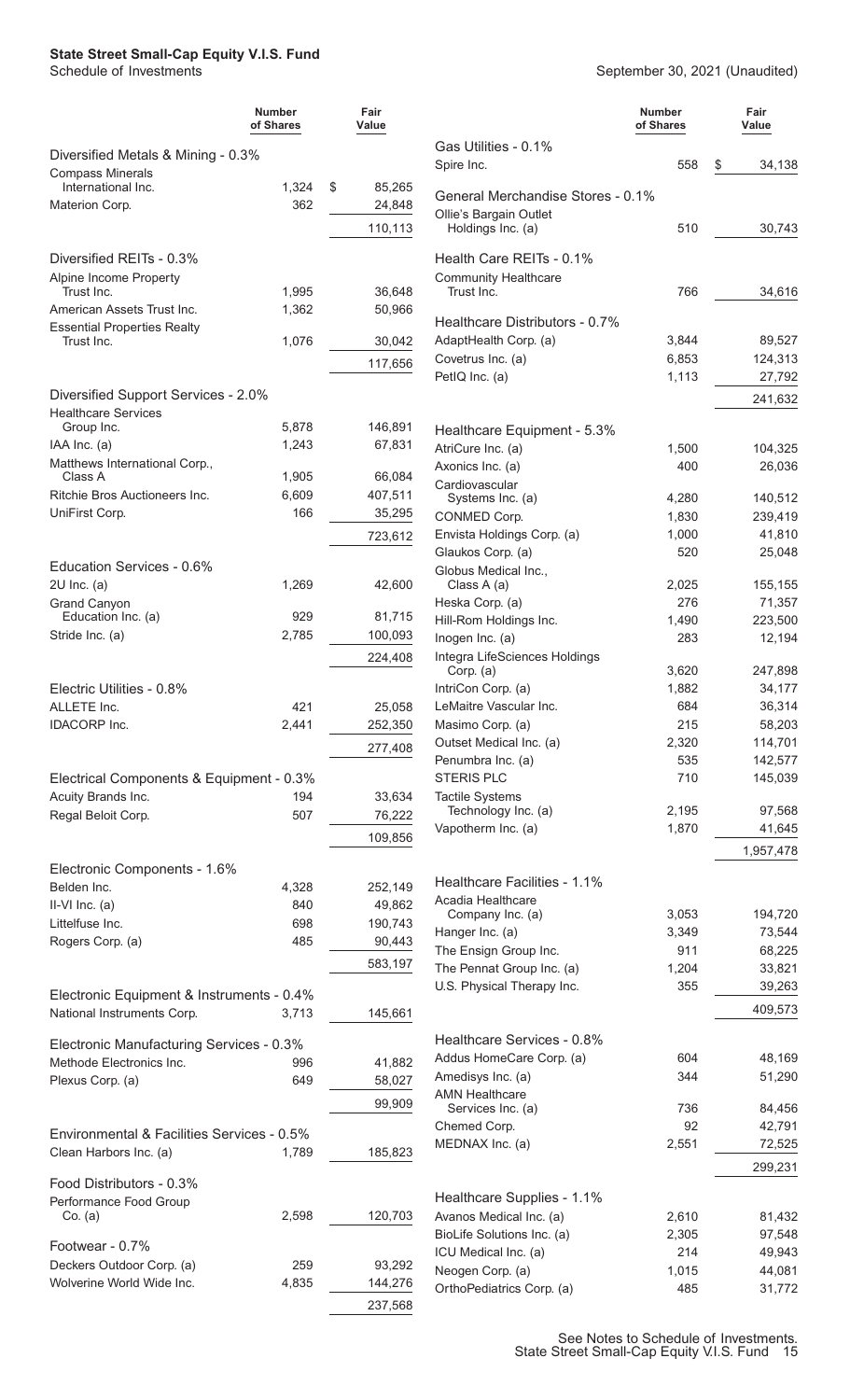#### **State Street Small-Cap Equity V.I.S. Fund**

|                                                 | <b>Number</b><br>of Shares | Fair<br>Value     |                                           | <b>Number</b><br>of Shares | Fair<br>Value |
|-------------------------------------------------|----------------------------|-------------------|-------------------------------------------|----------------------------|---------------|
| Pulmonx Corp. (a)                               | 2,320                      | \$<br>83,474      | Insurance Brokers - 0.4%                  |                            |               |
|                                                 |                            | 388,250           | BRP Group Inc., Class A (a)               | 2,955                      | \$<br>98,372  |
|                                                 |                            |                   | Goosehead Insurance Inc.,                 |                            |               |
| Healthcare Technology - 1.4%                    |                            |                   | Class A                                   | 360                        | 54,824        |
| Certara Inc. (a)                                | 1,407                      | 46,572            |                                           |                            | 153,196       |
| Health Catalyst Inc. (a)                        | 1,015                      | 50,760            |                                           |                            |               |
| <b>Inspire Medical</b>                          |                            |                   | Interactive Media & Services - 0.1%       |                            |               |
| Systems Inc. (a)<br>NextGen Healthcare Inc. (a) | 825<br>3,201               | 192,126<br>45,134 | Vimeo Inc. (a)                            | 1,041                      | 30,574        |
| Omnicell Inc. (a)                               | 967                        | 143,532           | Internet & Direct Marketing Retail - 0.6% |                            |               |
| Phreesia Inc. (a)                               | 819                        | 50,532            | Fiverr International Ltd. (a)             | 352                        | 64,303        |
|                                                 |                            |                   | Overstock.com Inc. (a)                    | 490                        | 38,181        |
|                                                 |                            | 528,656           | Porch Group Inc. (a)                      | 2,198                      | 38,861        |
| Home Building - 0.6%                            |                            |                   | Revolve Group Inc. (a)                    | 1,367                      | 84,439        |
| Cavco Industries Inc. (a)                       | 220                        | 52,083            |                                           |                            | 225,784       |
| Green Brick Partners Inc. (a)                   | 1,280                      | 26,265            |                                           |                            |               |
| <b>Taylor Morrison Home</b>                     |                            |                   | Internet Services & Infrastructure - 0.1% |                            |               |
| Corp. (a)                                       | 3,731                      | 96,185            | Switch Inc., Class A                      | 1,067                      | 27,091        |
| TopBuild Corp. (a)                              | 254                        | 52,022            |                                           |                            |               |
|                                                 |                            | 226,555           | Investment Banking & Brokerage - 1.0%     |                            |               |
|                                                 |                            |                   | Piper Sandler Cos.                        | 640                        | 88,614        |
| Home Furnishing Retail - 0.3%                   |                            |                   | Raymond James Financial Inc.              | 1,982                      | 182,853       |
| The Aaron's Company Inc.                        | 3,516                      | 96,831            | Stifel Financial Corp.                    | 1,283                      | 87,193        |
|                                                 |                            |                   |                                           |                            | 358,660       |
| Home Furnishings - 0.2%                         |                            |                   |                                           |                            |               |
| La-Z-Boy Inc.                                   | 1,829                      | 58,949            | IT Consulting & Other Services - 0.9%     |                            |               |
| Home Improvement Retail - 0.1%                  |                            |                   | Globant S.A. (a)                          | 423                        | 118,867       |
| Floor & Decor Holdings Inc.,                    |                            |                   | <b>Grid Dynamics</b><br>Holdings Inc. (a) | 1,785                      | 52,158        |
| Class A (a)                                     | 404                        | 48,799            | Unisys Corp. (a)                          | 6,701                      | 168,463       |
|                                                 |                            |                   |                                           |                            |               |
| Hotel & Resort REITs - 0.3%                     |                            |                   |                                           |                            | 339,488       |
| <b>RLJ Lodging Trust</b>                        | 6,201                      | 92,147            | Leisure Products - 1.6%                   |                            |               |
| Household Appliances - 0.1%                     |                            |                   | Malibu Boats Inc., Class A (a)            | 3,752                      | 262,565       |
| Helen of Troy Ltd. (a)                          | 116                        | 26,063            | Polaris Inc.                              | 2,557                      | 305,971       |
|                                                 |                            |                   |                                           |                            | 568,536       |
| Household Products - 0.2%                       |                            |                   |                                           |                            |               |
| Central Garden & Pet Co.,                       |                            |                   | Life & Health Insurance - 0.3%            |                            |               |
| Class A (a)                                     | 2,025                      | 87,075            | American Equity Investment                |                            |               |
| Industrial Machinery - 7.5%                     |                            |                   | Life Holding Co.                          | 1,731                      | 51,186        |
| Albany International Corp.,                     |                            |                   | Trupanion Inc. (a)                        | 876                        | 68,039        |
| Class A                                         | 670                        | 51,503            |                                           |                            | 119,225       |
| Altra Industrial Motion                         |                            |                   |                                           |                            |               |
| Corp. (b)                                       | 7,530                      | 416,785           | Life Sciences Tools & Services - 3.1%     |                            |               |
| Barnes Group Inc.                               | 6,441                      | 268,783           | Bruker Corp.                              | 2,600                      | 203,060       |
| Crane Co.                                       | 3,421                      | 324,345           | ICON PLC (a)                              | 917                        | 240,272       |
| Enerpac Tool Group Corp.                        | 9,268                      | 192,126           | Medpace Holdings Inc. (a)                 | 274                        | 51,863        |
| ESCO Technologies Inc.                          | 1,270                      | 97,790            | Repligen Corp. (a)                        | 1,240                      | 358,348       |
| Evoqua Water Technologies                       | 6,690                      | 251,276           | Syneos Health Inc. (a)                    | 3,369                      | 294,720       |
| Corp. (a)<br>John Bean Technologies Corp.       | 2,150                      | 302,183           |                                           |                            | 1,148,263     |
| Kadant Inc.                                     | 212                        | 43,269            | Marine - 0.1%                             |                            |               |
| Kornit Digital Ltd. (a)                         | 712                        | 103,055           | Kirby Corp. (a)                           | 845                        | 40,526        |
| Lydall Inc. (a)                                 | 1,249                      | 77,550            |                                           |                            |               |
| Mueller Industries Inc.                         | 3,519                      | 144,631           | Metal & Glass Containers - 0.4%           |                            |               |
| Proto Labs Inc. (a)                             | 209                        | 13,919            | TriMas Corp. (a)                          | 4,260                      | 137,854       |
| Standex International Corp.                     | 825                        | 81,601            |                                           |                            |               |
| The Timken Co.                                  | 4,676                      | 305,904           | Multi-Line Insurance - 0.2%               |                            |               |
| Woodward Inc.                                   | 620                        | 70,184            | Horace Mann Educators Corp.               | 2,182                      | 86,822        |
|                                                 |                            | 2,744,904         | Office REITs - 0.7%                       |                            |               |
|                                                 |                            |                   | <b>Corporate Office Properties</b>        |                            |               |
| Industrial REITs - 0.7%                         |                            |                   | Trust                                     | 1,406                      | 37,934        |
| EastGroup Properties Inc.                       | 1,263                      | 210,454           | Cousins Properties Inc.                   | 3,980                      | 148,414       |
| Innovative Industrial                           |                            |                   | <b>Easterly Government</b>                |                            |               |
| Properties Inc.                                 | 115                        | 26,584            | Properties Inc.                           | 3,407                      | 70,389        |
|                                                 |                            | 237,038           |                                           |                            | 256,737       |
|                                                 |                            |                   |                                           |                            |               |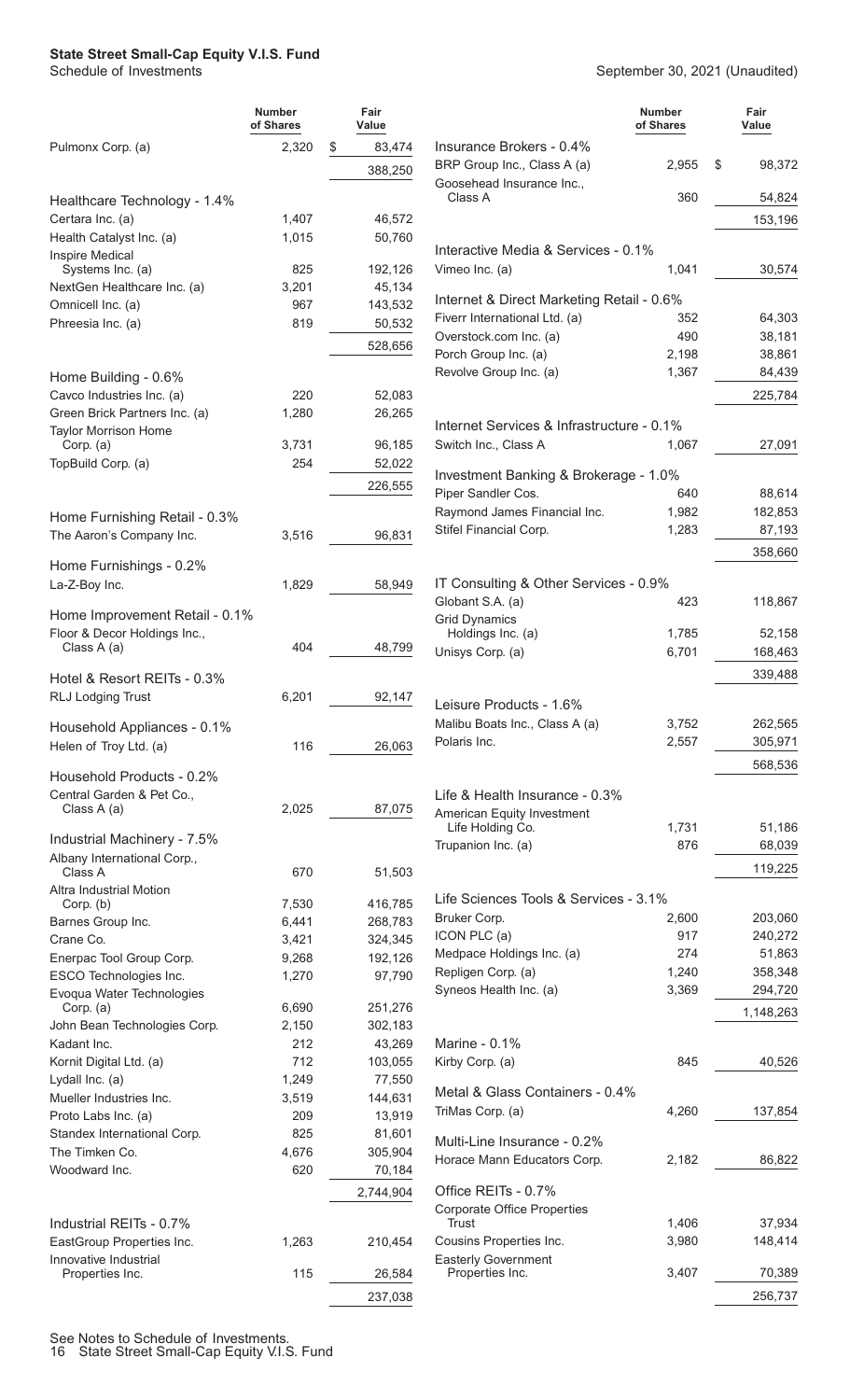## **State Street Small-Cap Equity V.I.S. Fund** Schedule of Investments

|                                                      | Number<br>of Shares | Fair<br>Value     |
|------------------------------------------------------|---------------------|-------------------|
| Office Services & Supplies - 0.9%                    |                     |                   |
| HNI Corp.                                            | 979                 | \$<br>35,949      |
| MSA Safety Inc.                                      | 2,073               | 302,036           |
|                                                      |                     | 337,985           |
| Oil & Gas Drilling - 0.2%                            |                     |                   |
| Helmerich & Payne Inc.                               | 2,106               | 57,725            |
| Oil & Gas Equipment & Services - 0.3%                |                     |                   |
| ChampionX Corp. (a)                                  | 1,910               | 42,708            |
| Oil States International Inc. (a)                    | 12,436              | 79,466            |
|                                                      |                     | 122,174           |
|                                                      |                     |                   |
| Oil & Gas Exploration & Production - 1.0%            |                     |                   |
| Cimarex Energy Co.<br>Denbury Inc. (a)               | 405<br>768          | 35,316<br>53,952  |
| Northern Oil & Gas Inc.                              | 3,791               | 81,128            |
| PDC Energy Inc.                                      | 3,693               | 175,011           |
| Southwestern Energy Co. (a)                          | 6,028               | 33,395            |
|                                                      |                     |                   |
|                                                      |                     | 378,802           |
| Packaged Foods & Meats - 3.6%                        |                     |                   |
| Calavo Growers Inc.                                  | 350                 | 13,384            |
| Freshpet Inc. (a)                                    | 489                 | 69,776            |
| Hostess Brands Inc. (a)                              | 13,500              | 234,495           |
| J&J Snack Foods Corp.                                | 735                 | 112,323           |
| John B Sanfilippo & Son Inc.                         | 247                 | 20,185            |
| Lancaster Colony Corp.                               | 1,315               | 221,985           |
| Sanderson Farms Inc.                                 | 1,676               | 315,423           |
| The Simply Good Foods                                |                     |                   |
| Co. (a)<br>Utz Brands Inc.                           | 6,600<br>5,310      | 227,634<br>90,960 |
|                                                      |                     |                   |
|                                                      |                     | 1,306,165         |
| Paper Packaging - 0.1%                               |                     |                   |
| UFP Technologies Inc. (a)                            | 488                 | 30,056            |
| Personal Products - 0.4%                             |                     |                   |
| elf Beauty Inc. (a)                                  | 4,300               | 124,915           |
| The Honest Company Inc. (a)                          | 2,440               | 25,327            |
|                                                      |                     | 150,242           |
|                                                      |                     |                   |
| Pharmaceuticals - 0.2%                               |                     |                   |
| Prestige Consumer                                    |                     |                   |
| Healthcare Inc. (a)                                  | 1,335               | 74,907            |
| Property & Casualty Insurance - 1.8%                 |                     |                   |
| AMERISAFE Inc.                                       | 1,279               | 71,828            |
| Argo Group International<br>Holdings Ltd.            | 3.414               | 178,279           |
| James River Group Holdings                           |                     |                   |
| Ltd.                                                 | 2,400               | 90,552            |
| Palomar Holdings Inc. (a)                            | 1,025               | 82,851            |
| RLI Corp.                                            | 1,100               | 110,297           |
| Selective Insurance Group Inc.                       | 1,860               | 140,486           |
|                                                      |                     | 674,293           |
| Publishing - 0.9%                                    |                     |                   |
| John Wiley & Sons Inc.,                              |                     |                   |
| Class A                                              | 6,612               | 345,213           |
|                                                      |                     |                   |
| Regional Banks - 7.7%                                |                     |                   |
| 1st Source Corp.<br><b>Atlantic Union Bankshares</b> | 1,214               | 57,349            |
| Corp.                                                | 1,090               | 40,167            |
| <b>Bank OZK</b>                                      | 1,514               | 65,072            |
| BankUnited Inc.                                      | 696                 | 29,107            |

|                                                                  | Number<br>of Shares | Fair<br>Value    |
|------------------------------------------------------------------|---------------------|------------------|
| Banner Corp.                                                     | 497                 | \$<br>27,439     |
| Bryn Mawr Bank Corp.                                             | 1,255               | 57,667           |
| Cadence BanCorp                                                  | 3,295               | 72,358           |
| Community Bank System Inc.                                       | 1,210               | 82,788           |
| Cullen/Frost Bankers Inc.                                        | 1,033               | 122,535          |
| CVB Financial Corp.                                              | 3,280               | 66,814           |
| <b>Enterprise Financial Services</b><br>Corp.                    | 1,165               | 52,751           |
| Equity Bancshares Inc.,<br>Class A                               | 1,090               | 36,384           |
| FB Financial Corp.                                               | 627                 | 26,886           |
| <b>First Interstate</b><br>BancSystem Inc., Class A              | 786                 | 31,644           |
| Fulton Financial Corp.                                           | 6,223               | 95,088           |
| German American<br>Bancorp Inc.                                  | 1,710               | 66,057           |
| Great Western Bancorp Inc.                                       | 1,795               | 58,768           |
| Independent Bank Corp.                                           | 3,776               | 287,543          |
| Investors Bancorp Inc.                                           | 1,729               | 26,125           |
| Lakeland Financial Corp.<br>National Bank Holdings Corp.,        | 171                 | 12,182           |
| Class A                                                          | 1,069               | 43,273           |
| Origin Bancorp Inc.                                              | 1,569               | 66,447           |
| PacWest Bancorp<br>Peapack-Gladstone Financial<br>Corp.          | 1,905<br>487        | 86,335<br>16,246 |
| Pinnacle Financial<br>Partners Inc.                              | 612                 | 57,577           |
| Prosperity Bancshares Inc.                                       | 3,482               | 247,675          |
| Renasant Corp.                                                   | 4,343               | 156,565          |
| Sandy Spring Bancorp Inc.                                        | 1,126               | 51,593           |
| Stock Yards Bancorp Inc.<br><b>Texas Capital</b>                 | 1,115               | 65,395           |
| Bancshares Inc. (a)                                              | 958                 | 57,499           |
| <b>UMB Financial Corp.</b>                                       | 1,720               | 166,341          |
| United Community Banks Inc.                                      | 1,347               | 44,209           |
| Washington Trust Bancorp Inc.                                    | 930                 | 49,271           |
| Westamerica BanCorp                                              | 1,885               | 106,050          |
| Western Alliance Bancorp                                         | 1,707               | 185,756          |
| Wintrust Financial Corp.                                         | 1,120               | 90,014           |
|                                                                  |                     | 2,804,970        |
| Research & Consulting Services - 0.4%<br>Exponent Inc.           | 525                 | 59,404           |
| Resources Connection Inc.                                        | 5,343               | 84,312           |
|                                                                  |                     | 143,716          |
|                                                                  |                     |                  |
| Residential REITs - 0.2%<br>NexPoint Residential Trust Inc.      | 1,203               | 74,442           |
| Restaurants - 1.2%                                               |                     |                  |
| Brinker International Inc. (a)                                   | 780                 | 38,259           |
| <b>Cracker Barrel Old Country</b><br>Store Inc.                  | 332                 | 46,427           |
| Shake Shack Inc., Class A (a)                                    | 720                 | 56,491           |
| Texas Roadhouse Inc.                                             | 1,156               | 105,577          |
| The Cheesecake<br>Factory Inc. (a)                               | 1,516               | 71,252           |
| Wingstop Inc.                                                    | 820                 | 134,423          |
|                                                                  |                     | 452,429          |
| Retail REITs - 0.3%                                              |                     |                  |
| Kite Realty Group Trust<br><b>Retail Opportunity Investments</b> | 2,794               | 56,886           |
| Corp.                                                            | 1,639               | 28,551           |
| The Macerich Co.                                                 | 1,562               | 26,101           |
|                                                                  |                     | 111,538          |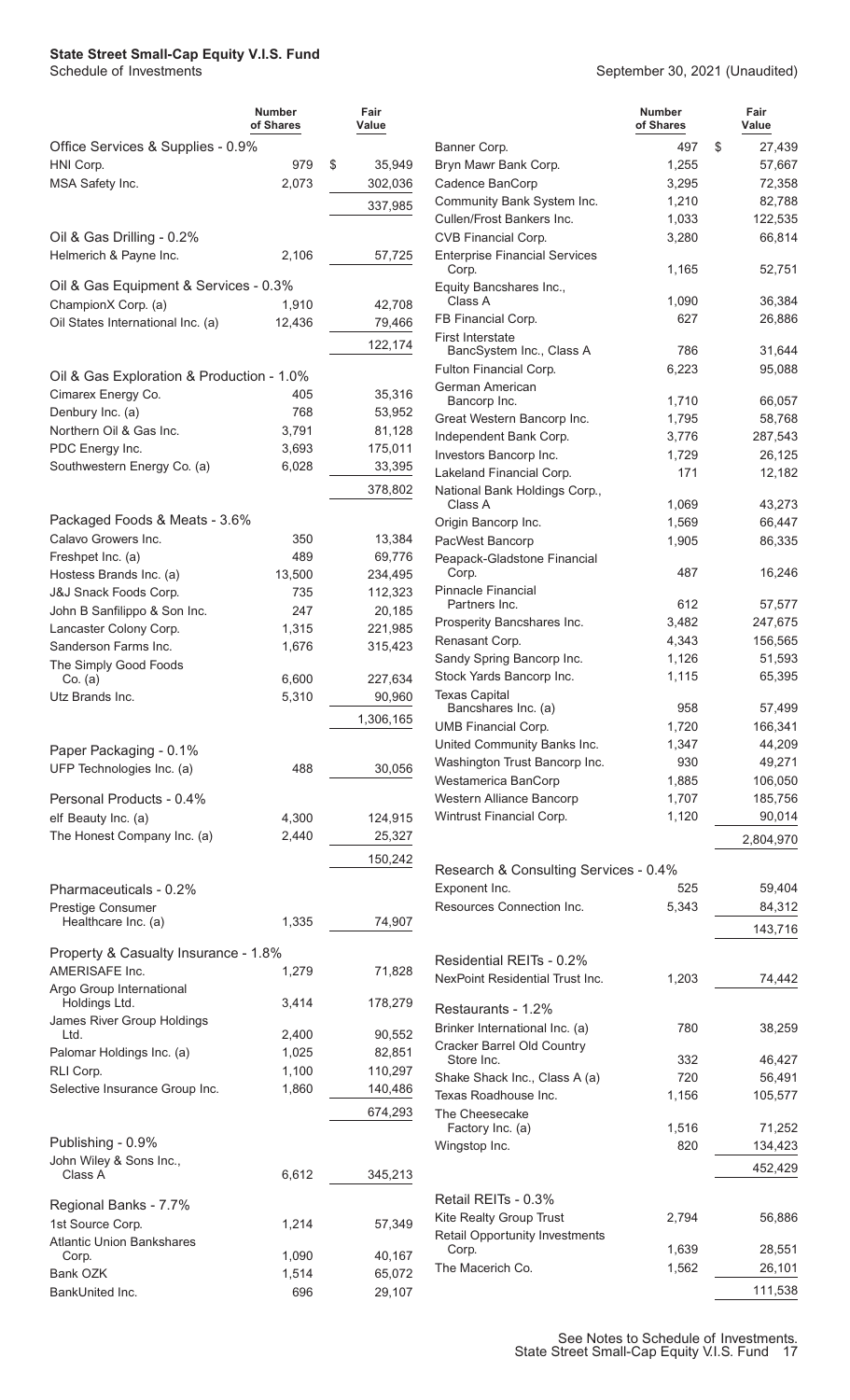### **State Street Small-Cap Equity V.I.S. Fund**

| Schedule of Investments | September 30, 2021 (Unaudited) |
|-------------------------|--------------------------------|
|                         |                                |

|                                      | <b>Number</b><br>of Shares | Fair<br>Value |                                                   | <b>Number</b><br>of Shares |    | Fair<br>Value |
|--------------------------------------|----------------------------|---------------|---------------------------------------------------|----------------------------|----|---------------|
| Security & Alarm Services - 1.0%     |                            |               | Steel - 0.4%                                      |                            |    |               |
| The Brink's Co.                      | 5,800                      | \$<br>367,140 | Carpenter Technology Corp.                        | 973                        | \$ | 31,856        |
|                                      |                            |               | Commercial Metals Co.                             | 2,882                      |    | 87,786        |
| Semiconductor Equipment - 1.7%       |                            |               | Steel Dynamics Inc.                               | 668                        |    | 39,064        |
| Brooks Automation Inc.               | 1,636                      | 167,445       |                                                   |                            |    |               |
| CMC Materials Inc.                   | 1,992                      | 245,474       |                                                   |                            |    | 158,706       |
| Ichor Holdings Ltd. (a)              | 1,221                      | 50,171        | Systems Software - 1.4%                           |                            |    |               |
| Onto Innovation Inc. (a)             | 2,012                      | 145,367       | Ping Identity Holding Corp. (a)                   | 3,859                      |    | 94,815        |
|                                      |                            | 608,457       | Qualys Inc. (a)                                   | 585                        |    | 65,105        |
|                                      |                            |               | Sailpoint Technologies                            |                            |    |               |
| Semiconductors - 1.0%                |                            |               | Holdings Inc. (a)                                 | 3,760                      |    | 161,229       |
| Diodes Inc. (a)                      | 567                        | 51,364        | Tenable Holdings Inc. (a)                         | 3,905                      |    | 180,177       |
| MaxLinear Inc. (a)                   | 788                        | 38,809        |                                                   |                            |    | 501,326       |
| Power Integrations Inc.              | 613                        | 60,681        |                                                   |                            |    |               |
| Semtech Corp. (a)                    | 2,443                      | 190,481       | Technology Hardware, Storage & Peripherals - 0.8% |                            |    |               |
| <b>SMART Global</b>                  |                            |               | Pure Storage Inc., Class A (a)                    | 10,910                     |    | 274,496       |
| Holdings Inc. (a)                    | 648                        | 28,836        |                                                   |                            |    |               |
|                                      |                            | 370,171       | Thrifts & Mortgage Finance - 1.0%                 |                            |    |               |
|                                      |                            |               | Flagstar Bancorp Inc.                             | 594                        |    | 30,163        |
| Soft Drinks - 0.3%                   |                            |               | HomeStreet Inc.                                   | 1,147                      |    | 47,199        |
| Primo Water Corp.                    | 7,248                      | 113,939       | Kearny Financial Corp.                            | 1,138                      |    | 14,146        |
|                                      |                            |               | Meta Financial Group Inc.                         | 834                        |    | 43,768        |
| Specialized Consumer Services - 0.9% |                            |               | Premier Financial Corp.                           | 1,412                      |    | 44,958        |
| OneSpaWorld Holdings<br>$Ltd.$ (a)   | 4,703                      | 46,889        | Washington Federal Inc.                           | 1,071                      |    | 36,746        |
| <b>Terminix Global</b>               |                            |               | <b>WSFS Financial Corp.</b>                       | 3,211                      |    | 164,757       |
| Holdings Inc. (a)                    | 6,552                      | 273,022       |                                                   |                            |    | 381,737       |
|                                      |                            | 319,911       |                                                   |                            |    |               |
|                                      |                            |               | Trading Companies & Distributors - 1.6%           |                            |    |               |
| Specialized REITs - 0.4%             |                            |               | Applied Industrial                                |                            |    |               |
| CoreSite Realty Corp.                | 639                        | 88,527        | Technologies Inc.                                 | 2,797                      |    | 252,094       |
| PotlatchDeltic Corp.                 | 970                        | 50,033        | Boise Cascade Co.                                 | 270                        |    | 14,574        |
|                                      |                            | 138,560       | McGrath RentCorp.                                 | 505                        |    | 36,335        |
|                                      |                            |               | Transcat Inc. (a)                                 | 390                        |    | 25,147        |
| Specialty Chemicals - 3.9%           |                            |               | Univar Solutions Inc. (a)                         | 10,582                     |    | 252,063       |
| Avient Corp.                         | 4,599                      | 213,164       |                                                   |                            |    | 580,213       |
| Chase Corp.                          | 400                        | 40,860        |                                                   |                            |    |               |
| Danimer Scientific Inc. (a)          | 2,264                      | 36,994        | Trucking - 0.7%                                   |                            |    |               |
| HB Fuller Co.                        | 456                        | 29,439        | Marten Transport Ltd.                             | 2,554                      |    | 40,072        |
| Ingevity Corp. (a)                   | 5,693                      | 406,309       | Saia Inc. (a)                                     | 838                        |    | 199,469       |
| Innospec Inc.                        | 1,045                      | 88,010        |                                                   |                            |    | 239,541       |
| Minerals Technologies Inc.           | 414                        | 28,914        | <b>Total Common Stock</b>                         |                            |    |               |
| Quaker Chemical Corp.                | 558                        | 132,648       | (Cost \$24,209,233)                               |                            |    | 34,983,757    |
| Sensient Technologies Corp.          | 1,695                      | 154,381       | <b>Short-Term Investments - 3.4%</b>              |                            |    |               |
| Stepan Co.                           | 2,759                      | 311,601       | <b>State Street Institutional</b>                 |                            |    |               |
|                                      |                            |               | U.S. Government Money                             |                            |    |               |
|                                      |                            | 1,442,320     | Market Fund - Class G                             |                            |    |               |
| Specialty Stores - 0.8%              |                            |               | Shares 0.03% (b)(c)(d)                            |                            |    |               |
| Dick's Sporting Goods Inc.           | 403                        | 48,267        | (Cost \$1,241,100)                                | 1,241,100                  |    | 1,241,100     |
| Five Below Inc. (a)                  | 483                        | 85,399        | <b>Total Investments</b>                          |                            |    |               |
| <b>National Vision</b>               |                            |               | (Cost \$25,450,333)                               |                            |    | 36,224,857    |
| Holdings Inc. (a)                    | 1,269                      | 72,041        | <b>Other Assets and Liabilities,</b>              |                            |    |               |
| Sally Beauty Holdings Inc. (a)       | 5,590                      | 94,192        | net - 1.1%                                        |                            |    | 395,450       |
|                                      |                            | 299,899       | <b>NET ASSETS - 100.0%</b>                        |                            | S  | 36,620,307    |
|                                      |                            |               |                                                   |                            |    |               |
| <b>Other Information:</b>            |                            |               |                                                   |                            |    |               |

The Fund had the following long futures contracts open at September 30, 2021:

| <b>Description</b>                | <b>Expiration</b><br><b>Date</b> | Number of<br>Contracts | <b>Notional</b><br>Amount | Value     | Unrealized<br>Appreciation<br>(Depreciation) |
|-----------------------------------|----------------------------------|------------------------|---------------------------|-----------|----------------------------------------------|
| E-mini Russell 2000 Index Futures | December 2021                    |                        | \$778.881                 | \$770.280 | \$(8,601)                                    |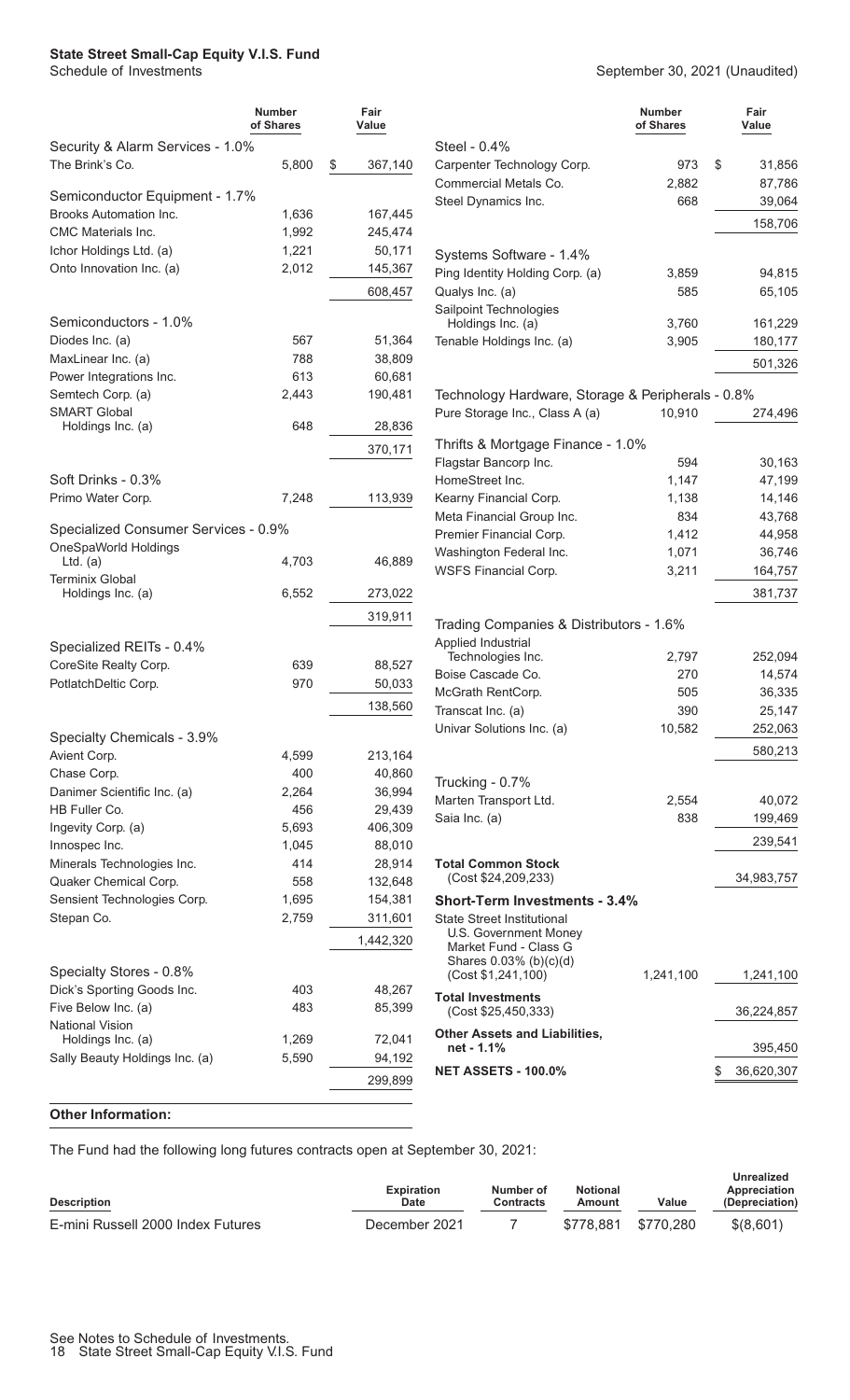### **State Street Small-Cap Equity V.I.S. Fund**

The views expressed in this document reflect our judgment as of the publication date and are subject to change at any time without notice. The securities cited may not be representative of the Fund's future investments and should not be construed as a recommendation to purchase or sell a particular security. See the Fund's summary prospectus and statutory prospectus for complete descriptions of investment objectives, policies, risks and permissible investments.

- (a) Non-income producing security.
- (b) At September 30, 2021, all or a portion of this security was pledged to cover collateral requirements for futures.
- (c) Sponsored by SSGA Funds Management, Inc., the Fund's investment adviser and administrator, and an affiliate of State Street Bank & Trust Co., the Fund's sub-administrator, custodian and accounting agent.
- (d) Coupon amount represents effective yield.
- † Percentages are based on net assets as of September 30, 2021.

#### Abbreviations:

#### REIT - Real Estate Investment Trust

The following table presents the Fund's investments measured at fair value on a recurring basis at September 30, 2021:

| Investments                                      | Level 1      | Level 2 | Level 3 | Total        |
|--------------------------------------------------|--------------|---------|---------|--------------|
| <b>Investments in Securities</b>                 |              |         |         |              |
| <b>Common Stock</b>                              | \$34,983,757 |         |         | \$34,983,757 |
| Short-Term Investments                           | 1,241,100    |         |         | 1,241,100    |
| <b>Total Investments in Securities</b>           | \$36,224,857 |         | $s-$    | \$36,224,857 |
| <b>Other Financial Instruments</b>               |              |         |         |              |
| Long Futures Contracts - Unrealized Depreciation | (8,601)      |         |         | (8,601)      |
| <b>Total Other Financial Instruments</b>         | (8,601)<br>S |         |         | (8,601)      |

#### Affiliate Table

|                                                                                     | <b>Number</b><br>of Shares<br><b>Held at</b><br>12/31/20 | Value at<br>12/31/20 | Cost of<br><b>Purchases</b>                   | <b>Proceeds</b><br>from<br><b>Shares</b><br>Sold | <b>Realized</b><br>Gain<br>(Loss) | Change in<br>Unrealized<br>Appreciation<br>(Depreciation) | Number of<br><b>Shares</b><br><b>Held at</b><br>9/30/21 | Value at<br>9/30/21   | <b>Dividend</b><br><b>Income</b> |
|-------------------------------------------------------------------------------------|----------------------------------------------------------|----------------------|-----------------------------------------------|--------------------------------------------------|-----------------------------------|-----------------------------------------------------------|---------------------------------------------------------|-----------------------|----------------------------------|
| State Street Institutional<br>U.S. Government Money Market<br>Fund - Class G Shares |                                                          |                      | 1,478,369 \$1,478,369 \$8,768,746 \$9,006,015 |                                                  | $s-$                              | $s-$                                                      |                                                         | 1,241,100 \$1,241,100 | \$357                            |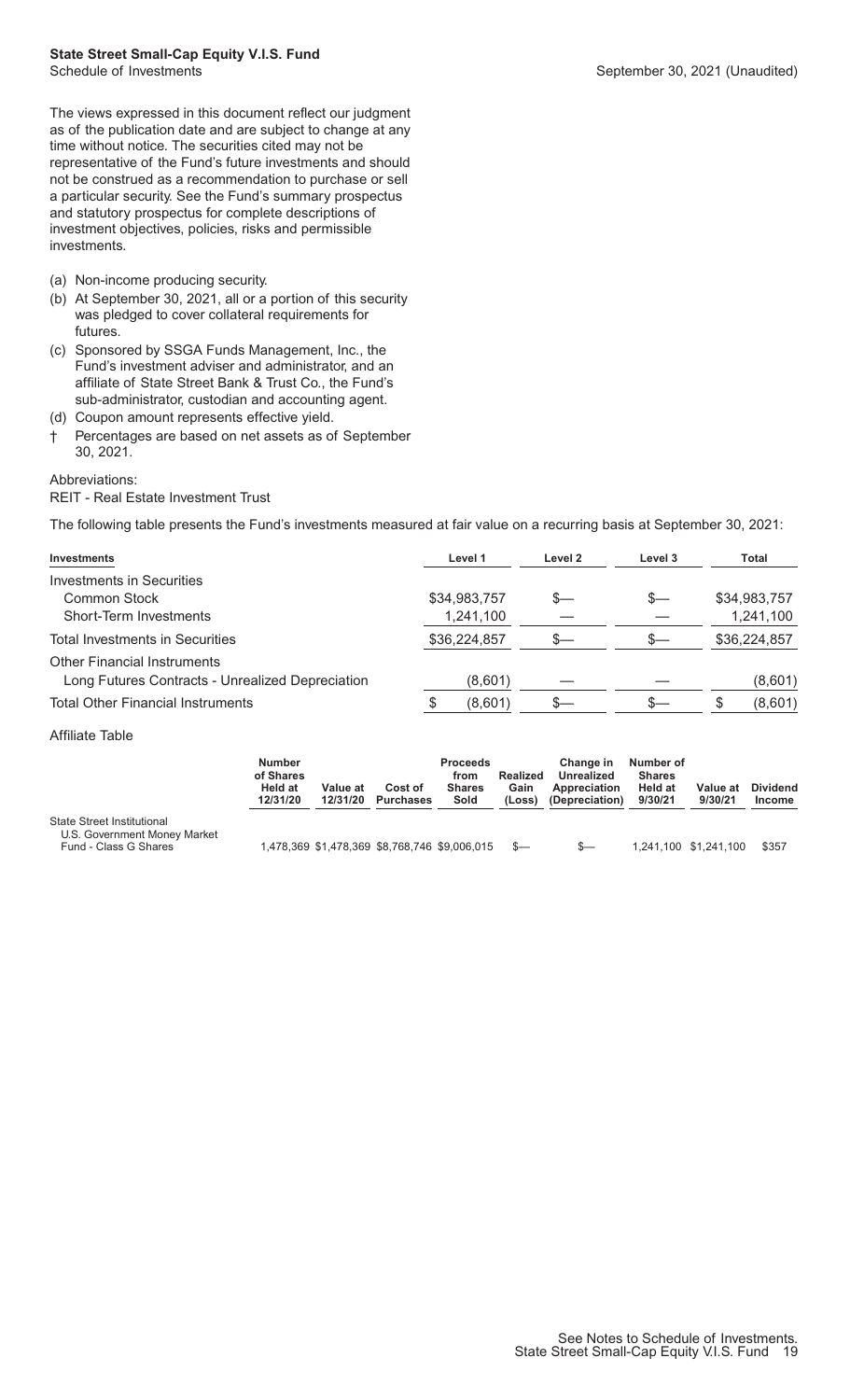<span id="page-21-0"></span>

|                                                              | Principal<br>Amount  | Fair<br>Value        |
|--------------------------------------------------------------|----------------------|----------------------|
| <b>Bonds and Notes - 98.4%</b>                               |                      |                      |
| U.S. Treasuries - 29.3%                                      |                      |                      |
| U.S. Treasury Bonds<br>1.13%, 05/15/40 (a)                   | \$<br>224,000        | \$<br>193,655        |
| $1.25\%$ , 05/15/50 (a)                                      | 35,000               | 28,640               |
| 2.25%, 08/15/46 (a)                                          | 281,000              | 290,264              |
| 3.00%, 08/15/48 (a)                                          | 335,000              | 399,278              |
| 4.75%, 02/15/37 (a)                                          | 288,000              | 406,485              |
| U.S. Treasury Notes                                          |                      |                      |
| $0.13\%$ , 12/15/23 (a)                                      | 26,000               | 25,882               |
| $0.25\%$ , $07/31/25$ (a)                                    | 580,900              | 569,872              |
| 0.75%, 04/30/26 -                                            |                      |                      |
| $01/31/28$ (a)<br>$1.38\%$ , 01/31/22 (a)                    | 1,375,000<br>489,000 | 1,346,667<br>491,120 |
| $1.63\%$ , 05/15/31 (a)                                      | 810,000              | 819,619              |
|                                                              |                      |                      |
|                                                              |                      | 4,571,482            |
| Agency Mortgage Backed - 27.7%<br>Federal Home Loan Mortgage |                      |                      |
| Corp.                                                        |                      |                      |
| 3.00%, 04/01/43 -                                            |                      |                      |
| 10/01/49 (a)                                                 | 408,345              | 433,189              |
| 4.50%, 06/01/33 -<br>$02/01/35$ (a)                          | 2,391                | 2,662                |
| 5.00%, 07/01/35 (a)                                          | 21,307               | 24,249               |
| 5.50%, 01/01/38 (a)                                          | 21,505               | 24,781               |
| 6.00%, 04/01/29 -                                            |                      |                      |
| 11/01/37 (a)                                                 | 69,645               | 79,427               |
| $6.50\%$ , 02/01/29 (a)                                      | 29<br>60,000         | 34                   |
| 6.93%, $06/01/26$ (a)(b)<br>7.00%, 12/01/29 -                |                      | 75,667               |
| 08/01/36 (a)                                                 | 16,373               | 18,945               |
| 7.50%, 01/01/30 -                                            |                      |                      |
| 09/01/33 (a)                                                 | 3,456                | 3,883                |
| 8.00%, 11/01/30 (a)                                          | 3,400                | 3,833                |
| 8.50%, 04/01/30 (a)<br><b>Federal National Mortgage</b>      | 3,013                | 3,772                |
| Assoc.                                                       |                      |                      |
| 2.50%, 02/01/51 -                                            |                      |                      |
| $03/01/51$ (a)                                               | 576,743              | 597,532              |
| $3.00\%$ , 03/01/50 (a)                                      | 79,890               | 83,521               |
| 3.50%, 08/01/45 -<br>$01/01/48$ (a)                          | 146,159              | 158,043              |
| 4.00%, 01/01/41 -                                            |                      |                      |
| $01/01/50$ (a)                                               | 244,779              | 266,702              |
| 4.50%, 07/01/33 -                                            | 101,345              | 112,017              |
| 12/01/48 (a)<br>5.00%, 03/01/34 -                            |                      |                      |
| 08/01/35 (a)                                                 | 25,270               | 28,746               |
| 5.50%, 12/01/32 -                                            |                      |                      |
| $01/01/39$ (a)                                               | 80,835               | 91,785               |
| $6.00\%$ , 02/01/33 -<br>$07/01/35$ (a)                      | 100,461              | 115,293              |
| 6.50%, 10/01/28 -                                            |                      |                      |
| 08/01/34 (a)                                                 | 16,910               | 18,813               |
| 7.00%, 10/01/32 -<br>$02/01/34$ (a)                          | 4,719                | 5,262                |
| 7.50%, 11/01/22 -                                            |                      |                      |
| $03/01/33$ (a)                                               | 9,786                | 10,652               |
| 8.00%, 08/01/25 -                                            |                      |                      |
| 10/01/31 (a)                                                 | 4,467                | 4,940                |
| 9.00%, 12/01/22 (a)<br><b>Federal National Mortgage</b>      | 33                   | 34                   |
| Assoc. 1.60% + 12 month                                      |                      |                      |
| USD LIBOR                                                    |                      |                      |
| 1.85%, 04/01/37 (a)(c)                                       | 799                  | 818                  |
| <b>Federal National Mortgage</b><br>Assoc. TBA               |                      |                      |
| 2.00%, 10/01/51 (d)                                          | 323,013              | 323,791              |
| 3.00%, 10/01/51 (d)                                          | 721,309              | 754,677              |

|                                                                               | Principal<br>Amount | Fair<br>Value           |
|-------------------------------------------------------------------------------|---------------------|-------------------------|
| <b>Government National</b><br>Mortgage Assoc.                                 |                     |                         |
| 3.00%, 12/20/42 -                                                             | \$                  |                         |
| 05/20/45 (a)<br>$3.50\%$ , 08/20/48 (a)                                       | 358,368<br>74,792   | \$<br>380,617<br>79,173 |
| 4.00%, 01/20/41 -                                                             |                     |                         |
| 04/20/43 (a)<br>4.50%, 08/15/33 -                                             | 63,099              | 69,503                  |
| 03/20/41 (a)<br>6.00%, 04/15/27 -                                             | 48,033              | 53,809                  |
| 04/15/34 (a)                                                                  | 54,096              | 61,765                  |
| 6.50%, 03/15/24 -<br>08/15/34 (a)                                             | 21,554              | 24,109                  |
| 7.00%, 01/15/28 -<br>10/15/36 (a)                                             | 17,934              | 19,566                  |
| Government National<br>Mortgage Assoc. $1.50\% + 1$<br>year CMT Rate          |                     |                         |
| 2.00%, 02/20/23 -                                                             |                     |                         |
| $02/20/26$ (a)(c)<br>2.13%, 12/20/24 (a)(c)                                   | 502<br>332          | 505<br>336              |
| <b>Government National</b>                                                    |                     |                         |
| Mortgage Assoc. TBA                                                           |                     |                         |
| 2.50%, 10/01/51 (d)                                                           | 200,000             | 206,418                 |
| 3.00%, 10/01/51 (d)                                                           | 180,280             | 188,346                 |
|                                                                               |                     | 4,327,215               |
| Agency Collateralized Mortgage Obligations - 0.9%                             |                     |                         |
| Federal Home Loan Mortgage<br>Corp.                                           |                     |                         |
| $0.08\%$ , 09/25/43 (c)(e)                                                    | 316,688             | 1,348                   |
| 2.51%, 07/25/29                                                               | 55,000              | 58,637                  |
| 4.05%, 09/25/28 (c)                                                           | 31,000              | 36,059                  |
| Federal Home Loan Mortgage<br>Corp. REMIC                                     |                     |                         |
| 3.50%, 11/15/30 (e)                                                           | 7,161               | 183                     |
| 5.50%, 06/15/33 (e)                                                           | 11,017              | 1,735                   |
| 7.50%, 07/15/27 (e)                                                           | 919                 | 134                     |
| Federal Home Loan Mortgage<br>Corp. STRIPS                                    |                     |                         |
| $0.00\%$ , 08/01/27 (f)                                                       | 122                 | 116                     |
| 8.00%, 02/01/23 -                                                             |                     |                         |
| 07/01/24 (e)<br><b>Federal National Mortgage</b><br>Assoc. REMIC              | 215                 | 17                      |
| 1.10%, 12/25/42 (c)(e)                                                        | 17,046              | 545                     |
| 5.00%, 09/25/40 (e)                                                           | 6,653               | 717                     |
| <b>Federal National Mortgage</b><br>Assoc. REMIC 6.00% - 1                    |                     |                         |
| month USD LIBOR                                                               |                     |                         |
| 5.91%, 07/25/38 (c)(e)                                                        | 3,675               | 485                     |
| <b>Federal National Mortgage</b><br>Assoc. REMIC 6.55% - 1<br>month USD LIBOR |                     |                         |
| 6.46%, $11/25/41$ (c)(e)                                                      | 168,118             | 33,053                  |
| <b>Federal National Mortgage</b><br>Assoc. STRIPS                             |                     |                         |
| 0.01%, 12/25/34 (f)                                                           | 8,914               | 8,014                   |
| 4.50%, 08/25/35 -<br>01/25/36 (e)                                             | 10,372              | 1,367                   |
| 5.00%, 03/25/38 -                                                             |                     |                         |
| 05/25/38 (e)<br>5.50%, 12/25/33 (e)                                           | 6,464<br>2,872      | 1,188<br>565            |
| 6.00%, $01/25/35$ (e)                                                         | 5,004               | 791                     |
| 7.50%, 11/25/23 (e)                                                           | 763                 | 40                      |
| 8.00%, 08/25/23 -                                                             |                     |                         |
| 07/25/24 (e)<br>8.50%, 07/25/22 (e)**                                         | 397<br>1            | 31                      |
|                                                                               |                     | 145,025                 |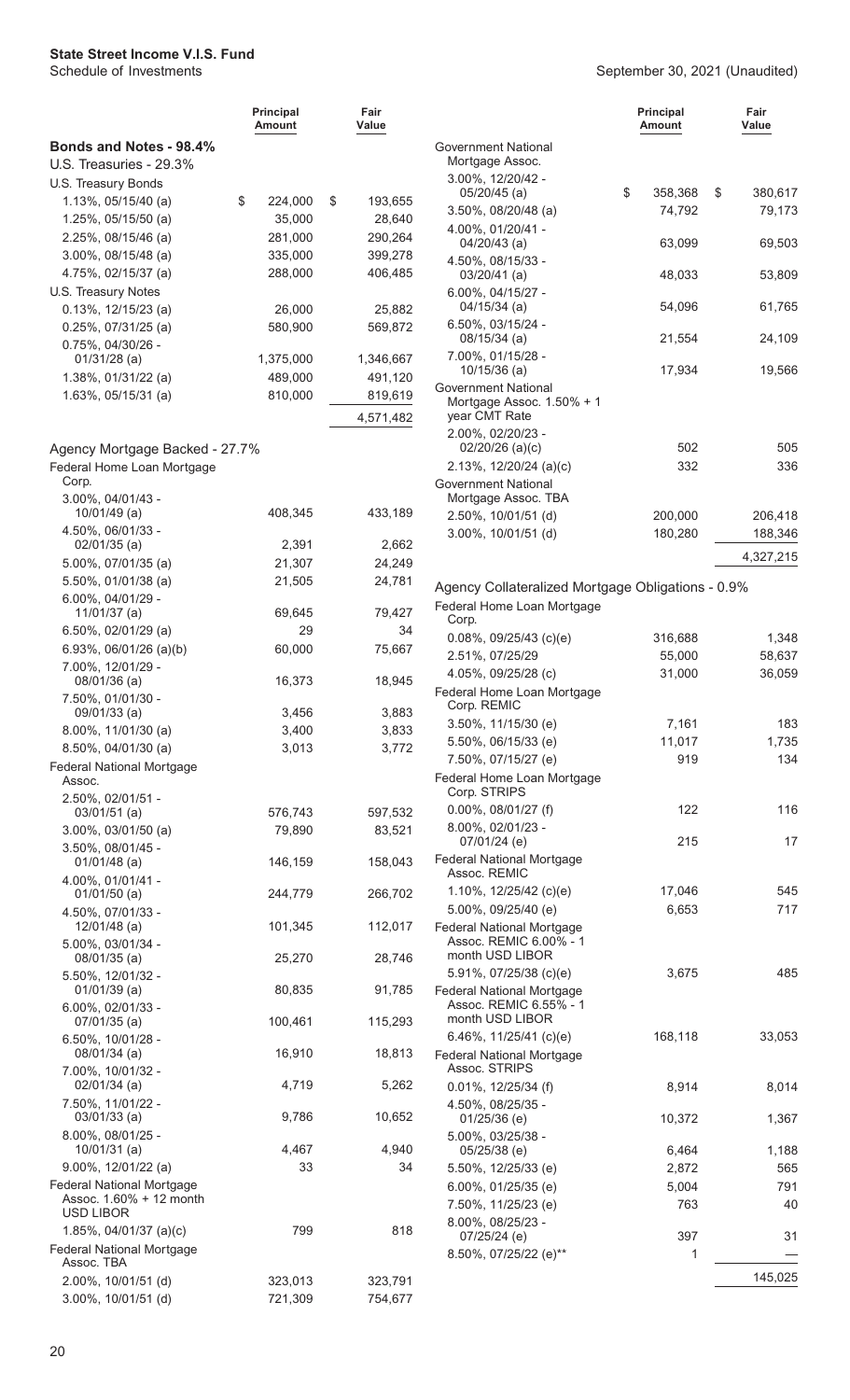| Asset Backed - 0.7%<br>American Electric Power<br>Company Inc.<br>CarMax Auto Owner Trust<br>\$<br>3,000<br>\$<br>2018-3<br>2.30%, 03/01/30 (a)<br>2,988<br>\$<br>2,976<br>2,994<br>3,000<br>3,000<br>3.13%, 06/15/23<br>\$<br>$3.25\%$ , 03/01/50 (a)<br>Ford Credit Auto Owner Trust<br>American International<br>2020-B<br>Group Inc.<br>63,000<br>0.56%, 10/15/24<br>63,174<br>4.25%, 03/15/29 (a)<br>6,000<br>6,869<br>4.50%, 07/16/44 (a)<br>Santander Retail Auto Lease<br>5,000<br>6,105<br><b>Trust 2019-B</b><br>American Tower Corp.<br>36,780<br>2.30%, 01/20/23 (g)<br>36,944<br>1.50%, 01/31/28 (a)<br>6,000<br>5,819<br>2.90%, 01/15/30 (a)<br>14,000<br>14,571<br>103,112<br>3.70%, 10/15/49 (a)<br>3,000<br>3,241<br>Corporate Notes - 32.6%<br>3.80%, 08/15/29 (a)<br>6,000<br>6,644<br>3M Co.<br>American Water Capital Corp.<br>2,000<br>$3.13\%$ , 09/19/46 (a)<br>2,066<br>2.95%, 09/01/27 (a)<br>8,000<br>8,605<br>7-Eleven Inc.<br>Amgen Inc.<br>$0.95\%$ , 02/10/26 (a)(g)<br>15,000<br>14,698<br>2.00%, 01/15/32 (a)<br>17,000<br>16,391<br><b>Abbott Laboratories</b><br>2.45%, 02/21/30 (a)<br>2,000<br>2,044<br>6,729<br>3.75%, 11/30/26 (a)<br>6,000<br>3.00%, 01/15/52 (a)<br>6,000<br>5,794<br>4.90%, 11/30/46 (a)<br>8,000<br>10,830<br>3.15%, 02/21/40 (a)<br>5,000<br>5,097<br>AbbVie Inc.<br>Anheuser-Busch<br>2.60%, 11/21/24 (a)<br>10,000<br>10,512<br>Companies LLC/Anheuser-<br>Busch InBev Worldwide Inc.<br>5,000<br>5,358<br>2.95%, 11/21/26 (a)<br>4.70%, 02/01/36 (a)<br>7,000<br>8,462<br>3.20%, 05/14/26 -<br>8,000<br>9,935<br>$11/21/29$ (a)<br>12,000<br>12,932<br>4.90%, 02/01/46 (a)<br>6,000<br>6,131<br>Anheuser-Busch InBev<br>3.25%, 10/01/22 (a)<br>Worldwide Inc.<br>12,108<br>$3.45\%$ , 03/15/22 (a)<br>12,000<br>3.50%, 06/01/30 (a)<br>5,000<br>5,478<br>3,446<br>4.05%, 11/21/39 (a)<br>3,000<br>4.00%, 04/13/28 (a)<br>4,000<br>4,514<br>6,000<br>7,104<br>4.25%, $11/21/49$ (a)<br>4.35%, $06/01/40$ (a)<br>5,000<br>5,828<br>4.63%, 10/01/42 (a)<br>2,000<br>2,414<br>4.38%, 04/15/38 (a)<br>8,000<br>9,339<br>4.88%, 11/14/48 (a)<br>3,000<br>3,845<br>4.50%, 06/01/50 (a)<br>3,000<br>3,589<br>Advance Auto Parts Inc.<br>4.75%, 04/15/58 (a)<br>6,000<br>7,365<br>3.90%, 04/15/30 (a)<br>7,000<br>7,743<br>2,000<br>2,708<br>5.55%, 01/23/49 (a)<br>AEP Texas Inc.<br>Anthem Inc.<br>8,000<br>8,296<br>$3.45\%$ , 05/15/51 (a)<br>2.88%, 09/15/29 (a)<br>3,000<br>3,159<br>Aetna Inc.<br>3.30%, 01/15/23 (a)<br>6,000<br>6,224<br>8,000<br>8,602<br>3.50%, 11/15/24 (a)<br>3.60%, 03/15/51 (a)<br>3,000<br>3,276<br>Aircastle Ltd.<br>3,000<br>3,299<br>3.70%, 09/15/49 (a)<br>5,000<br>5,463<br>4.25%, 06/15/26 (a)<br>Aon Corp./Aon Global<br>Alexandria Real Estate<br><b>Holdings PLC</b><br>Equities Inc.<br>2.90%, 08/23/51 (a)<br>6,000<br>5,790<br>5,000<br>1.88%, 02/01/33 (a)<br>4,715<br>Apollo Management<br>3,000<br>3,559<br>4.70%, 07/01/30 (a)<br>Holdings LP<br>Ally Financial Inc.<br>2.65%, 06/05/30 (a)(g)<br>9,000<br>9,088<br>5.75%, 11/20/25 (a)<br>3,000<br>3,429<br>Apollo Management<br>Altria Group Inc.<br>Holdings LP (4.95% fixed<br>$3.40\%$ , 02/04/41 (a)<br>6,000<br>5,674<br>rate until 12/17/24; 3.27% +<br>5 year CMT Rate thereafter)<br>4.00%, 02/04/61 (a)<br>2,000<br>1,924<br>4.95%, 01/14/50 (a)(c)(g)<br>10,000<br>10,426<br>2,080<br>4.25%, $08/09/42$ (a)<br>2,000<br>Apple Inc.<br>3,162<br>4.45%, 05/06/50 (a)<br>3,000<br>2.20%, 09/11/29 (a)<br>5,000<br>5,147<br>3,217<br>4.50%, 05/02/43 (a)<br>3,000<br>2.65%, 02/08/51 (a)<br>5,000<br>4,811<br>Amazon.com Inc.<br>2.80%, 02/08/61 (a)<br>4,000<br>3,846<br>$1.50\%$ , 06/03/30 (a)<br>2,000<br>1,944<br>2.95%, 09/11/49 (a)<br>3,000<br>3,048<br>2.50%, 06/03/50 (a)<br>3,000<br>2,816<br>3.35%, 02/09/27 (a)<br>5,000<br>5,511<br>2,822<br>2.70%, 06/03/60 (a)<br>3,000<br>6,000<br>3.45%, 02/09/45 (a)<br>6,630<br>4,117<br>2.88%, 05/12/41 (a)<br>4,000<br>Applied Materials Inc.<br>2,000<br>2,199<br>3.15%, 08/22/27 (a)<br>4.35%, 04/01/47 (a)<br>4,000<br>4,984<br>5,000<br>5,310<br>$3.25\%$ , 05/12/61 (a)<br>Aptiv PLC<br>3,637<br>4.05%, 08/22/47 (a)<br>3,000<br>4.40%, 10/01/46 (a)<br>5,000<br>5,905<br>Ameren Corp.<br>Archer-Daniels-Midland Co.<br>3.65%, 02/15/26 (a)<br>5,000<br>5,434<br>2.50%, 08/11/26 (a)<br>4,000<br>4,256<br>American Campus<br><b>Communities Operating</b><br>Ares Capital Corp.<br>Partnership LP<br>2.88%, 06/15/28 (a)<br>13,000<br>13,197<br>4.13%, 07/01/24 (a)<br>4,000<br>4,341<br>Arthur J Gallagher & Co.<br>3.50%, 05/20/51 (a)<br>5,000<br>5,317 | <b>Principal</b><br>Amount | Fair<br>Value | <b>Principal</b><br><b>Amount</b> | Fair<br>Value |
|-------------------------------------------------------------------------------------------------------------------------------------------------------------------------------------------------------------------------------------------------------------------------------------------------------------------------------------------------------------------------------------------------------------------------------------------------------------------------------------------------------------------------------------------------------------------------------------------------------------------------------------------------------------------------------------------------------------------------------------------------------------------------------------------------------------------------------------------------------------------------------------------------------------------------------------------------------------------------------------------------------------------------------------------------------------------------------------------------------------------------------------------------------------------------------------------------------------------------------------------------------------------------------------------------------------------------------------------------------------------------------------------------------------------------------------------------------------------------------------------------------------------------------------------------------------------------------------------------------------------------------------------------------------------------------------------------------------------------------------------------------------------------------------------------------------------------------------------------------------------------------------------------------------------------------------------------------------------------------------------------------------------------------------------------------------------------------------------------------------------------------------------------------------------------------------------------------------------------------------------------------------------------------------------------------------------------------------------------------------------------------------------------------------------------------------------------------------------------------------------------------------------------------------------------------------------------------------------------------------------------------------------------------------------------------------------------------------------------------------------------------------------------------------------------------------------------------------------------------------------------------------------------------------------------------------------------------------------------------------------------------------------------------------------------------------------------------------------------------------------------------------------------------------------------------------------------------------------------------------------------------------------------------------------------------------------------------------------------------------------------------------------------------------------------------------------------------------------------------------------------------------------------------------------------------------------------------------------------------------------------------------------------------------------------------------------------------------------------------------------------------------------------------------------------------------------------------------------------------------------------------------------------------------------------------------------------------------------------------------------------------------------------------------------------------------------------------------------------------------------------------------------------------------------------------------------------------------------------------------------------------------------------------------------------------------------------------------------------------------------------------------------------------------------------------------------------------------------------------------------------------------------------------------------------------------------------------------|----------------------------|---------------|-----------------------------------|---------------|
|                                                                                                                                                                                                                                                                                                                                                                                                                                                                                                                                                                                                                                                                                                                                                                                                                                                                                                                                                                                                                                                                                                                                                                                                                                                                                                                                                                                                                                                                                                                                                                                                                                                                                                                                                                                                                                                                                                                                                                                                                                                                                                                                                                                                                                                                                                                                                                                                                                                                                                                                                                                                                                                                                                                                                                                                                                                                                                                                                                                                                                                                                                                                                                                                                                                                                                                                                                                                                                                                                                                                                                                                                                                                                                                                                                                                                                                                                                                                                                                                                                                                                                                                                                                                                                                                                                                                                                                                                                                                                                                                                                                     |                            |               |                                   |               |
|                                                                                                                                                                                                                                                                                                                                                                                                                                                                                                                                                                                                                                                                                                                                                                                                                                                                                                                                                                                                                                                                                                                                                                                                                                                                                                                                                                                                                                                                                                                                                                                                                                                                                                                                                                                                                                                                                                                                                                                                                                                                                                                                                                                                                                                                                                                                                                                                                                                                                                                                                                                                                                                                                                                                                                                                                                                                                                                                                                                                                                                                                                                                                                                                                                                                                                                                                                                                                                                                                                                                                                                                                                                                                                                                                                                                                                                                                                                                                                                                                                                                                                                                                                                                                                                                                                                                                                                                                                                                                                                                                                                     |                            |               |                                   |               |
|                                                                                                                                                                                                                                                                                                                                                                                                                                                                                                                                                                                                                                                                                                                                                                                                                                                                                                                                                                                                                                                                                                                                                                                                                                                                                                                                                                                                                                                                                                                                                                                                                                                                                                                                                                                                                                                                                                                                                                                                                                                                                                                                                                                                                                                                                                                                                                                                                                                                                                                                                                                                                                                                                                                                                                                                                                                                                                                                                                                                                                                                                                                                                                                                                                                                                                                                                                                                                                                                                                                                                                                                                                                                                                                                                                                                                                                                                                                                                                                                                                                                                                                                                                                                                                                                                                                                                                                                                                                                                                                                                                                     |                            |               |                                   |               |
|                                                                                                                                                                                                                                                                                                                                                                                                                                                                                                                                                                                                                                                                                                                                                                                                                                                                                                                                                                                                                                                                                                                                                                                                                                                                                                                                                                                                                                                                                                                                                                                                                                                                                                                                                                                                                                                                                                                                                                                                                                                                                                                                                                                                                                                                                                                                                                                                                                                                                                                                                                                                                                                                                                                                                                                                                                                                                                                                                                                                                                                                                                                                                                                                                                                                                                                                                                                                                                                                                                                                                                                                                                                                                                                                                                                                                                                                                                                                                                                                                                                                                                                                                                                                                                                                                                                                                                                                                                                                                                                                                                                     |                            |               |                                   |               |
|                                                                                                                                                                                                                                                                                                                                                                                                                                                                                                                                                                                                                                                                                                                                                                                                                                                                                                                                                                                                                                                                                                                                                                                                                                                                                                                                                                                                                                                                                                                                                                                                                                                                                                                                                                                                                                                                                                                                                                                                                                                                                                                                                                                                                                                                                                                                                                                                                                                                                                                                                                                                                                                                                                                                                                                                                                                                                                                                                                                                                                                                                                                                                                                                                                                                                                                                                                                                                                                                                                                                                                                                                                                                                                                                                                                                                                                                                                                                                                                                                                                                                                                                                                                                                                                                                                                                                                                                                                                                                                                                                                                     |                            |               |                                   |               |
|                                                                                                                                                                                                                                                                                                                                                                                                                                                                                                                                                                                                                                                                                                                                                                                                                                                                                                                                                                                                                                                                                                                                                                                                                                                                                                                                                                                                                                                                                                                                                                                                                                                                                                                                                                                                                                                                                                                                                                                                                                                                                                                                                                                                                                                                                                                                                                                                                                                                                                                                                                                                                                                                                                                                                                                                                                                                                                                                                                                                                                                                                                                                                                                                                                                                                                                                                                                                                                                                                                                                                                                                                                                                                                                                                                                                                                                                                                                                                                                                                                                                                                                                                                                                                                                                                                                                                                                                                                                                                                                                                                                     |                            |               |                                   |               |
|                                                                                                                                                                                                                                                                                                                                                                                                                                                                                                                                                                                                                                                                                                                                                                                                                                                                                                                                                                                                                                                                                                                                                                                                                                                                                                                                                                                                                                                                                                                                                                                                                                                                                                                                                                                                                                                                                                                                                                                                                                                                                                                                                                                                                                                                                                                                                                                                                                                                                                                                                                                                                                                                                                                                                                                                                                                                                                                                                                                                                                                                                                                                                                                                                                                                                                                                                                                                                                                                                                                                                                                                                                                                                                                                                                                                                                                                                                                                                                                                                                                                                                                                                                                                                                                                                                                                                                                                                                                                                                                                                                                     |                            |               |                                   |               |
|                                                                                                                                                                                                                                                                                                                                                                                                                                                                                                                                                                                                                                                                                                                                                                                                                                                                                                                                                                                                                                                                                                                                                                                                                                                                                                                                                                                                                                                                                                                                                                                                                                                                                                                                                                                                                                                                                                                                                                                                                                                                                                                                                                                                                                                                                                                                                                                                                                                                                                                                                                                                                                                                                                                                                                                                                                                                                                                                                                                                                                                                                                                                                                                                                                                                                                                                                                                                                                                                                                                                                                                                                                                                                                                                                                                                                                                                                                                                                                                                                                                                                                                                                                                                                                                                                                                                                                                                                                                                                                                                                                                     |                            |               |                                   |               |
|                                                                                                                                                                                                                                                                                                                                                                                                                                                                                                                                                                                                                                                                                                                                                                                                                                                                                                                                                                                                                                                                                                                                                                                                                                                                                                                                                                                                                                                                                                                                                                                                                                                                                                                                                                                                                                                                                                                                                                                                                                                                                                                                                                                                                                                                                                                                                                                                                                                                                                                                                                                                                                                                                                                                                                                                                                                                                                                                                                                                                                                                                                                                                                                                                                                                                                                                                                                                                                                                                                                                                                                                                                                                                                                                                                                                                                                                                                                                                                                                                                                                                                                                                                                                                                                                                                                                                                                                                                                                                                                                                                                     |                            |               |                                   |               |
|                                                                                                                                                                                                                                                                                                                                                                                                                                                                                                                                                                                                                                                                                                                                                                                                                                                                                                                                                                                                                                                                                                                                                                                                                                                                                                                                                                                                                                                                                                                                                                                                                                                                                                                                                                                                                                                                                                                                                                                                                                                                                                                                                                                                                                                                                                                                                                                                                                                                                                                                                                                                                                                                                                                                                                                                                                                                                                                                                                                                                                                                                                                                                                                                                                                                                                                                                                                                                                                                                                                                                                                                                                                                                                                                                                                                                                                                                                                                                                                                                                                                                                                                                                                                                                                                                                                                                                                                                                                                                                                                                                                     |                            |               |                                   |               |
|                                                                                                                                                                                                                                                                                                                                                                                                                                                                                                                                                                                                                                                                                                                                                                                                                                                                                                                                                                                                                                                                                                                                                                                                                                                                                                                                                                                                                                                                                                                                                                                                                                                                                                                                                                                                                                                                                                                                                                                                                                                                                                                                                                                                                                                                                                                                                                                                                                                                                                                                                                                                                                                                                                                                                                                                                                                                                                                                                                                                                                                                                                                                                                                                                                                                                                                                                                                                                                                                                                                                                                                                                                                                                                                                                                                                                                                                                                                                                                                                                                                                                                                                                                                                                                                                                                                                                                                                                                                                                                                                                                                     |                            |               |                                   |               |
|                                                                                                                                                                                                                                                                                                                                                                                                                                                                                                                                                                                                                                                                                                                                                                                                                                                                                                                                                                                                                                                                                                                                                                                                                                                                                                                                                                                                                                                                                                                                                                                                                                                                                                                                                                                                                                                                                                                                                                                                                                                                                                                                                                                                                                                                                                                                                                                                                                                                                                                                                                                                                                                                                                                                                                                                                                                                                                                                                                                                                                                                                                                                                                                                                                                                                                                                                                                                                                                                                                                                                                                                                                                                                                                                                                                                                                                                                                                                                                                                                                                                                                                                                                                                                                                                                                                                                                                                                                                                                                                                                                                     |                            |               |                                   |               |
|                                                                                                                                                                                                                                                                                                                                                                                                                                                                                                                                                                                                                                                                                                                                                                                                                                                                                                                                                                                                                                                                                                                                                                                                                                                                                                                                                                                                                                                                                                                                                                                                                                                                                                                                                                                                                                                                                                                                                                                                                                                                                                                                                                                                                                                                                                                                                                                                                                                                                                                                                                                                                                                                                                                                                                                                                                                                                                                                                                                                                                                                                                                                                                                                                                                                                                                                                                                                                                                                                                                                                                                                                                                                                                                                                                                                                                                                                                                                                                                                                                                                                                                                                                                                                                                                                                                                                                                                                                                                                                                                                                                     |                            |               |                                   |               |
|                                                                                                                                                                                                                                                                                                                                                                                                                                                                                                                                                                                                                                                                                                                                                                                                                                                                                                                                                                                                                                                                                                                                                                                                                                                                                                                                                                                                                                                                                                                                                                                                                                                                                                                                                                                                                                                                                                                                                                                                                                                                                                                                                                                                                                                                                                                                                                                                                                                                                                                                                                                                                                                                                                                                                                                                                                                                                                                                                                                                                                                                                                                                                                                                                                                                                                                                                                                                                                                                                                                                                                                                                                                                                                                                                                                                                                                                                                                                                                                                                                                                                                                                                                                                                                                                                                                                                                                                                                                                                                                                                                                     |                            |               |                                   |               |
|                                                                                                                                                                                                                                                                                                                                                                                                                                                                                                                                                                                                                                                                                                                                                                                                                                                                                                                                                                                                                                                                                                                                                                                                                                                                                                                                                                                                                                                                                                                                                                                                                                                                                                                                                                                                                                                                                                                                                                                                                                                                                                                                                                                                                                                                                                                                                                                                                                                                                                                                                                                                                                                                                                                                                                                                                                                                                                                                                                                                                                                                                                                                                                                                                                                                                                                                                                                                                                                                                                                                                                                                                                                                                                                                                                                                                                                                                                                                                                                                                                                                                                                                                                                                                                                                                                                                                                                                                                                                                                                                                                                     |                            |               |                                   |               |
|                                                                                                                                                                                                                                                                                                                                                                                                                                                                                                                                                                                                                                                                                                                                                                                                                                                                                                                                                                                                                                                                                                                                                                                                                                                                                                                                                                                                                                                                                                                                                                                                                                                                                                                                                                                                                                                                                                                                                                                                                                                                                                                                                                                                                                                                                                                                                                                                                                                                                                                                                                                                                                                                                                                                                                                                                                                                                                                                                                                                                                                                                                                                                                                                                                                                                                                                                                                                                                                                                                                                                                                                                                                                                                                                                                                                                                                                                                                                                                                                                                                                                                                                                                                                                                                                                                                                                                                                                                                                                                                                                                                     |                            |               |                                   |               |
|                                                                                                                                                                                                                                                                                                                                                                                                                                                                                                                                                                                                                                                                                                                                                                                                                                                                                                                                                                                                                                                                                                                                                                                                                                                                                                                                                                                                                                                                                                                                                                                                                                                                                                                                                                                                                                                                                                                                                                                                                                                                                                                                                                                                                                                                                                                                                                                                                                                                                                                                                                                                                                                                                                                                                                                                                                                                                                                                                                                                                                                                                                                                                                                                                                                                                                                                                                                                                                                                                                                                                                                                                                                                                                                                                                                                                                                                                                                                                                                                                                                                                                                                                                                                                                                                                                                                                                                                                                                                                                                                                                                     |                            |               |                                   |               |
|                                                                                                                                                                                                                                                                                                                                                                                                                                                                                                                                                                                                                                                                                                                                                                                                                                                                                                                                                                                                                                                                                                                                                                                                                                                                                                                                                                                                                                                                                                                                                                                                                                                                                                                                                                                                                                                                                                                                                                                                                                                                                                                                                                                                                                                                                                                                                                                                                                                                                                                                                                                                                                                                                                                                                                                                                                                                                                                                                                                                                                                                                                                                                                                                                                                                                                                                                                                                                                                                                                                                                                                                                                                                                                                                                                                                                                                                                                                                                                                                                                                                                                                                                                                                                                                                                                                                                                                                                                                                                                                                                                                     |                            |               |                                   |               |
|                                                                                                                                                                                                                                                                                                                                                                                                                                                                                                                                                                                                                                                                                                                                                                                                                                                                                                                                                                                                                                                                                                                                                                                                                                                                                                                                                                                                                                                                                                                                                                                                                                                                                                                                                                                                                                                                                                                                                                                                                                                                                                                                                                                                                                                                                                                                                                                                                                                                                                                                                                                                                                                                                                                                                                                                                                                                                                                                                                                                                                                                                                                                                                                                                                                                                                                                                                                                                                                                                                                                                                                                                                                                                                                                                                                                                                                                                                                                                                                                                                                                                                                                                                                                                                                                                                                                                                                                                                                                                                                                                                                     |                            |               |                                   |               |
|                                                                                                                                                                                                                                                                                                                                                                                                                                                                                                                                                                                                                                                                                                                                                                                                                                                                                                                                                                                                                                                                                                                                                                                                                                                                                                                                                                                                                                                                                                                                                                                                                                                                                                                                                                                                                                                                                                                                                                                                                                                                                                                                                                                                                                                                                                                                                                                                                                                                                                                                                                                                                                                                                                                                                                                                                                                                                                                                                                                                                                                                                                                                                                                                                                                                                                                                                                                                                                                                                                                                                                                                                                                                                                                                                                                                                                                                                                                                                                                                                                                                                                                                                                                                                                                                                                                                                                                                                                                                                                                                                                                     |                            |               |                                   |               |
|                                                                                                                                                                                                                                                                                                                                                                                                                                                                                                                                                                                                                                                                                                                                                                                                                                                                                                                                                                                                                                                                                                                                                                                                                                                                                                                                                                                                                                                                                                                                                                                                                                                                                                                                                                                                                                                                                                                                                                                                                                                                                                                                                                                                                                                                                                                                                                                                                                                                                                                                                                                                                                                                                                                                                                                                                                                                                                                                                                                                                                                                                                                                                                                                                                                                                                                                                                                                                                                                                                                                                                                                                                                                                                                                                                                                                                                                                                                                                                                                                                                                                                                                                                                                                                                                                                                                                                                                                                                                                                                                                                                     |                            |               |                                   |               |
|                                                                                                                                                                                                                                                                                                                                                                                                                                                                                                                                                                                                                                                                                                                                                                                                                                                                                                                                                                                                                                                                                                                                                                                                                                                                                                                                                                                                                                                                                                                                                                                                                                                                                                                                                                                                                                                                                                                                                                                                                                                                                                                                                                                                                                                                                                                                                                                                                                                                                                                                                                                                                                                                                                                                                                                                                                                                                                                                                                                                                                                                                                                                                                                                                                                                                                                                                                                                                                                                                                                                                                                                                                                                                                                                                                                                                                                                                                                                                                                                                                                                                                                                                                                                                                                                                                                                                                                                                                                                                                                                                                                     |                            |               |                                   |               |
|                                                                                                                                                                                                                                                                                                                                                                                                                                                                                                                                                                                                                                                                                                                                                                                                                                                                                                                                                                                                                                                                                                                                                                                                                                                                                                                                                                                                                                                                                                                                                                                                                                                                                                                                                                                                                                                                                                                                                                                                                                                                                                                                                                                                                                                                                                                                                                                                                                                                                                                                                                                                                                                                                                                                                                                                                                                                                                                                                                                                                                                                                                                                                                                                                                                                                                                                                                                                                                                                                                                                                                                                                                                                                                                                                                                                                                                                                                                                                                                                                                                                                                                                                                                                                                                                                                                                                                                                                                                                                                                                                                                     |                            |               |                                   |               |
|                                                                                                                                                                                                                                                                                                                                                                                                                                                                                                                                                                                                                                                                                                                                                                                                                                                                                                                                                                                                                                                                                                                                                                                                                                                                                                                                                                                                                                                                                                                                                                                                                                                                                                                                                                                                                                                                                                                                                                                                                                                                                                                                                                                                                                                                                                                                                                                                                                                                                                                                                                                                                                                                                                                                                                                                                                                                                                                                                                                                                                                                                                                                                                                                                                                                                                                                                                                                                                                                                                                                                                                                                                                                                                                                                                                                                                                                                                                                                                                                                                                                                                                                                                                                                                                                                                                                                                                                                                                                                                                                                                                     |                            |               |                                   |               |
|                                                                                                                                                                                                                                                                                                                                                                                                                                                                                                                                                                                                                                                                                                                                                                                                                                                                                                                                                                                                                                                                                                                                                                                                                                                                                                                                                                                                                                                                                                                                                                                                                                                                                                                                                                                                                                                                                                                                                                                                                                                                                                                                                                                                                                                                                                                                                                                                                                                                                                                                                                                                                                                                                                                                                                                                                                                                                                                                                                                                                                                                                                                                                                                                                                                                                                                                                                                                                                                                                                                                                                                                                                                                                                                                                                                                                                                                                                                                                                                                                                                                                                                                                                                                                                                                                                                                                                                                                                                                                                                                                                                     |                            |               |                                   |               |
|                                                                                                                                                                                                                                                                                                                                                                                                                                                                                                                                                                                                                                                                                                                                                                                                                                                                                                                                                                                                                                                                                                                                                                                                                                                                                                                                                                                                                                                                                                                                                                                                                                                                                                                                                                                                                                                                                                                                                                                                                                                                                                                                                                                                                                                                                                                                                                                                                                                                                                                                                                                                                                                                                                                                                                                                                                                                                                                                                                                                                                                                                                                                                                                                                                                                                                                                                                                                                                                                                                                                                                                                                                                                                                                                                                                                                                                                                                                                                                                                                                                                                                                                                                                                                                                                                                                                                                                                                                                                                                                                                                                     |                            |               |                                   |               |
|                                                                                                                                                                                                                                                                                                                                                                                                                                                                                                                                                                                                                                                                                                                                                                                                                                                                                                                                                                                                                                                                                                                                                                                                                                                                                                                                                                                                                                                                                                                                                                                                                                                                                                                                                                                                                                                                                                                                                                                                                                                                                                                                                                                                                                                                                                                                                                                                                                                                                                                                                                                                                                                                                                                                                                                                                                                                                                                                                                                                                                                                                                                                                                                                                                                                                                                                                                                                                                                                                                                                                                                                                                                                                                                                                                                                                                                                                                                                                                                                                                                                                                                                                                                                                                                                                                                                                                                                                                                                                                                                                                                     |                            |               |                                   |               |
|                                                                                                                                                                                                                                                                                                                                                                                                                                                                                                                                                                                                                                                                                                                                                                                                                                                                                                                                                                                                                                                                                                                                                                                                                                                                                                                                                                                                                                                                                                                                                                                                                                                                                                                                                                                                                                                                                                                                                                                                                                                                                                                                                                                                                                                                                                                                                                                                                                                                                                                                                                                                                                                                                                                                                                                                                                                                                                                                                                                                                                                                                                                                                                                                                                                                                                                                                                                                                                                                                                                                                                                                                                                                                                                                                                                                                                                                                                                                                                                                                                                                                                                                                                                                                                                                                                                                                                                                                                                                                                                                                                                     |                            |               |                                   |               |
|                                                                                                                                                                                                                                                                                                                                                                                                                                                                                                                                                                                                                                                                                                                                                                                                                                                                                                                                                                                                                                                                                                                                                                                                                                                                                                                                                                                                                                                                                                                                                                                                                                                                                                                                                                                                                                                                                                                                                                                                                                                                                                                                                                                                                                                                                                                                                                                                                                                                                                                                                                                                                                                                                                                                                                                                                                                                                                                                                                                                                                                                                                                                                                                                                                                                                                                                                                                                                                                                                                                                                                                                                                                                                                                                                                                                                                                                                                                                                                                                                                                                                                                                                                                                                                                                                                                                                                                                                                                                                                                                                                                     |                            |               |                                   |               |
|                                                                                                                                                                                                                                                                                                                                                                                                                                                                                                                                                                                                                                                                                                                                                                                                                                                                                                                                                                                                                                                                                                                                                                                                                                                                                                                                                                                                                                                                                                                                                                                                                                                                                                                                                                                                                                                                                                                                                                                                                                                                                                                                                                                                                                                                                                                                                                                                                                                                                                                                                                                                                                                                                                                                                                                                                                                                                                                                                                                                                                                                                                                                                                                                                                                                                                                                                                                                                                                                                                                                                                                                                                                                                                                                                                                                                                                                                                                                                                                                                                                                                                                                                                                                                                                                                                                                                                                                                                                                                                                                                                                     |                            |               |                                   |               |
|                                                                                                                                                                                                                                                                                                                                                                                                                                                                                                                                                                                                                                                                                                                                                                                                                                                                                                                                                                                                                                                                                                                                                                                                                                                                                                                                                                                                                                                                                                                                                                                                                                                                                                                                                                                                                                                                                                                                                                                                                                                                                                                                                                                                                                                                                                                                                                                                                                                                                                                                                                                                                                                                                                                                                                                                                                                                                                                                                                                                                                                                                                                                                                                                                                                                                                                                                                                                                                                                                                                                                                                                                                                                                                                                                                                                                                                                                                                                                                                                                                                                                                                                                                                                                                                                                                                                                                                                                                                                                                                                                                                     |                            |               |                                   |               |
|                                                                                                                                                                                                                                                                                                                                                                                                                                                                                                                                                                                                                                                                                                                                                                                                                                                                                                                                                                                                                                                                                                                                                                                                                                                                                                                                                                                                                                                                                                                                                                                                                                                                                                                                                                                                                                                                                                                                                                                                                                                                                                                                                                                                                                                                                                                                                                                                                                                                                                                                                                                                                                                                                                                                                                                                                                                                                                                                                                                                                                                                                                                                                                                                                                                                                                                                                                                                                                                                                                                                                                                                                                                                                                                                                                                                                                                                                                                                                                                                                                                                                                                                                                                                                                                                                                                                                                                                                                                                                                                                                                                     |                            |               |                                   |               |
|                                                                                                                                                                                                                                                                                                                                                                                                                                                                                                                                                                                                                                                                                                                                                                                                                                                                                                                                                                                                                                                                                                                                                                                                                                                                                                                                                                                                                                                                                                                                                                                                                                                                                                                                                                                                                                                                                                                                                                                                                                                                                                                                                                                                                                                                                                                                                                                                                                                                                                                                                                                                                                                                                                                                                                                                                                                                                                                                                                                                                                                                                                                                                                                                                                                                                                                                                                                                                                                                                                                                                                                                                                                                                                                                                                                                                                                                                                                                                                                                                                                                                                                                                                                                                                                                                                                                                                                                                                                                                                                                                                                     |                            |               |                                   |               |
|                                                                                                                                                                                                                                                                                                                                                                                                                                                                                                                                                                                                                                                                                                                                                                                                                                                                                                                                                                                                                                                                                                                                                                                                                                                                                                                                                                                                                                                                                                                                                                                                                                                                                                                                                                                                                                                                                                                                                                                                                                                                                                                                                                                                                                                                                                                                                                                                                                                                                                                                                                                                                                                                                                                                                                                                                                                                                                                                                                                                                                                                                                                                                                                                                                                                                                                                                                                                                                                                                                                                                                                                                                                                                                                                                                                                                                                                                                                                                                                                                                                                                                                                                                                                                                                                                                                                                                                                                                                                                                                                                                                     |                            |               |                                   |               |
|                                                                                                                                                                                                                                                                                                                                                                                                                                                                                                                                                                                                                                                                                                                                                                                                                                                                                                                                                                                                                                                                                                                                                                                                                                                                                                                                                                                                                                                                                                                                                                                                                                                                                                                                                                                                                                                                                                                                                                                                                                                                                                                                                                                                                                                                                                                                                                                                                                                                                                                                                                                                                                                                                                                                                                                                                                                                                                                                                                                                                                                                                                                                                                                                                                                                                                                                                                                                                                                                                                                                                                                                                                                                                                                                                                                                                                                                                                                                                                                                                                                                                                                                                                                                                                                                                                                                                                                                                                                                                                                                                                                     |                            |               |                                   |               |
|                                                                                                                                                                                                                                                                                                                                                                                                                                                                                                                                                                                                                                                                                                                                                                                                                                                                                                                                                                                                                                                                                                                                                                                                                                                                                                                                                                                                                                                                                                                                                                                                                                                                                                                                                                                                                                                                                                                                                                                                                                                                                                                                                                                                                                                                                                                                                                                                                                                                                                                                                                                                                                                                                                                                                                                                                                                                                                                                                                                                                                                                                                                                                                                                                                                                                                                                                                                                                                                                                                                                                                                                                                                                                                                                                                                                                                                                                                                                                                                                                                                                                                                                                                                                                                                                                                                                                                                                                                                                                                                                                                                     |                            |               |                                   |               |
|                                                                                                                                                                                                                                                                                                                                                                                                                                                                                                                                                                                                                                                                                                                                                                                                                                                                                                                                                                                                                                                                                                                                                                                                                                                                                                                                                                                                                                                                                                                                                                                                                                                                                                                                                                                                                                                                                                                                                                                                                                                                                                                                                                                                                                                                                                                                                                                                                                                                                                                                                                                                                                                                                                                                                                                                                                                                                                                                                                                                                                                                                                                                                                                                                                                                                                                                                                                                                                                                                                                                                                                                                                                                                                                                                                                                                                                                                                                                                                                                                                                                                                                                                                                                                                                                                                                                                                                                                                                                                                                                                                                     |                            |               |                                   |               |
|                                                                                                                                                                                                                                                                                                                                                                                                                                                                                                                                                                                                                                                                                                                                                                                                                                                                                                                                                                                                                                                                                                                                                                                                                                                                                                                                                                                                                                                                                                                                                                                                                                                                                                                                                                                                                                                                                                                                                                                                                                                                                                                                                                                                                                                                                                                                                                                                                                                                                                                                                                                                                                                                                                                                                                                                                                                                                                                                                                                                                                                                                                                                                                                                                                                                                                                                                                                                                                                                                                                                                                                                                                                                                                                                                                                                                                                                                                                                                                                                                                                                                                                                                                                                                                                                                                                                                                                                                                                                                                                                                                                     |                            |               |                                   |               |
|                                                                                                                                                                                                                                                                                                                                                                                                                                                                                                                                                                                                                                                                                                                                                                                                                                                                                                                                                                                                                                                                                                                                                                                                                                                                                                                                                                                                                                                                                                                                                                                                                                                                                                                                                                                                                                                                                                                                                                                                                                                                                                                                                                                                                                                                                                                                                                                                                                                                                                                                                                                                                                                                                                                                                                                                                                                                                                                                                                                                                                                                                                                                                                                                                                                                                                                                                                                                                                                                                                                                                                                                                                                                                                                                                                                                                                                                                                                                                                                                                                                                                                                                                                                                                                                                                                                                                                                                                                                                                                                                                                                     |                            |               |                                   |               |
|                                                                                                                                                                                                                                                                                                                                                                                                                                                                                                                                                                                                                                                                                                                                                                                                                                                                                                                                                                                                                                                                                                                                                                                                                                                                                                                                                                                                                                                                                                                                                                                                                                                                                                                                                                                                                                                                                                                                                                                                                                                                                                                                                                                                                                                                                                                                                                                                                                                                                                                                                                                                                                                                                                                                                                                                                                                                                                                                                                                                                                                                                                                                                                                                                                                                                                                                                                                                                                                                                                                                                                                                                                                                                                                                                                                                                                                                                                                                                                                                                                                                                                                                                                                                                                                                                                                                                                                                                                                                                                                                                                                     |                            |               |                                   |               |
|                                                                                                                                                                                                                                                                                                                                                                                                                                                                                                                                                                                                                                                                                                                                                                                                                                                                                                                                                                                                                                                                                                                                                                                                                                                                                                                                                                                                                                                                                                                                                                                                                                                                                                                                                                                                                                                                                                                                                                                                                                                                                                                                                                                                                                                                                                                                                                                                                                                                                                                                                                                                                                                                                                                                                                                                                                                                                                                                                                                                                                                                                                                                                                                                                                                                                                                                                                                                                                                                                                                                                                                                                                                                                                                                                                                                                                                                                                                                                                                                                                                                                                                                                                                                                                                                                                                                                                                                                                                                                                                                                                                     |                            |               |                                   |               |
|                                                                                                                                                                                                                                                                                                                                                                                                                                                                                                                                                                                                                                                                                                                                                                                                                                                                                                                                                                                                                                                                                                                                                                                                                                                                                                                                                                                                                                                                                                                                                                                                                                                                                                                                                                                                                                                                                                                                                                                                                                                                                                                                                                                                                                                                                                                                                                                                                                                                                                                                                                                                                                                                                                                                                                                                                                                                                                                                                                                                                                                                                                                                                                                                                                                                                                                                                                                                                                                                                                                                                                                                                                                                                                                                                                                                                                                                                                                                                                                                                                                                                                                                                                                                                                                                                                                                                                                                                                                                                                                                                                                     |                            |               |                                   |               |
|                                                                                                                                                                                                                                                                                                                                                                                                                                                                                                                                                                                                                                                                                                                                                                                                                                                                                                                                                                                                                                                                                                                                                                                                                                                                                                                                                                                                                                                                                                                                                                                                                                                                                                                                                                                                                                                                                                                                                                                                                                                                                                                                                                                                                                                                                                                                                                                                                                                                                                                                                                                                                                                                                                                                                                                                                                                                                                                                                                                                                                                                                                                                                                                                                                                                                                                                                                                                                                                                                                                                                                                                                                                                                                                                                                                                                                                                                                                                                                                                                                                                                                                                                                                                                                                                                                                                                                                                                                                                                                                                                                                     |                            |               |                                   |               |
|                                                                                                                                                                                                                                                                                                                                                                                                                                                                                                                                                                                                                                                                                                                                                                                                                                                                                                                                                                                                                                                                                                                                                                                                                                                                                                                                                                                                                                                                                                                                                                                                                                                                                                                                                                                                                                                                                                                                                                                                                                                                                                                                                                                                                                                                                                                                                                                                                                                                                                                                                                                                                                                                                                                                                                                                                                                                                                                                                                                                                                                                                                                                                                                                                                                                                                                                                                                                                                                                                                                                                                                                                                                                                                                                                                                                                                                                                                                                                                                                                                                                                                                                                                                                                                                                                                                                                                                                                                                                                                                                                                                     |                            |               |                                   |               |
|                                                                                                                                                                                                                                                                                                                                                                                                                                                                                                                                                                                                                                                                                                                                                                                                                                                                                                                                                                                                                                                                                                                                                                                                                                                                                                                                                                                                                                                                                                                                                                                                                                                                                                                                                                                                                                                                                                                                                                                                                                                                                                                                                                                                                                                                                                                                                                                                                                                                                                                                                                                                                                                                                                                                                                                                                                                                                                                                                                                                                                                                                                                                                                                                                                                                                                                                                                                                                                                                                                                                                                                                                                                                                                                                                                                                                                                                                                                                                                                                                                                                                                                                                                                                                                                                                                                                                                                                                                                                                                                                                                                     |                            |               |                                   |               |
|                                                                                                                                                                                                                                                                                                                                                                                                                                                                                                                                                                                                                                                                                                                                                                                                                                                                                                                                                                                                                                                                                                                                                                                                                                                                                                                                                                                                                                                                                                                                                                                                                                                                                                                                                                                                                                                                                                                                                                                                                                                                                                                                                                                                                                                                                                                                                                                                                                                                                                                                                                                                                                                                                                                                                                                                                                                                                                                                                                                                                                                                                                                                                                                                                                                                                                                                                                                                                                                                                                                                                                                                                                                                                                                                                                                                                                                                                                                                                                                                                                                                                                                                                                                                                                                                                                                                                                                                                                                                                                                                                                                     |                            |               |                                   |               |
|                                                                                                                                                                                                                                                                                                                                                                                                                                                                                                                                                                                                                                                                                                                                                                                                                                                                                                                                                                                                                                                                                                                                                                                                                                                                                                                                                                                                                                                                                                                                                                                                                                                                                                                                                                                                                                                                                                                                                                                                                                                                                                                                                                                                                                                                                                                                                                                                                                                                                                                                                                                                                                                                                                                                                                                                                                                                                                                                                                                                                                                                                                                                                                                                                                                                                                                                                                                                                                                                                                                                                                                                                                                                                                                                                                                                                                                                                                                                                                                                                                                                                                                                                                                                                                                                                                                                                                                                                                                                                                                                                                                     |                            |               |                                   |               |
|                                                                                                                                                                                                                                                                                                                                                                                                                                                                                                                                                                                                                                                                                                                                                                                                                                                                                                                                                                                                                                                                                                                                                                                                                                                                                                                                                                                                                                                                                                                                                                                                                                                                                                                                                                                                                                                                                                                                                                                                                                                                                                                                                                                                                                                                                                                                                                                                                                                                                                                                                                                                                                                                                                                                                                                                                                                                                                                                                                                                                                                                                                                                                                                                                                                                                                                                                                                                                                                                                                                                                                                                                                                                                                                                                                                                                                                                                                                                                                                                                                                                                                                                                                                                                                                                                                                                                                                                                                                                                                                                                                                     |                            |               |                                   |               |
|                                                                                                                                                                                                                                                                                                                                                                                                                                                                                                                                                                                                                                                                                                                                                                                                                                                                                                                                                                                                                                                                                                                                                                                                                                                                                                                                                                                                                                                                                                                                                                                                                                                                                                                                                                                                                                                                                                                                                                                                                                                                                                                                                                                                                                                                                                                                                                                                                                                                                                                                                                                                                                                                                                                                                                                                                                                                                                                                                                                                                                                                                                                                                                                                                                                                                                                                                                                                                                                                                                                                                                                                                                                                                                                                                                                                                                                                                                                                                                                                                                                                                                                                                                                                                                                                                                                                                                                                                                                                                                                                                                                     |                            |               |                                   |               |
|                                                                                                                                                                                                                                                                                                                                                                                                                                                                                                                                                                                                                                                                                                                                                                                                                                                                                                                                                                                                                                                                                                                                                                                                                                                                                                                                                                                                                                                                                                                                                                                                                                                                                                                                                                                                                                                                                                                                                                                                                                                                                                                                                                                                                                                                                                                                                                                                                                                                                                                                                                                                                                                                                                                                                                                                                                                                                                                                                                                                                                                                                                                                                                                                                                                                                                                                                                                                                                                                                                                                                                                                                                                                                                                                                                                                                                                                                                                                                                                                                                                                                                                                                                                                                                                                                                                                                                                                                                                                                                                                                                                     |                            |               |                                   |               |
|                                                                                                                                                                                                                                                                                                                                                                                                                                                                                                                                                                                                                                                                                                                                                                                                                                                                                                                                                                                                                                                                                                                                                                                                                                                                                                                                                                                                                                                                                                                                                                                                                                                                                                                                                                                                                                                                                                                                                                                                                                                                                                                                                                                                                                                                                                                                                                                                                                                                                                                                                                                                                                                                                                                                                                                                                                                                                                                                                                                                                                                                                                                                                                                                                                                                                                                                                                                                                                                                                                                                                                                                                                                                                                                                                                                                                                                                                                                                                                                                                                                                                                                                                                                                                                                                                                                                                                                                                                                                                                                                                                                     |                            |               |                                   |               |
|                                                                                                                                                                                                                                                                                                                                                                                                                                                                                                                                                                                                                                                                                                                                                                                                                                                                                                                                                                                                                                                                                                                                                                                                                                                                                                                                                                                                                                                                                                                                                                                                                                                                                                                                                                                                                                                                                                                                                                                                                                                                                                                                                                                                                                                                                                                                                                                                                                                                                                                                                                                                                                                                                                                                                                                                                                                                                                                                                                                                                                                                                                                                                                                                                                                                                                                                                                                                                                                                                                                                                                                                                                                                                                                                                                                                                                                                                                                                                                                                                                                                                                                                                                                                                                                                                                                                                                                                                                                                                                                                                                                     |                            |               |                                   |               |
|                                                                                                                                                                                                                                                                                                                                                                                                                                                                                                                                                                                                                                                                                                                                                                                                                                                                                                                                                                                                                                                                                                                                                                                                                                                                                                                                                                                                                                                                                                                                                                                                                                                                                                                                                                                                                                                                                                                                                                                                                                                                                                                                                                                                                                                                                                                                                                                                                                                                                                                                                                                                                                                                                                                                                                                                                                                                                                                                                                                                                                                                                                                                                                                                                                                                                                                                                                                                                                                                                                                                                                                                                                                                                                                                                                                                                                                                                                                                                                                                                                                                                                                                                                                                                                                                                                                                                                                                                                                                                                                                                                                     |                            |               |                                   |               |
|                                                                                                                                                                                                                                                                                                                                                                                                                                                                                                                                                                                                                                                                                                                                                                                                                                                                                                                                                                                                                                                                                                                                                                                                                                                                                                                                                                                                                                                                                                                                                                                                                                                                                                                                                                                                                                                                                                                                                                                                                                                                                                                                                                                                                                                                                                                                                                                                                                                                                                                                                                                                                                                                                                                                                                                                                                                                                                                                                                                                                                                                                                                                                                                                                                                                                                                                                                                                                                                                                                                                                                                                                                                                                                                                                                                                                                                                                                                                                                                                                                                                                                                                                                                                                                                                                                                                                                                                                                                                                                                                                                                     |                            |               |                                   |               |
|                                                                                                                                                                                                                                                                                                                                                                                                                                                                                                                                                                                                                                                                                                                                                                                                                                                                                                                                                                                                                                                                                                                                                                                                                                                                                                                                                                                                                                                                                                                                                                                                                                                                                                                                                                                                                                                                                                                                                                                                                                                                                                                                                                                                                                                                                                                                                                                                                                                                                                                                                                                                                                                                                                                                                                                                                                                                                                                                                                                                                                                                                                                                                                                                                                                                                                                                                                                                                                                                                                                                                                                                                                                                                                                                                                                                                                                                                                                                                                                                                                                                                                                                                                                                                                                                                                                                                                                                                                                                                                                                                                                     |                            |               |                                   |               |
|                                                                                                                                                                                                                                                                                                                                                                                                                                                                                                                                                                                                                                                                                                                                                                                                                                                                                                                                                                                                                                                                                                                                                                                                                                                                                                                                                                                                                                                                                                                                                                                                                                                                                                                                                                                                                                                                                                                                                                                                                                                                                                                                                                                                                                                                                                                                                                                                                                                                                                                                                                                                                                                                                                                                                                                                                                                                                                                                                                                                                                                                                                                                                                                                                                                                                                                                                                                                                                                                                                                                                                                                                                                                                                                                                                                                                                                                                                                                                                                                                                                                                                                                                                                                                                                                                                                                                                                                                                                                                                                                                                                     |                            |               |                                   |               |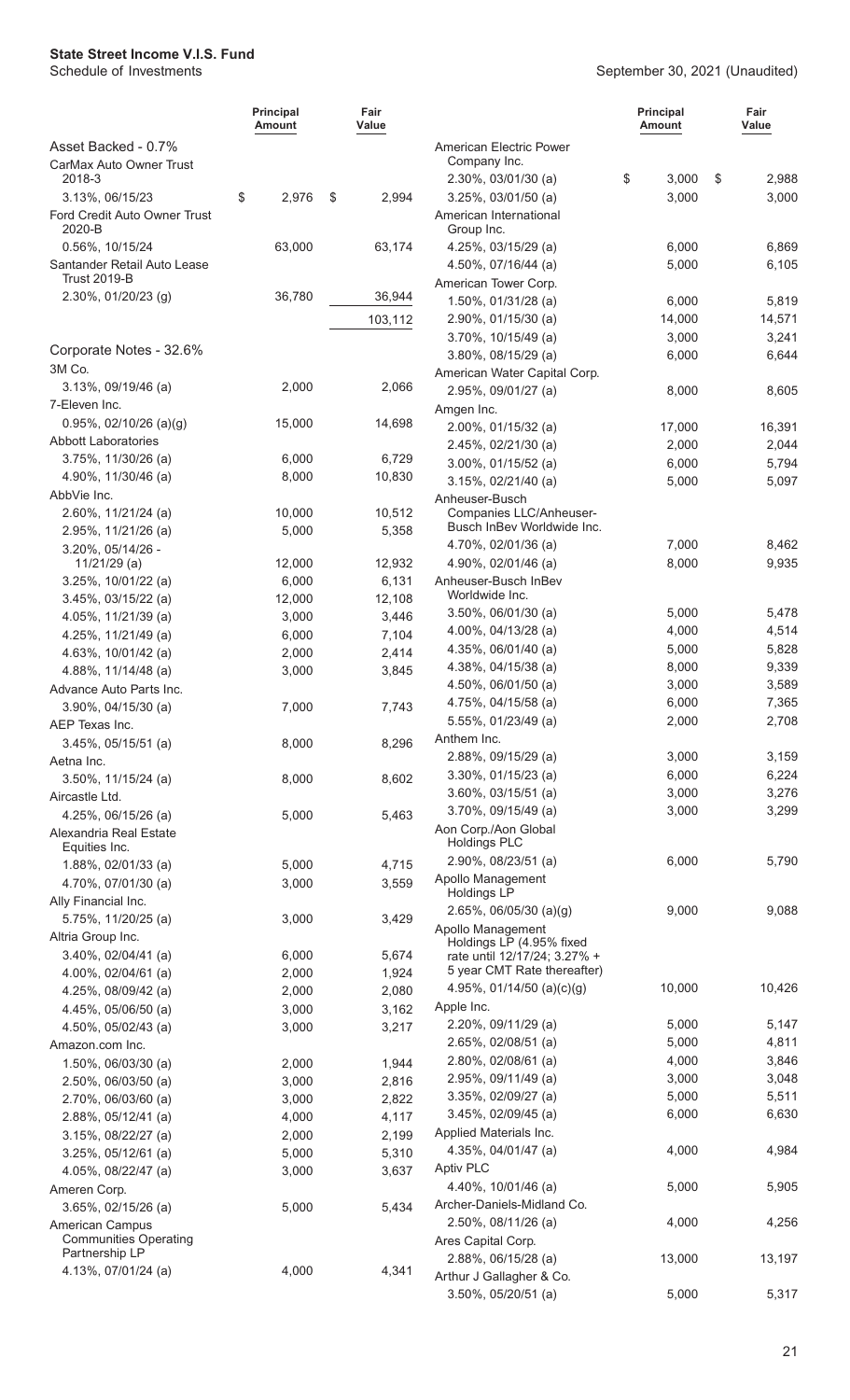|                                                                           | <b>Principal</b><br>Amount | Fair<br>Value    |                                                                                      | <b>Principal</b><br><b>Amount</b> | Fair<br>Value  |
|---------------------------------------------------------------------------|----------------------------|------------------|--------------------------------------------------------------------------------------|-----------------------------------|----------------|
| <b>Ascension Health</b><br>4.85%, 11/15/53 (a)<br>Astrazeneca Finance LLC | \$<br>9,000                | \$<br>12,793     | Bank of America Corp. (4.30%<br>fixed rate until 01/28/25;<br>$2.66\% + 3$ month USD |                                   |                |
| 1.75%, 05/28/28 (a)                                                       | 8,000                      | 8,047            | LIBOR thereafter)<br>4.30%, 12/31/99 (a)(c)                                          | \$<br>9,000                       | \$<br>9,201    |
| AstraZeneca PLC                                                           |                            |                  | <b>Barrick North America</b>                                                         |                                   |                |
| 3.00%, 05/28/51 (a)                                                       | 5,000                      | 5,154            | Finance LLC                                                                          |                                   |                |
| 4.00%, 01/17/29 (a)                                                       | 3,000                      | 3,426            | 5.70%, 05/30/41 (a)                                                                  | 3,000                             | 4,058          |
| 4.38%, 08/17/48 (a)                                                       | 2,000                      | 2,533            | <b>BAT Capital Corp.</b>                                                             |                                   |                |
| AT&T Inc.                                                                 |                            | 23,298           | 2.73%, 03/25/31 (a)                                                                  | 4,000                             | 3,942          |
| 1.70%, 03/25/26 (a)<br>2.30%, 06/01/27 (a)                                | 23,000<br>18,000           | 18,644           | 4.39%, 08/15/37 (a)<br>4.54%, 08/15/47 (a)                                           | 5,000<br>2,000                    | 5,339          |
| 2.75%, 06/01/31 (a)                                                       | 9,000                      | 9,243            | 4.70%, 04/02/27 (a)                                                                  | 5,000                             | 2,084<br>5,646 |
| $3.30\%$ , 02/01/52 (a)                                                   | 13,000                     | 12,519           | 4.91%, 04/02/30 (a)                                                                  | 4,000                             | 4,585          |
| $3.85\%$ , 06/01/60 (a)                                                   | 6,000                      | 6,209            | <b>BAT International Finance PLC</b>                                                 |                                   |                |
| 4.35%, 03/01/29 (a)                                                       | 2,000                      | 2,293            | 1.67%, 03/25/26 (a)                                                                  | 5,000                             | 5,003          |
| 4.50%, 05/15/35 (a)                                                       | 5,000                      | 5,850            | Becton Dickinson & Co.                                                               |                                   |                |
| 4.55%, 03/09/49 (a)                                                       | 2,000                      | 2,327            | 3.70%, 06/06/27 (a)                                                                  | 9,000                             | 9,950          |
| 4.75%, 05/15/46 (a)                                                       | 2,000                      | 2,389            | 4.67%, 06/06/47 (a)                                                                  | 3,000                             | 3,736          |
| 4.80%, 06/15/44 (a)                                                       | 2,000                      | 2,382            | 4.69%, 12/15/44 (a)                                                                  | 2,000                             | 2,482          |
| 4.85%, 03/01/39 (a)                                                       | 4,000                      | 4,793            | Berkshire Hathaway Energy                                                            |                                   |                |
| 5.25%, 03/01/37 (a)                                                       | 3,000                      | 3,714            | Co.<br>$3.25\%$ , 04/15/28 (a)                                                       | 2,000                             | 2,180          |
| 5.35%, 12/15/43 (a)                                                       | 6,000                      | 7,443            | 3.70%, 07/15/30 (a)                                                                  | 3,000                             | 3,377          |
| 5.45%, 03/01/47 (a)<br>Athene Holding Ltd.                                | 2,000                      | 2,610            | 3.80%, 07/15/48 (a)                                                                  | 3,000                             | 3,386          |
| 4.13%, 01/12/28 (a)                                                       | 4,000                      | 4,443            | 4.25%, 10/15/50 (a)                                                                  | 2,000                             | 2,421          |
| 6.15%, $04/03/30$ (a)                                                     | 7,000                      | 8,820            | 6.13%, $04/01/36$ (a)                                                                | 3,000                             | 4,153          |
| Avangrid Inc.                                                             |                            |                  | Berkshire Hathaway Finance                                                           |                                   |                |
| 3.15%, 12/01/24 (a)                                                       | 9,000                      | 9,590            | Corp.                                                                                |                                   |                |
| <b>Bain Capital Specialty</b>                                             |                            |                  | 1.45%, 10/15/30 (a)                                                                  | 16,000                            | 15,402         |
| Finance Inc.                                                              |                            |                  | 2.85%, 10/15/50 (a)                                                                  | 2,000                             | 1,964          |
| 2.95%, 03/10/26 (a)                                                       | 8,000                      | 8,155            | 4.25%, 01/15/49 (a)<br>Berry Global Inc.                                             | 4,000                             | 4,910          |
| Bank of America Corp.                                                     |                            |                  | 4.88%, 07/15/26 (a)(g)                                                               | 11,000                            | 11,546         |
| 4.18%, 11/25/27 (a)<br>4.25%, 10/22/26 (a)                                | 9,000<br>9,000             | 10,027<br>10,135 | Biogen Inc.                                                                          |                                   |                |
| Bank of America Corp. (2.09%                                              |                            |                  | 2.25%, 05/01/30 (a)                                                                  | 3,000                             | 2,980          |
| fixed rate until 06/14/28;                                                |                            |                  | <b>Block Financial LLC</b>                                                           |                                   |                |
| 1.06% + SOFR thereafter)                                                  |                            |                  | 2.50%, 07/15/28 (a)                                                                  | 5,000                             | 5,062          |
| $2.09\%$ , 06/14/29 (a)(c)                                                | 13,000                     | 12,989           | $3.88\%$ , 08/15/30 (a)                                                              | 3,000                             | 3,263          |
| Bank of America Corp. (2.59%<br>fixed rate until 04/29/30;                |                            |                  | <b>Boardwalk Pipelines LP</b>                                                        |                                   |                |
| 2.15% + SOFR thereafter)                                                  |                            |                  | 4.80%, 05/03/29 (a)                                                                  | 6,000                             | 6,865          |
| $2.59\%$ , 04/29/31 (a)(c)                                                | 28,000                     | 28,561           | Boston Scientific Corp.                                                              |                                   |                |
| Bank of America Corp. (3.12%                                              |                            |                  | 4.70%, 03/01/49 (a)                                                                  | 2,000                             | 2,549          |
| fixed rate until 01/20/22;<br>$1.16\% + 3$ month USD                      |                            |                  | <b>BP Capital Markets</b><br>America Inc.                                            |                                   |                |
| LIBOR thereafter)                                                         |                            |                  | $3.00\%$ , 02/24/50 (a)                                                              | 4,000                             | 3,852          |
| $3.12\%$ , 01/20/23 (a)(c)                                                | 8,000                      | 8,066            | $3.02\%$ , 01/16/27 (a)                                                              | 10,000                            | 10,745         |
| Bank of America Corp. (3.37%                                              |                            |                  | $3.38\%$ , 02/08/61 (a)                                                              | 7,000                             | 6,964          |
| fixed rate until 01/23/25;<br>$0.81\% + 3$ month USD                      |                            |                  | <b>BP Capital Markets PLC</b>                                                        |                                   |                |
| LIBOR thereafter)                                                         |                            |                  | (4.38% fixed rate until<br>06/22/25; 4.04% + 5 year                                  |                                   |                |
| 3.37%, 01/23/26 (a)(c)                                                    | 2,000                      | 2,137            | <b>CMT</b> Rate thereafter)                                                          |                                   |                |
| Bank of America Corp. (3.71%                                              |                            |                  | 4.38%, $12/31/99$ (a)(c)                                                             | 8,000                             | 8,532          |
| fixed rate until 04/24/27;<br>$1.51\% + 3$ month USD                      |                            |                  | <b>BP Capital Markets PLC</b>                                                        |                                   |                |
| LIBOR thereafter)                                                         |                            |                  | (4.88% fixed rate until<br>$03/22/30$ ; 4.40% + 5 year                               |                                   |                |
| $3.71\%$ , 04/24/28 (a)(c)                                                | 9,000                      | 9,890            | CMT Rate thereafter)                                                                 |                                   |                |
| Bank of America Corp. (3.95%<br>fixed rate until 01/23/48;                |                            |                  | 4.88%, 12/31/99 (a)(c)                                                               | 7,000                             | 7,686          |
| $1.19% + 3$ month USD                                                     |                            |                  | Bristol-Myers Squibb Co.                                                             |                                   |                |
| LIBOR thereafter)                                                         |                            |                  | $1.45\%$ , 11/13/30 (a)                                                              | 2,000                             | 1,916          |
| $3.95\%$ , 01/23/49 (a)(c)                                                | 6,000                      | 6,967            | 2.35%, 11/13/40 (a)                                                                  | 2,000                             | 1,899          |
| Bank of America Corp. (4.27%<br>fixed rate until 07/23/28;                |                            |                  | 3.20%, 06/15/26 (a)                                                                  | 3,000                             | 3,271          |
| $1.31\% + 3$ month USD                                                    |                            |                  | 3.40%, 07/26/29 (a)                                                                  | 5,000                             | 5,541          |
| LIBOR thereafter)                                                         |                            |                  | 3.45%, 11/15/27 (a)<br>4.13%, 06/15/39 (a)                                           | 2,000<br>3,000                    | 2,220<br>3,584 |
| 4.27%, 07/23/29 (a)(c)                                                    | 3,000                      | 3,402            | 4.25%, 10/26/49 (a)                                                                  | 3,000                             | 3,722          |
|                                                                           |                            |                  | 4.55%, 02/20/48 (a)                                                                  | 2,000                             | 2,566          |
|                                                                           |                            |                  | 5.00%, 08/15/45 (a)                                                                  | 2,000                             | 2,688          |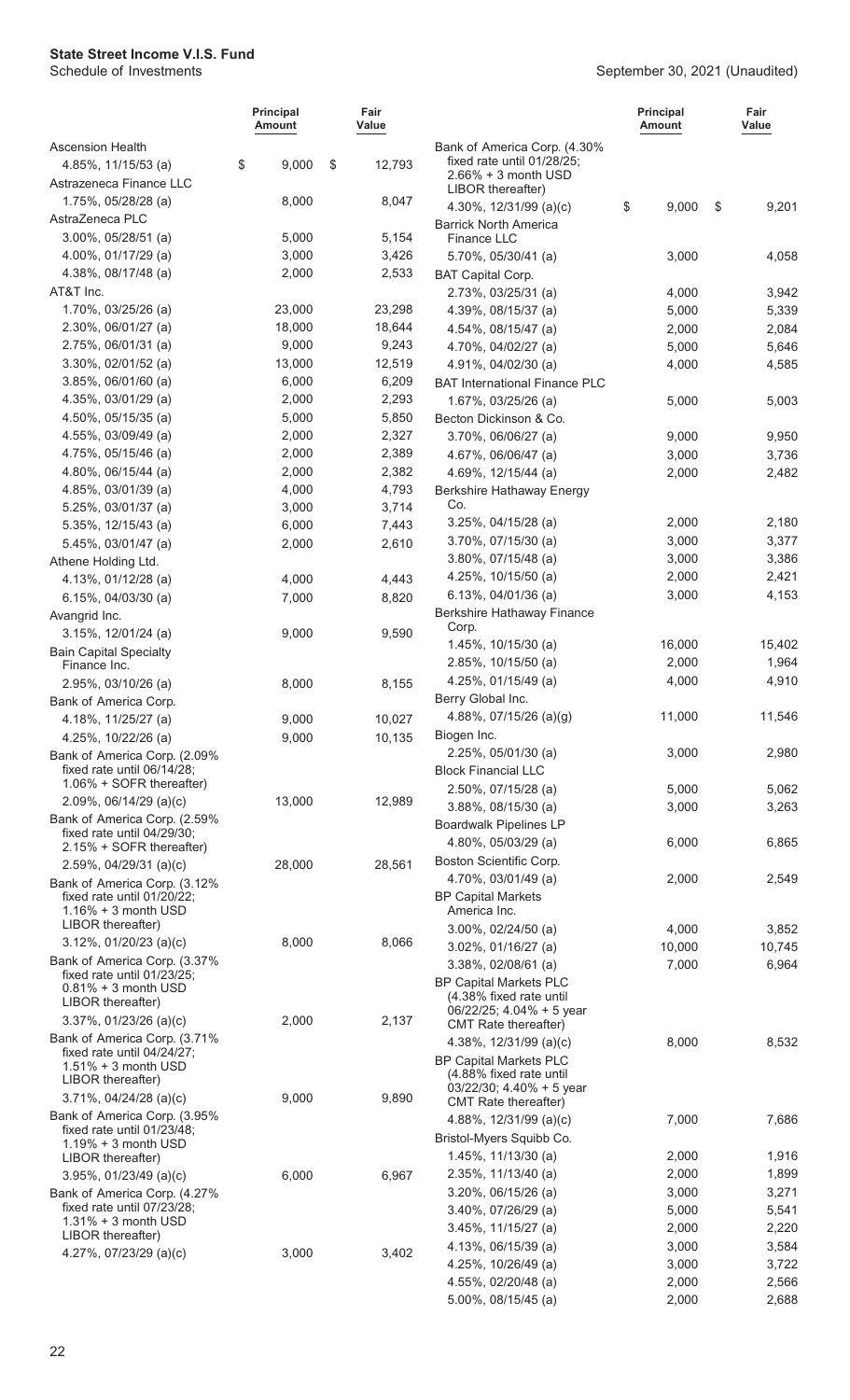|                                                               | <b>Principal</b><br><b>Amount</b> | Fair<br>Value   |                                                                                 | <b>Principal</b><br>Amount | Fair<br>Value  |
|---------------------------------------------------------------|-----------------------------------|-----------------|---------------------------------------------------------------------------------|----------------------------|----------------|
| <b>Brixmor Operating</b><br>Partnership LP                    |                                   |                 | Cigna Corp.                                                                     |                            |                |
| $2.25\%$ , 04/01/28 (a)                                       | \$<br>8,000                       | \$<br>8,072     | 2.40%, 03/15/30 (a)<br>3.25%, 04/15/25 (a)                                      | \$<br>3,000<br>7,000       | \$<br>3,050    |
| Broadcom Inc.                                                 |                                   |                 | 3.40%, 03/01/27 (a)                                                             | 5,000                      | 7,483<br>5,457 |
| 3.14%, 11/15/35                                               | 3,000                             | 2,991           | 3.75%, 07/15/23 (a)                                                             | 2,000                      | 2,114          |
| $3.42\%$ , 04/15/33 (a)(g)                                    | 4,000                             | 4,145           | 3.88%, 10/15/47 (a)                                                             | 2,000                      | 2,211          |
| $3.47\%$ , 04/15/34 (a)(g)                                    | 2,000                             | 2,068           | 4.13%, 11/15/25 (a)                                                             | 5,000                      | 5,554          |
| 4.15%, 11/15/30 (a)                                           | 16,000                            | 17,743          | 4.38%, 10/15/28 (a)                                                             | 3,000                      | 3,467          |
| 4.30%, 11/15/32 (a)                                           | 4,000                             | 4,477           | 4.80%, 08/15/38 (a)                                                             | 3,000                      | 3,672          |
| Brown-Forman Corp.                                            |                                   |                 | Cisco Systems Inc.                                                              |                            |                |
| 4.00%, 04/15/38 (a)                                           | 2,000                             | 2,333           | 5.90%, 02/15/39 (a)                                                             | 3,000                      | 4,336          |
| Brunswick Corp.                                               |                                   |                 | Citigroup Inc.                                                                  |                            |                |
| 2.40%, 08/18/31 (a)                                           | 20,000                            | 19,280          | 4.13%, 07/25/28 (a)                                                             | 19,000                     | 21,220         |
| Bunge Limited Finance Corp.                                   |                                   |                 | 4.45%, 09/29/27 (a)                                                             | 4,000                      | 4,549          |
| 3.75%, 09/25/27 (a)                                           | 3,000                             | 3,313           | 4.65%, 07/23/48 (a)                                                             | 12,000                     | 15,506         |
| <b>Burlington Northern Santa</b><br>Fe LLC                    |                                   |                 | Citigroup Inc. (0.98% fixed rate<br>until 05/01/24; 0.67% +                     |                            |                |
| 4.15%, 12/15/48 (a)                                           | 4,000                             | 4,861           | SOFR thereafter)                                                                |                            |                |
| 4.55%, 09/01/44 (a)                                           | 7,000                             | 8,813           | $0.98\%$ , $05/01/25$ (a)(c)                                                    | 7,000                      | 7,027          |
| <b>Canadian Natural Resources</b><br>Ltd.                     |                                   |                 | Citigroup Inc. (1.68% fixed rate<br>until 05/15/23; 1.67% +<br>SOFR thereafter) |                            |                |
| $3.85\%$ , 06/01/27 (a)                                       | 5,000                             | 5,474           | 1.68%, $05/15/24$ (a)(c)                                                        | 19,000                     | 19,372         |
| 4.95%, 06/01/47 (a)<br>Cantor Fitzgerald LP                   | 2,000                             | 2,477           | Citigroup Inc. (2.56% fixed rate                                                |                            |                |
| 4.88%, $05/01/24$ (a)(g)                                      | 10,000                            | 10,889          | until 05/01/31; 1.17% +                                                         |                            |                |
| Capital One Financial Corp.                                   |                                   |                 | SOFR thereafter)                                                                |                            |                |
| 3.75%, 07/28/26 (a)                                           | 7,000                             | 7,684           | $2.56\%$ , 05/01/32 (a)(c)                                                      | 5,000                      | 5,057          |
| Cardinal Health Inc.                                          |                                   |                 | Citigroup Inc. (2.88% fixed rate<br>until 07/24/22; 0.95% + 3                   |                            |                |
| 3.08%, 06/15/24 (a)                                           | 4,000                             | 4,225           | month USD LIBOR                                                                 |                            |                |
| Carlisle Cos. Inc.                                            |                                   |                 | thereafter)                                                                     |                            |                |
| 2.20%, 03/01/32                                               | 15,000                            | 14,571          | $2.88\%$ , 07/24/23 (a)(c)                                                      | 7,000                      | 7,137          |
| Carrier Global Corp.                                          |                                   |                 | Citigroup Inc. (2.98% fixed rate                                                |                            |                |
| 2.72%, 02/15/30 (a)                                           | 3,000                             | 3,102           | until 11/05/29; 1.42% +<br>SOFR thereafter)                                     |                            |                |
| 3.58%, 04/05/50 (a)                                           | 3,000                             | 3,185           | 2.98%, $11/05/30$ (a)(c)                                                        | 19,000                     | 19,984         |
| Caterpillar Inc.                                              |                                   |                 | Citigroup Inc. (3.88% fixed rate                                                |                            |                |
| 3.25%, 09/19/49 (a)                                           | 5,000                             | 5,409           | until 01/24/38; 1.17% + 3                                                       |                            |                |
| Cenovus Energy Inc.                                           |                                   |                 | month USD LIBOR<br>thereafter)                                                  |                            |                |
| 2.65%, 01/15/32                                               | 5,000                             | 4,910           | $3.88\%$ , $01/24/39$ (a)(c)                                                    | 6,000                      | 6,861          |
| 3.75%, 02/15/52                                               | 5,000                             | 4,876           | Citigroup Inc. (4.70% fixed rate                                                |                            |                |
| Centene Corp.                                                 |                                   |                 | until 01/30/25; 3.23% +                                                         |                            |                |
| 3.38%, 02/15/30 (a)                                           | 8,000                             | 8,280           | SOFR thereafter)                                                                |                            |                |
| 4.25%, 12/15/27 (a)                                           | 23,000                            | 24,071          | 4.70%, 12/31/99 (a)(c)                                                          | 6,000                      | 6,153          |
| CenterPoint Energy Inc.                                       |                                   |                 | CME Group Inc.                                                                  |                            |                |
| 2.65%, 06/01/31 (a)                                           | 5,000                             | 5,108           | 3.75%, 06/15/28 (a)                                                             | 2,000                      | 2,262          |
| <b>Charter Communications</b><br><b>Operating LLC/Charter</b> |                                   |                 | CMS Energy Corp.                                                                | 7,000                      |                |
| <b>Communications Operating</b>                               |                                   |                 | 4.88%, 03/01/44 (a)<br>CNA Financial Corp.                                      |                            | 8,968          |
| Capital                                                       |                                   |                 | 3.45%, 08/15/27 (a)                                                             | 5,000                      | 5,490          |
| $3.50\%$ , 06/01/41 (a)                                       | 4,000                             | 3,937           | $3.90\%$ , $05/01/29$ (a)                                                       | 8,000                      | 8,927          |
| $3.70\%$ , 04/01/51 (a)                                       | 7,000                             | 6,777           | <b>CNH Industrial Capital LLC</b>                                               |                            |                |
| 4.80%, 03/01/50 (a)                                           | 10,000                            | 11,264          | 1.95%, 07/02/23 (a)                                                             | 10,000                     | 10,225         |
| 4.91%, 07/23/25 (a)                                           | 5,000<br>16,000                   | 5,621<br>18,686 | <b>CNOOC Petroleum North</b>                                                    |                            |                |
| 5.05%, 03/30/29 (a)<br>5.75%, 04/01/48 (a)                    | 5,000                             | 6,324           | America ULC                                                                     |                            |                |
| Cheniere Corpus Christi                                       |                                   |                 | 6.40%, 05/15/37 (a)                                                             | 7,000                      | 9,321          |
| <b>Holdings LLC</b>                                           |                                   |                 | Comcast Corp.                                                                   |                            |                |
| 5.88%, 03/31/25 (a)                                           | 7,000                             | 7,906           | 2.65%, 08/15/62 (a)                                                             | 2,000                      | 1,770          |
| Chevron Corp.                                                 |                                   |                 | 2.80%, 01/15/51 (a)                                                             | 3,000                      | 2,835          |
| $2.98\%$ , 05/11/40 (a)                                       | 3,000                             | 3,097           | 2.94%, $11/01/56$ (a)(g)                                                        | 2,000                      | 1,898          |
| Chevron USA Inc.                                              |                                   |                 | 2.99%, $11/01/63$ (a)(g)                                                        | 3,000                      | 2,812          |
| $3.85\%$ , 01/15/28 (a)                                       | 4,000                             | 4,517           | 3.10%, 04/01/25 (a)                                                             | 5,000                      | 5,349          |
| $3.90\%$ , $11/15/24$ (a)                                     | 4,000                             | 4,368           | 3.20%, 07/15/36 (a)                                                             | 5,000                      | 5,323          |
| <b>Choice Hotels</b>                                          |                                   |                 | 3.25%, 11/01/39 (a)<br>3.45%, 02/01/50 (a)                                      | 5,000<br>3,000             | 5,287<br>3,188 |
| International Inc.                                            | 3,000                             | 3,213           | 3.97%, 11/01/47 (a)                                                             | 3,000                      | 3,420          |
| $3.70\%$ , 01/15/31 (a)<br>Chubb INA Holdings Inc.            |                                   |                 | 4.15%, 10/15/28 (a)                                                             | 5,000                      | 5,754          |
| 4.35%, 11/03/45 (a)                                           | 6,000                             | 7,543           |                                                                                 |                            |                |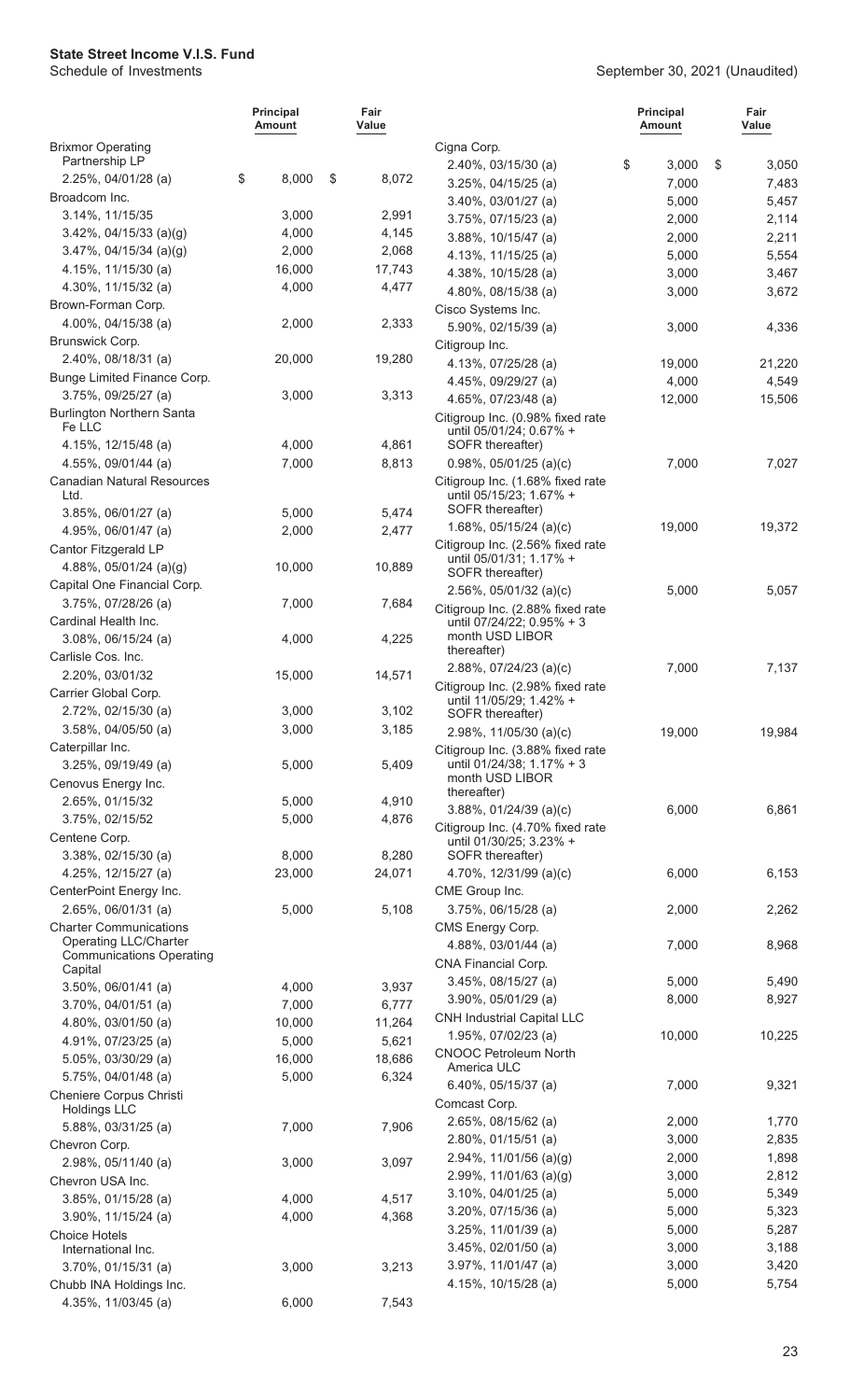|                                                           | <b>Principal</b><br>Amount | Fair<br>Value  |                                                        | <b>Principal</b><br><b>Amount</b> | Fair<br>Value   |
|-----------------------------------------------------------|----------------------------|----------------|--------------------------------------------------------|-----------------------------------|-----------------|
| CommonSpirit Health                                       |                            |                | <b>Digital Realty Trust LP</b>                         |                                   |                 |
| 4.35%, 11/01/42 (a)                                       | \$<br>16,000               | \$<br>18,324   | 3.60%, 07/01/29 (a)                                    | \$<br>8,000                       | \$<br>8,769     |
| Conagra Brands Inc.                                       |                            |                | <b>Discovery</b>                                       |                                   |                 |
| 5.30%, 11/01/38 (a)                                       | 3,000                      | 3,813          | <b>Communications LLC</b>                              |                                   |                 |
| 5.40%, 11/01/48 (a)                                       | 2,000                      | 2,678          | 2.95%, 03/20/23 (a)<br>3.95%, 03/20/28 (a)             | 5,000<br>14,000                   | 5,172<br>15,514 |
| ConocoPhillips                                            |                            |                | 4.95%, 05/15/42 (a)                                    | 2,000                             | 2,363           |
| 3.75%, 10/01/27 (a)(g)                                    | 3,000                      | 3,346          | 5.00%, 09/20/37 (a)                                    | 3,000                             | 3,604           |
| 4.88%, $10/01/47$ (a)(g)                                  | 4,000                      | 5,188          | Dollar General Corp.                                   |                                   |                 |
| ConocoPhillips Co.                                        |                            | 4,799          | 3.50%, 04/03/30 (a)                                    | 4,000                             | 4,401           |
| 4.30%, 11/15/44 (a)<br><b>Consolidated Edison Company</b> | 4,000                      |                | 4.13%, 04/03/50 (a)                                    | 4,000                             | 4,668           |
| of New York Inc.                                          |                            |                | Dollar Tree Inc.                                       |                                   |                 |
| 3.35%, 04/01/30 (a)                                       | 3,000                      | 3,283          | 4.00%, 05/15/25 (a)                                    | 7,000                             | 7,653           |
| $3.88\%$ , 06/15/47 (a)                                   | 2,000                      | 2,227          | Dominion Energy Inc.                                   |                                   |                 |
| 3.95%, 04/01/50 (a)                                       | 3,000                      | 3,430          | 3.07%, 08/15/24 (a)(b)                                 | 5,000                             | 5,288           |
| Constellation Brands Inc.                                 |                            |                | 3.38%, 04/01/30 (a)                                    | 6,000                             | 6,503           |
| 3.15%, 08/01/29 (a)                                       | 4,000                      | 4,281          | Dover Corp.                                            |                                   |                 |
| 3.70%, 12/06/26 (a)                                       | 4,000                      | 4,419          | 2.95%, 11/04/29 (a)                                    | 3,000                             | 3,190           |
| 4.50%, 05/09/47 (a)                                       | 4,000                      | 4,773          | DTE Energy Co.                                         |                                   |                 |
| Continental Resources Inc.                                |                            |                | 2.85%, 10/01/26 (a)                                    | 7,000                             | 7,415           |
| 3.80%, 06/01/24 (a)                                       | 29,000                     | 30,481         | Duke Energy Carolinas LLC                              |                                   |                 |
| 4.50%, 04/15/23 (a)                                       | 7,000                      | 7,248          | 3.95%, 03/15/48 (a)                                    | 3,000                             | 3,464           |
| Corning Inc.                                              |                            |                | Duke Energy Corp.                                      |                                   |                 |
| 4.38%, 11/15/57 (a)                                       | 4,000                      | 4,814          | 2.55%, 06/15/31 (a)                                    | 9,000                             | 9,141           |
| Corporate Office<br>Properties LP                         |                            |                | 3.30%, 06/15/41 (a)                                    | 7,000                             | 7,156           |
| 2.00%, 01/15/29 (a)                                       | 5,000                      | 4,897          | 3.50%, 06/15/51 (a)                                    | 7,000                             | 7,224           |
| 2.25%, 03/15/26 (a)                                       | 5,000                      | 5,119          | 3.75%, 09/01/46 (a)                                    | 13,000                            | 13,879          |
| 2.75%, 04/15/31 (a)                                       | 5,000                      | 5,054          | Duke Energy Corp. (4.88%<br>fixed rate until 09/16/24; |                                   |                 |
| Crown Castle International<br>Corp.                       |                            |                | 3.39% + 5 year CMT Rate<br>thereafter)                 |                                   |                 |
| 3.30%, 07/01/30 (a)                                       | 22,000                     | 23,454         | 4.88%, 12/31/99 (a)(c)                                 | 9,000                             | 9,612           |
| 5.20%, 02/15/49 (a)                                       | 4,000                      | 5,180          | Duke Energy Progress LLC                               |                                   |                 |
| CSX Corp.                                                 |                            |                | 4.15%, 12/01/44 (a)                                    | 11,000                            | 13,017          |
| 4.50%, 03/15/49 -                                         |                            |                | Duke Realty LP                                         |                                   |                 |
| 08/01/54 (a)                                              | 10,000                     | 12,550         | 3.05%, 03/01/50 (a)                                    | 5,000                             | 4,917           |
| CubeSmart LP                                              |                            |                | 3.25%, 06/30/26 (a)                                    | 4,000                             | 4,311           |
| 4.38%, 02/15/29 (a)                                       | 5,000                      | 5,697          | Duquesne Light Holdings Inc.                           |                                   |                 |
| CVS Health Corp.                                          |                            |                | $3.62\%$ , 08/01/27 (a)(g)                             | 7,000                             | 7,566           |
| $3.00\%$ , 08/15/26 (a)                                   | 4,000                      | 4,294          | Eastman Chemical Co.                                   |                                   |                 |
| 3.25%, 08/15/29 (a)<br>3.63%, 04/01/27 (a)                | 3,000                      | 3,226<br>3,309 | 4.65%, 10/15/44 (a)<br>Eaton Corp.                     | 4,000                             | 4,793           |
| 3.75%, 04/01/30 (a)                                       | 3,000<br>3,000             | 3,334          | 3.10%, 09/15/27 (a)                                    | 2,000                             | 2,167           |
| 4.25%, 04/01/50 (a)                                       | 3,000                      | 3,549          | Ecolab Inc.                                            |                                   |                 |
| 4.78%, 03/25/38 (a)                                       | 3,000                      | 3,672          | 1.30%, 01/30/31 (a)                                    | 3,000                             | 2,821           |
| 5.00%, 12/01/24 (a)                                       | 6,000                      | 6,703          | Edison International                                   |                                   |                 |
| 5.13%, 07/20/45 (a)                                       | 2,000                      | 2,576          | 4.95%, 04/15/25 (a)                                    | 10,000                            | 11,027          |
| 5.30%, 12/05/43 (a)                                       | 4,000                      | 5,255          | El du Pont de Nemours & Co.                            |                                   |                 |
| Dell International LLC/EMC                                |                            |                | 2.30%, 07/15/30 (a)                                    | 9,000                             | 9,155           |
| Corp.                                                     |                            |                | Electronic Arts Inc.                                   |                                   |                 |
| 4.00%, 07/15/24 (a)                                       | 9,000                      | 9,737          | 1.85%, 02/15/31 (a)                                    | 3,000                             | 2,901           |
| 5.45%, 06/15/23 (a)                                       | 5,000                      | 5,366          | Emera US Finance LP                                    |                                   |                 |
| 6.02%, $06/15/26$ (a)                                     | 3,000                      | 3,578          | $2.64\%$ , 06/15/31 (a)(g)                             | 8,000                             | 8,038           |
| 8.35%, 07/15/46 (a)                                       | 2,000                      | 3,266          | Emerson Electric Co.                                   |                                   |                 |
| Devon Energy Corp.                                        |                            |                | 1.80%, 10/15/27 (a)                                    | 2,000                             | 2,035           |
| 5.00%, 06/15/45 (a)                                       | 4,000                      | 4,694          | 2.75%, 10/15/50 (a)                                    | 2,000                             | 1,944           |
| DH Europe Finance II Sarl                                 |                            |                | Empower Finance 2020 LP                                |                                   |                 |
| 2.60%, 11/15/29 (a)                                       | 2,000                      | 2,085          | 1.36%, 09/17/27 (a)(g)                                 | 8,000                             | 7,855           |
| 3.25%, 11/15/39 (a)                                       | 3,000                      | 3,204          | $1.78\%$ , 03/17/31 (a)(g)                             | 17,000                            | 16,330          |
| 3.40%, 11/15/49 (a)                                       | 3,000                      | 3,245          | Enbridge Energy Partners LP                            |                                   |                 |
| Diamondback Energy Inc.                                   |                            |                | 5.50%, 09/15/40 (a)                                    | 2,000                             | 2,560           |
| 2.88%, 12/01/24 (a)                                       | 10,000                     | 10,491         | Enbridge Inc.                                          |                                   |                 |
| $3.13\%$ , 03/24/31 (a)                                   | 4,000                      | 4,148          | 1.60%, 10/04/26                                        | 15,000                            | 15,063          |
| 3.25%, 12/01/26 (a)<br>3.50%, 12/01/29 (a)                | 3,000<br>3,000             | 3,207<br>3,209 |                                                        |                                   |                 |
| 4.40%, 03/24/51 (a)                                       | 3,000                      | 3,402          |                                                        |                                   |                 |
|                                                           |                            |                |                                                        |                                   |                 |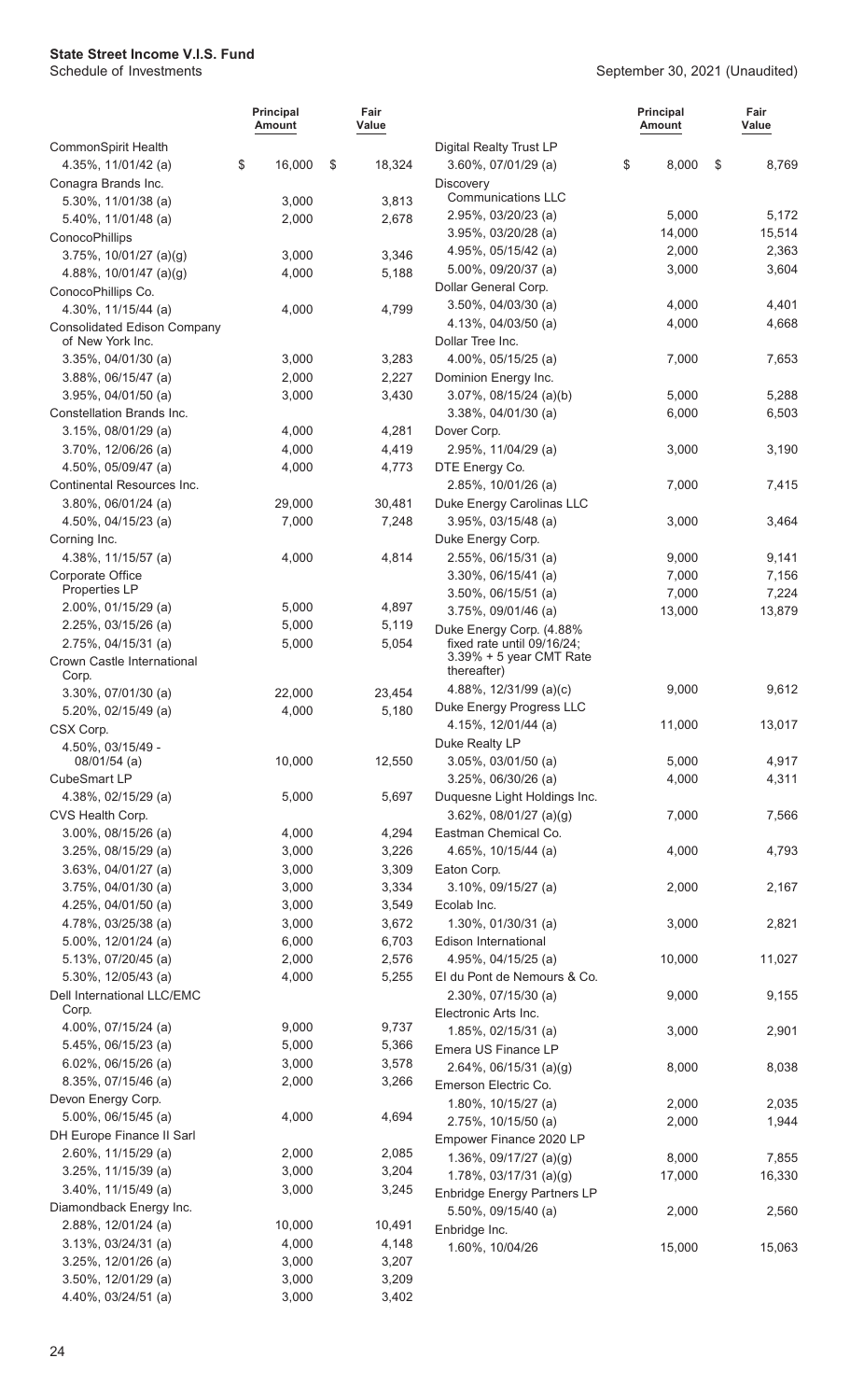|                                                                                           | <b>Principal</b><br>Amount | Fair<br>Value  |                                                      | Principal<br><b>Amount</b> | Fair<br>Value   |
|-------------------------------------------------------------------------------------------|----------------------------|----------------|------------------------------------------------------|----------------------------|-----------------|
| Enbridge Inc. (5.75% fixed rate<br>until 04/15/30; 5.31% + 5<br>year CMT Rate thereafter) |                            |                | Florida Power & Light Co.<br>2.85%, 04/01/25 (a)     | \$<br>10,000               | 10,614<br>\$    |
| 5.75%, 07/15/80 (a)(c)                                                                    | \$<br>11,000               | \$<br>12,425   | 4.13%, $02/01/42$ (a)<br>Flowers Foods Inc.          | 12,000                     | 14,467          |
| Energy Transfer LP                                                                        |                            |                | 2.40%, 03/15/31 (a)                                  | 3,000                      | 2,992           |
| 4.25%, 03/15/23 (a)<br>4.50%, 04/15/24 (a)                                                | 8,000<br>2,000             | 8,337<br>2,164 | Flowserve Corp.                                      |                            |                 |
| 4.95%, 06/15/28 (a)                                                                       | 4,000                      | 4,594          | 2.80%, 01/15/32                                      | 10,000                     | 9,901           |
| 5.30%, 04/01/44 -                                                                         |                            |                | Ford Motor Co.                                       |                            |                 |
| $04/15/47$ (a)                                                                            | 7,000                      | 8,161          | 4.35%, 12/08/26 (a)<br>Fox Corp.                     | 6,000                      | 6,399           |
| $5.35\%$ , 05/15/45 (a)                                                                   | 4,000<br>4,000             | 4,668<br>5,208 | $3.50\%$ , 04/08/30 (a)                              | 4,000                      | 4,357           |
| 6.50%, 02/01/42 (a)<br>Energy Transfer LP (6.75%                                          |                            |                | <b>GA Global Funding Trust</b>                       |                            |                 |
| fixed rate until 05/15/25;<br>$5.13% + 5$ year CMT Rate<br>thereafter)                    |                            |                | 1.63%, 01/15/26 (a)(g)<br>General Dynamics Corp.     | 5,000                      | 5,033           |
| 6.75%, 12/31/99 (a)(c)                                                                    | 19,000                     | 19,504         | 4.25%, 04/01/50 (a)                                  | 7,000                      | 8,845           |
| Energy Transfer LP/Regency                                                                |                            |                | General Mills Inc.                                   |                            | 4,993           |
| Energy Finance Corp.                                                                      |                            |                | $3.00\%$ , 02/01/51 (a)(g)<br>General Motors Co.     | 5,000                      |                 |
| 4.50%, 11/01/23 (a)                                                                       | 4,000                      | 4,260          | $5.20\%$ , 04/01/45 (a)                              | 3,000                      | 3,645           |
| Enstar Group Ltd.<br>3.10%, 09/01/31 (a)                                                  | 5,000                      | 4,925          | 5.40%, 04/01/48 (a)                                  | 2,000                      | 2,483           |
| <b>Enterprise Products</b>                                                                |                            |                | 6.13%, $10/01/25$ (a)                                | 6,000                      | 7,032           |
| <b>Operating LLC</b>                                                                      |                            |                | 6.80%, 10/01/27 (a)                                  | 3,000                      | 3,747           |
| 4.25%, 02/15/48 (a)                                                                       | 6,000                      | 6,798          | <b>General Motors Financial</b><br>Company Inc.      |                            |                 |
| <b>Enterprise Products</b><br>Operating LLC (5.25% fixed                                  |                            |                | 1.25%, 01/08/26 (a)                                  | 2,000                      | 1,976           |
| rate until 08/16/27; 3.03% +                                                              |                            |                | 2.35%, 01/08/31 (a)                                  | 4,000                      | 3,920           |
| 3 month USD LIBOR<br>thereafter)                                                          |                            |                | $3.45\%, 01/14/22 -$<br>04/10/22 (a)                 | 19,000                     | 19,155          |
| 5.25%, 08/16/77 (a)(c)                                                                    | 5,000                      | 5,227          | 4.20%, 11/06/21 (a)                                  | 4,000                      | 4,013           |
| EOG Resources Inc.                                                                        |                            |                | 5.25%, 03/01/26 (a)                                  | 8,000                      | 9,142           |
| 4.38%, 04/15/30 (a)                                                                       | 3,000                      | 3,503          | Georgia-Pacific LLC                                  |                            |                 |
| 4.95%, 04/15/50 (a)<br>5.10%, 01/15/36 (a)                                                | 3,000<br>2,000             | 3,968<br>2,452 | 1.75%, 09/30/25 (a)(g)                               | 9,000                      | 9,207           |
| Equinix Inc.                                                                              |                            |                | $3.60\%$ , 03/01/25 (a)(g)                           | 11,000                     | 11,870          |
| 1.25%, 07/15/25 (a)                                                                       | 10,000                     | 9,969          | Gilead Sciences Inc.<br>1.65%, 10/01/30 (a)          | 3,000                      | 2,883           |
| 2.15%, 07/15/30 (a)                                                                       | 6,000                      | 5,869          | 2.60%, 10/01/40 (a)                                  | 2,000                      | 1,904           |
| <b>Equinor ASA</b>                                                                        |                            |                | 2.80%, 10/01/50 (a)                                  | 4,000                      | 3,790           |
| 3.25%, 11/18/49 (a)                                                                       | 4,000                      | 4,216          | 3.50%, 02/01/25 (a)                                  | 4,000                      | 4,304           |
| <b>ERP Operating LP</b><br>4.50%, 07/01/44 (a)                                            | 8,000                      | 10,020         | $3.65\%$ , 03/01/26 (a)                              | 2,000                      | 2,191           |
| <b>Everest Reinsurance</b>                                                                |                            |                | 4.15%, 03/01/47 (a)<br>GlaxoSmithKline Capital Inc.  | 5,000                      | 5,858           |
| Holdings Inc.                                                                             |                            |                | $3.38\%$ , 05/15/23 (a)                              | 7,000                      | 7,342           |
| 3.13%, 10/15/52                                                                           | 15,000                     | 14,652         | 3.63%, 05/15/25 (a)                                  | 6,000                      | 6,554           |
| <b>Eversource Energy</b><br>3.45%, 01/15/50 (a)                                           | 5,000                      | 5,242          | GlaxoSmithKline Capital PLC                          |                            |                 |
| Exelon Corp.                                                                              |                            |                | $3.38\%$ , 06/01/29 (a)                              | 5,000                      | 5,501           |
| $3.50\%$ , 06/01/22 (a)                                                                   | 9,000                      | 9,157          | Glencore Finance Canada Ltd.                         |                            |                 |
| 4.05%, 04/15/30 (a)                                                                       | 5,000                      | 5,660          | 4.25%, 10/25/22 (a)(g)<br>4.95%, $11/15/21$ (a)(g)   | 11,000<br>7,000            | 11,425<br>7,035 |
| 4.45%, 04/15/46 (a)                                                                       | 5,000                      | 6,043          | <b>Glencore Funding LLC</b>                          |                            |                 |
| 4.70%, 04/15/50 (a)<br>Exxon Mobil Corp.                                                  | 4,000                      | 5,049          | $3.88\%$ , 04/27/51 (a)(g)                           | 4,000                      | 4,177           |
| 2.61%, 10/15/30 (a)                                                                       | 9,000                      | 9,426          | Graphic Packaging                                    |                            |                 |
| $3.45\%$ , 04/15/51 (a)                                                                   | 6,000                      | 6,417          | International LLC<br>1.51%, $04/15/26$ (a)(g)        | 15,000                     | 14,990          |
| FedEx Corp.                                                                               |                            |                | Gray Oak Pipeline LLC                                |                            |                 |
| 4.10%, 02/01/45 (a)                                                                       | 11,000                     | 12,331         | 2.00%, 09/15/23 (a)(g)                               | 10,000                     | 10,199          |
| Fidelity National Financial Inc.                                                          |                            |                | 2.60%, $10/15/25$ (a)(g)                             | 8,000                      | 8,210           |
| 3.20%, 09/17/51<br><b>Fidelity National Information</b>                                   | 10,000                     | 9,540          | Halliburton Co.                                      |                            |                 |
| Services Inc.                                                                             |                            |                | 5.00%, 11/15/45 (a)                                  | 4,000                      | 4,788           |
| 1.15%, 03/01/26 (a)                                                                       | 4,000                      | 3,966          | HCA Inc.<br>3.50%, 09/01/30 -                        |                            |                 |
| 1.65%, 03/01/28 (a)                                                                       | 3,000                      | 2,961          | $07/15/51$ (a)                                       | 21,000                     | 21,842          |
| FirstEnergy Transmission LLC<br>4.55%, $04/01/49$ (a)(g)                                  | 7,000                      | 8,184          | 5.38%, 02/01/25 (a)                                  | 10,000                     | 11,173          |
| Fisery Inc.                                                                               |                            |                | Health Care Service Corp.                            |                            |                 |
| $3.50\%$ , $07/01/29$ (a)                                                                 | 3,000                      | 3,267          | 2.20%, 06/01/30 (a)(g)<br>$3.20\%$ , 06/01/50 (a)(g) | 5,000<br>4,000             | 4,999<br>4,117  |
| 4.40%, 07/01/49 (a)                                                                       | 3,000                      | 3,585          |                                                      |                            |                 |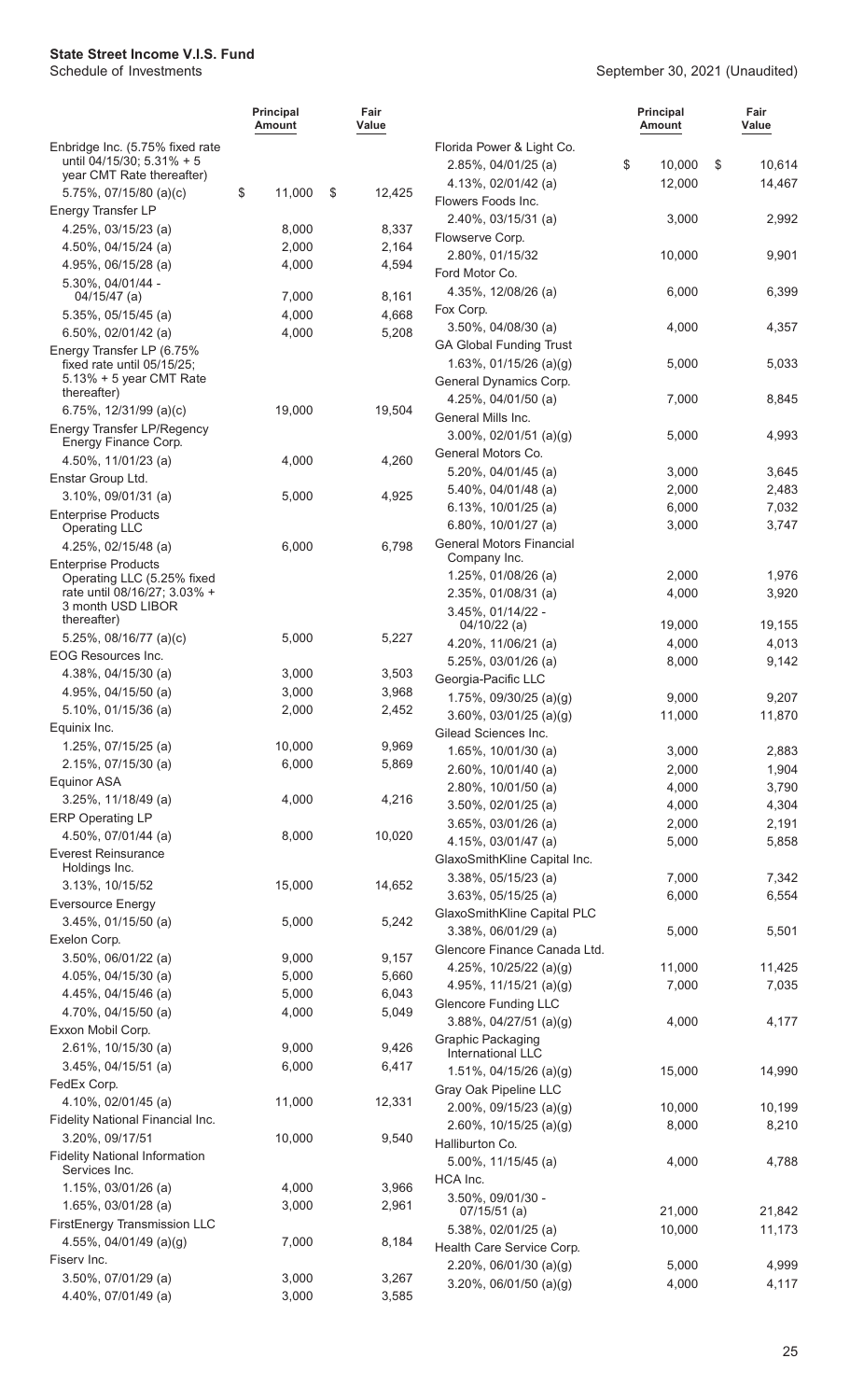|                                                          | <b>Principal</b><br>Amount | Fair<br>Value  |                                                         | <b>Principal</b><br><b>Amount</b> | Fair<br>Value  |
|----------------------------------------------------------|----------------------------|----------------|---------------------------------------------------------|-----------------------------------|----------------|
| <b>Healthcare Trust of America</b><br><b>Holdings LP</b> |                            |                | JPMorgan Chase & Co.<br>(2.96% fixed rate until         |                                   |                |
| $2.00\%$ , 03/15/31 (a)                                  | \$<br>5,000                | \$<br>4,804    | 05/13/30; 2.52% + SOFR<br>thereafter)                   |                                   |                |
| Helmerich & Payne Inc.<br>2.90%, 09/29/31 (g)            | 5,000                      | 5,014          | $2.96\%$ , 05/13/31 (a)(c)                              | \$<br>20,000                      | \$<br>20,826   |
| Hess Corp.                                               |                            |                | JPMorgan Chase & Co.<br>(3.16% fixed rate until         |                                   |                |
| 5.60%, 02/15/41 (a)                                      | 2,000                      | 2,486          | 04/22/41; 1.46% + SOFR                                  |                                   |                |
| 5.80%, 04/01/47 (a)                                      | 2,000                      | 2,601          | thereafter)                                             |                                   |                |
| <b>Hewlett Packard Enterprise</b><br>Co.                 |                            |                | $3.16\%$ , 04/22/42 (a)(c)                              | 4,000                             | 4,154          |
| 6.35%, $10/15/45$ (a)                                    | 3,000                      | 4,041          | JPMorgan Chase & Co.<br>(3.88% fixed rate until         |                                   |                |
| <b>Highwoods Realty LP</b>                               |                            |                | 07/24/37; 1.36% + 3 month                               |                                   |                |
| 4.13%, 03/15/28 (a)                                      | 5,000                      | 5,574          | USD LIBOR thereafter)<br>$3.88\%$ , 07/24/38 (a)(c)     | 2,000                             | 2,286          |
| 4.20%, 04/15/29 (a)                                      | 9,000                      | 10,079         | JPMorgan Chase & Co.                                    |                                   |                |
| Honeywell International Inc.                             |                            |                | (3.90% fixed rate until                                 |                                   |                |
| 1.75%, 09/01/31 (a)                                      | 9,000                      | 8,763          | 01/23/48; 1.22% + 3 month<br>USD LIBOR thereafter)      |                                   |                |
| 2.70%, 08/15/29 (a)<br>Hormel Foods Corp.                | 2,000                      | 2,124          | 3.90%, $01/23/49$ (a)(c)                                | 10,000                            | 11,512         |
| $1.80\%$ , 06/11/30 (a)                                  | 7,000                      | 6,890          | JPMorgan Chase & Co.                                    |                                   |                |
| Humana Inc.                                              |                            |                | (4.01% fixed rate until<br>$04/23/28$ ; 1.12% + 3 month |                                   |                |
| 1.35%, 02/03/27 (a)                                      | 10,000                     | 9,860          | USD LIBOR thereafter)                                   |                                   |                |
| 2.15%, 02/03/32 (a)                                      | 5,000                      | 4,882          | 4.01%, $04/23/29$ (a)(c)                                | 4,000                             | 4,475          |
| Huntington Bancshares Inc.                               |                            |                | JPMorgan Chase & Co.                                    |                                   |                |
| 2.55%, 02/04/30 (a)                                      | 10,000                     | 10,336         | (4.03% fixed rate until<br>07/24/47; 1.46% + 3 month    |                                   |                |
| Huntington Ingalls<br>Industries Inc.                    |                            |                | USD LIBOR thereafter)                                   |                                   |                |
| 2.04%, 08/16/28 (a)(g)                                   | 15,000                     | 14,804         | 4.03%, 07/24/48 (a)(c)                                  | 5,000                             | 5,824          |
| Hyundai Capital America                                  |                            |                | JPMorgan Chase & Co.<br>(4.49% fixed rate until         |                                   |                |
| 1.30%, 01/08/26 (a)(g)                                   | 8,000                      | 7,872          | 03/24/30; 3.79% + SOFR                                  |                                   |                |
| 3.10%, 04/05/22 (a)(g)                                   | 7,000                      | 7,088          | thereafter)                                             |                                   |                |
| Indiana Michigan Power Co.                               |                            |                | 4.49%, 03/24/31 (a)(c)<br>JPMorgan Chase & Co.          | 4,000                             | 4,669          |
| 3.25%, 05/01/51 (a)                                      | 5,000                      | 5,214          | (4.60% fixed rate until                                 |                                   |                |
| Ingredion Inc.<br>3.90%, 06/01/50 (a)                    | 2,000                      | 2,255          | 02/01/25; 3.13% + SOFR                                  |                                   |                |
| Intel Corp.                                              |                            |                | thereafter)<br>4.60%, 12/31/99 (a)(c)                   | 12,000                            | 12,276         |
| 2.00%, 08/12/31 (a)                                      | 6,000                      | 5,962          | JPMorgan Chase & Co.                                    |                                   |                |
| 2.45%, 11/15/29 (a)                                      | 8,000                      | 8,337          | (6.10% fixed rate until                                 |                                   |                |
| 2.60%, 05/19/26 (a)                                      | 6,000                      | 6,392          | 10/01/24; 3.33% + 3 month<br>USD LIBOR thereafter)      |                                   |                |
| 2.80%, 08/12/41 (a)                                      | 5,000                      | 4,984          | 6.10%, $10/29/49$ (a)(c)                                | 7,000                             | 7,607          |
| 2.88%, 05/11/24 (a)                                      | 3,000<br>5,000             | 3,173<br>4,912 | Kaiser Foundation Hospitals                             |                                   |                |
| $3.10\%$ , 02/15/60 (a)<br>$3.20\%$ , 08/12/61 (a)       | 3,000                      | 3,033          | $3.00\%$ , 06/01/51 (a)                                 | 5,000                             | 5,107          |
| Intercontinental Exchange Inc.                           |                            |                | Kansas City Southern                                    |                                   |                |
| 1.85%, 09/15/32 (a)                                      | 2,000                      | 1,890          | $3.50\%$ , 05/01/50 (a)                                 | 3,000                             | 3,147          |
| 2.65%, 09/15/40 (a)                                      | 2,000                      | 1,914          | Keurig Dr Pepper Inc.<br>3.20%, 05/01/30 (a)            | 3,000                             | 3,225          |
| International Paper Co.                                  |                            |                | $3.80\%$ , 05/01/50 (a)                                 | 2,000                             | 2,250          |
| 4.40%, 08/15/47 (a)                                      | 5,000                      | 6,090          | 4.50%, 11/15/45 (a)                                     | 3,000                             | 3,642          |
| Interstate Power & Light Co.<br>3.40%, 08/15/25 (a)      |                            |                | Kinder Morgan Energy                                    |                                   |                |
| <b>ITC Holdings Corp.</b>                                | 8,000                      | 8,571          | Partners LP                                             |                                   |                |
| 2.95%, $05/14/30$ (a)(g)                                 | 6,000                      | 6,302          | 4.70%, 11/01/42 (a)<br>5.00%, 03/01/43 (a)              | 2,000<br>2,000                    | 2,286<br>2,377 |
| Jabil Inc.                                               |                            |                | 6.38%, 03/01/41 (a)                                     | 4,000                             | 5,469          |
| 3.95%, 01/12/28 (a)                                      | 2,000                      | 2,204          | Kinder Morgan Inc.                                      |                                   |                |
| Jefferies Group LLC                                      |                            |                | 5.05%, 02/15/46 (a)                                     | 8,000                             | 9,676          |
| 5.13%, 01/20/23 (a)                                      | 10,000                     | 10,576         | KLA Corp.                                               |                                   |                |
| John Deere Capital Corp.                                 | 11,000                     | 11,441         | $3.30\%$ , 03/01/50 (a)                                 | 3,000                             | 3,162          |
| 2.45%, 01/09/30 (a)<br>Johnson & Johnson                 |                            |                | 4.65%, 11/01/24 (a)                                     | 6,000                             | 6,623          |
| 3.63%, 03/03/37 (a)                                      | 3,000                      | 3,457          | Kohl's Corp.                                            |                                   |                |
| Johnson Controls International                           |                            |                | 3.38%, 05/01/31 (a)<br>5.55%, 07/17/45 (a)              | 7,000<br>5,000                    | 7,220<br>5,952 |
| <b>PLC</b>                                               |                            |                | L3Harris Technologies Inc.                              |                                   |                |
| 4.50%, 02/15/47 (a)                                      | 3,000                      | 3,695          | 3.85%, 12/15/26 (a)                                     | 4,000                             | 4,433          |
| JPMorgan Chase & Co.<br>(1.58% fixed rate until          |                            |                | Lear Corp.                                              |                                   |                |
| 04/22/26; 0.89% + SOFR                                   |                            |                | 4.25%, $05/15/29$ (a)                                   | 5,000                             | 5,588          |
| thereafter)<br>1.58%, $04/22/27$ (a)(c)                  | 10,000                     | 10,018         |                                                         |                                   |                |
|                                                          |                            |                |                                                         |                                   |                |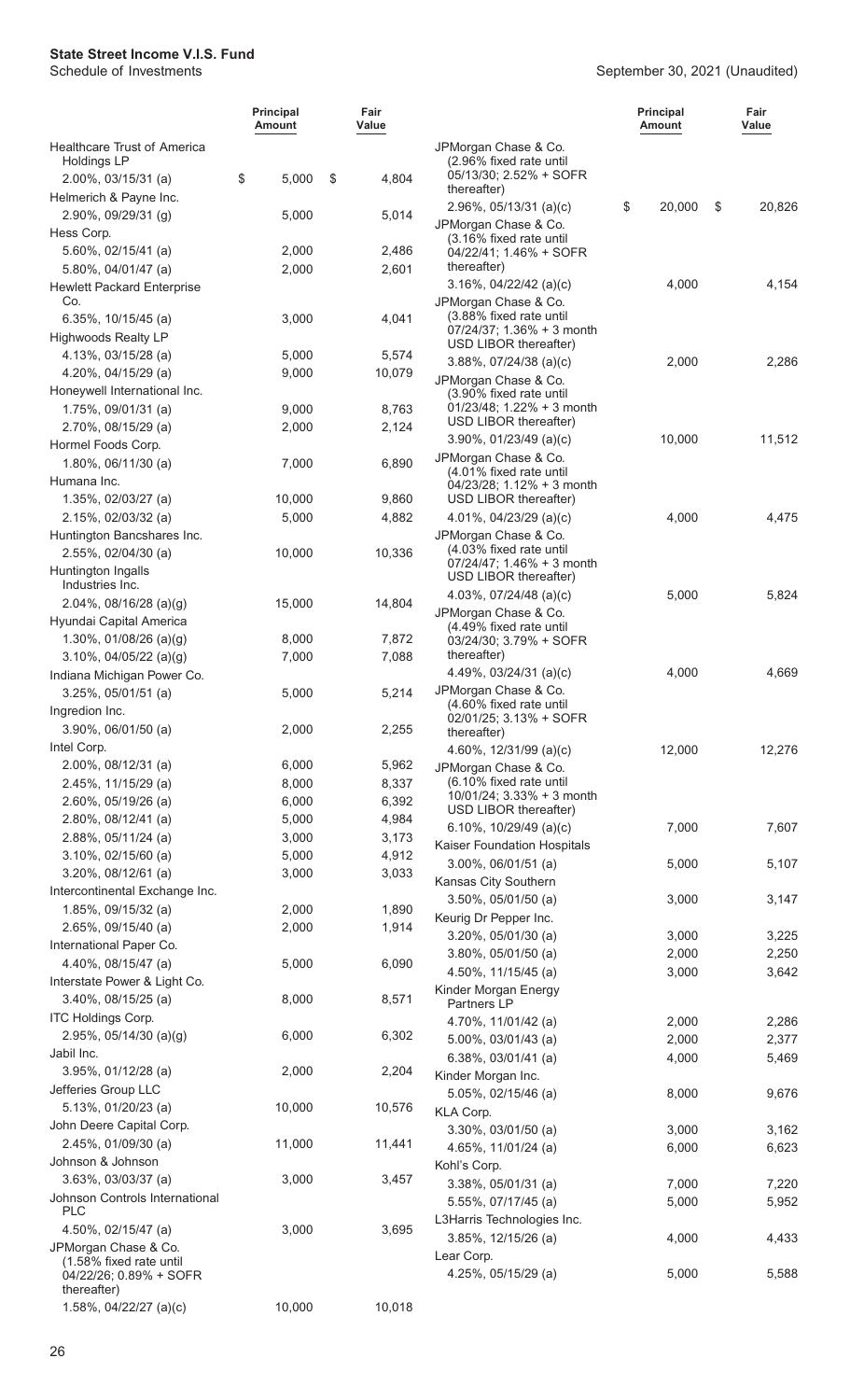| Leidos Inc.<br>Morgan Stanley<br>\$<br>11,000<br>\$<br>11,388<br>3.70%, 10/23/24 (a)<br>\$<br>7,000<br>\$<br>2.95%, 05/15/23 (a)<br>7,593<br>5,000<br>5,398<br>5,000<br>5,561<br>$3.63\%$ , 05/15/25 (a)<br>$3.95\%$ , 04/23/27 (a)<br>9,000<br>10,187<br>11,000<br>12,404<br>4.38%, 05/15/30 (a)<br>4.35%, 09/08/26 (a)<br>5.00%, 11/24/25 (a)<br>14,000<br>15,997<br>Liberty Mutual Group Inc.<br>$3.95\%$ , 05/15/60 (a)(g)<br>3,327<br>Morgan Stanley (2.48% fixed<br>3,000<br>rate until 09/16/31; 1.36% +<br>Life Storage LP<br>SOFR thereafter)<br>2.20%, 10/15/30 (a)<br>8,000<br>7,924<br>24,000<br>23,475<br>2.48%, 09/16/36 (c)<br>Lincoln National Corp.<br>Morgan Stanley (2.80% fixed<br>4.35%, 03/01/48 (a)<br>5,000<br>5,954<br>rate until 01/25/51; 1.43% +<br>Lockheed Martin Corp.<br>SOFR thereafter)<br>4.50%, 05/15/36 (a)<br>5,000<br>6,187<br>8,723<br>$2.80\%$ , 01/25/52 (a)(c)<br>9,000<br>Lowe's Companies Inc.<br>Morgan Stanley (3.62% fixed<br>rate until 04/01/30; 3.12% +<br>1.30%, 04/15/28 (a)<br>2,913<br>3,000<br>SOFR thereafter)<br>1.70%, 10/15/30 (a)<br>3,000<br>2,871<br>$3.62\%$ , 04/01/31 (a)(c)<br>18,000<br>19,841<br>$3.00\%$ , $10/15/50$ (a)<br>5,000<br>4,870<br>Morgan Stanley (3.97% fixed<br>$3.50\%$ , 04/01/51 (a)<br>5,000<br>5,319<br>rate until 07/22/37; 1.46% +<br>4.05%, 05/03/47 (a)<br>4,000<br>4,574<br>3 month USD LIBOR<br>thereafter)<br>Lowe's Cos. Inc.<br>$3.97\%$ , $07/22/38$ (a)(c)<br>9,000<br>10,357<br>1.70%, 09/15/28<br>10,000<br>9,914<br><b>MPLX LP</b><br>LYB International Finance<br><b>III LLC</b><br>$2.65\%$ , 08/15/30 (a)<br>3,000<br>3,014<br>4,991<br>1.25%, 10/01/25 (a)<br>5,000<br>3.38%, 03/15/23 (a)<br>5,190<br>5,000<br>$3.63\%$ , 04/01/51 (a)<br>3,000<br>3,134<br>Mylan Inc.<br>3.80%, 10/01/60 (a)<br>3,125<br>3,000<br>5.20%, 04/15/48 (a)<br>3,000<br>3,671<br>Marvell Technology Inc.<br>National Retail Properties Inc.<br>1.65%, 04/15/26 (a)(g)<br>12,000<br>12,020<br>4.00%, 11/15/25 (a)<br>4,000<br>4,413<br>2.45%, 04/15/28 (a)(g)<br>8,000<br>8,155<br>NewMarket Corp.<br>5,000<br>2.95%, $04/15/31$ (a)(g)<br>5,123<br>2.70%, 03/18/31 (a)<br>5,000<br>5,004<br>Masco Corp.<br>Newmont Corp.<br>3.50%, 11/15/27 (a)<br>2,000<br>2,181<br>4.88%, 03/15/42 (a)<br>5,000<br>6,264<br>McCormick & Company Inc.<br>NextEra Energy Capital<br>2,898<br>Holdings Inc.<br>1.85%, 02/15/31 (a)<br>3,000<br>9,000<br>9,668<br>3.25%, 04/01/26 (a)<br>18,000<br>19,340<br>$3.25\%$ , 11/15/25 (a)<br>NextEra Energy Capital<br>McDonald's Corp.<br>Holdings Inc. (5.65% fixed<br>3.60%, 07/01/30 (a)<br>7,000<br>7,787<br>rate until 05/01/29; 3.16% +<br>$3.63\%$ , 09/01/49 (a)<br>3,000<br>3,275<br>3 month USD LIBOR<br>4.88%, 12/09/45 (a)<br>7,000<br>8,944<br>thereafter)<br>Medtronic Inc.<br>5.65%, 05/01/79 (a)(c)<br>5,000<br>5,848<br>2,000<br>4.63%, 03/15/45 (a)<br>2,609<br>NGPL PipeCo LLC<br>8,217<br>Memorial Sloan-Kettering<br>$3.25\%$ , 07/15/31 (a)(g)<br>8,000<br><b>Cancer Center</b><br>NIKE Inc.<br>13,000<br>16,246<br>4.13%, 07/01/52 (a)<br>3.38%, 03/27/50 (a)<br>2,000<br>2,239<br>Merck & Company Inc.<br>NiSource Inc.<br>2.45%, 06/24/50 (a)<br>3,000<br>2,789<br>$3.60\%$ , 05/01/30 (a)<br>5,000<br>5,487<br>2.75%, 02/10/25 (a)<br>7,000<br>7,409<br>$3.95\%$ , 03/30/48 (a)<br>2,000<br>2,275<br>4.00%, 03/07/49 (a)<br>2,000<br>2,397<br>Nordstrom Inc.<br>MetLife Inc.<br>4.00%, 03/15/27 (a)<br>13,000<br>13,418<br>4.72%, 12/15/44 (a)<br>9,000<br>11,596<br>Norfolk Southern Corp.<br>Microchip Technology Inc.<br>3.95%, 10/01/42 (a)<br>4,000<br>4,599<br>17,000<br>2.67%, 09/01/23 (a)<br>17,629<br>NOV Inc.<br>Micron Technology Inc.<br>$3.60\%$ , $12/01/29$ (a)<br>5,000<br>5,262<br>10,000<br>$2.50\%$ , 04/24/23 (a)<br>10,295<br>Novant Health Inc.<br>Microsoft Corp.<br>3.32%, 11/01/61 (a)<br>5,000<br>5,278<br>2.40%, 08/08/26 (a)<br>4,000<br>4,250<br>Novartis Capital Corp.<br>2,915<br>2.68%, 06/01/60 (a)<br>3,000<br>$2.20\%$ , 08/14/30 (a)<br>4,000<br>4,104<br>15,000<br>15,605<br>2.92%, 03/17/52 (a)<br>$3.00\%$ , $11/20/25$ (a)<br>3,000<br>3,226<br>3.04%, 03/17/62 (a)<br>5,000<br>5,263<br>Nutrien Ltd.<br>3.45%, 08/08/36 (a)<br>3,000<br>3,438<br>4.90%, 06/01/43 (a)<br>4,000<br>5,031<br>$3.50\%$ , 02/12/35 (a)<br>3,000<br>3,458<br>NVIDIA Corp.<br>Mid-America Apartments LP<br>2.85%, 04/01/30 (a)<br>14,000<br>15,002<br>2.88%, 09/15/51 (a)<br>5,000<br>4,803<br>$3.50\%$ , 04/01/50 (a)<br>2,000<br>2,226<br>Molson Coors Beverage Co.<br>NXP BV/NXP Funding<br>4.20%, 07/15/46 (a)<br>4,000<br>4,427<br>LLC/NXP USA Inc.<br>$2.50\%$ , 05/11/31 (a)(g)<br>8,000<br>8,062 |  | <b>Principal</b><br>Amount | Fair<br>Value | <b>Principal</b><br><b>Amount</b> | Fair<br>Value |
|------------------------------------------------------------------------------------------------------------------------------------------------------------------------------------------------------------------------------------------------------------------------------------------------------------------------------------------------------------------------------------------------------------------------------------------------------------------------------------------------------------------------------------------------------------------------------------------------------------------------------------------------------------------------------------------------------------------------------------------------------------------------------------------------------------------------------------------------------------------------------------------------------------------------------------------------------------------------------------------------------------------------------------------------------------------------------------------------------------------------------------------------------------------------------------------------------------------------------------------------------------------------------------------------------------------------------------------------------------------------------------------------------------------------------------------------------------------------------------------------------------------------------------------------------------------------------------------------------------------------------------------------------------------------------------------------------------------------------------------------------------------------------------------------------------------------------------------------------------------------------------------------------------------------------------------------------------------------------------------------------------------------------------------------------------------------------------------------------------------------------------------------------------------------------------------------------------------------------------------------------------------------------------------------------------------------------------------------------------------------------------------------------------------------------------------------------------------------------------------------------------------------------------------------------------------------------------------------------------------------------------------------------------------------------------------------------------------------------------------------------------------------------------------------------------------------------------------------------------------------------------------------------------------------------------------------------------------------------------------------------------------------------------------------------------------------------------------------------------------------------------------------------------------------------------------------------------------------------------------------------------------------------------------------------------------------------------------------------------------------------------------------------------------------------------------------------------------------------------------------------------------------------------------------------------------------------------------------------------------------------------------------------------------------------------------------------------------------------------------------------------------------------------------------------------------------------------------------------------------------------------------------------------------------------------------------------------------------------------------------------------------------------------------------------------------------------------------------------------------------------------------------------------------------------------------------------------------------------------------------------------------------------------------------------------------------------------------------------------------------------------------------------------------------------------------------------------------------------------------------------------------------------------------------------------------------------------------------------------------------------------------------------------------------|--|----------------------------|---------------|-----------------------------------|---------------|
|                                                                                                                                                                                                                                                                                                                                                                                                                                                                                                                                                                                                                                                                                                                                                                                                                                                                                                                                                                                                                                                                                                                                                                                                                                                                                                                                                                                                                                                                                                                                                                                                                                                                                                                                                                                                                                                                                                                                                                                                                                                                                                                                                                                                                                                                                                                                                                                                                                                                                                                                                                                                                                                                                                                                                                                                                                                                                                                                                                                                                                                                                                                                                                                                                                                                                                                                                                                                                                                                                                                                                                                                                                                                                                                                                                                                                                                                                                                                                                                                                                                                                                                                                                                                                                                                                                                                                                                                                                                                                                                                                                                                                                                                        |  |                            |               |                                   |               |
|                                                                                                                                                                                                                                                                                                                                                                                                                                                                                                                                                                                                                                                                                                                                                                                                                                                                                                                                                                                                                                                                                                                                                                                                                                                                                                                                                                                                                                                                                                                                                                                                                                                                                                                                                                                                                                                                                                                                                                                                                                                                                                                                                                                                                                                                                                                                                                                                                                                                                                                                                                                                                                                                                                                                                                                                                                                                                                                                                                                                                                                                                                                                                                                                                                                                                                                                                                                                                                                                                                                                                                                                                                                                                                                                                                                                                                                                                                                                                                                                                                                                                                                                                                                                                                                                                                                                                                                                                                                                                                                                                                                                                                                                        |  |                            |               |                                   |               |
|                                                                                                                                                                                                                                                                                                                                                                                                                                                                                                                                                                                                                                                                                                                                                                                                                                                                                                                                                                                                                                                                                                                                                                                                                                                                                                                                                                                                                                                                                                                                                                                                                                                                                                                                                                                                                                                                                                                                                                                                                                                                                                                                                                                                                                                                                                                                                                                                                                                                                                                                                                                                                                                                                                                                                                                                                                                                                                                                                                                                                                                                                                                                                                                                                                                                                                                                                                                                                                                                                                                                                                                                                                                                                                                                                                                                                                                                                                                                                                                                                                                                                                                                                                                                                                                                                                                                                                                                                                                                                                                                                                                                                                                                        |  |                            |               |                                   |               |
|                                                                                                                                                                                                                                                                                                                                                                                                                                                                                                                                                                                                                                                                                                                                                                                                                                                                                                                                                                                                                                                                                                                                                                                                                                                                                                                                                                                                                                                                                                                                                                                                                                                                                                                                                                                                                                                                                                                                                                                                                                                                                                                                                                                                                                                                                                                                                                                                                                                                                                                                                                                                                                                                                                                                                                                                                                                                                                                                                                                                                                                                                                                                                                                                                                                                                                                                                                                                                                                                                                                                                                                                                                                                                                                                                                                                                                                                                                                                                                                                                                                                                                                                                                                                                                                                                                                                                                                                                                                                                                                                                                                                                                                                        |  |                            |               |                                   |               |
|                                                                                                                                                                                                                                                                                                                                                                                                                                                                                                                                                                                                                                                                                                                                                                                                                                                                                                                                                                                                                                                                                                                                                                                                                                                                                                                                                                                                                                                                                                                                                                                                                                                                                                                                                                                                                                                                                                                                                                                                                                                                                                                                                                                                                                                                                                                                                                                                                                                                                                                                                                                                                                                                                                                                                                                                                                                                                                                                                                                                                                                                                                                                                                                                                                                                                                                                                                                                                                                                                                                                                                                                                                                                                                                                                                                                                                                                                                                                                                                                                                                                                                                                                                                                                                                                                                                                                                                                                                                                                                                                                                                                                                                                        |  |                            |               |                                   |               |
|                                                                                                                                                                                                                                                                                                                                                                                                                                                                                                                                                                                                                                                                                                                                                                                                                                                                                                                                                                                                                                                                                                                                                                                                                                                                                                                                                                                                                                                                                                                                                                                                                                                                                                                                                                                                                                                                                                                                                                                                                                                                                                                                                                                                                                                                                                                                                                                                                                                                                                                                                                                                                                                                                                                                                                                                                                                                                                                                                                                                                                                                                                                                                                                                                                                                                                                                                                                                                                                                                                                                                                                                                                                                                                                                                                                                                                                                                                                                                                                                                                                                                                                                                                                                                                                                                                                                                                                                                                                                                                                                                                                                                                                                        |  |                            |               |                                   |               |
|                                                                                                                                                                                                                                                                                                                                                                                                                                                                                                                                                                                                                                                                                                                                                                                                                                                                                                                                                                                                                                                                                                                                                                                                                                                                                                                                                                                                                                                                                                                                                                                                                                                                                                                                                                                                                                                                                                                                                                                                                                                                                                                                                                                                                                                                                                                                                                                                                                                                                                                                                                                                                                                                                                                                                                                                                                                                                                                                                                                                                                                                                                                                                                                                                                                                                                                                                                                                                                                                                                                                                                                                                                                                                                                                                                                                                                                                                                                                                                                                                                                                                                                                                                                                                                                                                                                                                                                                                                                                                                                                                                                                                                                                        |  |                            |               |                                   |               |
|                                                                                                                                                                                                                                                                                                                                                                                                                                                                                                                                                                                                                                                                                                                                                                                                                                                                                                                                                                                                                                                                                                                                                                                                                                                                                                                                                                                                                                                                                                                                                                                                                                                                                                                                                                                                                                                                                                                                                                                                                                                                                                                                                                                                                                                                                                                                                                                                                                                                                                                                                                                                                                                                                                                                                                                                                                                                                                                                                                                                                                                                                                                                                                                                                                                                                                                                                                                                                                                                                                                                                                                                                                                                                                                                                                                                                                                                                                                                                                                                                                                                                                                                                                                                                                                                                                                                                                                                                                                                                                                                                                                                                                                                        |  |                            |               |                                   |               |
|                                                                                                                                                                                                                                                                                                                                                                                                                                                                                                                                                                                                                                                                                                                                                                                                                                                                                                                                                                                                                                                                                                                                                                                                                                                                                                                                                                                                                                                                                                                                                                                                                                                                                                                                                                                                                                                                                                                                                                                                                                                                                                                                                                                                                                                                                                                                                                                                                                                                                                                                                                                                                                                                                                                                                                                                                                                                                                                                                                                                                                                                                                                                                                                                                                                                                                                                                                                                                                                                                                                                                                                                                                                                                                                                                                                                                                                                                                                                                                                                                                                                                                                                                                                                                                                                                                                                                                                                                                                                                                                                                                                                                                                                        |  |                            |               |                                   |               |
|                                                                                                                                                                                                                                                                                                                                                                                                                                                                                                                                                                                                                                                                                                                                                                                                                                                                                                                                                                                                                                                                                                                                                                                                                                                                                                                                                                                                                                                                                                                                                                                                                                                                                                                                                                                                                                                                                                                                                                                                                                                                                                                                                                                                                                                                                                                                                                                                                                                                                                                                                                                                                                                                                                                                                                                                                                                                                                                                                                                                                                                                                                                                                                                                                                                                                                                                                                                                                                                                                                                                                                                                                                                                                                                                                                                                                                                                                                                                                                                                                                                                                                                                                                                                                                                                                                                                                                                                                                                                                                                                                                                                                                                                        |  |                            |               |                                   |               |
|                                                                                                                                                                                                                                                                                                                                                                                                                                                                                                                                                                                                                                                                                                                                                                                                                                                                                                                                                                                                                                                                                                                                                                                                                                                                                                                                                                                                                                                                                                                                                                                                                                                                                                                                                                                                                                                                                                                                                                                                                                                                                                                                                                                                                                                                                                                                                                                                                                                                                                                                                                                                                                                                                                                                                                                                                                                                                                                                                                                                                                                                                                                                                                                                                                                                                                                                                                                                                                                                                                                                                                                                                                                                                                                                                                                                                                                                                                                                                                                                                                                                                                                                                                                                                                                                                                                                                                                                                                                                                                                                                                                                                                                                        |  |                            |               |                                   |               |
|                                                                                                                                                                                                                                                                                                                                                                                                                                                                                                                                                                                                                                                                                                                                                                                                                                                                                                                                                                                                                                                                                                                                                                                                                                                                                                                                                                                                                                                                                                                                                                                                                                                                                                                                                                                                                                                                                                                                                                                                                                                                                                                                                                                                                                                                                                                                                                                                                                                                                                                                                                                                                                                                                                                                                                                                                                                                                                                                                                                                                                                                                                                                                                                                                                                                                                                                                                                                                                                                                                                                                                                                                                                                                                                                                                                                                                                                                                                                                                                                                                                                                                                                                                                                                                                                                                                                                                                                                                                                                                                                                                                                                                                                        |  |                            |               |                                   |               |
|                                                                                                                                                                                                                                                                                                                                                                                                                                                                                                                                                                                                                                                                                                                                                                                                                                                                                                                                                                                                                                                                                                                                                                                                                                                                                                                                                                                                                                                                                                                                                                                                                                                                                                                                                                                                                                                                                                                                                                                                                                                                                                                                                                                                                                                                                                                                                                                                                                                                                                                                                                                                                                                                                                                                                                                                                                                                                                                                                                                                                                                                                                                                                                                                                                                                                                                                                                                                                                                                                                                                                                                                                                                                                                                                                                                                                                                                                                                                                                                                                                                                                                                                                                                                                                                                                                                                                                                                                                                                                                                                                                                                                                                                        |  |                            |               |                                   |               |
|                                                                                                                                                                                                                                                                                                                                                                                                                                                                                                                                                                                                                                                                                                                                                                                                                                                                                                                                                                                                                                                                                                                                                                                                                                                                                                                                                                                                                                                                                                                                                                                                                                                                                                                                                                                                                                                                                                                                                                                                                                                                                                                                                                                                                                                                                                                                                                                                                                                                                                                                                                                                                                                                                                                                                                                                                                                                                                                                                                                                                                                                                                                                                                                                                                                                                                                                                                                                                                                                                                                                                                                                                                                                                                                                                                                                                                                                                                                                                                                                                                                                                                                                                                                                                                                                                                                                                                                                                                                                                                                                                                                                                                                                        |  |                            |               |                                   |               |
|                                                                                                                                                                                                                                                                                                                                                                                                                                                                                                                                                                                                                                                                                                                                                                                                                                                                                                                                                                                                                                                                                                                                                                                                                                                                                                                                                                                                                                                                                                                                                                                                                                                                                                                                                                                                                                                                                                                                                                                                                                                                                                                                                                                                                                                                                                                                                                                                                                                                                                                                                                                                                                                                                                                                                                                                                                                                                                                                                                                                                                                                                                                                                                                                                                                                                                                                                                                                                                                                                                                                                                                                                                                                                                                                                                                                                                                                                                                                                                                                                                                                                                                                                                                                                                                                                                                                                                                                                                                                                                                                                                                                                                                                        |  |                            |               |                                   |               |
|                                                                                                                                                                                                                                                                                                                                                                                                                                                                                                                                                                                                                                                                                                                                                                                                                                                                                                                                                                                                                                                                                                                                                                                                                                                                                                                                                                                                                                                                                                                                                                                                                                                                                                                                                                                                                                                                                                                                                                                                                                                                                                                                                                                                                                                                                                                                                                                                                                                                                                                                                                                                                                                                                                                                                                                                                                                                                                                                                                                                                                                                                                                                                                                                                                                                                                                                                                                                                                                                                                                                                                                                                                                                                                                                                                                                                                                                                                                                                                                                                                                                                                                                                                                                                                                                                                                                                                                                                                                                                                                                                                                                                                                                        |  |                            |               |                                   |               |
|                                                                                                                                                                                                                                                                                                                                                                                                                                                                                                                                                                                                                                                                                                                                                                                                                                                                                                                                                                                                                                                                                                                                                                                                                                                                                                                                                                                                                                                                                                                                                                                                                                                                                                                                                                                                                                                                                                                                                                                                                                                                                                                                                                                                                                                                                                                                                                                                                                                                                                                                                                                                                                                                                                                                                                                                                                                                                                                                                                                                                                                                                                                                                                                                                                                                                                                                                                                                                                                                                                                                                                                                                                                                                                                                                                                                                                                                                                                                                                                                                                                                                                                                                                                                                                                                                                                                                                                                                                                                                                                                                                                                                                                                        |  |                            |               |                                   |               |
|                                                                                                                                                                                                                                                                                                                                                                                                                                                                                                                                                                                                                                                                                                                                                                                                                                                                                                                                                                                                                                                                                                                                                                                                                                                                                                                                                                                                                                                                                                                                                                                                                                                                                                                                                                                                                                                                                                                                                                                                                                                                                                                                                                                                                                                                                                                                                                                                                                                                                                                                                                                                                                                                                                                                                                                                                                                                                                                                                                                                                                                                                                                                                                                                                                                                                                                                                                                                                                                                                                                                                                                                                                                                                                                                                                                                                                                                                                                                                                                                                                                                                                                                                                                                                                                                                                                                                                                                                                                                                                                                                                                                                                                                        |  |                            |               |                                   |               |
|                                                                                                                                                                                                                                                                                                                                                                                                                                                                                                                                                                                                                                                                                                                                                                                                                                                                                                                                                                                                                                                                                                                                                                                                                                                                                                                                                                                                                                                                                                                                                                                                                                                                                                                                                                                                                                                                                                                                                                                                                                                                                                                                                                                                                                                                                                                                                                                                                                                                                                                                                                                                                                                                                                                                                                                                                                                                                                                                                                                                                                                                                                                                                                                                                                                                                                                                                                                                                                                                                                                                                                                                                                                                                                                                                                                                                                                                                                                                                                                                                                                                                                                                                                                                                                                                                                                                                                                                                                                                                                                                                                                                                                                                        |  |                            |               |                                   |               |
|                                                                                                                                                                                                                                                                                                                                                                                                                                                                                                                                                                                                                                                                                                                                                                                                                                                                                                                                                                                                                                                                                                                                                                                                                                                                                                                                                                                                                                                                                                                                                                                                                                                                                                                                                                                                                                                                                                                                                                                                                                                                                                                                                                                                                                                                                                                                                                                                                                                                                                                                                                                                                                                                                                                                                                                                                                                                                                                                                                                                                                                                                                                                                                                                                                                                                                                                                                                                                                                                                                                                                                                                                                                                                                                                                                                                                                                                                                                                                                                                                                                                                                                                                                                                                                                                                                                                                                                                                                                                                                                                                                                                                                                                        |  |                            |               |                                   |               |
|                                                                                                                                                                                                                                                                                                                                                                                                                                                                                                                                                                                                                                                                                                                                                                                                                                                                                                                                                                                                                                                                                                                                                                                                                                                                                                                                                                                                                                                                                                                                                                                                                                                                                                                                                                                                                                                                                                                                                                                                                                                                                                                                                                                                                                                                                                                                                                                                                                                                                                                                                                                                                                                                                                                                                                                                                                                                                                                                                                                                                                                                                                                                                                                                                                                                                                                                                                                                                                                                                                                                                                                                                                                                                                                                                                                                                                                                                                                                                                                                                                                                                                                                                                                                                                                                                                                                                                                                                                                                                                                                                                                                                                                                        |  |                            |               |                                   |               |
|                                                                                                                                                                                                                                                                                                                                                                                                                                                                                                                                                                                                                                                                                                                                                                                                                                                                                                                                                                                                                                                                                                                                                                                                                                                                                                                                                                                                                                                                                                                                                                                                                                                                                                                                                                                                                                                                                                                                                                                                                                                                                                                                                                                                                                                                                                                                                                                                                                                                                                                                                                                                                                                                                                                                                                                                                                                                                                                                                                                                                                                                                                                                                                                                                                                                                                                                                                                                                                                                                                                                                                                                                                                                                                                                                                                                                                                                                                                                                                                                                                                                                                                                                                                                                                                                                                                                                                                                                                                                                                                                                                                                                                                                        |  |                            |               |                                   |               |
|                                                                                                                                                                                                                                                                                                                                                                                                                                                                                                                                                                                                                                                                                                                                                                                                                                                                                                                                                                                                                                                                                                                                                                                                                                                                                                                                                                                                                                                                                                                                                                                                                                                                                                                                                                                                                                                                                                                                                                                                                                                                                                                                                                                                                                                                                                                                                                                                                                                                                                                                                                                                                                                                                                                                                                                                                                                                                                                                                                                                                                                                                                                                                                                                                                                                                                                                                                                                                                                                                                                                                                                                                                                                                                                                                                                                                                                                                                                                                                                                                                                                                                                                                                                                                                                                                                                                                                                                                                                                                                                                                                                                                                                                        |  |                            |               |                                   |               |
|                                                                                                                                                                                                                                                                                                                                                                                                                                                                                                                                                                                                                                                                                                                                                                                                                                                                                                                                                                                                                                                                                                                                                                                                                                                                                                                                                                                                                                                                                                                                                                                                                                                                                                                                                                                                                                                                                                                                                                                                                                                                                                                                                                                                                                                                                                                                                                                                                                                                                                                                                                                                                                                                                                                                                                                                                                                                                                                                                                                                                                                                                                                                                                                                                                                                                                                                                                                                                                                                                                                                                                                                                                                                                                                                                                                                                                                                                                                                                                                                                                                                                                                                                                                                                                                                                                                                                                                                                                                                                                                                                                                                                                                                        |  |                            |               |                                   |               |
|                                                                                                                                                                                                                                                                                                                                                                                                                                                                                                                                                                                                                                                                                                                                                                                                                                                                                                                                                                                                                                                                                                                                                                                                                                                                                                                                                                                                                                                                                                                                                                                                                                                                                                                                                                                                                                                                                                                                                                                                                                                                                                                                                                                                                                                                                                                                                                                                                                                                                                                                                                                                                                                                                                                                                                                                                                                                                                                                                                                                                                                                                                                                                                                                                                                                                                                                                                                                                                                                                                                                                                                                                                                                                                                                                                                                                                                                                                                                                                                                                                                                                                                                                                                                                                                                                                                                                                                                                                                                                                                                                                                                                                                                        |  |                            |               |                                   |               |
|                                                                                                                                                                                                                                                                                                                                                                                                                                                                                                                                                                                                                                                                                                                                                                                                                                                                                                                                                                                                                                                                                                                                                                                                                                                                                                                                                                                                                                                                                                                                                                                                                                                                                                                                                                                                                                                                                                                                                                                                                                                                                                                                                                                                                                                                                                                                                                                                                                                                                                                                                                                                                                                                                                                                                                                                                                                                                                                                                                                                                                                                                                                                                                                                                                                                                                                                                                                                                                                                                                                                                                                                                                                                                                                                                                                                                                                                                                                                                                                                                                                                                                                                                                                                                                                                                                                                                                                                                                                                                                                                                                                                                                                                        |  |                            |               |                                   |               |
|                                                                                                                                                                                                                                                                                                                                                                                                                                                                                                                                                                                                                                                                                                                                                                                                                                                                                                                                                                                                                                                                                                                                                                                                                                                                                                                                                                                                                                                                                                                                                                                                                                                                                                                                                                                                                                                                                                                                                                                                                                                                                                                                                                                                                                                                                                                                                                                                                                                                                                                                                                                                                                                                                                                                                                                                                                                                                                                                                                                                                                                                                                                                                                                                                                                                                                                                                                                                                                                                                                                                                                                                                                                                                                                                                                                                                                                                                                                                                                                                                                                                                                                                                                                                                                                                                                                                                                                                                                                                                                                                                                                                                                                                        |  |                            |               |                                   |               |
|                                                                                                                                                                                                                                                                                                                                                                                                                                                                                                                                                                                                                                                                                                                                                                                                                                                                                                                                                                                                                                                                                                                                                                                                                                                                                                                                                                                                                                                                                                                                                                                                                                                                                                                                                                                                                                                                                                                                                                                                                                                                                                                                                                                                                                                                                                                                                                                                                                                                                                                                                                                                                                                                                                                                                                                                                                                                                                                                                                                                                                                                                                                                                                                                                                                                                                                                                                                                                                                                                                                                                                                                                                                                                                                                                                                                                                                                                                                                                                                                                                                                                                                                                                                                                                                                                                                                                                                                                                                                                                                                                                                                                                                                        |  |                            |               |                                   |               |
|                                                                                                                                                                                                                                                                                                                                                                                                                                                                                                                                                                                                                                                                                                                                                                                                                                                                                                                                                                                                                                                                                                                                                                                                                                                                                                                                                                                                                                                                                                                                                                                                                                                                                                                                                                                                                                                                                                                                                                                                                                                                                                                                                                                                                                                                                                                                                                                                                                                                                                                                                                                                                                                                                                                                                                                                                                                                                                                                                                                                                                                                                                                                                                                                                                                                                                                                                                                                                                                                                                                                                                                                                                                                                                                                                                                                                                                                                                                                                                                                                                                                                                                                                                                                                                                                                                                                                                                                                                                                                                                                                                                                                                                                        |  |                            |               |                                   |               |
|                                                                                                                                                                                                                                                                                                                                                                                                                                                                                                                                                                                                                                                                                                                                                                                                                                                                                                                                                                                                                                                                                                                                                                                                                                                                                                                                                                                                                                                                                                                                                                                                                                                                                                                                                                                                                                                                                                                                                                                                                                                                                                                                                                                                                                                                                                                                                                                                                                                                                                                                                                                                                                                                                                                                                                                                                                                                                                                                                                                                                                                                                                                                                                                                                                                                                                                                                                                                                                                                                                                                                                                                                                                                                                                                                                                                                                                                                                                                                                                                                                                                                                                                                                                                                                                                                                                                                                                                                                                                                                                                                                                                                                                                        |  |                            |               |                                   |               |
|                                                                                                                                                                                                                                                                                                                                                                                                                                                                                                                                                                                                                                                                                                                                                                                                                                                                                                                                                                                                                                                                                                                                                                                                                                                                                                                                                                                                                                                                                                                                                                                                                                                                                                                                                                                                                                                                                                                                                                                                                                                                                                                                                                                                                                                                                                                                                                                                                                                                                                                                                                                                                                                                                                                                                                                                                                                                                                                                                                                                                                                                                                                                                                                                                                                                                                                                                                                                                                                                                                                                                                                                                                                                                                                                                                                                                                                                                                                                                                                                                                                                                                                                                                                                                                                                                                                                                                                                                                                                                                                                                                                                                                                                        |  |                            |               |                                   |               |
|                                                                                                                                                                                                                                                                                                                                                                                                                                                                                                                                                                                                                                                                                                                                                                                                                                                                                                                                                                                                                                                                                                                                                                                                                                                                                                                                                                                                                                                                                                                                                                                                                                                                                                                                                                                                                                                                                                                                                                                                                                                                                                                                                                                                                                                                                                                                                                                                                                                                                                                                                                                                                                                                                                                                                                                                                                                                                                                                                                                                                                                                                                                                                                                                                                                                                                                                                                                                                                                                                                                                                                                                                                                                                                                                                                                                                                                                                                                                                                                                                                                                                                                                                                                                                                                                                                                                                                                                                                                                                                                                                                                                                                                                        |  |                            |               |                                   |               |
|                                                                                                                                                                                                                                                                                                                                                                                                                                                                                                                                                                                                                                                                                                                                                                                                                                                                                                                                                                                                                                                                                                                                                                                                                                                                                                                                                                                                                                                                                                                                                                                                                                                                                                                                                                                                                                                                                                                                                                                                                                                                                                                                                                                                                                                                                                                                                                                                                                                                                                                                                                                                                                                                                                                                                                                                                                                                                                                                                                                                                                                                                                                                                                                                                                                                                                                                                                                                                                                                                                                                                                                                                                                                                                                                                                                                                                                                                                                                                                                                                                                                                                                                                                                                                                                                                                                                                                                                                                                                                                                                                                                                                                                                        |  |                            |               |                                   |               |
|                                                                                                                                                                                                                                                                                                                                                                                                                                                                                                                                                                                                                                                                                                                                                                                                                                                                                                                                                                                                                                                                                                                                                                                                                                                                                                                                                                                                                                                                                                                                                                                                                                                                                                                                                                                                                                                                                                                                                                                                                                                                                                                                                                                                                                                                                                                                                                                                                                                                                                                                                                                                                                                                                                                                                                                                                                                                                                                                                                                                                                                                                                                                                                                                                                                                                                                                                                                                                                                                                                                                                                                                                                                                                                                                                                                                                                                                                                                                                                                                                                                                                                                                                                                                                                                                                                                                                                                                                                                                                                                                                                                                                                                                        |  |                            |               |                                   |               |
|                                                                                                                                                                                                                                                                                                                                                                                                                                                                                                                                                                                                                                                                                                                                                                                                                                                                                                                                                                                                                                                                                                                                                                                                                                                                                                                                                                                                                                                                                                                                                                                                                                                                                                                                                                                                                                                                                                                                                                                                                                                                                                                                                                                                                                                                                                                                                                                                                                                                                                                                                                                                                                                                                                                                                                                                                                                                                                                                                                                                                                                                                                                                                                                                                                                                                                                                                                                                                                                                                                                                                                                                                                                                                                                                                                                                                                                                                                                                                                                                                                                                                                                                                                                                                                                                                                                                                                                                                                                                                                                                                                                                                                                                        |  |                            |               |                                   |               |
|                                                                                                                                                                                                                                                                                                                                                                                                                                                                                                                                                                                                                                                                                                                                                                                                                                                                                                                                                                                                                                                                                                                                                                                                                                                                                                                                                                                                                                                                                                                                                                                                                                                                                                                                                                                                                                                                                                                                                                                                                                                                                                                                                                                                                                                                                                                                                                                                                                                                                                                                                                                                                                                                                                                                                                                                                                                                                                                                                                                                                                                                                                                                                                                                                                                                                                                                                                                                                                                                                                                                                                                                                                                                                                                                                                                                                                                                                                                                                                                                                                                                                                                                                                                                                                                                                                                                                                                                                                                                                                                                                                                                                                                                        |  |                            |               |                                   |               |
|                                                                                                                                                                                                                                                                                                                                                                                                                                                                                                                                                                                                                                                                                                                                                                                                                                                                                                                                                                                                                                                                                                                                                                                                                                                                                                                                                                                                                                                                                                                                                                                                                                                                                                                                                                                                                                                                                                                                                                                                                                                                                                                                                                                                                                                                                                                                                                                                                                                                                                                                                                                                                                                                                                                                                                                                                                                                                                                                                                                                                                                                                                                                                                                                                                                                                                                                                                                                                                                                                                                                                                                                                                                                                                                                                                                                                                                                                                                                                                                                                                                                                                                                                                                                                                                                                                                                                                                                                                                                                                                                                                                                                                                                        |  |                            |               |                                   |               |
|                                                                                                                                                                                                                                                                                                                                                                                                                                                                                                                                                                                                                                                                                                                                                                                                                                                                                                                                                                                                                                                                                                                                                                                                                                                                                                                                                                                                                                                                                                                                                                                                                                                                                                                                                                                                                                                                                                                                                                                                                                                                                                                                                                                                                                                                                                                                                                                                                                                                                                                                                                                                                                                                                                                                                                                                                                                                                                                                                                                                                                                                                                                                                                                                                                                                                                                                                                                                                                                                                                                                                                                                                                                                                                                                                                                                                                                                                                                                                                                                                                                                                                                                                                                                                                                                                                                                                                                                                                                                                                                                                                                                                                                                        |  |                            |               |                                   |               |
|                                                                                                                                                                                                                                                                                                                                                                                                                                                                                                                                                                                                                                                                                                                                                                                                                                                                                                                                                                                                                                                                                                                                                                                                                                                                                                                                                                                                                                                                                                                                                                                                                                                                                                                                                                                                                                                                                                                                                                                                                                                                                                                                                                                                                                                                                                                                                                                                                                                                                                                                                                                                                                                                                                                                                                                                                                                                                                                                                                                                                                                                                                                                                                                                                                                                                                                                                                                                                                                                                                                                                                                                                                                                                                                                                                                                                                                                                                                                                                                                                                                                                                                                                                                                                                                                                                                                                                                                                                                                                                                                                                                                                                                                        |  |                            |               |                                   |               |
|                                                                                                                                                                                                                                                                                                                                                                                                                                                                                                                                                                                                                                                                                                                                                                                                                                                                                                                                                                                                                                                                                                                                                                                                                                                                                                                                                                                                                                                                                                                                                                                                                                                                                                                                                                                                                                                                                                                                                                                                                                                                                                                                                                                                                                                                                                                                                                                                                                                                                                                                                                                                                                                                                                                                                                                                                                                                                                                                                                                                                                                                                                                                                                                                                                                                                                                                                                                                                                                                                                                                                                                                                                                                                                                                                                                                                                                                                                                                                                                                                                                                                                                                                                                                                                                                                                                                                                                                                                                                                                                                                                                                                                                                        |  |                            |               |                                   |               |
|                                                                                                                                                                                                                                                                                                                                                                                                                                                                                                                                                                                                                                                                                                                                                                                                                                                                                                                                                                                                                                                                                                                                                                                                                                                                                                                                                                                                                                                                                                                                                                                                                                                                                                                                                                                                                                                                                                                                                                                                                                                                                                                                                                                                                                                                                                                                                                                                                                                                                                                                                                                                                                                                                                                                                                                                                                                                                                                                                                                                                                                                                                                                                                                                                                                                                                                                                                                                                                                                                                                                                                                                                                                                                                                                                                                                                                                                                                                                                                                                                                                                                                                                                                                                                                                                                                                                                                                                                                                                                                                                                                                                                                                                        |  |                            |               |                                   |               |
|                                                                                                                                                                                                                                                                                                                                                                                                                                                                                                                                                                                                                                                                                                                                                                                                                                                                                                                                                                                                                                                                                                                                                                                                                                                                                                                                                                                                                                                                                                                                                                                                                                                                                                                                                                                                                                                                                                                                                                                                                                                                                                                                                                                                                                                                                                                                                                                                                                                                                                                                                                                                                                                                                                                                                                                                                                                                                                                                                                                                                                                                                                                                                                                                                                                                                                                                                                                                                                                                                                                                                                                                                                                                                                                                                                                                                                                                                                                                                                                                                                                                                                                                                                                                                                                                                                                                                                                                                                                                                                                                                                                                                                                                        |  |                            |               |                                   |               |
|                                                                                                                                                                                                                                                                                                                                                                                                                                                                                                                                                                                                                                                                                                                                                                                                                                                                                                                                                                                                                                                                                                                                                                                                                                                                                                                                                                                                                                                                                                                                                                                                                                                                                                                                                                                                                                                                                                                                                                                                                                                                                                                                                                                                                                                                                                                                                                                                                                                                                                                                                                                                                                                                                                                                                                                                                                                                                                                                                                                                                                                                                                                                                                                                                                                                                                                                                                                                                                                                                                                                                                                                                                                                                                                                                                                                                                                                                                                                                                                                                                                                                                                                                                                                                                                                                                                                                                                                                                                                                                                                                                                                                                                                        |  |                            |               |                                   |               |
|                                                                                                                                                                                                                                                                                                                                                                                                                                                                                                                                                                                                                                                                                                                                                                                                                                                                                                                                                                                                                                                                                                                                                                                                                                                                                                                                                                                                                                                                                                                                                                                                                                                                                                                                                                                                                                                                                                                                                                                                                                                                                                                                                                                                                                                                                                                                                                                                                                                                                                                                                                                                                                                                                                                                                                                                                                                                                                                                                                                                                                                                                                                                                                                                                                                                                                                                                                                                                                                                                                                                                                                                                                                                                                                                                                                                                                                                                                                                                                                                                                                                                                                                                                                                                                                                                                                                                                                                                                                                                                                                                                                                                                                                        |  |                            |               |                                   |               |
|                                                                                                                                                                                                                                                                                                                                                                                                                                                                                                                                                                                                                                                                                                                                                                                                                                                                                                                                                                                                                                                                                                                                                                                                                                                                                                                                                                                                                                                                                                                                                                                                                                                                                                                                                                                                                                                                                                                                                                                                                                                                                                                                                                                                                                                                                                                                                                                                                                                                                                                                                                                                                                                                                                                                                                                                                                                                                                                                                                                                                                                                                                                                                                                                                                                                                                                                                                                                                                                                                                                                                                                                                                                                                                                                                                                                                                                                                                                                                                                                                                                                                                                                                                                                                                                                                                                                                                                                                                                                                                                                                                                                                                                                        |  |                            |               |                                   |               |
|                                                                                                                                                                                                                                                                                                                                                                                                                                                                                                                                                                                                                                                                                                                                                                                                                                                                                                                                                                                                                                                                                                                                                                                                                                                                                                                                                                                                                                                                                                                                                                                                                                                                                                                                                                                                                                                                                                                                                                                                                                                                                                                                                                                                                                                                                                                                                                                                                                                                                                                                                                                                                                                                                                                                                                                                                                                                                                                                                                                                                                                                                                                                                                                                                                                                                                                                                                                                                                                                                                                                                                                                                                                                                                                                                                                                                                                                                                                                                                                                                                                                                                                                                                                                                                                                                                                                                                                                                                                                                                                                                                                                                                                                        |  |                            |               |                                   |               |
|                                                                                                                                                                                                                                                                                                                                                                                                                                                                                                                                                                                                                                                                                                                                                                                                                                                                                                                                                                                                                                                                                                                                                                                                                                                                                                                                                                                                                                                                                                                                                                                                                                                                                                                                                                                                                                                                                                                                                                                                                                                                                                                                                                                                                                                                                                                                                                                                                                                                                                                                                                                                                                                                                                                                                                                                                                                                                                                                                                                                                                                                                                                                                                                                                                                                                                                                                                                                                                                                                                                                                                                                                                                                                                                                                                                                                                                                                                                                                                                                                                                                                                                                                                                                                                                                                                                                                                                                                                                                                                                                                                                                                                                                        |  |                            |               |                                   |               |
|                                                                                                                                                                                                                                                                                                                                                                                                                                                                                                                                                                                                                                                                                                                                                                                                                                                                                                                                                                                                                                                                                                                                                                                                                                                                                                                                                                                                                                                                                                                                                                                                                                                                                                                                                                                                                                                                                                                                                                                                                                                                                                                                                                                                                                                                                                                                                                                                                                                                                                                                                                                                                                                                                                                                                                                                                                                                                                                                                                                                                                                                                                                                                                                                                                                                                                                                                                                                                                                                                                                                                                                                                                                                                                                                                                                                                                                                                                                                                                                                                                                                                                                                                                                                                                                                                                                                                                                                                                                                                                                                                                                                                                                                        |  |                            |               |                                   |               |
|                                                                                                                                                                                                                                                                                                                                                                                                                                                                                                                                                                                                                                                                                                                                                                                                                                                                                                                                                                                                                                                                                                                                                                                                                                                                                                                                                                                                                                                                                                                                                                                                                                                                                                                                                                                                                                                                                                                                                                                                                                                                                                                                                                                                                                                                                                                                                                                                                                                                                                                                                                                                                                                                                                                                                                                                                                                                                                                                                                                                                                                                                                                                                                                                                                                                                                                                                                                                                                                                                                                                                                                                                                                                                                                                                                                                                                                                                                                                                                                                                                                                                                                                                                                                                                                                                                                                                                                                                                                                                                                                                                                                                                                                        |  |                            |               |                                   |               |
|                                                                                                                                                                                                                                                                                                                                                                                                                                                                                                                                                                                                                                                                                                                                                                                                                                                                                                                                                                                                                                                                                                                                                                                                                                                                                                                                                                                                                                                                                                                                                                                                                                                                                                                                                                                                                                                                                                                                                                                                                                                                                                                                                                                                                                                                                                                                                                                                                                                                                                                                                                                                                                                                                                                                                                                                                                                                                                                                                                                                                                                                                                                                                                                                                                                                                                                                                                                                                                                                                                                                                                                                                                                                                                                                                                                                                                                                                                                                                                                                                                                                                                                                                                                                                                                                                                                                                                                                                                                                                                                                                                                                                                                                        |  |                            |               |                                   |               |
|                                                                                                                                                                                                                                                                                                                                                                                                                                                                                                                                                                                                                                                                                                                                                                                                                                                                                                                                                                                                                                                                                                                                                                                                                                                                                                                                                                                                                                                                                                                                                                                                                                                                                                                                                                                                                                                                                                                                                                                                                                                                                                                                                                                                                                                                                                                                                                                                                                                                                                                                                                                                                                                                                                                                                                                                                                                                                                                                                                                                                                                                                                                                                                                                                                                                                                                                                                                                                                                                                                                                                                                                                                                                                                                                                                                                                                                                                                                                                                                                                                                                                                                                                                                                                                                                                                                                                                                                                                                                                                                                                                                                                                                                        |  |                            |               |                                   |               |
|                                                                                                                                                                                                                                                                                                                                                                                                                                                                                                                                                                                                                                                                                                                                                                                                                                                                                                                                                                                                                                                                                                                                                                                                                                                                                                                                                                                                                                                                                                                                                                                                                                                                                                                                                                                                                                                                                                                                                                                                                                                                                                                                                                                                                                                                                                                                                                                                                                                                                                                                                                                                                                                                                                                                                                                                                                                                                                                                                                                                                                                                                                                                                                                                                                                                                                                                                                                                                                                                                                                                                                                                                                                                                                                                                                                                                                                                                                                                                                                                                                                                                                                                                                                                                                                                                                                                                                                                                                                                                                                                                                                                                                                                        |  |                            |               |                                   |               |
|                                                                                                                                                                                                                                                                                                                                                                                                                                                                                                                                                                                                                                                                                                                                                                                                                                                                                                                                                                                                                                                                                                                                                                                                                                                                                                                                                                                                                                                                                                                                                                                                                                                                                                                                                                                                                                                                                                                                                                                                                                                                                                                                                                                                                                                                                                                                                                                                                                                                                                                                                                                                                                                                                                                                                                                                                                                                                                                                                                                                                                                                                                                                                                                                                                                                                                                                                                                                                                                                                                                                                                                                                                                                                                                                                                                                                                                                                                                                                                                                                                                                                                                                                                                                                                                                                                                                                                                                                                                                                                                                                                                                                                                                        |  |                            |               |                                   |               |
|                                                                                                                                                                                                                                                                                                                                                                                                                                                                                                                                                                                                                                                                                                                                                                                                                                                                                                                                                                                                                                                                                                                                                                                                                                                                                                                                                                                                                                                                                                                                                                                                                                                                                                                                                                                                                                                                                                                                                                                                                                                                                                                                                                                                                                                                                                                                                                                                                                                                                                                                                                                                                                                                                                                                                                                                                                                                                                                                                                                                                                                                                                                                                                                                                                                                                                                                                                                                                                                                                                                                                                                                                                                                                                                                                                                                                                                                                                                                                                                                                                                                                                                                                                                                                                                                                                                                                                                                                                                                                                                                                                                                                                                                        |  |                            |               |                                   |               |
|                                                                                                                                                                                                                                                                                                                                                                                                                                                                                                                                                                                                                                                                                                                                                                                                                                                                                                                                                                                                                                                                                                                                                                                                                                                                                                                                                                                                                                                                                                                                                                                                                                                                                                                                                                                                                                                                                                                                                                                                                                                                                                                                                                                                                                                                                                                                                                                                                                                                                                                                                                                                                                                                                                                                                                                                                                                                                                                                                                                                                                                                                                                                                                                                                                                                                                                                                                                                                                                                                                                                                                                                                                                                                                                                                                                                                                                                                                                                                                                                                                                                                                                                                                                                                                                                                                                                                                                                                                                                                                                                                                                                                                                                        |  |                            |               |                                   |               |
|                                                                                                                                                                                                                                                                                                                                                                                                                                                                                                                                                                                                                                                                                                                                                                                                                                                                                                                                                                                                                                                                                                                                                                                                                                                                                                                                                                                                                                                                                                                                                                                                                                                                                                                                                                                                                                                                                                                                                                                                                                                                                                                                                                                                                                                                                                                                                                                                                                                                                                                                                                                                                                                                                                                                                                                                                                                                                                                                                                                                                                                                                                                                                                                                                                                                                                                                                                                                                                                                                                                                                                                                                                                                                                                                                                                                                                                                                                                                                                                                                                                                                                                                                                                                                                                                                                                                                                                                                                                                                                                                                                                                                                                                        |  |                            |               |                                   |               |
|                                                                                                                                                                                                                                                                                                                                                                                                                                                                                                                                                                                                                                                                                                                                                                                                                                                                                                                                                                                                                                                                                                                                                                                                                                                                                                                                                                                                                                                                                                                                                                                                                                                                                                                                                                                                                                                                                                                                                                                                                                                                                                                                                                                                                                                                                                                                                                                                                                                                                                                                                                                                                                                                                                                                                                                                                                                                                                                                                                                                                                                                                                                                                                                                                                                                                                                                                                                                                                                                                                                                                                                                                                                                                                                                                                                                                                                                                                                                                                                                                                                                                                                                                                                                                                                                                                                                                                                                                                                                                                                                                                                                                                                                        |  |                            |               |                                   |               |
|                                                                                                                                                                                                                                                                                                                                                                                                                                                                                                                                                                                                                                                                                                                                                                                                                                                                                                                                                                                                                                                                                                                                                                                                                                                                                                                                                                                                                                                                                                                                                                                                                                                                                                                                                                                                                                                                                                                                                                                                                                                                                                                                                                                                                                                                                                                                                                                                                                                                                                                                                                                                                                                                                                                                                                                                                                                                                                                                                                                                                                                                                                                                                                                                                                                                                                                                                                                                                                                                                                                                                                                                                                                                                                                                                                                                                                                                                                                                                                                                                                                                                                                                                                                                                                                                                                                                                                                                                                                                                                                                                                                                                                                                        |  |                            |               |                                   |               |
|                                                                                                                                                                                                                                                                                                                                                                                                                                                                                                                                                                                                                                                                                                                                                                                                                                                                                                                                                                                                                                                                                                                                                                                                                                                                                                                                                                                                                                                                                                                                                                                                                                                                                                                                                                                                                                                                                                                                                                                                                                                                                                                                                                                                                                                                                                                                                                                                                                                                                                                                                                                                                                                                                                                                                                                                                                                                                                                                                                                                                                                                                                                                                                                                                                                                                                                                                                                                                                                                                                                                                                                                                                                                                                                                                                                                                                                                                                                                                                                                                                                                                                                                                                                                                                                                                                                                                                                                                                                                                                                                                                                                                                                                        |  |                            |               |                                   |               |
|                                                                                                                                                                                                                                                                                                                                                                                                                                                                                                                                                                                                                                                                                                                                                                                                                                                                                                                                                                                                                                                                                                                                                                                                                                                                                                                                                                                                                                                                                                                                                                                                                                                                                                                                                                                                                                                                                                                                                                                                                                                                                                                                                                                                                                                                                                                                                                                                                                                                                                                                                                                                                                                                                                                                                                                                                                                                                                                                                                                                                                                                                                                                                                                                                                                                                                                                                                                                                                                                                                                                                                                                                                                                                                                                                                                                                                                                                                                                                                                                                                                                                                                                                                                                                                                                                                                                                                                                                                                                                                                                                                                                                                                                        |  |                            |               |                                   |               |
|                                                                                                                                                                                                                                                                                                                                                                                                                                                                                                                                                                                                                                                                                                                                                                                                                                                                                                                                                                                                                                                                                                                                                                                                                                                                                                                                                                                                                                                                                                                                                                                                                                                                                                                                                                                                                                                                                                                                                                                                                                                                                                                                                                                                                                                                                                                                                                                                                                                                                                                                                                                                                                                                                                                                                                                                                                                                                                                                                                                                                                                                                                                                                                                                                                                                                                                                                                                                                                                                                                                                                                                                                                                                                                                                                                                                                                                                                                                                                                                                                                                                                                                                                                                                                                                                                                                                                                                                                                                                                                                                                                                                                                                                        |  |                            |               |                                   |               |
|                                                                                                                                                                                                                                                                                                                                                                                                                                                                                                                                                                                                                                                                                                                                                                                                                                                                                                                                                                                                                                                                                                                                                                                                                                                                                                                                                                                                                                                                                                                                                                                                                                                                                                                                                                                                                                                                                                                                                                                                                                                                                                                                                                                                                                                                                                                                                                                                                                                                                                                                                                                                                                                                                                                                                                                                                                                                                                                                                                                                                                                                                                                                                                                                                                                                                                                                                                                                                                                                                                                                                                                                                                                                                                                                                                                                                                                                                                                                                                                                                                                                                                                                                                                                                                                                                                                                                                                                                                                                                                                                                                                                                                                                        |  |                            |               |                                   |               |
|                                                                                                                                                                                                                                                                                                                                                                                                                                                                                                                                                                                                                                                                                                                                                                                                                                                                                                                                                                                                                                                                                                                                                                                                                                                                                                                                                                                                                                                                                                                                                                                                                                                                                                                                                                                                                                                                                                                                                                                                                                                                                                                                                                                                                                                                                                                                                                                                                                                                                                                                                                                                                                                                                                                                                                                                                                                                                                                                                                                                                                                                                                                                                                                                                                                                                                                                                                                                                                                                                                                                                                                                                                                                                                                                                                                                                                                                                                                                                                                                                                                                                                                                                                                                                                                                                                                                                                                                                                                                                                                                                                                                                                                                        |  |                            |               |                                   |               |
|                                                                                                                                                                                                                                                                                                                                                                                                                                                                                                                                                                                                                                                                                                                                                                                                                                                                                                                                                                                                                                                                                                                                                                                                                                                                                                                                                                                                                                                                                                                                                                                                                                                                                                                                                                                                                                                                                                                                                                                                                                                                                                                                                                                                                                                                                                                                                                                                                                                                                                                                                                                                                                                                                                                                                                                                                                                                                                                                                                                                                                                                                                                                                                                                                                                                                                                                                                                                                                                                                                                                                                                                                                                                                                                                                                                                                                                                                                                                                                                                                                                                                                                                                                                                                                                                                                                                                                                                                                                                                                                                                                                                                                                                        |  |                            |               |                                   |               |
|                                                                                                                                                                                                                                                                                                                                                                                                                                                                                                                                                                                                                                                                                                                                                                                                                                                                                                                                                                                                                                                                                                                                                                                                                                                                                                                                                                                                                                                                                                                                                                                                                                                                                                                                                                                                                                                                                                                                                                                                                                                                                                                                                                                                                                                                                                                                                                                                                                                                                                                                                                                                                                                                                                                                                                                                                                                                                                                                                                                                                                                                                                                                                                                                                                                                                                                                                                                                                                                                                                                                                                                                                                                                                                                                                                                                                                                                                                                                                                                                                                                                                                                                                                                                                                                                                                                                                                                                                                                                                                                                                                                                                                                                        |  |                            |               |                                   |               |
|                                                                                                                                                                                                                                                                                                                                                                                                                                                                                                                                                                                                                                                                                                                                                                                                                                                                                                                                                                                                                                                                                                                                                                                                                                                                                                                                                                                                                                                                                                                                                                                                                                                                                                                                                                                                                                                                                                                                                                                                                                                                                                                                                                                                                                                                                                                                                                                                                                                                                                                                                                                                                                                                                                                                                                                                                                                                                                                                                                                                                                                                                                                                                                                                                                                                                                                                                                                                                                                                                                                                                                                                                                                                                                                                                                                                                                                                                                                                                                                                                                                                                                                                                                                                                                                                                                                                                                                                                                                                                                                                                                                                                                                                        |  |                            |               |                                   |               |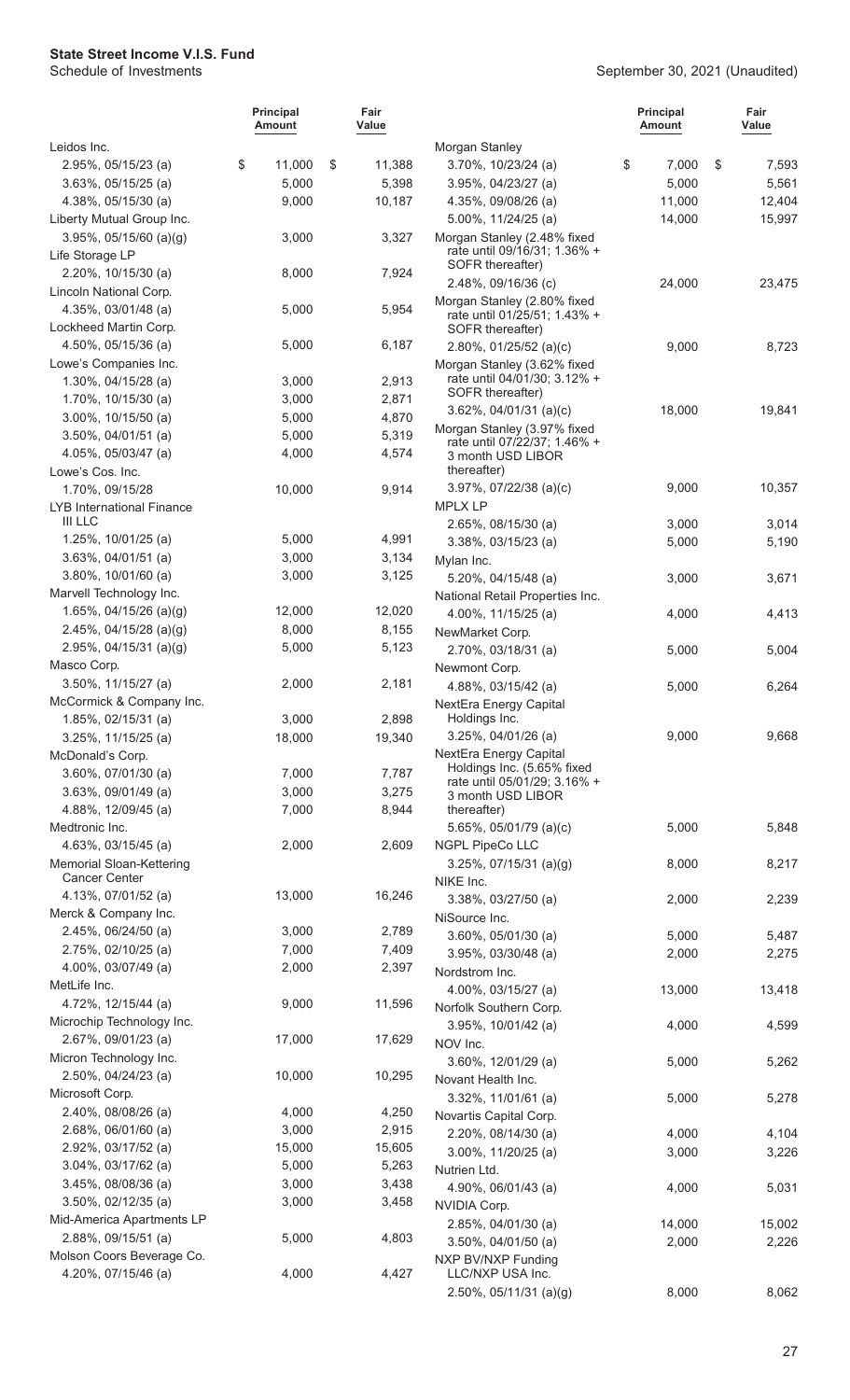|                                                  | <b>Principal</b><br>Amount | Fair<br>Value  |                                                      | <b>Principal</b><br><b>Amount</b> | Fair<br>Value  |
|--------------------------------------------------|----------------------------|----------------|------------------------------------------------------|-----------------------------------|----------------|
| $2.70\%$ , 05/01/25 (a)(g)                       | \$<br>18,000               | \$<br>18,820   | Pfizer Inc.                                          |                                   |                |
| $3.25\%$ , 05/11/41 (a)(g)                       | 7,000                      | 7,244          | 2.70%, 05/28/50 (a)                                  | \$<br>8,000                       | \$<br>7,881    |
| Occidental Petroleum Corp.                       |                            |                | $3.45\%$ , 03/15/29 (a)                              | 2,000                             | 2,223          |
| 2.90%, 08/15/24 (a)                              | 4,000                      | 4,073          | 3.60%, 09/15/28 (a)                                  | 5,000                             | 5,618          |
| Oklahoma Gas & Electric Co.                      |                            |                | 3.90%, 03/15/39 (a)                                  | 3,000                             | 3,508          |
| 3.25%, 04/01/30 (a)                              | 3,000                      | 3,242          | 4.40%, 05/15/44 (a)                                  | 2,000                             | 2,502          |
| <b>Oncor Electric Delivery</b><br>Company LLC    |                            |                | Philip Morris International Inc.                     |                                   |                |
| 3.80%, 09/30/47 (a)                              | 2,000                      | 2,315          | 1.50%, 05/01/25 (a)<br>2.10%, 05/01/30 (a)           | 4,000                             | 4,059          |
| ONEOK Inc.                                       |                            |                | 4.13%, 03/04/43 (a)                                  | 3,000<br>2,000                    | 2,985<br>2,238 |
| 4.35%, 03/15/29 (a)                              | 4,000                      | 4,508          | Phillips 66                                          |                                   |                |
| Oracle Corp.                                     |                            |                | 2.15%, 12/15/30 (a)                                  | 13,000                            | 12,689         |
| 1.65%, 03/25/26 (a)                              | 8,000                      | 8,113          | Phillips 66 Partners LP                              |                                   |                |
| 2.30%, 03/25/28 (a)                              | 2,000                      | 2,046          | 3.15%, 12/15/29 (a)                                  | 8,000                             | 8,344          |
| 2.40%, 09/15/23 (a)                              | 4,000                      | 4,139          | $3.75\%$ , 03/01/28 (a)                              | 3,000                             | 3,253          |
| 2.65%, 07/15/26 (a)                              | 5,000                      | 5,272          | 4.68%, 02/15/45 (a)                                  | 4,000                             | 4,610          |
| 2.88%, 03/25/31 (a)                              | 5,000                      | 5,153          | <b>Pioneer Natural Resources</b>                     |                                   |                |
| 2.95%, 04/01/30 (a)                              | 9,000                      | 9,414          | Co.                                                  |                                   |                |
| $3.60\%$ , 04/01/50 (a)                          | 4,000                      | 4,004          | 1.13%, 01/15/26 (a)                                  | 11,000                            | 10,865         |
| $3.65\%$ , 03/25/41 (a)                          | 5,000                      | 5,198          | 2.15%, 01/15/31 (a)                                  | 5,000                             | 4,856          |
| 3.80%, 11/15/37 (a)                              | 3,000                      | 3,221          | Plains All American                                  |                                   |                |
| $3.95\%$ , 03/25/51 (a)                          | 5,000                      | 5,297          | Pipeline LP/PAA Finance<br>Corp.                     |                                   |                |
| 4.00%, 07/15/46 -                                |                            |                | 3.55%, 12/15/29 (a)                                  | 3,000                             | 3,155          |
| $11/15/47$ (a)                                   | 9,000                      | 9,547          | 3.65%, 06/01/22 (a)                                  | 11,000                            | 11,146         |
| 4.10%, 03/25/61 (a)                              | 5,000                      | 5,350          | Precision Castparts Corp.                            |                                   |                |
| Otis Worldwide Corp.                             | 5,000                      | 5,164          | 4.38%, 06/15/45 (a)                                  | 6,000                             | 7,279          |
| 2.06%, 04/05/25 (a)<br>2.57%, 02/15/30 (a)       | 3,000                      | 3,079          | Prospect Capital Corp.                               |                                   |                |
| $3.36\%$ , 02/15/50 (a)                          | 3,000                      | 3,140          | 3.36%, 11/15/26 (a)                                  | 9,000                             | 9,139          |
| Ovintiv Exploration Inc.                         |                            |                | <b>Prudential Financial Inc.</b>                     |                                   |                |
| 5.63%, 07/01/24 (a)                              | 21,000                     | 23,273         | 3.94%, 12/07/49 (a)                                  | 5,000                             | 5,879          |
| Owens Corning                                    |                            |                | Prudential Financial Inc.                            |                                   |                |
| 4.40%, 01/30/48 (a)                              | 3,000                      | 3,507          | (5.70% fixed rate until<br>09/15/28; 2.67% + 3 month |                                   |                |
| Pacific Gas & Electric Co.                       |                            |                | USD LIBOR thereafter)                                |                                   |                |
| 2.10%, 08/01/27 (a)                              | 3,000                      | 2,927          | 5.70%, 09/15/48 (a)(c)                               | 10,000                            | 11,671         |
| $2.50\%$ , 02/01/31 (a)                          | 4,000                      | 3,805          | Public Service Company of                            |                                   |                |
| $3.00\%$ , 06/15/28 (a)                          | 5,000                      | 5,043          | Colorado                                             |                                   |                |
| $3.30\%$ , 08/01/40 (a)                          | 4,000                      | 3,691          | 3.70%, 06/15/28 (a)                                  | 5,000                             | 5,580          |
| $3.50\%$ , 08/01/50 (a)                          | 3,000                      | 2,726          | Public Service Electric & Gas                        |                                   |                |
| 4.30%, 03/15/45 (a)                              | 5,000                      | 4,932          | Co.                                                  |                                   |                |
| PacifiCorp                                       |                            |                | 2.38%, 05/15/23 (a)<br>PVH Corp.                     | 8,000                             | 8,220          |
| 2.70%, 09/15/30 (a)                              | 3,000                      | 3,127          | 4.63%, 07/10/25 (a)                                  | 10,000                            | 11,008         |
| 2.90%, 06/15/52 (a)                              | 8,000                      | 7,764          | QUALCOMM Inc.                                        |                                   |                |
| 6.25%, $10/15/37$ (a)                            | 2,000                      | 2,832          | 1.30%, 05/20/28 (a)                                  | 3,000                             | 2,933          |
| Packaging Corp. of America                       |                            |                | 4.30%, 05/20/47 (a)                                  | 3,000                             | 3,729          |
| 3.05%, 10/01/51                                  | 5,000                      | 4,937          | Quanta Services Inc.                                 |                                   |                |
| Parker-Hannifin Corp.<br>$3.25\%$ , 06/14/29 (a) |                            |                | 2.35%, 01/15/32                                      | 5,000                             | 4,896          |
| PartnerRe Finance B LLC                          | 3,000                      | 3,226          | 3.05%, 10/01/41                                      | 5,000                             | 4,834          |
| (4.50% fixed rate until                          |                            |                | Raytheon Technologies Corp.                          |                                   |                |
| 04/01/30; 3.82% + 5 year                         |                            |                | $1.90\%$ , 09/01/31 (a)                              | 10,000                            | 9,707          |
| CMT Rate thereafter)                             |                            |                | $2.82\%$ , 09/01/51 (a)                              | 9,000                             | 8,583          |
| 4.50%, $10/01/50$ (a)(c)                         | 9,000                      | 9,465          | $3.13\%$ , 05/04/27 (a)                              | 7,000                             | 7,596          |
| PayPal Holdings Inc.                             |                            |                | 3.50%, 03/15/27 (a)                                  | 3,000                             | 3,294          |
| 2.65%, 10/01/26 (a)<br>$3.25\%$ , 06/01/50 (a)   | 6,000<br>2,000             | 6,411<br>2,149 | 3.95%, 08/16/25 (a)                                  | 2,000                             | 2,203          |
| PepsiCo Inc.                                     |                            |                | 4.15%, $05/15/45$ (a)                                | 3,000                             | 3,506          |
| 1.63%, 05/01/30 (a)                              | 3,000                      | 2,944          | 4.45%, 11/16/38 (a)                                  | 2,000                             | 2,422          |
| 2.63%, 07/29/29 (a)                              | 6,000                      | 6,364          | Realty Income Corp.                                  |                                   |                |
| 3.45%, 10/06/46 (a)                              | 4,000                      | 4,420          | $3.00\%$ , 01/15/27 (a)                              | 5,000                             | 5,354          |
| Petroleos Mexicanos                              |                            |                | 3.25%, 01/15/31 (a)                                  | 5,000                             | 5,425          |
| 5.35%, 02/12/28 (a)                              | 10,000                     | 9,859          | Regeneron<br>Pharmaceuticals Inc.                    |                                   |                |
| 5.63%, 01/23/46 (a)                              | 10,000                     | 8,041          | 1.75%, 09/15/30 (a)                                  | 6,000                             | 5,702          |
| 6.35%, $02/12/48$ (a)                            | 10,000                     | 8,415          | Regions Financial Corp.                              |                                   |                |
| 6.50%, 03/13/27 (a)                              | 15,000                     | 15,833         | 1.80%, 08/12/28 (a)                                  | 15,000                            | 14,832         |
| 7.69%, 01/23/50 (a)                              | 10,000                     | 9,460          |                                                      |                                   |                |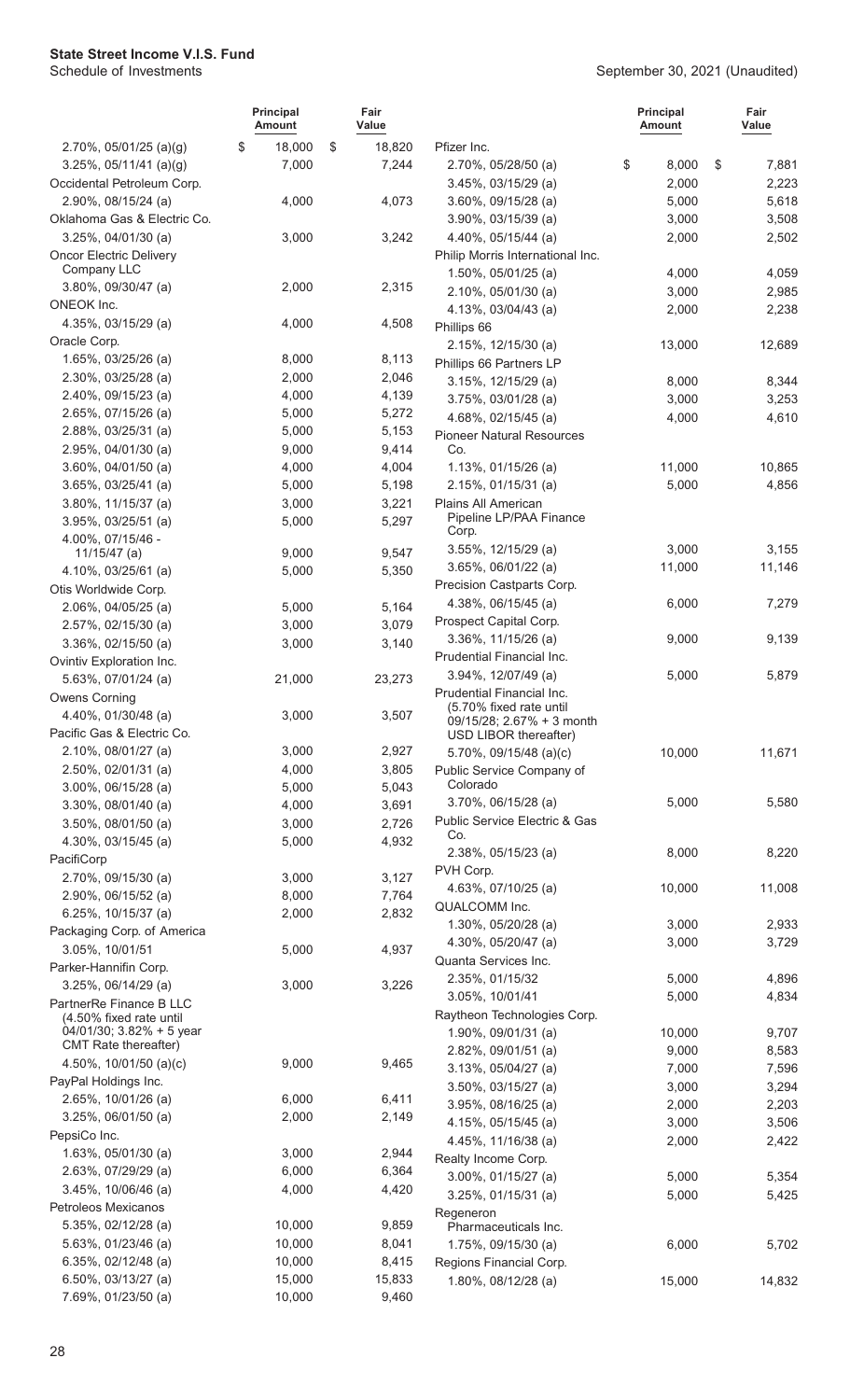|                                                             | <b>Principal</b><br>Amount | Fair<br>Value |                                                      | <b>Principal</b><br><b>Amount</b> | Fair<br>Value  |
|-------------------------------------------------------------|----------------------------|---------------|------------------------------------------------------|-----------------------------------|----------------|
| Reliance Steel & Aluminum<br>Co.                            |                            |               | Southern Copper Corp.<br>5.88%, 04/23/45 (a)         | \$<br>8,000                       | 10,808<br>\$   |
| 2.15%, 08/15/30 (a)<br>Reynolds American Inc.               | \$<br>6,000                | \$<br>5,865   | Southwest Airlines Co.<br>2.63%, 02/10/30 (a)        | 9,000                             | 9,131          |
| 4.45%, 06/12/25 (a)<br>Rio Tinto Finance USA PLC            | 4,000                      | 4,410         | Southwestern Electric Power<br>Co.                   |                                   |                |
| 4.13%, 08/21/42 (a)<br>Rockwell Automation Inc.             | 4,000                      | 4,825         | 2.75%, 10/01/26 (a)<br>Spectra Energy Partners LP    | 5,000                             | 5,263          |
| 4.20%, 03/01/49 (a)<br>Rogers Communications Inc.           | 4,000                      | 4,939         | 3.38%, 10/15/26 (a)<br>4.50%, 03/15/45 (a)           | 2,000<br>3,000                    | 2,167<br>3,507 |
| 5.00%, 03/15/44 (a)<br>Roper Technologies Inc.              | 2,000                      | 2,465         | Spirit Realty LP<br>4.00%, 07/15/29 (a)              | 8,000                             | 8,863          |
| 2.95%, 09/15/29 (a)<br>Ross Stores Inc.                     | 2,000                      | 2,120         | Starbucks Corp.<br>4.00%, 11/15/28 (a)               | 4,000                             | 4,550          |
| 4.70%, 04/15/27 (a)                                         | 3,000                      | 3,447         | Stryker Corp.                                        |                                   |                |
| Royalty Pharma PLC                                          |                            |               | 1.95%, 06/15/30 (a)                                  | 7,000                             | 6,911          |
| $0.75\%$ , 09/02/23 (a)                                     | 5,000                      | 5,016         | 2.90%, 06/15/50 (a)                                  | 3,000                             | 2,993          |
| 1.20%, 09/02/25 (a)                                         | 5,000                      | 4,965         | Suncor Energy Inc.                                   |                                   |                |
| 1.75%, 09/02/27 (a)<br>2.15%, 09/02/31 (a)                  | 3,000                      | 2,986         | 4.00%, 11/15/47 (a)                                  | 3,000                             | 3,328          |
| 2.20%, 09/02/30 (a)                                         | 5,000<br>3,000             | 4,815         | Sysco Corp.<br>3.25%, 07/15/27 (a)                   |                                   |                |
|                                                             |                            | 2,938         |                                                      | 2,000                             | 2,162          |
| 3.35%, 09/02/51 (a)<br>RPM International Inc.               | 5,000                      | 4,740         | Tampa Electric Co.                                   |                                   |                |
|                                                             |                            |               | 2.40%, 03/15/31 (a)<br>3.45%, 03/15/51               | 8,000<br>5,000                    | 8,133          |
| 3.75%, 03/15/27 (a)                                         | 2,000                      | 2,188         |                                                      |                                   | 5,395          |
| Ryder System Inc.<br>2.90%, 12/01/26 (a)                    |                            |               | 4.35%, 05/15/44 (a)                                  | 12,000                            | 14,474         |
| Sabine Pass Liquefaction LLC                                | 7,000                      | 7,448         | Tapestry Inc.<br>4.13%, 07/15/27 (a)                 | 2,000                             | 2,188          |
| 4.20%, 03/15/28 (a)                                         | 2,000                      | 2,234         | 4.25%, 04/01/25 (a)                                  | 30,000                            | 32,469         |
| 4.50%, 05/15/30 (a)                                         | 3,000                      | 3,461         | Target Corp.                                         |                                   |                |
| 5.00%, 03/15/27 (a)                                         | 2,000                      | 2,302         | 2.50%, 04/15/26 (a)                                  | 3,000                             | 3,203          |
| 5.88%, 06/30/26 (a)                                         | 7,000                      | 8,232         | Teck Resources Ltd.                                  |                                   |                |
| Salesforce.com Inc.                                         |                            |               | 3.90%, 07/15/30 (a)                                  | 15,000                            | 16,291         |
| 1.95%, 07/15/31 (a)                                         | 8,000                      | 7,970         | $5.40\%$ , 02/01/43 (a)                              | 2,000                             | 2,455          |
| 2.70%, 07/15/41 (a)                                         | 5,000                      | 4,982         | Texas Instruments Inc.                               |                                   |                |
| 2.90%, 07/15/51 (a)                                         | 5,000                      | 5,003         | 3.88%, 03/15/39 (a)                                  | 4,000                             | 4,717          |
| Schlumberger Holdings Corp.                                 |                            |               | The Allstate Corp.                                   |                                   |                |
| $3.90\%$ , $05/17/28$ (a)(g)                                | 4,000                      | 4,417         | 4.20%, 12/15/46 (a)                                  | 3,000                             | 3,674          |
| Sealed Air Corp.                                            |                            |               | The Allstate Corp. (5.75%                            |                                   |                |
| 1.57%, 10/15/26 (g)                                         | 30,000                     | 29,846        | fixed rate until 08/15/23;                           |                                   |                |
| Selective Insurance Group Inc.                              |                            |               | $2.94\% + 3$ month USD<br>LIBOR thereafter)          |                                   |                |
| 5.38%, 03/01/49 (a)                                         | 5,000                      | 6,403         | $5.75\%$ , 08/15/53 (a)(c)                           | 11,000                            | 11,878         |
| Sempra Energy                                               |                            |               | The Bank of New York Mellon                          |                                   |                |
| 3.80%, 02/01/38 (a)                                         | 2,000                      | 2,214         | Corp. (4.63% fixed rate until                        |                                   |                |
| 4.00%, 02/01/48 (a)                                         | 4,000                      | 4,469         | $09/20/26$ ; 3.13% + 3 month                         |                                   |                |
| Shell International Finance BV                              |                            |               | USD LIBOR thereafter)                                |                                   |                |
| 2.38%, 08/21/22 (a)                                         | 11,000                     | 11,214        | 4.63%, 12/29/49 (a)(c)                               | 5,000                             | 5,424          |
| 3.13%, 11/07/49 (a)                                         | 6,000                      | 6,240         | The Bank of Nova Scotia<br>(4.65% fixed rate until   |                                   |                |
| 3.75%, 09/12/46 (a)                                         | 6,000                      | 6,814         | 10/12/22; 2.65% + 3 month                            |                                   |                |
| 4.13%, 05/11/35 (a)                                         | 7,000                      | 8,243         | USD LIBOR thereafter)                                |                                   |                |
| <b>Shire Acquisitions Investments</b><br><b>Ireland DAC</b> |                            |               | 4.65%, 12/31/99 (a)(c)<br>The Boeing Co.             | 8,000                             | 8,018          |
| $2.88\%$ , 09/23/23 (a)                                     | 3,000                      | 3,128         | 2.20%, 02/04/26 (a)                                  | 13,000                            | 13,103         |
| 3.20%, 09/23/26 (a)                                         | 3,000                      | 3,240         | 2.70%, 02/01/27 (a)                                  | 9,000                             | 9,324          |
| Simon Property Group LP                                     |                            |               | 2.95%, 02/01/30 (a)                                  | 6,000                             | 6,113          |
| 3.38%, 06/15/27 (a)                                         | 4,000                      | 4,367         | 3.25%, 03/01/28 (a)                                  | 3,000                             | 3,139          |
| South Jersey Industries Inc.                                |                            |               | 3.75%, 02/01/50 (a)                                  | 2,000                             | 2,028          |
| 5.02%, 04/15/31 (a)                                         | 11,000                     | 11,992        | 5.04%, 05/01/27 (a)                                  | 10,000                            | 11,494         |
| Southern California Edison Co.                              |                            |               | 5.15%, 05/01/30 (a)                                  | 7,000                             | 8,219          |
| 2.40%, 02/01/22 (a)                                         | 10,000                     | 10,032        | 5.81%, 05/01/50 (a)                                  | 5,000                             | 6,683          |
| 4.00%, 04/01/47 (a)                                         | 11,000                     | 11,767        | The Charles Schwab Corp.                             |                                   |                |
| 4.20%, 03/01/29 (a)                                         | 10,000                     | 11,244        | (4.00% fixed rate until<br>12/01/30; 3.08% + 10 year |                                   |                |
| Southern Company Gas<br>Capital Corp.                       |                            |               | CMT Rate thereafter)                                 |                                   |                |
| 3.95%, 10/01/46 (a)                                         | 4,000                      | 4,440         | 4.00%, 12/31/99 (c)                                  | 10,000                            | 10,267         |
| 4.40%, 05/30/47 (a)                                         | 2,000                      | 2,354         |                                                      |                                   |                |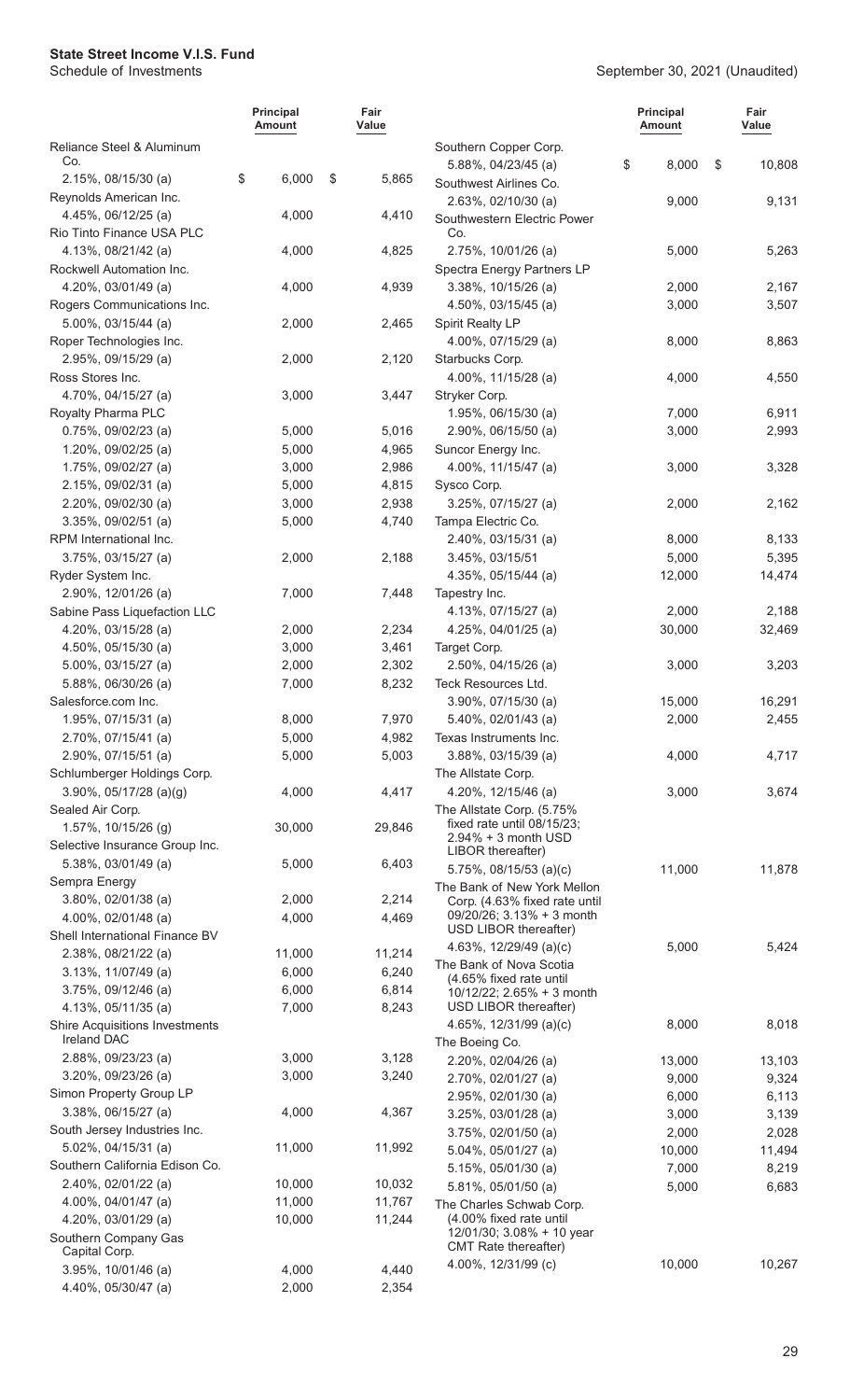5.63%, 05/20/75 (a)(c) 11,000 11,865

|                                                                                | <b>Principal</b><br>Amount | Fair<br>Value  |                                                                                                    | <b>Principal</b><br><b>Amount</b> | Fair<br>Value  |
|--------------------------------------------------------------------------------|----------------------------|----------------|----------------------------------------------------------------------------------------------------|-----------------------------------|----------------|
| The Cleveland Electric                                                         |                            |                | The Goldman Sachs                                                                                  |                                   |                |
| Illuminating Co.<br>4.55%, $11/15/30$ (a)(g)<br>The Clorox Co.                 | \$<br>6,000                | \$<br>6,966    | Group Inc. (4.22% fixed rate<br>until 05/01/28; 1.30% + 3<br>month USD LIBOR                       |                                   |                |
| $1.80\%$ , 05/15/30 (a)                                                        | 6,000                      | 5,860          | thereafter)<br>4.22%, 05/01/29 (a)(c)                                                              | \$<br>4,000                       | \$<br>4,525    |
| The Coca-Cola Co.                                                              |                            |                | The Hartford Financial                                                                             |                                   |                |
| $2.60\%$ , 06/01/50 (a)                                                        | 3,000                      | 2,873          | Services Group Inc.                                                                                |                                   |                |
| 2.75%, 06/01/60 (a)                                                            | 3,000                      | 2,900          | 2.80%, 08/19/29 (a)                                                                                | 9,000                             | 9,401          |
| The Dow Chemical Co.                                                           |                            |                | The Hartford Financial                                                                             |                                   |                |
| 2.10%, 11/15/30 (a)                                                            | 7,000                      | 6,934          | Services Group Inc. (2.25%<br>fixed rate until $11/01/21$ ;                                        |                                   |                |
| $3.60\%$ , $11/15/50$ (a)<br>4.25%, 10/01/34 (a)                               | 3,000<br>3,000             | 3,189<br>3,443 | $2.13% + 3$ month USD                                                                              |                                   |                |
| 5.55%, 11/30/48 (a)                                                            | 2,000                      | 2,745          | LIBOR thereafter)                                                                                  |                                   |                |
| The Estee Lauder                                                               |                            |                | 2.25%, 02/12/67 (a)(c)(g)<br>The Home Depot Inc.                                                   | 8,000                             | 7,687          |
| Companies Inc.                                                                 |                            |                | 2.70%, 04/15/30 (a)                                                                                | 2,000                             | 2,116          |
| 2.38%, 12/01/29 (a)                                                            | 3,000                      | 3,114          | 3.35%, 04/15/50 (a)                                                                                | 3,000                             | 3,246          |
| The George Washington                                                          |                            |                | $3.50\%$ , 09/15/56 (a)                                                                            | 5,000                             | 5,583          |
| University<br>4.13%, 09/15/48 (a)                                              | 8,000                      | 9,757          | 3.90%, 12/06/28 (a)                                                                                | 4,000                             | 4,579          |
| The Goldman Sachs                                                              |                            |                | 4.50%, 12/06/48 (a)                                                                                | 2,000                             | 2,569          |
| Group Inc.                                                                     |                            |                | The Kroger Co.                                                                                     |                                   |                |
| 3.50%, 04/01/25 -                                                              |                            |                | $2.20\%$ , 05/01/30 (a)                                                                            | 2,000                             | 2,007          |
| $11/16/26$ (a)                                                                 | 15,000                     | 16,195         | 2.95%, 11/01/21 (a)                                                                                | 7,000                             | 7,014          |
| $3.85\%$ , 01/26/27 (a)                                                        | 9,000                      | 9,888          | 4.65%, 01/15/48 (a)                                                                                | 2,000                             | 2,456          |
| 4.25%, $10/21/25$ (a)<br>5.15%, 05/22/45 (a)                                   | 2,000<br>5,000             | 2,216<br>6,547 | The Northwestern Mutual Life<br>Insurance Co.                                                      |                                   |                |
| The Goldman Sachs                                                              |                            |                | $3.45\%$ , 03/30/51 (a)(g)                                                                         | 10,000                            | 10,732         |
| Group Inc. (1.54% fixed rate<br>until 09/10/26; 0.82% +<br>SOFR thereafter)    |                            |                | The Toronto-Dominion Bank<br>(3.63% fixed rate until<br>09/15/26; 2.21% + USD 5                    |                                   |                |
| 1.54%, 09/10/27 (a)(c)                                                         | 8,000                      | 7,976          | year Swap Rate thereafter)                                                                         |                                   |                |
| The Goldman Sachs                                                              |                            |                | $3.63\%$ , 09/15/31 (a)(c)                                                                         | 8,000                             | 8,774          |
| Group Inc. (1.99% fixed rate                                                   |                            |                | The Travelers Companies Inc.                                                                       |                                   |                |
| until 01/27/31; 1.09% +<br>SOFR thereafter)                                    |                            |                | 2.55%, 04/27/50 (a)                                                                                | 12,000                            | 11,431         |
| 1.99%, 01/27/32 (a)(c)                                                         | 10,000                     | 9,634          | The Walt Disney Co.                                                                                |                                   |                |
| The Goldman Sachs                                                              |                            |                | 2.65%, 01/13/31 (a)                                                                                | 6,000                             | 6,271          |
| Group Inc. (2.38% fixed rate                                                   |                            |                | 3.38%, 11/15/26 (a)                                                                                | 3,000                             | 3,290          |
| until 07/21/31; 1.25% +<br>SOFR thereafter)                                    |                            |                | 3.60%, 01/13/51 (a)<br>4.75%, 11/15/46 (a)                                                         | 2,000<br>2,000                    | 2,235<br>2,599 |
| $2.38\%$ , 07/21/32 (a)(c)                                                     | 5,000                      | 4,953          | 6.65%, $11/15/37$ (a)                                                                              | 4,000                             | 5,959          |
| The Goldman Sachs                                                              |                            |                | The Williams Companies Inc.                                                                        |                                   |                |
| Group Inc. (2.91% fixed rate<br>until 06/05/22; 1.05% + 3                      |                            |                | $3.75\%$ , 06/15/27 (a)                                                                            | 3,000                             | 3,307          |
| month USD LIBOR                                                                |                            |                | 4.85%, 03/01/48 (a)                                                                                | 5,000                             | 6,111          |
| thereafter)                                                                    |                            |                | 4.90%, 01/15/45 (a)                                                                                | 4,000                             | 4,802          |
| $2.91\%$ , 06/05/23 (a)(c)                                                     | 11,000                     | 11,179         | 5.40%, 03/04/44 (a)                                                                                | 2,000                             | 2,525          |
| The Goldman Sachs<br>Group Inc. (2.91% fixed rate                              |                            |                | Thermo Fisher Scientific Inc.                                                                      |                                   |                |
| until 07/21/41; 1.47% +                                                        |                            |                | 2.80%, 10/15/41 (a)                                                                                | 5,000                             | 4,986          |
| SOFR thereafter)                                                               |                            |                | Time Warner Cable LLC                                                                              |                                   |                |
| 2.91%, 07/21/42 (a)(c)                                                         | 5,000                      | 4,942          | 6.55%, $05/01/37$ (a)<br>T-Mobile USA Inc.                                                         | 3,000                             | 4,056          |
| The Goldman Sachs<br>Group Inc. (3.21% fixed rate                              |                            |                | 3.50%, 04/15/25 (a)                                                                                | 7,000                             | 7,536          |
| until 04/22/41; 1.51% +                                                        |                            |                | $3.75\%$ , 04/15/27 (a)                                                                            | 9,000                             | 9,916          |
| SOFR thereafter)                                                               |                            |                | $3.88\%$ , 04/15/30 (a)                                                                            | 12,000                            | 13,258         |
| $3.21\%$ , 04/22/42 (a)(c)                                                     | 5,000                      | 5,169          | Total Capital International S.A.                                                                   |                                   |                |
| The Goldman Sachs<br>Group Inc. (3.81% fixed rate<br>until 04/23/28; 1.16% + 3 |                            |                | 3.46%, 02/19/29 (a)<br><b>Trane Technologies</b>                                                   | 5,000                             | 5,531          |
| month USD LIBOR<br>thereafter)                                                 |                            |                | Luxembourg Finance S.A.                                                                            |                                   |                |
| $3.81\%$ , 04/23/29 (a)(c)                                                     | 4,000                      | 4,423          | $3.55\%$ , 11/01/24 (a)<br>$3.80\%$ , $03/21/29$ (a)                                               | 7,000<br>4,000                    | 7,521<br>4,470 |
| The Goldman Sachs                                                              |                            |                | TransCanada PipeLines Ltd.                                                                         |                                   |                |
| Group Inc. (4.02% fixed rate                                                   |                            |                | 4.25%, 05/15/28 (a)                                                                                | 7,000                             | 7,971          |
| until 10/31/37; 1.37% + 3<br>month USD LIBOR                                   |                            |                | 4.88%, 01/15/26 (a)                                                                                | 3,000                             | 3,425          |
| thereafter)<br>4.02%, $10/31/38$ (a)(c)                                        | 4,000                      | 4,596          | Transcanada Trust (5.63%<br>fixed rate until 05/20/25;<br>3.53% + 3 month USD<br>LIBOR thereafter) |                                   |                |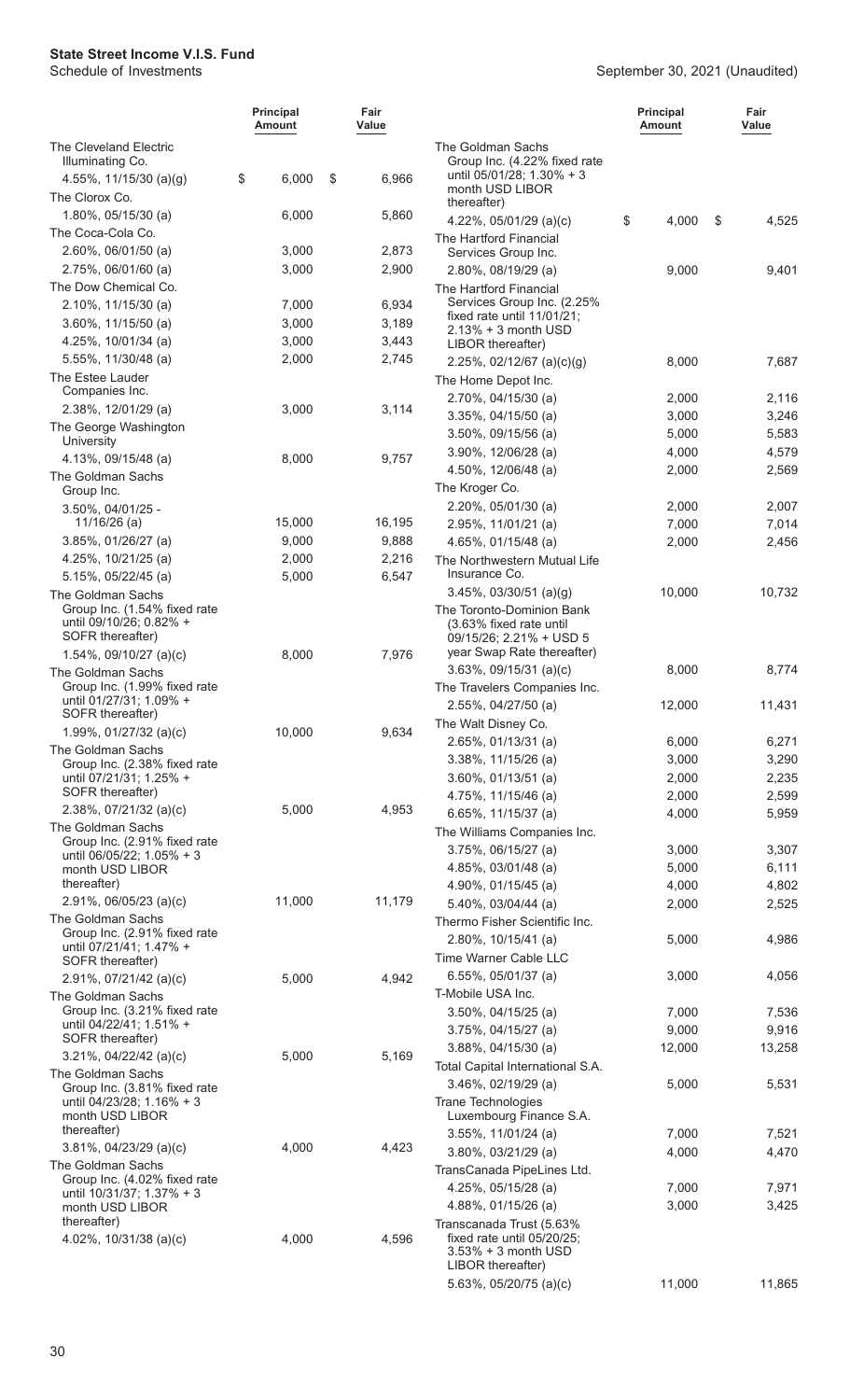|                                                  | <b>Principal</b><br>Amount | Fair<br>Value  |                                                        | <b>Principal</b><br><b>Amount</b> | Fair<br>Value |
|--------------------------------------------------|----------------------------|----------------|--------------------------------------------------------|-----------------------------------|---------------|
| <b>Transcontinental Gas Pipe</b>                 |                            |                | Vodafone Group PLC                                     |                                   |               |
| Line Company LLC<br>4.00%, 03/15/28 (a)          | \$<br>4,000                | \$<br>4,467    | 4.38%, 05/30/28 (a)                                    | \$<br>5,000                       | \$<br>5,744   |
| Truist Financial Corp. (4.80%                    |                            |                | 5.25%, 05/30/48 (a)                                    | 2,000                             | 2,591         |
| fixed rate until 09/01/24;                       |                            |                | Vontier Corp.                                          |                                   |               |
| $3.00\% + 5$ year CMT Rate                       |                            |                | 2.40%, 04/01/28 (a)(g)                                 | 11,000                            | 10,881        |
| thereafter)                                      |                            |                | 2.95%, 04/01/31 (a)(g)<br>Vornado Realty LP            | 6,000                             | 5,970         |
| 4.80%, 12/31/99 (a)(c)                           | 11,000                     | 11,676         | $2.15\%$ , 06/01/26 (a)                                | 8,000                             | 8,132         |
| TWDC Enterprises 18 Corp.<br>4.13%, 06/01/44 (a) |                            |                | 3.40%, 06/01/31 (a)                                    | 5,000                             | 5,175         |
| Tyco Electronics Group S.A.                      | 4,000                      | 4,760          | $3.50\%$ , 01/15/25 (a)                                | 4,000                             | 4,256         |
| 3.13%, 08/15/27 (a)                              | 3,000                      | 3,286          | Vulcan Materials Co.                                   |                                   |               |
| Tyson Foods Inc.                                 |                            |                | 3.90%, 04/01/27 (a)                                    | 2,000                             | 2,242         |
| 4.00%, 03/01/26 (a)                              | 5,000                      | 5,559          | Walmart Inc.                                           |                                   |               |
| 4.55%, 06/02/47 (a)                              | 2,000                      | 2,448          | 1.80%, 09/22/31                                        | 5,000                             | 4,954         |
| UDR Inc.                                         |                            |                | 2.50%, 09/22/41                                        | 5,000                             | 4,982         |
| $2.10\%$ , 08/01/32 (a)                          | 5,000                      | 4,812          | Waste Connections Inc.                                 |                                   |               |
| 3.00%, 08/15/31 (a)                              | 5,000                      | 5,235          | 2.20%, 01/15/32                                        | 5,000                             | 4,931         |
| Union Pacific Corp.                              |                            |                | 2.95%, 01/15/52                                        | 5,000                             | 4,895         |
| $3.55\%$ , 05/20/61 (a)                          | 4,000                      | 4,327          | WEC Energy Group Inc.                                  |                                   |               |
| $3.80\%$ , 04/06/71 (a)(g)                       | 5,000                      | 5,632          | $3.55\%$ , 06/15/25 (a)                                | 8,000                             | 8,655         |
| 4.10%, 09/15/67 (a)                              | 5,000                      | 5,904          | Wells Fargo & Co.                                      |                                   |               |
| UnitedHealth Group Inc.                          |                            |                | 4.15%, 01/24/29 (a)                                    | 7,000                             | 7,947         |
| 2.00%, 05/15/30 (a)                              | 8,000                      | 8,024          | 4.75%, 12/07/46 (a)                                    | 2,000                             | 2,502         |
| 4.45%, 12/15/48 (a)                              | 4,000                      | 5,067          | Wells Fargo & Co. (2.19%)                              |                                   |               |
| 4.75%, 07/15/45 (a)                              | 6,000                      | 7,859          | fixed rate until 04/30/25;                             |                                   |               |
| Utah Acquisition Sub Inc.                        |                            |                | 2.00% + SOFR thereafter)                               |                                   |               |
| 3.95%, 06/15/26 (a)                              | 2,000                      | 2,203          | 2.19%, $04/30/26$ (a)(c)<br>Wells Fargo & Co. (2.39%   | 10,000                            | 10,325        |
| Vale S.A.                                        |                            |                | fixed rate until 06/02/27;                             |                                   |               |
| 5.63%, 09/11/42 (a)                              | 5,000                      | 6,145          | 2.10% + SOFR thereafter)                               |                                   |               |
| Valero Energy Corp.                              |                            |                | 2.39%, $06/02/28$ (a)(c)                               | 39,000                            | 40,224        |
| 2.85%, 04/15/25 (a)                              | 7,000                      | 7,372          | Wells Fargo & Co. (3.07%                               |                                   |               |
| 4.00%, 04/01/29 (a)                              | 2,000                      | 2,200          | fixed rate until 04/30/40;                             |                                   |               |
| Ventas Realty LP                                 |                            |                | 2.53% + SOFR thereafter)<br>$3.07\%$ , 04/30/41 (a)(c) | 9,000                             | 9,263         |
| 3.25%, 10/15/26 (a)                              | 9,000                      | 9,638          | Wells Fargo & Co. (3.20%                               |                                   |               |
| <b>VEREIT Operating</b>                          |                            |                | fixed rate until 06/17/26;                             |                                   |               |
| Partnership LP                                   |                            |                | $1.17% + 3$ month USD                                  |                                   |               |
| 2.85%, 12/15/32 (a)                              | 5,000                      | 5,193          | LIBOR thereafter)                                      |                                   |               |
| Verizon Communications Inc.                      |                            |                | $3.20\%$ , 06/17/27 (a)(c)                             | 34,000                            | 36,509        |
| 2.10%, 03/22/28 (a)<br>2.36%, 03/15/32 (g)       | 8,000<br>8,000             | 8,122<br>7,921 | Wells Fargo & Co. (5.88%<br>fixed rate until 06/15/25: |                                   |               |
| $2.55\%$ , 03/21/31 (a)                          | 8,000                      | 8,116          | $3.99\% + 3$ month USD                                 |                                   |               |
| 3.00%, 03/22/27 (a)                              | 25,000                     | 26,833         | LIBOR thereafter)                                      |                                   |               |
| $3.40\%$ , $03/22/41$ (a)                        | 4,000                      | 4,174          | 5.88%, 12/29/49 (a)(c)                                 | 9,000                             | 10,061        |
| $3.55\%$ , 03/22/51 (a)                          | 3,000                      | 3,159          | Westlake Chemical Corp.                                |                                   |               |
| $3.70\%$ , 03/22/61 (a)                          | 5,000                      | 5,285          | $2.88\%$ , 08/15/41 (a)                                | 5,000                             | 4,769         |
| 4.40%, 11/01/34 (a)                              | 5,000                      | 5,921          | $3.13\%$ , 08/15/51 (a)                                | 3,000                             | 2,830         |
| 4.52%, 09/15/48 (a)                              | 4,000                      | 4,896          | 3.38%, 08/15/61 (a)                                    | 4,000                             | 3,760         |
| 4.86%, 08/21/46 (a)                              | 2,000                      | 2,546          | Westpac Banking Corp.<br>(2.89% fixed rate until       |                                   |               |
| 5.25%, 03/16/37 (a)                              | 3,000                      | 3,890          | $02/04/25$ ; 1.35% + 5 year                            |                                   |               |
| ViacomCBS Inc.                                   |                            |                | <b>CMT</b> Rate thereafter)                            |                                   |               |
| $2.90\%$ , 01/15/27 (a)                          | 5,000                      | 5,307          | 2.89%, 02/04/30 (a)(c)                                 | 7,000                             | 7,248         |
| 3.70%, 06/01/28 (a)                              | 2,000                      | 2,214          | Westpac Banking Corp.                                  |                                   |               |
| $5.25\%$ , 04/01/44 (a)                          | 3,000                      | 3,766          | (4.11% fixed rate until<br>$07/24/29$ ; 2.00% + 5 year |                                   |               |
| Virginia Electric & Power Co.                    |                            |                | <b>CMT</b> Rate thereafter)                            |                                   |               |
| 4.00%, 11/15/46 (a)                              | 5,000                      | 5,852          | 4.11%, $07/24/34$ (a)(c)                               | 5,000                             | 5,431         |
| Visa Inc.                                        |                            |                | Willis North America Inc.                              |                                   |               |
| $2.00\%$ , 08/15/50 (a)                          | 2,000                      | 1,729          | 3.60%, 05/15/24 (a)                                    | 6,000                             | 6,398         |
| $2.05\%$ , 04/15/30 (a)                          | 3,000                      | 3,050          | $3.88\%$ , 09/15/49 (a)                                | 4,000                             | 4,440         |
| 2.70%, 04/15/40 (a)                              | 4,000                      | 4,076          | WPP Finance 2010                                       |                                   |               |
| Vistra Operations                                |                            |                | 3.75%, 09/19/24 (a)                                    | 10,000                            | 10,851        |
| Company LLC                                      |                            |                | WRKCo Inc.                                             |                                   |               |
| $3.55\%$ , 07/15/24 (a)(g)                       | 9,000                      | 9,450          | 3.00%, 09/15/24 (a)                                    | 4,000                             | 4,235         |
| VMware Inc.                                      |                            |                | Xcel Energy Inc.                                       |                                   |               |
| 2.20%, 08/15/31 (a)                              | 5,000                      | 4,895          | 3.40%, 06/01/30 (a)                                    | 3,000                             | 3,278         |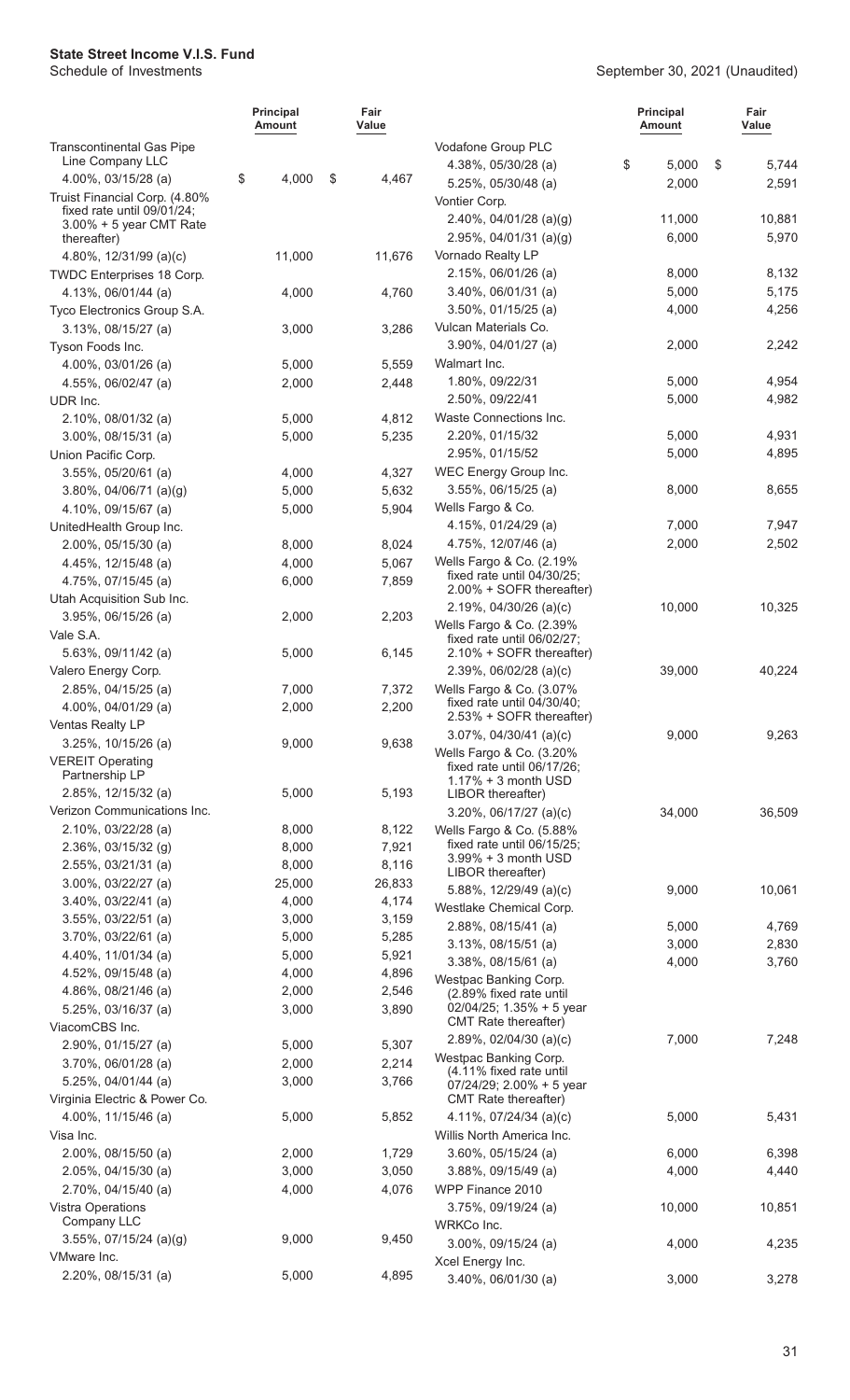|                                                               | <b>Principal</b><br>Amount | Fair<br>Value |                                             |
|---------------------------------------------------------------|----------------------------|---------------|---------------------------------------------|
| Yamana Gold Inc.                                              |                            |               | <b>WFRBS Comme</b>                          |
| $2.63\%$ , 08/15/31 (a)(g)<br>Zoetis Inc.                     | \$<br>9,000                | \$<br>8,771   | Trust 2013-C1<br>4.26%, 12/15/4             |
| 3.00%, 09/12/27 (a)                                           | 3,000                      | 3,228         | <b>WFRBS Comme</b>                          |
| 3.90%, 08/20/28 (a)                                           | 4,000                      | 4,496         | Trust 2014-LC <sup>®</sup>                  |
|                                                               |                            | 5,100,065     | 4.35%, 03/15/4                              |
|                                                               |                            |               |                                             |
| Non-Agency Collateralized Mortgage Obligations - 6.1%         |                            |               | Sovereign Bon                               |
| <b>BANK 2017-BNK7</b>                                         |                            |               | Government of N                             |
| 3.18%, 09/15/60<br><b>BANK 2018-BNK15</b>                     | 158,000                    | 169,900       | 4.00%, 10/02/2                              |
| 4.41%, 11/15/61 (c)                                           | 66,000                     | 76,389        | 4.75%, 03/08/4                              |
| <b>Cantor Commercial Real</b>                                 |                            |               | Government of F                             |
| Estate Lending 2019-CF3                                       |                            |               | 1.86%, 12/01/3                              |
| 3.01%, 01/15/53                                               | 34,000                     | 36,326        | 2.78%, 12/01/6                              |
| CD 2019-CD8 Mortgage Trust                                    |                            |               | 5.63%, 11/18/5<br>Government of U           |
| 2.91%, 08/15/57<br><b>Citigroup Commercial</b>                | 63,000                     | 66,757        | 5.10%, 06/18/5                              |
| Mortgage Trust 2015-GC35                                      |                            |               |                                             |
| 4.61%, 11/10/48 (c)                                           | 33,000                     | 32,156        |                                             |
| <b>Citigroup Commercial</b>                                   |                            |               | <b>Municipal Bond</b>                       |
| Mortgage Trust 2016-P6<br>4.03%, 12/10/49 (c)                 | 31,273                     | 33,869        | American Munici                             |
| COMM 2014-CR14 Mortgage                                       |                            |               | 6.27%, 02/15/5<br>Board of Regent           |
| Trust                                                         |                            |               | University of T                             |
| 4.53%, 02/10/47 (c)                                           | 25,000                     | 26,848        | 3.35%, 08/15/4                              |
| <b>GS Mortgage Securities Trust</b><br>2014-GC22              |                            |               | Port Authority of                           |
| 4.85%, 06/10/47 (c)                                           | 20,000                     | 20,825        | New Jersey<br>4.46%, 10/01/6                |
| <b>GS Mortgage Securities Trust</b>                           |                            |               | State of Californi                          |
| 2015-GS1                                                      |                            |               | 4.60%, 04/01/3                              |
| 4.57%, 11/10/48 (c)<br><b>GS Mortgage Securities Trust</b>    | 25,000                     | 22,045        | State of Illinois                           |
| 2018-GS9                                                      |                            |               | 5.10%, 06/01/3                              |
| 4.14%, 03/10/51 (c)                                           | 25,000                     | 27,958        |                                             |
| <b>GS Mortgage Securities Trust</b><br>2019-GC42              |                            |               | <b>Total Bonds and</b>                      |
| 2.75%, 09/01/52                                               | 105,000                    | 109,420       | (Cost \$14,912,                             |
| <b>GS Mortgage Securities Trust</b>                           |                            |               |                                             |
| 2019-GSA1                                                     |                            |               |                                             |
| 3.05%, 11/10/52                                               | 56,000                     | 59,841        | <b>Domestic Equ</b>                         |
| <b>JPMBB Commercial Mortgage</b><br>Securities Trust 2013-C12 |                            |               | <b>Preferred Stock</b>                      |
| 4.17%, 07/15/45 (c)                                           | 15,000                     | 15,691        | Wells Fargo & Co<br>$3.09\% + 3$ mor        |
| <b>JPMBB Commercial Mortgage</b>                              |                            |               | <b>LIBOR</b>                                |
| Securities Trust 2015-C32                                     |                            |               | (Cost \$23,300)                             |
| 4.80%, 11/15/48 (c)<br><b>MASTR Alternative Loan Trust</b>    | 20,000                     | 16,551        | <b>Total Investmen</b><br><b>Securities</b> |
| 2003-5                                                        |                            |               | (Cost \$14,935,                             |
| 5.00%, 08/25/18 (e)                                           | 726                        | 8             | <b>Short-Term In</b>                        |
| Morgan Stanley Bank of<br>America Merrill Lynch Trust         |                            |               | <b>State Street Insti</b>                   |
| 2013-C7                                                       |                            |               | U.S. Governme<br>Market Fund -              |
| 4.26%, $02/15/46$ (c)                                         | 26,000                     | 25,193        | <b>Shares 0.03%</b>                         |
| Morgan Stanley Bank of                                        |                            |               | (Cost \$1,825,3                             |
| America Merrill Lynch Trust<br>2015-C21                       |                            |               | <b>Total Investmen</b>                      |
| 1.01%, 03/15/48 (c)(e)                                        | 341,574                    | 8,037         | (Cost \$16,760,                             |
| <b>UBS-Barclays Commercial</b>                                |                            |               | Liabilities in Exe<br>Assets, net - (       |
| Mortgage Trust 2013-C6                                        |                            | 62,803        | <b>NET ASSETS - 1</b>                       |
| $3.88\%$ , 04/10/46 (c)(g)<br>Wells Fargo Commercial          | 62,000                     |               |                                             |
| Mortgage Trust 2014-LC16                                      |                            |               |                                             |

4.32%, 08/15/50 62,000 58,005

|                                                                       | Principal<br>Amount        | Fair<br>Value    |
|-----------------------------------------------------------------------|----------------------------|------------------|
| <b>WFRBS Commercial Mortgage</b><br>Trust 2013-C17                    |                            |                  |
| 4.26%, 12/15/46<br><b>WFRBS Commercial Mortgage</b>                   | \$<br>25,000               | \$<br>26,652     |
| Trust 2014-LC14<br>4.35%, 03/15/47 (c)                                | 58,000                     | 62,081           |
|                                                                       |                            | 957,355          |
|                                                                       |                            |                  |
| Sovereign Bonds - 0.5%<br>Government of Mexico                        |                            |                  |
| 4.00%, 10/02/23 (a)                                                   | 2,000                      | 2,138            |
| 4.75%, 03/08/44 (a)                                                   | 20,000                     | 21,364           |
| Government of Peru                                                    |                            |                  |
| 1.86%, 12/01/32 (a)                                                   | 10,000                     | 9,126            |
| 2.78%, 12/01/60 (a)<br>5.63%, 11/18/50 (a)                            | 15,000<br>11,000           | 12,683<br>14,955 |
| Government of Uruguay                                                 |                            |                  |
| 5.10%, 06/18/50 (a)                                                   | 14,040                     | 17,887           |
|                                                                       |                            | 78,153           |
|                                                                       |                            |                  |
| Municipal Bonds and Notes - 0.6%                                      |                            |                  |
| American Municipal Power Inc.<br>$6.27\%$ , 02/15/50 (a)              | 15,000                     | 21,213           |
| Board of Regents of the                                               |                            |                  |
| University of Texas System                                            |                            |                  |
| 3.35%, 08/15/47 (a)                                                   | 10,000                     | 11,471           |
| Port Authority of New York &<br>New Jersey                            |                            |                  |
| 4.46%, 10/01/62 (a)<br>State of California                            | 25,000                     | 33,662           |
| 4.60%, 04/01/38 (a)                                                   | 15,000                     | 17,386           |
| State of Illinois                                                     |                            |                  |
| 5.10%, 06/01/33 (a)                                                   | 10,000                     | 11,655           |
|                                                                       |                            | 95,387           |
| <b>Total Bonds and Notes</b>                                          |                            |                  |
| (Cost \$14,912,089)                                                   |                            | 15,377,794       |
|                                                                       | <b>Number</b><br>of Shares |                  |
| Domestic Equity - 0.2%                                                |                            |                  |
| Preferred Stock - 0.2%                                                |                            |                  |
| Wells Fargo & Co. 5.85%,<br>3.09% + 3 month USD<br><b>LIBOR</b>       |                            |                  |
| (Cost \$23,300) (c)                                                   | 932                        | 25,490           |
| Total Investments in<br><b>Securities</b>                             |                            |                  |
| (Cost \$14,935,389)                                                   |                            | 15,403,284       |
| <b>Short-Term Investments - 11.7%</b><br>State Street Institutional   |                            |                  |
| U.S. Government Money<br>Market Fund - Class G<br>Shares 0.03% (h)(i) |                            |                  |
| (Cost \$1,825,338)                                                    | 1,825,338                  | 1,825,338        |
| <b>Total Investments</b><br>(Cost \$16,760,727)                       |                            | 17,228,622       |
| <b>Liabilities in Excess of Other</b><br>Assets, net - (10.3)%        |                            | (1,609,080)      |
| <b>NET ASSETS - 100.0%</b>                                            |                            | \$<br>15,619,542 |
|                                                                       |                            |                  |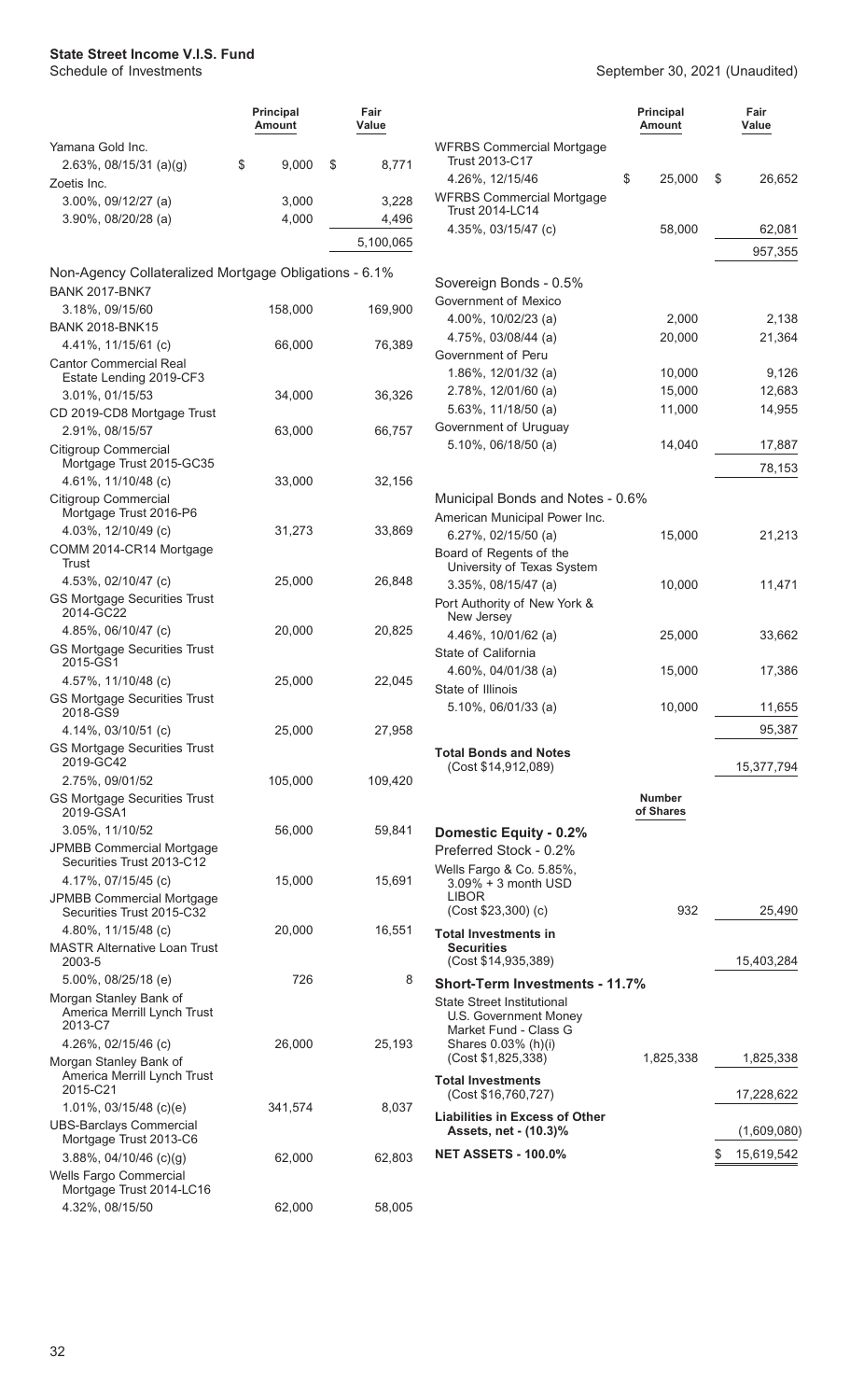\$19,587

#### **Other Information:**

Centrally Cleared Credit Default Swaps

| <b>Reference Entity</b> | Counterparty     | <b>Notional</b><br>Amount<br>(000s<br>omitted) | <b>Contract</b><br>Annual<br><b>Fixed Rate/</b><br><b>Payment</b><br>Frequency | <b>Termination</b><br>Date | <b>Market</b><br>Value | <b>Unamortized</b><br><b>Upfront</b><br><b>Pavments</b><br><b>Received (Paid)</b> | <b>Unrealized</b><br>Appreciation<br>(Depreciation) |
|-------------------------|------------------|------------------------------------------------|--------------------------------------------------------------------------------|----------------------------|------------------------|-----------------------------------------------------------------------------------|-----------------------------------------------------|
| <b>Sell Protection</b>  |                  |                                                |                                                                                |                            |                        |                                                                                   |                                                     |
| Markit CDX North        |                  |                                                |                                                                                |                            |                        |                                                                                   |                                                     |
| America High Yield      | Intercontinental |                                                | $5.00\%$ /                                                                     |                            |                        |                                                                                   |                                                     |
| Index                   | Exchange         | \$338                                          | Quarterly                                                                      | 06/20/26                   | \$31,390               | \$32,830                                                                          | \$(1,440)                                           |
|                         |                  |                                                |                                                                                | -------                    |                        |                                                                                   |                                                     |

The Fund had the following long futures contracts open at September 30, 2021:

| <b>Description</b>                | <b>Expiration</b><br><b>Date</b> | Number of<br><b>Contracts</b> | <b>Notional</b><br>Amount | Value       | <b>Unrealized</b><br>Appreciation<br>(Depreciation) |
|-----------------------------------|----------------------------------|-------------------------------|---------------------------|-------------|-----------------------------------------------------|
| 2 Yr. U.S. Treasury Notes Futures | December 2021                    | 9                             | \$1,981,759               | \$1,980,492 | \$(1,267)                                           |
| 5 Yr. U.S. Treasury Notes Futures | December 2021                    |                               | 859,918                   | 859.195     | (723)                                               |
|                                   |                                  |                               |                           |             | \$(1,990)                                           |

The Fund had the following short futures contracts open at September 30, 2021:

| <b>Description</b>                 | <b>Expiration</b><br>date | Number of<br><b>Contracts</b> | <b>Notional</b><br>Amount | Value        | Unrealized<br>Appreciation<br>(Depreciation) |
|------------------------------------|---------------------------|-------------------------------|---------------------------|--------------|----------------------------------------------|
| 10 Yr. U.S. Treasury Ultra Futures | December 2021             | 5                             | \$(740,538)               | \$(726, 250) | \$14,288                                     |
| U.S. Long Bond Futures             | December 2021             |                               | (163.440)                 | (159.218)    | 4,222                                        |
| 10 Yr. U.S. Treasury Notes Futures | December 2021             |                               | (266, 286)                | (263, 219)   | 3,067                                        |
|                                    |                           |                               |                           |              | \$21,577                                     |

The views expressed in this document reflect our judgment as of the publication date and are subject to change at any time without notice. The securities cited may not be representative of the Fund's future investments and should not be construed as a recommendation to purchase or sell a particular security. See the Fund's summary prospectus and statutory prospectus for complete descriptions of investment objectives, policies, risks and permissible investments.

- (a) At September 30, 2021, all or a portion of this security was pledged to cover collateral requirements for futures, swaps and/or TBAs.
- (b) Step coupon bond.
- (c) Variable Rate Security Interest rate shown is rate in effect at September 30, 2021. For securities based on a published reference rate and spread, the reference rate and spread are indicated in the description above.
- (d) Settlement is on a delayed delivery or when-issued basis with final maturity to be announced ("TBA") in the future.
- (e) Interest only security. These securities represent the right to receive the monthly interest payments on an underlying pool of mortgages. Payments of principal on the pool reduce the value of the "interest only" holding.
- (f) Principal only security. These securities represent the right to receive the monthly principal payments on an underlying pool of mortgages. No payments of interest on the pool are passed through to the "principal only" holder.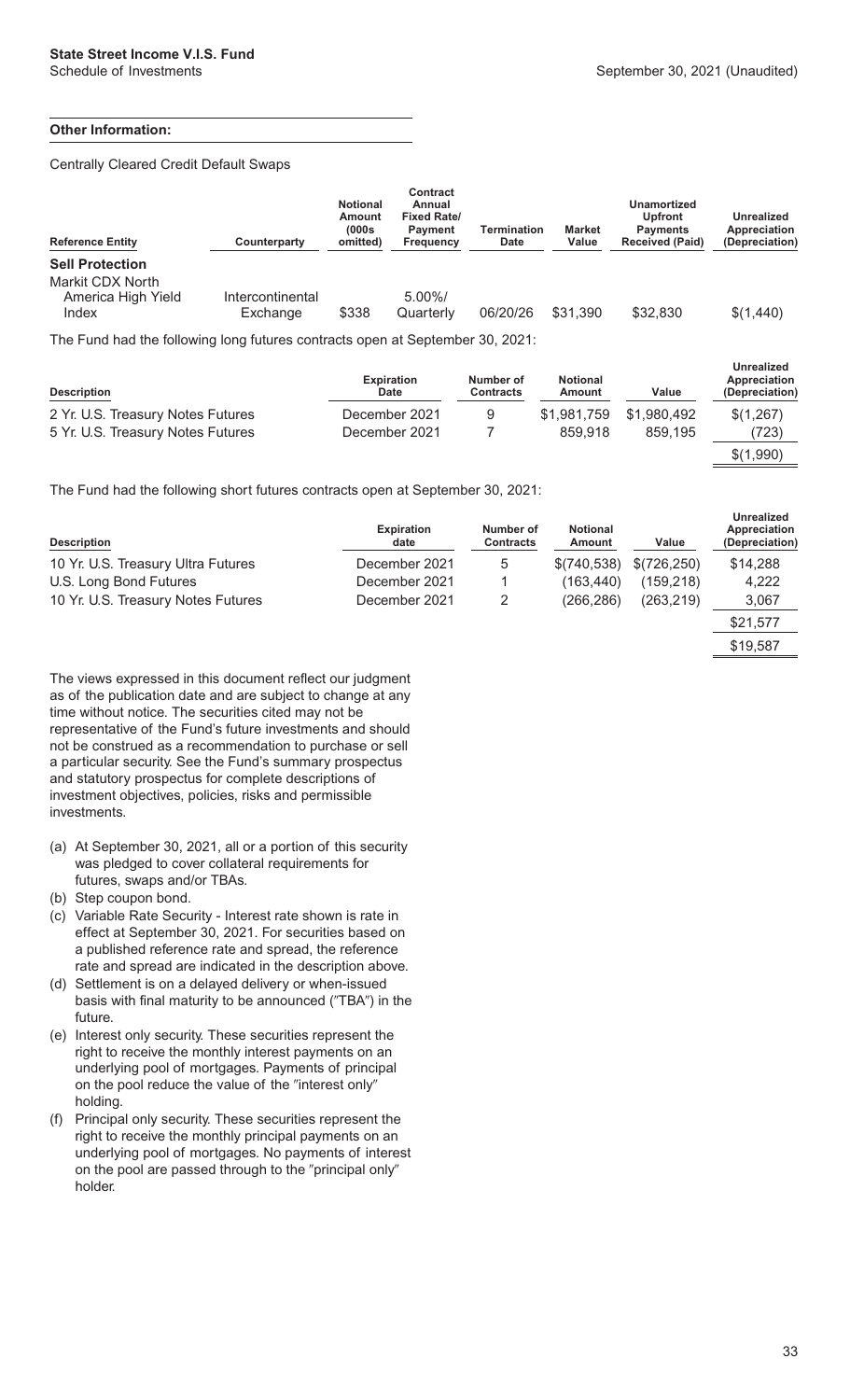- (g) Pursuant to Rule 144A of the Securities Act of 1933, as amended, these securities may be resold in transactions exempt from registration, normally to qualified institutional buyers. At September 30, 2021, these securities amounted to \$540,400 or 3.46% of the net assets of the State Street Income V.I.S. Fund. These securities have been determined to be liquid using procedures established by the Fund's Board of Directors.
- (h) Sponsored by SSGA Funds Management, Inc., the Fund's investment adviser and administrator, and an affiliate of State Street Bank & Trust Co., the Fund's sub-administrator, custodian and accounting agent.
- (i) Coupon amount represents effective yield. Amount is less than \$0.50.

#### Abbreviations:

CMT - Constant Maturity Treasury LIBOR - London Interbank Offered Rate REMIC - Real Estate Mortgage Investment Conduit SOFR - Secured Overnight Financing Rate STRIPS - Separate Trading of Registered Interest and Principal of Security TBA - To Be Announced

The following table presents the Fund's investments measured at fair value on a recurring basis at September 30, 2021:

| <b>Investments</b>                                             |    | Level 1     | Level 2       | Level 3 | <b>Total</b> |  |
|----------------------------------------------------------------|----|-------------|---------------|---------|--------------|--|
| Investments in Securities                                      |    |             |               |         |              |  |
| U.S. Treasuries                                                | \$ |             | \$4,571,482   | \$—     | \$4,571,482  |  |
| Agency Mortgage Backed                                         |    |             | 4,327,215     |         | 4,327,215    |  |
| Agency Collateralized Mortgage Obligations                     |    |             | 145,025       |         | 145,025      |  |
| Asset Backed                                                   |    |             | 103,112       |         | 103,112      |  |
| <b>Corporate Notes</b>                                         |    |             | 5,100,065     |         | 5,100,065    |  |
| Non-Agency Collateralized Mortgage Obligations                 |    |             | 957,355       |         | 957,355      |  |
| Sovereign Bonds                                                |    |             | 78,153        |         | 78,153       |  |
| Municipal Bonds and Notes                                      |    |             | 95,387        |         | 95,387       |  |
| <b>Preferred Stock</b>                                         |    | 25,490      |               |         | 25,490       |  |
| <b>Short-Term Investments</b>                                  |    | 1,825,338   |               |         | 1,825,338    |  |
| Total Investments in Securities                                |    | \$1,850,828 | \$15,377,794  | \$—     | \$17,228,622 |  |
| <b>Other Financial Instruments</b>                             |    |             |               |         |              |  |
| <b>Credit Default Swap Contracts - Unrealized Depreciation</b> |    |             | (1,440)       |         | (1,440)      |  |
| Long Futures Contracts - Unrealized Depreciation               |    | (1,990)     |               |         | (1,990)      |  |
| <b>Short Futures Contracts - Unrealized Appreciation</b>       |    | 21,577      |               |         | 21,577       |  |
| Total Other Financial Instruments                              | \$ | 19,587      | \$<br>(1,440) | \$-     | \$<br>18,147 |  |

Affiliate Table

|                                                                                     | <b>Number</b><br>of Shares<br>Held at<br>12/31/20 | Value at<br>12/31/20 | Cost of<br><b>Purchases</b>                   | <b>Proceeds</b><br>from<br><b>Shares</b><br>Sold | Realized<br>Gain<br>(Loss) | Change in<br>Unrealized<br>Appreciation<br>(Depreciation) | Number of<br><b>Shares</b><br><b>Held at</b><br>9/30/21 | Value at<br>9/30/21   | <b>Dividend</b><br><b>Income</b> |
|-------------------------------------------------------------------------------------|---------------------------------------------------|----------------------|-----------------------------------------------|--------------------------------------------------|----------------------------|-----------------------------------------------------------|---------------------------------------------------------|-----------------------|----------------------------------|
| State Street Institutional<br>U.S. Government Money Market<br>Fund - Class G Shares |                                                   |                      | 2,270,043 \$2,270,043 \$7,732,272 \$8,176,977 |                                                  | $s-$                       | $S-$                                                      |                                                         | 1,825,338 \$1,825,338 | \$405                            |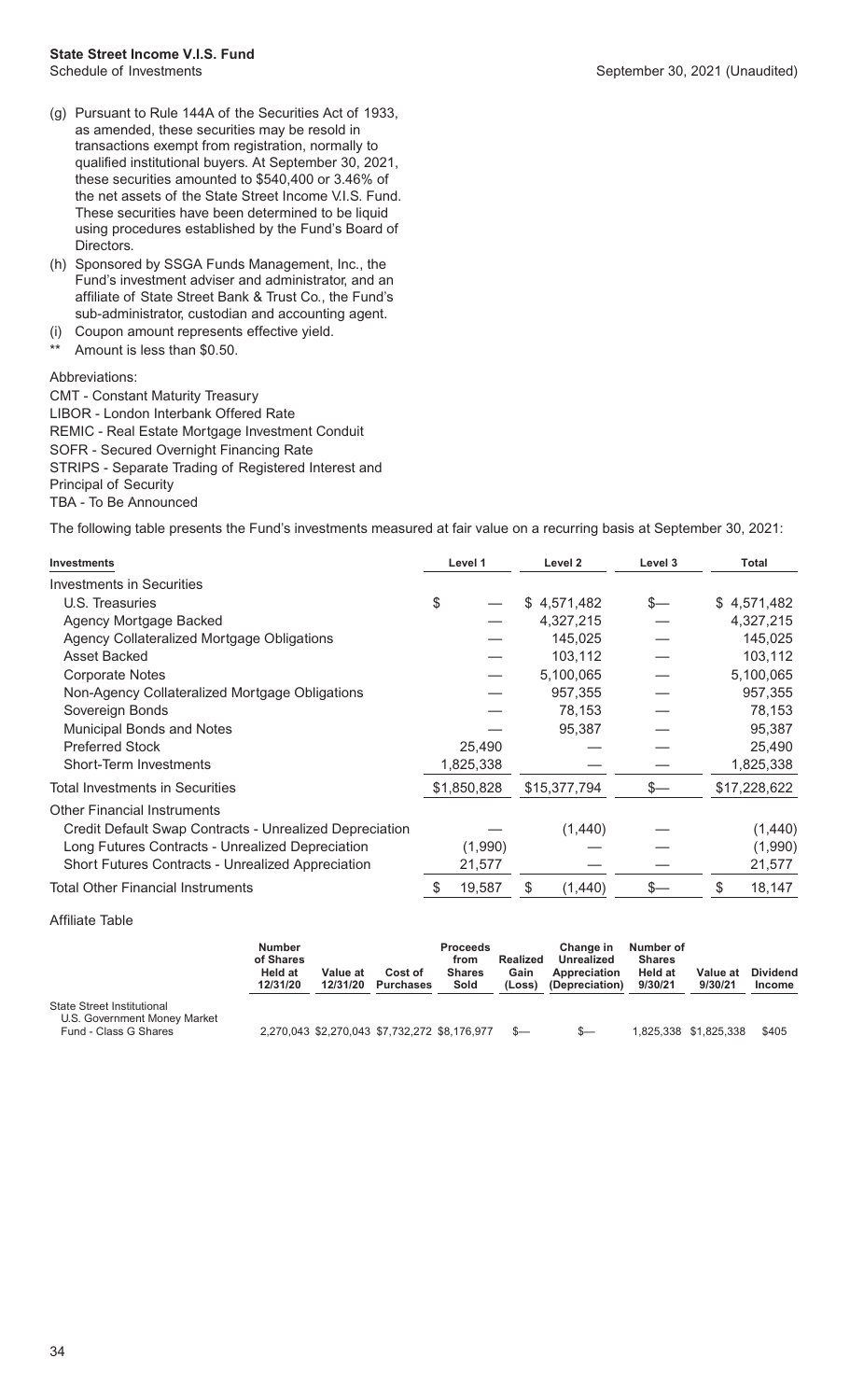|                                            | <b>Number</b><br>of Shares | Fair<br>Value |                                                  | <b>Number</b><br>of Shares | Fair<br>Value       |
|--------------------------------------------|----------------------------|---------------|--------------------------------------------------|----------------------------|---------------------|
| Domestic Equity - 40.4% †                  |                            |               | Agricultural & Farm Machinery - 0.1%             |                            |                     |
| Common Stock - 40.4%                       |                            |               | AGCO Corp.                                       | 903                        | \$<br>110,644       |
| Advertising - 0.1%                         |                            |               | AgEagle Aerial Systems Inc.                      |                            |                     |
| Advantage Solutions Inc. (a)               | 3,700                      | \$<br>32,005  | (a)<br>Deere & Co.                               | 3,400<br>3,982             | 10,234<br>1,334,249 |
| Boston Omaha Corp., Class A<br>(a)         | 800                        | 31,024        | <b>Hydrofarm Holdings</b>                        |                            |                     |
| Cardlytics Inc. (a)                        | 1,700                      | 142,698       | Group Inc. (a)                                   | 2,100                      | 79,485              |
| <b>Clear Channel Outdoor</b>               |                            |               | Lindsay Corp.                                    | 600                        | 91,074              |
| Holdings Inc. (a)                          | 17,800                     | 48,238        | The Toro Co.                                     | 1,600                      | 155,856             |
| comScore Inc. (a)                          | 2,198                      | 8,572         | Titan International Inc. (a)                     | 2,500                      | 17,900              |
| Fluent Inc. (a)                            | 400                        | 908           |                                                  |                            | 1,799,442           |
| Integral Ad Science Holding                |                            |               |                                                  |                            |                     |
| Corp. $(a)$                                | 1,000                      | 20,630        | Agricultural Products - 0.1%                     |                            |                     |
| Magnite Inc. (a)                           | 6,900                      | 193,200       | AppHarvest Inc. (a)                              | 2,400                      | 15,648              |
| National CineMedia Inc.                    | 4,200                      | 14,952        | Archer-Daniels-Midland Co.                       | 7,957                      | 477,500             |
| Omnicom Group Inc.                         | 3,000                      | 217,380       | Bunge Ltd.                                       | 2,000                      | 162,640             |
| Stagwell Inc. (a)                          | 4,000                      | 30,680        | Darling Ingredients Inc. (a)                     | 2,300                      | 165,370             |
| TechTarget Inc. (a)                        | 1,300                      | 107,146       | Fresh Del Monte Produce Inc.                     | 2,180                      | 70,240              |
| The Interpublic Group of<br>Companies Inc. | 5,797                      | 212,576       | Ingredion Inc.                                   | 1,044                      | 92,926              |
| Thryv Holdings Inc. (a)                    | 600                        | 18,024        | Limoneira Co.                                    | 1,000                      | 16,170              |
|                                            |                            |               |                                                  |                            | 1,000,494           |
|                                            |                            | 1,078,033     |                                                  |                            |                     |
| Aerospace & Defense - 0.5%                 |                            |               | Air Freight & Logistics - 0.2%                   |                            |                     |
| AAR Corp. (a)                              | 1,600                      | 51,888        | <b>Air Transport Services</b><br>Group Inc. (a)  | 3,000                      | 77,430              |
| Aerojet Rocketdyne                         |                            |               | Atlas Air Worldwide                              |                            |                     |
| Holdings Inc.                              | 4,100                      | 178,555       | Holdings Inc. (a)                                | 1,340                      | 109,451             |
| Aerovironment Inc. (a)                     | 1,300                      | 112,216       | CH Robinson Worldwide Inc.                       | 1,969                      | 171,303             |
| Astronics Corp. (a)                        | 1,400                      | 19,684        | Echo Global Logistics Inc. (a)                   | 1,300                      | 62,023              |
| Axon Enterprise Inc. (a)                   | 900                        | 157,518       | Expeditors International of                      |                            |                     |
| <b>BWX Technologies Inc.</b>               | 1,400                      | 75,404        | Washington Inc.                                  | 2,387                      | 284,363             |
| Byrna Technologies Inc. (a)                | 1,000                      | 21,860        | FedEx Corp.                                      | 3,484                      | 764,007             |
| Curtiss-Wright Corp.                       | 600                        | 75,708        | Forward Air Corp.                                | 1,600                      | 132,832             |
| Ducommun Inc. (a)                          | 600                        | 30,210        | GXO Logistics Inc. (a)                           | 1,400                      | 109,816             |
| General Dynamics Corp.                     | 3,500                      | 686,105       | Hub Group Inc., Class A (a)                      | 1,951                      | 134,131             |
| HEICO Corp.                                | 700                        | 92,309        | Radiant Logistics Inc. (a)                       | 2,600                      | 16,614              |
| HEICO Corp., Class A                       | 1,000                      | 118,430       | United Parcel Service Inc.,<br>Class B           | 10,330                     | 1,881,093           |
| Hexcel Corp. (a)                           | 1,200                      | 71,268        |                                                  |                            |                     |
| Howmet Aerospace Inc.                      | 5,400                      | 168,480       |                                                  |                            | 3,743,063           |
| Huntington Ingalls<br>Industries Inc.      | 600                        | 115,836       | Airlines - 0.1%                                  |                            |                     |
| Kaman Corp.                                | 1,335                      | 47,620        | Alaska Air Group Inc. (a)                        | 1,800                      | 105,480             |
| Kratos Defense & Security                  |                            |               | Allegiant Travel Co. (a)                         | 800                        | 156,384             |
| Solutions Inc. (a)                         | 6,300                      | 140,553       | American Airlines Group Inc.                     |                            |                     |
| L3Harris Technologies Inc.                 | 2,900                      | 638,696       | (a)                                              | 9,200                      | 188,784             |
| Lockheed Martin Corp.                      | 3,501                      | 1,208,195     | Delta Air Lines Inc. (a)                         | 9,000                      | 383,490             |
| Maxar Technologies Inc.                    | 3,600                      | 101,952       | Frontier Group Holdings Inc.                     |                            |                     |
| Mercury Systems Inc. (a)                   | 800                        | 37,936        | (a)                                              | 1,700                      | 26,843              |
| Moog Inc.                                  | 1,500                      | 114,345       | Hawaiian Holdings Inc. (a)                       | 3,400                      | 73,644              |
| National Presto Industries Inc.            | 290                        | 23,803        | JetBlue Airways Corp. (a)                        | 4,700                      | 71,863              |
| Northrop Grumman Corp.                     | 2,100                      | 756,315       | Mesa Air Group Inc. (a)                          | 2,000                      | 15,320              |
| PAE Inc. (a)                               | 3,500                      | 20,930        | SkyWest Inc. (a)                                 | 2,600                      | 128,284             |
| Park Aerospace Corp.                       | 1,253                      | 17,141        | Southwest Airlines Co. (a)                       | 8,500                      | 437,155             |
| Parsons Corp. (a)                          | 1,300                      | 43,888        | Spirit Airlines Inc. (a)                         | 5,200                      | 134,888             |
| Raytheon Technologies Corp.                | 21,631                     | 1,859,401     | <b>Sun Country Airlines</b><br>Holdings Inc. (a) | 900                        | 30,186              |
| Spirit AeroSystems                         | 1,600                      | 70,704        | United Airlines Holdings Inc.                    |                            |                     |
| Holdings Inc., Class A<br>Textron Inc.     | 3,400                      | 237,354       | (a)                                              | 4,500                      | 214,065             |
| The Boeing Co. (a)                         | 7,682                      | 1,689,579     |                                                  |                            | 1,966,386           |
| TransDigm Group Inc. (a)                   | 770                        | 480,919       |                                                  |                            |                     |
| Triumph Group Inc. (a)                     | 3,300                      | 61,479        | Alternative Carriers - 0.1%                      |                            |                     |
| Vectrus Inc. (a)                           | 715                        | 35,950        | Anterix Inc. (a)                                 | 700                        | 42,490              |
| Virgin Galactic Holdings Inc.              |                            |               | Bandwidth Inc., Class A (a)                      | 1,300                      | 117,364             |
| (a)                                        | 3,000                      | 75,900        | <b>Cogent Communications</b>                     |                            |                     |
|                                            |                            | 9,638,131     | Holdings Inc.<br>EchoStar Corp., Class A (a)     | 2,100<br>2,000             | 148,764<br>51,020   |
|                                            |                            |               | Globalstar Inc. (a)                              | 29,800                     | 49,766              |
|                                            |                            |               |                                                  |                            |                     |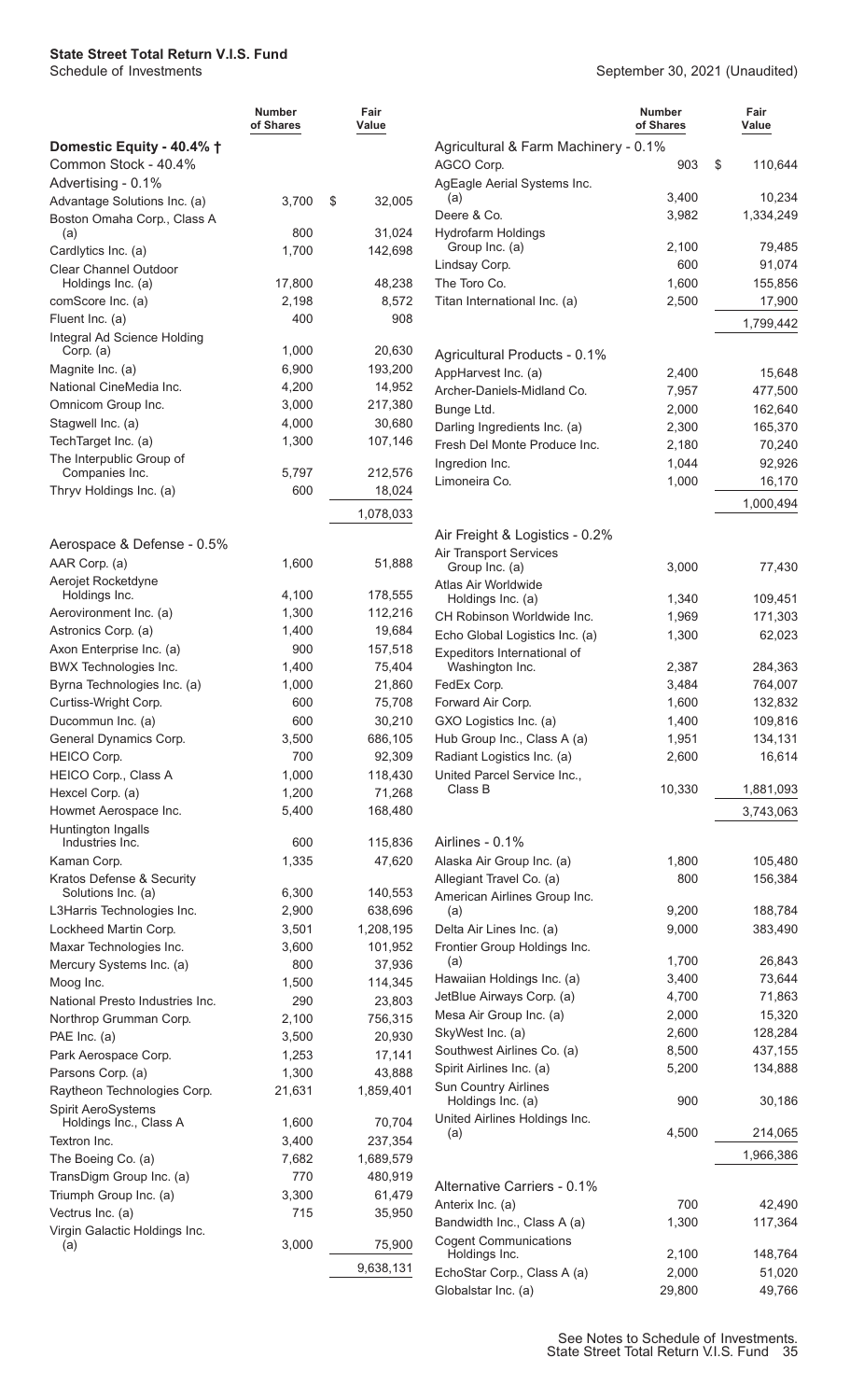|                                                             | <b>Number</b><br>of Shares | Fair<br>Value       |
|-------------------------------------------------------------|----------------------------|---------------------|
| Iridium Communications Inc.<br>(a)                          | 6,200                      | \$<br>247,070       |
| Liberty Latin America Ltd.,<br>Class A (a)                  | 2,900                      | 37,932              |
| Liberty Latin America Ltd.,<br>Class C (a)                  | 7,638                      | 100,211             |
| Lumen Technologies Inc.                                     | 15,300                     | 189,567             |
|                                                             |                            | 984,184             |
| Aluminum - 0.0% *                                           |                            |                     |
| Alcoa Corp. (a)                                             | 2,400                      | 117,456             |
| Arconic Corp. (a)                                           | 5,700                      | 179,778             |
| Century Aluminum Co. (a)<br>Kaiser Aluminum Corp.           | 3,000<br>800               | 40,350<br>87,168    |
|                                                             |                            | 424,752             |
| Apparel Retail - 0.2%                                       |                            |                     |
| Abercrombie & Fitch Co.,                                    |                            |                     |
| Class A (a)                                                 | 3,200                      | 120,416             |
| American Eagle Outfitters Inc.                              | 8,500                      | 219,300             |
| Boot Barn Holdings Inc. (a)                                 | 1,500                      | 133,305             |
| Burlington Stores Inc. (a)<br>Caleres Inc.                  | 1,000                      | 283,570             |
| Chico's FAS Inc. (a)                                        | 2,100<br>7,100             | 46,662<br>31,879    |
| Citi Trends Inc. (a)                                        | 567                        | 41,368              |
| Designer Brands Inc., Class A                               |                            |                     |
| (a)                                                         | 2,800                      | 39,004              |
| Foot Locker Inc.                                            | 1,215                      | 55,477              |
| Genesco Inc. (a)                                            | 700                        | 40,411              |
| Guess? Inc.                                                 | 1,800                      | 37,818              |
| Ross Stores Inc.                                            | 5,000                      | 544,250             |
| Shoe Carnival Inc.<br>The Buckle Inc.                       | 1,158<br>1,659             | 37,542<br>65,680    |
| The Cato Corp., Class A                                     | 600                        | 9,924               |
| The Children's Place Inc. (a)                               | 800                        | 60,208              |
| The Gap Inc.                                                | 2,747                      | 62,357              |
| The TJX Companies Inc.                                      | 17,276                     | 1,139,871           |
| Tilly's Inc., Class A                                       | 1,600                      | 22,416              |
| Torrid Holdings Inc. (a)                                    | 200                        | 3,086               |
| Urban Outfitters Inc. (a)                                   | 4,000                      | 118,760             |
| Victoria's Secret & Co. (a)                                 | 1,139                      | 62,941              |
| Zumiez Inc. (a)                                             | 1,200                      | 47,712<br>3,223,957 |
|                                                             |                            |                     |
| Apparel, Accessories & Luxury Goods - 0.1%<br>Carter's Inc. | 600                        | 58,344              |
| Columbia Sportswear Co.                                     | 500                        | 47,920              |
| Fossil Group Inc. (a)                                       | 2,800                      | 33,180              |
| G-III Apparel Group Ltd. (a)                                | 2,100                      | 59,430              |
| Hanesbrands Inc.                                            | 5,200                      | 89,232              |
| Kontoor Brands Inc.                                         | 2,600                      | 129,870             |
| Movado Group Inc.                                           | 900                        | 28,341              |
| Oxford Industries Inc.                                      | 900                        | 81,153              |
| PLBY Group Inc. (a)                                         | 1,600                      | 37,712              |
| PVH Corp. (a)                                               | 1,000                      | 102,790             |
| Ralph Lauren Corp.<br>Superior Group of                     | 700                        | 77,728              |
| Companies Inc.                                              | 599                        | 13,951              |
| Tapestry Inc.                                               | 4,100                      | 151,782             |
| Under Armour Inc., Class A (a)                              | 2,200                      | 44,396              |
| Under Armour Inc., Class C (a)                              | 3,200                      | 56,064              |
| Vera Bradley Inc. (a)<br>VF Corp.                           | 2,200<br>4,600             | 20,702              |
|                                                             |                            | 308,154             |
|                                                             |                            | 1,340,749           |

|                                               | <b>Number</b><br>of Shares | Fair<br>Value      |
|-----------------------------------------------|----------------------------|--------------------|
| Application Software - 1.7%                   |                            |                    |
| 8x8 Inc. (a)                                  | 6,300                      | \$<br>147,357      |
| ACI Worldwide Inc. (a)                        | 6,500                      | 199,745            |
| Adobe Inc. (a)                                | 6,863                      | 3,951,166          |
| Agilysys Inc. (a)                             | 1,100                      | 57,596             |
| Alarm.com Holdings Inc. (a)                   | 2,500                      | 195,475            |
| Alkami Technology Inc. (a)                    | 600                        | 14,808             |
| Altair Engineering Inc., Class A              |                            |                    |
| (a)                                           | 2,500                      | 172,350            |
| Alteryx Inc., Class A (a)                     | 800                        | 58,480             |
| American Software Inc.,<br>Class A            | 1,797                      | 42,679             |
| Anaplan Inc. (a)                              | 2,000                      | 121,780            |
| ANSYS Inc. (a)                                | 1,200                      | 408,540            |
| Appfolio Inc., Class A (a)                    | 1,000                      | 120,400            |
| Asana Inc., Class A (a)                       | 3,800                      | 394,592            |
| Aspen Technology Inc. (a)                     | 1,000                      | 122,800            |
| Autodesk Inc. (a)                             | 3,100                      | 884,027            |
| Avalara Inc. (a)                              | 1,200                      | 209,724            |
| Avaya Holdings Corp. (a)                      | 4,260                      | 84,305             |
| Benefitfocus Inc. (a)                         | 1,800                      | 19,980             |
| Bentley Systems Inc., Class B                 | 1,900                      | 115,216            |
| Bill.com Holdings Inc. (a)                    | 1,092                      | 291,509            |
| Black Knight Inc. (a)                         | 2,224                      | 160,128            |
| Blackbaud Inc. (a)<br>Blackline Inc. (a)      | 2,500<br>2,800             | 175,875<br>330,568 |
| Bottomline Technologies de                    |                            |                    |
| Inc. (a)                                      | 2,300                      | 90,344             |
| Box Inc., Class A (a)                         | 7,500                      | 177,525            |
| BTRS Holdings Inc. (a)                        | 4,500                      | 47,880             |
| C3.ai Inc., Class A (a)                       | 400                        | 18,536             |
| Cadence Design Systems Inc.                   | 4,000                      |                    |
| (a)<br>CDK Global Inc.                        | 1,800                      | 605,760<br>76,590  |
| Cerence Inc. (a)                              | 1,932                      | 185,685            |
| Ceridian HCM Holding Inc. (a)                 | 2,000                      | 225,240            |
| ChannelAdvisor Corp. (a)                      | 1,700                      | 42,891             |
| Citrix Systems Inc.                           | 1,800                      | 193,266            |
| Cleanspark Inc. (a)                           | 1,600                      | 18,544             |
| Cloudera Inc. (a)                             | 11,700                     | 186,849            |
| Cornerstone OnDemand Inc.                     |                            |                    |
| (a)                                           | 3,200                      | 183,232            |
| Couchbase Inc. (a)<br>Coupa Software Inc. (a) | 700<br>1,100               | 21,777<br>241,098  |
| CS Disco Inc. (a)                             | 600                        | 28,764             |
| Datadog Inc., Class A (a)                     | 3,400                      | 480,590            |
| Digimarc Corp. (a)                            | 700                        | 24,108             |
| Digital Turbine Inc. (a)                      | 4,800                      | 330,000            |
| DocuSign Inc. (a)                             | 2,700                      | 695,061            |
| Domo Inc., Class B (a)                        | 1,400                      | 118,216            |
| Dropbox Inc., Class A (a)                     | 4,300                      | 125,646            |
| Duck Creek Technologies Inc.                  |                            |                    |
| (a)                                           | 1,100                      | 48,664             |
| Dynatrace Inc. (a)                            | 2,700                      | 191,619            |
| E2open Parent Holdings Inc.<br>(a)            | 8,000                      | 90,400             |
| Ebix Inc.                                     | 1,100                      | 29,623             |
| eGain Corp. (a)                               | 300                        | 3,060              |
| Elastic N.V. (a)                              | 900                        | 134,091            |
| Envestnet Inc. (a)                            | 2,800                      | 224,672            |
| Everbridge Inc. (a)                           | 500                        | 75,520             |
| EverCommerce Inc. (a)                         | 1,400                      | 23,086             |
| Fair Isaac Corp. (a)                          | 370                        | 147,234            |
| Five9 Inc. (a)                                | 900                        | 143,766            |
| GTY Technology Holdings Inc.<br>(a)           | 400                        | 3,008              |
| Guidewire Software Inc. (a)                   | 1,200                      | 142,644            |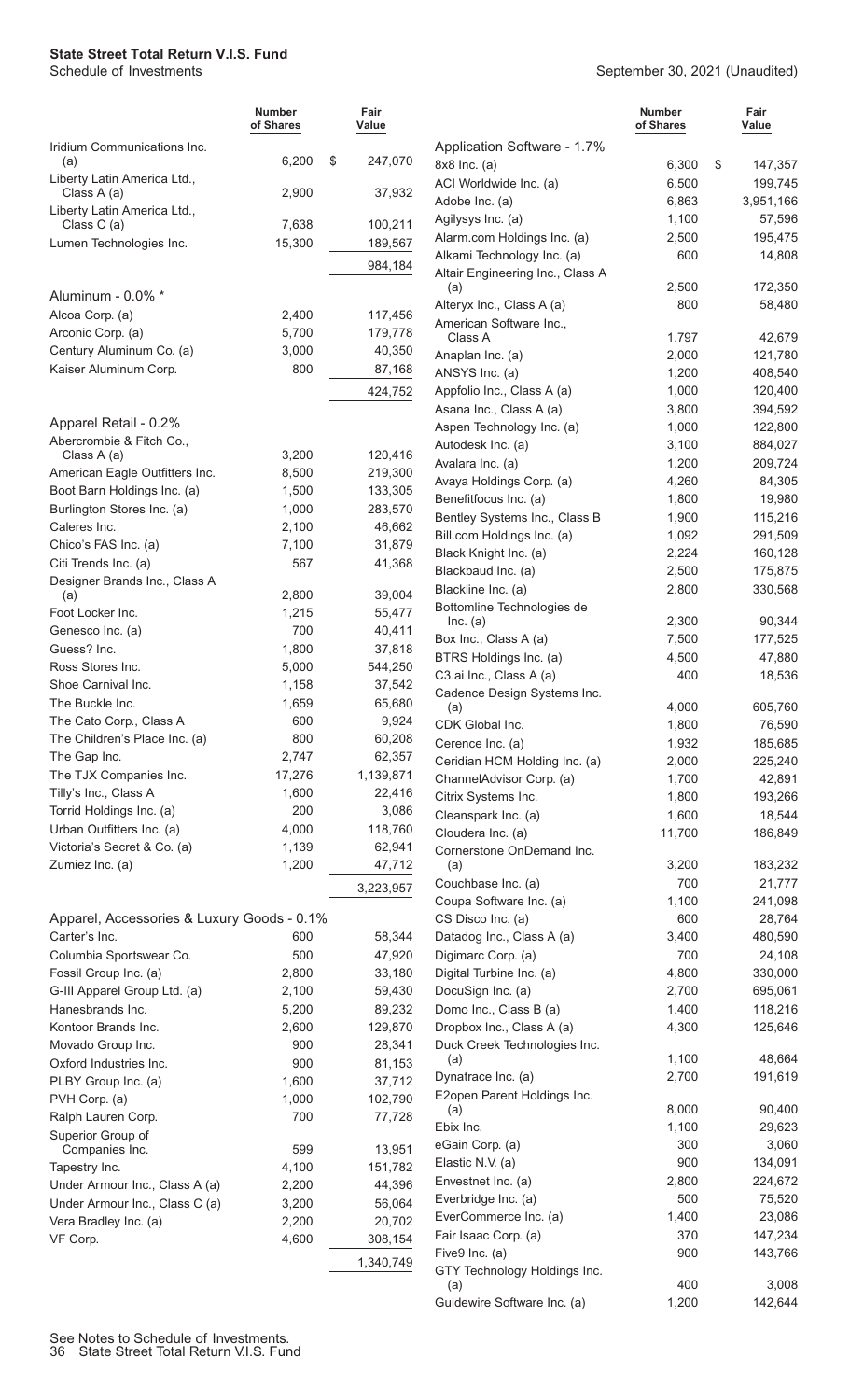|                                                                 | Number<br>of Shares | Fair<br>Value      |                |
|-----------------------------------------------------------------|---------------------|--------------------|----------------|
| HubSpot Inc. (a)                                                | 670                 | \$<br>452,980      | Ž              |
| Instructure Holdings Inc. (a)                                   | 300                 | 6,777              | Z              |
| Intapp Inc. $(a)$                                               | 700                 | 18,032             | Ž              |
| Intelligent Systems Corp. (a)                                   | 500                 | 20,305             |                |
| InterDigital Inc.                                               | 1,600               | 108,512            |                |
| Intuit Inc.                                                     | 3,662               | 1,975,686          |                |
| J2 Global Inc. (a)                                              | 2,300               | 314,226            |                |
| Jamf Holding Corp. (a)                                          | 800                 | 30,816             | $\overline{v}$ |
| Kaltura Inc. (a)                                                | 200                 | 2,058              | $\overline{v}$ |
| LivePerson Inc. (a)                                             | 3,400               | 200,430            | ŀ              |
| Manhattan Associates Inc. (a)<br>Marathon Digital Holdings Inc. | 800                 | 122,424            | ŀ              |
| (a)                                                             | 4,900               | 154,742            |                |
| Medallia Inc. (a)                                               | 1,300               | 44,031             | l              |
| MeridianLink Inc. (a)                                           | 1,000               | 22,360             |                |
| MicroStrategy Inc., Class A (a)                                 | 367                 | 212,273            | ŀ              |
| Mimecast Ltd. (a)<br>Mitek Systems Inc. (a)                     | 3,400<br>2,500      | 216,240<br>46,250  | E              |
| Model N Inc. (a)                                                | 1,700               | 56,950             | E              |
| Momentive Global Inc. (a)                                       | 7,400               | 145,040            | E              |
| nCino Inc. (a)                                                  | 700                 | 49,721             | E              |
| NCR Corp. (a)                                                   | 1,900               | 73,644             |                |
| New Relic Inc. (a)                                              | 800                 | 57,416             | Ç              |
| Nuance Communications Inc.<br>(a)                               | 4,232               | 232,929            | D              |
| Nutanix Inc., Class A (a)                                       | 2,800               | 105,560            | F              |
| ON $24$ Inc. (a)                                                | 1,700               | 33,898             | F              |
| PagerDuty Inc. (a)                                              | 4,200               | 173,964            |                |
| Palantir Technologies Inc.,                                     |                     |                    | F              |
| Class A (a)                                                     | 23,200              | 557,728            | $\mathsf{C}$   |
| Paycom Software Inc. (a)                                        | 700                 | 347,025            | ŀ              |
| Paylocity Holding Corp. (a)                                     | 500                 | 140,200            | I<br>ŀ         |
| Pegasystems Inc.                                                | 600                 | 76,260             |                |
| PROS Holdings Inc. (a)                                          | 1,700               | 60,316             | F              |
| PTC Inc. (a)                                                    | 1,500               | 179,685            |                |
| Q2 Holdings Inc. (a)                                            | 2,900               | 232,406            | Ś              |
| QAD Inc., Class A                                               | 700                 | 61,173             |                |
| Rekor Systems Inc. (a)                                          | 1,600               | 18,384             | Ś              |
| Rimini Street Inc. (a)                                          | 3,100               | 29,915             | Ś              |
| RingCentral Inc., Class A (a)<br>Riot Blockchain Inc. (a)       | 1,100<br>4,800      | 239,250<br>123,360 | S              |
| salesforce.com Inc. (a)                                         | 13,263              | 3,597,191          | Ī              |
| ShotSpotter Inc. (a)                                            | 500                 | 18,185             |                |
| Smartsheet Inc., Class A (a)                                    | 1,700               | 116,994            | $\overline{1}$ |
| Smith Micro Software Inc. (a)                                   | 4,400               | 21,296             | ١              |
| Splunk Inc. (a)                                                 | 2,400               | 347,304            | Λ              |
| Sprout Social Inc., Class A (a)                                 | 2,290               | 279,265            |                |
| SPS Commerce Inc. (a)                                           | 1,857               | 299,553            |                |
| SS&C Technologies<br>Holdings Inc.                              | 3,100               | 215,140            | l              |
| Sumo Logic Inc. (a)                                             | 5,000               | 80,600             |                |
| Synopsys Inc. (a)                                               | 2,219               | 664,391            |                |
| The Trade Desk Inc., Class A<br>(a)                             | 6,220               | 437,266            | E<br>O         |
| Tyler Technologies Inc. (a)                                     | 600                 | 275,190            |                |
| Unity Software Inc. (a)                                         | 2,100               | 265,125            | Ľ              |
| Upland Software Inc. (a)                                        | 1,300               | 43,472             | L              |
| Verint Systems Inc. (a)                                         | 2,800               | 125,412            | F              |
| Veritone Inc. (a)                                               | 1,600               | 38,224             | $\mathbf$      |
| Viant Technology Inc., Class A                                  |                     |                    | $\mathsf{C}$   |
| (a)                                                             | 600                 | 7,332              | $\mathsf{L}$   |
| VirnetX Holding Corp. (a)                                       | 3,900               | 15,288             | $\mathsf{L}$   |
| Vonage Holdings Corp. (a)                                       | 12,400              | 199,888            | Ŋ              |
| Workday Inc., Class A (a)                                       | 2,700               | 674,703            | Ņ              |
| Workiva Inc. (a)                                                | 2,200               | 310,112            | F              |
| Yext Inc. (a)                                                   | 6,800               | 81,804             |                |

|                                                                | <b>Number</b><br>of Shares | Fair<br>Value      |
|----------------------------------------------------------------|----------------------------|--------------------|
| Zendesk Inc. (a)                                               | 1,700                      | \$<br>197,863      |
| Zix Corp. (a)                                                  | 3,300                      | 23,331             |
| Zoom Video                                                     |                            |                    |
| Communications Inc.,                                           |                            |                    |
| Class A (a)                                                    | 3,092                      | 808,558            |
|                                                                |                            | 29,740,542         |
| Asset Management & Custody Banks - 0.4%                        |                            |                    |
| Affiliated Managers Group Inc.                                 | 600                        | 90,654             |
| Ameriprise Financial Inc.                                      | 1,600                      | 422,592            |
| Apollo Global                                                  |                            |                    |
| Management Inc.                                                | 2,600                      | 160,134            |
| Ares Management Corp.,<br>Class A                              | 2,100                      | 155,043            |
| Artisan Partners Asset                                         |                            |                    |
| Management Inc., Class A                                       | 3,316                      | 162,219            |
| AssetMark Financial<br>Holdings Inc. (a)                       | 1,000                      | 24,870             |
| <b>BlackRock Inc.</b>                                          | 2,051                      | 1,720,092          |
| Blackstone Inc.                                                | 9,700                      | 1,128,498          |
| Blucora Inc. (a)                                               | 3,300                      | 51,447             |
| Brightsphere Investment                                        |                            |                    |
| Group Inc.                                                     | 2,900                      | 75,777             |
| Cohen & Steers Inc.                                            | 1,293                      | 108,314            |
| Diamond Hill Investment<br>Group Inc.                          | 177                        | 31,092             |
| Federated Hermes Inc.                                          | 4,800                      | 156,000            |
| Focus Financial Partners Inc.,                                 |                            |                    |
| Class A (a)                                                    | 3,000                      | 157,110            |
| Franklin Resources Inc.                                        | 4,100                      | 121,852            |
| GCM Grosvenor Inc., Class A                                    | 2,000                      | 23,040             |
| Hamilton Lane Inc.                                             | 1,900                      | 161,158            |
| Invesco Ltd.                                                   | 4,300                      | 103,673            |
| KKR & Company Inc.                                             | 8,000                      | 487,040            |
| Northern Trust Corp.<br>Pzena Investment                       | 2,900                      | 312,649            |
| Management Inc., Class A                                       | 300                        | 2,952              |
| <b>Sculptor Capital</b><br>Management Inc.                     | 1,100                      | 30,679             |
| SEI Investments Co.                                            | 1,700                      | 100,810            |
| State Street Corp. (b)                                         | 5,000                      | 423,600            |
| StepStone Group Inc., Class A                                  | 2,200                      | 93,808             |
| T Rowe Price Group Inc.                                        | 3,215                      | 632,390            |
| The Bank of New York Mellon                                    |                            |                    |
| Corp.                                                          | 11,500                     | 596,160            |
| The Carlyle Group Inc.                                         | 2,200                      | 104,016            |
| Virtus Investment Partners Inc.<br>WisdomTree Investments Inc. | 350<br>5,800               | 108,612<br>32,886  |
|                                                                |                            |                    |
|                                                                |                            | 7,779,167          |
| Auto Parts & Equipment - 0.1%                                  |                            |                    |
| American Axle &<br>Manufacturing Holdings Inc.                 |                            |                    |
| (a)                                                            | 7,300                      | 64,313             |
| BorgWarner Inc.                                                | 3,600                      | 155,556            |
| Cooper-Standard Holdings Inc.                                  |                            |                    |
| (a)                                                            | 1,000                      | 21,910             |
| Dana Inc.                                                      | 7,500                      | 166,800            |
| Dorman Products Inc. (a)<br>Fox Factory Holding Corp. (a)      | 1,300<br>2,200             | 123,071<br>317,988 |
| Gentex Corp.                                                   | 3,658                      | 120,641            |
| Gentherm Inc. (a)                                              | 1,600                      | 129,488            |
| <b>LCI Industries</b>                                          | 1,400                      | 188,482            |
| Lear Corp.                                                     | 800                        | 125,184            |
| Modine Manufacturing Co. (a)                                   | 2,100                      | 23,793             |
| Motorcar Parts of America Inc.                                 |                            |                    |
| (a)                                                            | 1,100                      | 21,450             |
| Patrick Industries Inc.                                        | 1,100                      | 91,630             |
| QuantumScape Corp. (a)                                         | 3,000                      | 73,620             |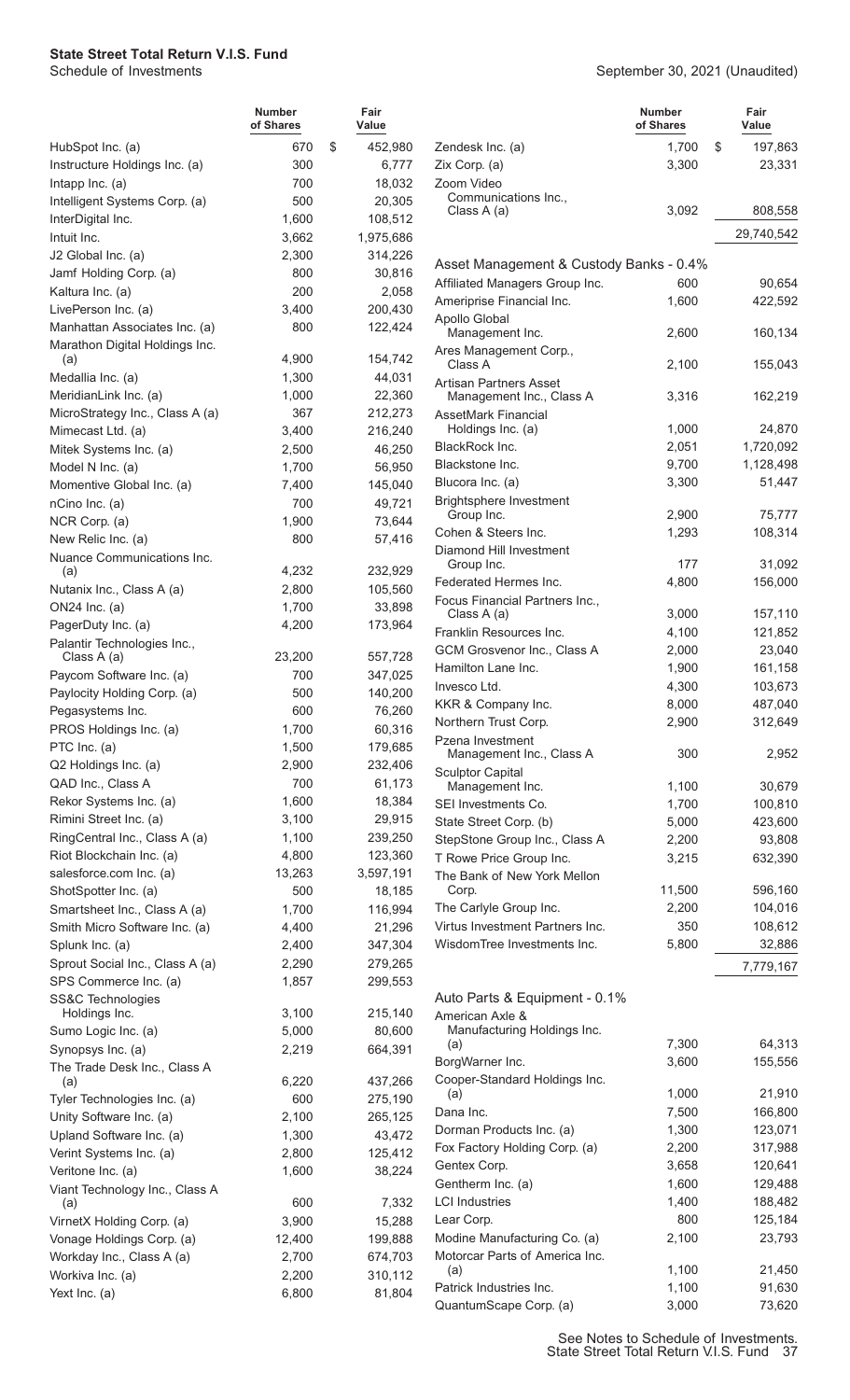|                                                | <b>Number</b><br>of Shares | Fair<br>Value    |                                                          | <b>Number</b><br>of Shares | Fair<br>Value    |
|------------------------------------------------|----------------------------|------------------|----------------------------------------------------------|----------------------------|------------------|
| Standard Motor Products Inc.                   | 900                        | \$<br>39,339     | Albireo Pharma Inc. (a)                                  | 1,000                      | \$<br>31,200     |
| Stoneridge Inc. (a)                            | 1,080                      | 22,021           | Aldeyra Therapeutics Inc. (a)                            | 2,400                      | 21,072           |
| Tenneco Inc., Class A (a)                      | 3,500                      | 49,945           | Alector Inc. (a)                                         | 3,056                      | 69,738           |
| Visteon Corp. (a)                              | 1,600                      | 151,024          | Aligos Therapeutics Inc. (a)                             | 1,300                      | 20,163           |
| XL Fleet Corp. (a)                             | 3,100                      | 19,096           | Allakos Inc. (a)                                         | 1,800                      | 190,566          |
| XPEL Inc. (a)                                  | 900                        | 68,274           | Allogene Therapeutics Inc. (a)                           | 3,600                      | 92,520           |
|                                                |                            | 1,973,625        | Allovir Inc. (a)                                         | 1,800                      | 45,108           |
|                                                |                            |                  | Alnylam Pharmaceuticals Inc.                             |                            |                  |
| Automobile Manufacturers - 0.6%                |                            |                  | (a)                                                      | 1,700                      | 320,977          |
| Canoo Inc. (a)                                 | 4,700                      | 36,143           | Altimmune Inc. (a)                                       | 1,600                      | 18,096           |
| Fisker Inc. (a)                                | 9,300                      | 136,245          | ALX Oncology Holdings Inc.                               |                            |                  |
| Ford Motor Co. (a)                             | 55,865                     | 791,048          | (a)                                                      | 1,000                      | 73,860           |
| General Motors Co. (a)                         | 19,449                     | 1,025,157        | Amgen Inc.                                               | 8,145                      | 1,732,034        |
| Lordstown Motors Corp.,                        |                            |                  | Amicus Therapeutics Inc. (a)                             | 13,600                     | 129,880          |
| Class A (a)                                    | 5,500                      | 43,890           | AnaptysBio Inc. (a)                                      | 1,300                      | 35,256           |
| Tesla Inc. (a)                                 | 11,358                     | 8,807,902        | Anavex Life Sciences Corp. (a)                           | 3,300                      | 59,235           |
| Thor Industries Inc.                           | 834                        | 102,382          | Anika Therapeutics Inc. (a)                              | 800<br>1,600               | 34,048<br>29,776 |
| Winnebago Industries Inc.                      | 1,900                      | 137,655          | Annexon Inc. (a)<br>Apellis Pharmaceuticals Inc.         |                            |                  |
| Workhorse Group Inc. (a)                       | 6,100                      | 46,665           | (a)                                                      | 3,800                      | 125,248          |
|                                                |                            | 11,127,087       | <b>Applied Molecular</b>                                 |                            |                  |
|                                                |                            |                  | Transport Inc. (a)                                       | 1,700                      | 43,979           |
| Automotive Retail - 0.2%                       |                            |                  | Applied Therapeutics Inc. (a)                            | 1,000                      | 16,600           |
| Advance Auto Parts Inc.                        | 900                        | 188,001          | AquaBounty Technologies Inc.                             |                            |                  |
| America's Car-Mart Inc. (a)                    | 313                        | 36,552           | (a)                                                      | 3,200                      | 13,024           |
| Arko Corp. (a)                                 | 5,900                      | 59,590           | <b>Arcturus Therapeutics</b>                             |                            |                  |
| Asbury Automotive Group Inc.                   | 995                        | 195,756          | Holdings Inc. (a)                                        | 1,204                      | 57,527           |
| (a)<br>AutoNation Inc. (a)                     | 582                        | 70,864           | Arcus Biosciences Inc. (a)                               | 2,700                      | 94,149           |
| AutoZone Inc. (a)                              | 306                        | 519,585          | Arcutis Biotherapeutics Inc. (a)                         | 1,400<br>4,600             | 33,446<br>6,072  |
| Camping World Holdings Inc.,                   |                            |                  | Ardelyx Inc. (a)<br>Arena Pharmaceuticals Inc. (a)       | 3,200                      | 190,560          |
| Class A                                        | 2,533                      | 98,458           | Arrowhead                                                |                            |                  |
| CarLotz Inc. (a)                               | 4,400                      | 16,764           | Pharmaceuticals Inc. (a)                                 | 5,371                      | 335,312          |
| CarMax Inc. (a)                                | 2,400                      | 307,104          | Atara Biotherapeutics Inc. (a)                           | 3,700                      | 66,230           |
| Carvana Co. (a)                                | 1,100                      | 331,694          | Athenex Inc. (a)                                         | 4,400                      | 13,244           |
| Group 1 Automotive Inc.                        | 989                        | 185,814          | Athersys Inc. (a)                                        | 11,100                     | 14,763           |
| Lithia Motors Inc., Class A                    | 400                        | 126,816          | Atossa Genetics Inc. (a)                                 | 5,700                      | 18,582           |
| Monro Inc.                                     | 1,700                      | 97,767           | Atreca Inc., Class A (a)                                 | 1,800                      | 11,214           |
| Murphy USA Inc.                                | 1,300                      | 217,438          | Avid Bioservices Inc. (a)                                | 3,500                      | 75,495           |
| OneWater Marine Inc., Class A                  | 600                        | 24,126           | Avidity Biosciences Inc. (a)                             | 1,800                      | 44,334           |
| O'Reilly Automotive Inc. (a)                   | 1,000                      | 611,060          | Avita Therapeutics Inc. (a)                              | 1,200                      | 21,264           |
| Penske Automotive Group Inc.                   | 470                        | 47,282           | Avrobio Inc. (a)                                         | 2,200                      | 12,276           |
| Shift Technologies Inc. (a)                    | 3,000                      | 20,820           | Beam Therapeutics Inc. (a)                               | 2,700                      | 234,927          |
| Sonic Automotive Inc., Class A                 | 1,106                      | 58,109           | Beyondspring Inc. (a)                                    | 1,603                      | 25,263           |
| TravelCenters of America Inc.                  |                            |                  | BioAtla Inc. (a)                                         | 700                        | 20,608           |
| (a)                                            | 700                        | 34,853           | BioCryst Pharmaceuticals Inc.                            |                            |                  |
| Vroom Inc. (a)                                 | 1,500                      | 33,105           | (a)                                                      | 8,900                      | 127,893          |
|                                                |                            | 3,281,558        | Biogen Inc. (a)                                          | 2,100                      | 594,279          |
|                                                |                            |                  | <b>Biohaven Pharmaceutical</b>                           |                            |                  |
| Biotechnology - 1.5%                           |                            |                  | Holding Company Ltd. (a)<br>BioMarin Pharmaceutical Inc. | 2,900                      | 402,839          |
| 4D Molecular<br>Therapeutics Inc. (a)          | 1,200                      | 32,364           | (a)                                                      | 2,700                      | 208,683          |
| 89bio Inc. (a)                                 | 100                        | 1,959            | Bioxcel Therapeutics Inc. (a)                            | 797                        | 24,189           |
| AbbVie Inc.                                    | 25,235                     | 2,722,099        | <b>Black Diamond</b>                                     |                            |                  |
| <b>ACADIA Pharmaceuticals Inc.</b>             |                            |                  | Therapeutics Inc. (a)                                    | 1,100                      | 9,306            |
| (a)                                            | 6,000                      | 99,660           | Bluebird Bio Inc. (a)                                    | 3,300                      | 63,063           |
| Acceleron Pharma Inc. (a)                      | 800                        | 137,680          | Blueprint Medicines Corp. (a)                            | 3,000                      | 308,430          |
| Adagio Therapeutics Inc. (a)                   | 1,100                      | 46,464           | Bolt Biotherapeutics Inc. (a)                            | 800                        | 10,120           |
| Adverum Biotechnologies Inc.                   |                            |                  | Bridgebio Pharma Inc. (a)                                | 5,600                      | 262,472          |
| (a)                                            | 5,332                      | 11,570           | <b>Brooklyn</b>                                          |                            |                  |
| Aeglea BioTherapeutics Inc.                    |                            |                  | ImmunoTherapeutics Inc. (a)                              | 1,300                      | 12,090           |
| (a)                                            | 2,800                      | 22,260           | C4 Therapeutics Inc. (a)                                 | 2,200                      | 98,296           |
| Aerovate Therapeutics Inc. (a)                 | 1,100                      | 23,078           | Cardiff Oncology Inc. (a)                                | 2,500                      | 16,650           |
| Agenus Inc. (a)                                | 9,800                      | 51,450           | CareDx Inc. (a)                                          | 2,600                      | 164,762          |
| Agios Pharmaceuticals Inc. (a)                 | 3,000                      | 138,450          | Caribou Biosciences Inc. (a)                             | 900                        | 21,483           |
| Akebia Therapeutics Inc. (a)                   | 8,700                      | 25,056           | Catalyst Pharmaceuticals Inc.<br>(a)                     | 5,800                      | 30,740           |
| Akero Therapeutics Inc. (a)<br>Akouos Inc. (a) | 1,100<br>1,500             | 24,585<br>17,415 | Celcuity Inc. (a)                                        | 700                        | 12,600           |
|                                                |                            |                  |                                                          |                            |                  |

See Notes to Schedule of Investments.

38 State Street Total Return V.I.S. Fund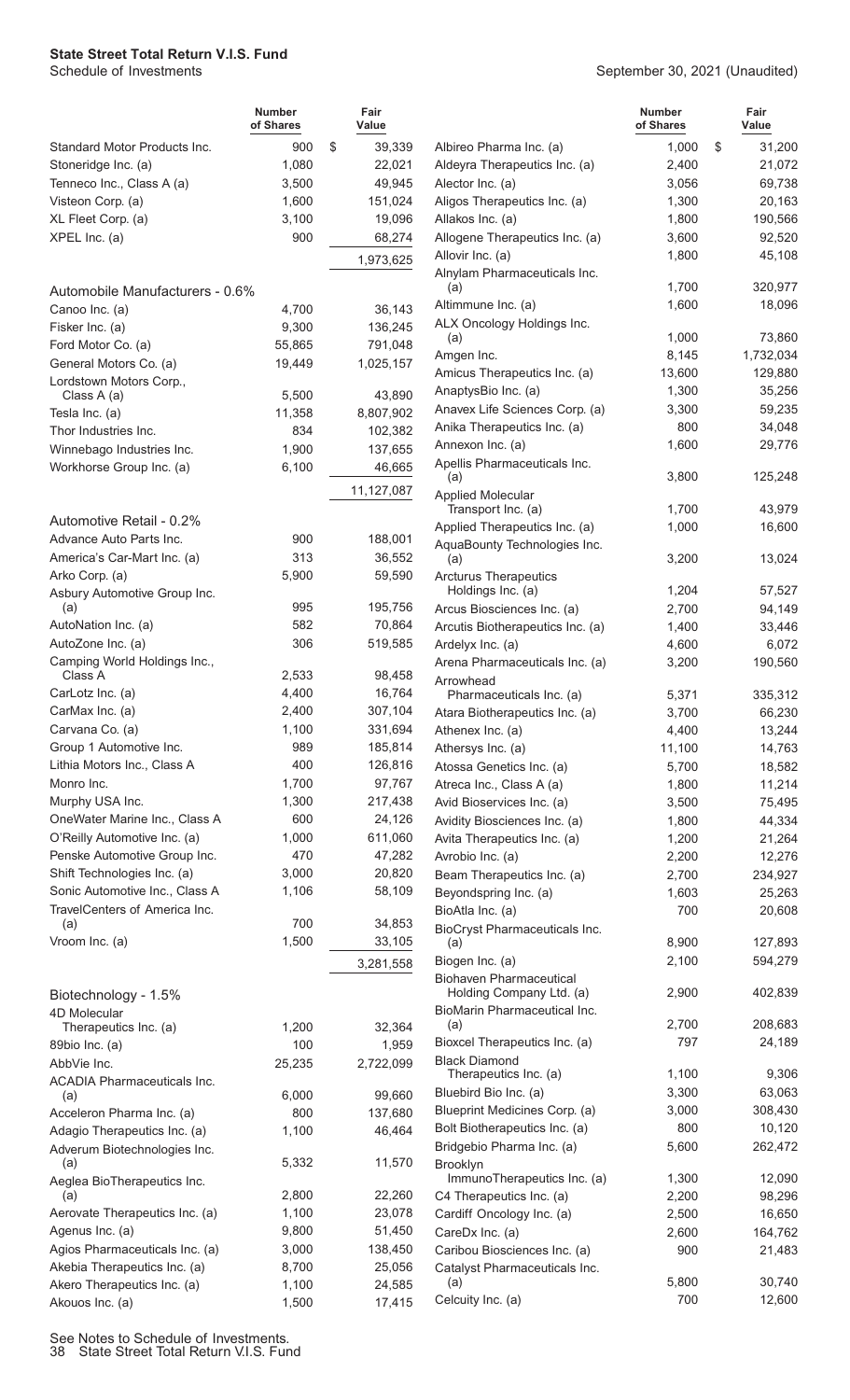|                                                                | <b>Number</b><br>of Shares | Fair<br>Value       |                                                            | <b>Number</b><br>of Shares | Fair<br>Value     |
|----------------------------------------------------------------|----------------------------|---------------------|------------------------------------------------------------|----------------------------|-------------------|
| Celldex Therapeutics Inc. (a)                                  | 2,400                      | \$<br>129,576       | Halozyme Therapeutics Inc.                                 |                            |                   |
| CEL-SCI Corp. (a)                                              | 2,100                      | 23,079              | (a)                                                        | 7,400                      | \$<br>301,032     |
| Century Therapeutics Inc. (a)                                  | 900                        | 22,644              | Harpoon Therapeutics Inc. (a)                              | 900                        | 7,110             |
| <b>Cerevel Therapeutics</b><br>Holdings Inc. (a)               | 1,900                      | 56,050              | Heron Therapeutics Inc. (a)<br>Homology Medicines Inc. (a) | 4,400<br>2,100             | 47,036<br>16,527  |
| ChemoCentryx Inc. (a)                                          | 2,500                      | 42,750              | Hookipa Pharma Inc. (a)                                    | 1,300                      | 7,657             |
| Chimerix Inc. (a)                                              | 3,500                      | 21,665              | Horizon Therapeutics PLC (a)                               | 3,100                      | 339,574           |
| Chinook Therapeutics Inc. (a)                                  | 2,553                      | 32,576              | Humanigen Inc. (a)                                         | 2,200                      | 13,046            |
| Clene Inc. (a)                                                 | 1,600                      | 10,928              | iBio Inc. (a)                                              | 12,800                     | 13,568            |
| Clovis Oncology Inc. (a)                                       | 5,000                      | 22,300              | Icosavax Inc. (a)                                          | 600                        | 17,754            |
| Codiak Biosciences Inc. (a)                                    | 1,000                      | 16,330              | Ideaya Biosciences Inc. (a)                                | 1,900                      | 48,431            |
| Cogent Biosciences Inc. (a)                                    | 2,200                      | 18,502              | IGM Biosciences Inc. (a)                                   | 400                        | 26,304            |
| Coherus Biosciences Inc. (a)                                   | 3,500                      | 56,245              | Imago Biosciences Inc. (a)                                 | 900                        | 18,027            |
| Contra Aduro Biotech                                           | 4,580                      | 595                 | Immuneering Corp. (a)                                      | 800                        | 21,240            |
| Cortexyme Inc. (a)                                             | 1,000                      | 91,660              | ImmunityBio Inc. (a)                                       | 3,373                      | 32,853            |
| Crinetics Pharmaceuticals Inc.                                 |                            |                     | ImmunoGen Inc. (a)                                         | 9,200                      | 52,164            |
| (a)                                                            | 1,700                      | 35,785              | Immunovant Inc. (a)                                        | 2,200                      | 19,118            |
| Cue Biopharma Inc. (a)                                         | 1,900                      | 27,683              | Incyte Corp. (a)                                           | 2,500                      | 171,950           |
| Cullinan Oncology Inc. (a)                                     | 1,700<br>4,200             | 38,369<br>32,886    | Infinity Pharmaceuticals Inc.                              | 5,800                      | 19,836            |
| Curis Inc. (a)<br>Cytokinetics Inc. (a)                        | 4,500                      | 160,830             | (a)<br>Inhibrx Inc. (a)                                    | 1,400                      | 46,634            |
| CytomX Therapeutics Inc. (a)                                   | 3,800                      | 19,342              | Inovio Pharmaceuticals Inc. (a)                            | 10,914                     | 78,144            |
| Day One                                                        |                            |                     | Inozyme Pharma Inc. (a)                                    | 1,000                      | 11,590            |
| Biopharmaceuticals Inc. (a)                                    | 1,000                      | 23,730              | Insmed Inc. (a)                                            | 6,100                      | 167,994           |
| Deciphera                                                      |                            |                     | Instil Bio Inc. (a)                                        | 1,000                      | 17,875            |
| Pharmaceuticals Inc. (a)                                       | 1,900                      | 64,562              | Intellia Therapeutics Inc. (a)                             | 3,600                      | 482,940           |
| Denali Therapeutics Inc. (a)                                   | 4,800                      | 242,160             | Intercept Pharmaceuticals Inc.                             |                            |                   |
| DermTech Inc. (a)                                              | 1,200                      | 38,532              | (a)                                                        | 1,600                      | 23,760            |
| Design Therapeutics Inc. (a)                                   | 1,100                      | 16,159              | Invitae Corp. (a)                                          | 10,500                     | 298,515           |
| Dicerna Pharmaceuticals Inc.<br>(a)                            | 4,200                      | 84,672              | Ionis Pharmaceuticals Inc. (a)                             | 2,000                      | 67,080            |
| Dynavax Technologies Corp.                                     |                            |                     | lovance Biotherapeutics Inc.<br>(a)                        | 2,100                      | 51,786            |
| (a)                                                            | 5,500                      | 105,655             | Ironwood Pharmaceuticals Inc.                              |                            |                   |
| Dyne Therapeutics Inc. (a)                                     | 1,200                      | 19,488              | (a)                                                        | 7,900                      | 103,174           |
| Eagle Pharmaceuticals Inc. (a)                                 | 600                        | 33,468              | iTeos Therapeutics Inc. (a)                                | 1,200                      | 32,400            |
| Editas Medicine Inc. (a)                                       | 3,600                      | 147,888             | IVERIC bio Inc. (a)                                        | 5,100                      | 82,824            |
| Eiger BioPharmaceuticals Inc.<br>(a)                           | 2,100                      | 14,028              | Janux Therapeutics Inc. (a)                                | 800                        | 17,304            |
| Emergent BioSolutions Inc. (a)                                 | 2,500                      | 125,175             | Jounce Therapeutics Inc. (a)                               | 900                        | 6,687             |
| Enanta Pharmaceuticals Inc.                                    |                            |                     | Kadmon Holdings Inc. (a)                                   | 10,500                     | 91,455            |
| (a)                                                            | 900                        | 51,129              | KalVista Pharmaceuticals Inc.<br>(a)                       | 1,100                      | 19,195            |
| Epizyme Inc. (a)                                               | 5,400                      | 27,648              | Karuna Therapeutics Inc. (a)                               | 1,100                      | 134,563           |
| Erasca Inc. (a)                                                | 1,200                      | 25,464              | Karyopharm Therapeutics Inc.                               |                            |                   |
| Evelo Biosciences Inc. (a)                                     | 2,000                      | 14,080              | (a)                                                        | 4,300                      | 25,026            |
| Exact Sciences Corp. (a)                                       | 2,500                      | 238,625             | Keros Therapeutics Inc. (a)                                | 800                        | 31,648            |
| Exelixis Inc. (a)                                              | 4,600                      | 97,244              | Kezar Life Sciences Inc. (a)                               | 900                        | 7,776             |
| Fate Therapeutics Inc. (a)                                     | 4,206                      | 249,290             | Kiniksa Pharmaceuticals Ltd.,                              |                            |                   |
| FibroGen Inc. (a)                                              | 4,200<br>2,700             | 42,924<br>16,470    | Class A (a)                                                | 1,600<br>1,900             | 18,224            |
| Flexion Therapeutics Inc. (a)<br>Foghorn Therapeutics Inc. (a) | 500                        | 6,965               | Kinnate Biopharma Inc. (a)<br>Kodiak Sciences Inc. (a)     | 1,724                      | 43,738<br>165,470 |
| Forma Therapeutics                                             |                            |                     | Kronos Bio Inc. (a)                                        | 2,000                      | 41,920            |
| Holdings Inc. (a)                                              | 2,200                      | 51,018              | Krystal Biotech Inc. (a)                                   | 1,100                      | 57,431            |
| Forte Biosciences Inc. (a)                                     | 600                        | 1,776               | Kura Oncology Inc. (a)                                     | 3,100                      | 58,063            |
| Fortress Biotech Inc. (a)                                      | 4,058                      | 13,067              | Kymera Therapeutics Inc. (a)                               | 1,800                      | 105,732           |
| Frequency Therapeutics Inc.                                    |                            |                     | Lexicon Pharmaceuticals Inc.                               |                            |                   |
| (a)                                                            | 3,000                      | 21,180              | (a)                                                        | 3,100                      | 14,911            |
| G1 Therapeutics Inc. (a)                                       | 2,000                      | 26,840              | Ligand Pharmaceuticals Inc.                                |                            |                   |
| Generation Bio Co. (a)<br>Geron Corp. (a)                      | 2,700                      | 67,689              | (a)                                                        | 800                        | 111,456           |
| Gilead Sciences Inc.                                           | 17,400<br>17,870           | 23,838<br>1,248,220 | Lineage Cell Therapeutics Inc.<br>(a)                      | 6,100                      | 15,372            |
| Global Blood Therapeutics Inc.                                 |                            |                     | Lyell Immunopharma Inc. (a)                                | 1,900                      | 28,120            |
| (a)                                                            | 3,600                      | 91,728              | MacroGenics Inc. (a)                                       | 3,600                      | 75,384            |
| Gossamer Bio Inc. (a)                                          | 3,500                      | 43,995              | Madrigal Pharmaceuticals Inc.                              |                            |                   |
| Graphite Bio Inc. (a)                                          | 1,200                      | 19,668              | (a)                                                        | 500                        | 39,895            |
| Greenwich Lifesciences Inc.                                    |                            |                     | Magenta Therapeutics Inc. (a)                              | 1,500                      | 10,920            |
| (a)                                                            | 400                        | 15,628              | MannKind Corp. (a)                                         | 13,400                     | 58,290            |
| Gritstone Oncology Inc. (a)                                    | 1,800                      | 19,440              | MaxCyte Inc. (a)                                           | 1,600                      | 19,536            |
| GT Biopharma Inc. (a)                                          | 1,400                      | 9,436               | MEI Pharma Inc. (a)                                        | 6,700                      | 18,492            |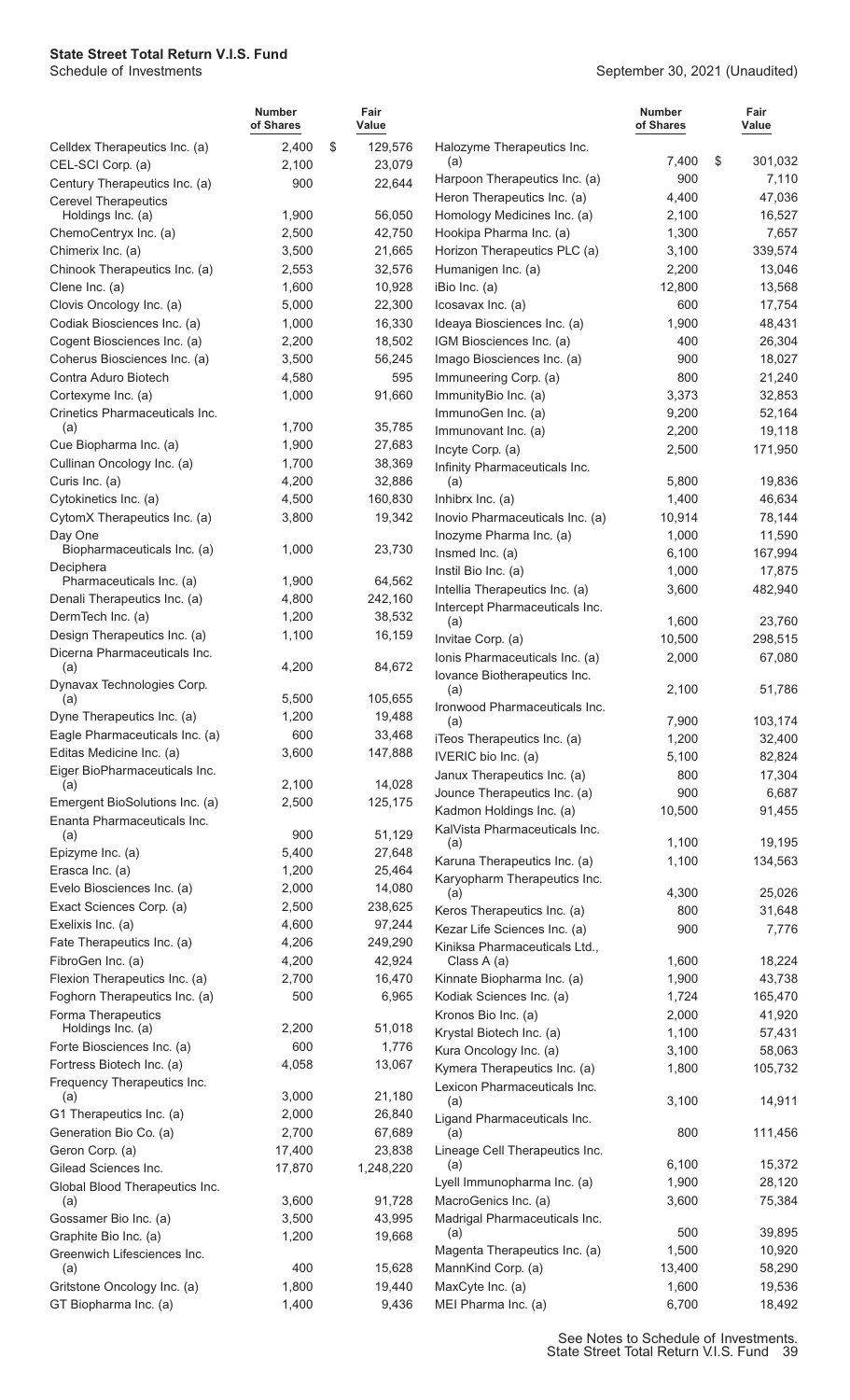|                                                            | <b>Number</b><br>of Shares | Fair<br>Value |                                                                 | <b>Number</b><br>of Shares | Fair<br>Value    |
|------------------------------------------------------------|----------------------------|---------------|-----------------------------------------------------------------|----------------------------|------------------|
| MeiraGTx Holdings PLC (a)                                  | 1,500                      | \$<br>19,770  | Sarepta Therapeutics Inc. (a)                                   | 1,100                      | \$<br>101,728    |
| Mersana Therapeutics Inc. (a)                              | 3,174                      | 29,931        | Scholar Rock Holding Corp.                                      |                            |                  |
| MiMedx Group Inc. (a)                                      | 5,500                      | 33,330        | (a)                                                             | 1,500                      | 49,530           |
| Mirati Therapeutics Inc. (a)                               | 600                        | 106,146       | Seagen Inc. (a)                                                 | 1,900                      | 322,620          |
| Moderna Inc. (a)                                           | 4,800                      | 1,847,328     | Selecta Biosciences Inc. (a)                                    | 4,600                      | 19,136           |
| Molecular Templates Inc. (a)                               | 1,600                      | 10,736        | Sensei Biotherapeutics Inc. (a)                                 | 500                        | 5,260            |
| Monte Rosa Therapeutics Inc.                               |                            |               | Seres Therapeutics Inc. (a)                                     | 3,400                      | 23,664           |
| (a)                                                        | 800                        | 17,824        | Sesen Bio Inc. (a)                                              | 8,400                      | 6,663            |
| Morphic Holding Inc. (a)                                   | 1,000                      | 56,640        | Shattuck Labs Inc. (a)                                          | 1,500                      | 30,570           |
| Mustang Bio Inc. (a)                                       | 600                        | 1,614         | Silverback Therapeutics Inc.<br>(a)                             | 800                        | 7,984            |
| Myriad Genetics Inc. (a)                                   | 4,400                      | 142,076       | Solid Biosciences Inc. (a)                                      | 4,800                      | 11,472           |
| Natera Inc. (a)                                            | 1,100                      | 122,584       | Sorrento Therapeutics Inc. (a)                                  | 15,900                     | 121,317          |
| Neoleukin Therapeutics Inc.<br>(a)                         | 2,000                      | 14,460        | Spectrum                                                        |                            |                  |
| Neurocrine Biosciences Inc.                                |                            |               | Pharmaceuticals Inc. (a)                                        | 8,800                      | 19,184           |
| (a)                                                        | 1,400                      | 134,274       | Spero Therapeutics Inc. (a)                                     | 1,400                      | 25,774           |
| NexImmune Inc. (a)                                         | 1,600                      | 24,224        | SpringWorks Therapeutics Inc.                                   |                            |                  |
| Nkarta Inc. (a)                                            | 500                        | 13,905        | (a)                                                             | 1,500                      | 95,160           |
| Novavax Inc. (a)                                           | 1,100                      | 228,041       | SQZ Biotechnologies Co. (a)                                     | 1,400                      | 20,188           |
| Nurix Therapeutics Inc. (a)                                | 1,400                      | 41,944        | Stoke Therapeutics Inc. (a)                                     | 800                        | 20,352           |
| Nuvalent Inc. (a)                                          | 600                        | 13,530        | Summit Therapeutics Inc. (a)                                    | 2,400                      | 12,024           |
| Ocugen Inc. (a)                                            | 9,000                      | 64,620        | Surface Oncology Inc. (a)                                       | 1,500                      | 11,355           |
| Olema Pharmaceuticals Inc.                                 |                            |               | Sutro Biopharma Inc. (a)                                        | 1,900                      | 35,891           |
| (a)                                                        | 1,600                      | 44,096        | Syndax Pharmaceuticals Inc.                                     | 1,896                      | 36,233           |
| Oncocyte Corp. (a)                                         | 4,300                      | 15,308        | (a)<br>Syros Pharmaceuticals Inc. (a)                           | 2,900                      | 12,963           |
| Oncorus Inc. (a)                                           | 1,500                      | 14,010        | Taysha Gene Therapies Inc.                                      |                            |                  |
| Oncternal Therapeutics Inc.<br>(a)                         | 3,800                      | 15,846        | (a)                                                             | 1,100                      | 20,482           |
| OPKO Health Inc. (a)                                       | 20,300                     | 74,095        | TCR2 Therapeutics Inc. (a)                                      | 1,700                      | 14,467           |
| Organogenesis Holdings Inc.                                |                            |               | Tenaya Therapeutics Inc. (a)                                    | 1,000                      | 20,650           |
| (a)                                                        | 1,500                      | 21,360        | TG Therapeutics Inc. (a)                                        | 6,700                      | 222,976          |
| ORIC Pharmaceuticals Inc. (a)                              | 1,400                      | 29,274        | Tonix Pharmaceuticals Holding                                   |                            |                  |
| Outlook Therapeutics Inc. (a)                              | 7,100                      | 15,407        | Corp. (a)                                                       | 18,200                     | 10,940           |
| Passage Bio Inc. (a)                                       | 1,700                      | 16,932        | Travere Therapeutics Inc. (a)                                   | 2,900                      | 70,325           |
| PMV Pharmaceuticals Inc. (a)                               | 1,400                      | 41,720        | Trevena Inc. (a)                                                | 10,100                     | 12,423           |
| Poseida Therapeutics Inc. (a)                              | 2,000                      | 14,580        | Turning Point Therapeutics Inc.                                 |                            |                  |
| <b>Praxis Precision</b>                                    |                            |               | (a)<br>Twist Bioscience Corp. (a)                               | 2,400                      | 159,432          |
| Medicines Inc. (a)                                         | 2,000                      | 36,980        |                                                                 | 2,500                      | 267,425          |
| Precigen Inc. (a)                                          | 4,200                      | 20,958        | Ultragenyx<br>Pharmaceutical Inc. (a)                           | 900                        | 81,171           |
| Precision BioSciences Inc. (a)                             | 2,800                      | 32,312        | United Therapeutics Corp. (a)                                   | 611                        | 112,778          |
| Prelude Therapeutics Inc. (a)                              | 600                        | 18,750        | UroGen Pharma Ltd. (a)                                          | 1,200                      | 20,184           |
| Prometheus Biosciences Inc.<br>(a)                         | 800                        | 18,968        | Vanda Pharmaceuticals Inc.                                      |                            |                  |
| Protagonist Therapeutics Inc.                              |                            |               | (a)                                                             | 2,500                      | 42,850           |
| (a)                                                        | 2,675                      | 47,401        | Vaxart Inc. (a)                                                 | 6,145                      | 48,853           |
| PTC Therapeutics Inc. (a)                                  | 3,600                      | 133,956       | Vaxcyte Inc. (a)                                                | 2,500                      | 63,425           |
| Puma Biotechnology Inc. (a)                                | 1,900                      | 13,319        | VBI Vaccines Inc. (a)                                           | 10,793                     | 33,566           |
| Radius Health Inc. (a)                                     | 2,700                      | 33,507        | Veracyte Inc. (a)                                               | 3,500                      | 162,575          |
| RAPT Therapeutics Inc. (a)                                 | 900                        | 27,945        | Verastem Inc. (a)                                               | 10,400                     | 32,032           |
| Recursion                                                  |                            |               | Vericel Corp. (a)                                               | 2,300                      | 112,240          |
| Pharmaceuticals Inc.,                                      |                            |               | Vertex Pharmaceuticals Inc.                                     |                            |                  |
| Class A (a)                                                | 1,200                      | 27,612        | (a)                                                             | 3,700                      | 671,143          |
| Regeneron<br>Pharmaceuticals Inc. (a)                      | 1,470                      | 889,615       | Verve Therapeutics Inc. (a)                                     | 800                        | 37,600           |
| REGENXBIO Inc. (a)                                         | 2,000                      | 83,840        | Viking Therapeutics Inc. (a)<br>Vir Biotechnology Inc. (a)      | 4,000                      | 25,120           |
| Relay Therapeutics Inc. (a)                                | 3,500                      | 110,355       |                                                                 | 3,100                      | 134,912          |
| Replimune Group Inc. (a)                                   | 1,400                      | 41,496        | Viracta Therapeutics Inc. (a)<br>VistaGen Therapeutics Inc. (a) | 1,800                      | 14,436           |
| REVOLUTION Medicines Inc.                                  |                            |               | Vor BioPharma Inc. (a)                                          | 10,700<br>700              | 29,318<br>10,976 |
| (a)                                                        | 3,000                      | 82,530        | XBiotech Inc.                                                   | 857                        | 11,098           |
| Rhythm Pharmaceuticals Inc.                                |                            |               | Xencor Inc. (a)                                                 | 2,400                      | 78,384           |
| (a)                                                        | 2,300                      | 30,038        | XOMA Corp. (a)                                                  | 400                        | 9,900            |
| Rigel Pharmaceuticals Inc. (a)                             | 10,200                     | 37,026        | Y-mAbs Therapeutics Inc. (a)                                    | 2,200                      | 62,788           |
| Rocket Pharmaceuticals Inc.                                |                            | 71,736        | Zentalis Pharmaceuticals Inc.                                   |                            |                  |
| (a)                                                        | 2,400<br>2,100             | 37,548        | (a)                                                             | 2,000                      | 133,280          |
| Rubius Therapeutics Inc. (a)<br>Sage Therapeutics Inc. (a) | 800                        | 35,448        | ZIOPHARM Oncology Inc. (a)                                      | 12,700                     | 23,114           |
| Sana Biotechnology Inc. (a)                                | 4,500                      | 101,340       |                                                                 |                            | 27,118,647       |
| Sangamo Therapeutics Inc. (a)                              | 7,500                      | 67,575        |                                                                 |                            |                  |
|                                                            |                            |               |                                                                 |                            |                  |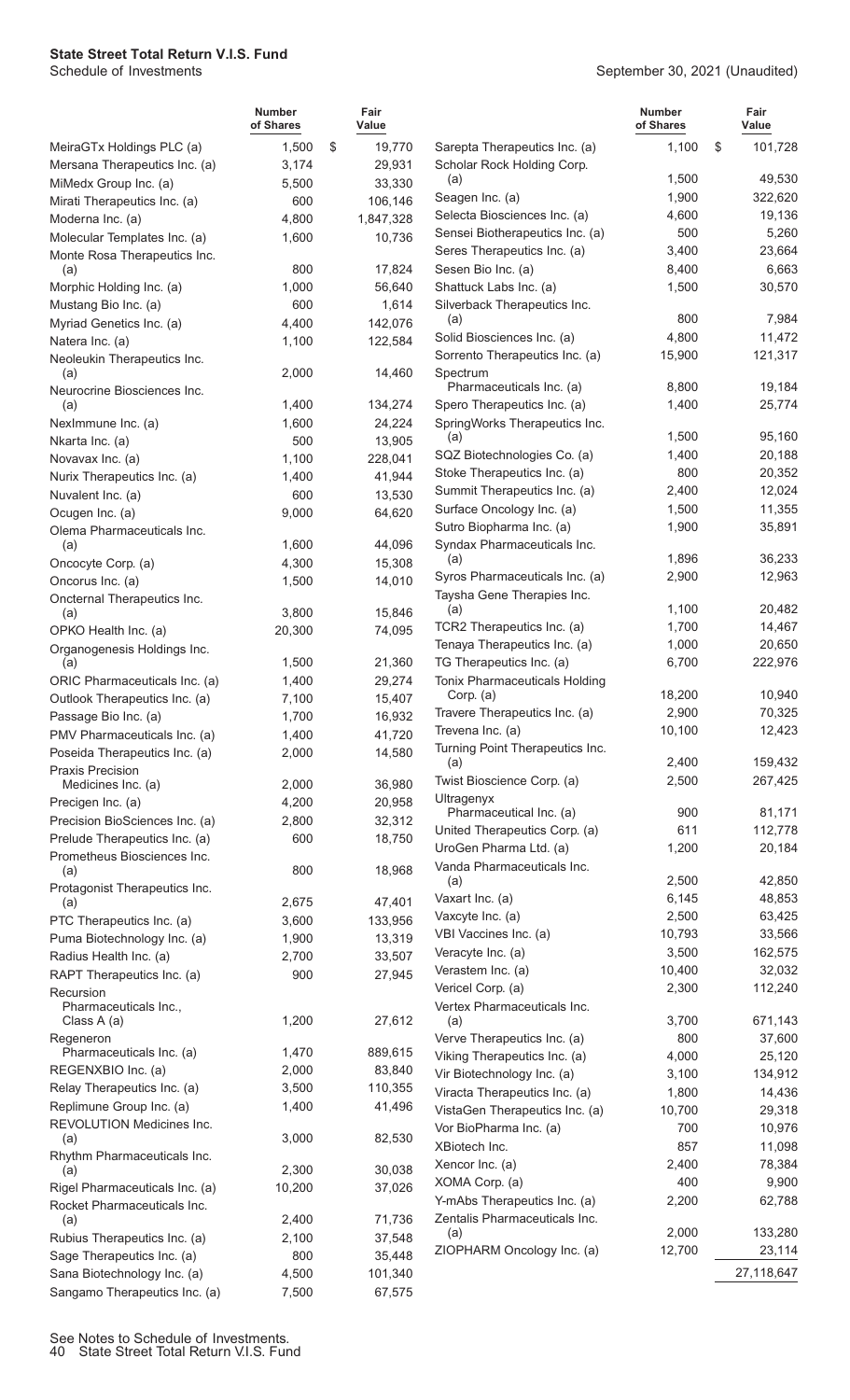#### September 30, 2021 (Unaudited)

**Fair**

|                                                    | <b>Number</b><br>of Shares | Fair<br>Value      |                                                 | <b>Number</b><br>of Shares | Fair<br>Value     |
|----------------------------------------------------|----------------------------|--------------------|-------------------------------------------------|----------------------------|-------------------|
| Brewers - 0.0% *                                   |                            |                    | UFP Industries Inc.                             | 3,100                      | 210,738<br>\$     |
| Molson Coors Beverage Co.,                         |                            |                    | View Inc. (a)                                   | 4,200                      | 22,764            |
| Class B                                            | 2,700                      | \$<br>125,226      |                                                 |                            | 4,366,503         |
| The Boston Beer<br>Company Inc., Class A (a)       | 124                        | 63,209             |                                                 |                            |                   |
|                                                    |                            | 188,435            | Cable & Satellite - 0.3%                        |                            |                   |
|                                                    |                            |                    | Altice USA Inc., Class A (a)<br>Cable One Inc.  | 2,600<br>76                | 53,872<br>137,798 |
| Broadcasting - 0.1%                                |                            |                    | Charter Communications Inc.,                    |                            |                   |
| AMC Networks Inc., Class A                         |                            |                    | Class A (a)                                     | 1,878                      | 1,366,358         |
| (a)<br>Discovery Inc., Class A (a)                 | 1,400<br>2,300             | 65,226<br>58,374   | Comcast Corp., Class A                          | 65,142                     | 3,643,392         |
| Discovery Inc., Class C (a)                        | 4,600                      | 111,642            | DISH Network Corp., Class A                     |                            |                   |
| <b>Entercom Communications</b>                     |                            |                    | (a)                                             | 3,700                      | 160,802           |
| Corp. (a)                                          | 6,900                      | 25,392             | Liberty Broadband Corp.,<br>Class A (a)         | 300                        | 50,505            |
| <b>Entravision Co.mmunications</b>                 |                            |                    | Liberty Broadband Corp.,                        |                            |                   |
| Co.rp, Class A                                     | 2,100                      | 14,910             | Class $C(a)$                                    | 2,200                      | 379,940           |
| Fox Corp., Class A<br>Fox Corp., Class B           | 4,800<br>1,900             | 192,528<br>70,528  | Liberty Media Corp-Liberty<br>SiriusXM (a)      | 3,500                      | 165,785           |
| Gray Television Inc.                               | 4,200                      | 95,844             | Loral Space &                                   |                            |                   |
| Hemisphere Media Group Inc.                        |                            |                    | Communications Inc.                             | 800                        | 34,408            |
| (a)                                                | 200                        | 2.436              | Sirius XM Holdings Inc.                         | 11,200                     | 68,320            |
| iHeartMedia Inc., Class A (a)                      | 5,653                      | 141,438            | WideOpenWest Inc. (a)                           | 3,100                      | 60,915            |
| Media General Inc.                                 | 2,076                      | 208                |                                                 |                            | 6,122,095         |
| <b>Nexstar Broadcasting</b><br>Group Inc., Class A | 600                        | 91,176             |                                                 |                            |                   |
| Sinclair Broadcast Group Inc.,                     |                            |                    | Casinos & Gaming - 0.2%                         |                            |                   |
| Class A                                            | 2,869                      | 90,890             | Accel Entertainment Inc. (a)                    | 3,000                      | 36,420            |
| <b>TEGNA Inc.</b>                                  | 11,600                     | 228,752            | Bally's Corp. (a)<br>Boyd Gaming Corp. (a)      | 1,600<br>1,000             | 80,224<br>63,260  |
| The EW Scripps., Class A                           | 3,600                      | 65,016             | Caesars Entertainment Inc. (a)                  | 3,000                      | 336,840           |
| ViacomCBS Inc., Class B                            | 7,600                      | 300,276            | Century Casinos Inc. (a)                        | 1,800                      | 24,246            |
| ViacomCBS Inc.                                     | 800                        | 33,656             | Churchill Downs Inc.                            | 500                        | 120,040           |
|                                                    |                            | 1,588,292          | DraftKings Inc., Class A (a)                    | 4,300                      | 207,088           |
| Building Products - 0.2%                           |                            |                    | Esports Technologies Inc. (a)                   | 800                        | 26,856            |
| AAON Inc.                                          | 2,356                      | 153,941            | Everi Holdings Inc. (a)                         | 4,929                      | 119,183           |
| <b>Advanced Drainage</b>                           |                            |                    | Full House Resorts Inc. (a)                     | 2,400                      | 25,464            |
| Systems Inc.                                       | 700                        | 75,719             | Golden Entertainment Inc. (a)                   | 1,000                      | 49,090            |
| American Woodmark Corp. (a)                        | 700                        | 45,759             | Golden Nugget Online<br>Gaming Inc. (a)         | 1,700                      | 29,529            |
| AO Smith Corp.                                     | 2,006                      | 122,506            | <b>International Game</b>                       |                            |                   |
| Apogee Enterprises Inc.                            | 1,500                      | 56,640             | Technology PLC (a)                              | 5,100                      | 134,232           |
| Armstrong World<br>Industries Inc.                 | 700                        | 66,829             | Las Vegas Sands Corp. (a)                       | 4,700                      | 172,020           |
| Builders FirstSource Inc. (a)                      | 2,700                      | 139,698            | <b>MGM Resorts International</b>                | 5,600                      | 241,640           |
| Carlisle Companies Inc.                            | 700                        | 139,153            | Monarch Casino & Resort Inc.<br>(a)             | 694                        | 46,491            |
| Carrier Global Corp.                               | 12,400                     | 641,824            | Penn National Gaming Inc. (a)                   | 2,200                      | 159,412           |
| <b>Cornerstone Building</b>                        |                            |                    | PlayAGS Inc. (a)                                | 900                        | 7,092             |
| Brands Inc. (a)                                    | 2,600                      | 37,986             | Red Rock Resorts Inc.,                          |                            |                   |
| CSW Industrials Inc.                               | 700                        | 89,390             | Class A (a)                                     | 3,400                      | 174,148           |
| Fortune Brands Home &<br>Security Inc.             | 2,035                      | 181,970            | Rush Street Interactive Inc. (a)                | 2,600                      | 49,946            |
| Gibraltar Industries Inc. (a)                      | 1,600                      | 111,440            | Scientific Games Co.rp,<br>Class A (a)          | 5,000                      | 415,350           |
| Griffon Corp.                                      | 1,900                      | 46,740             | Wynn Resorts Ltd. (a)                           | 1,400                      | 118,650           |
| Insteel Industries Inc.                            | 1,100                      | 41,855             |                                                 |                            |                   |
| JELD-WEN Holding Inc. (a)                          | 4,858                      | 121,596            |                                                 |                            | 2,637,221         |
| Johnson Controls International                     |                            |                    | Coal & Consumable Fuels - 0.0% *                |                            |                   |
| <b>PLC</b>                                         | 10,200<br>500              | 694,416            | Arch Resources Inc. (a)                         | 900                        | 83,475            |
| Lennox International Inc.<br>Masco Corp.           | 3,600                      | 147,085<br>199,980 | Centrus Energy Corp., Class A                   |                            |                   |
| Masonite International Corp.                       |                            |                    | (a)                                             | 800                        | 30,928            |
| (a)                                                | 1,400                      | 148,582            | CONSOL Energy Inc. (a)<br>Energy Fuels Inc. (a) | 1,900<br>6,700             | 49,438<br>47,034  |
| Owens Corning                                      | 1,400                      | 119,700            | Peabody Energy Corp. (a)                        | 3,700                      | 54,723            |
| PGT Innovations Inc. (a)                           | 2,800                      | 53,480             | Ur-Energy Inc. (a)                              | 13,500                     | 23,220            |
| <b>Quanex Building Products</b>                    |                            |                    |                                                 |                            | 288,818           |
| Corp.<br>Resideo Technologies Inc. (a)             | 1,500<br>7,400             | 32,115<br>183,446  |                                                 |                            |                   |
| Simpson Manufacturing                              |                            |                    | Commercial Printing - 0.0% *                    |                            |                   |
| Company Inc.                                       | 2,400                      | 256,728            | Brady Corp., Class A                            | 2,400                      | 121,680           |
| The AZEK Company Inc. (a)                          | 1,400                      | 51,142             | Deluxe Corp.                                    | 2,000                      | 71,780            |
| Trex Company Inc. (a)                              | 1,700                      | 173,281            | Ennis Inc.                                      | 1,577                      | 29,726            |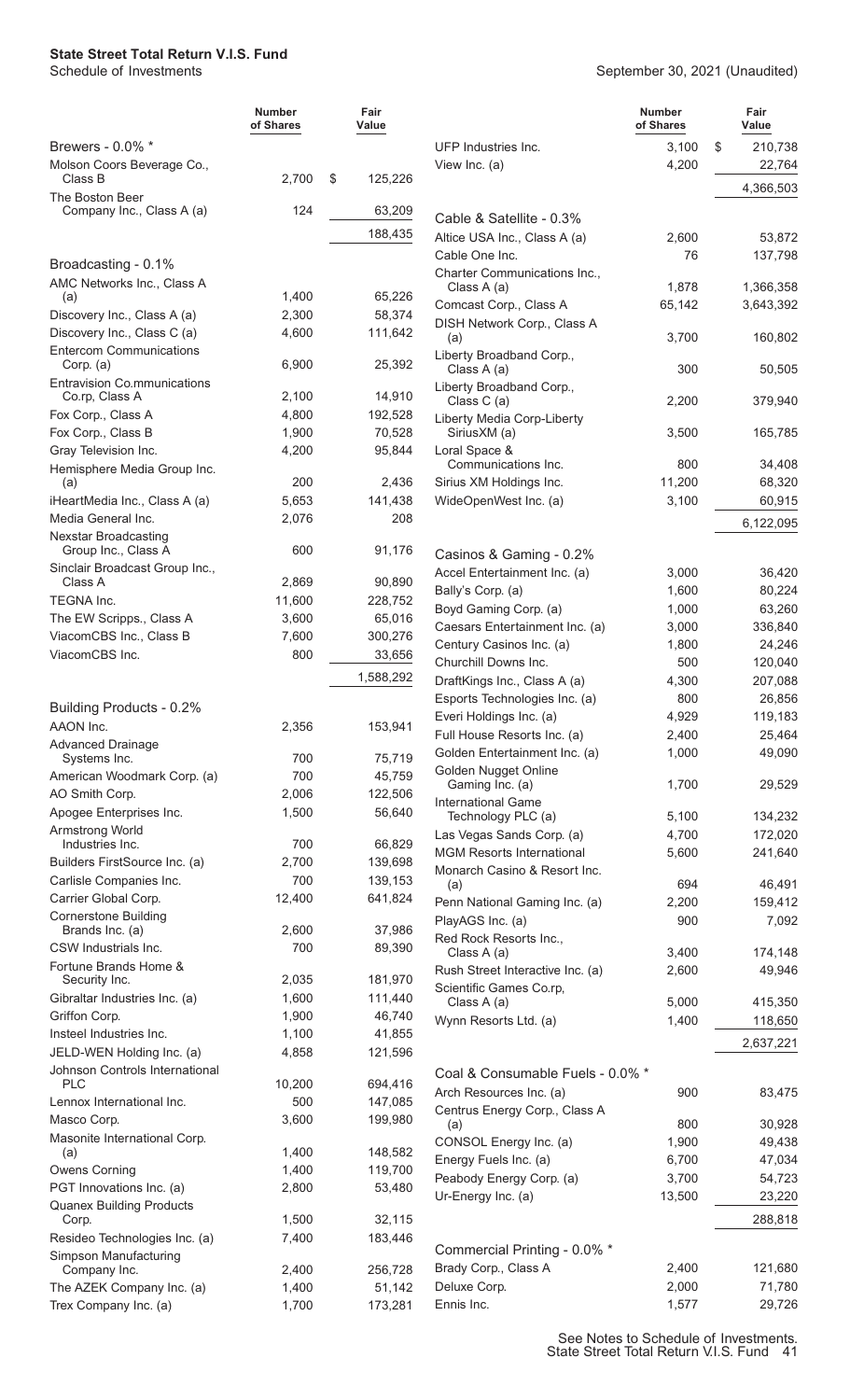#### **State Street Total Return V.I.S. Fund**

Schedule of Investments

|                                                                 | Number<br>of Shares | Fair<br>Value    |
|-----------------------------------------------------------------|---------------------|------------------|
| RR Donnelley & Sons Co. (a)                                     | 2,800               | \$<br>14,392     |
|                                                                 |                     | 237,578          |
| Commodity Chemicals - 0.1%                                      |                     |                  |
| AdvanSix Inc. (a)                                               | 1,600               | 63,600           |
| Cabot Corp.                                                     | 3,300               | 165,396          |
| Dow Inc.                                                        | 10,500              | 604,380          |
| Hawkins Inc.                                                    | 1,160               | 40,461           |
| Koppers Holdings Inc. (a)                                       | 1,200               | 37,512           |
| Kronos Worldwide Inc.<br>LyondellBasell Industries N.V.,        | 1,400               | 17,374           |
| Class A                                                         | 3,700               | 347,245          |
| Olin Corp.                                                      | 2,090               | 100,842          |
| PureCycle Technologies Inc.<br>(a)                              | 1,600               | 21,248           |
| Tredegar Corp.                                                  | 1,600               | 19,488           |
| Trinseo S.A.                                                    | 1,900               | 102,562          |
| Valvoline Inc.                                                  | 2,700               | 84,186           |
| Westlake Chemical Corp.                                         | 500                 | 45,570           |
| Zymergen Inc. (a)                                               | 900                 | 11,853           |
|                                                                 |                     | 1,661,717        |
| Communications Equipment - 0.3%                                 |                     |                  |
| <b>ADTRAN Inc.</b>                                              | 2,800               | 52,528           |
| Arista Networks Inc. (a)                                        | 800                 | 274,912          |
| Aviat Networks Inc. (a)                                         | 600                 | 19,716           |
| CalAmp Corp. (a)                                                | 2,000               | 19,900           |
| Calix Inc. (a)                                                  | 2,809               | 138,849          |
| Cambium Networks Corp. (a)                                      | 500                 | 18,095           |
| Casa Systems Inc. (a)                                           | 1,900               | 12,882           |
| Ciena Corp. (a)                                                 | 2,300               | 118,105          |
| Cisco Systems Inc.                                              | 60,319              | 3,283,163        |
| Clearfield Inc. (a)                                             | 700                 | 30,905           |
| CommScope Holding<br>Company Inc. (a)                           | 2,900               | 39,411           |
| <b>Comtech Telecommunications</b>                               |                     |                  |
| Corp.                                                           | 1,400               | 35,854           |
| Digi International Inc. (a)                                     | 1,737               | 36,512           |
| DZS $Inc. (a)$                                                  | 1,132               | 13,878           |
| EMCORE Corp. (a)<br>Extreme Networks Inc. (a)                   | 2,500<br>7,400      | 18,700<br>72,890 |
| F5 Networks Inc. (a)                                            | 900                 | 178,902          |
| Harmonic Inc. (a)                                               | 5,700               | 49,875           |
| Infinera Corp. (a)                                              | 10,600              | 88,192           |
| Inseego Corp. (a)                                               | 4,200               | 27,972           |
| Juniper Networks Inc.                                           | 4,900               | 134,848          |
| Lumentum Holdings Inc. (a)                                      | 1,100               | 91,894           |
| Motorola Solutions Inc.                                         | 2,400               | 557,568          |
| NETGEAR Inc. (a)                                                | 1,400               | 44,674           |
| NetScout Systems Inc. (a)                                       | 3,400               | 91,630           |
| Plantronics Inc. (a)                                            | 2,400               | 61,704           |
| Ribbon Communications Inc.                                      | 4,000               |                  |
| (a)                                                             | 100                 | 23,920<br>29,867 |
| Ubiquiti Inc.<br>ViaSat Inc. (a)                                | 900                 | 49,563           |
| Viavi Solutions Inc. (a)                                        | 11,800              | 185,732          |
|                                                                 |                     | 5,802,641        |
|                                                                 |                     |                  |
| Computer & Electronics Retail - 0.0% *<br>Best Buy Company Inc. | 3,603               | 380,873          |
| Conn's Inc. (a)                                                 | 771                 | 17,602           |
| GameStop Corp., Class A (a)                                     | 900                 | 157,923          |
| Rent-A-Center Inc.                                              | 3,400               | 191,114          |
|                                                                 |                     | 747,512          |
|                                                                 |                     |                  |

| September 30, 2021 (Unaudited) |  |  |  |
|--------------------------------|--|--|--|
|--------------------------------|--|--|--|

|                                                    | Number<br>of Shares | Fair<br>Value |
|----------------------------------------------------|---------------------|---------------|
| Construction & Engineering - 0.1%                  |                     |               |
| AECOM (a)                                          | 2,100               | \$<br>132,615 |
| Ameresco Inc., Class A (a)                         | 1,500               | 87,645        |
| API Group Corp. (a)(c)                             | 10,300              | 209,605       |
| Arcosa Inc.                                        | 2,400               | 120,408       |
| Argan Inc.                                         | 874                 | 38,168        |
| Comfort Systems USA Inc.                           | 1,800               | 128,376       |
| <b>Construction Partners Inc</b><br>Class $A(a)$   | 1,785               | 59,565        |
| Dycom Industries Inc. (a)                          | 1,600               | 113,984       |
| <b>EMCOR Group Inc.</b>                            | 2,800               | 323,064       |
| Fluor Corp. (a)                                    | 7,100               | 113,387       |
| Granite Construction Inc.                          | 2,400               | 94,920        |
| Great Lakes Dredge & Dock                          |                     |               |
| Corp. (a)                                          | 3,000<br>520        | 45,270        |
| IES Holdings Inc. (a)                              |                     | 23,759        |
| Infrastructure and Energy<br>Alternatives Inc. (a) | 1,600               | 18,288        |
| MasTec Inc. (a)                                    | 700                 | 60,396        |
| Matrix Service Co. (a)                             | 1.600               | 16,736        |
| MYR Group Inc. (a)                                 | 981                 | 97,609        |
| Northwest Pipe Co. (a)                             | 597                 | 14,149        |
| NV5 Global Inc. (a)                                | 800                 | 78,856        |
| Primoris Services Corp.                            | 3,100               | 75,919        |
| Quanta Services Inc.                               | 2,038               | 231,965       |
| <b>Sterling Construction</b>                       |                     |               |
| Company Inc. (a)                                   | 1,600               | 36,272        |
| Tutor Perini Corp. (a)                             | 2,000               | 25,960        |
| Valmont Industries Inc.                            | 300                 | 70,536        |
| WillScot Mobile Mini Holdings                      |                     |               |
| Corp. $(a)$                                        | 11,200              | 355,264       |
|                                                    |                     | 2,572,716     |
|                                                    |                     |               |
| Construction Machinery & Heavy Trucks - 0.2%       | 600                 |               |
| Alamo Group Inc.<br><b>Allison Transmission</b>    |                     | 83,718        |
| Holdings Inc.                                      | 1,700               | 60,044        |
| Astec Industries Inc.                              | 1,400               | 75,334        |
| Blue Bird Corp. (a)                                | 900                 | 18,774        |
| Caterpillar Inc.                                   | 7,859               | 1,508,692     |
| Commercial Vehicle Group Inc.                      |                     |               |
| (a)                                                | 2,200               | 20,812        |
| Cummins Inc.                                       | 2,037               | 457,429       |
| Douglas Dynamics Inc.                              | 1,100               | 39,930        |
| Federal Signal Corp.                               | 3,100               | 119,722       |
| Hyliion Holdings Corp. (a)                         | 5,800               | 48,720        |
| Ideanomics Inc. (a)                                | 20,000              | 39,400        |
| Meritor Inc. (a)                                   | 3,200               | 68,192        |
| Miller Industries Inc.                             | 670                 | 22,807        |
| Nikola Corp. (a)                                   | 11,700              | 124,839       |
| Oshkosh Corp.                                      | 1,000               | 102,370       |
| PACCAR Inc.                                        | 4,900               | 386,708       |
| REV Group Inc.                                     | 1,600               | 27,456        |
| Terex Corp.                                        | 3,400               | 143,140       |
| The Greenbrier<br>Companies Inc.                   | 1,600               | 68,784        |
| The Manitowoc Company Inc.                         |                     |               |
| (a)                                                | 2,000               | 42,840        |
| The Shyft Group Inc.                               | 1,563               | 59,409        |
| Trinity Industries Inc.                            | 4,100               | 111,397       |
| Wabash National Corp.                              | 3,100               | 46,903        |
| Westinghouse Air Brake                             |                     |               |
| Technologies Corp.                                 | 2,700               | 232,767       |
|                                                    |                     | 3,910,187     |
|                                                    |                     |               |
| Construction Materials - 0.1%                      |                     |               |
| Eagle Materials Inc.                               | 600                 | 78,696        |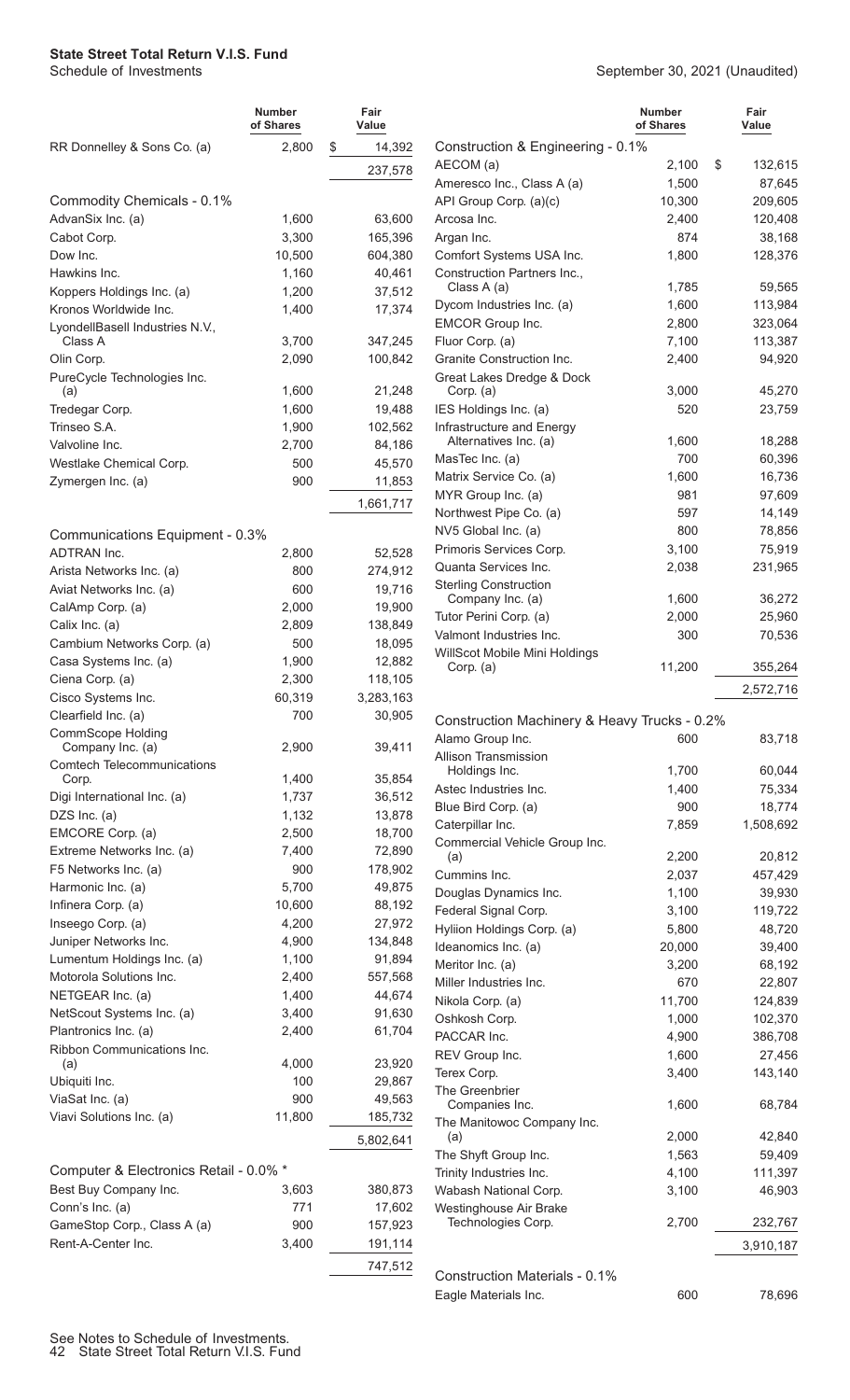|                                                                      | <b>Number</b><br>of Shares | Fair<br>Value    |                                                   | <b>Number</b><br>of Shares | Fair<br>Value    |
|----------------------------------------------------------------------|----------------------------|------------------|---------------------------------------------------|----------------------------|------------------|
| Forterra Inc. (a)                                                    | 1,419                      | \$<br>33,432     | Fiserv Inc. (a)                                   | 8,500                      | \$<br>922,250    |
| Martin Marietta Materials Inc.                                       | 900                        | 307,512          | FleetCor Technologies Inc. (a)                    | 1,200                      | 313,524          |
| Summit Materials Inc., Class A                                       |                            |                  | Flywire Corp. (a)                                 | 500                        | 21,920           |
| (a)                                                                  | 6,100                      | 195,017          | Genpact Ltd.                                      | 2,800                      | 133,028          |
| U.S. Lime & Minerals Inc.                                            | 80                         | 9,664            | Global Payments Inc.                              | 4,200                      | 661,836          |
| Vulcan Materials Co.                                                 | 1,900                      | 321,404          | GreenBox POS (a)                                  | 1,500                      | 12,435           |
|                                                                      |                            | 945,725          | GreenSky Inc., Class A (a)                        | 3,800                      | 42,484           |
| Consumer Electronics - 0.0% *                                        |                            |                  | I3 Verticals Inc., Class A (a)                    | 1,100                      | 26,631           |
| GoPro Inc., Class A (a)                                              | 7,800                      | 73,008           | <b>International Money</b><br>Express Inc. (a)    | 1,700                      | 28,390           |
| Snap One Holdings Corp. (a)                                          | 1,200                      | 20,004           | Jack Henry & Associates Inc.                      | 1,045                      | 171,443          |
| Sonos Inc. (a)                                                       | 6,200                      | 200,632          | Mastercard Inc., Class A                          | 12,558                     | 4,366,165        |
| Universal Electronics Inc. (a)                                       | 800                        | 39,400           | Maximus Inc.                                      | 3,300                      | 274,560          |
| VOXX International Corp. (a)                                         | 1,143                      | 13,087           | MoneyGram International Inc.                      |                            |                  |
| Vuzix Corp. (a)                                                      | 2,900                      | 30,334           | (a)                                               | 3,700                      | 29,674           |
|                                                                      |                            | 376,465          | Paya Holdings Inc. (a)                            | 4,000                      | 43,480           |
|                                                                      |                            |                  | Paychex Inc.                                      | 4,600                      | 517,270          |
| Consumer Finance - 0.3%                                              |                            |                  | PayPal Holdings Inc. (a)                          | 16,791                     | 4,369,186        |
| Ally Financial Inc.                                                  | 5,100                      | 260,355          | Repay Holdings Corp. (a)                          | 4,500                      | 103,635          |
| American Express Co.                                                 | 9,208                      | 1,542,616        | Sabre Corp. (a)                                   | 4,800                      | 56,832           |
| Atlanticus Holdings Corp. (a)                                        | 100                        | 5,306            | Shift4 Payments Inc., Class A                     |                            |                  |
| Capital One Financial Corp.                                          | 6,316                      | 1,023,003        | (a)                                               | 600                        | 46,512           |
| Credit Acceptance Corp. (a)                                          | 161                        | 94,233           | Square Inc., Class A (a)<br>The Western Union Co. | 5,698<br>6,100             | 1,366,608        |
| Curo Group Holdings Corp.                                            | 1,200                      | 20,796           | TTEC Holdings Inc.                                | 900                        | 123,342          |
| <b>Discover Financial Services</b>                                   | 4,400                      | 540,540          | Verra Mobility Corp. (a)                          | 6,300                      | 84,177<br>94,941 |
| Encore Capital Group Inc. (a)                                        | 1,500                      | 73,905           | Visa Inc., Class A                                | 24,239                     | 5,399,237        |
| Enova International Inc. (a)                                         | 1,700                      | 58,735           | WEX Inc. $(a)$                                    | 626                        | 110,264          |
| Ezcorp Inc., Class A (a)                                             | 3,500                      | 26,495           |                                                   |                            |                  |
| FirstCash Inc.                                                       | 2,100                      | 183,750          |                                                   |                            | 22,650,403       |
| Green Dot Corp., Class A (a)                                         | 2,700                      | 135,891          | Department Stores - 0.0% *                        |                            |                  |
| LendingClub Corp. (a)                                                | 5,500                      | 155,320          | Dillard's Inc., Class A                           | 300                        | 51,756           |
| LendingTree Inc. (a)                                                 | 600                        | 83,898           | Kohl's Corp.                                      | 2,000                      | 94,180           |
| Navient Corp.                                                        | 8,300                      | 163,759          | Macy's Inc.                                       | 16,400                     | 370,640          |
| Nelnet Inc., Class A                                                 | 900                        | 71,316           | Nordstrom Inc. (a)                                | 1,600                      | 42,320           |
| OneMain Holdings Inc.                                                | 1,400<br>1,200             | 77,462<br>30,036 |                                                   |                            | 558,896          |
| Oportun Financial Corp. (a)<br>PRA Group Inc. (a)                    | 2,300                      | 96,922           |                                                   |                            |                  |
| PROG Holdings Inc.                                                   | 3,400                      | 142,834          | Distillers & Vintners - 0.0% *                    |                            |                  |
| Regional Management Corp.                                            | 500                        | 29,090           | Brown-Forman Corp., Class B                       | 2,700                      | 180,927          |
| Santander Consumer USA                                               |                            |                  | Brown-Forman Corp., Class A                       | 500                        | 31,335           |
| Holdings Inc.                                                        | 1,100                      | 45,870           | Constellation Brands Inc.,                        |                            |                  |
| SLM Corp.                                                            | 3,900                      | 68,640           | Class A<br>MGP Ingredients Inc.                   | 2,300<br>900               | 484,587          |
| <b>Synchrony Financial</b>                                           | 8,200                      | 400,816          | The Duckhorn Portfolio Inc. (a)                   | 1,000                      | 58,590<br>22,890 |
| Upstart Holdings Inc. (a)                                            | 600                        | 189,864          |                                                   |                            |                  |
| World Acceptance Corp. (a)                                           | 200                        | 37,916           |                                                   |                            | 778,329          |
|                                                                      |                            | 5,559,368        | Distributors - 0.0% *                             |                            |                  |
|                                                                      |                            |                  | Funko Inc., Class A (a)                           | 1,400                      | 25,494           |
| Copper - 0.0% *                                                      |                            |                  | Genuine Parts Co.                                 | 2,100                      | 254,583          |
| Freeport-McMoRan Inc.                                                | 20,800                     | 676,624          | LKQ Corp. (a)                                     | 3,800                      | 191,216          |
| Data Processing & Outsourced Services - 1.3%                         |                            |                  | Pool Corp.                                        | 530                        | 230,237          |
| Alliance Data Systems Corp.                                          | 700                        | 70,623           |                                                   |                            | 701,530          |
| Automatic Data<br>Processing Inc.                                    | 6,100                      | 1,219,512        | Diversified Banks - 1.0%                          |                            |                  |
| <b>Broadridge Financial</b>                                          |                            |                  | Bank of America Corp.                             | 105,800                    | 4,491,210        |
| Solutions Inc.                                                       | 1,700                      | 283,288          | Citigroup Inc.                                    | 28,866                     | 2,025,816        |
| Cantaloupe Inc. (a)                                                  | 2,900                      | 31,262           | JPMorgan Chase & Co.                              | 42,454                     | 6,949,295        |
| Cass Information Systems Inc.                                        | 600                        | 25,110           | U.S. Bancorp                                      | 19,100                     | 1,135,304        |
| Concentrix Corp. (a)                                                 | 638                        | 112,926          | Wells Fargo & Co.                                 | 59,122                     | 2,743,852        |
| Conduent Inc. (a)                                                    | 10,400                     | 68,536           |                                                   |                            |                  |
| <b>CSG Systems</b>                                                   |                            |                  |                                                   |                            | 17,345,477       |
| International Inc.                                                   | 1,600                      | 77,120           | Diversified Chemicals - 0.0% *                    |                            |                  |
| Euronet Worldwide Inc. (a)                                           | 700                        | 89,096           | Eastman Chemical Co.                              | 1,923                      | 193,723          |
| Evo Payments Inc., Class A (a)                                       | 2,900                      | 68,672           | Huntsman Corp.                                    | 3,000                      | 88,770           |
| ExlService Holdings Inc. (a)<br><b>Fidelity National Information</b> | 1,676                      | 206,349          | The Chemours Co.                                  | 2,400                      | 69,744           |
| Services Inc.                                                        | 8,860                      | 1,078,085        |                                                   |                            | 352,237          |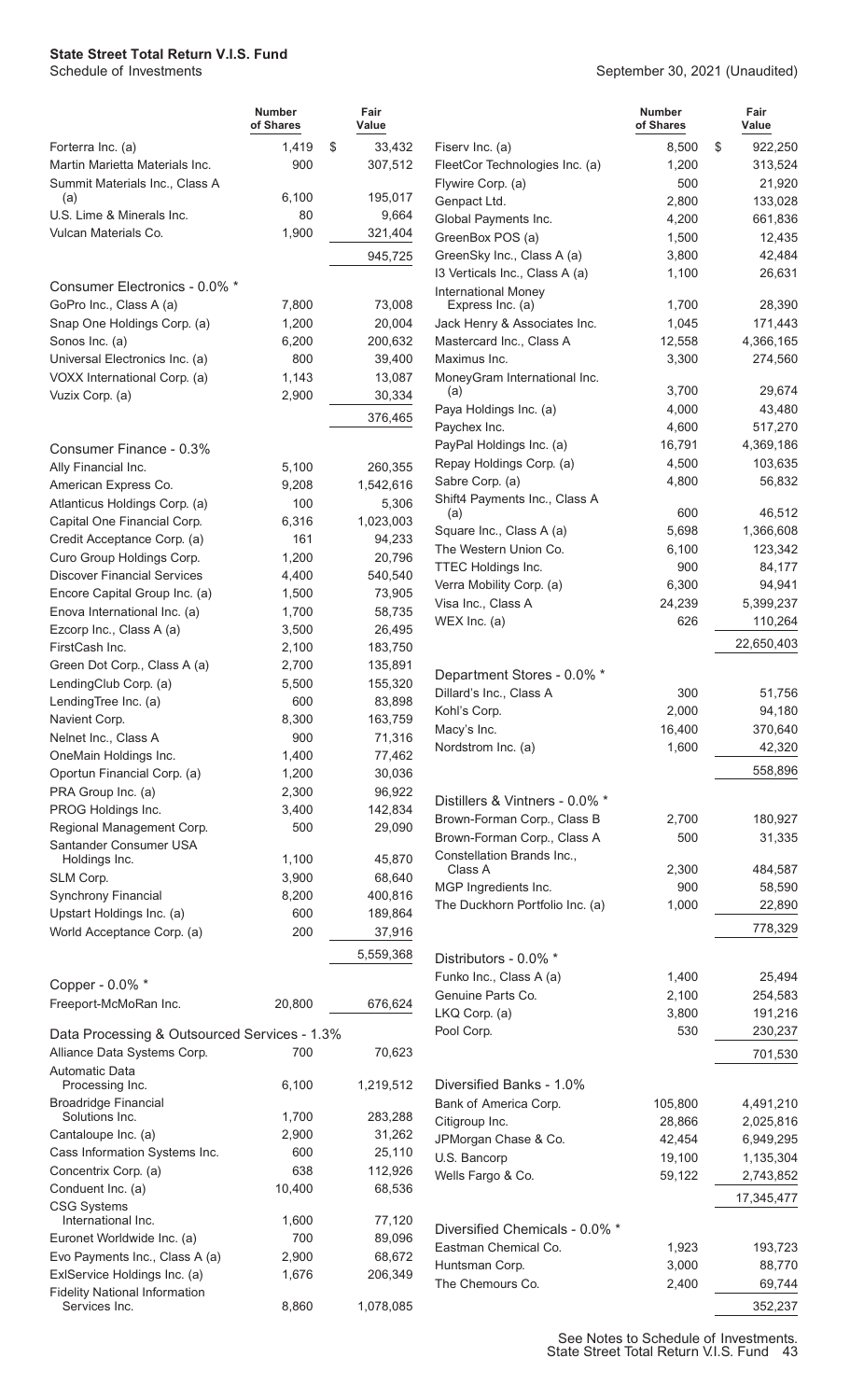|                                                                | Number<br>of Shares | Fair<br>Value |
|----------------------------------------------------------------|---------------------|---------------|
| Diversified Metals & Mining - 0.0% *                           |                     |               |
| <b>Compass Minerals</b>                                        |                     |               |
| International Inc.                                             | 1,700               | \$<br>109,480 |
| Ferroglobe PLC (d)<br>Materion Corp.                           | 1,316<br>1,000      | 68,640        |
| MP Materials Corp. (a)                                         | 4,200               | 135,366       |
|                                                                |                     |               |
|                                                                |                     | 313,486       |
| Diversified Real Estate Activities - 0.0% *                    |                     |               |
| Tejon Ranch Co. (a)                                            | 1,300               | 23,088        |
| The RMR Group Inc., Class A                                    | 900                 | 30,105        |
| The St Joe Co.                                                 | 1,479               | 62,266        |
|                                                                |                     | 115,459       |
| Diversified REITs - 0.1%                                       |                     |               |
| Alexander & Baldwin Inc.                                       | 3,500               | 82,040        |
| American Assets Trust Inc.                                     | 2,500               | 93,550        |
| Armada Hoffler Properties Inc.                                 | 3,500               | 46,795        |
| Broadstone Net Lease Inc.                                      | 8,100               | 200,961       |
| CTO Realty Growth Inc.                                         | 400                 | 21,504        |
| DigitalBridge Group Inc. (a)                                   | 24,700              | 148,941       |
| Empire State Realty Trust Inc.,                                |                     |               |
| Class A                                                        | 6,400               | 64,192        |
| <b>Essential Properties Realty</b><br>Trust Inc.               | 5,900               | 164,728       |
| Gladstone Commercial Corp.                                     | 2,000               | 42,060        |
| Global Net Lease Inc.                                          | 5,600               | 89,712        |
| iStar Inc.                                                     | 4,100               | 102,828       |
| One Liberty Properties Inc.                                    | 985                 | 30,033        |
| PS Business Parks Inc.                                         | 1,084               | 169,906       |
| STORE Capital Corp.                                            | 3,600               | 115,308       |
| <b>VEREIT Inc.</b>                                             | 3,200               | 144,736       |
| Washington Real Estate                                         |                     |               |
| <b>Investment Trust</b>                                        | 4,200               | 103,950       |
| WP Carey Inc.                                                  | 2,400               | 175,296       |
|                                                                |                     | 1,796,540     |
| Diversified Support Services - 0.1%                            |                     |               |
| Cintas Corp.                                                   | 1,200               | 456,792       |
| Copart Inc. (a)                                                | 2,900               | 402,288       |
| Driven Brands Holdings Inc.                                    |                     |               |
| (a)                                                            | 300                 | 8,667         |
| <b>Healthcare Services</b>                                     |                     |               |
| Group Inc.                                                     | 3,700               | 92,463        |
| IAA Inc. (a)                                                   | 2,000               | 109,140       |
| KAR Auction Services Inc. (a)<br>Matthews International Corp., | 6,500               | 106,535       |
| Class A                                                        | 1,500               | 52,035        |
| UniFirst Corp.                                                 | 752                 | 159,890       |
| Viad Corp. (a)                                                 | 800                 | 36,328        |
| VSE Corp.                                                      | 600                 | 28,902        |
|                                                                |                     | 1,453,040     |
|                                                                |                     |               |
| Drug Retail - 0.0% *                                           |                     |               |
| Rite Aid Corp. (a)                                             | 2,600               | 36,920        |
| Walgreens Boots Alliance Inc.                                  | 10,400              | 489,320       |
|                                                                |                     | 526,240       |
| Education Services - 0.1%                                      |                     |               |
| $2U$ Inc. (a)                                                  | 3,600               | 120,852       |
| Adtalem Global Education Inc.                                  |                     |               |
| (a)                                                            | 2,600               | 98,306        |
| American Public<br>Education Inc. (a)                          | 900                 | 23,049        |
| <b>Bright Horizons Family</b>                                  |                     |               |
| Solutions Inc. (a)                                             | 900                 | 125,478       |
| Chegg Inc. (a)                                                 | 2,200               | 149,644       |

|                                                                | Number<br>of Shares | Fair<br>Value      |
|----------------------------------------------------------------|---------------------|--------------------|
| Coursera Inc. (a)                                              | 3,000               | \$<br>94,950       |
| Graham Holdings Co., Class B<br>Grand Canyon Education Inc.    | 200                 | 117,832            |
| (a)<br>Houghton Mifflin Harcourt Co.                           | 700                 | 61,572             |
| (a)<br>Laureate Education Inc.,                                | 7,000               | 94,010             |
| Class A (a)                                                    | 5,000               | 84,950             |
| Perdoceo Education Corp. (a)                                   | 4,100               | 43,296             |
| PowerSchool Holdings Inc. (a)                                  | 2,200               | 54,142             |
| Strategic Eduction Inc.                                        | 1,200               | 84,600             |
| Stride Inc. (a)                                                | 2,000               | 71,880             |
|                                                                |                     | 1,224,561          |
| Electric Utilities - 0.5%                                      |                     |                    |
| ALLETE Inc.                                                    | 3,000               | 178,560            |
| Alliant Energy Corp.                                           | 3,700               | 207,126            |
| <b>American Electric Power</b>                                 |                     |                    |
| Company Inc.                                                   | 7,000               | 568,260            |
| Avangrid Inc.                                                  | 898                 | 43,643             |
| Duke Energy Corp.                                              | 10,986              | 1,072,124          |
| Edison International                                           | 5,300<br>3,000      | 293,991            |
| Entergy Corp.<br>Evergy Inc.                                   | 3,100               | 297,930<br>192,820 |
| <b>Eversource Energy</b>                                       | 4,941               | 403,976            |
| Exelon Corp.                                                   | 13,868              | 670,379            |
| FirstEnergy Corp.                                              | 7,400               | 263,588            |
| <b>Hawaiian Electric</b>                                       |                     |                    |
| Industries Inc.                                                | 1,600               | 65,328             |
| <b>IDACORP</b> Inc.                                            | 800                 | 82,704             |
| MGE Energy Inc.                                                | 1,900               | 139,650            |
| NextEra Energy Inc.                                            | 28,086              | 2,205,313          |
| NRG Energy Inc.                                                | 3,600               | 146,988            |
| OGE Energy Corp.                                               | 3,000               | 98,880             |
| Otter Tail Corp.                                               | 2,100               | 117,537            |
| PG&E Corp. (a)                                                 | 21,400              | 205,440            |
| Pinnacle West Capital Corp.                                    | 1,652               | 119,539            |
| PNM Resources Inc.                                             | 4,200               | 207,816            |
| Portland General Electric Co.                                  | 4,700               | 220,853            |
| PPL Corp.                                                      | 10,900              | 303,892            |
| The Southern Co.                                               | 15,064              | 933,516            |
| Xcel Energy Inc.                                               | 7,675               | 479,687            |
|                                                                |                     | 9,519,540          |
| Electrical Components & Equipment - 0.3%<br>Acuity Brands Inc. | 500                 | 86,685             |
| Allied Motion Technologies Inc.                                | 600                 | 18,768             |
| American Superconductor                                        |                     |                    |
| Corp. (a)                                                      | 1,600               | 23,328             |
| <b>AMETEK Inc.</b>                                             | 3,300               | 409,233            |
| Array Technologies Inc. (a)                                    | 6,700               | 124,084            |
| Atkore Inc. (a)                                                | 2,300               | 199,916            |
| Beam Global (a)                                                | 400                 | 10,948             |
| Blink Charging Co. (a)                                         | 1,800               | 51,498             |
| ChargePoint Holdings Inc. (a)                                  | 1,800               | 35,982             |
| Eaton Corporation PLC                                          | 5,634               | 841,213            |
| Emerson Electric Co.                                           | 8,500               | 800,700            |
| Encore Wire Corp.                                              | 1,028               | 97,485             |
| <b>EnerSys</b>                                                 | 2,400               | 178,656            |
| Eos Energy Enterprises Inc.<br>(a)                             | 2,900               | 40,687             |
| FTC Solar Inc. (a)                                             | 2,000               | 15,580             |
| FuelCell Energy Inc. (a)                                       | 16,200              | 108,378            |
| Generac Holdings Inc. (a)                                      | 838                 | 342,465            |
| GrafTech International Ltd.                                    | 10,600              | 109,392            |
| Hubbell Inc.                                                   | 800                 | 144,536            |
| Plug Power Inc. (a)                                            | 7,100               | 181,334            |

See Notes to Schedule of Investments. 44 State Street Total Return V.I.S. Fund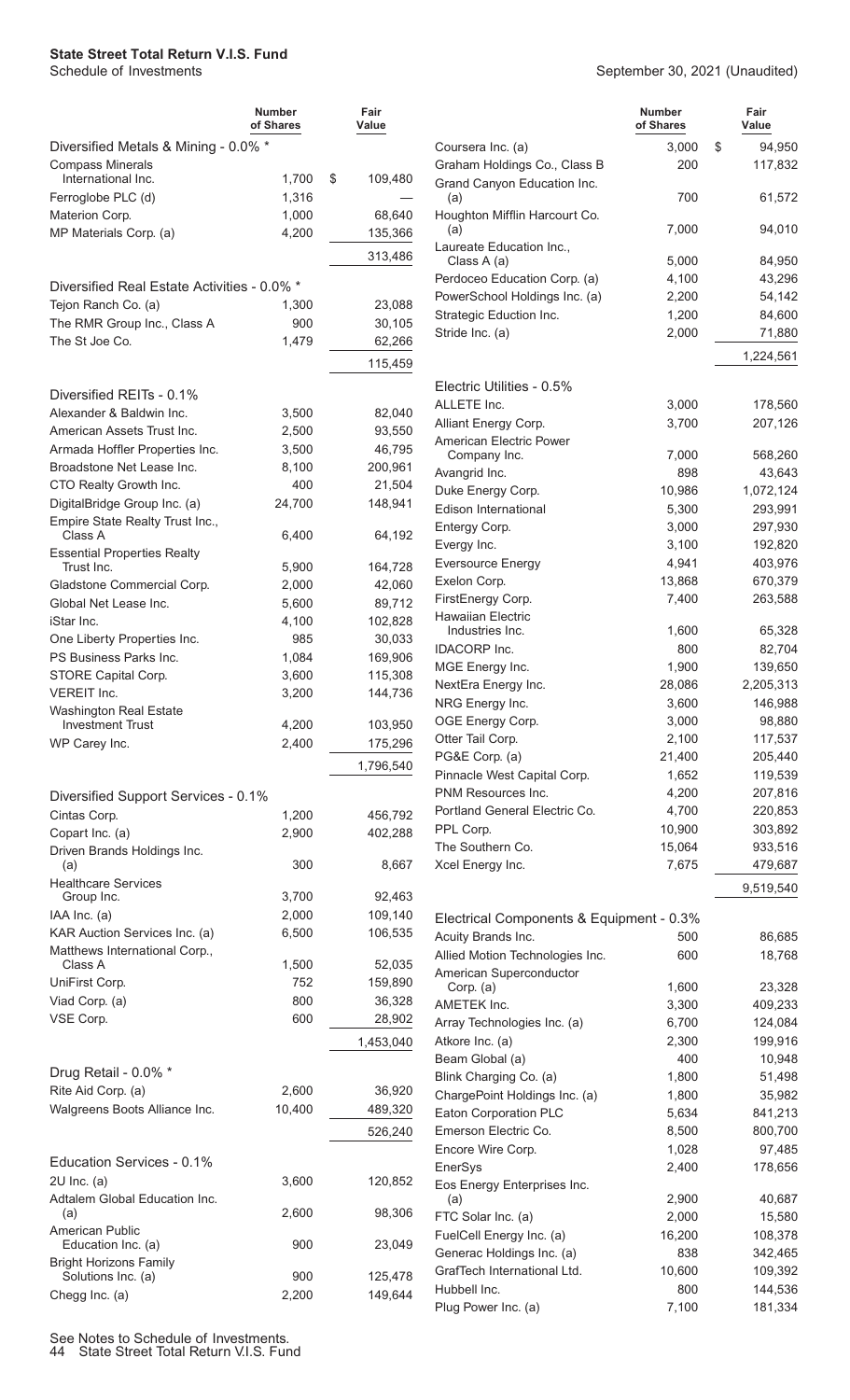September 30, 2021 (Unaudited)

**Fair Value**

**Number of Shares**

|                                                             | <b>Number</b><br>of Shares | Fair<br>Value      |                                             | <b>Number</b><br>of Shares | Fair<br>Value |
|-------------------------------------------------------------|----------------------------|--------------------|---------------------------------------------|----------------------------|---------------|
| Powell Industries Inc.                                      | 600                        | \$<br>14,742       | IPG Photonics Corp. (a)                     | 500                        | \$<br>79,200  |
| Preformed Line Products Co.                                 | 163                        | 10,601             | Jabil Inc.                                  | 2,200                      | 128,414       |
| Regal Beloit Corp.                                          | 558                        | 83,890             | Kimball Electronics Inc. (a)                | 1,380                      | 35,563        |
| Rockwell Automation Inc.                                    | 1,644                      | 483,402            | Methode Electronics Inc.                    | 2,200                      | 92,510        |
| Romeo Power Inc. (a)                                        | 7,300                      | 36,135             | Plexus Corp. (a)                            | 1,436                      | 128,393       |
| Sensata Technologies Holding                                |                            |                    | Sanmina Corp. (a)                           | 3,521                      | 135,699       |
| plc(a)                                                      | 2,300                      | 125,856            | TTM Technologies Inc. (a)                   | 5,500                      | 69,135        |
| Shoals Technologies<br>Group Inc., Class A (a)              | 1,300                      | 36,244             |                                             |                            | 760,222       |
| Stem Inc. (a)                                               | 2,000                      | 47,780             | Environmental & Facilities Services - 0.2%  |                            |               |
| Sunrun Inc. (a)                                             | 2,800                      | 123,200            | ABM Industries Inc.                         | 3,301                      | 148,578       |
| Thermon Group Holdings Inc.                                 |                            |                    | BrightView Holdings Inc. (a)                | 2,700                      | 39,852        |
| (a)                                                         | 2,000                      | 34,620             | Casella Waste Systems Inc.,                 |                            |               |
| Vertiv Holdings Co.                                         | 3,600                      | 86,724             | Class A (a)                                 | 2,500                      | 189,850       |
| Vicor Corp. (a)                                             | 1,000                      | 134,160            | CECO Environmental Corp. (a)                | 2,200                      | 15,488        |
|                                                             |                            | 5,038,222          | Clean Harbors Inc. (a)                      | 800                        | 83,096        |
|                                                             |                            |                    | Covanta Holding Corp.                       | 6,800                      | 136,816       |
| Electronic Components - 0.1%                                |                            |                    | Harsco Corp. (a)                            | 4,800                      | 81,360        |
| Akoustis Technologies Inc. (a)                              | 2,200                      | 21,340             | Heritage-Crystal Clean Inc. (a)             | 900                        | 26,082        |
| Amphenol Corp., Class A<br>Belden Inc.                      | 8,200                      | 600,486            | Montrose Environmental                      |                            |               |
|                                                             | 2,200                      | 128,172            | Group Inc. (a)                              | 1,100                      | 67,914        |
| Corning Inc.<br>II-VI Inc. (a)                              | 10,775<br>5,500            | 393,180<br>326,480 | Republic Services Inc.                      | 2,919                      | 350,455       |
| Knowles Corp. (a)                                           | 4,300                      | 80,582             | Rollins Inc.                                | 3,378                      | 119,345       |
| Littelfuse Inc.                                             | 300                        | 81,981             | SP Plus Corp. (a)                           | 1,400                      | 42,938        |
| Rogers Corp. (a)                                            | 1,040                      | 193,939            | Stericycle Inc. (a)                         | 1,400                      | 95,158        |
| Vishay Intertechnology Inc.                                 | 6,755                      | 135,708            | Team Inc. (a)                               | 1,900                      | 5,719         |
|                                                             |                            |                    | Tetra Tech Inc.                             | 2,900                      | 433,086       |
|                                                             |                            | 1,961,868          | US Ecology Inc. (a)                         | 1,500                      | 48,525        |
| Electronic Equipment & Instruments - 0.2%                   |                            |                    | Waste Management Inc.                       | 6,000                      | 896,160       |
| 908 Devices Inc. (a)                                        | 600                        | 19,512             |                                             |                            | 2,780,422     |
| <b>Advanced Energy</b>                                      |                            |                    | Fertilizers & Agricultural Chemicals - 0.1% |                            |               |
| Industries Inc.                                             | 2,000                      | 175,500            | American Vanguard Corp.                     | 1,800                      | 27,090        |
| Aeva Technologies Inc. (a)                                  | 4,800                      | 38,112             | CF Industries Holdings Inc.                 | 3,200                      | 178,624       |
| Arlo Technologies Inc. (a)                                  | 4,700                      | 30,127             | Corteva Inc.                                | 10,700                     | 450,256       |
| Badger Meter Inc.                                           | 1,484                      | 150,092            | FMC Corp.                                   | 1,764                      | 161,512       |
| Cognex Corp.                                                | 2,400                      | 192,528            | Intrepid Potash Inc. (a)                    | 600                        | 18,540        |
| Coherent Inc. (a)                                           | 300                        | 75,027             | The Mosaic Co.                              | 5,200                      | 185,744       |
| Daktronics Inc. (a)                                         | 800                        | 4,344              | The Scotts Miracle-Gro Co.                  | 577                        | 84,450        |
| FARO Technologies Inc. (a)                                  | 900                        | 59,229             |                                             |                            | 1,106,216     |
| Identiv Inc. (a)                                            | 1,400                      | 26,376             |                                             |                            |               |
| Iteris Inc. (a)                                             | 3,100                      | 16,368             | Financial Exchanges & Data - 0.4%           |                            |               |
| Itron Inc. (a)                                              | 2,300                      | 173,949            | Cboe Global Markets Inc.                    | 1,600                      | 198,176       |
| Keysight Technologies Inc. (a)<br>Luna Innovations Inc. (a) | 2,700<br>1,800             | 443,583<br>17,100  | CME Group Inc.                              | 5,100                      | 986,238       |
| MicroVision Inc. (a)                                        | 9,100                      | 100,555            | Donnelley Financial                         |                            |               |
| Napco Security                                              |                            |                    | Solutions Inc. (a)                          | 1,700                      | 58,854        |
| Technologies Inc. (a)                                       | 900                        | 38,772             | <b>FactSet Research</b><br>Systems Inc.     | 500                        | 197,390       |
| National Instruments Corp.                                  | 1,900                      | 74,537             | Intercontinental Exchange Inc.              | 7,957                      | 913,623       |
| nLight Inc. (a)                                             | 2,200                      | 62,018             | MarketAxess Holdings Inc.                   | 500                        | 210,345       |
| Novanta Inc. (a)                                            | 1,900                      | 293,550            | Moody's Corp.                               | 2,300                      | 816,753       |
| OSI Systems Inc. (a)                                        | 1,000                      | 94,800             | Morningstar Inc.                            | 300                        | 77,709        |
| Ouster Inc. (a)                                             | 1,400                      | 10,248             | MSCI Inc.                                   | 1,161                      | 706,283       |
| PAR Technology Corp. (a)                                    | 1,200                      | 73,812             | Nasdaq Inc.                                 | 1,615                      | 311,727       |
| Teledyne Technologies Inc. (a)                              | 643                        | 276,220            | Open Lending Corp., Class A                 |                            |               |
| Trimble Inc. (a)                                            | 3,700                      | 304,325            | (a)                                         | 5,500                      | 198,385       |
| Velodyne Lidar Inc. (a)                                     | 3,500                      | 20,720             | S&P Global Inc.                             | 3,400                      | 1,444,626     |
| Vishay Precision Group Inc.                                 |                            |                    | Tradeweb Markets Inc.,                      |                            |               |
| (a)                                                         | 800                        | 27,816             | Class A                                     | 1,500                      | 121,170       |
| Vontier Corp.                                               | 2,299                      | 77,246             |                                             |                            | 6,241,279     |
| Zebra Technologies Corp.,<br>Class A (a)                    | 800                        | 412,336            | Food Distributors - 0.1%                    |                            |               |
|                                                             |                            | 3,288,802          | HF Foods Group Inc. (a)                     | 2,400                      | 14,520        |
|                                                             |                            |                    | Performance Food Group Co.                  |                            |               |
| Electronic Manufacturing Services - 0.0% *                  |                            |                    | (a)                                         | 8,088                      | 375,768       |
| Benchmark Electronics Inc.                                  | 1,700                      | 45,407             | SpartanNash Co.                             | 2,061                      | 45,136        |
| CTS Corp.                                                   | 1,485                      | 45,901             | Sysco Corp.                                 | 7,000                      | 549,500       |
|                                                             |                            |                    |                                             |                            |               |

See Notes to Schedule of Investments. State Street Total Return V.I.S. Fund 45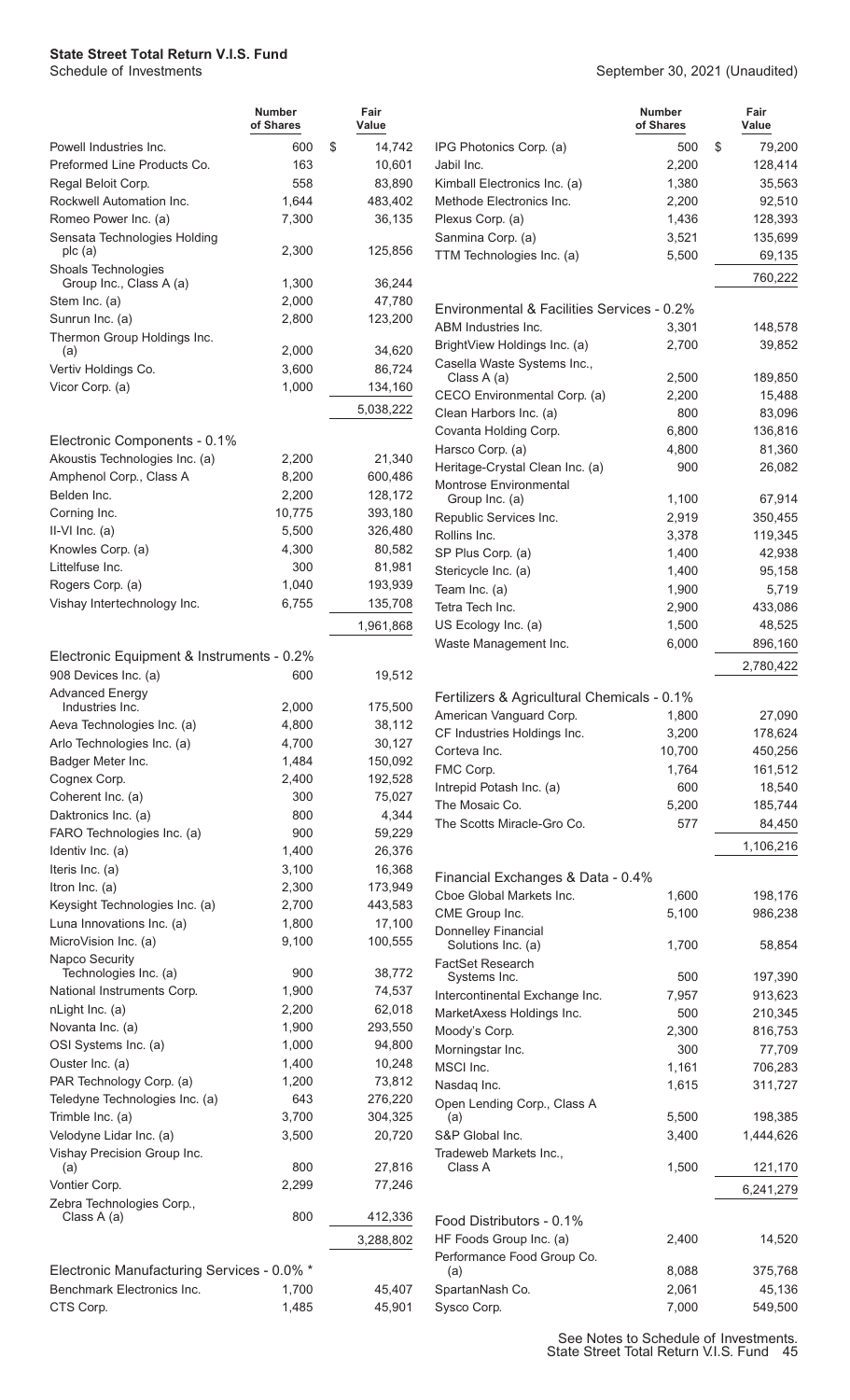|                                                     | <b>Number</b><br>of Shares | Fair<br>Value     |                                                          | <b>Number</b><br>of Shares | Fair<br>Value        |
|-----------------------------------------------------|----------------------------|-------------------|----------------------------------------------------------|----------------------------|----------------------|
| The Andersons Inc.                                  | 1,800                      | \$<br>55,494      | <b>Community Healthcare</b>                              |                            |                      |
| The Chefs' Warehouse Inc. (a)                       | 2,000                      | 65,140            | Trust Inc.                                               | 1,528                      | \$<br>69,050         |
| U.S. Foods Holding Corp. (a)                        | 3,300                      | 114,378           | Diversified Healthcare Trust<br>Global Medical REIT Inc. | 15,800<br>2,600            | 53,562<br>38,220     |
| United Natural Foods Inc. (a)                       | 2,805                      | 135,818           | Healthcare Realty Trust Inc.                             | 7,900                      | 235,262              |
|                                                     |                            | 1,355,754         | Healthcare Trust of                                      |                            |                      |
| Food Retail - 0.1%                                  |                            |                   | America Inc., Class A                                    | 3,300                      | 97,878               |
| Albertsons Companies Inc.,                          |                            |                   | Healthpeak Properties Inc.                               | 7,700                      | 257,796              |
| Class A                                             | 2,300                      | 71,599            | LTC Properties Inc.                                      | 1,795                      | 56,884               |
| Casey's General Stores Inc.                         | 478                        | 90,079            | Medical Properties Trust Inc.                            | 7,900                      | 158,553              |
| Grocery Outlet Holding Corp.                        |                            |                   | National Health Investors Inc.                           | 2,113                      | 113,045              |
| (a)                                                 | 1,100                      | 23,727            | Omega Healthcare<br>Investors Inc.                       |                            | 101,864              |
| Ingles Markets Inc., Class A                        | 793                        | 52,362            | <b>Physicians Realty Trust</b>                           | 3,400<br>10,800            | 190,296              |
| Sprouts Farmers Market Inc.<br>(a)                  | 5,900                      | 136,703           | Sabra Health Care REIT Inc.                              | 12,000                     | 176,640              |
| The Kroger Co.                                      | 10,723                     | 433,531           | Universal Health Realty                                  |                            |                      |
| Village Super Market Inc.,                          |                            |                   | Income Trust REIT                                        | 600                        | 33,162               |
| Class A                                             | 536                        | 11,620            | Ventas Inc.                                              | 5,300                      | 292,613              |
| Weis Markets Inc.                                   | 1,083                      | 56,912            | Welltower Inc.                                           | 6,000                      | 494,400              |
|                                                     |                            | 876,533           |                                                          |                            | 2,464,729            |
| Footwear - 0.2%                                     |                            |                   | Healthcare Distributors - 0.1%                           |                            |                      |
| Crocs Inc. (a)                                      | 3,300                      | 473,484           | AdaptHealth Corp. (a)                                    | 3,700                      | 86,173               |
| Deckers Outdoor Corp. (a)                           | 400                        | 144,080           | AmerisourceBergen Corp.                                  | 2,008                      | 239,856              |
| NIKE Inc., Class B                                  | 17,697                     | 2,570,135         | Apria Inc. (a)                                           | 900                        | 33,435               |
| Rocky Brands Inc.                                   | 400                        | 19,044            | Cardinal Health Inc.                                     | 4,100                      | 202,786              |
| Skechers U.S.A. Inc., Class A                       |                            |                   | Covetrus Inc. (a)                                        | 6,000                      | 108,840              |
| (a)                                                 | 2,000                      | 84,240            | Henry Schein Inc. (a)                                    | 2,100                      | 159,936              |
| Steven Madden Ltd.                                  | 4,113                      | 165,178           | McKesson Corp.                                           | 2,216                      | 441,826              |
| Wolverine World Wide Inc.                           | 3,900                      | 116,376           | Owens & Minor Inc.                                       | 3,587                      | 112,237              |
|                                                     |                            | 3,572,537         | Patterson Companies Inc.                                 | 4,342                      | 130,868              |
| Forest Products - 0.0% *                            |                            |                   | PetIQ Inc. (a)                                           | 1,400                      | 34,958               |
| Louisiana-Pacific Corp.                             | 1,300                      | 79,781            |                                                          |                            | 1,550,915            |
|                                                     |                            |                   | Healthcare Equipment - 1.1%                              |                            |                      |
| Gas Utilities - 0.1%                                |                            |                   | <b>Abbott Laboratories</b>                               | 24,800                     | 2,929,624            |
| Atmos Energy Corp.                                  | 1,900                      | 167,580           | ABIOMED Inc. (a)                                         | 600                        | 195,312              |
| Chesapeake Utilities Corp.                          | 900                        | 108,045           | Accelerate Diagnostics Inc. (a)                          | 2,200                      | 12,826               |
| National Fuel Gas Co.<br>New Jersey Resources Corp. | 1,300                      | 68,276<br>170,569 | Accuray Inc. (a)                                         | 5,500                      | 21,725               |
| Northwest Natural Holding Co.                       | 4,900<br>1,400             | 64,386            | Acutus Medical Inc. (a)                                  | 508                        | 4,491                |
| ONE Gas Inc.                                        | 2,700                      | 171,099           | Alphatec Holdings Inc. (a)                               | 3,700                      | 45,103               |
| South Jersey Industries Inc.                        | 6,000                      | 127,560           | AngioDynamics Inc. (a)                                   | 1,600                      | 41,504               |
| Southwest Gas Holdings Inc.                         | 3,300                      | 220,704           | Apyx Medical Corp. (a)                                   | 2,000                      | 27,700               |
| Spire Inc.                                          | 2,600                      | 159,068           | Asensus Surgical Inc. (a)                                | 11,500                     | 21,275               |
| UGI Corp.                                           | 3,100                      | 132,122           | Aspira Women's Health Inc. (a)                           | 5,100                      | 16,575               |
|                                                     |                            | 1,389,409         | AtriCure Inc. (a)                                        | 2,200                      | 153,010              |
|                                                     |                            |                   | AxoGen Inc. (a)                                          | 2,200                      | 34,760               |
| General Merchandise Stores - 0.2%                   |                            |                   | Axonics Inc. (a)                                         | 2,400                      | 156,216              |
| Big Lots Inc.                                       | 1,878                      | 81,430            | Baxter International Inc.<br>Becton Dickinson & Co.      | 7,100<br>4,100             | 571,053              |
| Dollar General Corp.                                | 3,415                      | 724,458           | Boston Scientific Corp. (a)                              |                            | 1,007,862<br>876,478 |
| Dollar Tree Inc. (a)                                | 3,400                      | 325,448           | Butterfly Network Inc. (a)                               | 20,200<br>9,600            | 100,224              |
| Franchise Group Inc.                                | 1,300                      | 46,033            | Cardiovascular Systems Inc.                              |                            |                      |
| Ollie's Bargain Outlet                              |                            |                   | (a)                                                      | 1,800                      | 59,094               |
| Holdings Inc. (a)                                   | 800                        | 48,224            | ClearPoint Neuro Inc. (a)                                | 1,000                      | 17,750               |
| Target Corp.                                        | 7,132                      | 1,631,588         | CONMED Corp.                                             | 1,400                      | 183,162              |
|                                                     |                            | 2,857,181         | CryoLife Inc. (a)                                        | 2,200                      | 49,038               |
| Gold - 0.1%                                         |                            |                   | CryoPort Inc. (a)                                        | 2,000                      | 133,020              |
|                                                     | 12,600                     |                   | Cutera Inc. (a)                                          | 1,000                      | 46,600               |
| Coeur Mining Inc. (a)<br>Newmont Corp.              | 11,497                     | 77,742<br>624,287 | CytoSorbents Corp. (a)                                   | 2,500                      | 20,300               |
| Royal Gold Inc.                                     | 1,000                      | 95,490            | Danaher Corp.                                            | 9,090                      | 2,767,360            |
|                                                     |                            |                   | DarioHealth Corp. (a)                                    | 800                        | 10,920               |
|                                                     |                            | 797,519           | DexCom Inc. (a)                                          | 1,400                      | 765,604              |
| Health Care REITs - 0.1%                            |                            |                   | Eargo Inc. (a)                                           | 1,100                      | 7,403                |
| CareTrust REIT Inc.                                 | 4,700                      | 95,504            | Edwards Lifesciences Corp.<br>(a)                        | 8,900                      | 1,007,569            |
|                                                     |                            |                   |                                                          |                            |                      |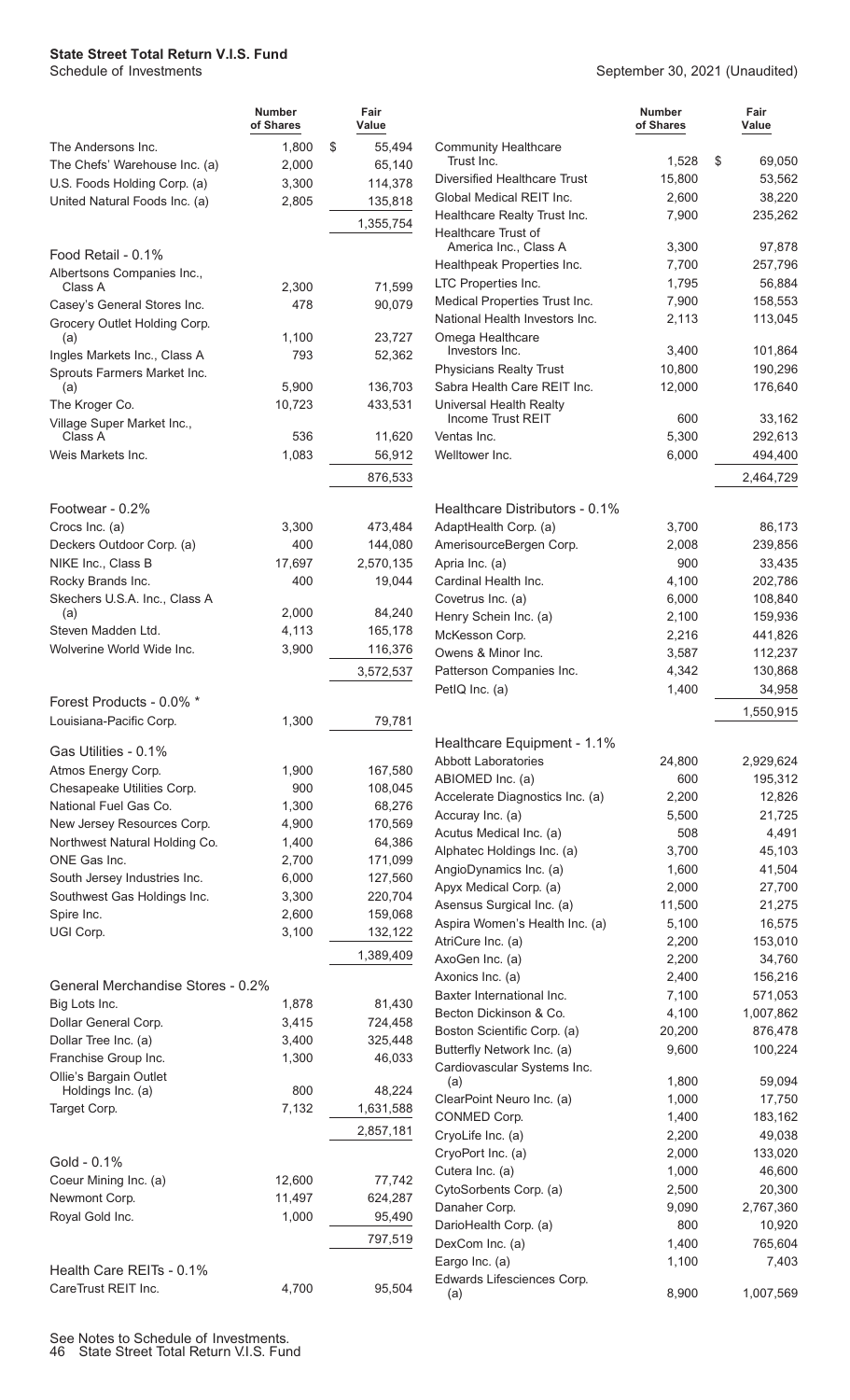September 30, 2021 (Unaudited)

|                                                         | <b>Number</b><br>of Shares | Fair<br>Value      |                                                    | <b>Number</b><br>of Shares | Fair<br>Value |
|---------------------------------------------------------|----------------------------|--------------------|----------------------------------------------------|----------------------------|---------------|
| Envista Holdings Corp. (a)                              | 2,400                      | \$<br>100,344      | Hanger Inc. (a)                                    | 1,600                      | \$<br>35,136  |
| Glaukos Corp. (a)                                       | 2,200                      | 105,974            | HCA Healthcare Inc.                                | 3,600                      | 873,792       |
| Globus Medical Inc., Class A                            |                            |                    | National HealthCare Corp.                          | 457                        | 31,981        |
| (a)                                                     | 1,100                      | 84,282             | Select Medical Holdings Corp.                      | 5,680                      | 205,446       |
| Heska Corp. (a)                                         | 540                        | 139,612            | Surgery Partners Inc. (a)                          | 1,663                      | 70,411        |
| Hill-Rom Holdings Inc.                                  | 1,000                      | 150,000            | Tenet Healthcare Corp. (a)                         | 5,613                      | 372,928       |
| Hologic Inc. (a)                                        | 3,500                      | 258,335            | The Ensign Group Inc.                              | 2,887                      | 216,208       |
| IDEXX Laboratories Inc. (a)                             | 1,200                      | 746,280            | The Joint Corp. (a)                                | 765                        | 74,985        |
| Inari Medical Inc. (a)                                  | 1,900                      | 154,090            | The Pennat Group Inc. (a)                          | 1,200                      | 33,708        |
| Inogen Inc. (a)                                         | 1,061                      | 45,718             | U.S. Physical Therapy Inc.                         | 600                        | 66,360        |
| Insulet Corp. (a)                                       | 900                        | 255,807            | Universal Health Services Inc.,                    |                            |               |
| Integer Holdings Corp. (a)                              | 1,700                      | 151,878            | Class B                                            | 1,100                      | 152,207       |
| Integra LifeSciences Holdings                           | 1,100                      | 75,328             |                                                    |                            | 2,471,237     |
| Corp. (a)                                               | 1,900                      | 51,680             |                                                    |                            |               |
| Intersect ENT Inc. (a)<br>Intuitive Surgical Inc. (a)   | 1,700                      |                    | Healthcare Services - 0.3%                         |                            |               |
| Invacare Corp. (a)                                      | 2,052                      | 1,690,055<br>9,767 | 1Life Healthcare Inc. (a)                          | 5,800                      | 117,450       |
|                                                         | 600                        |                    | Accolade Inc. (a)                                  | 2,900                      | 122,293       |
| iRadimed Corp. (a)                                      | 1,500                      | 20,154             | Addus HomeCare Corp. (a)                           | 762                        | 60,770        |
| iRhythm Technologies Inc. (a)<br>LeMaitre Vascular Inc. | 1,100                      | 87,840<br>58,399   | Agiliti Inc. (a)                                   | 1,100                      | 20,944        |
| Masimo Corp. (a)                                        | 676                        | 183,000            | agilon health Inc. (a)                             | 800                        | 20,968        |
| Mesa Laboratories Inc.                                  | 268                        | 81,032             | Amedisys Inc. (a)                                  | 400                        | 59,640        |
|                                                         | 900                        | 22,770             | AMN Healthcare Services Inc.                       | 2,500                      | 286,875       |
| Misonix Inc. (a)                                        |                            |                    | (a)                                                |                            |               |
| Natus Medical Inc. (a)                                  | 1,400                      | 35,112             | Apollo Medical Holdings Inc.<br>(a)                | 1,900                      | 172,995       |
| Neuronetics Inc. (a)                                    | 1,100                      | 7,216              | Aveanna Healthcare                                 |                            |               |
| Nevro Corp. (a)                                         | 1,800                      | 209,484            | Holdings Inc. (a)                                  | 2,000                      | 16,040        |
| NuVasive Inc. (a)                                       | 2,600                      | 155,610            | Castle Biosciences Inc. (a)                        | 1,000                      | 66,500        |
| <b>Ortho Clinical Diagnostics</b><br>Holdings PLC (a)   | 5,500                      | 101,640            | Chemed Corp.                                       | 169                        | 78,605        |
| Orthofix Medical Inc. (a)                               | 1,100                      | 41,932             | Cigna Corp.                                        | 4,800                      | 960,768       |
| Outset Medical Inc. (a)                                 | 2,300                      | 113,712            | CorVel Corp. (a)                                   | 455                        | 84,730        |
| PAVmed Inc. (a)                                         | 4,300                      | 36,722             | Cross Country Healthcare Inc.                      |                            |               |
| Penumbra Inc. (a)                                       | 500                        | 133,250            | (a)                                                | 2,200                      | 46,728        |
| Pulse Biosciences Inc. (a)                              | 900                        | 19,440             | CVS Health Corp.                                   | 18,800                     | 1,595,368     |
| ResMed Inc.                                             | 2,100                      | 553,455            | DaVita Inc. (a)                                    | 1,028                      | 119,515       |
| SeaSpine Holdings Corp. (a)                             | 1,600                      | 25,168             | Fulgent Genetics Inc. (a)                          | 1,196                      | 107,580       |
| Senseonics Holdings Inc. (a)                            | 21,300                     | 72,207             | Guardant Health Inc. (a)                           | 1,200                      | 150,012       |
| Shockwave Medical Inc. (a)                              | 1,800                      | 370,584            | InfuSystem Holdings Inc. (a)                       | 916                        | 11,936        |
| Sight Sciences Inc. (a)                                 | 900                        | 20,430             | Innovage Holding Corp. (a)                         | 1,000                      | 6,610         |
| Soliton Inc. (a)                                        | 1,000                      | 20,360             | Laboratory Corporation of                          |                            |               |
| Stereotaxis Inc. (a)                                    | 2,800                      | 15,064             | America Holdings (a)                               | 1,400                      | 394,016       |
| <b>STERIS PLC</b>                                       | 1,236                      | 252,490            | LHC Group Inc. (a)<br>LifeStance Health Group Inc. | 1,600                      | 251,056       |
| Stryker Corp.                                           | 5,000                      | 1,318,600          | (a)                                                | 2,400                      | 34,800        |
| Surmodics Inc. (a)                                      | 800                        | 44,480             | MEDNAX Inc. (a)                                    | 4,400                      | 125,092       |
| <b>Tactile Systems</b>                                  |                            |                    | ModivCare Inc. (a)                                 | 692                        | 125,681       |
| Technology Inc. (a)                                     | 900                        | 40,005             | National Research Corp.                            | 800                        | 33,736        |
| Talis Biomedical Corp. (a)                              | 300                        | 1,875              | Oak Street Health Inc. (a)                         | 1,400                      | 59,542        |
| Tandem Diabetes Care Inc. (a)                           | 900                        | 107,442            | Ontrak Inc. (a)                                    | 600                        | 6,024         |
| Teleflex Inc.                                           | 700                        | 263,585            | Option Care Health Inc. (a)                        | 8,400                      | 203,784       |
| TransMedics Group Inc. (a)                              | 1,500                      | 49,635             | Premier Inc., Class A                              | 1,800                      | 69,768        |
| Treace Medical Concepts Inc.                            |                            |                    | Privia Health Group Inc. (a)                       | 1,000                      | 23,560        |
| (a)                                                     | 700                        | 18,830             | Quest Diagnostics Inc.                             | 1,800                      | 261,558       |
| Vapotherm Inc. (a)                                      | 1,200                      | 26,724             | R1 RCM Inc. (a)                                    | 6,200                      | 136,462       |
| Varex Imaging Corp. (a)                                 | 2,359                      | 66,524             | RadNet Inc. (a)                                    | 2,600                      | 76,206        |
| ViewRay Inc. (a)                                        | 7,200                      | 51,912             | Sharps Compliance Corp. (a)                        | 956                        | 7,906         |
| Zimmer Biomet Holdings Inc.                             | 3,000                      | 439,080            | Signify Health Inc. (a)                            | 1,100                      | 19,657        |
| Zynex Inc. (a)                                          | 1,107                      | 12,609             | SOC Telemed Inc. (a)                               | 4,600                      | 10,396        |
|                                                         |                            | 20,381,080         | Tivity Health Inc. (a)                             | 2,800                      | 64,568        |
|                                                         |                            |                    | Viemed Healthcare Inc. (a)                         | 2,160                      | 11,988        |
| Healthcare Facilities - 0.1%                            |                            |                    |                                                    |                            | 6,022,127     |
| Acadia Healthcare<br>Company Inc. (a)                   | 1,300                      | 82,914             |                                                    |                            |               |
| Brookdale Senior Living Inc.                            |                            |                    | Healthcare Supplies - 0.2%                         |                            |               |
| (a)                                                     | 11,600                     | 73,080             | Align Technology Inc. (a)                          | 1,160                      | 771,899       |
| <b>Community Health</b>                                 |                            |                    | Atrion Corp.                                       | 82                         | 57,195        |
| Systems Inc. (a)                                        | 5,942                      | 69,521             | Avanos Medical Inc. (a)                            | 2,400                      | 74,880        |
| Encompass Health Corp.                                  | 1,500                      | 112,560            | BioLife Solutions Inc. (a)                         | 1,300                      | 55,016        |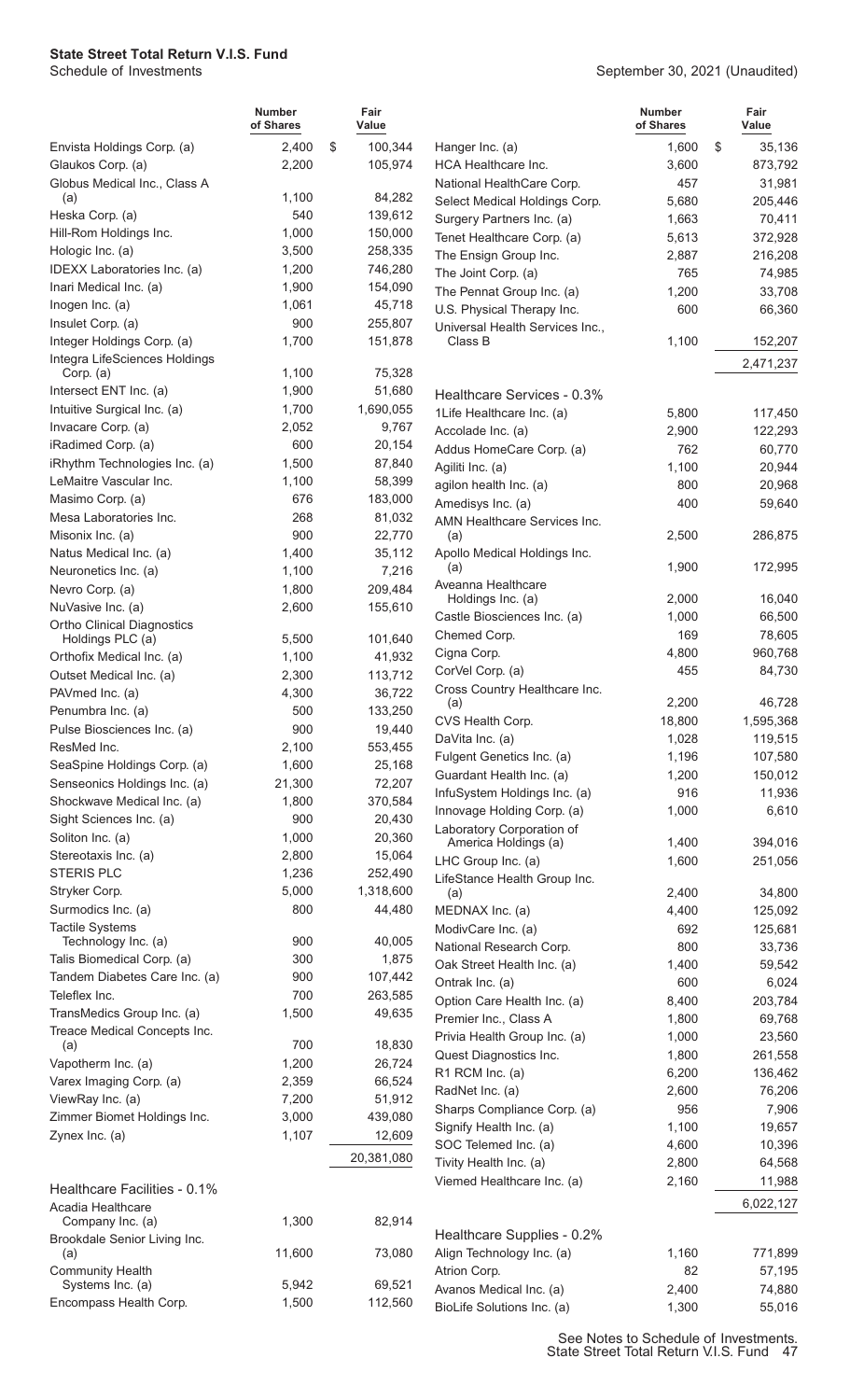|                                                | <b>Number</b><br>of Shares | Fair<br>Value    |                                             | <b>Number</b><br>of Shares | Fair<br>Value    |
|------------------------------------------------|----------------------------|------------------|---------------------------------------------|----------------------------|------------------|
| Bioventus Inc. (a)                             | 300                        | \$<br>4,248      | Babcock & Wilcox                            |                            |                  |
| Cerus Corp. (a)                                | 10,300                     | 62,727           | Enterprises Inc. (a)                        | 2,400                      | \$<br>15,384     |
| DENTSPLY SIRONA Inc.                           | 3,000                      | 174,150          | Bloom Energy Corp., Class A                 |                            |                  |
| Figs Inc. $(a)$                                | 600                        | 22,284           | (a)                                         | 7,985                      | 149,479          |
| Haemonetics Corp. (a)                          | 2,600                      | 183,534          | TPI Composites Inc. (a)                     | 2,100                      | 70,875           |
| ICU Medical Inc. (a)                           | 300                        | 70,014           |                                             |                            | 299,578          |
| Lantheus Holdings Inc. (a)                     | 3,900                      | 100,152          | Home Building - 0.2%                        |                            |                  |
| Meridian Bioscience Inc. (a)                   | 2,470                      | 47,523           | Beazer Homes USA Inc. (a)                   | 1,671                      | 28,825           |
| Merit Medical Systems Inc. (a)                 | 2,800                      | 201,040          | Cavco Industries Inc. (a)                   | 500                        | 118,370          |
| Neogen Corp. (a)                               | 5,500                      | 238,865          | Century Communities Inc.                    | 1,330                      | 81,728           |
| OraSure Technologies Inc. (a)                  | 4,200                      | 47,502           | D.R. Horton Inc.                            | 4,776                      | 401,041          |
| OrthoPediatrics Corp. (a)                      | 800                        | 52,408           | Green Brick Partners Inc. (a)               | 1,800                      | 36,936           |
| Pulmonx Corp. (a)                              | 1,300                      | 46,774           | Hovnanian Enterprises Inc. (a)              | 300                        | 28,917           |
| Quidel Corp. (a)                               | 600                        | 84,690           | Installed Building Products Inc.            | 1,100                      | 117,865          |
| Retractable Technologies Inc.                  | 771                        |                  | <b>KB Home</b>                              | 4,200                      | 163,464          |
| (a)                                            |                            | 8,504            | Lennar Corp., Class A                       | 4,023                      | 376,875          |
| SI-BONE Inc. (a)                               | 1,700<br>3,100             | 36,414<br>17,763 | LGI Homes Inc. (a)                          | 1,162                      | 164,899          |
| Sientra Inc. (a)<br>Silk Road Medical Inc. (a) | 1,800                      | 99,054           | M/I Homes Inc. (a)                          | 1,674                      | 96,757           |
| STAAR Surgical Co. (a)                         | 2,500                      | 321,325          | MDC Holdings Inc.                           | 3,226                      | 150,719          |
| The Cooper Companies Inc.                      | 700                        | 289,317          | Meritage Homes Corp. (a)                    | 2,084                      | 202,148          |
| Utah Medical Products Inc.                     | 231                        | 21,446           | NVR Inc. (a)                                | 46                         | 220,528          |
| <b>West Pharmaceutical</b>                     |                            |                  | PulteGroup Inc.                             | 3,800                      | 174,496          |
| Services Inc.                                  | 1,009                      | 428,361          | Skyline Champion Corp. (a)                  | 2,700                      | 162,162          |
|                                                |                            | 3,517,085        | Taylor Morrison Home Corp.                  |                            |                  |
|                                                |                            |                  | (a)                                         | 5,900                      | 152,102          |
| Healthcare Technology - 0.2%                   |                            |                  | Toll Brothers Inc.                          | 1,715                      | 94,822           |
| <b>Allscripts Healthcare</b>                   |                            |                  | TopBuild Corp. (a)                          | 500                        | 102,405          |
| Solutions Inc. (a)                             | 5,600                      | 74,872           | Tri Pointe Homes Inc. (a)                   | 6,500                      | 136,630          |
| American Well Corp., Class A                   |                            |                  |                                             |                            | 3,011,689        |
| (a)                                            | 9,100                      | 82,901           |                                             |                            |                  |
| Castlight Health Inc., Class B<br>(a)          | 7,800                      | 12,246           | Home Furnishing Retail - 0.0% *             |                            |                  |
| Cerner Corp.                                   | 4,300                      | 303,236          | Bed Bath & Beyond Inc. (a)                  | 5,324                      | 91,972           |
| Certara Inc. (a)                               | 1,400                      | 46,340           | <b>Haverty Furniture</b>                    | 793                        |                  |
| Change Healthcare Inc. (a)                     | 3,600                      | 75,384           | Companies Inc.<br>Kirkland's Inc. (a)       | 1,100                      | 26,732<br>21,131 |
| Computer Programs &                            |                            |                  | RH(a)                                       | 270                        | 180,066          |
| Systems Inc.                                   | 769                        | 27,269           | Sleep Number Corp. (a)                      | 1,200                      | 112,176          |
| Evolent Health Inc., Class A                   |                            |                  | The Aaron's Company Inc.                    | 1,579                      | 43,485           |
| (a)                                            | 3,760                      | 116,560          | Williams-Sonoma Inc.                        | 1,063                      | 188,502          |
| Forian Inc. (a)                                | 1,400                      | 14,448           |                                             |                            |                  |
| Health Catalyst Inc. (a)                       | 2,600                      | 130,026          |                                             |                            | 664,064          |
| HealthStream Inc. (a)                          | 1,600                      | 45,728           | Home Furnishings - 0.0% *                   |                            |                  |
| iCAD Inc. (a)                                  | 1,200                      | 12,900           | <b>Bassett Furniture</b>                    |                            |                  |
| Inovalon Holdings Inc.,<br>Class A (a)         | 3,900                      | 157,131          | Industries Inc.                             | 900                        | 16,299           |
| Inspire Medical Systems Inc.                   |                            |                  | Casper Sleep Inc. (a)                       | 400                        | 1,708            |
| (a)                                            | 1,366                      | 318,114          | Ethan Allen Interiors Inc.                  | 1,310                      | 31,047           |
| Multiplan Corp. (a)                            | 11,900                     | 66,997           | Flexsteel Industries Inc.                   | 600                        | 18,528           |
| NantHealth Inc. (a)                            | 1,700                      | 2,737            | Hooker Furniture Corp.                      | 700                        | 18,893           |
| NextGen Healthcare Inc. (a)                    | 2,400                      | 33,840           | La-Z-Boy Inc.                               | 2,000                      | 64,460           |
| Omnicell Inc. (a)                              | 2,300                      | 341,389          | Leggett & Platt Inc.                        | 2,000                      | 89,680           |
| OptimizeRx Corp. (a)                           | 1,000                      | 85,550           | Mohawk Industries Inc. (a)                  | 800                        | 141,920          |
| Phreesia Inc. (a)                              | 2,600                      | 160,420          | Purple Innovation Inc. (a)                  | 3,000                      | 63,060           |
| Schrodinger Inc. (a)                           | 2,300                      | 125,764          | <b>Tempur Sealy</b>                         |                            |                  |
| Simulations Plus Inc.                          | 1,016                      | 40,132           | International Inc.                          | 2,800                      | 129,948          |
| Tabula Rasa HealthCare Inc.                    |                            |                  | The Lovesac Co. (a)                         | 600                        | 39,654           |
| (a)                                            | 1,500                      | 39,315           |                                             |                            | 615,197          |
| Teladoc Health Inc. (a)                        | 2,100                      | 266,301          |                                             |                            |                  |
| Veeva Systems Inc., Class A                    |                            |                  | Home Improvement Retail - 0.4%              |                            |                  |
| (a)                                            | 1,900                      | 547,523          | Floor & Decor Holdings Inc.,<br>Class A (a) | 1,400                      | 169,106          |
| Vocera Communications Inc.<br>(a)              | 2,000                      | 91,520           | GrowGeneration Corp. (a)                    | 3,100                      | 76,477           |
|                                                |                            | 3,218,643        | Lowe's Companies Inc.                       | 10,100                     | 2,048,886        |
|                                                |                            |                  | Lumber Liquidators                          |                            |                  |
| Heavy Electrical Equipment - 0.0% *            |                            |                  | Holdings Inc. (a)                           | 1,700                      | 31,756           |
| AZZ Inc.                                       | 1,200                      | 63,840           | The Home Depot Inc.                         | 15,160                     | 4,976,422        |
|                                                |                            |                  |                                             |                            | 7,302,647        |
|                                                |                            |                  |                                             |                            |                  |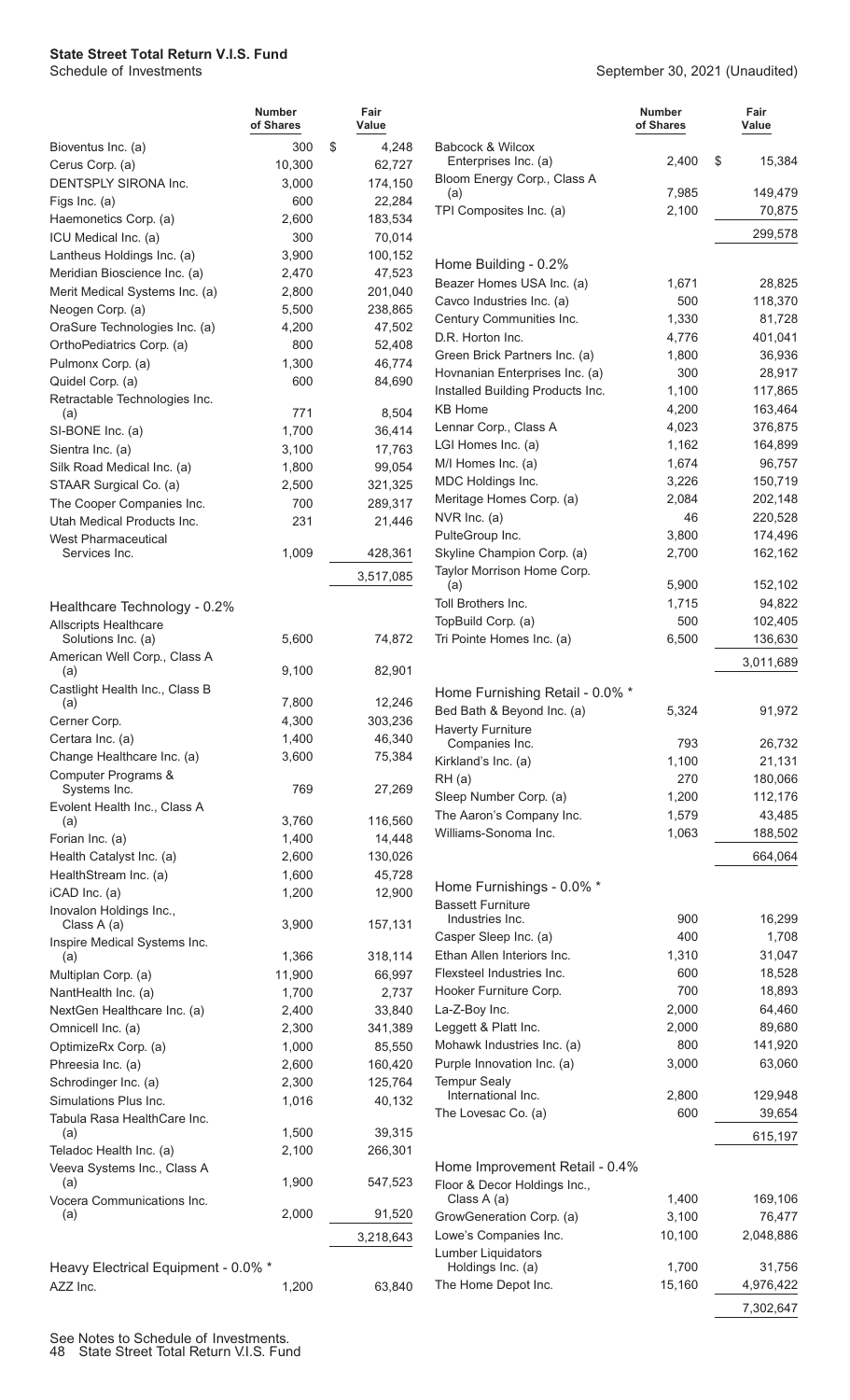|                                                                        | Number<br>of Shares | Fair<br>Value        |
|------------------------------------------------------------------------|---------------------|----------------------|
| Hotel & Resort REITs - 0.1%                                            |                     |                      |
| Apple Hospitality REIT Inc.                                            | 12,000              | \$<br>188,760        |
| Ashford Hospitality Trust Inc.<br>(a)<br>Braemar Hotels & Resorts Inc. | 540                 | 7,949                |
| (a)                                                                    | 4,000               | 19,400               |
| Chatham Lodging Trust (a)                                              | 2,800               | 34,300               |
| CorePoint Lodging Inc. (a)                                             | 2,300               | 35,650               |
| DiamondRock Hospitality Co.<br>(a)                                     | 9,900               | 93,555               |
| Hersha Hospitality Trust (a)                                           | 2,000               | 18,660               |
| Host Hotels & Resorts Inc. (a)                                         | 10,400              | 169,832              |
| Park Hotels & Resorts Inc. (a)                                         | 3,500               | 66,990               |
| Pebblebrook Hotel Trust                                                | 6,700               | 150,147              |
| <b>RLJ Lodging Trust</b>                                               | 8,700               | 129,282              |
| <b>Ryman Hospitality</b><br>Properties Inc. (a)                        | 3,000               | 251,100              |
| <b>Service Properties Trust</b>                                        | 8,400               | 94,164               |
| Summit Hotel Properties Inc.                                           |                     |                      |
| (a)                                                                    | 4,200               | 40,446               |
| Sunstone Hotel Investors Inc.                                          | 11,300              |                      |
| (a)<br>Xenia Hotels & Resorts Inc. (a)                                 | 5,800               | 134,922<br>102,892   |
|                                                                        |                     |                      |
|                                                                        |                     | 1,538,049            |
| Hotels, Resorts & Cruise Lines - 0.2%                                  |                     |                      |
| <b>Bluegreen Vacations Holding</b>                                     |                     |                      |
| Corp. (a)                                                              | 1,100               | 28,380               |
| Booking Holdings Inc. (a)<br>Carnival Corp. (a)                        | 587<br>12,000       | 1,393,462<br>300,120 |
| <b>Choice Hotels</b>                                                   |                     |                      |
| International Inc.                                                     | 500                 | 63,185               |
| Expedia Group Inc. (a)                                                 | 2,000               | 327,800              |
| Hilton Grand Vacations Inc. (a)                                        | 4,100               | 195,037              |
| Hilton Worldwide Holdings Inc.<br>(a)                                  | 3,900               | 515,229              |
| Hyatt Hotels Corp., Class A (a)                                        | 500                 | 38,550               |
| <b>Lindblad Expeditions</b>                                            |                     |                      |
| Holdings Inc. (a)                                                      | 1,500               | 21,885               |
| Marriott International Inc.,<br>Class A (a)                            | 3,900               | 577,551              |
| <b>Marriott Vacations Worldwide</b>                                    |                     |                      |
| Corp.                                                                  | 500                 | 78,665               |
| Norwegian Cruise Line<br>Holdings Ltd. (a)                             | 5,400               | 144,234              |
| Royal Caribbean Cruises Ltd.                                           |                     |                      |
| (a)                                                                    | 3,200               | 284,640              |
| Travel + Leisure Co.                                                   | 1,300               | 70,889               |
| Wyndham Hotels &<br>Resorts Inc.                                       | 1,400               |                      |
|                                                                        |                     | 108,066              |
|                                                                        |                     | 4,147,693            |
| Household Appliances - 0.0% *                                          |                     |                      |
| Aterian Inc. (a)                                                       | 1,200               | 12,996               |
| Helen of Troy Ltd. (a)                                                 | 1,261               | 283,321              |
| iRobot Corp. (a)                                                       | 1,600               | 125,600              |
| Traeger Inc. (a)                                                       | 1,100               | 23,023               |
| Weber Inc. (a)<br>Whirlpool Corp.                                      | 400<br>844          | 7,036<br>172,058     |
|                                                                        |                     |                      |
|                                                                        |                     | 624,034              |
| Household Products - 0.4%                                              |                     |                      |
| Central Garden & Pet Co.,                                              |                     |                      |
| Class A (a)                                                            | 1,957<br>600        | 84,151               |
| Central Garden & Pet Co. (a)<br>Church & Dwight                        |                     | 28,800               |
| Company Inc.                                                           | 3,700               | 305,509              |
| Colgate-Palmolive Co.                                                  | 11,931              | 901,745              |

Energizer Holdings Inc. 3,800 148,390

|                                                                   | Number<br>of Shares | Fair<br>Value      |
|-------------------------------------------------------------------|---------------------|--------------------|
| Kimberly-Clark Corp.                                              | 4,800               | \$<br>635,712      |
| Reynolds Consumer                                                 |                     |                    |
| Products Inc.<br><b>Spectrum Brands</b>                           | 400                 | 10,936             |
| Holdings Inc.                                                     | 600                 | 57,402             |
| The Clorox Co.                                                    | 1,747               | 289,321            |
| The Procter & Gamble Co.                                          | 34,903              | 4,879,439          |
| WD-40 Co.                                                         | 700                 | 162,036            |
|                                                                   |                     | 7,503,441          |
| Housewares & Specialties - 0.0% *                                 |                     |                    |
| Lifetime Brands Inc.                                              | 772                 | 14,043             |
| Newell Brands Inc.                                                | 5,700               | 126,198            |
| Tupperware Brands Corp. (a)                                       | 2,300               | 48,576<br>188,817  |
| Human Resource & Employment Services - 0.1%                       |                     |                    |
| ASGN Inc. (a)                                                     | 2,700               | 305,478            |
| Barrett Business Services Inc.                                    | 300                 | 22,878             |
| First Advantage Corp. (a)                                         | 1,500               | 28,575             |
| GP Strategies Corp. (a)                                           | 801                 | 16,581             |
| Heidrick & Struggles                                              |                     |                    |
| International Inc.                                                | 887                 | 39,587             |
| Insperity Inc.<br>Kelly Services Inc., Class A                    | 1,800<br>2,158      | 199,332<br>40,743  |
| Kforce Inc.                                                       | 1,200               | 71,568             |
| Korn Ferry                                                        | 2,800               | 202,608            |
| ManpowerGroup Inc.                                                | 679                 | 73,522             |
| Robert Half International Inc.                                    | 1,600               | 160,528            |
| TriNet Group Inc. (a)                                             | 2,100               | 198,618            |
| TrueBlue Inc. (a)                                                 | 1,600               | 43,328             |
| Upwork Inc. (a)                                                   | 6,200               | 279,186            |
|                                                                   |                     | 1,682,532          |
|                                                                   |                     |                    |
| Hypermarkets & Super Centers - 0.4%<br><b>BJ's Wholesale Club</b> |                     |                    |
| Holdings Inc. (a)                                                 | 7,000               | 384,440            |
| Costco Wholesale Corp.                                            | 6,350               | 2,853,373          |
| PriceSmart Inc.                                                   | 1,100               | 85,305             |
| Walmart Inc.                                                      | 20,496              | 2,856,732          |
|                                                                   |                     | 6,179,850          |
| Independent Power Producers & Energy Traders - 0.0% *             |                     |                    |
| Clearway Energy Inc., Class A                                     | 800                 | 22,560             |
| Clearway Energy Inc., Class C                                     | 4,951               | 149,867            |
| The AES Corp.                                                     | 9,900               | 226,017            |
| Vistra Corp.                                                      | 7,300               | 124,830            |
|                                                                   |                     | 523,274            |
| Industrial Conglomerates - 0.3%                                   |                     |                    |
| 3M Co.                                                            | 8,200               | 1,438,444          |
| General Electric Co.                                              | 15,617              | 1,609,020          |
| Honeywell International Inc.                                      | 9,900               | 2,101,572          |
| Raven Industries Inc. (a)                                         | 1,700               | 97,937             |
| Roper Technologies Inc.                                           | 1,500               | 669,195            |
|                                                                   |                     | 5,916,168          |
| Industrial Gases - 0.0% *                                         |                     |                    |
| Air Products & Chemicals Inc.                                     | 3,100               | 793,941            |
| Industrial Machinery - 0.6%                                       |                     |                    |
| Albany International Corp.,                                       |                     |                    |
| Class A<br>Altra Industrial Motion Corp.                          | 1,600<br>3,300      | 122,992<br>182,655 |
| Barnes Group Inc.                                                 | 2,300               | 95,979             |
| Chart Industries Inc. (a)                                         | 1,900               | 363,109            |
|                                                                   |                     |                    |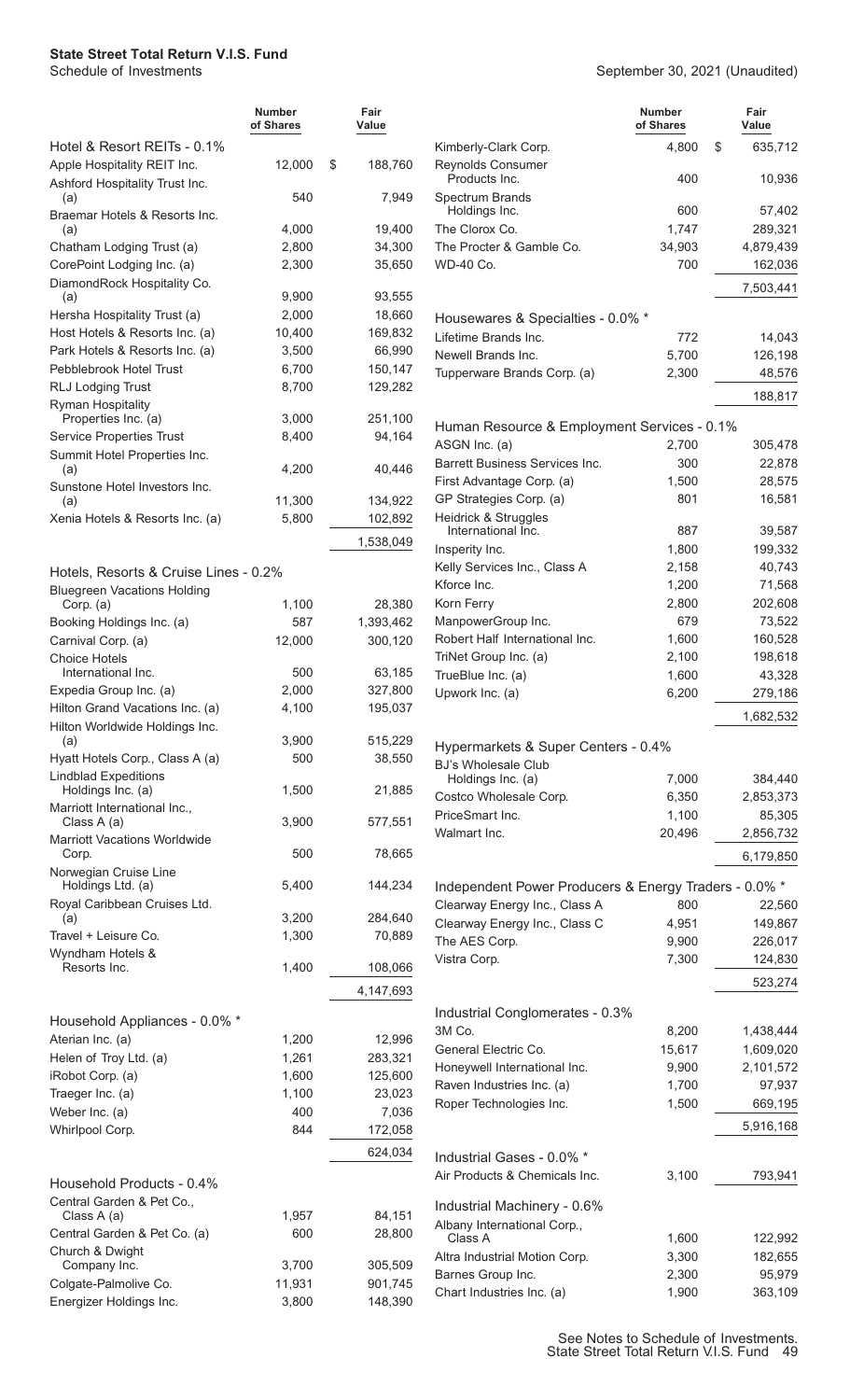#### September 30, 2021 (Unaudited)

|                                                   | <b>Number</b><br>of Shares | Fair<br>Value     |                                               | <b>Number</b><br>of Shares | Fair<br>Value         |
|---------------------------------------------------|----------------------------|-------------------|-----------------------------------------------|----------------------------|-----------------------|
| CIRCOR International Inc. (a)                     | 1,200                      | \$<br>39,612      | Industrial Logistics Properties               |                            |                       |
| Colfax Corp. (a)                                  | 1,700                      | 78,030            | Trust                                         | 2,820                      | \$<br>71,656          |
| Columbus McKinnon Corp.                           | 1,700                      | 82,195            | Innovative Industrial<br>Properties Inc.      | 1,200                      | 277,404               |
| Crane Co.                                         | 700                        | 66,367            | Lexington Realty Trust                        | 14,200                     | 181,050               |
| Desktop Metal Inc., Class A (a)                   | 7,800                      | 55,926            | <b>Monmouth Real Estate</b>                   |                            |                       |
| Donaldson Company Inc.                            | 1,900                      | 109,079           | Investment Corp.                              | 4,700                      | 87,655                |
| Dover Corp.<br>Energy Recovery Inc. (a)           | 2,100<br>2,400             | 326,550<br>45,672 | Plymouth Industrial REIT Inc.                 | 1,500                      | 34,125                |
| Enerpac Tool Group Corp.                          | 3,000                      | 62,190            | Prologis Inc.                                 | 10,575                     | 1,326,422             |
| EnPro Industries Inc.                             | 1,200                      | 104,544           | Rexford Industrial Realty Inc.                | 2,000                      | 113,500               |
| ESCO Technologies Inc.                            | 1,500                      | 115,500           | STAG Industrial Inc.                          | 8,700                      | 341,475               |
| Evoqua Water Technologies                         |                            |                   | Terreno Realty Corp.                          | 3,800                      | 240,274               |
| Corp. $(a)$                                       | 6,000                      | 225,360           |                                               |                            | 3,500,278             |
| Flowserve Corp.                                   | 1,900                      | 65,873            | Insurance Brokers - 0.2%                      |                            |                       |
| Fortive Corp.                                     | 4,700                      | 331,679           | Aon PLC, Class A                              | 3,200                      | 914,464               |
| Franklin Electric Company Inc.                    | 2,400                      | 191,640           | Arthur J Gallagher & Co.                      | 2,900                      | 431,085               |
| Gates Industrial Corp. plc (a)                    | 400                        | 6,508             | Brown & Brown Inc.                            | 3,500                      | 194,075               |
| Graco Inc.                                        | 2,433                      | 170,237           | BRP Group Inc., Class A (a)                   | 2,800                      | 93,212                |
| Helios Technologies Inc.                          | 1,700                      | 139,587           | Crawford & Co., Class A                       | 200                        | 1,794                 |
| Hillenbrand Inc.                                  | 3,800                      | 162,070           | eHealth Inc. (a)                              | 1,300                      | 52,650                |
| <b>Hyster-Yale Materials</b><br>Handling Inc.     | 560                        | 28,146            | Goosehead Insurance Inc.,                     |                            |                       |
| <b>IDEX Corp.</b>                                 | 1,100                      | 227,645           | Class A                                       | 960                        | 146,199               |
| Illinois Tool Works Inc.                          | 4,400                      | 909,172           | Marsh & McLennan                              |                            |                       |
| Ingersoll Rand Inc. (a)                           | 5,900                      | 297,419           | Companies Inc.                                | 7,231                      | 1,094,990             |
| ITT Inc.                                          | 1,300                      | 111,592           | Selectquote Inc. (a)                          | 7,800                      | 100,854               |
| John Bean Technologies Corp.                      | 1,700                      | 238,935           |                                               |                            | 3,029,323             |
| Kadant Inc.                                       | 600                        | 122,460           |                                               |                            |                       |
| Kennametal Inc.                                   | 4,300                      | 147,189           | Integrated Oil & Gas - 0.4%<br>Chevron Corp.  | 27,587                     | 2,798,701             |
| Lincoln Electric Holdings Inc.                    | 900                        | 115,911           | Exxon Mobil Corp.                             | 60,450                     | 3,555,669             |
| Lydall Inc. (a)                                   | 1,000                      | 62,090            | Occidental Petroleum Corp.                    | 11,900                     | 352,002               |
| Mueller Industries Inc.                           | 3,194                      | 131,273           |                                               |                            |                       |
| Mueller Water Products Inc.,                      |                            |                   |                                               |                            | 6,706,372             |
| Class A                                           | 8,100                      | 123,282           | Integrated Telecommunication Services - 0.4%  |                            |                       |
| $NN$ Inc. (a)                                     | 2,700                      | 14,175            | AT&T Inc.                                     | 101,998                    | 2,754,966             |
| Nordson Corp.                                     | 800                        | 190,520           | ATN International Inc.                        | 700                        | 32,795                |
| Omega Flex Inc.                                   | 126                        | 17,979            | <b>Consolidated Communications</b>            |                            |                       |
| Otis Worldwide Corp.                              | 6,100                      | 501,908           | Holdings Inc. (a)                             | 4,323                      | 39,728                |
| Parker-Hannifin Corp.<br>Park-Ohio Holdings Corp. | 1,800<br>600               | 503,316<br>15,312 | IDT Corp., Class B (a)                        | 1,200                      | 50,340                |
| Proto Labs Inc. (a)                               | 1,400                      | 93,240            | Ooma Inc. (a)                                 | 1,300                      | 24,193                |
| RBC Bearings Inc. (a)                             | 1,400                      | 297,080           | Radius Global                                 |                            |                       |
| Rexnord Corp.                                     | 6,400                      | 411,456           | Infrastructure Inc., Class A<br>(a)           | 3,600                      | 58,788                |
| Snap-on Inc.                                      | 725                        | 151,489           | Verizon Communications Inc.                   | 59,237                     | 3,199,391             |
| SPX Corp. (a)                                     | 2,500                      | 133,625           |                                               |                            | 6,160,201             |
| SPX FLOW Inc.                                     | 2,200                      | 160,820           |                                               |                            |                       |
| Standex International Corp.                       | 700                        | 69,237            | Interactive Home Entertainment - 0.1%         |                            |                       |
| Stanley Black & Decker Inc.                       | 2,300                      | 403,213           | Activision Blizzard Inc.                      | 11,000                     | 851,290               |
| Tennant Co.                                       | 900                        | 66,555            | Electronic Arts Inc.                          | 4,100                      | 583,225               |
| The ExOne Co. (a)                                 | 900                        | 21,042            | Skillz Inc. (a)                               | 4,100                      | 40,262                |
| The Gorman-Rupp Co.                               | 1,058                      | 37,887            | Take-Two Interactive                          |                            |                       |
| The Middleby Corp. (a)                            | 800                        | 136,408           | Software Inc. (a)                             | 1,700                      | 261,919               |
| The Timken Co.                                    | 900                        | 58,878            | Zynga Inc., Class A (a)                       | 13,300                     | 100,149               |
| Watts Water Technologies Inc.,<br>Class A         | 1,500                      | 252,135           |                                               |                            | 1,836,845             |
| Welbilt Inc. (a)                                  | 6,700                      | 155,708           | Interactive Media & Services - 2.1%           |                            |                       |
| Woodward Inc.                                     | 800                        | 90,560            | Alphabet Inc., Class C (a)                    | 4,028                      | 10,735,869            |
| Xylem Inc.                                        | 2,600                      | 321,568           | Alphabet Inc., Class A (a)                    | 4,285                      | 11,456,033            |
|                                                   |                            | 9,762,579         | Cargurus Inc. (a)                             | 5,300                      | 166,473               |
|                                                   |                            |                   | Cars.com Inc. (a)                             | 4,500                      | 56,925                |
| Industrial REITs - 0.2%                           |                            |                   | Eventbrite Inc., Class A (a)                  | 4,300                      | 81,313                |
| <b>Americold Realty Trust</b>                     | 3,600                      | 104,580           | EverQuote Inc., Class A (a)                   | 800                        | 14,904                |
| Duke Realty Corp.                                 | 5,376                      | 257,349           | Facebook Inc., Class A (a)<br>fuboTV Inc. (a) | 34,233<br>6,700            | 11,618,338<br>160,532 |
| EastGroup Properties Inc.                         | 2,100                      | 349,923           | IAC/InterActiveCorp (a)                       | 1,100                      | 143,319               |
| First Industrial Realty Trust Inc.                | 1,900                      | 98,952            |                                               |                            |                       |
| Indus Realty Trust Inc.                           | 227                        | 15,913            |                                               |                            |                       |

See Notes to Schedule of Investments. 50 State Street Total Return V.I.S. Fund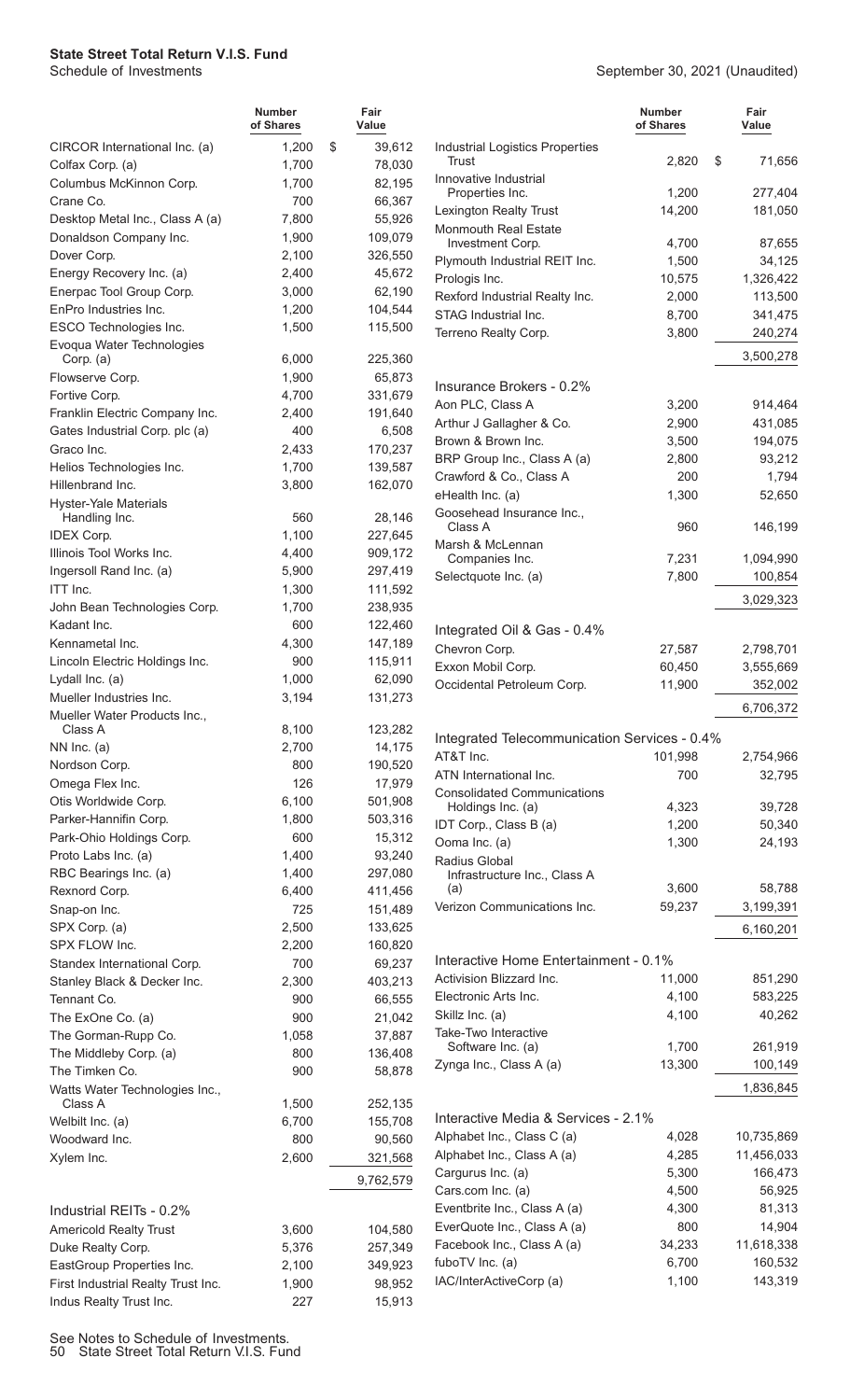|                                                          | <b>Number</b><br>of Shares | Fair<br>Value         |
|----------------------------------------------------------|----------------------------|-----------------------|
| <b>Liberty TripAdvisor</b><br>Holdings Inc., Class A (a) | 4,300                      | \$<br>13,287          |
| Match Group Inc. (a)                                     | 4,000                      | 627,960               |
| MediaAlpha Inc., Class A (a)                             | 1,000                      | 18,680                |
| Pinterest Inc., Class A (a)                              | 7,697                      | 392,162               |
| QuinStreet Inc. (a)                                      | 3,100                      | 54,436                |
| TripAdvisor Inc. (a)                                     | 1,500                      | 50,775                |
| TrueCar Inc. (a)                                         | 6,000                      | 24,960                |
| Twitter Inc. (a)                                         | 11,200                     | 676,368               |
| Vimeo Inc. (a)                                           | 1,785                      | 52,425                |
| Yelp Inc. (a)                                            | 3,700                      | 137,788               |
| Zillow Group Inc., Class A (a)                           | 1,100                      | 97,438                |
| Zillow Group Inc., Class C (a)                           | 2,100                      | 185,094<br>36,765,079 |
|                                                          |                            |                       |
| Internet & Direct Marketing Retail - 1.3%                |                            |                       |
| 1-800-Flowers.com Inc.,<br>Class A (a)                   | 1,461                      | 44,575                |
| Amazon.com Inc. (a)                                      | 6,205                      | 20,383,673            |
| CarParts.com Inc. (a)                                    | 3,118                      | 48,672                |
| DoorDash Inc., Class A (a)                               | 2,100                      | 432,558               |
| Duluth Holdings Inc., Class B<br>(a)                     | 100                        | 1,363                 |
| eBay Inc.                                                | 9,200                      | 640,964               |
| Etsy Inc. (a)                                            | 1,800                      | 374,328               |
| Groupon Inc. (a)                                         | 1,100                      | 25,091                |
| Lands' End Inc. (a)                                      | 800                        | 18,832                |
| Liquidity Services Inc. (a)                              | 1,500                      | 32,415                |
| Overstock.com Inc. (a)                                   | 2,200                      | 171,424               |
| PetMed Express Inc.                                      | 1,147                      | 30,820                |
| Porch Group Inc. (a)                                     | 3,900                      | 68,952                |
| Quotient Technology Inc. (a)                             | 4,200                      | 24,444                |
| Qurate Retail Inc.                                       | 5,734                      | 58,430                |
| Revolve Group Inc. (a)                                   | 1,800                      | 111,186               |
| Shutterstock Inc.                                        | 1,200                      | 135,984               |
| Stamps.com Inc. (a)<br>Stitch Fix Inc., Class A (a)      | 900<br>3,000               | 296,811<br>119,850    |
| The RealReal Inc. (a)                                    | 4,200                      | 55,356                |
| Wayfair Inc., Class A (a)                                | 1,100                      | 281,061               |
| Xometry Inc. (a)                                         | 400                        | 23,068                |
|                                                          |                            | 23,379,857            |
| Internet Services & Infrastructure - 0.2%                |                            |                       |
| Akamai Technologies Inc. (a)                             | 2,200                      | 230,098               |
| BigCommerce Holdings Inc.<br>(a)                         | 2,700                      | 136,728               |
| Brightcove Inc. (a)                                      | 1,700                      | 19,618                |
| Cloudflare Inc., Class A (a)                             | 3,600                      | 405,540               |
| DigitalOcean Holdings Inc. (a)                           | 2,700                      | 209,601               |
| Fastly Inc., Class A (a)                                 | 1,595                      | 64,502                |
| GoDaddy Inc., Class A (a)                                | 2,300                      | 160,310               |
| Limelight Networks Inc. (a)                              | 7,300                      | 17,374                |
| MongoDB Inc. (a)                                         | 900                        | 424,359               |
| Okta Inc. (a)                                            | 1,800                      | 427,212               |
| Rackspace Technology Inc. (a)                            | 3,100                      | 44,082                |
| Snowflake Inc., Class A (a)                              | 2,800                      | 846,804               |
| SolarWinds Corp.<br>Switch Inc., Class A                 | 600<br>1,000               | 10,038                |
| Twilio Inc., Class A (a)                                 | 2,400                      | 25,390<br>765,720     |
| VeriSign Inc. (a)                                        | 1,400                      | 287,014               |
|                                                          |                            | 4,074,390             |
| Investment Banking & Brokerage - 0.4%                    |                            |                       |
| B. Riley Financial Inc.                                  | 1,100                      | 64,944                |
| <b>BGC Partners Inc., Class A</b>                        | 19,200                     | 100,032               |
| Cowen Inc., Class A                                      | 1,491                      | 51,156                |

|                                                 | <b>Number</b><br>of Shares | Fair<br>Value    |
|-------------------------------------------------|----------------------------|------------------|
| Evercore Inc., Class A                          | 566                        | \$<br>75,657     |
| Greenhill & Company Inc.                        | 1,100                      | 16,082           |
| Houlihan Lokey Inc.                             | 2,724                      | 250,880          |
| Interactive Brokers Group Inc.,                 |                            |                  |
| Class A                                         | 1,100                      | 68,574           |
| Jefferies Financial Group Inc.                  | 3,309                      | 122,863          |
| Lazard Ltd., Class A                            | 1,500                      | 68,700           |
| LPL Financial Holdings Inc.                     | 1,100                      | 172,436          |
| Moelis & Co., Class A                           | 3,357                      | 207,698          |
| Morgan Stanley<br>Oppenheimer Holdings Inc.,    | 19,500                     | 1,897,545        |
| Class A                                         | 524                        | 23,732           |
| Piper Sandler Cos.                              | 1,000                      | 138,460          |
| PJT Partners Inc., Class A                      | 1,200                      | 94,932           |
| Raymond James Financial Inc.                    | 2,550                      | 235,314          |
| Stifel Financial Corp.                          | 1,400                      | 95,144           |
| Stonex Group Inc. (a)                           | 804                        | 52,984           |
| The Charles Schwab Corp.                        | 21,500                     | 1,566,060        |
| The Goldman Sachs                               |                            |                  |
| Group Inc.                                      | 4,700                      | 1,776,741        |
| Virtu Financial Inc., Class A                   | 1,000                      | 24,430           |
|                                                 |                            | 7,104,364        |
| IT Consulting & Other Services - 0.2%           |                            |                  |
| Amdocs Ltd.<br>Cognizant Technology             | 1,947                      | 147,407          |
| Solutions Corp., Class A                        | 7,489                      | 555,759          |
| DXC Technology Co. (a)                          | 3,800                      | 127,718          |
| EPAM Systems Inc. (a)                           | 753                        | 429,572          |
| Gartner Inc. (a)                                | 1,200                      | 364,656          |
| Grid Dynamics Holdings Inc.<br>(a)              | 2,500                      | 73,050           |
| <b>International Business</b><br>Machines Corp. | 12,796                     | 1,777,748        |
| LiveRamp Holdings Inc. (a)                      | 3,400                      | 160,582          |
| Perficient Inc. (a)                             | 1,640                      | 189,748          |
| The Hackett Group Inc.                          | 1,600                      | 31,392           |
| Unisys Corp. (a)                                | 3,200                      | 80,448           |
|                                                 |                            | 3,938,080        |
| Leisure Facilities - 0.0% *                     |                            |                  |
| Drive Shack Inc. (a)                            | 7,100                      | 19,951           |
| F45 Training Holdings Inc. (a)                  | 1,700                      | 25,432           |
| Hall of Fame Resort &                           |                            |                  |
| Entertainment Co. (a)                           | 4,600                      | 12,190           |
| Planet Fitness Inc., Class A (a)                | 1,200                      | 94,260           |
| RCI Hospitality Holdings Inc.                   | 457                        | 31,309           |
| SeaWorld Entertainment Inc.<br>(a)              | 2,600                      | 143,832          |
| Six Flags Entertainment Corp.                   | 1,100                      | 46,750           |
| (a)<br>Vail Resorts Inc. (a)                    | 600                        | 200,430          |
|                                                 |                            |                  |
|                                                 |                            | 574,154          |
| Leisure Products - 0.1%                         |                            |                  |
| Acushnet Holdings Corp.                         | 2,000                      | 93,400           |
| American Outdoor Brands Inc.                    | 800                        |                  |
| (a)                                             | 3,200                      | 19,648<br>19,680 |
| AMMO Inc. (a)<br>Brunswick Corp.                | 1,200                      | 114,324          |
| Callaway Golf Co. (a)                           | 5,900                      | 163,017          |
| Clarus Corp.                                    | 1,500                      | 38,445           |
| Escalade Inc.                                   | 595                        | 11,251           |
| <b>Genius Brands</b>                            |                            |                  |
| International Inc. (a)                          | 13,900                     | 18,904           |
| Hasbro Inc.                                     | 1,900                      | 169,518          |
| Johnson Outdoors Inc.,<br>Class A               | 240                        | 25,392           |
|                                                 |                            |                  |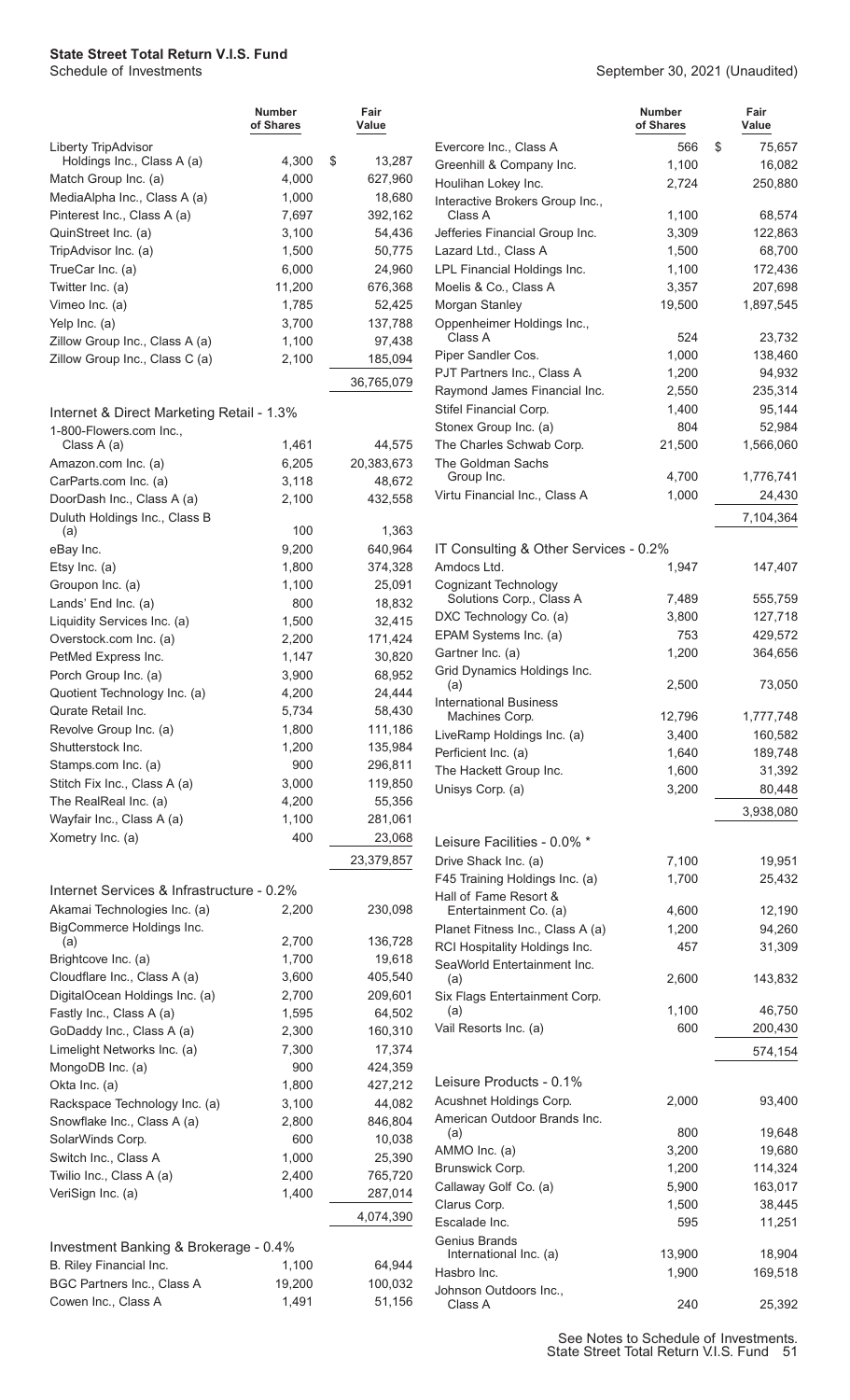#### September 30, 2021 (Unaudited)

|                                                             | <b>Number</b><br>of Shares | Fair<br>Value |                                                  | <b>Number</b><br>of Shares |   | Fair<br>Value     |
|-------------------------------------------------------------|----------------------------|---------------|--------------------------------------------------|----------------------------|---|-------------------|
| Latham Group Inc. (a)                                       | 1,100                      | \$<br>18,040  | NeoGenomics Inc. (a)                             | 6,000                      | S | 289,440           |
| Malibu Boats Inc., Class A (a)                              | 900                        | 62,982        | Pacific Biosciences of                           |                            |   |                   |
| MasterCraft Boat Holdings Inc.                              |                            |               | California Inc. (a)                              | 10,300                     |   | 263,165           |
| (a)                                                         | 1,083                      | 27,162        | PerkinElmer Inc.                                 | 1,600                      |   | 277,264           |
| Mattel Inc. (a)                                             | 5,100                      | 94,656        | Personalis Inc. (a)                              | 1,600                      |   | 30,784            |
| Nautilus Inc. (a)                                           | 1,815                      | 16,898        | PPD Inc. (a)                                     | 2,400                      |   | 112,296           |
| Peloton Interactive Inc.,<br>Class A (a)                    | 3,772                      | 328,353       | Quanterix Corp. (a)                              | 1,500                      |   | 74,685            |
| Polaris Inc.                                                | 900                        | 107,694       | Repligen Corp. (a)<br>Seer Inc. (a)              | 800<br>2,200               |   | 231,192<br>75,966 |
| Smith & Wesson Brands Inc.                                  | 2,620                      | 54,391        | Sotera Health Co. (a)                            | 1,300                      |   | 33,995            |
| Sturm Ruger & Company Inc.                                  | 761                        | 56,147        | Syneos Health Inc. (a)                           | 1,400                      |   | 122,472           |
| Vista Outdoor Inc. (a)                                      | 2,908                      | 117,221       | Thermo Fisher Scientific Inc.                    | 5,600                      |   | 3,199,448         |
| YETI Holdings Inc. (a)                                      | 1,200                      | 102,828       | Waters Corp. (a)                                 | 900                        |   | 321,570           |
|                                                             |                            | 1,659,951     |                                                  |                            |   | 9,913,029         |
| Life & Health Insurance - 0.2%                              |                            |               | Managed Healthcare - 0.5%                        |                            |   |                   |
| Aflac Inc.                                                  | 9,200                      | 479,596       | Alignment Healthcare Inc. (a)                    | 1,300                      |   | 20,774            |
| American Equity Investment                                  |                            |               | Anthem Inc.                                      | 3,452                      |   | 1,286,906         |
| Life Holding Co.                                            | 4,100                      | 121,237       | Centene Corp. (a)                                | 8,200                      |   | 510,942           |
| Bright Health Group Inc. (a)                                | 2,800                      | 22,848        | HealthEquity Inc. (a)                            | 4,300                      |   | 278,468           |
| Brighthouse Financial Inc. (a)                              | 1,370                      | 61,965        | Humana Inc.                                      | 1,800                      |   | 700,470           |
| Citizens Inc. (a)                                           | 3,100                      | 19,251        | Magellan Health Inc. (a)                         | 1,200                      |   | 113,460           |
| CNO Financial Group Inc.                                    | 6,200                      | 145,948       | Molina Healthcare Inc. (a)                       | 819                        |   | 222,203           |
| Genworth Financial Inc.,<br>Class A (a)                     | 25,000                     | 93,750        | Progyny Inc. (a)                                 | 3,300                      |   | 184,800           |
| Globe Life Inc.                                             | 1,500                      | 133,545       | UnitedHealth Group Inc.                          | 13,426                     |   | 5,246,075         |
| Independence Holding Co.                                    | 248                        | 12,298        |                                                  |                            |   | 8,564,098         |
| Lincoln National Corp.                                      | 2,600                      | 178,750       |                                                  |                            |   |                   |
| MetLife Inc.                                                | 10,200                     | 629,646       | Marine - 0.0% *                                  |                            |   |                   |
| <b>National Western Life</b>                                |                            |               | Eagle Bulk Shipping Inc. (a)                     | 700                        |   | 35,294            |
| Group Inc., Class A                                         | 155                        | 32,642        | Genco Shipping & Trading Ltd.                    | 1,300                      |   | 26,169            |
| Primerica Inc.                                              | 600                        | 92,178        | Kirby Corp. (a)                                  | 900                        |   | 43,164            |
| Principal Financial Group Inc.                              | 3,800                      | 244,720       | Matson Inc.                                      | 2,200                      |   | 177,562           |
| Prudential Financial Inc.                                   | 5,490                      | 577,548       |                                                  |                            |   | 282,189           |
| Trupanion Inc. (a)                                          | 2,000                      | 155,340       | Metal & Glass Containers - 0.1%                  |                            |   |                   |
| Unum Group                                                  | 3,100                      | 77,686        | AptarGroup Inc.                                  | 953                        |   | 113,741           |
|                                                             |                            | 3,078,948     | Ball Corp.                                       | 4,600                      |   | 413,862           |
| Life Sciences Tools & Services - 0.6%                       |                            |               | Berry Global Group Inc. (a)                      | 2,018                      |   | 122,856           |
| 10X Genomics Inc., Class A                                  |                            |               | Crown Holdings Inc.                              | 1,784                      |   | 179,791           |
| (a)                                                         | 1,200                      | 174,696       | Greif Inc., Class A                              | 1,662                      |   | 107,365           |
| Adaptive Biotechnologies                                    |                            |               | Myers Industries Inc.                            | 1,500                      |   | 29,355            |
| Corp. (a)                                                   | 1,600                      | 54,384        | O-I Glass Inc. (a)                               | 8,000                      |   | 114,160           |
| Agilent Technologies Inc.                                   | 4,400                      | 693,132       | Silgan Holdings Inc.                             | 1,223                      |   | 46,914            |
| Avantor Inc. (a)                                            | 8,400                      | 343,560       | TriMas Corp. (a)                                 | 2,700                      |   | 87,372            |
| Berkeley Lights Inc. (a)                                    | 2,900                      | 56,724        |                                                  |                            |   | 1,215,416         |
| Bionano Genomics Inc. (a)<br>Bio-Rad Laboratories Inc.,     | 13,600                     | 74,800        |                                                  |                            |   |                   |
| Class A (a)                                                 | 335                        | 249,893       | Mortgage REITs - 0.1%                            |                            |   |                   |
| Bio-Techne Corp.                                            | 500                        | 242,285       | AFC Gamma Inc.                                   | 200                        |   | 4,316             |
| Bruker Corp.                                                | 1,500                      | 117,150       | AGNC Investment Corp.                            | 7,238                      |   | 114,143           |
| <b>Charles River Laboratories</b><br>International Inc. (a) | 686                        | 283,092       | Angel Oak Mortgage Inc.<br><b>Annaly Capital</b> | 200                        |   | 3,386             |
| ChromaDex Corp. (a)                                         | 2,400                      | 15,048        | Management Inc.                                  | 19,600                     |   | 165,032           |
| Codexis Inc. (a)                                            | 3,600                      | 83,736        | Apollo Commercial Real                           |                            |   |                   |
| Cytek Biosciences Inc. (a)                                  | 900                        | 19,269        | Estate Finance Inc.                              | 7,136                      |   | 105,827           |
| Fluidigm Corp. (a)                                          | 4,400                      | 28,996        | Arbor Realty Trust Inc.                          | 7,600                      |   | 140,828           |
| Harvard Bioscience Inc. (a)                                 | 900                        | 6,282         | Ares Commercial Real Estate<br>Corp.             | 1,886                      |   | 28,441            |
| Illumina Inc. (a)                                           | 2,100                      | 851,781       | <b>ARMOUR Residential</b>                        |                            |   |                   |
| Inotiv Inc. (a)                                             | 700                        | 20,468        | REIT Inc.                                        | 3,800                      |   | 40,964            |
| IQVIA Holdings Inc. (a)                                     | 2,700                      | 646,758       | <b>Blackstone Mortgage</b>                       |                            |   |                   |
| Maravai LifeSciences                                        |                            |               | Trust Inc., Class A                              | 7,800                      |   | 236,496           |
| Holdings Inc., Class A (a)                                  | 1,500                      | 73,620        | BrightSpire Capital Inc.                         | 5,000                      |   | 46,950            |
| Medpace Holdings Inc. (a)                                   | 1,560                      | 295,277       | Broadmark Realty Capital Inc.                    | 6,200                      |   | 61,132            |
| Mettler-Toledo<br>International Inc. (a)                    | 319                        | 439,378       | Capstead Mortgage Corp.                          | 3,391                      |   | 22,686            |
| NanoString Technologies Inc.                                |                            |               | Chimera Investment Corp.                         | 12,757                     |   | 189,441           |
| (a)                                                         | 2,300                      | 110,423       | Dynex Capital Inc.                               | 1,551                      |   | 26,801            |

See Notes to Schedule of Investments. 52 State Street Total Return V.I.S. Fund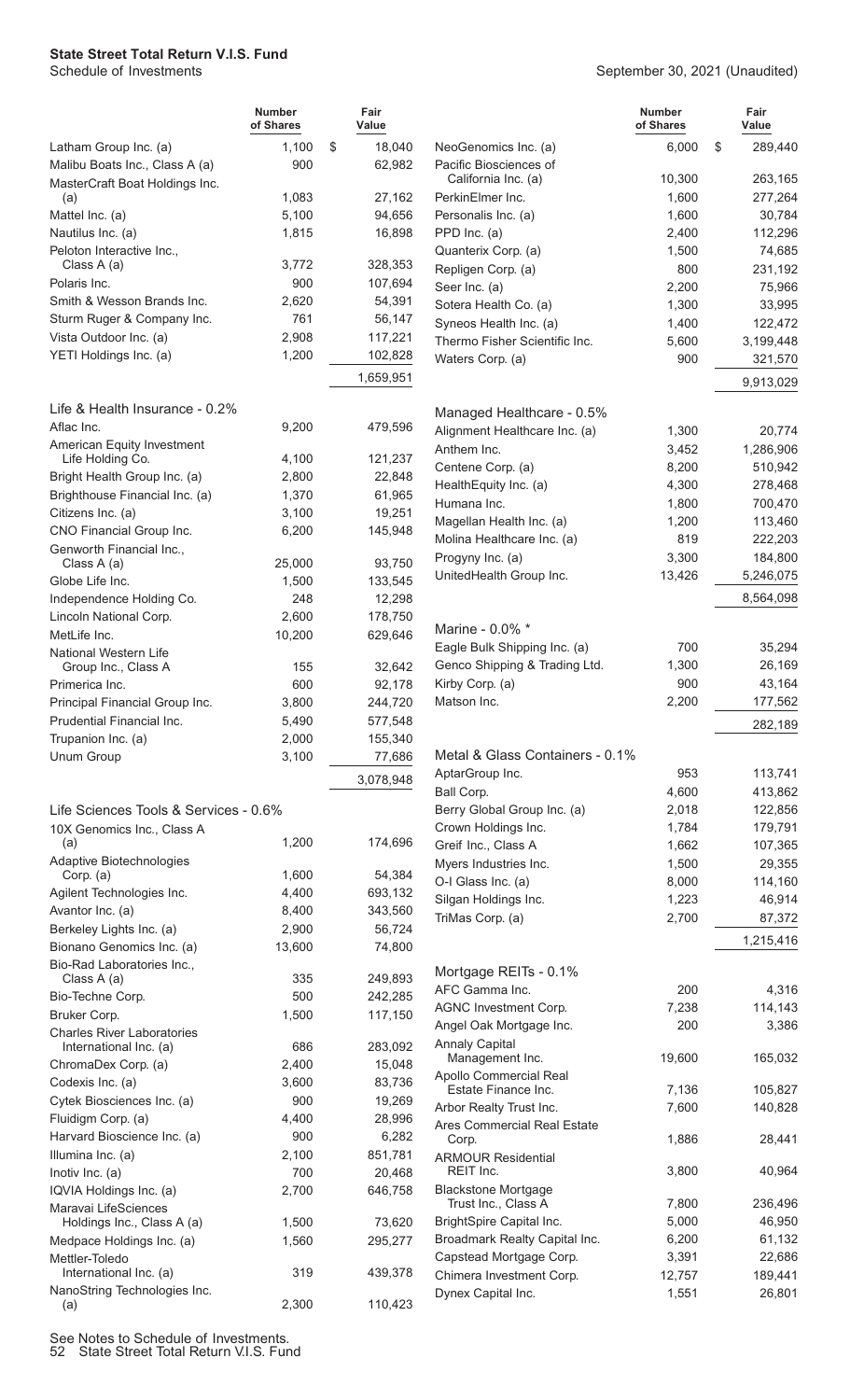#### **State Street Total Return V.I.S. Fund**

| Schedule of Investments | September 30, 2021 (Unaudited) |
|-------------------------|--------------------------------|
|                         |                                |

|                                                                       | <b>Number</b><br>of Shares | Fair<br>Value     |                                                              | <b>Number</b><br>of Shares | Fair<br>Value        |
|-----------------------------------------------------------------------|----------------------------|-------------------|--------------------------------------------------------------|----------------------------|----------------------|
| Ellington Financial Inc.<br><b>Granite Point Mortgage</b>             | 2,400                      | \$<br>43,896      | Horace Mann Educators Corp.<br>The Hartford Financial        | 1,900                      | \$<br>75,601         |
| Trust Inc.                                                            | 3,200                      | 42,144            | Services Group Inc.                                          | 5,100                      | 358,275              |
| Great Ajax Corp.                                                      | 1,600                      | 21,584            |                                                              |                            | 1,444,084            |
| <b>Hannon Armstrong</b><br>Sustainable Infrastructure<br>Capital Inc. | 4,100                      | 219,268           | Multi-Sector Holdings - 0.4%                                 |                            |                      |
| Invesco Mortgage Capital Inc.                                         | 13,900                     | 43,785            | Berkshire Hathaway Inc.,                                     |                            |                      |
| <b>KKR Real Estate Finance</b>                                        |                            |                   | Class $B(a)$<br>Cannae Holdings Inc. (a)                     | 26,574<br>4,461            | 7,253,107<br>138,782 |
| Trust Inc.                                                            | 1,686                      | 35,575            |                                                              |                            |                      |
| Ladder Capital Corp., Class A                                         | 5,300                      | 58,565            |                                                              |                            | 7,391,889            |
| <b>MFA Financial Inc.</b>                                             | 22,800                     | 104,196           | Multi-Utilities - 0.3%                                       |                            |                      |
| New Residential Investment<br>Corp.                                   | 6,200                      | 68,200            | Ameren Corp.                                                 | 3,671                      | 297,351              |
| New York Mortgage Trust Inc.                                          | 18,600                     | 79,236            | Avista Corp.                                                 | 3,500                      | 136,920              |
| Orchid Island Capital Inc.                                            | 5,092                      | 24,900            | Black Hills Corp.                                            | 3,200                      | 200,832              |
| PennyMac Mortgage                                                     |                            |                   | CenterPoint Energy Inc.                                      | 8,000                      | 196,800              |
| <b>Investment Trust</b>                                               | 4,900                      | 96,481            | CMS Energy Corp.                                             | 4,000                      | 238,920              |
| Ready Capital Corp.                                                   | 2,715                      | 39,177            | Consolidated Edison Inc.                                     | 4,900                      | 355,691<br>839,073   |
| Redwood Trust Inc.                                                    | 6,700<br>4,100             | 86,363<br>100,081 | Dominion Energy Inc.<br>DTE Energy Co.                       | 11,491<br>2,700            | 301,617              |
| Starwood Property Trust Inc.<br>TPG RE Finance Trust Inc.             | 3,600                      | 44,568            | MDU Resources Group Inc.                                     | 3,000                      | 89,010               |
| Two Harbors Investment Corp.                                          | 17,900                     | 113,486           | NiSource Inc.                                                | 5,700                      | 138,111              |
|                                                                       |                            |                   | NorthWestern Corp.                                           | 2,900                      | 166,170              |
|                                                                       |                            | 2,407,948         | <b>Public Service Enterprise</b>                             |                            |                      |
| Motorcycle Manufacturers - 0.0% *                                     |                            |                   | Group Inc.                                                   | 7,300                      | 444,570              |
| Arcimoto Inc. (a)                                                     | 1,100                      | 12,573            | Sempra Energy                                                | 4,500                      | 569,250              |
| Harley-Davidson Inc.                                                  | 2,300                      | 84,203            | Unitil Corp.                                                 | 700                        | 29,946               |
|                                                                       |                            | 96,776            | WEC Energy Group Inc.                                        | 4,585                      | 404,397              |
|                                                                       |                            |                   |                                                              |                            | 4,408,658            |
| Movies & Entertainment - 0.6%<br><b>AMC Entertainment</b>             |                            |                   | Office REITs - 0.1%                                          |                            |                      |
| Holdings Inc., Class A (a)                                            | 27,100                     | 1.031.426         | Alexandria Real Estate                                       |                            |                      |
| Chicken Soup For The Soul                                             |                            |                   | Equities Inc.                                                | 2,100                      | 401,247              |
| Entertainment Inc. (a)                                                | 600                        | 13,722            | Boston Properties Inc.                                       | 2,200                      | 238,370              |
| Cinemark Holdings Inc. (a)                                            | 5,500                      | 105,655           | <b>Brandywine Realty Trust</b>                               | 8,300                      | 111,386              |
| CuriosityStream Inc. (a)                                              | 1,300                      | 13,702            | Columbia Property Trust Inc.                                 | 5,900                      | 112,218              |
| Liberty Media Corp. (a)                                               | 800                        | 37,640            | <b>Corporate Office Properties</b><br>Trust                  | 6,200                      | 167,276              |
| Liberty Media Corp-Liberty<br>Braves, Class A (a)                     | 600                        | 16,146            | Cousins Properties Inc.                                      | 2,200                      | 82,038               |
| Liberty Media Corp-Liberty                                            |                            |                   | Douglas Emmett Inc.                                          | 2,500                      | 79,025               |
| Braves, Class C (a)                                                   | 1,672                      | 44,174            | <b>Easterly Government</b>                                   |                            |                      |
| Liberty Media Corp-Liberty<br>Media, Class C (a)                      | 2,300                      | 118,243           | Properties Inc.                                              | 3,910                      | 80,781               |
| Lions Gate Entertainment                                              |                            |                   | Equity Commonwealth (a)<br><b>Franklin Street Properties</b> | 5,800                      | 150,684              |
| Corp., Class A (a)                                                    | 1,900                      | 26,961            | Corp.                                                        | 6,200                      | 28,768               |
| Lions Gate Entertainment                                              |                            |                   | Highwoods Properties Inc.                                    | 1,600                      | 70,176               |
| Corp., Class B (a)                                                    | 7,800                      | 101,400           | Hudson Pacific Properties Inc.                               | 2,300                      | 60,421               |
| Live Nation Entertainment Inc.<br>(a)                                 | 1,900                      | 173,147           | <b>JBG SMITH Properties</b>                                  | 1,800                      | 53,298               |
| LiveOne Inc.                                                          | 1,100                      | 3,289             | Kilroy Realty Corp.                                          | 1,600                      | 105,936              |
| Madison Square Garden                                                 |                            |                   | Mack-Cali Realty Corp. (a)                                   | 5,400                      | 92,448               |
| Entertainment Corp. (a)                                               | 1,509                      | 109,659           | Office Properties Income Trust                               | 2,700                      | 68,391               |
| Madison Square Garden<br>Sports Corp. (a)                             | 300                        | 55,785            | Paramount Group Inc.                                         | 9,200                      | 82,708               |
| Netflix Inc. (a)                                                      | 6,205                      | 3,787,160         | <b>Piedmont Office Realty</b><br>Trust Inc., Class A         | 6,900                      | 120,267              |
| Roku Inc. (a)                                                         | 1,700                      | 532,695           | Postal Realty Trust Inc.                                     | 1,300                      | 24,232               |
| The Marcus Corp. (a)                                                  | 1,300                      | 22,685            | SL Green Realty Corp.                                        | 1,100                      | 77,924               |
| The Walt Disney Co. (a)                                               | 25,901                     | 4,381,672         | Vornado Realty Trust                                         | 2,600                      | 109,226              |
| World Wrestling                                                       |                            |                   |                                                              |                            | 2,316,820            |
| Entertainment Inc., Class A                                           | 700                        | 39,382            |                                                              |                            |                      |
|                                                                       |                            | 10,614,543        | Office Services & Supplies - 0.0% *                          |                            |                      |
| Multi-Line Insurance - 0.1%                                           |                            |                   | ACCO Brands Corp.                                            | 5,700                      | 48,963               |
| American Financial Group Inc.                                         | 900                        | 113,247           | Herman Miller Inc.<br>HNI Corp.                              | 3,756<br>2,600             | 141,451<br>95,472    |
| American International                                                |                            |                   | Interface Inc.                                               | 2,684                      | 40,663               |
| Group Inc.                                                            | 12,400                     | 680,636           | Kimball International Inc.,                                  |                            |                      |
| American National Group Inc.                                          | 400                        | 75,612            | Class B                                                      | 2,200                      | 24,640               |
| Assurant Inc.                                                         | 892                        | 140,713           | MSA Safety Inc.                                              | 500                        | 72,850               |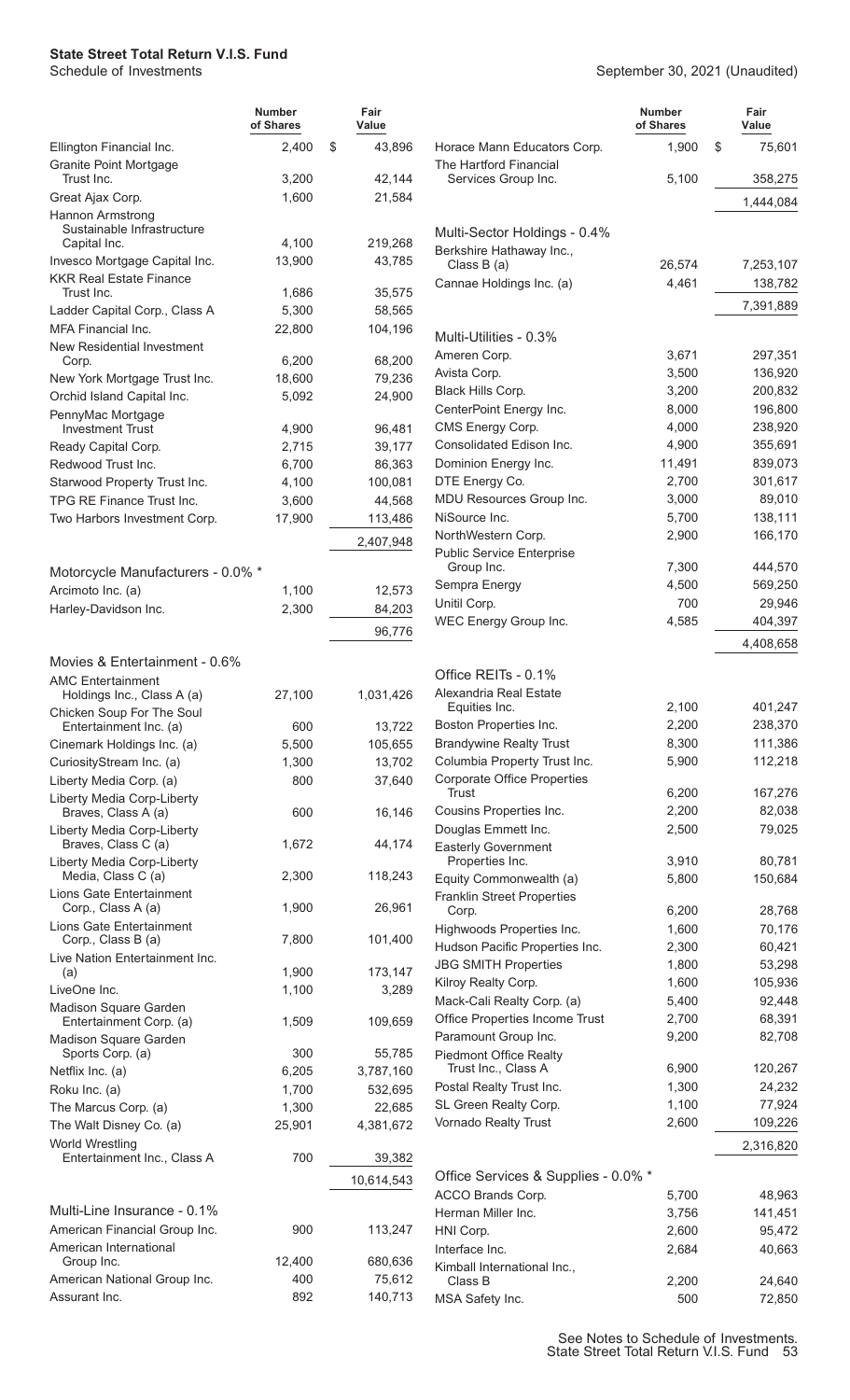| 8,200<br>\$<br>2,600<br>Pitney Bowes Inc.<br>59,122<br>Denbury Inc. (a)<br>Steelcase Inc., Class A<br>5,500<br>Devon Energy Corp.<br>10,000<br>69,740<br>Diamondback Energy Inc.<br>2,500<br>552,901<br>Earthstone Energy Inc.,<br>500<br>Class A (a)<br>Oil & Gas Drilling - 0.0% *<br>EOG Resources Inc.<br>8,300<br>6,100<br>167,201 | \$<br>182,650<br>355,100<br>236,675<br>4,600<br>666,241<br>83,927<br>45,160<br>1,880 |
|-----------------------------------------------------------------------------------------------------------------------------------------------------------------------------------------------------------------------------------------------------------------------------------------------------------------------------------------|--------------------------------------------------------------------------------------|
|                                                                                                                                                                                                                                                                                                                                         |                                                                                      |
|                                                                                                                                                                                                                                                                                                                                         |                                                                                      |
|                                                                                                                                                                                                                                                                                                                                         |                                                                                      |
|                                                                                                                                                                                                                                                                                                                                         |                                                                                      |
| Helmerich & Payne Inc.                                                                                                                                                                                                                                                                                                                  |                                                                                      |
| 4,102<br>EQT Corp. (a)<br>Nabors Industries Ltd. (a)<br>400<br>38,592                                                                                                                                                                                                                                                                   |                                                                                      |
| 800<br>Extraction Oil & Gas Inc. (a)<br>Patterson-UTI Energy Inc.<br>8,700<br>78,300<br>400                                                                                                                                                                                                                                             |                                                                                      |
| Falcon Minerals Corp.<br>284,093<br>Hess Corp.<br>3,900                                                                                                                                                                                                                                                                                 |                                                                                      |
| Kosmos Energy Ltd. (a)<br>22,800                                                                                                                                                                                                                                                                                                        | 304,629<br>67,488                                                                    |
| Oil & Gas Equipment & Services - 0.1%<br>Laredo Petroleum Inc. (a)<br>600                                                                                                                                                                                                                                                               | 48,642                                                                               |
| Archrock Inc.<br>70,125<br>8,500<br>Magnolia Oil & Gas Corp.,                                                                                                                                                                                                                                                                           |                                                                                      |
| 1,200<br>55,212<br>Aspen Aerogels Inc. (a)<br>7,200<br>Class A<br>10,300<br>254,719                                                                                                                                                                                                                                                     | 128,088                                                                              |
| Baker Hughes Co.<br>11,800<br>Marathon Oil Corp.<br>Bristow Group Inc. (a)<br>1,300<br>41,379                                                                                                                                                                                                                                           | 161,306                                                                              |
| Matador Resources Co.<br>5,300<br>Cactus Inc., Class A<br>2,700<br>101,844                                                                                                                                                                                                                                                              | 201,612                                                                              |
| Murphy Oil Corp.<br>7,600<br>10,600<br>237,016<br>ChampionX Corp. (a)                                                                                                                                                                                                                                                                   | 189,772                                                                              |
| Northern Oil & Gas Inc.<br>2,500<br>36,910<br>DMC Global Inc. (a)<br>1,000                                                                                                                                                                                                                                                              | 53,500                                                                               |
| Oasis Petroleum Inc.<br>1,000<br>1,400<br>35,252<br>Dril-Quip Inc. (a)                                                                                                                                                                                                                                                                  | 99,420                                                                               |
| 14,100<br>Ovintiv Inc.<br>Frank's International N.V.<br>9,200<br>27,048                                                                                                                                                                                                                                                                 | 463,608                                                                              |
| PDC Energy Inc.<br>5,200<br>FTS International Inc., Class A                                                                                                                                                                                                                                                                             | 246,428                                                                              |
| 622<br>Penn Virginia Corp. (a)<br>200<br>4,920<br>(a)                                                                                                                                                                                                                                                                                   | 16,589                                                                               |
| <b>Pioneer Natural Resources</b><br>Halliburton Co.<br>12,300<br>265,926<br>Co.<br>3,100                                                                                                                                                                                                                                                | 516,181                                                                              |
| <b>Helix Energy Solutions</b><br>Range Resources Corp. (a)<br>13,800                                                                                                                                                                                                                                                                    | 312,294                                                                              |
| 32,204<br>Group Inc. (a)<br>8,300<br>6,000<br>SM Energy Co.                                                                                                                                                                                                                                                                             | 158,280                                                                              |
| Liberty Oilfield Services Inc.,<br>Southwestern Energy Co. (a)<br>Class A (a)<br>4,378<br>53,105<br>34,900                                                                                                                                                                                                                              | 193,346                                                                              |
| <b>National Energy Services</b><br>Talos Energy Inc. (a)<br>1,800                                                                                                                                                                                                                                                                       | 24,786                                                                               |
| 1,500<br>18,780<br>Reunited Corp. (a)<br>Tellurian Inc. (a)<br>17,700                                                                                                                                                                                                                                                                   | 69,207                                                                               |
| Newpark Resources Inc. (a)<br>5,800<br>19,140<br>Texas Pacific Land Corp.<br>82                                                                                                                                                                                                                                                         | 99,167                                                                               |
| NexTier Oilfield Solutions Inc.<br>Vine Energy Inc., Class A (a)<br>1,400                                                                                                                                                                                                                                                               | 23,058                                                                               |
| 9,600<br>44,160<br>(a)<br>W&T Offshore Inc. (a)<br>5,600<br>76,038                                                                                                                                                                                                                                                                      | 20,832                                                                               |
| NOV Inc. $(a)$<br>5,800<br>Whiting Petroleum Corp. (a)<br>2,000<br>Oceaneering International Inc.                                                                                                                                                                                                                                       | 116,820                                                                              |
| 4,824<br>64,256<br>(a)                                                                                                                                                                                                                                                                                                                  | 8,134,532                                                                            |
| 3,500<br>22,365<br>Oil States International Inc. (a)                                                                                                                                                                                                                                                                                    |                                                                                      |
| Oil & Gas Refining & Marketing - 0.1%<br>40,655<br>ProPetro Holding Corp. (a)<br>4,700                                                                                                                                                                                                                                                  |                                                                                      |
| Aemetis Inc. (a)<br>1,500<br>3,400<br>16,524<br>RPC Inc. (a)                                                                                                                                                                                                                                                                            | 27,420                                                                               |
| Alto Ingredients Inc. (a)<br>3,600<br>592,800<br>20,000<br>Schlumberger N.V.                                                                                                                                                                                                                                                            | 17,784                                                                               |
| Clean Energy Fuels Corp. (a)<br>9,000<br>Select Energy Services Inc.,                                                                                                                                                                                                                                                                   | 73,350                                                                               |
| 1,700<br>CVR Energy Inc.<br>3,600<br>18,684<br>Class A (a)                                                                                                                                                                                                                                                                              | 28,322                                                                               |
| 3,178<br>Delek US Holdings Inc. (a)<br>Solaris Oilfield<br>14,178<br>Infrastructure Inc., Class A<br>1,700<br>Gevo Inc. (a)                                                                                                                                                                                                             | 57,109<br>63,744                                                                     |
| 9,600<br>5,400<br>TETRA Technologies Inc. (a)<br>16,848<br>Green Plains Inc. (a)<br>2,558                                                                                                                                                                                                                                               | 83,519                                                                               |
| 28,944<br>Tidewater Inc. (a)<br>2,400<br>HollyFrontier Corp.<br>2,200                                                                                                                                                                                                                                                                   | 72,886                                                                               |
| U.S. Silica Holdings Inc. (a)<br>4,300<br>34,357<br>Marathon Petroleum Corp.<br>9,000                                                                                                                                                                                                                                                   | 556,290                                                                              |
| 600<br>New Fortress Energy Inc.<br>2,223,389                                                                                                                                                                                                                                                                                            | 16,650                                                                               |
| Par Pacific Holdings Inc. (a)<br>2,400                                                                                                                                                                                                                                                                                                  | 37,728                                                                               |
| Oil & Gas Exploration & Production - 0.5%<br>4,500<br>PBF Energy Inc., Class A (a)                                                                                                                                                                                                                                                      | 58,365                                                                               |
| Antero Resources Corp. (a)<br>15,200<br>285,912<br>Phillips 66<br>6,200                                                                                                                                                                                                                                                                 | 434,186                                                                              |
| 5,600<br>APA Corp.<br>120,008<br>Renewable Energy Group Inc.                                                                                                                                                                                                                                                                            |                                                                                      |
| 2,288<br>(a)<br>4,000<br>28,840<br>Berry Corp.                                                                                                                                                                                                                                                                                          | 114,857                                                                              |
| <b>REX American Resources</b><br>1,700<br>Bonanza Creek Energy Inc.<br>81,430<br>314                                                                                                                                                                                                                                                    | 25,079                                                                               |
| Corp. $(a)$<br>47,900<br>Brigham Minerals Inc., Class A<br>2,500<br>5,800<br>Valero Energy Corp.                                                                                                                                                                                                                                        | 409,306                                                                              |
| Cabot Oil & Gas Corp.<br>5,900<br>128,384<br>World Fuel Services Corp.<br>3,000                                                                                                                                                                                                                                                         | 100,860                                                                              |
| California Resources Corp. (a)<br>176,300<br>4,300                                                                                                                                                                                                                                                                                      |                                                                                      |
| Callon Petroleum Co. (a)<br>98,160<br>2,000<br><b>Centennial Resource</b>                                                                                                                                                                                                                                                               | 2,177,455                                                                            |
| Oil & Gas Storage & Transportation - 0.1%<br>Development Inc., Class A<br>8,900<br>59,630<br>(a)                                                                                                                                                                                                                                        |                                                                                      |
| Altus Midstream Co., Class A<br>300<br>5,100<br>Chesapeake Energy Corp.<br>314,109                                                                                                                                                                                                                                                      | 20,709                                                                               |
| Antero Midstream Corp.<br>4,300<br>1,500<br>Cimarex Energy Co.<br>130,800<br>Cheniere Energy Inc. (a)<br>3,300                                                                                                                                                                                                                          | 44,806<br>322,311                                                                    |
| CNX Resources Corp. (a)<br>10,900<br>137,558<br>Dorian LPG Ltd.<br>2,200                                                                                                                                                                                                                                                                | 27,302                                                                               |
| Comstock Resources Inc. (a)<br>4,500<br>46,575<br>DTE Midstream LLC (a)<br>1,350                                                                                                                                                                                                                                                        | 62,424                                                                               |
| ConocoPhillips<br>19,200<br>1,301,184<br>Equitrans Midstream Corp.<br>21,000                                                                                                                                                                                                                                                            | 212,940                                                                              |
| Contango Oil & Gas Co. (a)<br>6,800<br>31,076<br>International Seaways Inc.<br>2,452                                                                                                                                                                                                                                                    | 44,675                                                                               |
| Continental Resources Inc.<br>55,380<br>1,200<br>Kinder Morgan Inc.<br>27,800                                                                                                                                                                                                                                                           | 465,094                                                                              |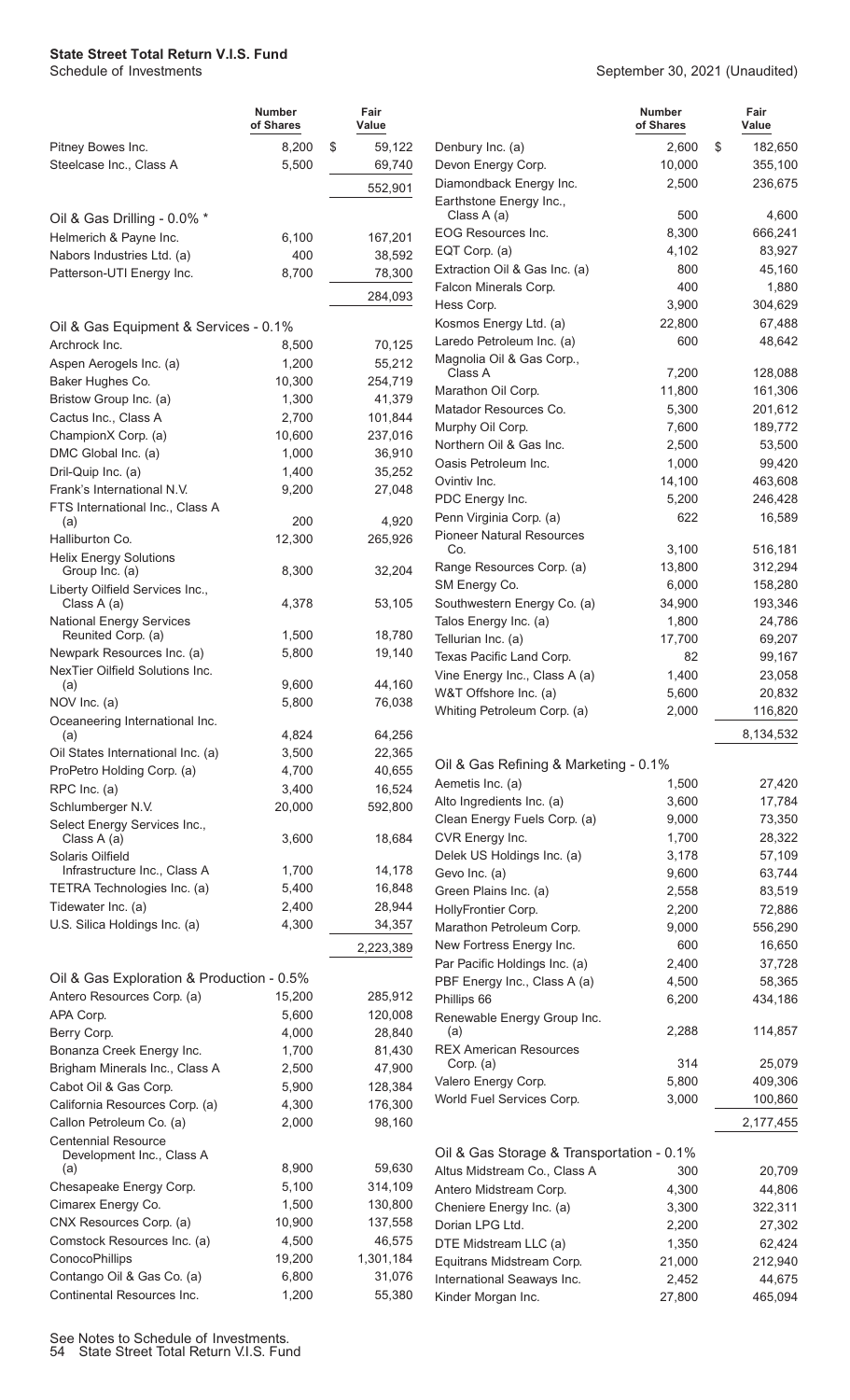|                                               | <b>Number</b><br>of Shares | Fair<br>Value |                                                    | <b>Number</b><br>of Shares | Fair<br>Value    |
|-----------------------------------------------|----------------------------|---------------|----------------------------------------------------|----------------------------|------------------|
| ONEOK Inc.                                    | 6,300                      | \$<br>365,337 | Westrock Co.                                       | 3,600                      | \$<br>179,388    |
| Targa Resources Corp.                         | 3,400                      | 167,314       |                                                    |                            | 1,324,126        |
| The Williams Companies Inc.                   | 17,300                     | 448,762       |                                                    |                            |                  |
|                                               |                            | 2,181,674     | Paper Products - 0.0% *                            |                            |                  |
|                                               |                            |               | Clearwater Paper Corp. (a)                         | 979                        | 37,525           |
| Other Diversified Financial Services - 0.0% * |                            |               | Domtar Corp. (a)                                   | 2,400                      | 130,896          |
| Alerus Financial Corp.                        | 901                        | 26,922        | Glatfelter Corp.                                   | 2,800                      | 39,480           |
| Equitable Holdings Inc.                       | 5,100                      | 151,164       | Neenah Inc.                                        | 1,000                      | 46,610           |
| Voya Financial Inc.                           | 1,400                      | 85,946        | Schweitzer-Mauduit<br>International Inc.           | 1,529                      | 52,995           |
|                                               |                            | 264,032       | Verso Corp., Class A                               | 1,500                      | 31,125           |
| Packaged Foods & Meats - 0.3%                 |                            |               |                                                    |                            |                  |
| B&G Foods Inc.                                | 3,169                      | 94,721        |                                                    |                            | 338,631          |
| Beyond Meat Inc. (a)                          | 800                        | 84,208        | Personal Products - 0.1%                           |                            |                  |
| Calavo Growers Inc.                           | 800                        | 30,592        | BellRing Brands Inc., Class A                      |                            |                  |
| Cal-Maine Foods Inc.                          | 1,800                      | 65,088        | (a)                                                | 1,854                      | 57,010           |
| Campbell Soup Co.                             | 2,900                      | 121,249       | Coty Inc., Class A (a)                             | 4,300                      | 33,798           |
| Conagra Brands Inc.                           | 6,700                      | 226,929       | Edgewell Personal Care Co.                         | 2,700                      | 98,010           |
| Flowers Foods Inc.                            | 2,900                      | 68,527        | elf Beauty Inc. (a)                                | 2,800                      | 81,340           |
| Freshpet Inc. (a)                             | 600                        | 85,614        | Herbalife Nutrition Ltd. (a)                       | 1,300                      | 55,094           |
| General Mills Inc.                            | 8,708                      | 520,913       | Inter Parfums Inc.                                 | 900                        | 67,293           |
| Hormel Foods Corp.                            | 3,896                      | 159,736       | Medifast Inc.                                      | 600                        | 115,584          |
| Hostess Brands Inc. (a)                       | 6,800                      | 118,116       | Nature's Sunshine<br>Products Inc.                 | 200                        | 2,930            |
| J&J Snack Foods Corp.                         | 800                        | 122,256       | Nu Skin Enterprises Inc.,                          |                            |                  |
| John B Sanfilippo & Son Inc.                  | 500                        | 40,860        | Class A                                            | 2,900                      | 117,363          |
| Kellogg Co.                                   | 3,500                      | 223,720       | The Beauty Health Co. (a)                          | 4,400                      | 114,268          |
| Lamb Weston Holdings Inc.                     | 2,000                      | 122,740       | The Estee Lauder                                   |                            |                  |
| Lancaster Colony Corp.                        | 986                        | 166,447       | Companies Inc., Class A                            | 3,300                      | 989,769          |
| Landec Corp. (a)                              | 1,700                      | 15,674        | The Honest Company Inc. (a)                        | 1,400                      | 14,532           |
| McCormick & Company Inc.                      | 3,500                      | 283,605       | <b>USANA Health Sciences Inc.</b><br>(a)           | 788                        | 72,654           |
| Mission Produce Inc. (a)                      | 1,800                      | 33,084        | Veru Inc. (a)                                      | 3,200                      | 27,296           |
| Mondelez International Inc.,<br>Class A       | 19,734                     | 1,148,124     |                                                    |                            | 1,846,941        |
| Pilgrim's Pride Corp. (a)                     | 300                        | 8,724         |                                                    |                            |                  |
| Post Holdings Inc. (a)                        | 900                        | 99,144        | Pharmaceuticals - 1.2%                             |                            |                  |
| Sanderson Farms Inc.                          | 1,100                      | 207,020       | 9 Meters Biopharma Inc. (a)                        | 17,800                     | 23,140           |
| Seneca Foods Corp., Class A                   |                            |               | Aclaris Therapeutics Inc. (a)                      | 2,100                      | 37,800           |
| (a)                                           | 414                        | 19,963        | Aerie Pharmaceuticals Inc. (a)                     | 2,200                      | 25,080           |
| Tattooed Chef Inc. (a)                        | 2,300                      | 42,389        | Amneal Pharmaceuticals Inc.                        |                            |                  |
| The Hain Celestial Group Inc.                 |                            |               | (a)                                                | 5,900                      | 31,506           |
| (a)                                           | 1,300                      | 55,614        | Amphastar<br>Pharmaceuticals Inc. (a)              | 2,200                      | 41,822           |
| The Hershey Co.                               | 2,100                      | 355,425       | Ampio Pharmaceuticals Inc.                         |                            |                  |
| The JM Smucker Co.<br>The Kraft Heinz Co.     | 1,476<br>9,300             | 177,164       | (a)                                                | 10,700                     | 17,762           |
| The Simply Good Foods Co.                     |                            | 342,426       | Angion Biomedica Corp. (a)                         | 300                        | 2,931            |
| (a)                                           | 4,300                      | 148,307       | ANI Pharmaceuticals Inc. (a)                       | 600                        | 19,692           |
| Tootsie Roll Industries Inc.                  | 988                        | 30,065        | Antares Pharma Inc. (a)                            | 9,800                      | 35,672           |
| TreeHouse Foods Inc. (a)                      | 2,600                      | 103,688       | Arvinas Inc. (a)                                   | 2,300                      | 189,014          |
| Tyson Foods Inc., Class A                     | 4,100                      | 323,654       | Atea Pharmaceuticals Inc. (a)                      | 3,200                      | 112,192          |
| Utz Brands Inc.                               | 2,900                      | 49,677        | Athira Pharma Inc. (a)                             | 1,000                      | 9,380            |
| Vital Farms Inc. (a)                          | 1,400                      | 24,598        | Axsome Therapeutics Inc. (a)                       | 1,400                      | 46,144           |
| Whole Earth Brands Inc. (a)                   | 1,600                      | 18,480        | Bausch Health Companies Inc.                       |                            |                  |
|                                               |                            | 5,738,541     | (a)<br><b>BioDelivery Sciences</b>                 | 4,100                      | 114,309          |
|                                               |                            |               | International Inc. (a)                             | 5,500                      | 19,855           |
| Paper Packaging - 0.1%                        |                            |               | Bristol-Myers Squibb Co.                           | 31,870                     | 1,885,748        |
| Avery Dennison Corp.                          | 1,200                      | 248,652       | Cara Therapeutics Inc. (a)                         | 1,900                      | 29,355           |
| <b>Graphic Packaging Holding</b><br>Co.       | 4,000                      | 76,160        | Cassava Sciences Inc. (a)                          | 2,169                      | 134,652          |
| International Paper Co.                       | 5,751                      | 321,596       | Catalent Inc. (a)                                  | 2,400                      | 319,368          |
| Packaging Corporation of                      |                            |               | Citius Pharmaceuticals Inc. (a)                    | 6,400                      | 12,992           |
| America                                       | 1,296                      | 178,122       | Collegium Pharmaceutical Inc.                      |                            |                  |
| Pactiv Evergreen Inc.                         | 2,300                      | 28,796        | (a)                                                | 2,000                      | 39,480           |
| Ranpak Holdings Corp. (a)                     | 1,900                      | 50,958        | Corcept Therapeutics Inc. (a)                      | 5,000                      | 98,400           |
| Sealed Air Corp.                              | 2,300                      | 126,017       | CorMedix Inc. (a)                                  | 2,100                      | 9,765            |
| Sonoco Products Co.                           | 1,500                      | 89,370        | Cymabay Therapeutics Inc. (a)                      | 4,200                      | 15,330           |
| UFP Technologies Inc. (a)                     | 407                        | 25,067        | Durect Corp. (a)<br>Edgewise Therapeutics Inc. (a) | 13,500<br>900              | 17,280<br>14,940 |
|                                               |                            |               |                                                    |                            |                  |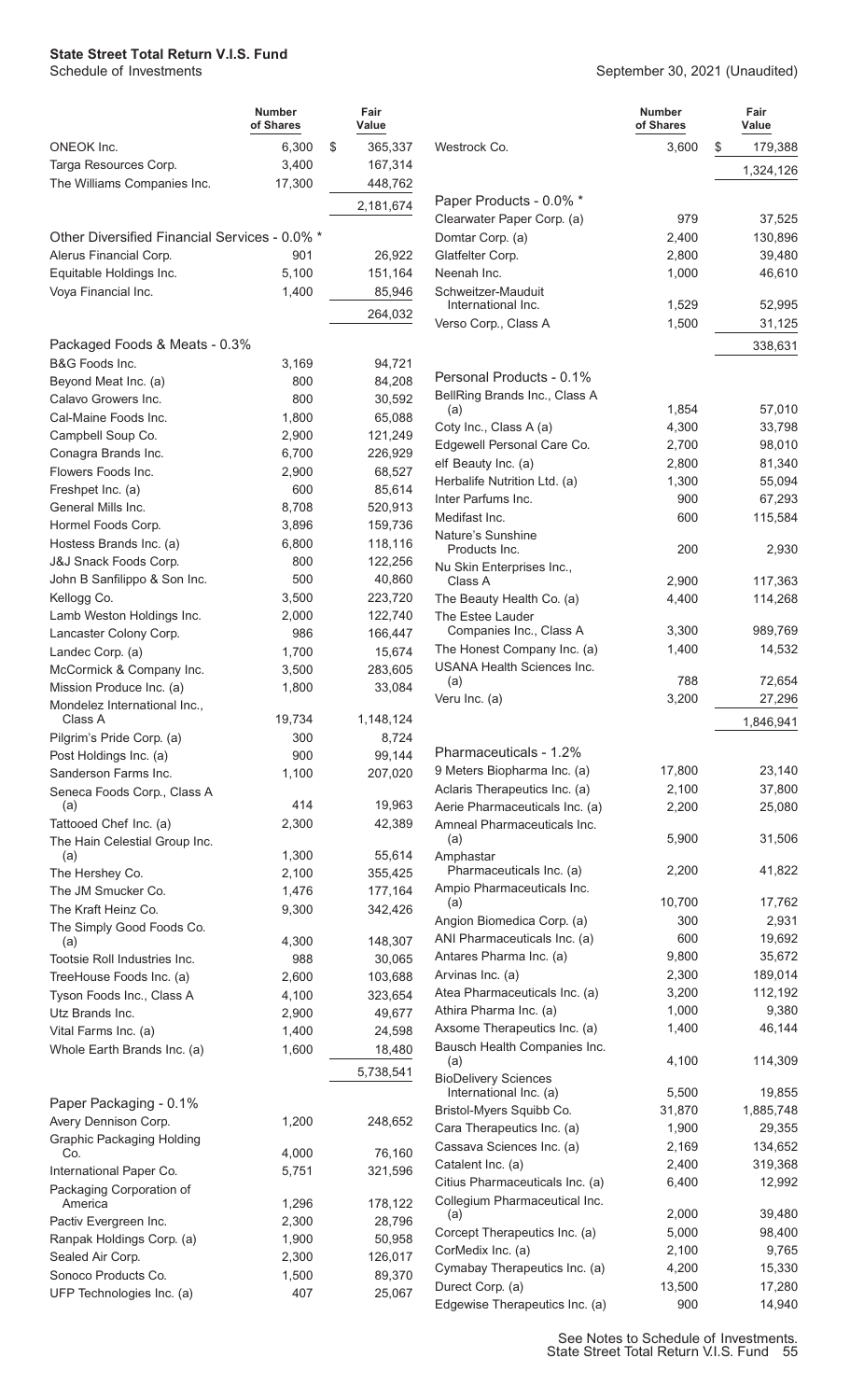|                                                      | <b>Number</b><br>of Shares | Fair<br>Value |                                              | <b>Number</b><br>of Shares | Fair<br>Value |
|------------------------------------------------------|----------------------------|---------------|----------------------------------------------|----------------------------|---------------|
| Elanco Animal Health Inc. (a)                        | 6,300                      | \$<br>200,907 | Cincinnati Financial Corp.                   | 2,100                      | \$<br>239,862 |
| Eli Lilly & Co.                                      | 12,078                     | 2,790,622     | CNA Financial Corp.                          | 200                        | 8,392         |
| Esperion Therapeutics Inc. (a)                       | 1,600                      | 19,280        | Donegal Group Inc., Class A                  | 729                        | 10,563        |
| Evolus Inc. (a)                                      | 1,600                      | 12,192        | Employers Holdings Inc.                      | 1,766                      | 69,739        |
| EyePoint Pharmaceuticals Inc.                        |                            |               | Erie Indemnity Co., Class A                  | 364                        | 64,945        |
| (a)                                                  | 400                        | 4,168         | Fidelity National Financial Inc.             | 4,100                      | 185,894       |
| Fulcrum Therapeutics Inc. (a)<br>Harmony Biosciences | 1,600                      | 45,136        | First American Financial Corp.               | 1,600                      | 107,280       |
| Holdings Inc. (a)                                    | 1,075                      | 41,205        | HCI Group Inc.                               | 200                        | 22,154        |
| Innoviva Inc. (a)                                    | 2,100                      | 35,091        | Heritage Insurance<br>Holdings Inc.          | 1,600                      | 10,896        |
| Intra-Cellular Therapies Inc.                        |                            |               | Investors Title Co.                          | 100                        | 18,260        |
| (a)                                                  | 3,600                      | 134,208       | Kemper Corp.                                 | 900                        | 60,111        |
| Johnson & Johnson                                    | 37,690                     | 6,086,935     | Kinsale Capital Group Inc.                   | 1,061                      | 171,564       |
| Kala Pharmaceuticals Inc. (a)                        | 2,900                      | 7,598         | Lemonade Inc. (a)                            | 500                        | 33,505        |
| KemPharm Inc. (a)                                    | 1,600                      | 14,928        | Loews Corp.                                  | 3,000                      | 161,790       |
| Marinus Pharmaceuticals Inc.                         |                            | 20,484        | Markel Corp. (a)                             | 193                        | 230,660       |
| (a)<br>Merck & Company Inc.                          | 1,800<br>36,085            | 2,710,344     | MBIA Inc. (a)                                | 3,000                      | 38,550        |
| Mind Medicine MindMed Inc.                           |                            |               | Mercury General Corp.                        | 500                        | 27,835        |
| (a)                                                  | 15,800                     | 36,814        | MetroMile Inc. (a)                           | 2,000                      | 7,100         |
| Nektar Therapeutics (a)                              | 2,600                      | 46,696        | NI Holdings Inc. (a)                         | 588                        | 10,325        |
| NGM Biopharmaceuticals Inc.                          |                            |               | Old Republic International                   |                            |               |
| (a)                                                  | 1,500                      | 31,530        | Corp.                                        | 4,274                      | 98,858        |
| Nuvation Bio Inc. (a)                                | 4,800                      | 47,712        | Palomar Holdings Inc. (a)                    | 1,430                      | 115,587       |
| Ocular Therapeutix Inc. (a)                          | 5,200                      | 52,000        | ProAssurance Corp.                           | 2,600                      | 61,828        |
| Omeros Corp. (a)                                     | 4,000                      | 55,160        | RLI Corp.                                    | 2,200                      | 220,594       |
| Oramed Pharmaceuticals Inc.                          |                            |               | Safety Insurance Group Inc.                  | 686                        | 54,366        |
| (a)                                                  | 1,600                      | 35,168        | Selective Insurance Group Inc.               | 3,000                      | 226,590       |
| Organon & Co.                                        | 3,890                      | 127,553       | State Auto Financial Corp.                   | 1,100                      | 56,045        |
| Pacira Pharmaceuticals Inc.<br>(a)                   | 2,500                      | 140,000       | <b>Stewart Information Services</b><br>Corp. | 1,300                      | 82,238        |
| Paratek Pharmaceuticals Inc.                         |                            |               | The Allstate Corp.                           | 4,132                      | 526,045       |
| (a)                                                  | 2,700                      | 13,122        | The Hanover Insurance                        |                            |               |
| Pfizer Inc.                                          | 79,725                     | 3,428,972     | Group Inc.                                   | 500                        | 64,810        |
| Phathom Pharmaceuticals Inc.                         |                            |               | The Progressive Corp.                        | 8,410                      | 760,180       |
| (a)                                                  | 1,400                      | 44,940        | The Travelers Companies Inc.                 | 3,603                      | 547,692       |
| Phibro Animal Health Corp.,<br>Class A               | 1,200                      | 25,848        | Tiptree Inc.                                 | 1,505                      | 15,080        |
| Pliant Therapeutics Inc. (a)                         | 1,400                      | 23,632        | Trean Insurance Group Inc. (a)               | 1,000                      | 10,350        |
| Prestige Consumer                                    |                            |               | United Fire Group Inc.                       | 1,300                      | 30,030        |
| Healthcare Inc. (a)                                  | 2,519                      | 141,341       | United Insurance Holdings                    |                            |               |
| Provention Bio Inc. (a)                              | 3,200                      | 20,480        | Corp.                                        | 300                        | 1,089         |
| Reata Pharmaceuticals Inc.,                          |                            |               | Universal Insurance<br>Holdings Inc.         | 1,700                      | 22,168        |
| Class A (a)                                          | 1,400                      | 140,854       | White Mountains Insurance                    |                            |               |
| Relmada Therapeutics Inc. (a)                        | 900                        | 23,589        | Group Ltd.                                   | 39                         | 41,715        |
| Revance Therapeutics Inc. (a)                        | 3,734                      | 104,029       | WR Berkley Corp.                             | 1,912                      | 139,920       |
| Royalty Pharma PLC, Class A                          | 4,400                      | 159,016       |                                              |                            | 4,941,866     |
| Seelos Therapeutics Inc. (a)                         | 6,800                      | 16,388        |                                              |                            |               |
| SIGA Technologies Inc. (a)                           | 3,200                      | 23,648        | Publishing - 0.0% *                          |                            |               |
| Supernus<br>Pharmaceuticals Inc. (a)                 | 2,300                      | 61,341        | Daily Journal Corp. (a)                      | 50                         | 16,018        |
| Tarsus Pharmaceuticals Inc.                          |                            |               | Gannett Company Inc. (a)                     | 7,900                      | 52,772        |
| (a)                                                  | 200                        | 4,310         | John Wiley & Sons Inc.,                      |                            |               |
| TherapeuticsMD Inc. (a)                              | 20,300                     | 15,050        | Class A                                      | 2,100                      | 109,641       |
| Verrica Pharmaceuticals Inc.                         |                            |               | Meredith Corp. (a)                           | 1,974                      | 109,952       |
| (a)                                                  | 100                        | 1,250         | News Corp., Class A                          | 5,194                      | 122,215       |
| Viatris Inc.                                         | 18,000                     | 243,900       | News Corp., Class B                          | 1,774                      | 41,210        |
| WaVe Life Sciences Ltd. (a)                          | 2,500                      | 12,250        | Scholastic Corp.                             | 1,400                      | 49,910        |
| Zoetis Inc.                                          | 6,800                      | 1,320,152     | The New York Times., Class A                 | 2,400                      | 118,248       |
| Zogenix Inc. (a)                                     | 3,900                      | 59,241        |                                              |                            | 619,966       |
|                                                      |                            | 21,882,693    | Railroads - 0.2%                             |                            |               |
|                                                      |                            |               | CSX Corp.                                    | 32,350                     | 962,089       |
| Property & Casualty Insurance - 0.3%                 |                            |               | Kansas City Southern                         | 1,300                      | 351,832       |
| Ambac Financial Group Inc.<br>(a)                    | 2,700                      | 38,664        | Norfolk Southern Corp.                       | 3,500                      | 837,375       |
| AMERISAFE Inc.                                       | 538                        | 30,214        | Union Pacific Corp.                          | 9,333                      | 1,829,361     |
| Arch Capital Group Ltd. (a)                          | 5,300                      | 202,354       |                                              |                            |               |
| Assured Guaranty Ltd.                                | 1,200                      | 56,172        |                                              |                            | 3,980,657     |
| Axis Capital Holdings Ltd.                           | 1,300                      | 59,852        |                                              |                            |               |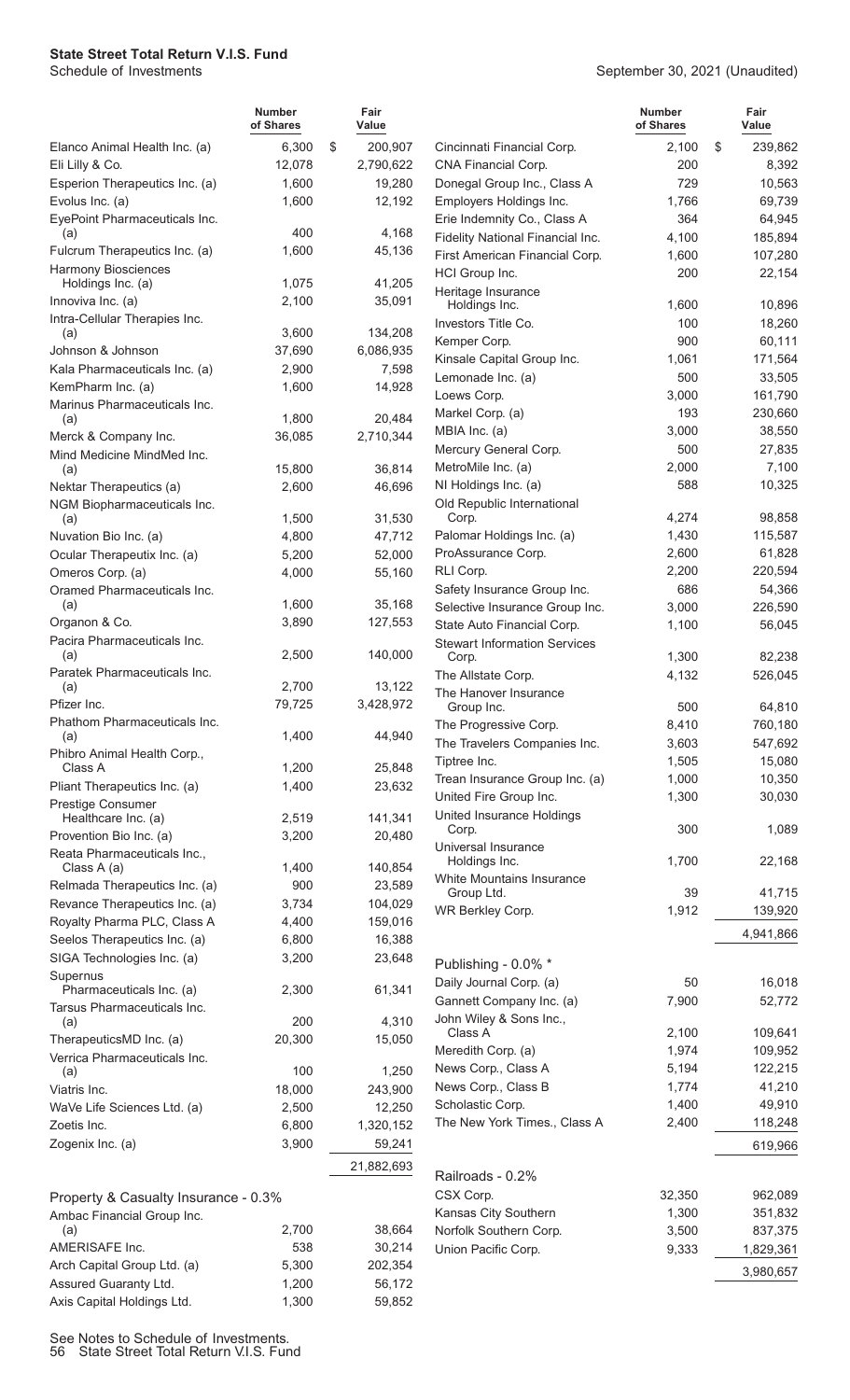|                                          | <b>Number</b><br>of Shares | Fair<br>Value    |                                               | <b>Number</b><br>of Shares | Fair<br>Value |
|------------------------------------------|----------------------------|------------------|-----------------------------------------------|----------------------------|---------------|
| Real Estate Development - 0.0% *         |                            |                  | CBTX Inc.                                     | 1,000                      | \$<br>26,380  |
| Forestar Group Inc. (a)                  | 1,000                      | \$<br>18,630     | Central Pacific Financial Corp.               | 1,600                      | 41,088        |
| The Howard Hughes Corp. (a)              | 600                        | 52,686           | CIT Group Inc.                                | 5,100                      | 264,945       |
|                                          |                            | 71,316           | Citizens & Northern Corp.                     | 799                        | 20,183        |
|                                          |                            |                  | Citizens Financial Group Inc.                 | 5,900                      | 277,182       |
| Real Estate Operating Companies - 0.0% * |                            |                  | City Holding Co.                              | 881                        | 68,639        |
| FRP Holdings Inc. (a)                    | 400                        | 22,368           | Civista Bancshares Inc.                       | 900                        | 20,907        |
| Kennedy-Wilson Holdings Inc.             | 6,400                      | 133,888          | CNB Financial Corp.                           | 900                        | 21,906        |
| Rafael Holdings Inc., Class B            |                            |                  | Coastal Financial Corp. (a)                   | 700                        | 22,302        |
| (a)                                      | 600                        | 18,438           | Columbia Banking System Inc.                  | 4,100                      | 155,759       |
|                                          |                            | 174,694          | Comerica Inc.                                 | 1,800                      | 144,900       |
|                                          |                            |                  | Commerce Bancshares Inc.                      | 1,600                      | 111,488       |
| Real Estate Services - 0.1%              |                            |                  | Community Bank System Inc.                    | 2,700                      | 184,734       |
| CBRE Group Inc., Class A (a)             | 4,800                      | 467,328          | Community Trust Bancorp Inc.                  | 1,017                      | 42,816        |
| Cushman & Wakefield PLC (a)              | 6,800                      | 126,548          | ConnectOne Bancorp Inc.                       | 2,300                      | 69,023        |
| eXp World Holdings Inc.                  | 3,500                      | 139,195          | CrossFirst Bankshares Inc. (a)                | 2,800                      | 36,400        |
| Jones Lang LaSalle Inc. (a)              | 700                        | 173,663          | Cullen/Frost Bankers Inc.                     | 800                        | 94,896        |
| Marcus & Millichap Inc. (a)              | 1,500                      | 60,930           | Customers Bancorp Inc. (a)                    | 1,587                      | 68,273        |
| Newmark Group Inc., Class A              | 8,600                      | 123,066          | CVB Financial Corp.                           | 7,300                      | 148,701       |
| Opendoor Technologies Inc.               |                            |                  | Dime Community                                |                            |               |
| (a)                                      | 6,500                      | 133,445          | Bancshares Inc.                               | 2,200                      | 71,852        |
| Realogy Holdings Corp. (a)               | 5,849                      | 102,591          | Eagle Bancorp Inc.                            | 1,600                      | 92,000        |
| Redfin Corp. (a)                         | 5,300                      | 265,530          | East West Bancorp Inc.                        | 2,100                      | 162,834       |
| REX Holdings Inc., Class A               | 1,100                      | 34,276           | Eastern Bankshares Inc.                       | 8,600                      | 174,580       |
|                                          |                            | 1,626,572        | Enterprise Bancorp Inc.                       | 600                        | 21,570        |
| Regional Banks - 1.1%                    |                            |                  | <b>Enterprise Financial Services</b><br>Corp. | 2,162                      | 97,895        |
| 1st Source Corp.                         | 700                        | 33,068           | Equity Bancshares Inc.,                       |                            |               |
| Allegiance Bancshares Inc.               | 1,100                      | 41,965           | Class A                                       | 900                        | 30,042        |
| Altabancorp                              | 900                        | 39,744           | Farmers National Banc Corp.                   | 1,600                      | 25,136        |
| Amalgamated Financial Corp.              | 200                        | 3,164            | FB Financial Corp.                            | 1,800                      | 77,184        |
| Amerant Bancorp Inc. (a)                 | 1,400                      | 34,636           | Fidelity D&D Bancorp Inc.                     | 228                        | 11,498        |
| <b>American National</b>                 |                            |                  | Fifth Third Bancorp                           | 10,000                     | 424,400       |
| Bankshares Inc.                          | 688                        | 22,732           | Financial Institutions Inc.                   | 977                        | 29,945        |
| Ameris Bancorp.                          | 3,400                      | 176,392          | First Bancorp Inc.                            | 600                        | 17,484        |
| Arrow Financial Corp.                    | 844                        | 28,985           | First Bancorp/Southern Pines                  |                            |               |
| Associated Banc-Corp.                    | 8,400                      | 179,928          | <b>NC</b>                                     | 1,300                      | 55,913        |
| <b>Atlantic Capital</b>                  |                            |                  | <b>First Bank</b>                             | 500                        | 7,045         |
| Bancshares Inc. (a)                      | 1,200                      | 31,788           | First Busey Corp.                             | 3,100                      | 76,353        |
| <b>Atlantic Union Bankshares</b>         | 3,800                      |                  | First Citizens BancShares Inc.,<br>Class A    | 100                        |               |
| Corp.<br>Banc of California Inc.         | 2,600                      | 140,030          | First Commonwealth Financial                  |                            | 84,317        |
| BancFirst Corp.                          | 900                        | 48,074<br>54,108 | Corp.                                         | 4,500                      | 61,335        |
| BancorpSouth Bank                        | 5,200                      | 154,856          | <b>First Community</b>                        |                            |               |
| Bank First Corp.                         | 421                        | 29,836           | Bancshares Inc.                               | 1,039                      | 32,957        |
| Bank of Hawaii Corp.                     | 600                        | 49,302           | First Financial Bancorp.                      | 4,700                      | 110,027       |
| Bank of Marin Bancorp                    | 775                        | 29,256           | First Financial Bankshares Inc.               | 6,700                      | 307,865       |
| Bank OZK                                 | 1,800                      | 77,364           | First Financial Corp.                         | 815                        | 34,271        |
| BankUnited Inc.                          | 5,200                      | 217,464          | First Foundation Inc.                         | 2,300                      | 60,490        |
| Banner Corp.                             | 2,000                      | 110,420          | First Hawaiian Inc.                           | 2,000                      | 58,700        |
| <b>Bar Harbor Bankshares</b>             | 900                        | 25,245           | First Horizon Corp.                           | 8,200                      | 133,578       |
| Berkshire Hills Bancorp Inc.             | 2,863                      | 77,244           | First Internet Bancorp                        | 578                        | 18,022        |
| Blue Ridge Bankshares Inc.               | 1,300                      | 22,867           | <b>First Interstate</b>                       |                            |               |
| <b>BOK Financial Corp.</b>               | 500                        | 44,775           | BancSystem Inc., Class A                      | 2,000                      | 80,520        |
| Brookline Bancorp Inc.                   | 3,500                      | 53,410           | First Merchants Corp.                         | 2,700                      | 112,968       |
| Bryn Mawr Bank Corp.                     | 895                        | 41,125           | First Mid Bancshares Inc.                     | 866                        | 35,558        |
| Business First Bancshares Inc.           | 1,200                      | 28,068           | First Midwest Bancorp Inc.                    | 5,900                      | 112,159       |
| Byline Bancorp Inc.                      | 1,400                      | 34,384           | First Republic Bank                           | 2,500                      | 482,200       |
| Cadence BanCorp                          | 6,200                      | 136,152          | Flushing Financial Corp.                      | 1,700                      | 38,420        |
| Cambridge Bancorp                        | 321                        | 28,248           | FNB Corp.                                     | 4,900                      | 56,938        |
| Camden National Corp.                    | 900                        | 43,110           | Fulton Financial Corp.                        | 7,700                      | 117,656       |
| Capital City Bank Group Inc.             | 800                        | 19,792           | German American<br>Bancorp Inc.               | 1,200                      | 46,356        |
| Capstar Financial                        |                            |                  | Glacier Bancorp Inc.                          | 5,000                      | 276,750       |
| Holdings Inc.                            | 1,000                      | 21,240           | Great Southern Bancorp Inc.                   | 600                        | 32,886        |
| Carter Bankshares Inc. (a)               | 1,400                      | 19,908           | Great Western Bancorp Inc.                    | 2,800                      | 91,672        |
| <b>Cathay General Bancorp</b>            | 3,600                      | 149,004          | Guaranty Bancshares Inc.                      | 450                        | 16,132        |
|                                          |                            |                  |                                               |                            |               |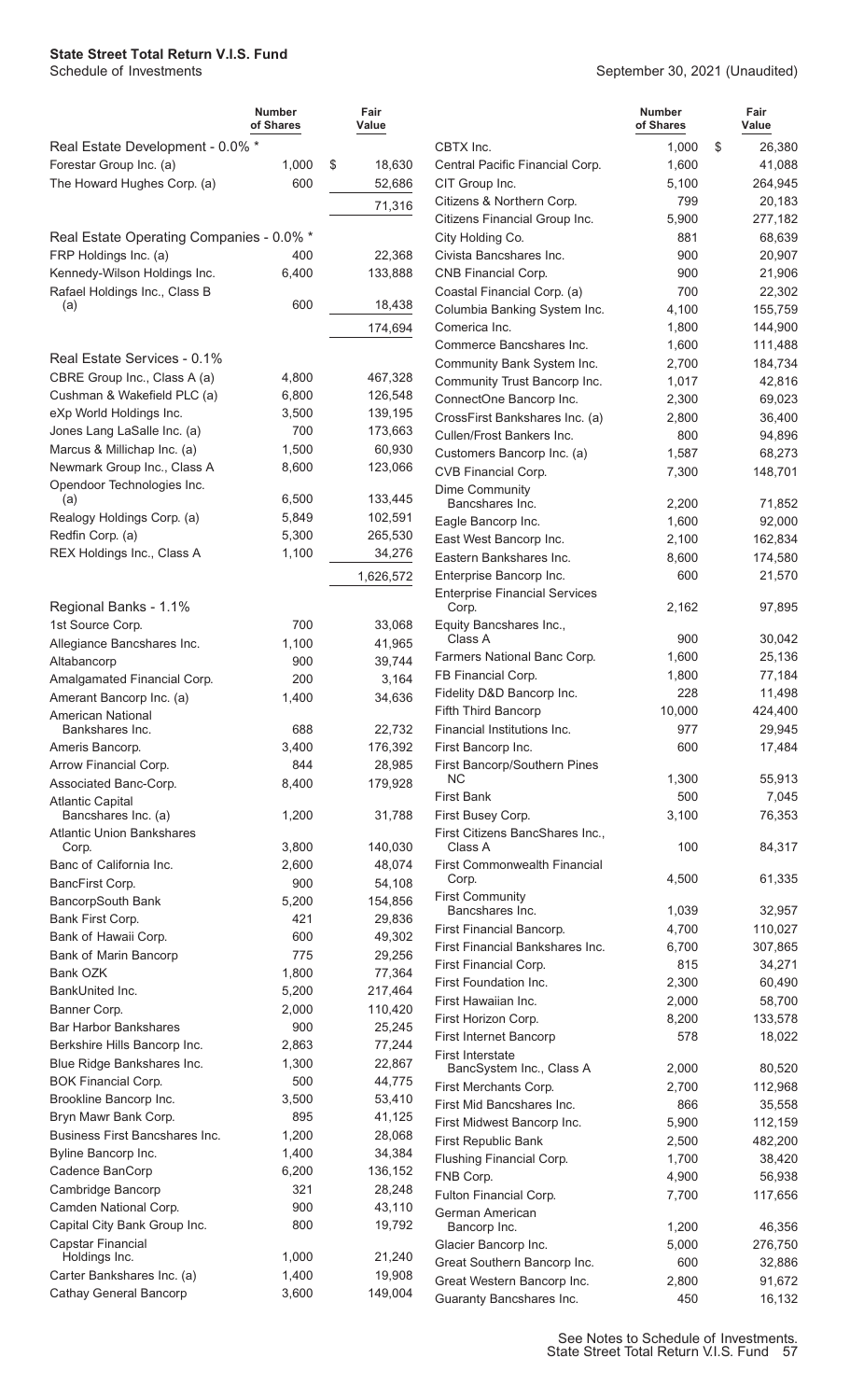|                                          | <b>Number</b><br>of Shares | Fair<br>Value |                                        | <b>Number</b><br>of Shares | Fair<br>Value     |
|------------------------------------------|----------------------------|---------------|----------------------------------------|----------------------------|-------------------|
| Hancock Whitney Corp.                    | 4,400                      | \$<br>207,328 | Sandy Spring Bancorp Inc.              | 2,200                      | \$<br>100,804     |
| Hanmi Financial Corp.                    | 1,800                      | 36,108        | Seacoast Banking Corporation           |                            |                   |
| HarborOne Bancorp Inc.                   | 3,100                      | 43,524        | of Florida                             | 3,300                      | 111,573           |
| <b>HBT</b> Financial Inc.                | 627                        | 9,750         | ServisFirst Bancshares Inc.            | 2,500                      | 194,500           |
| <b>Heartland Financial USA Inc.</b>      | 2,200                      | 105,776       | Sierra Bancorp                         | 900                        | 21,852            |
| Heritage Commerce Corp.                  | 3,500                      | 40,705        | Signature Bank                         | 800                        | 217,824           |
| Heritage Financial Corp.                 | 1,600                      | 40,800        | Silvergate Capital Corp.,              |                            |                   |
| Hilltop Holdings Inc.                    | 3,400                      | 111,078       | Class A (a)                            | 1,200                      | 138,600           |
| Home BancShares Inc.                     | 8,500                      | 200,005       | Simmons First National Corp.           | 5,400                      | 159,624           |
| HomeTrust Bancshares Inc.                | 900                        | 25,182        | SmartFinancial Inc.                    | 900                        | 23,265            |
| Hope Bancorp Inc.                        | 5,400                      | 77,976        | South Plains Financial Inc.            | 800                        | 19,504            |
| Horizon Bancorp Inc.                     | 2,500                      | 45,425        | South State Corp.                      | 3,700                      | 276,279           |
| Howard Bancorp Inc. (a)                  | 1,100                      | 22,308        | Southern First Bancshares Inc.<br>(a)  | 400                        | 21,400            |
| Huntington Bancshares Inc.               | 20,506                     | 317,023       | Southside Bancshares Inc.              | 1,500                      | 57,435            |
| Independent Bank Corp.                   | 1,600                      | 121,840       | Spirit of Texas                        |                            |                   |
| Independent Bank Group Inc.              | 1,900                      | 134,976       | Bancshares Inc.                        | 800                        | 19,360            |
| <b>International Bancshares</b>          |                            |               | <b>Sterling Bancorp</b>                | 2,900                      | 72,384            |
| Corp.                                    | 2,600                      | 108,264       | Stock Yards Bancorp Inc.               | 1,189                      | 69,735            |
| Investors Bancorp Inc.                   | 11,600                     | 175,276       | Summit Financial Group Inc.            | 700                        | 17,157            |
| KeyCorp                                  | 13,600                     | 294,032       | SVB Financial Group (a)                | 800                        | 517,504           |
| Lakeland Bancorp Inc.                    | 2,100                      | 37,023        | Synovus Financial Corp.                | 2,200                      | 96,558            |
| Lakeland Financial Corp.                 | 1,100                      | 78,364        | Texas Capital Bancshares Inc.          |                            |                   |
| Live Oak Bancshares Inc.                 | 1,800                      | 114,534       | (a)                                    | 2,500                      | 150,050           |
| M&T Bank Corp.                           | 1,800                      | 268,812       | The Bancorp Inc. (a)                   | 2,348                      | 59,757            |
| Macatawa Bank Corp.                      | 1,800                      | 14,454        | The First Bancshares Inc.              | 1,200                      | 46,536            |
| Mercantile Bank Corp.                    | 1,000                      | 32,030        | The First of Long Island Corp.         | 1,400                      | 28,840            |
| Metrocity Bankshares Inc.                | 1,200                      | 25,164        | The PNC Financial Services             |                            |                   |
| Metropolitan Bank Holding                |                            |               | Group Inc.                             | 6,000                      | 1,173,840         |
| Corp. (a)                                | 400                        | 33,720        | Tompkins Financial Corp.               | 700                        | 56,637            |
| Mid Penn Bancorp Inc.                    | 490                        | 13,499        | <b>TowneBank</b>                       | 3,200                      | 99,552            |
| Midland States Bancorp Inc.              | 1,200                      | 29,676        | <b>TriCo Bancshares</b>                | 1,300                      | 56,420            |
| MidWestOne Financial                     |                            |               | TriState Capital Holdings Inc.         |                            |                   |
| Group Inc.                               | 900                        | 27,144        | (a)                                    | 1,600                      | 33,840            |
| <b>MVB Financial Corp.</b>               | 600                        | 25,698        | Triumph Bancorp Inc. (a)               | 1,200                      | 120,156           |
| National Bank Holdings Corp.,<br>Class A | 1,900                      | 76,912        | Truist Financial Corp.                 | 19,100                     | 1,120,215         |
| NBT Bancorp Inc.                         | 1,900                      | 68,628        | Trustmark Corp.                        | 3,600                      | 115,992           |
| Nicolet Bankshares Inc. (a)              | 514                        | 38,128        | <b>UMB Financial Corp.</b>             | 2,400                      | 232,104           |
| Northrim BanCorp Inc.                    | 367                        | 15,601        | Umpqua Holdings Corp.                  | 3,400                      | 68,850            |
| OceanFirst Financial Corp.               | 2,600                      | 55,666        | United Bankshares Inc.                 | 6,400                      | 232,832           |
| Old National Bancorp                     | 8,900                      | 150,855       | United Community Banks Inc.            | 4,900                      | 160,818           |
| Old Second Bancorp Inc.                  | 1,700                      | 22,202        | Univest Corporation of<br>Pennsylvania | 1,700                      | 46,563            |
| Origin Bancorp Inc.                      | 1,000                      | 42,350        | Valley National Bancorp                | 21,300                     | 283,503           |
| Orrstown Financial                       |                            |               | Veritex Holdings Inc.                  | 2,100                      | 82,656            |
| Services Inc.                            | 644                        | 15,070        | Washington Trust Bancorp Inc.          | 1,000                      | 52,980            |
| Pacific Premier Bancorp Inc.             | 5,200                      | 215,488       | Webster Financial Corp.                | 1,300                      | 70,798            |
| PacWest Bancorp                          | 1,800                      | 81,576        | WesBanco Inc.                          | 3,100                      | 105,648           |
| Park National Corp.                      | 715                        | 87,194        | West Bancorporation Inc.               | 1,000                      | 30,030            |
| Peapack-Gladstone Financial              |                            |               | Westamerica BanCorp                    | 1,571                      | 88,384            |
| Corp.                                    | 500                        | 16,680        | Western Alliance Bancorp               | 1,300                      | 141,466           |
| Peoples Bancorp Inc.                     | 1,300                      | 41,093        | Wintrust Financial Corp.               | 800                        |                   |
| <b>Peoples Financial Services</b>        |                            |               | Zions Bancorp NA                       | 2,400                      | 64,296<br>148,536 |
| Corp.                                    | 400                        | 18,228        |                                        |                            |                   |
| People's United Financial Inc.           | 6,300                      | 110,061       |                                        |                            | 19,578,746        |
| Pinnacle Financial<br>Partners Inc.      |                            |               | Reinsurance - 0.0% *                   |                            |                   |
|                                          | 1,100<br>800               | 103,488       |                                        |                            |                   |
| <b>Preferred Bank</b>                    |                            | 53,344        | Alleghany Corp. (a)                    | 200                        | 124,882           |
| Primis Financial Corp.                   | 1,800                      | 26,028        | Reinsurance Group of<br>America Inc.   | 1,000                      | 111,260           |
| Prosperity Bancshares Inc.               | 1,300                      | 92,469        |                                        |                            |                   |
| QCR Holdings Inc.                        | 900                        | 46,296        |                                        |                            | 236,142           |
| <b>RBB Bancorp</b>                       | 1,000                      | 25,210        | Renewable Electricity - 0.0% *         |                            |                   |
| Red River Bancshares Inc.                | 300                        | 14,955        | Brookfield Renewable Corp.,            |                            |                   |
| Regions Financial Corp.                  | 13,300                     | 283,423       | Class A                                | 3,500                      | 135,880           |
| Reliant Bancorp Inc.                     | 900                        | 28,431        | Ormat Technologies Inc.                | 2,300                      | 153,203           |
| Renasant Corp.                           | 2,700                      | 97,335        |                                        |                            |                   |
| Republic Bancorp Inc., Class A           | 575                        | 29,124        |                                        |                            |                   |
| S&T Bancorp Inc.                         | 1,800                      | 53,046        |                                        |                            |                   |

See Notes to Schedule of Investments. 58 State Street Total Return V.I.S. Fund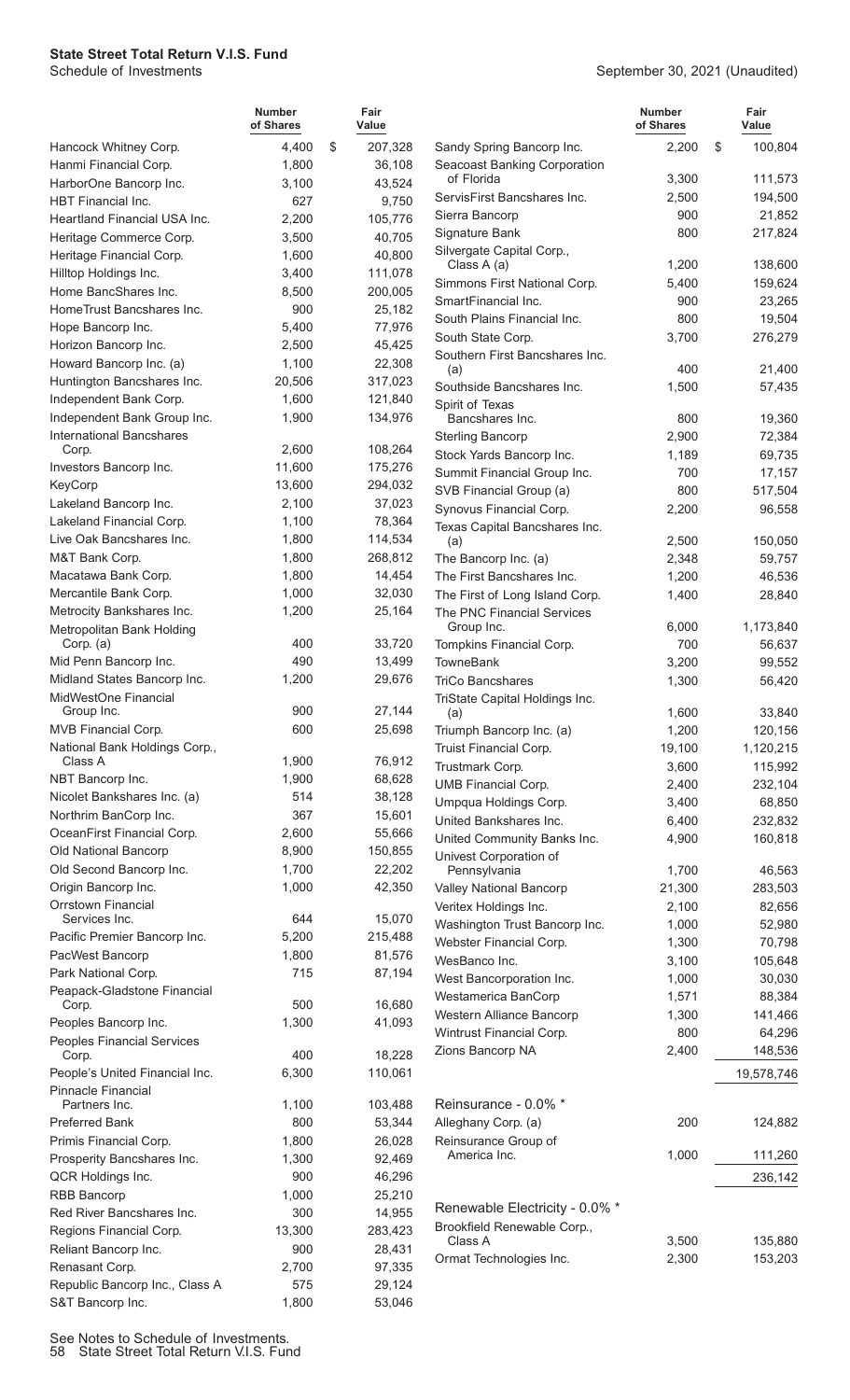|                                                           | <b>Number</b><br>of Shares | Fair<br>Value     |                                                   | <b>Number</b><br>of Shares | Fair<br>Value     |
|-----------------------------------------------------------|----------------------------|-------------------|---------------------------------------------------|----------------------------|-------------------|
| Sunnova Energy                                            |                            |                   | Restaurants - 0.5%                                |                            |                   |
| International Inc. (a)                                    | 4,431                      | \$<br>145,957     | Aramark                                           | 3,400                      | \$<br>111,724     |
|                                                           |                            | 435,040           | Biglari Holdings Inc., Class B<br>(a)             | 20                         | 3,436             |
| Research & Consulting Services - 0.2%                     |                            |                   | BJ's Restaurants Inc. (a)                         | 1,000                      | 41,760            |
| Acacia Research Corp. (a)                                 | 2,900                      | 19,691            | Bloomin' Brands Inc. (a)                          | 4,500                      | 112,500           |
| <b>Atlas Technical</b>                                    |                            |                   | Brinker International Inc. (a)                    | 2,700                      | 132,435           |
| Consultants Inc. (a)                                      | 1,500                      | 15,255            | Carrols Restaurant Group Inc.                     | 2,900                      | 10,614            |
| Booz Allen Hamilton Holding                               |                            |                   | Chipotle Mexican Grill Inc. (a)                   | 398                        | 723,373           |
| Corp.                                                     | 2,000                      | 158,700           | Chuy's Holdings Inc. (a)                          | 1,100                      | 34,683            |
| CACI International Inc.,<br>Class A (a)                   | 300                        | 78,630            | Cracker Barrel Old Country                        |                            |                   |
| CBIZ Inc. (a)                                             | 2,528                      | 81,755            | Store Inc.                                        | 1,200                      | 167,808           |
| CoStar Group Inc. (a)                                     | 5,600                      | 481,936           | Darden Restaurants Inc.                           | 1,800                      | 272,646           |
| CRA International Inc.                                    | 293                        | 29,107            | Dave & Buster's<br>Entertainment Inc. (a)         | 2,200                      | 84,326            |
| Dun & Bradstreet Holdings Inc.                            |                            |                   | Del Taco Restaurants Inc.                         | 1,900                      | 16,587            |
| (a)                                                       | 2,100                      | 35,301            | Denny's Corp. (a)                                 | 2,800                      | 45,752            |
| Equifax Inc.                                              | 1,700                      | 430,814           | Dine Brands Global Inc. (a)                       | 797                        | 64,724            |
| Exponent Inc.                                             | 2,699                      | 305,392           | Domino's Pizza Inc.                               | 490                        | 233,711           |
| Forrester Research Inc. (a)                               | 700                        | 34,482            | El Pollo Loco Holdings Inc. (a)                   | 1,129                      | 19,080            |
| Franklin Covey Co. (a)                                    | 800                        | 32,632            | Fiesta Restaurant Group Inc.                      |                            |                   |
| FTI Consulting Inc. (a)                                   | 500                        | 67,350            | (a)                                               | 1,400                      | 15,344            |
| Huron Consulting Group Inc.<br>(a)                        | 1,100                      | 57,200            | Jack in the Box Inc.                              | 1,000                      | 97,330            |
| ICF International Inc.                                    | 1,100                      | 98,219            | Krispy Kreme Inc. (a)                             | 1,600                      | 22,400            |
| Jacobs Engineering Group Inc.                             | 1,800                      | 238,554           | McDonald's Corp.                                  | 10,634                     | 2,563,964         |
| KBR Inc.                                                  | 7,400                      | 291,560           | Noodles & Co. (a)                                 | 1,800                      | 21,240            |
| Leidos Holdings Inc.                                      | 2,000                      | 192,260           | Papa John's International Inc.                    | 1,700                      | 215,883           |
| ManTech International Corp.,                              |                            |                   | <b>Red Robin Gourmet</b>                          | 900                        |                   |
| Class A                                                   | 1,601                      | 121,548           | Burgers Inc. (a)<br>Ruth's Hospitality Group Inc. |                            | 20,754            |
| Mistras Group Inc. (a)                                    | 300                        | 3,048             | (a)                                               | 1,900                      | 39,349            |
| Nielsen Holdings PLC                                      | 5,300                      | 101,707           | Shake Shack Inc., Class A (a)                     | 2,100                      | 164,766           |
| Resources Connection Inc.                                 | 1,929                      | 30,440            | Starbucks Corp.                                   | 16,807                     | 1,853,980         |
| <b>Science Applications</b>                               |                            |                   | Texas Roadhouse Inc.                              | 3,700                      | 337,921           |
| International Corp.                                       | 900                        | 77,004            | The Cheesecake Factory Inc.                       |                            |                   |
| TransUnion                                                | 2,700                      | 303,237           | (a)                                               | 2,684                      | 126,148           |
| Verisk Analytics Inc.                                     | 2,300                      | 460,621           | The ONE Group                                     |                            |                   |
| Willdan Group Inc. (a)                                    | 600                        | 21,354            | Hospitality Inc. (a)                              | 2,000                      | 21,380            |
|                                                           |                            | 3,767,797         | The Wendy's Co.                                   | 2,700<br>1,552             | 58,536<br>254,419 |
| Residential REITs - 0.2%                                  |                            |                   | Wingstop Inc.<br>Yum! Brands Inc.                 | 4,300                      | 525,933           |
| American Campus                                           |                            |                   |                                                   |                            |                   |
| Communities Inc.                                          | 2,100                      | 101,745           |                                                   |                            | 8,414,506         |
| American Homes 4 Rent,                                    |                            |                   | Retail REITs - 0.2%                               |                            |                   |
| Class A                                                   | 4,100                      | 156,292           | <b>Acadia Realty Trust</b>                        | 4,200                      | 85,722            |
| Apartment Income REIT Corp.                               | 2,200                      | 107,382           | Agree Realty Corp.                                | 3,500                      | 231,805           |
| Apartment Investment &                                    |                            |                   | Alexander's Inc.                                  | 100                        | 26,062            |
| Management Co., Class A                                   | 7,300<br>2,000             | 50,005<br>443,280 | American Finance Trust Inc.                       | 7,300                      | 58,692            |
| AvalonBay Communities Inc.<br><b>BRT Apartments Corp.</b> | 637                        | 12,281            | Brixmor Property Group Inc.                       | 4,400                      | 97,284            |
| <b>Camden Property Trust</b>                              | 1,400                      | 206,458           | <b>Federal Realty Investment</b>                  |                            |                   |
| Centerspace                                               | 800                        | 75,600            | Trust                                             | 1,000                      | 117,990           |
| Equity LifeStyle Properties Inc.                          | 2,600                      | 203,060           | Getty Realty Corp.                                | 2,340                      | 68,585            |
| <b>Equity Residential</b>                                 | 5,300                      | 428,876           | Kimco Realty Corp.                                | 8,734                      | 181,231           |
| Essex Property Trust Inc.                                 | 900                        | 287,766           | Kite Realty Group Trust                           | 4,000                      | 81,440            |
| Independence Realty                                       |                            |                   | National Retail Properties Inc.                   | 2,600                      | 112,294           |
| Trust Inc.                                                | 6,000                      | 122,100           | NETSTREIT Corp.                                   | 2,400                      | 56,760            |
| Invitation Homes Inc.                                     | 8,100                      | 310,473           | Phillips Edison &<br>Company Inc.                 | 900                        | 27,639            |
| Mid-America Apartment                                     |                            |                   | Realty Income Corp.                               | 5,300                      | 343,758           |
| Communities Inc.                                          | 1,600                      | 298,800           | Regency Centers Corp.                             | 2,500                      | 168,325           |
| NexPoint Residential Trust Inc.                           | 1,000                      | 61,880            | <b>Retail Opportunity Investments</b>             |                            |                   |
| <b>Preferred Apartment</b><br>Communities Inc.            | 2,800                      | 34,244            | Corp.                                             | 5,800                      | 101,036           |
| Sun Communities Inc.                                      | 1,700                      | 314,670           | Retail Properties of                              |                            |                   |
| UDR Inc.                                                  | 4,100                      | 217,218           | America Inc., Class A                             | 11,300                     | 145,544           |
| UMH Properties Inc.                                       | 2,200                      | 50,380            | Retail Value Inc.                                 | 1,000                      | 26,330            |
|                                                           |                            |                   | <b>RPT Realty</b>                                 | 3,849                      | 49,113            |
|                                                           |                            | 3,482,510         | Saul Centers Inc.                                 | 700                        | 30,842            |
|                                                           |                            |                   | Seritage Growth Properties (a)                    | 2,000                      | 29,660            |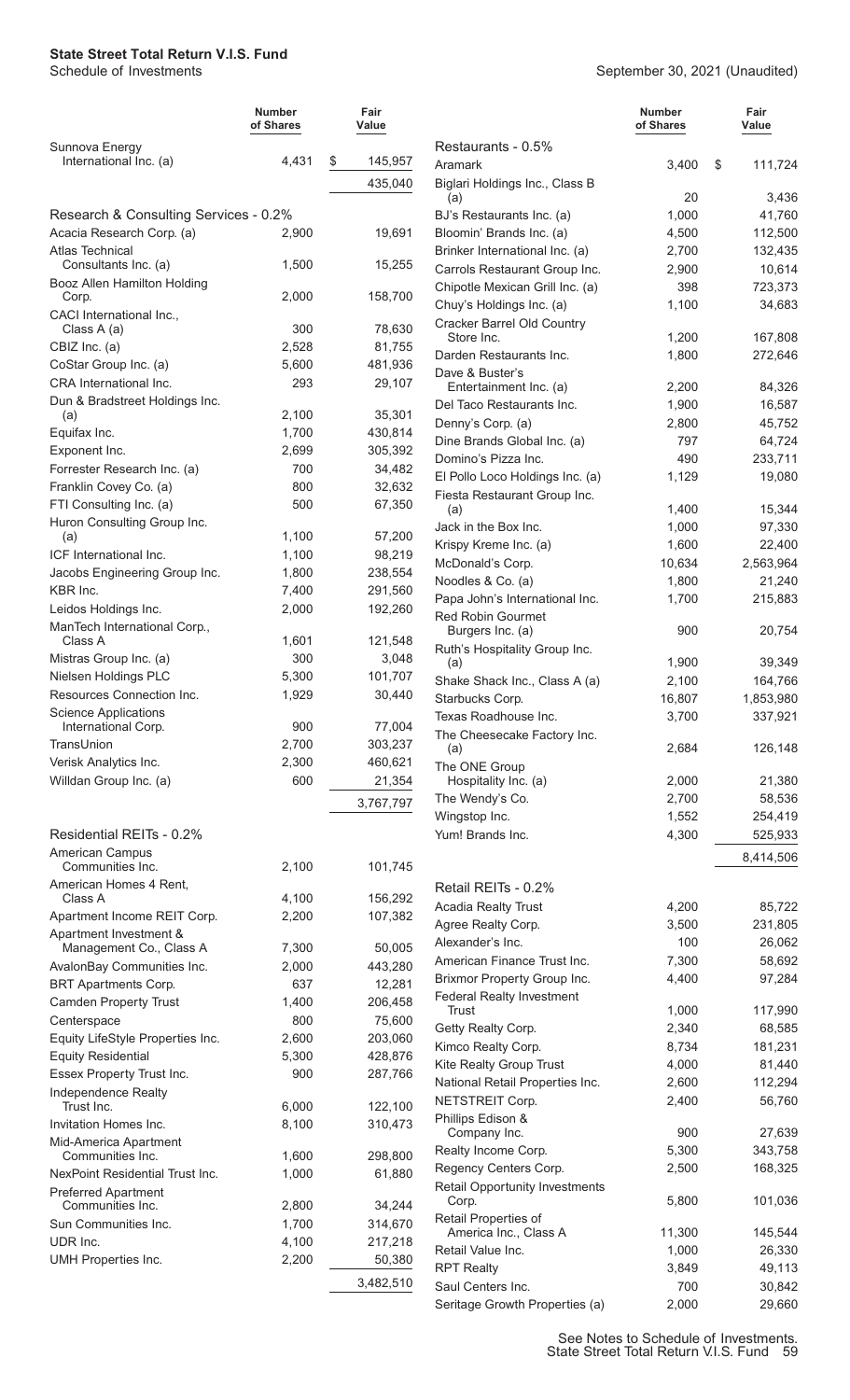|                                              | <b>Number</b><br>of Shares | Fair<br>Value       |                                                      | <b>Number</b><br>of Shares | Fair<br>Value        |
|----------------------------------------------|----------------------------|---------------------|------------------------------------------------------|----------------------------|----------------------|
| Simon Property Group Inc.                    | 4,700                      | \$<br>610,859       | Microchip Technology Inc.                            | 3,600                      | \$<br>552,564        |
| SITE Centers Corp.                           | 9,500                      | 146,680             | Micron Technology Inc.                               | 16,000                     | 1,135,680            |
| Spirit Realty Capital Inc.                   | 1,700                      | 78,268              | Monolithic Power Systems Inc.                        | 673                        | 326,190              |
| <b>Tanger Factory Outlet</b><br>Centers Inc. | 5,700                      | 92,910              | NeoPhotonics Corp. (a)                               | 3,000                      | 26,130               |
| The Macerich Co.                             | 11,300                     | 188,823             | NVE Corp.                                            | 300                        | 19,191               |
| <b>Urban Edge Properties</b>                 | 6,000                      | 109,860             | NVIDIA Corp.                                         | 34,206                     | 7,086,115            |
| Urstadt Biddle Properties Inc.,              |                            |                     | ON Semiconductor Corp. (a)                           | 6,000                      | 274,620              |
| Class A                                      | 1,800                      | 34,074              | Power Integrations Inc.<br>Qorvo Inc. (a)            | 3,200                      | 316,768              |
| Whitestone REIT                              | 2,400                      | 23,472              | QUALCOMM Inc.                                        | 1,600                      | 267,504              |
|                                              |                            | 3,325,058           | Rambus Inc. (a)                                      | 16,088<br>5,900            | 2,075,030<br>130,980 |
|                                              |                            |                     | Semtech Corp. (a)                                    | 3,400                      | 265,098              |
| Security & Alarm Services - 0.0% *           |                            |                     | Silicon Laboratories Inc. (a)                        | 2,400                      | 336,384              |
| ADT Inc.                                     | 2,465                      | 19,942              | SiTime Corp. (a)                                     | 694                        | 141,694              |
| CoreCivic Inc. (a)                           | 6,900                      | 61,410              | SkyWater Technology Inc. (a)                         | 100                        | 2,720                |
| The Brink's Co.                              | 2,500                      | 158,250             | Skyworks Solutions Inc.                              | 2,373                      | 391,023              |
|                                              |                            | 239,602             | SMART Global Holdings Inc.                           |                            |                      |
|                                              |                            |                     | (a)                                                  | 1,100                      | 48,950               |
| Semiconductor Equipment - 0.3%               |                            |                     | SunPower Corp. (a)                                   | 3,900                      | 88,452               |
| Amkor Technology Inc.                        | 5,096                      | 127,145             | Synaptics Inc. (a)                                   | 1,900                      | 341,487              |
| Applied Materials Inc.                       | 13,100                     | 1,686,363           | Texas Instruments Inc.                               | 13,197                     | 2,536,595            |
| Atomera Inc. (a)                             | 1,100                      | 25,399              | Universal Display Corp.                              | 600                        | 102,576              |
| Axcelis Technologies Inc. (a)                | 1,400                      | 65,842              | Wolfspeed Inc.                                       | 1,500                      | 121,095              |
| AXT Inc. (a)                                 | 2,300                      | 19,159              | Xilinx Inc.                                          | 3,500                      | 528,465              |
| Brooks Automation Inc.                       | 1,100                      | 112,585             |                                                      |                            | 28,547,096           |
| CMC Materials Inc.                           | 1,500                      | 184,845             |                                                      |                            |                      |
| Cohu Inc. (a)                                | 2,800<br>1,900             | 89,432              | Silver - 0.0% *                                      |                            |                      |
| Enphase Energy Inc. (a)                      | 1,935                      | 284,943             | Gatos Silver Inc. (a)                                | 1,926                      | 22,399               |
| Entegris Inc.<br>FormFactor Inc. (a)         | 4,000                      | 243,617<br>149,320  | Hecla Mining Co.                                     | 26,800                     | 147,400              |
| Ichor Holdings Ltd. (a)                      | 1,000                      | 41,090              |                                                      |                            | 169,799              |
| KLA Corp.                                    | 2,200                      | 735,922             |                                                      |                            |                      |
| Lam Research Corp.                           | 2,086                      | 1,187,247           | Soft Drinks - 0.4%                                   |                            |                      |
| MKS Instruments Inc.                         | 800                        | 120,728             | Celsius Holdings Inc. (a)                            | 2,900                      | 261,261              |
| Onto Innovation Inc. (a)                     | 2,500                      | 180,625             | Coca-Cola Consolidated Inc.<br>Keurig Dr Pepper Inc. | 228<br>10,000              | 89,873<br>341,600    |
| PDF Solutions Inc. (a)                       | 1,700                      | 39,168              | Monster Beverage Corp. (a)                           | 5,300                      | 470,799              |
| Photronics Inc. (a)                          | 3,700                      | 50,431              | National Beverage Corp.                              | 1,100                      | 57,739               |
| Teradyne Inc.                                | 2,401                      | 262,117             | NewAge Inc. (a)                                      | 6,100                      | 8,479                |
| Ultra Clean Holdings Inc. (a)                | 2,509                      | 106,883             | PepsiCo Inc.                                         | 19,748                     | 2,970,297            |
| Veeco Instruments Inc. (a)                   | 2,358                      | 52,371              | Primo Water Corp.                                    | 8,100                      | 127,332              |
|                                              |                            | 5,765,232           | The Coca-Cola Co.                                    | 55,577                     | 2,916,125            |
|                                              |                            |                     |                                                      |                            | 7,243,505            |
| Semiconductors - 1.6%                        |                            |                     |                                                      |                            |                      |
| Advanced Micro Devices Inc.                  | 17,300                     |                     | Specialized Consumer Services - 0.0% *               |                            |                      |
| (a)<br>Allegro MicroSystems Inc. (a)         | 900                        | 1,780,170<br>28,764 | Carriage Services Inc.                               | 1,000                      | 44,590               |
| Alpha & Omega                                |                            |                     | European Wax Center Inc. (a)                         | 300                        | 8,403                |
| Semiconductor Ltd. (a)                       | 1,245                      | 39,056              | Frontdoor Inc. (a)                                   | 1,300                      | 54,470               |
| Ambarella Inc. (a)                           | 1,800                      | 280,332             | H&R Block Inc.                                       | 2,800                      | 70,000               |
| Analog Devices Inc.                          | 7,759                      | 1,299,477           | Regis Corp. (a)                                      | 1,400                      | 4,872                |
| Broadcom Inc.                                | 5,668                      | 2,748,583           | Service Corporation                                  |                            |                      |
| CEVA Inc. (a)                                | 1,400                      | 59,738              | International<br>Terminix Global Holdings Inc.       | 2,500                      | 150,650              |
| Cirrus Logic Inc. (a)                        | 900                        | 74,115              | (a)                                                  | 2,000                      | 83,340               |
| Diodes Inc. (a)                              | 2,326                      | 210,712             | Vivint Smart Home Inc. (a)                           | 5,200                      | 49,140               |
| DSP Group Inc. (a)                           | 1,413                      | 30,959              | WW International Inc. (a)                            | 3,000                      | 54,750               |
| First Solar Inc. (a)                         | 1,400                      | 133,644             |                                                      |                            | 520,215              |
| Impinj Inc. (a)                              | 1,000                      | 57,130              |                                                      |                            |                      |
| Intel Corp.                                  | 57,766                     | 3,077,773           | Specialized Finance - 0.0% *                         |                            |                      |
| Kopin Corp. (a)                              | 3,800                      | 19,494              | A-Mark Precious Metals Inc.                          | 335                        | 20,107               |
| Lattice Semiconductor Corp.                  |                            | 465,480             | <b>Marlin Business Services</b>                      |                            |                      |
| (a)<br><b>MACOM Technology Solutions</b>     | 7,200                      |                     | Corp.                                                | 728                        | 16,183               |
| Holdings Inc. (a)                            | 2,500                      | 162,175             | NewStar Financial Inc.                               | 492                        | 42                   |
| Marvell Technology Inc.                      | 11,926                     | 719,257             |                                                      |                            | 36,332               |
| MaxLinear Inc. (a)                           | 3,600                      | 177,300             |                                                      |                            |                      |
| Meta Materials Inc. (a)                      | 11,700                     | 67,626              | Specialized REITs - 0.5%                             |                            |                      |
|                                              |                            |                     | American Tower Corp.                                 | 6,442                      | 1,709,771            |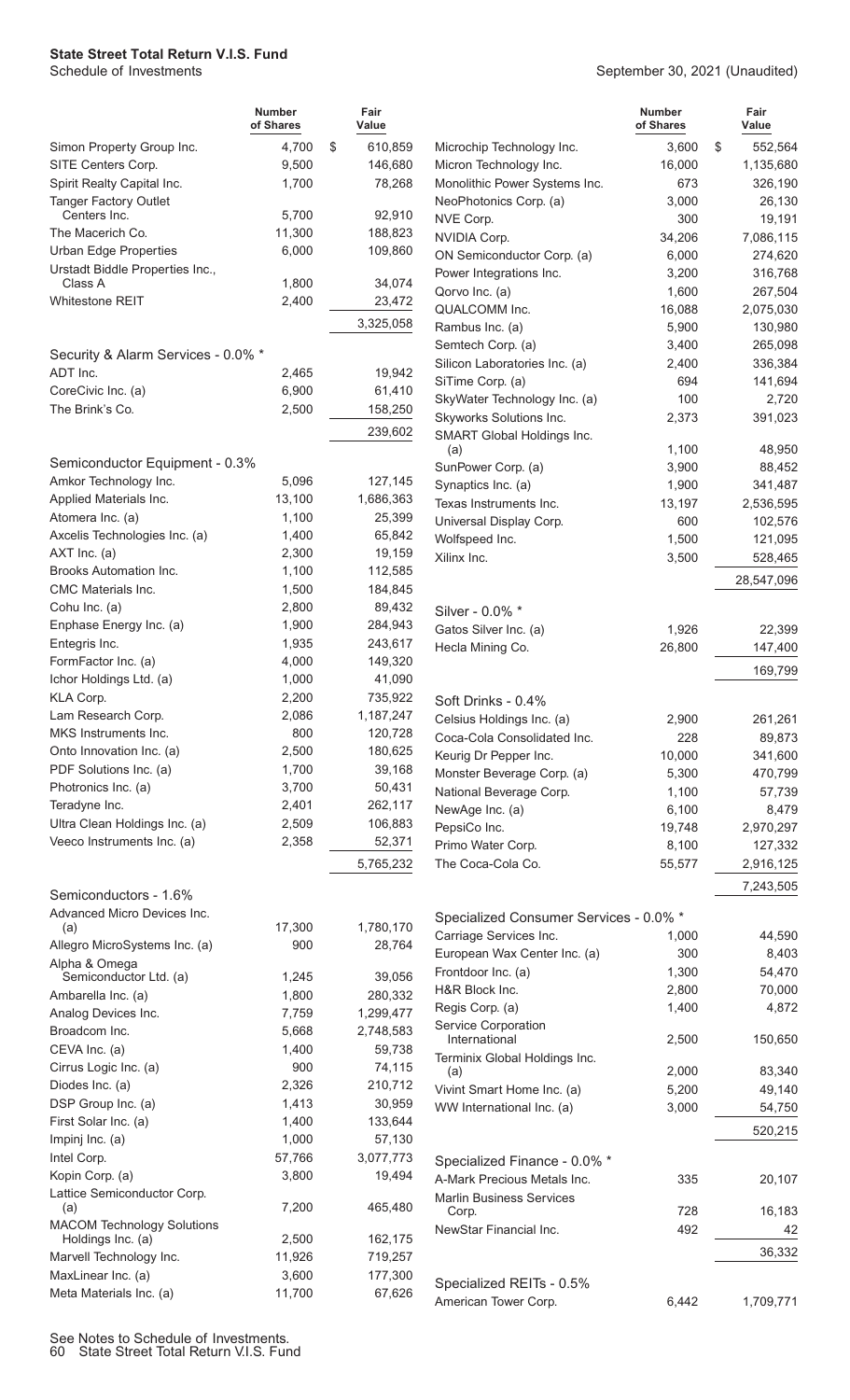|                                                     | <b>Number</b><br>of Shares | Fair<br>Value     |                                                          | <b>Number</b><br>of Shares | Fair<br>Value     |
|-----------------------------------------------------|----------------------------|-------------------|----------------------------------------------------------|----------------------------|-------------------|
| CatchMark Timber Trust Inc.,                        |                            |                   | RPM International Inc.                                   | 1,900                      | \$<br>147,535     |
| Class A                                             | 3,000                      | \$<br>35,610      | Sensient Technologies Corp.                              | 2,200                      | 200,376           |
| CoreSite Realty Corp.<br>Crown Castle International | 600                        | 83,124            | Stepan Co.                                               | 1,100                      | 124,234           |
| Corp.                                               | 6,200                      | 1,074,584         | The Sherwin-Williams Co.                                 | 3,489                      | 975,978           |
| CubeSmart                                           | 2,900                      | 140,505           |                                                          |                            | 6,482,699         |
| CyrusOne Inc.                                       | 1,800                      | 139,338           | Specialty Stores - 0.1%                                  |                            |                   |
| Digital Realty Trust Inc.                           | 4,000                      | 577,800           | Academy Sports &                                         |                            |                   |
| <b>EPR Properties</b>                               | 1,100                      | 54,318            | Outdoors Inc. (a)                                        | 4,100                      | 164,082           |
| Equinix Inc.                                        | 1,278                      | 1,009,786         | Barnes & Noble Education Inc.                            |                            |                   |
| Extra Space Storage Inc.                            | 1,900                      | 319,181           | (a)                                                      | 2,400                      | 23,976            |
| <b>Farmland Partners Inc.</b>                       | 1,612                      | 19,328            | Bath & Body Works Inc.                                   | 3,419                      | 215,500           |
| Four Corners Property<br>Trust Inc.                 | 4,400                      | 118,184           | Big 5 Sporting Goods Corp.<br>Dick's Sporting Goods Inc. | 1,000<br>887               | 23,040<br>106,236 |
| Gaming & Leisure                                    |                            |                   | Five Below Inc. (a)                                      | 800                        | 141,448           |
| Properties Inc.                                     | 3,000                      | 138,960           | Hibbett Sports Inc.                                      | 1,003                      | 70,952            |
| Gladstone Land Corp.                                | 1,305                      | 29,715            | JOANN Inc.                                               | 1,400                      | 15,596            |
| Iron Mountain Inc.                                  | 4,300                      | 186,835           | Leslie's Inc. (a)                                        | 1,400                      | 28,756            |
| Lamar Advertising Co.,<br>Class A                   | 1,300                      | 147,485           | MarineMax Inc. (a)                                       | 985                        | 47,792            |
| Life Storage Inc.                                   | 1,100                      | 126,214           | National Vision Holdings Inc.                            |                            |                   |
| <b>National Storage Affiliates</b>                  |                            |                   | (a)                                                      | 4,200                      | 238,434           |
| Trust                                               | 4,300                      | 226,997           | Party City Holdco Inc. (a)                               | 5,400                      | 38,340            |
| Outfront Media Inc.                                 | 7,400                      | 186,480           | Petco Health & Wellness<br>Company Inc. (a)              | 1,300                      | 27,430            |
| PotlatchDeltic Corp.                                | 3,400                      | 175,372           | Sally Beauty Holdings Inc. (a)                           | 5,700                      | 96,045            |
| Public Storage                                      | 2,171                      | 645,004           | Signet Jewelers Ltd.                                     | 2,700                      | 213,192           |
| Rayonier Inc.                                       | 2,000                      | 71,360            | Sportsman's Warehouse                                    |                            |                   |
| Safehold Inc.                                       | 800                        | 57,512            | Holdings Inc. (a)                                        | 1,970                      | 34,672            |
| SBA Communications Corp.<br>The GEO Group Inc.      | 1,500<br>7,000             | 495,855<br>52,290 | The Container Store<br>Group Inc. (a)                    | 1,900                      | 18,088            |
| Uniti Group Inc.                                    | 9,700                      | 119,989           | The ODP Corp. (a)                                        | 2,800                      | 112,448           |
| VICI Properties Inc.                                | 7,500                      | 213,075           | Tractor Supply Co.                                       | 1,592                      | 322,555           |
| Weyerhaeuser Co.                                    | 10,700                     | 380,599           | Ulta Beauty Inc. (a)                                     | 800                        | 288,736           |
|                                                     |                            | 8,535,271         | Winmark Corp.                                            | 130                        | 27,954            |
|                                                     |                            |                   |                                                          |                            | 2,255,272         |
| Specialty Chemicals - 0.4%                          |                            |                   |                                                          |                            |                   |
| Albemarle Corp.                                     | 1,717                      | 375,972           | Steel - 0.1%                                             |                            |                   |
| Amyris Inc. (a)                                     | 9,600                      | 131,808           | Allegheny Technologies Inc.<br>(a)                       | 6.300                      | 104,769           |
| Ashland Global Holdings Inc.                        | 800<br>4,800               | 71,296<br>222,480 | Carpenter Technology Corp.                               | 2,200                      | 72,028            |
| Avient Corp.<br>Axalta Coating Systems Ltd.         |                            |                   | Cleveland-Cliffs Inc. (a)                                | 6,300                      | 124,803           |
| (a)                                                 | 3,100                      | 90,489            | Commercial Metals Co.                                    | 6,000                      | 182,760           |
| Balchem Corp.                                       | 1,700                      | 246,619           | Haynes International Inc.                                | 700                        | 26,075            |
| Celanese Corp.                                      | 1,600                      | 241.024           | Nucor Corp.                                              | 4,300                      | 423,507           |
| Chase Corp.                                         | 400                        | 40,860            | Olympic Steel Inc.                                       | 600                        | 14,616            |
| Danimer Scientific Inc. (a)                         | 3,400                      | 55,556            | Reliance Steel & Aluminum                                |                            |                   |
| DuPont de Nemours Inc.                              | 7,600                      | 516,724           | Co.<br>Ryerson Holding Corp.                             | 849<br>1,100               | 120,915<br>24,497 |
| Ecolab Inc.                                         | 3,600                      | 751,032           | Schnitzer Steel Industries Inc.,                         |                            |                   |
| ECOVYST Inc.<br>Element Solutions Inc.              | 2,300                      | 26,818            | Class A                                                  | 1,579                      | 69,176            |
| Ferro Corp. (a)                                     | 3,300<br>4,000             | 71,544<br>81,360  | Steel Dynamics Inc.                                      | 3,000                      | 175,440           |
| FutureFuel Corp.                                    | 1,590                      | 11,337            | SunCoke Energy Inc.                                      | 4,900                      | 30,772            |
| <b>GCP Applied</b>                                  |                            |                   | TimkenSteel Corp. (a)                                    | 2,700                      | 35,316            |
| Technologies Inc. (a)                               | 2,300                      | 50,416            | United States Steel Corp.                                | 3,600                      | 79,092            |
| HB Fuller Co.                                       | 2,700                      | 174,312           | Warrior Met Coal Inc.                                    | 3,001                      | 69,833            |
| Ingevity Corp. (a)                                  | 2,100                      | 149,877           | Worthington Industries Inc.                              | 2,000                      | 105,400           |
| Innospec Inc.                                       | 1,300                      | 109,486           |                                                          |                            | 1,658,999         |
| International Flavors &<br>Fragrances Inc.          | 3,595                      | 480,723           | Systems Software - 2.2%                                  |                            |                   |
| Kraton Corp. (a)                                    | 1,800                      | 82,152            | A10 Networks Inc. (a)                                    | 3,600                      | 48,528            |
| Livent Corp. (a)                                    | 8,600                      | 198.746           | Appian Corp. (a)                                         | 2,000                      | 185,020           |
| Minerals Technologies Inc.                          | 2,000                      | 139,680           | CommVault Systems Inc. (a)                               | 2,500                      | 188,275           |
| NewMarket Corp.                                     | 100                        | 33,877            | Crowdstrike Holdings Inc.,                               |                            |                   |
| PPG Industries Inc.                                 | 3,400                      | 486,234           | Class A (a)                                              | 2,800                      | 688,184           |
| Quaker Chemical Corp.                               | 700                        | 166,404           | Dolby Laboratories Inc.,<br>Class A                      | 957                        | 84,216            |
| Rayonier Advanced                                   |                            |                   | Fortinet Inc. (a)                                        | 1,900                      | 554,876           |
| Materials Inc. (a)                                  | 3,700                      | 27,750            | Mandiant Inc.                                            | 3,400                      | 60,520            |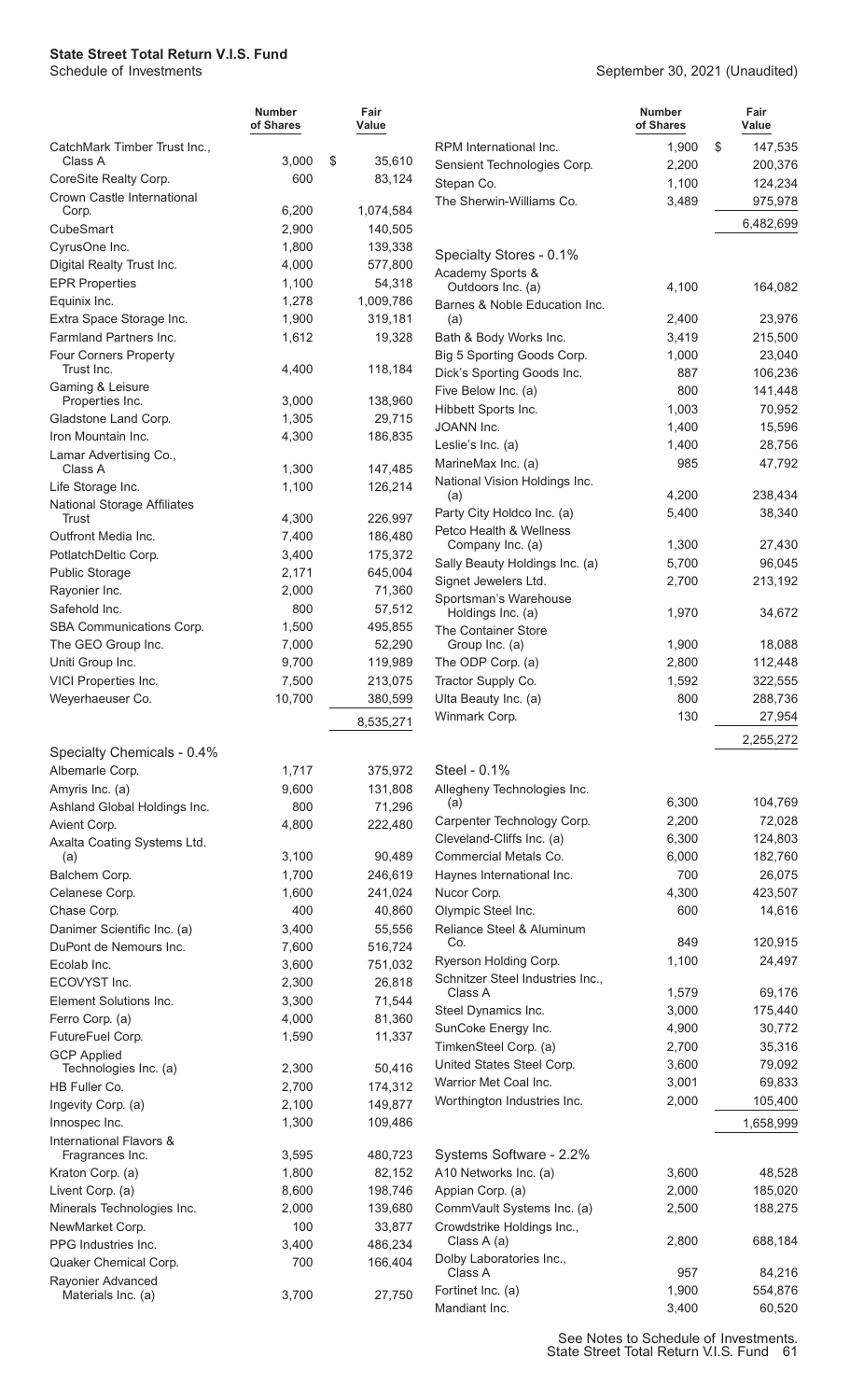September 30, 2021 (Unaudited)

|                                                              | <b>Number</b><br>of Shares | Fair<br>Value     |
|--------------------------------------------------------------|----------------------------|-------------------|
| McAfee Corp., Class A                                        | 800                        | \$<br>17,688      |
| Microsoft Corp.                                              | 107,759                    | 30,379,417        |
| N-Able Inc. (a)                                              | 600                        | 7,446             |
| NortonLifeLock Inc.                                          | 7,497                      | 189,674           |
| OneSpan Inc. (a)                                             | 1,400                      | 26,292            |
| Oracle Corp.                                                 | 24,111                     | 2,100,792         |
| Palo Alto Networks Inc. (a)                                  | 1,300                      | 622,700           |
| Ping Identity Holding Corp. (a)                              | 2,600                      | 63,882            |
| Progress Software Corp.                                      | 1,900                      | 93,461            |
| Qualys Inc. (a)                                              | 1,800                      | 200,322           |
| Rapid7 Inc. (a)                                              | 2,900                      | 327,758           |
| Sailpoint Technologies                                       |                            |                   |
| Holdings Inc. (a)                                            | 4,800                      | 205,824           |
| SecureWorks Corp. (a)                                        | 300                        | 5,964             |
| ServiceNow Inc. (a)                                          | 2,870                      | 1,785,915         |
| Telos Corp. (a)                                              | 1,900                      | 53,998            |
| Tenable Holdings Inc. (a)                                    | 4,800                      | 221,472           |
| Teradata Corp. (a)                                           | 1,600<br>5,400             | 91,760            |
| Varonis Systems Inc. (a)                                     |                            | 328,590           |
| VMware Inc., Class A (a)                                     | 1,200                      | 178,440           |
| Xperi Holding Corp.<br>Zscaler Inc. (a)                      | 5,400<br>1,100             | 101,736           |
|                                                              | 6,400                      | 288,442           |
| Zuora Inc., Class A (a)                                      |                            | 106,112           |
|                                                              |                            | 39,207,304        |
| Technology Distributors - 0.1%                               |                            |                   |
| Arrow Electronics Inc. (a)                                   | 1,067                      | 119,813           |
| Avnet Inc.                                                   | 1,500                      | 55,455            |
| CDW Corp.                                                    | 2,000                      | 364,040           |
| ePlus Inc. (a)                                               | 800                        | 82,088            |
| Insight Enterprises Inc. (a)                                 | 1,810                      | 163,045           |
| PC Connection Inc.                                           | 702                        | 30,909            |
| ScanSource Inc. (a)                                          | 1,500                      | 52,185            |
| SYNNEX Corp.                                                 | 600                        | 62,460            |
|                                                              |                            | 929,995           |
| Technology Hardware, Storage & Peripherals - 1.9%            |                            |                   |
| 3D Systems Corp. (a)                                         | 6,200                      | 170,934           |
| Apple Inc.                                                   | 224,451                    | 31,759,817        |
| Avid Technology Inc. (a)                                     | 2,171                      | 62,785            |
| Corsair Gaming Inc. (a)<br>Dell Technologies Inc.,           | 1,400                      | 36,302            |
| Class C (a)                                                  | 3,900                      | 405,756           |
| Diebold Nixdorf Inc. (a)                                     | 4,829                      | 48,821            |
| Eastman Kodak Co. (a)                                        | 2,100                      | 14,301            |
| <b>Hewlett Packard Enterprise</b><br>Co.                     | 18,500                     | 263,625           |
| HP Inc.                                                      | 16,900                     | 462,384           |
| NetApp Inc.                                                  | 3,200                      | 287,232           |
| Pure Storage Inc., Class A (a)                               | 3,700                      | 93,092            |
| Quantum Corp. (a)                                            | 2,600                      | 13,468            |
| Super Micro Computer Inc. (a)                                | 2,200                      | 80,454            |
| Turtle Beach Corp. (a)                                       | 800                        | 22,256            |
| Western Digital Corp. (a)                                    | 4,400                      | 248,336           |
| Xerox Holdings Corp.                                         | 2,500                      | 50,425            |
|                                                              |                            | 34,019,988        |
| Textiles - 0.0% *                                            |                            |                   |
| Unifi Inc. (a)                                               | 800                        | 17,544            |
|                                                              |                            |                   |
| Thrifts & Mortgage Finance - 0.2%<br>Axos Financial Inc. (a) | 3,300                      |                   |
| Blue Foundry Bancorp (a)                                     | 1,700                      | 170,082<br>23,443 |
| Bridgewater Bancshares Inc.                                  |                            |                   |
| (a)                                                          | 1,400                      | 24,514            |
| Capitol Federal Financial Inc.                               | 6,599                      | 75,823            |

|                                                    | <b>Number</b><br>of Shares | Fair<br>Value    |
|----------------------------------------------------|----------------------------|------------------|
| Columbia Financial Inc. (a)                        | 2,000                      | \$<br>37,000     |
| Essent Group Ltd.                                  | 5,700                      | 250,857          |
| Federal Agricultural Mortgage                      |                            |                  |
| Corp., Class C                                     | 500                        | 54,260           |
| Finance Of America Cos. Inc.<br>(a)                | 3,100                      | 15,345           |
| Flagstar Bancorp Inc.                              | 2,600                      | 132,028          |
| FS Bancorp Inc.                                    | 536                        | 18,551           |
| Hingham Institution for                            |                            |                  |
| Savings                                            | 60                         | 20,202           |
| Home Bancorp Inc.                                  | 500                        | 19,340           |
| HomeStreet Inc.                                    | 970                        | 39,915           |
| Kearny Financial Corp.                             | 3,300                      | 41,019           |
| Luther Burbank Corp.                               | 1,268                      | 17,004           |
| Merchants Bancorp                                  | 540                        | 21,314           |
| Meridian Bancorp Inc.                              | 2,162<br>1,500             | 44,883           |
| Meta Financial Group Inc.<br>MGIC Investment Corp. | 5,100                      | 78,720<br>76,296 |
| Mr Cooper Group Inc. (a)                           | 3,820                      | 157,269          |
| New York Community                                 |                            |                  |
| Bancorp Inc.                                       | 6,800                      | 87,516           |
| NMI Holdings Inc., Class A (a)                     | 4,200                      | 94,962           |
| Northfield Bancorp Inc.                            | 2,100                      | 36,036           |
| Northwest Bancshares Inc.                          | 7,364                      | 97,794           |
| Ocwen Financial Corp. (a)                          | 700                        | 19,691           |
| <b>PCSB Financial Corp.</b>                        | 1,100                      | 20,284           |
| PennyMac Financial<br>Services Inc.                | 1,700                      | 103,921          |
| Premier Financial Corp.                            | 1,500                      | 47,760           |
| Provident Bancorp Inc.                             | 1,200                      | 19,224           |
| <b>Provident Financial</b>                         |                            |                  |
| Services Inc.                                      | 3,500                      | 82,145           |
| Radian Group Inc.                                  | 9,800                      | 222,656          |
| Rocket Companies Inc.,                             |                            |                  |
| Class A<br>Southern Missouri                       | 1,600                      | 25,664           |
| Bancorp Inc.                                       | 500                        | 22,445           |
| TFS Financial Corp.                                | 400                        | 7,624            |
| TrustCo Bank Corp.                                 | 784                        | 25,064           |
| Walker & Dunlop Inc.                               | 1,500                      | 170,250          |
| Washington Federal Inc.                            | 3,400                      | 116,654          |
| Waterstone Financial Inc.                          | 1,414                      | 28,973           |
| <b>WSFS Financial Corp.</b>                        | 2,300                      | 118,013          |
|                                                    |                            | 2,664,541        |
| Tires & Rubber - 0.0% *                            |                            |                  |
| The Goodyear Tire & Rubber                         |                            |                  |
| Co. (a)                                            | 14,658                     | 259,447          |
|                                                    |                            |                  |
| Tobacco - $0.2%$                                   |                            |                  |
| 22nd Century Group Inc. (a)                        | 7,400                      | 21,904           |
| Altria Group Inc.                                  | 26,400                     | 1,201,728        |
| Philip Morris International Inc.                   | 22,300                     | 2,113,817        |
| Turning Point Brands Inc.<br>Universal Corp.       | 700<br>1,361               | 33,425<br>65,777 |
| Vector Group Ltd.                                  | 7,049                      | 89,875           |
|                                                    |                            |                  |
|                                                    |                            | 3,526,526        |
| Trading Companies & Distributors - 0.2%            |                            |                  |
| Air Lease Corp.                                    | 1,600                      | 62,944           |
| Alta Equipment Group Inc. (a)                      | 1,400                      | 19,222           |
| Applied Industrial                                 |                            |                  |
| Technologies Inc.                                  | 2,200                      | 198,286          |
| Beacon Roofing Supply Inc.<br>(a)                  | 2,900                      | 138,504          |
| BlueLinx Holdings Inc. (a)                         | 500                        | 24,440           |
| Boise Cascade Co.                                  | 1,900                      | 102,562          |
| CAI International Inc.                             | 1,038                      | 58,035           |

See Notes to Schedule of Investments. 62 State Street Total Return V.I.S. Fund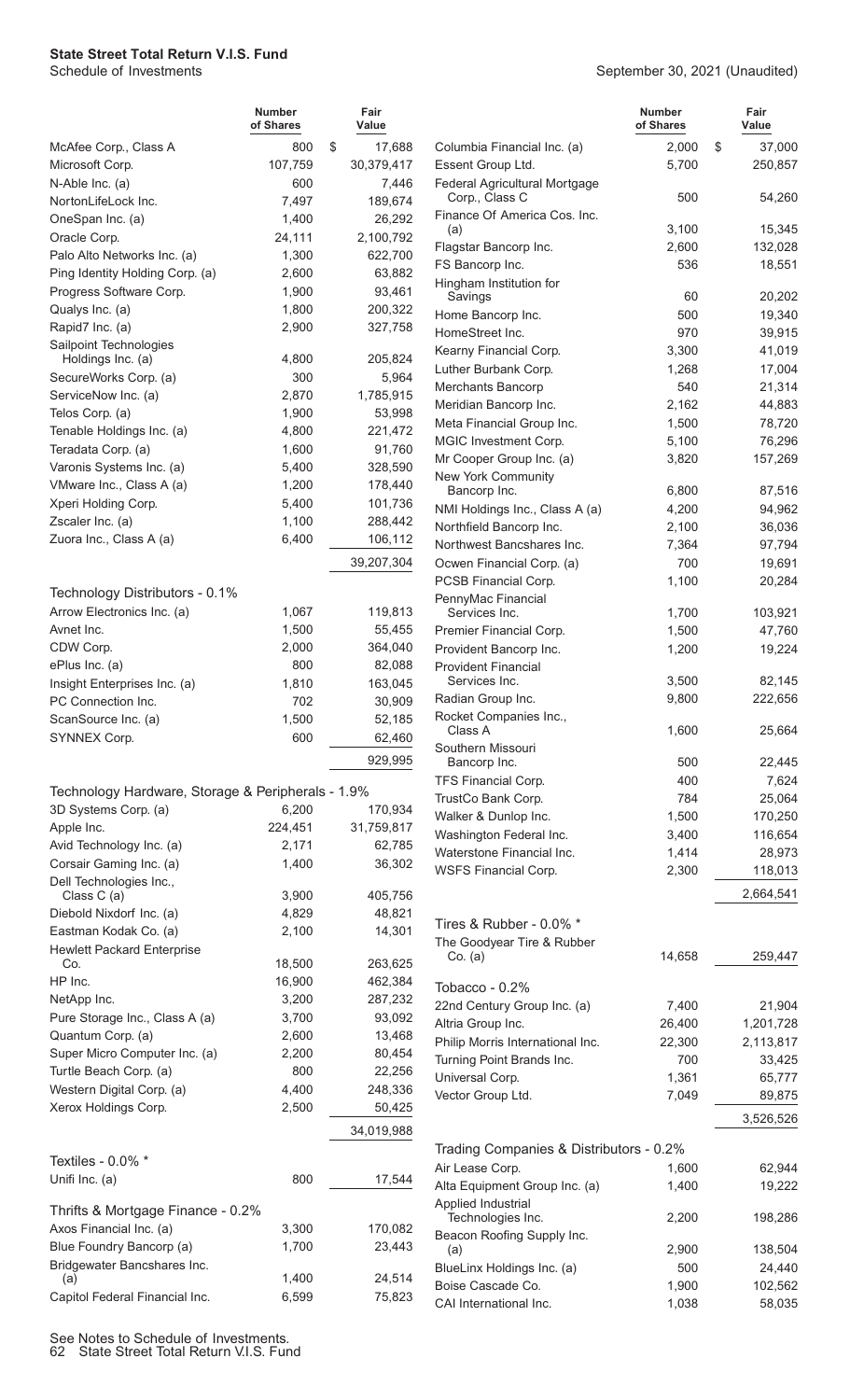|                                                       | <b>Number</b><br>of Shares | Fair<br>Value     |
|-------------------------------------------------------|----------------------------|-------------------|
| Custom Truck One Source Inc.<br>(a)                   | 2,600                      | \$<br>24,258      |
| DXP Enterprises Inc. (a)                              | 1,000                      | 29,570            |
| Fastenal Co.                                          | 8,214                      | 423,924           |
| GATX Corp.                                            | 2,000                      | 179,120           |
| Global Industrial Co.                                 | 700                        | 26,523            |
| GMS Inc. (a)                                          | 2,100                      | 91,980            |
| H&E Equipment Services Inc.<br>Herc Holdings Inc. (a) | 1,500<br>1,300             | 52,065<br>212,498 |
| Lawson Products Inc. (a)                              | 100                        | 5,001             |
| McGrath RentCorp.                                     | 1,229                      | 88,427            |
| MRC Global Inc. (a)                                   | 5,800                      | 42,572            |
| <b>MSC Industrial Direct</b><br>Company Inc., Class A | 698                        | 55,973            |
| NOW Inc. (a)                                          | 4.900                      | 37,485            |
| Rush Enterprises Inc., Class A                        | 2,164                      | 97,726            |
| Rush Enterprises Inc., Class B                        | 188                        | 8,605             |
| SiteOne Landscape<br>Supply Inc. (a)                  | 600                        | 119,682           |
| Textainer Group Holdings Ltd.<br>(a)                  | 2,300                      | 80,293            |
| Titan Machinery Inc. (a)                              | 1,200                      | 31,092            |
| Transcat Inc. (a)                                     | 488                        | 31,466            |
| United Rentals Inc. (a)                               | 1,000                      | 350,930           |
| Univar Solutions Inc. (a)                             | 2,500                      | 59,550            |
| Veritiv Corp. (a)                                     | 800                        | 71,648            |
| Watsco Inc.                                           | 420                        | 111,140           |
| WESCO International Inc. (a)                          | 2,300                      | 265,236           |
| WW Grainger Inc.                                      | 600                        | 235,836           |
|                                                       |                            | 3,336,593         |
| Trucking - 0.2%                                       |                            |                   |
| <b>AMERCO</b>                                         | 160                        | 103,365           |
| ArcBest Corp.                                         | 1,300                      | 106,301           |
| Avis Budget Group Inc. (a)                            | 2,540                      | 295,935           |
| <b>Covenant Transportation</b><br>Group Inc. (a)      | 700                        | 19,355            |
| Daseke Inc. (a)                                       | 2,694                      | 24,812            |
| Heartland Express Inc.                                | 2,226                      | 35,660            |
| HyreCar Inc. (a)                                      | 900                        | 7,650             |
| <b>JB Hunt Transport</b><br>Services Inc.             | 1,200                      | 200,664           |
| Knight-Swift Transportation                           |                            |                   |
| Holdings Inc.<br>Landstar System Inc.                 | 2,222<br>544               | 113,655<br>85,854 |
| Lyft Inc., Class A (a)                                | 3,800                      | 203,642           |
| Marten Transport Ltd.                                 | 3,007                      | 47,180            |
| Old Dominion Freight Line Inc.                        | 1,500                      | 428,970           |
| Ryder System Inc.                                     | 794                        | 65,672            |
| Saia Inc. (a)                                         | 1,361                      | 323,959           |
| Schneider National Inc.,<br>Class B                   | 300                        | 6,822             |
| TuSimple Holdings Inc.,<br>Class A (a)                | 700                        | 25,991            |
| Uber Technologies Inc. (a)                            | 23,106                     | 1,035,149         |
| <b>Universal Logistics</b>                            |                            |                   |
| Holdings Inc.<br>US Xpress Enterprises Inc.,          | 100                        | 2,008             |
| Class A (a)                                           | 1,276                      | 11,012            |
| Werner Enterprises Inc.                               | 3,312                      | 146,622           |
| XPO Logistics Inc. (a)                                | 1,400                      | 111,412           |
| Yellow Corp. (a)                                      | 3,400                      | 19,210            |
|                                                       |                            | 3,420,900         |
| Water Utilities - 0.1%                                |                            |                   |
| American States Water Co.                             | 2,000                      | 171,040           |
| <b>American Water Works</b><br>Company Inc.           | 2,541                      | 429,531           |
|                                                       |                            |                   |

|                                                                      | <b>Number</b><br>of Shares | Fair<br>Value      |
|----------------------------------------------------------------------|----------------------------|--------------------|
| Artesian Resources Corp.,<br>Class A                                 | 500                        | \$<br>19,085       |
| Cadiz Inc. (a)<br>California Water Service                           | 1,600                      | 11,264             |
| Group<br><b>Essential Utilities Inc.</b>                             | 2,800<br>3,300             | 165,004            |
| Global Water Resources Inc.                                          | 1,100                      | 152,064<br>20,592  |
| Middlesex Water Co.                                                  | 1,000                      | 102,780            |
| Pure Cycle Corp. (a)                                                 | 1,400                      | 18,634             |
| SJW Group                                                            | 1,600                      | 105,696            |
| The York Water Co.                                                   | 800                        | 34,944             |
|                                                                      |                            | 1,230,634          |
| Wireless Telecommunication Services - 0.1%                           |                            |                    |
| Gogo Inc. (a)<br>Shenandoah                                          | 3,300                      | 57,090             |
| Telecommunications Co.<br>Telephone & Data                           | 2,400                      | 75,792             |
| Systems Inc.                                                         | 5,100                      | 99,450             |
| T-Mobile US Inc. (a)                                                 | 8,436                      | 1,077,783          |
| United States Cellular Corp.<br>(a)                                  | 800                        | 25,512             |
|                                                                      |                            | 1,335,627          |
| <b>Total Common Stock</b><br>(Cost \$649,506,189)                    |                            | 723,192,857        |
| <b>Total Domestic Equity</b><br>(Cost \$649,506,189)                 |                            | 723,192,857        |
| Foreign Equity - 21.9%<br>Common Stock - 21.7%<br>Advertising - 0.1% |                            |                    |
| Cheil Worldwide Inc.                                                 | 1,299                      | 24,810             |
| CyberAgent Inc.                                                      | 5,400                      | 103,918            |
| Dentsu Group Inc.                                                    | 2,900                      | 111,297            |
| Focus Media Information<br>Technology Company Ltd.,                  |                            |                    |
| Class A                                                              | 10,900                     | 12,345             |
| Hakuhodo DY Holdings Inc.                                            | 3,600                      | 61,797             |
| Informa PLC (a)                                                      | 20,313                     | 149,486            |
| Publicis Groupe S.A.                                                 | 2,934                      | 197,202            |
| <b>WPP PLC</b>                                                       | 16,527                     | 221,577<br>882,432 |
| Aerospace & Defense - 0.2%                                           |                            |                    |
| <b>AECC Aviation Power</b>                                           |                            |                    |
| Company Ltd., Class A                                                | 2,100                      | 17,292             |
| Airbus SE (a)                                                        | 7,828                      | 1,038,341          |
| Aselsan Elektronik Sanayi Ve<br>Ticaret AS                           | 7,417                      | 12,640             |
| AviChina Industry &<br>Technology Company Ltd. H                     |                            |                    |
| Shares                                                               | 50,000                     | 31,456             |
| <b>BAE Systems PLC</b>                                               | 42,631                     | 323,117            |
| <b>Bharat Electronics Ltd.</b>                                       | 22,316                     | 60,696             |
| CAE Inc. (a)<br>Dassault Aviation S.A.                               | 3,800                      | 113,504            |
|                                                                      | 320<br>344                 | 35,989             |
| Elbit Systems Ltd.<br>Korea Aerospace Industries                     |                            | 49,777             |
| Ltd.                                                                 | 1,353                      | 37,281             |
| <b>MTU Aero Engines AG</b>                                           | 700                        | 157,457            |
| Rolls-Royce Holdings PLC (a)                                         | 109,847                    | 205,307            |
| Safran S.A.                                                          | 4,530                      | 573,254            |
| Singapore Technologies<br>Engineering Ltd.                           | 19,900                     | 55,558             |
| Thales S.A.                                                          | 1,441                      | 139,785            |
|                                                                      |                            | 2,851,454          |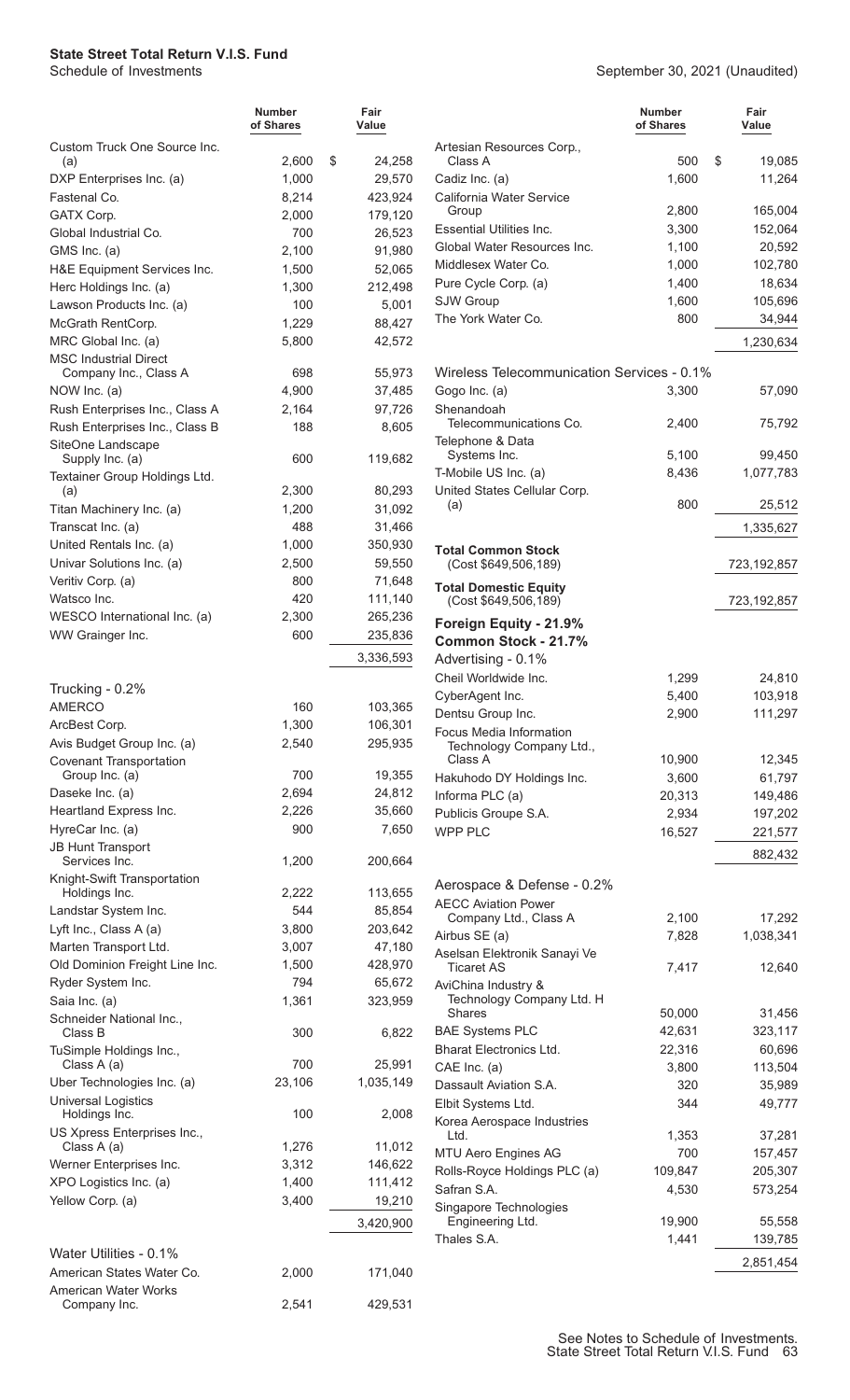|                                                                | <b>Number</b><br>of Shares | Fair<br>Value      |
|----------------------------------------------------------------|----------------------------|--------------------|
| Agricultural & Farm Machinery - 0.0% *                         |                            |                    |
| CNH Industrial N.V.                                            | 13,469                     | \$<br>226,519      |
| Kubota Corp.                                                   | 14,000                     | 297,209            |
|                                                                |                            | 523,728            |
| Agricultural Products - 0.0% *                                 |                            |                    |
| Beijing Dabeinong Technology<br>Group Company Ltd. A<br>Shares | 7,600                      | 8,890              |
| Charoen Pokphand Indonesia                                     |                            |                    |
| Thk PT<br>IOI Corp. Bhd                                        | 134,900<br>46,500          | 60,219<br>41,874   |
| Jiangxi Zhengbang<br>Technology Company Ltd.,                  |                            |                    |
| Class A                                                        | 4,100                      | 5,964              |
| Kuala Lumpur Kepong Bhd                                        | 8,000                      | 38,447             |
| New Hope Liuhe Company                                         |                            |                    |
| Ltd. A Shares (a)                                              | 3,200                      | 7,291              |
| Sime Darby Plantation Bhd                                      | 30,400                     | 25,996             |
| Tongwei Company Ltd. A<br>Shares                               | 4,800                      | 37,637             |
| Wilmar International Ltd.                                      | 25,706                     | 79,428             |
|                                                                |                            | 305,746            |
| Air Freight & Logistics - 0.1%                                 |                            |                    |
| Agility Public Warehousing Co.                                 |                            |                    |
| KSC                                                            | 18,679                     | 60,833             |
| Deutsche Post AG<br>DSV Panalpina A/S                          | 13,156<br>2,674            | 825,437<br>640,448 |
| Hyundai Glovis Company Ltd.                                    | 343                        | 47,505             |
| InPost S.A. (a)                                                | 2,639                      | 43,813             |
| SF Holding Company Ltd. A                                      |                            |                    |
| Shares                                                         | 5,000                      | 50,480             |
| SG Holdings Company Ltd.                                       | 4,300                      | 121,346            |
| Yamato Holdings Company                                        |                            |                    |
| Ltd.                                                           | 3,900<br>3,600             | 98,463<br>10,709   |
| Yunda Holding Company Ltd.<br>ZTO Express Cayman Inc.          |                            |                    |
| <b>ADR</b>                                                     | 6,809                      | 208,764            |
|                                                                |                            | 2,107,798          |
|                                                                |                            |                    |
| Airlines - 0.0% *                                              |                            |                    |
| Air Canada (a)                                                 | 2,100                      | 38,341             |
| Air China Ltd. H Shares (a)                                    | 34,000                     | 22,430             |
| Air China Ltd. A Shares (a)<br>ANA Holdings Inc. (a)           | 11,400<br>2,400            | 13,087<br>62,237   |
| China Eastern Airlines Corp.                                   |                            |                    |
| Ltd., Class A (a)<br><b>China Southern Airlines</b>            | 12,400                     | 9,018              |
| Company Ltd. (a)<br><b>China Southern Airlines</b>             | 14,000                     | 7,867              |
| Company Ltd., Class A (a)<br>Copa Holdings S.A., Class A       | 11,600                     | 10,338             |
| (a)                                                            | 500                        | 40,690             |
| Deutsche Lufthansa AG (a)                                      | 3,907                      | 26,670             |
| InterGlobe Aviation Ltd. (a)(c)<br>Japan Airlines Company Ltd. | 1,210                      | 32,880             |
| (a)<br>Korean Air Lines Company                                | 1,914                      | 45,452             |
| Ltd. $(a)$                                                     | 2,837                      | 79,884             |
| Qantas Airways Ltd. (a)                                        | 11,989                     | 48,312             |
| Singapore Airlines Ltd. (a)                                    | 17,700                     | 65,192             |
| Spring Airlines Company Ltd.<br>A Shares (a)                   | 1,100                      |                    |
|                                                                |                            | 9,261              |
|                                                                |                            | 511,659            |
| Airport Services - 0.0% *<br>Aena SME S.A. (a)(c)              | 1,016                      | 175,800            |
| Aeroports de Paris (a)                                         | 459                        | 58,489             |

|                                                                              | <b>Number</b><br>of Shares | Fair<br>Value      |
|------------------------------------------------------------------------------|----------------------------|--------------------|
| Airports of Thailand PCL<br><b>NVDR</b>                                      | 77,200                     | \$<br>138,348      |
| Auckland International Airport<br>Ltd. $(a)$                                 | 16,727                     | 89,849             |
| <b>Beijing Capital International</b><br>Airport Company Ltd. H<br>Shares (a) | 20,000                     | 11,724             |
| Grupo Aeroportuario del<br>Pacifico SAB de C.V. B<br>Shares (a)              | 7,400                      | 86,443             |
| Grupo Aeroportuario del<br>Sureste SAB de CV, Class B                        | 3,780                      | 70,978             |
| Malaysia Airports Holdings<br>Bhd (a)                                        | 11,400                     | 18,748             |
| Shanghai International Airport<br>Company Ltd., Class A (a)                  | 1,300                      | 8,856              |
| Sydney Airport (a)                                                           | 17,624                     | 103,417<br>762,652 |
| Aluminum - 0.0% *                                                            |                            |                    |
| Aluminum Corp. of China Ltd.<br>H Shares (a)                                 | 66,000                     | 49,024             |
| Aluminum Corp. of China Ltd.<br>A Shares (a)                                 | 17,600                     | 20,941             |
| China Hongqiao Group Ltd.                                                    | 32,000                     | 40,611             |
| Constellium SE (a)                                                           | 6,100                      | 114,558            |
| Hindalco Industries Ltd.                                                     | 23,988                     | 157,015            |
| Norsk Hydro ASA                                                              | 18,082                     | 135,157            |
| Press Metal Aluminium<br><b>Holdings Bhd</b>                                 | 58,800                     | 80,619             |
| Shandong Nanshan Aluminum<br>Company Ltd.                                    | 14,700                     | 9,883              |
| Yunnan Aluminium Company<br>Ltd. A Shares (a)                                | 4,900                      | 11,101             |
|                                                                              |                            | 618,909            |
|                                                                              |                            |                    |
| Apparel Retail - 0.1%                                                        |                            |                    |
| ABC-Mart Inc.                                                                | 598                        | 33,507             |
| Fast Retailing Company Ltd.<br>Hennes & Mauritz AB, Class B                  | 800                        | 588,532            |
| (a)                                                                          | 9,598                      | 194,409            |
| Industria de Diseno Textil S.A.                                              | 14,452                     | 532,048            |
| Mr Price Group Ltd.                                                          | 4,659                      | 62,312             |
| <b>Topsports International</b><br>Holdings Ltd. (c)                          | 29,000                     | 32,935             |
|                                                                              |                            | 1,443,743          |
| Apparel, Accessories & Luxury Goods - 0.5%                                   |                            |                    |
| adidas AG                                                                    | 2,527                      | 794,537            |
| Bosideng International<br>Holdings Ltd.                                      | 60,000                     | 42,437             |
| <b>Burberry Group PLC</b>                                                    | 5,481                      | 133,483            |
| Capri Holdings Ltd. (a)                                                      | 2,100                      | 101,661            |
| Cie Financiere Richemont S.A.                                                | 6,924                      | 717,202            |
| <b>Essilor International Cie</b><br>Generale d'Optique S.A.                  | 3,786                      | 723,853            |
| FF Group (a)(d)**                                                            | 1,860                      |                    |
| Fila Holdings Corp.                                                          | 898                        | 32,019             |
| Gildan Activewear Inc.                                                       | 2,700                      | 98,635             |
| Hermes International                                                         | 420                        | 579,789            |
| Kering S.A.                                                                  | 995                        | 707,075            |
| Li Ning Company Ltd.                                                         | 35,319                     | 407,078            |
| LPP S.A.                                                                     | 18                         | 67,082             |
| lululemon athletica Inc. (a)                                                 | 1,653                      | 668,969            |
| <b>LVMH Moet Hennessy Louis</b><br><b>Vuitton SE</b>                         |                            |                    |
|                                                                              | 3,692                      | 2,645,815          |
| Moncler S.p.A.                                                               | 2,759<br>103               | 168,360            |
| Page Industries Ltd.<br>Pandora A/S                                          | 1,355                      | 43,871<br>164,597  |
|                                                                              |                            |                    |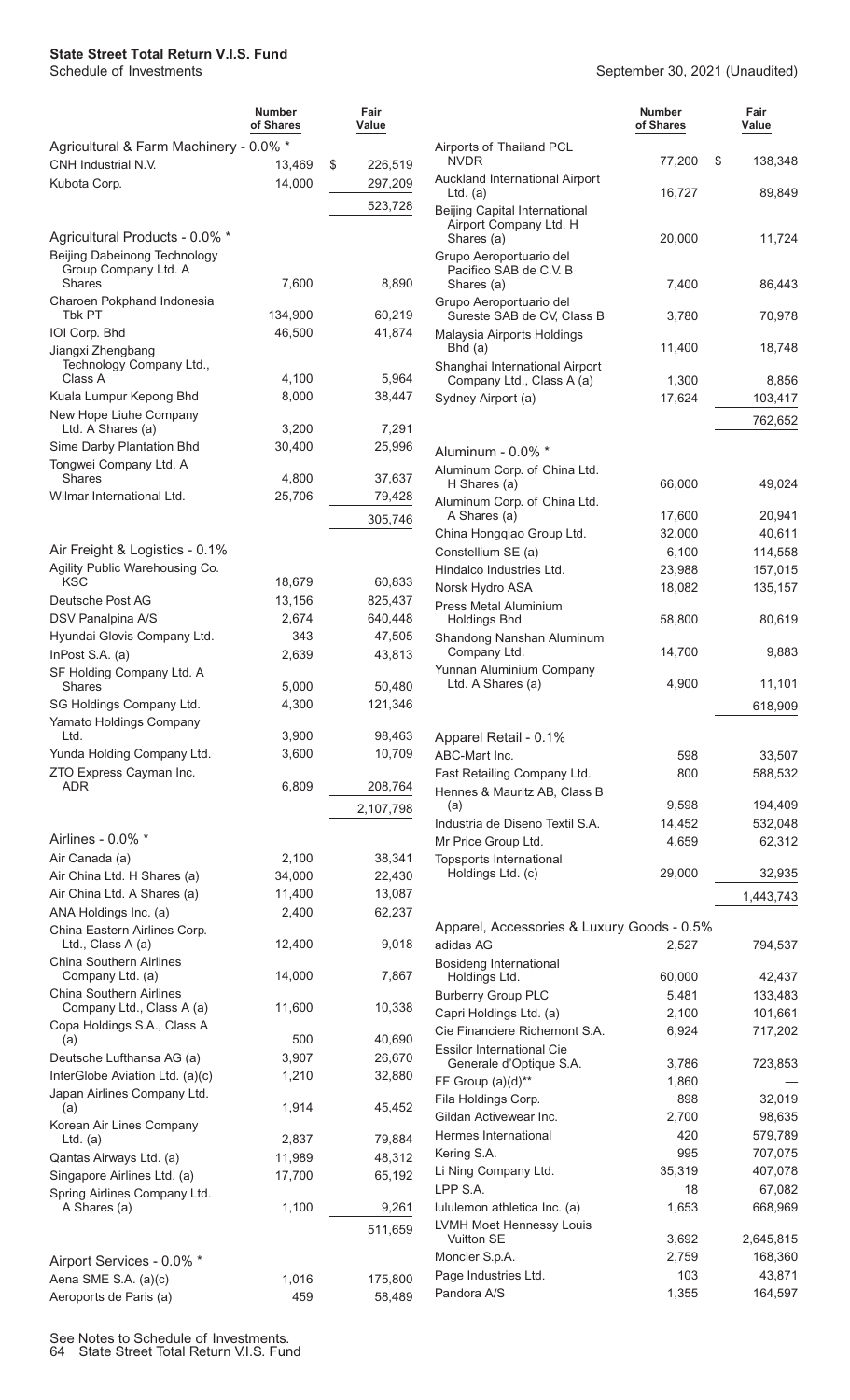|                                                             | Number<br>of Shares | Fair<br>Value     |
|-------------------------------------------------------------|---------------------|-------------------|
| Shenzhou International Group                                | 12,900              | \$<br>273,783     |
| Holdings Ltd.<br>The Swatch Group AG                        | 1,077               | 137,170           |
| Titan Company Ltd.                                          | 5,393               | 156,521           |
|                                                             |                     |                   |
|                                                             |                     | 8,663,937         |
| Application Software - 0.3%                                 |                     |                   |
| Agora Inc. ADR (a)                                          | 700                 | 20,300            |
| Atlassian Corp. plc, Class A                                |                     |                   |
| (a)<br><b>AVEVA Group PLC</b>                               | 1,900<br>1,524      | 743,698<br>73,709 |
| <b>Beijing Kingsoft Office</b>                              |                     |                   |
| Software Inc. A Shares                                      | 192                 | 8,323             |
| China National Software &<br>Service Company Ltd.,          |                     |                   |
| Class A                                                     | 1,300               | 9,873             |
| China Youzan Ltd. (a)                                       | 220,000             | 27,505            |
| Constellation Software Inc.                                 | 266                 | 435,691           |
| Dassault Systemes SE                                        | 8,789               | 462,765           |
| Hundsun Technologies Inc.,<br>Class A                       | 1,120               | 9,968             |
| Iflytek Company Ltd. A Shares                               | 1,900               | 15,467            |
| Kingdee International Software                              |                     |                   |
| Group Company Ltd. (a)                                      | 39,000              | 129,857           |
| Lightspeed Commerce Inc. (a)                                | 1,400               | 135,066           |
| Nemetschek SE                                               | 775                 | 80,990            |
| Nice Ltd. (a)                                               | 831                 | 235,147           |
| <b>OneConnect Financial</b><br>Technology Company Ltd.      |                     |                   |
| (a)                                                         | 1,500               | 6,150             |
| Open Text Corp.                                             | 3,600               | 175,673           |
| SAP SF                                                      | 13,881              | 1,878,088         |
| Sapiens International Corp.<br>N.V.                         | 1,568               | 45,127            |
| Shanghai Baosight Software<br>Company Ltd., Class A         |                     |                   |
| Sinch AB $(a)(c)$                                           | 1,200<br>6,810      | 12,211<br>132,148 |
| TeamViewer AG (a)(c)                                        | 2,122               | 62,112            |
| Temenos AG                                                  | 901                 | 122,136           |
| The Sage Group PLC                                          | 14,783              | 140,858           |
| <b>Thunder Software Technology</b><br>Company Ltd., Class A | 500                 | 9,640             |
| Weimob Inc. (a)(c)                                          | 25,000              | 36,085            |
| WiseTech Global Ltd.                                        | 1,894               | 71,767            |
| Xero Ltd. (a)                                               | 1,748               | 171,386           |
| Yonyou Network Technology<br>Company Ltd., Class A          | 2,600               | 13,330            |
|                                                             |                     | 5,265,070         |
| Asset Management & Custody Banks - 0.2%                     |                     |                   |
| 3i Group PLC                                                | 12,812              | 220,224           |
| Abrdn PLC                                                   | 29,323              | 100,354           |
| Amundi S.A. (c)                                             | 803                 | 67,573            |
| <b>Bangkok Commercial Asset</b><br>Management PCL NVDR      | 56,152              | 30,358            |
| <b>Brookfield Asset</b><br>Management Inc., Class A         | 17,000              | 910,755           |
| China Cinda Asset<br>Management Company Ltd.<br>H Shares    | 104,556             | 17,657            |
| China Huarong Asset                                         |                     |                   |
| Management Company Ltd.                                     |                     |                   |
| H Shares (a)(c)(d)                                          | 82,000              | 5,372             |
| EQT AB                                                      | 4,110               | 170,776           |

Hargreaves Lansdown PLC 4,778 91,805

Company Ltd. (c) 38,480 IGM Financial Inc. 1,077 38,469 Janus Henderson Group PLC 2,300 95,059 Julius Baer Group Ltd. 2,940 195,144

HDFC Asset Management

|                                                                                 | <b>Number</b><br>of Shares | Fair<br>Value     |
|---------------------------------------------------------------------------------|----------------------------|-------------------|
| Magellan Financial Group Ltd.                                                   | 1,867                      | \$<br>46,824      |
| Noah Holdings Ltd. (a)                                                          | 600                        | 22,278            |
| Onex Corp.                                                                      | 1,000                      | 70,679            |
| Partners Group Holding AG                                                       | 301                        | 469,299           |
| <b>Reinet Investments SCA</b>                                                   | 2,519                      | 47,403            |
| <b>Schroders PLC</b>                                                            | 1,649                      | 79,472            |
| St. James's Place PLC                                                           | 7,060                      | 142,517           |
|                                                                                 |                            | 2,860,498         |
| Auto Parts & Equipment - 0.2%                                                   |                            |                   |
| Adient PLC (a)                                                                  | 4,900                      | 203,105           |
| Aisin Seiki Company Ltd.                                                        | 2,000                      | 72,292            |
| Aptiv PLC (a)                                                                   | 3,800                      | 566,086           |
| Bharat Forge Ltd.                                                               | 4,284                      | 42,342            |
| Changzhou Xingyu Automotive<br><b>Lighting Systems Company</b><br>Ltd., Class A | 300                        | 8,399             |
| Continental AG (a)                                                              | 1,441                      | 156,514           |
| Denso Corp.                                                                     | 5,900                      | 384,288           |
| Faurecia S.A.                                                                   | 1,566                      | 73,715            |
| Fuyao Glass Industry Group                                                      |                            |                   |
| Company Ltd. H Shares (c)<br>Fuyao Glass Industry Group                         | 10,956                     | 58,274            |
| Company Ltd., Class A                                                           | 1,100                      | 7,181             |
| Hanon Systems                                                                   | 3,435                      | 44,989            |
| Huayu Automotive Systems                                                        |                            |                   |
| Company Ltd. A Shares                                                           | 1,068                      | 3,760             |
| Hyundai Mobis Company Ltd.                                                      | 1,034                      | 218,193           |
| Koito Manufacturing Company<br>Ltd.                                             | 1,400                      | 83,975            |
| Kuang-Chi Technologies                                                          |                            |                   |
| Company Ltd., Class A (a)                                                       | 3,100                      | 10,788            |
| Magna International Inc.                                                        | 3,935<br>14,000            | 296,076<br>47,895 |
| Minth Group Ltd.<br>Motherson Sumi Systems Ltd.                                 | 22,973                     | 69,545            |
| Ningbo Tuopu Group Company                                                      |                            |                   |
| Ltd. A Shares                                                                   | 2,000                      | 11,256            |
| Stanley Electric Company Ltd.                                                   | 2,000                      | 50,390            |
| Sumitomo Electric Industries                                                    |                            |                   |
| Ltd.                                                                            | 10,166                     | 134,845           |
| Toyota Industries Corp.                                                         | 2,000                      | 164,147           |
| Valeo                                                                           | 3,080                      | 86,001            |
| Vitesco Technologies Group<br>AG(a)                                             | 313                        | 18,488            |
|                                                                                 |                            | 2,812,544         |
|                                                                                 |                            |                   |
| Automobile Manufacturers - 0.6%                                                 |                            |                   |
| Astra International Tbk PT                                                      | 365,000                    | 139,360           |
| Bayerische Motoren Werke AG                                                     | 4,380                      | 416,223           |
| BYD Company Ltd. H Shares                                                       | 12,500                     | 388,530           |
| BYD Company Ltd. A Shares                                                       | 1,700                      | 65,531            |
| Chongqing Changan<br>Automobile Company Ltd. A                                  |                            |                   |
| <b>Shares</b><br>Daimler AG                                                     | 3,857                      | 9,930             |
| Dongfeng Motor Group                                                            | 11,362                     | 1,003,008         |
| Company Ltd. H Shares                                                           | 50,000                     | 44,525            |
| Ferrari N.V.                                                                    | 1,666                      | 347,874           |
| Ford Otomotiv Sanayi A/S                                                        | 1,078                      | 20,275            |
| Geely Automobile Holdings<br>Ltd.                                               | 92,000                     | 264,096           |
| <b>Great Wall Motor Company</b><br>Ltd. H Shares                                | 48,033                     | 176,739           |
| <b>Great Wall Motor Company</b><br>Ltd., Class A                                | 2,600                      | 21,102            |
| Guangzhou Automobile Group                                                      |                            |                   |
| Company Ltd. H Shares                                                           | 54,000                     | 47,452            |
| Honda Motor Company Ltd.                                                        | 21,600                     | 662,400           |
| Hyundai Motor Co.                                                               | 2,181                      | 363,061           |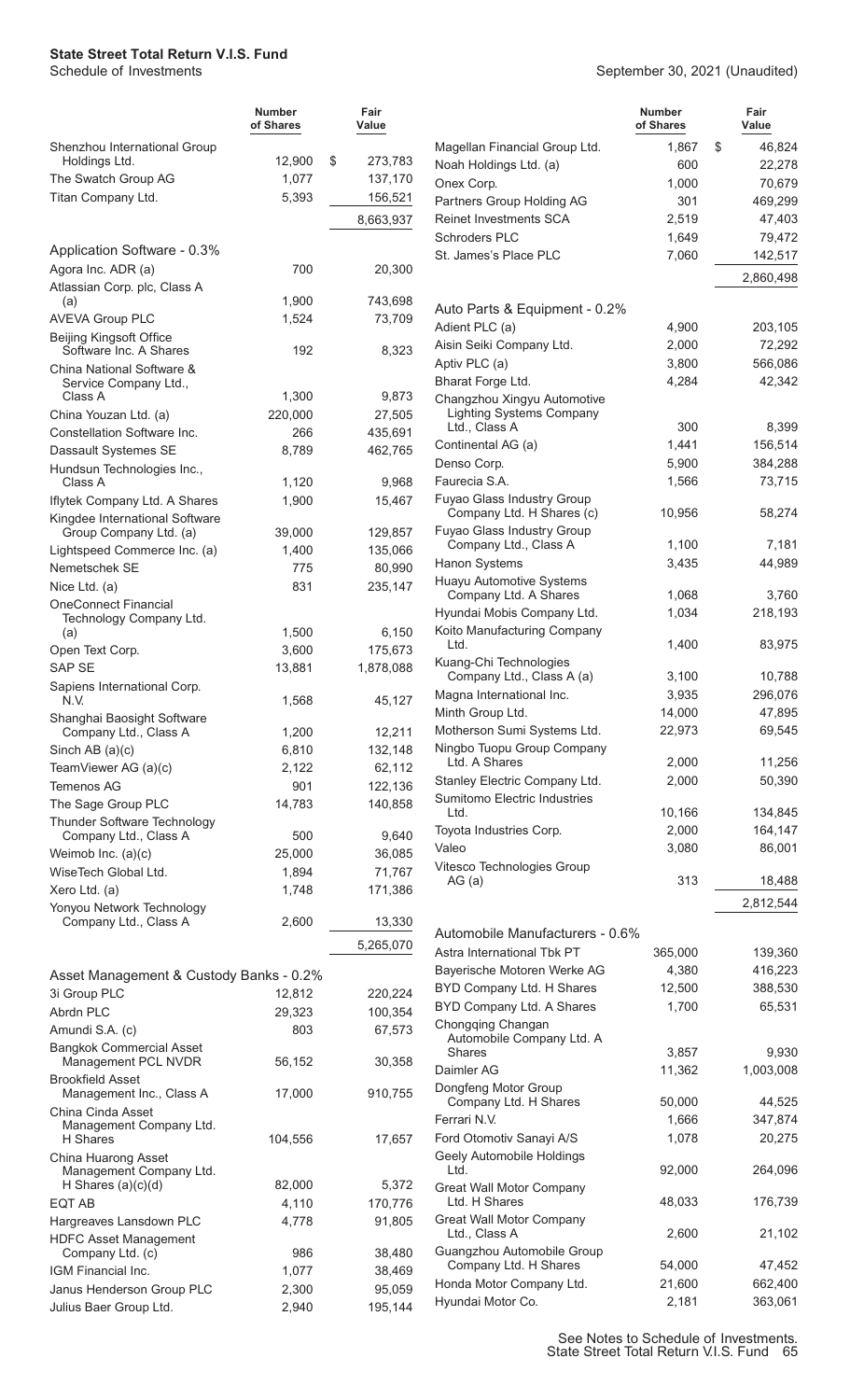|                                                          | <b>Number</b><br>of Shares | Fair<br>Value |
|----------------------------------------------------------|----------------------------|---------------|
| Isuzu Motors Ltd.                                        | 7,400                      | \$<br>96,034  |
| Kia Motors Corp.                                         | 4,114                      | 277,845       |
| Li Auto Inc. ADR (a)                                     | 8,700                      | 228,723       |
| Mahindra & Mahindra Ltd.                                 | 13,242                     | 142,599       |
| Maruti Suzuki India Ltd.                                 | 2,100                      | 207,131       |
| Mazda Motor Corp. (a)                                    | 7,500                      | 64,741        |
| NIO Inc. ADR (a)                                         | 21,823                     | 777,553       |
| Nissan Motor Company Ltd.<br>(a)                         | 30,400                     | 151,542       |
| Renault S.A. (a)                                         | 2,580                      | 91,578        |
| SAIC Motor Corp. Ltd. A                                  |                            |               |
| Shares                                                   | 8,800                      | 25,932        |
| Stellantis N.V.                                          | 26,899                     | 512,183       |
| Subaru Corp.                                             | 8,100                      | 149,310       |
| Suzuki Motor Corp.                                       | 4,800                      | 213,921       |
| Tata Motors Ltd. (a)                                     | 26,757                     | 118,918       |
| Toyota Motor Corp.                                       | 141,000                    | 2,505,947     |
| Volkswagen AG                                            | 439                        | 135,459       |
| XPeng Inc. ADR (a)                                       | 6,000                      | 213,240       |
|                                                          |                            | 9,882,762     |
| Automotive Retail - 0.0% *                               |                            |               |
| Abu Dhabi National Oil Co for                            |                            |               |
| <b>Distribution PJSC</b>                                 | 45,781                     | 51,849        |
| China Meidong Auto Holdings                              |                            |               |
| Ltd.                                                     | 10,000                     | 50,316        |
| Hotai Motor Company Ltd.                                 | 4,863                      | 101,432       |
| Petrobras Distribuidora S.A.                             | 18,300                     | 78,891        |
| PTT Oil & Retail Business PCL<br><b>NVDR</b>             | 55,100                     | 44.525        |
| USS Company Ltd.                                         | 2,900                      | 49.241        |
| Zhongsheng Group Holdings                                |                            |               |
| Ltd.                                                     | 10,500                     | 84,170        |
|                                                          |                            | 460,424       |
|                                                          |                            |               |
| Biotechnology - 0.2%                                     |                            |               |
| 3SBio Inc. (a)(c)                                        | 22,500                     | 22,042        |
| Affimed N.V. (a)                                         | 5,000                      | 30,900        |
| Akeso Inc. (a)(c)                                        | 4,000                      | 21,893        |
| Alkermes PLC (a)                                         | 8,100                      | 249,804       |
| Alteogen Inc. (a)                                        | 335                        | 20,320        |
| Arbutus Biopharma Corp. (a)                              | 5,700                      | 24,453        |
| Argenx SE (a)                                            | 602                        | 182,008       |
| BeiGene Ltd. ADR (a)                                     | 700                        | 254,100       |
| Beijing Tiantan Biological<br>Products Corporation Ltd., |                            |               |
| Class A                                                  | 1,500                      | 7,410         |
| Beijing Wantai Biological<br>Pharmacy Enterprise Co.     |                            |               |
| Ltd. A Shares                                            | 400                        | 13,710        |
| <b>BGI Genomics Co. Ltd.</b>                             | 800                        | 10,852        |
| Biocon Ltd. (a)                                          | 7,693                      | 37,521        |
| Burning Rock Biotech Ltd.                                |                            |               |
| ADR (a)                                                  | 600                        | 10,728        |
| Celltrion Inc. (a)                                       | 1,509                      | 327,784       |
| Chongqing Zhifei Biological<br>Products Company Ltd.,    |                            |               |
| Class A                                                  | 1,500                      | 36,720        |
| CSL Ltd.                                                 | 6,047                      | 1,262,359     |
| CureVac N.V. (a)                                         | 800                        | 43,696        |
| Genmab A/S (a)                                           | 868                        | 379,479       |
| Green Cross Corp.                                        | 80                         | 22,192        |
| Grifols S.A.                                             | 4,001                      | 97,747        |
| Hualan Biological                                        |                            |               |
| Engineering Inc. A Shares                                | 4,138                      | 17,836        |
| I-Mab ADR (a)                                            | 600                        | 43,494        |
| Imeik Technology<br>Development Co. Ltd. A               |                            |               |
| <b>Shares</b>                                            | 100                        | 9,272         |

|                                                            | <b>Number</b><br>of Shares | Fair<br>Value |
|------------------------------------------------------------|----------------------------|---------------|
| Innovent Biologics Inc. (a)(c)                             | 18,000                     | \$<br>173,344 |
| PeptiDream Inc. (a)                                        | 1,300                      | 42,331        |
| Prothena Corporation PLC (a)                               | 1,900                      | 135,337       |
| Seegene Inc.                                               | 674                        | 34,178        |
| Shanghai RAAS Blood<br>Products Co. Ltd.                   | 17,600                     | 18,581        |
| Shenzhen Kangtai Biological<br>Products Company Ltd.,      |                            |               |
| Class A                                                    | 500                        | 8,512         |
| SK Bioscience Company Ltd.<br>(a)                          | 316                        | 72,194        |
| Trillium Therapeutics Inc. (a)                             | 5,000                      | 87,800        |
| Walvax Biotechnology                                       |                            |               |
| Company Ltd., Class A                                      | 1,400                      | 13,603        |
| Zai Lab Ltd. ADR (a)                                       | 1,200                      | 126,468       |
|                                                            |                            | 3,838,668     |
|                                                            |                            |               |
| Brewers - 0.1%                                             |                            |               |
| AMBEV S.A.                                                 | 73,300                     | 205,819       |
| Anheuser-Busch InBev S.A.                                  | 10,099                     | 573,086       |
| Asahi Group Holdings Ltd.                                  | 6,200                      | 298,432       |
| <b>Budweiser Brewing Company</b><br>APAC Ltd. (c)          | 21,900                     | 55,627        |
|                                                            |                            |               |
| Carlsberg A/S<br>China Resources Beer                      | 1,379                      | 225,111       |
| Holdings Company Ltd.                                      | 24,000                     | 177,505       |
| Chongqing Brewery Company<br>Ltd., Class A (a)             | 600                        | 12,170        |
| Cia Cervecerias Unidas S.A.                                | 2,774                      | 24,586        |
| Heineken Holding N.V.                                      | 1,558                      | 135,734       |
| Heineken N.V.                                              | 3,426                      | 357,773       |
| Kirin Holdings Company Ltd.                                | 11,200                     | 207,349       |
| Tsingtao Brewery Company<br>Ltd. H Shares                  | 8,924                      | 70,198        |
| Tsingtao Brewery Company                                   |                            |               |
| Ltd., Class A                                              | 800                        | 9,932         |
|                                                            |                            | 2,353,322     |
|                                                            |                            |               |
| Broadcasting - 0.0% *                                      |                            |               |
| Vivendi SE                                                 | 9,743                      | 122,727       |
|                                                            |                            |               |
| Building Products - 0.2%                                   |                            |               |
| AGC Inc.                                                   | 2,600                      | 133,648       |
| Allegion PLC                                               | 1,200                      | 158,616       |
| Assa Abloy AB, Class B                                     | 13,257                     | 384,798       |
| <b>Beijing New Building Materials</b><br>PLC, Class A      | 1,600                      | 7,861         |
| Caesarstone Ltd.                                           | 1,400                      | 17,388        |
| China Lesso Group Holdings                                 |                            |               |
| Ltd.                                                       | 16,494                     | 26,252        |
| Cie de Saint-Gobain                                        | 6,700                      | 451,124       |
| Daikin Industries Ltd.                                     | 3,300                      | 717,721       |
| Geberit AG                                                 | 490                        | 359,412       |
| Guangdong Kinlong Hardware                                 |                            |               |
| Products Company Ltd.,                                     |                            |               |
| Class A                                                    | 700                        | 14,879        |
| Kingspan Group PLC                                         | 2,031                      | 202,696       |
| Lixil Corp.                                                | 3,600                      | 104,078       |
| Nibe Industrier AB, B Shares<br>ROCKWOOL International A/S | 18,802                     | 236,438       |
| <b>B</b> Shares                                            | 113                        | 48,290        |
| <b>TOTO Ltd.</b>                                           | 1,900                      | 90,244        |
| Trane Technologies PLC                                     | 3,427                      | 591,671       |
| Xinyi Glass Holdings Ltd.                                  | 24,000                     | 71,593        |
|                                                            |                            | 3,616,709     |
| Cable & Satellite - 0.0% *                                 |                            |               |
| Cyfrowy Polsat S.A.                                        | 3,840                      | 34,404        |
| Grupo Televisa SAB                                         | 43,400                     | 96,161        |

See Notes to Schedule of Investments.

66 State Street Total Return V.I.S. Fund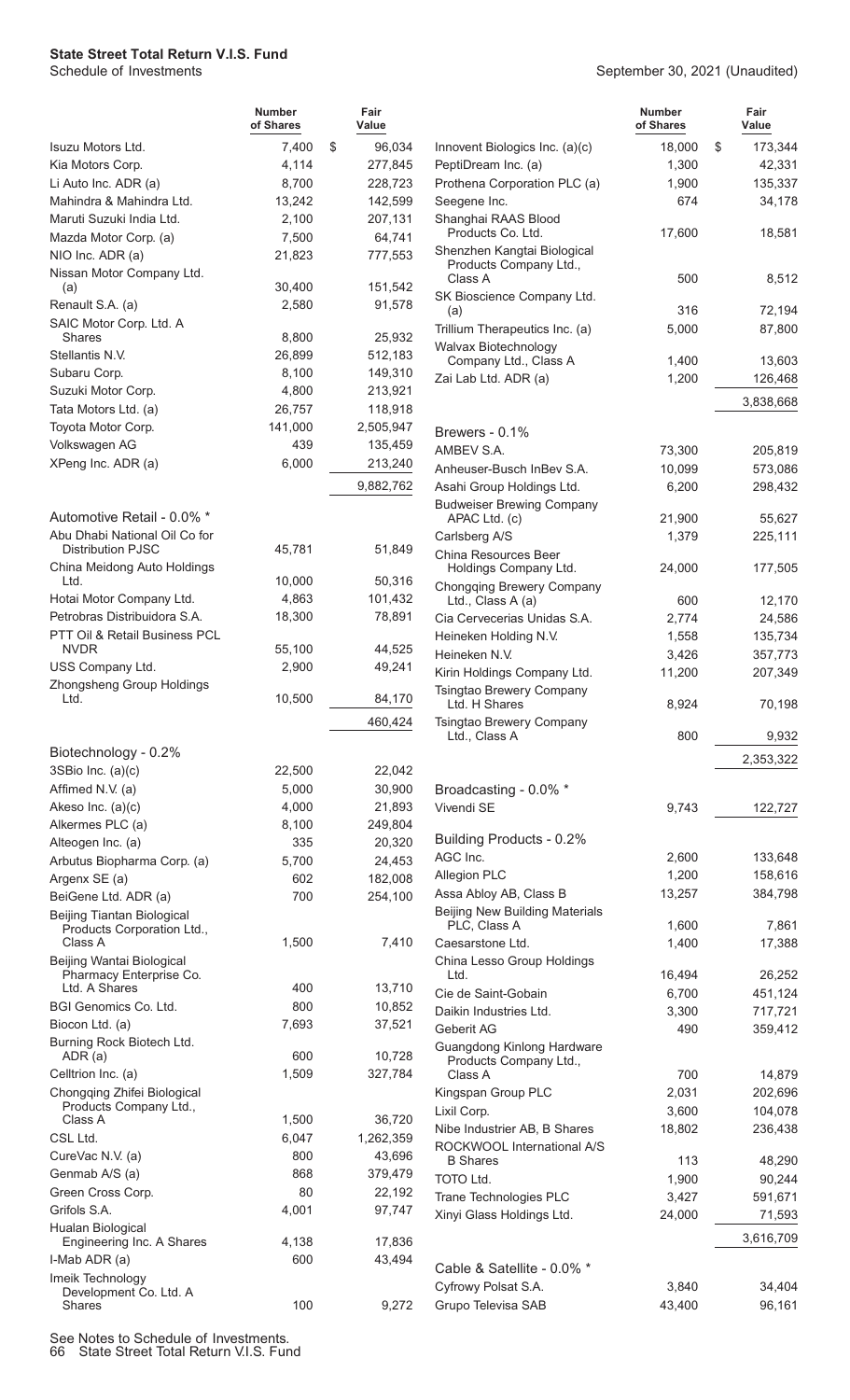#### **State Street Total Return V.I.S. Fund**

Schedule of Investments

|                                                                    | Number<br>of Shares | Fair<br>Value |
|--------------------------------------------------------------------|---------------------|---------------|
| Megacable Holdings SAB de<br>C.V.                                  | 2,930               | \$<br>8,999   |
| <b>MultiChoice Group</b>                                           | 5,902               | 44,788        |
| Quebecor Inc., Class B                                             | 2,200               | 53,157        |
| Shaw Communications Inc.,                                          |                     |               |
| Class B                                                            | 6,200               | 180,198       |
|                                                                    |                     | 417,707       |
| Casinos & Gaming - 0.1%                                            |                     |               |
| Aristocrat Leisure Ltd.                                            | 7,573               | 251,643       |
| Crown Resorts Ltd. (a)                                             | 4,846               | 33,145        |
| Entain PLC (a)                                                     | 7,713               | 220,451       |
| <b>Evolution Gaming Group AB</b>                                   |                     |               |
| (C)                                                                | 2,246               | 340,360       |
| Flutter Entertainment PLC (a)<br><b>Galaxy Entertainment Group</b> | 2,205               | 437,548       |
| Ltd. $(a)$                                                         | 30,000              | 153,931       |
| GAN Ltd. (a)                                                       | 1,900               | 28,253        |
| Genting Bhd                                                        | 36,200              | 43,580        |
| Genting Malaysia Bhd                                               | 50,800              | 36,291        |
| Genting Singapore Ltd.                                             | 79,100              | 41,712        |
| Kangwon Land Inc. (a)                                              | 1,782               | 42,816        |
| La Francaise des Jeux SAEM                                         | 1,257               | 64,665        |
| (c)<br>Melco Resorts &                                             |                     |               |
| Entertainment Ltd. ADR (a)                                         | 2,800               | 28,672        |
| NEOGAMES S.A. (a)                                                  | 200                 | 7,344         |
| OPAP S.A.                                                          | 2,669               | 41,313        |
| Sands China Ltd. (a)                                               | 32,800              | 67,125        |
| SJM Holdings Ltd. (a)                                              | 36,000              | 24,468        |
| Tabcorp Holdings Ltd.                                              | 29,807              | 103,481       |
| Wynn Macau Ltd. (a)                                                | 28,400              | 23,898        |
|                                                                    |                     | 1,990,696     |
| Coal & Consumable Fuels - 0.0% *                                   |                     |               |
| Adaro Energy Tbk PT                                                | 205,600             | 25,133        |
| Cameco Corp.                                                       | 5,300               | 115,133       |
| China Shenhua Energy<br>Company Ltd. H Shares                      | 52,490              | 122,273       |
| China Shenhua Energy                                               |                     |               |
| Company Ltd., Class A                                              | 7,500               | 26,231        |
| Coal India Ltd.                                                    | 28,202              | 70,082        |
| Exxaro Resources Ltd.                                              | 4,592               | 49.149        |
| Shaanxi Coal Industry                                              |                     |               |
| Company Ltd., Class A<br>Shanxi Coking Coal Energy                 | 6,700               | 15,289        |
| Group Company Ltd.,                                                |                     |               |
| Class A                                                            | 3,800               | 6,913         |
| Shanxi Meijin Energy<br>Company Ltd., Class A (a)                  | 9,000               | 14,841        |
| United Tractors Tbk PT                                             | 21,200              | 38,148        |
| Uranium Energy Corp. (a)                                           | 11,600              | 35,380        |
| Washington H Soul Pattinson                                        |                     |               |
| & Company Ltd.                                                     | 1,364               | 37,875        |
| Yanzhou Coal Mining<br>Company Ltd. H Shares                       | 28,000              | 52,800        |
| Yanzhou Coal Mining                                                |                     |               |
| Company Ltd., Class A                                              | 2,300               | 10,259        |
|                                                                    |                     | 619,506       |
| Commercial Printing - 0.0% *                                       |                     |               |
| Cimpress PLC (a)                                                   | 900                 | 78,147        |
| Dai Nippon Printing Company                                        |                     |               |
| Ltd.                                                               | 3,000               | 72,097        |
| Toppan Printing Company Ltd.                                       | 3,500               | 59,195        |
|                                                                    |                     | 209,439       |
| Commodity Chemicals - 0.2%                                         |                     |               |
| Advanced Petrochemical Co.                                         | 1,361               | 27,123        |

| September 30, 2021 (Unaudited) |  |  |
|--------------------------------|--|--|
|--------------------------------|--|--|

|                                                                          | <b>Number</b><br>of Shares | Fair<br>Value  |
|--------------------------------------------------------------------------|----------------------------|----------------|
| Asahi Kasei Corp.                                                        | 16,500                     | \$<br>176,371  |
| <b>Barito Pacific Tbk PT</b>                                             | 363,200                    | 24,330         |
| Berger Paints India Ltd.                                                 | 3,118                      | 33,891         |
| Formosa Chemicals & Fibre<br>Corp.                                       | 54,000                     | 161,552        |
| Formosa Plastics Corp.                                                   | 59,000                     | 238,535        |
| Guangzhou Tinci Materials<br>Technology Company Ltd.,                    |                            |                |
| Class A                                                                  | 930                        | 21,793         |
| Hanwha Solutions Corp. (a)<br>Hengli Petrochemical                       | 1,912                      | 71,291         |
| Company Ltd., Class A<br>Hengyi Petrochemical                            | 4,500                      | 18,005         |
| Company Ltd., Class A<br><b>Huafon Chemical Company</b><br>Ltd., Class A | 4,700<br>4,900             | 8,323<br>9,187 |
| Indorama Ventures PCL NVDR                                               | 20,600                     | 26,832         |
| Jiangsu Eastern Shenghong<br>Company Ltd., Class A                       | 3,800                      | 16,425         |
| Kingfa Sci & Tech Company<br>Ltd. A Shares                               | 7,000                      | 15,857         |
| Kumho Petrochemical                                                      | 277                        | 43,511         |
| Company Ltd.<br>LB Group Company Ltd. A                                  |                            |                |
| Shares                                                                   | 2,100<br>723               | 9,274          |
| LG Chem Ltd.                                                             |                            | 468,916        |
| Lotte Chemical Corp.<br>Mesaieed Petrochemical                           | 312                        | 62,798         |
| Holding Co.                                                              | 44,246                     | 27,308         |
| Mitsui Chemicals Inc.                                                    | 2,400                      | 79,980         |
| Nan Ya Plastics Corp.                                                    | 80,000                     | 261,508        |
| National Industrialization Co.                                           |                            |                |
| (a)                                                                      | 3,424                      | 21,264         |
| National Petrochemical Co.                                               | 2,261                      | 30,141         |
| Orbia Advance Corp. SAB de<br>C.V.                                       | 19,300                     | 49,705         |
| Orica Ltd.                                                               | 6,303                      | 61,513         |
| Orion Engineered Carbons<br>S.A. (a)                                     | 2,800                      | 51,044         |
| Petronas Chemicals Group<br><b>Bhd</b>                                   | 43,500                     | 90,398         |
| PTT Global Chemical PCL<br>NVDR                                          | 41,000                     | 75,990         |
| Rongsheng Petrochemical<br>Company Ltd., Class A                         | 10,750                     | 31,130         |
| Sahara International                                                     |                            |                |
| Petrochemical Co.                                                        | 6,585                      | 76,512         |
| Saudi Basic Industries Corp.                                             | 14,154                     | 478,306        |
| Saudi Industrial Investment<br>Group                                     | 4,083                      | 44,185         |
| Saudi Kayan Petrochemical<br>Co. (a)<br>Sinoma Science & Technology      | 13,392                     | 72,848         |
| Company Ltd., Class A                                                    | 2,800                      | 15,225         |
| SK Chemicals Company Ltd.                                                | 87                         | 20,629         |
| SKC Company Ltd.                                                         | 382                        | 53,418         |
| Skshu Paint Company Ltd.,<br>Class A                                     | 400                        | 6,176          |
| Tongkun Group Company Ltd.<br>A Shares                                   | 3,400                      | 11,470         |
| Toray Industries Inc.                                                    | 18,700                     | 118,525        |
| Tosoh Corp.                                                              | 3,482                      | 62,941         |
| Tronox Holdings PLC, Class A                                             | 5,900                      | 145,435        |
| <b>Yanbu National Petrochemical</b><br>Co.                               | 4,590                      | 86,767         |
| Zhejiang Satellite<br>Petrochemical Company                              |                            |                |
| Ltd., Class A                                                            | 1,800                      | 10,799         |
|                                                                          |                            | 3,417,231      |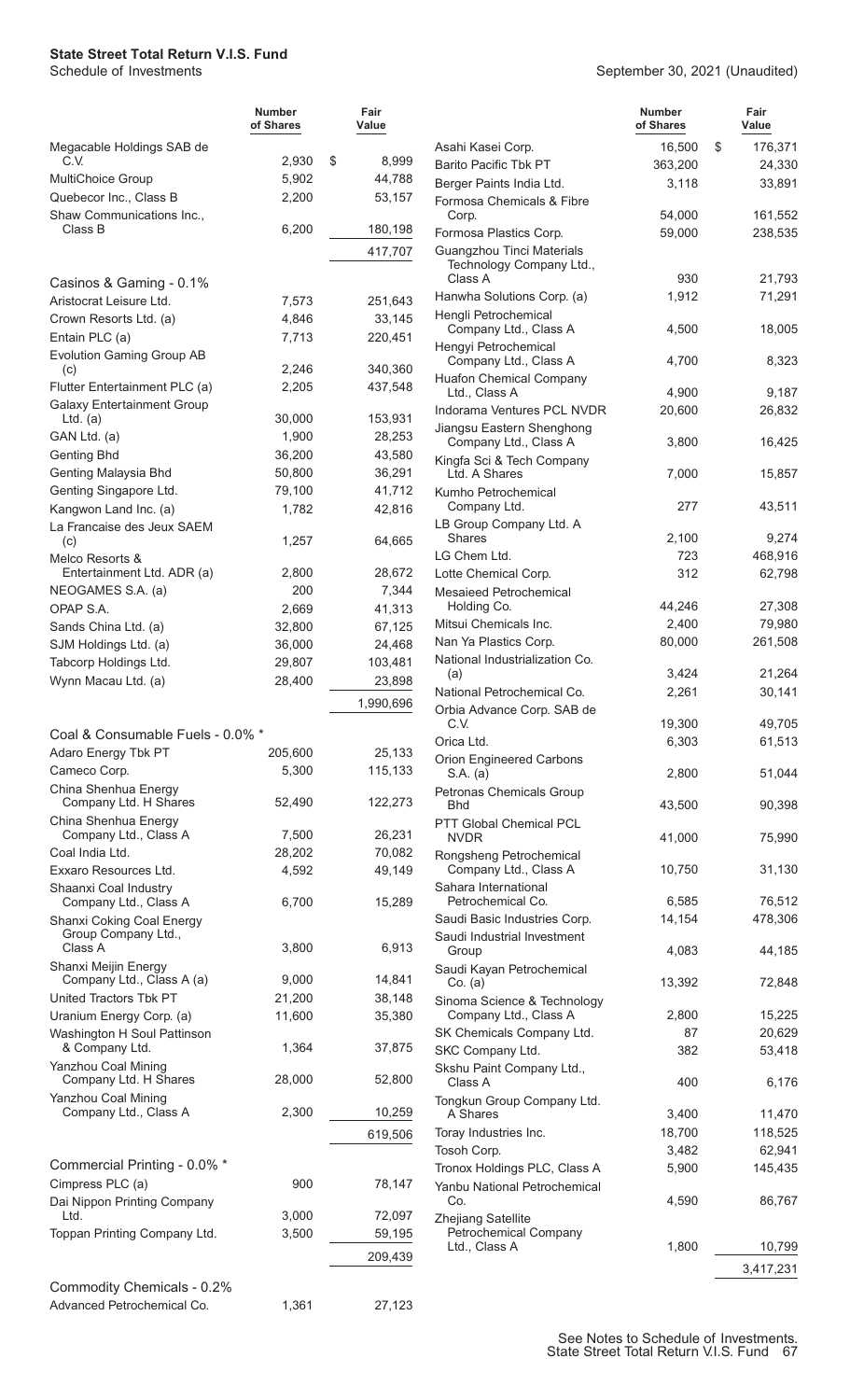|                                                                | Number<br>of Shares | Fair<br>Value      |  |  |
|----------------------------------------------------------------|---------------------|--------------------|--|--|
| Communications Equipment - 0.1%                                |                     |                    |  |  |
| Accton Technology Corp.<br><b>BYD Electronic International</b> | 9,000               | \$<br>84,821       |  |  |
| Company Ltd.                                                   | 11,020<br>71,310    | 38,540<br>393,500  |  |  |
| Nokia Oyj (a)<br>Shenzhen Sunway                               |                     |                    |  |  |
| <b>Communication Company</b><br>Ltd., Class A                  | 2,400               | 8,336              |  |  |
| Telefonaktiebolaget LM<br>Ericsson                             | 38,622              | 436,215            |  |  |
| Tianjin 712 Communication &<br>Broadcasting Co. Ltd.           | 1,900               | 10,822             |  |  |
| Yealink Network Technology<br>Corporation Ltd., Class A        | 1,100               | 13,838             |  |  |
| ZTE Corp. H Shares                                             | 14,000              | 45,936             |  |  |
| ZTE Corp., Class A                                             | 4,400               | 22,511             |  |  |
|                                                                |                     | 1,054,519          |  |  |
| Computer & Electronics Retail - 0.0% *                         |                     |                    |  |  |
| GOME Retail Holdings Ltd. (a)                                  | 143,000             | 13,339             |  |  |
| Hikari Tsushin Inc.                                            | 300                 | 50,578             |  |  |
| Suning.com Company Ltd. A<br>Shares (a)                        | 9,200               | 7,113              |  |  |
| Yamada Holdings Company<br>Ltd.                                | 8,714               | 36,503             |  |  |
|                                                                |                     | 107,533            |  |  |
|                                                                |                     |                    |  |  |
| Construction & Engineering - 0.1%<br><b>ACS Actividades de</b> |                     |                    |  |  |
| Construccion y Servicios<br>S.A.                               | 3,281               | 88,924             |  |  |
| Bouygues S.A.                                                  | 3,077               | 127,353            |  |  |
| China Communications                                           |                     |                    |  |  |
| Services Corp. Ltd. H<br><b>Shares</b>                         | 23,733              | 13,125             |  |  |
| China Conch Venture Holdings<br>Ltd.                           | 25,000              | 116,084            |  |  |
| China National Chemical                                        |                     |                    |  |  |
| Engineering Company Ltd.<br>China Railway Group Ltd. H         | 7,200               | 11,988             |  |  |
| Shares                                                         | 74,000              | 36,727             |  |  |
| China Railway Group Ltd. A<br>Shares                           | 19,600              | 17,119             |  |  |
| <b>China State Construction</b><br>Engineering Corp. Ltd.,     |                     |                    |  |  |
| Class A<br>China State Construction                            | 46,900              | 34,785             |  |  |
| International Holdings Ltd.                                    | 42,000              | 36,668             |  |  |
| Eiffage S.A.                                                   | 1,121               | 113,355            |  |  |
| Ferrovial S.A.                                                 | 6,255               | 182,670            |  |  |
| GS Engineering &<br>Construction Corp.                         | 1,180               | 42,033             |  |  |
| Hyundai Engineering &<br>Construction Company Ltd.             | 1,419               | 60,713             |  |  |
| Kajima Corp.                                                   | 6,000               | 76,695             |  |  |
| Larsen & Toubro Ltd.                                           | 10,673              | 244,125            |  |  |
| Metallurgical Corp. of China<br>Ltd.                           | 20,200              | 13,570             |  |  |
| Obayashi Corp.                                                 | 8,600               | 70,710             |  |  |
| Power Construction Corp. of                                    |                     |                    |  |  |
| China Ltd., Class A                                            | 16,300              | 21,392             |  |  |
| <b>Samsung Engineering</b><br>Company Ltd. (a)                 | 2,868               | 61,039             |  |  |
| Shimizu Corp.                                                  | 8,600               | 64,212             |  |  |
| Skanska AB, Class B                                            | 4,586               | 115,129            |  |  |
| Taisei Corp.                                                   | 2,500               | 79,903             |  |  |
| Vinci S.A.<br>WSP Global Inc.                                  | 7,062<br>1,600      | 734,891<br>191,543 |  |  |
|                                                                |                     | 2,554,753          |  |  |
|                                                                |                     |                    |  |  |

|                                                    | <b>Number</b><br>Fair<br>of Shares<br>Value |                   |  |  |
|----------------------------------------------------|---------------------------------------------|-------------------|--|--|
| Construction Machinery & Heavy Trucks - 0.1%       |                                             |                   |  |  |
| Alstom S.A.                                        | 4,458                                       | \$<br>169,192     |  |  |
| China CSSC Holdings Ltd.                           | 4,900                                       | 18,992            |  |  |
| Daewoo Shipbuilding & Marine                       |                                             |                   |  |  |
| Engineering Company Ltd.                           |                                             |                   |  |  |
| (a)                                                | 721                                         | 16,144            |  |  |
| Doosan Bobcat Inc. (a)                             | 928                                         | 30,940            |  |  |
| Epiroc AB A Shares<br>Epiroc AB B Shares           | 8,652<br>5,225                              | 179,991<br>92,606 |  |  |
| Hino Motors Ltd.                                   | 3,587                                       | 33,225            |  |  |
| <b>Hitachi Construction</b>                        |                                             |                   |  |  |
| Machinery Company Ltd.                             | 1,700                                       | 47,641            |  |  |
| Hyundai Heavy Industries                           |                                             |                   |  |  |
| Company Ltd. (a)                                   | 707                                         | 60,083            |  |  |
| KION Group AG<br>Knorr-Bremse AG                   | 968<br>976                                  | 90,049<br>104,478 |  |  |
| Komatsu Ltd.                                       | 11,600                                      | 277,104           |  |  |
| Samsung Heavy Industries                           |                                             |                   |  |  |
| Company Ltd. (a)                                   | 6,084                                       | 31,675            |  |  |
| Sany Heavy Equipment                               |                                             |                   |  |  |
| <b>International Holdings</b><br>Company Ltd.      | 23,000                                      | 27,211            |  |  |
| Sany Heavy Industry Company                        |                                             |                   |  |  |
| Ltd. A Shares                                      | 9,000                                       | 35,316            |  |  |
| Sinotruk Hong Kong Ltd.                            | 14,500                                      | 21,478            |  |  |
| <b>Volvo AB B Shares</b>                           | 18,913                                      | 422,543           |  |  |
| Volvo AB A Shares                                  | 2,659                                       | 60,120            |  |  |
| Weichai Power Company Ltd.<br>H Shares             | 28,401                                      | 58,782            |  |  |
| Weichai Power Company Ltd.,                        |                                             |                   |  |  |
| Class A<br><b>XCMG Construction</b>                | 7,800                                       | 20,620            |  |  |
| Machinery Company Ltd.,                            |                                             |                   |  |  |
| Class A                                            | 9,300                                       | 10,013            |  |  |
| Zoomlion Heavy Industry<br>Science & Technology    |                                             |                   |  |  |
| Company Ltd. H Shares                              | 14,748                                      | 13,142            |  |  |
| Zoomlion Heavy Industry                            |                                             |                   |  |  |
| Science & Technology                               | 8,700                                       |                   |  |  |
| Company Ltd.                                       |                                             | 11,092            |  |  |
|                                                    |                                             | 1,832,437         |  |  |
| Construction Materials - 0.1%                      |                                             |                   |  |  |
| ACC Ltd.                                           | 1,392                                       | 42,119            |  |  |
| Ambuja Cements Ltd.                                | 12,686                                      | 68,177            |  |  |
| Anhui Conch Cement                                 |                                             |                   |  |  |
| Company Ltd. H Shares                              | 20,081                                      | 108,467           |  |  |
| Anhui Conch Cement<br>Company Ltd. A Shares        | 2,769                                       | 17,489            |  |  |
| Asia Cement Corp.                                  | 29,000                                      | 47,190            |  |  |
| Cemex SAB de C.V. (a)                              | 233,200                                     | 169,016           |  |  |
| China Jushi Company Ltd. A                         |                                             |                   |  |  |
| Shares                                             | 4,114                                       | 11,109            |  |  |
| China National Building<br>Material Company Ltd. H |                                             |                   |  |  |
| <b>Shares</b>                                      | 67,243                                      | 90,453            |  |  |
| <b>China Resources Cement</b>                      |                                             |                   |  |  |
| Holdings Ltd.                                      | 46,000                                      | 44,215            |  |  |
| CRH PLC                                            | 10,381                                      | 490,183           |  |  |
| Grasim Industries Ltd.                             | 4,089                                       | 91,606<br>145,403 |  |  |
| HeidelbergCement AG<br>Indocement Tunggal Prakarsa | 1,948                                       |                   |  |  |
| Tbk PT                                             | 18,100                                      | 13,178            |  |  |
| James Hardie Industries PLC                        | 5,848                                       | 207,263           |  |  |
| LafargeHolcim Ltd. (a)                             | 7,167                                       | 345,009           |  |  |
| POSCO Chemical Company                             |                                             |                   |  |  |
| Ltd.                                               | 563                                         | 82,844            |  |  |
| Saudi Cement Co.<br>Semen Indonesia Persero Tbk    | 1,423                                       | 23,826            |  |  |
| PT                                                 | 38,500                                      | 21,881            |  |  |
| Shree Cement Ltd.                                  | 197                                         | 76,599            |  |  |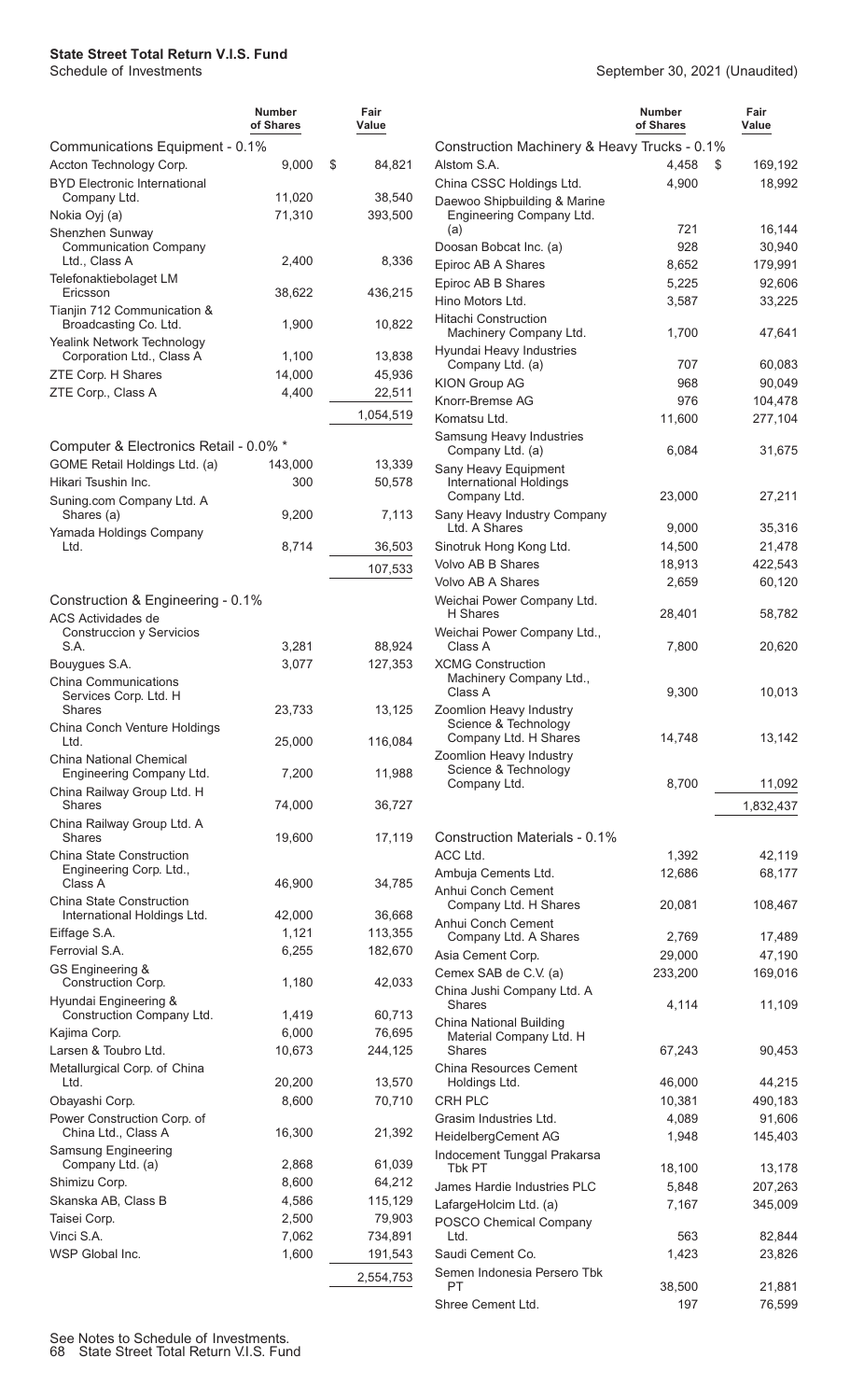|                                                           | <b>Number</b><br>of Shares | Fair<br>Value    |
|-----------------------------------------------------------|----------------------------|------------------|
| Taiwan Cement Corp.                                       | 75,000                     | \$<br>136,594    |
| The Siam Cement PCL NVDR                                  | 11,900                     | 140,852          |
| UltraTech Cement Ltd.                                     | 1,547                      | 153,503          |
|                                                           |                            | 2,526,976        |
|                                                           |                            |                  |
| Consumer Electronics - 0.2%                               |                            |                  |
| Casio Computer Company Ltd.                               | 2,500                      | 41,287           |
| Garmin Ltd.                                               | 2,148                      | 333,928          |
| LG Electronics Inc.                                       | 1,649                      | 175,292          |
| NavInfo Company Ltd. A<br>Shares (a)                      | 4,600                      | 7,819            |
| Panasonic Corp.                                           | 29,200                     | 361,037          |
| Sharp Corp.                                               | 2,800                      | 35,208           |
| Sony Corp.                                                | 16,800                     | 1,860,433        |
| TCL Technology Group Corp.                                |                            |                  |
| A Shares                                                  | 13,027                     | 12,563           |
|                                                           |                            | 2,827,567        |
|                                                           |                            |                  |
| Consumer Finance - 0.0% *                                 |                            |                  |
| 360 Finance Inc. (a)                                      | 1,500                      | 30,480           |
| Acom Company Ltd.                                         | 7,300                      | 26,608           |
| Bajaj Finance Ltd.<br>Cholamandalam Investment &          | 4,234                      | 435,672          |
| Finance Company Ltd.                                      | 7,518                      | 56,754           |
| Krungthai Card PCL NVDR                                   | 16,800                     | 27,033           |
| Lufax Holding Ltd. ADR (a)                                | 3,100                      | 21,638           |
| Muangthai Capital PCL NVDR                                | 13,200                     | 22,545           |
| Muthoot Finance Ltd.                                      | 1,609                      | 31,302           |
| SBI Cards & Payment                                       |                            |                  |
| Services Ltd. (a)                                         | 3,465                      | 47,789           |
| <b>Shriram Transport Finance</b>                          |                            |                  |
| Company Ltd.<br>Srisawad Corp. PCL NVDR                   | 2,924<br>7,600             | 50,860<br>14,046 |
|                                                           |                            |                  |
|                                                           |                            | 764,727          |
| Copper - 0.0% *                                           |                            |                  |
| Antofagasta PLC                                           | 5,299                      | 96,365           |
| First Quantum Minerals Ltd.                               | 8,000                      | 148,084          |
| Jiangxi Copper Company Ltd.                               |                            |                  |
| H Shares                                                  | 14,782                     | 26,299           |
| KGHM Polska Miedz S.A.                                    | 2,525                      | 99,613           |
| Lundin Mining Corp.                                       | 8,900                      | 64,001           |
| Southern Copper Corp.                                     | 2,690                      | 151,017          |
|                                                           |                            | 585,379          |
| Data Processing & Outsourced Services - 0.1%              |                            |                  |
| Adyen N.V. (a)(c)                                         | 262                        | 732,764          |
| Afterpay Ltd. (a)                                         | 2,862                      | 248,430          |
| Amadeus IT Group S.A. (a)                                 | 5,957                      | 392,005          |
| Computershare Ltd.                                        | 7,187                      | 92,858           |
| Edenred                                                   | 3,236                      | 174,292          |
| <b>EVERTEC Inc.</b>                                       | 3,200                      | 146,304          |
| Fawry for Banking & Payment<br>Technology Services S.A.E. |                            |                  |
| (a)                                                       | 14,097                     | 12,743           |
| GMO Payment Gateway Inc.                                  | 600                        | 75,567           |
| Nexi S.p.A. (a)(c)                                        | 5,911                      | 110,284          |
| Nuvei Corp. (a)(c)                                        | 800                        | 91,629           |
| Paysafe Ltd. (a)                                          | 4,400                      | 34,100           |
| StoneCo Ltd. A Shares (a)                                 | 3,000                      | 104,160          |
| TravelSky Technology Ltd. H<br>Shares                     | 17,000                     | 32,789           |
| Worldline S.A. (a)(c)                                     | 3,130                      | 238,711          |
|                                                           |                            | 2,486,636        |
|                                                           |                            |                  |

|                                                             | <b>Number</b><br>of Shares | Fair<br>Value      |
|-------------------------------------------------------------|----------------------------|--------------------|
| Department Stores - 0.0% *                                  |                            |                    |
| Central Retail Corp. PCL<br><b>NVDR</b>                     |                            | \$                 |
| Lojas Renner S.A.                                           | 21,729<br>16,211           | 21,365<br>102,403  |
| Lotte Shopping Company Ltd.                                 | 146                        | 12,488             |
| Next PLC                                                    | 1,747                      | 192,307            |
| <b>SACI Falabella</b>                                       | 9,370                      | 32,764             |
| Shinsegae Inc.                                              | 80                         | 17,624             |
| Trent Ltd.                                                  | 2,174                      | 29,926             |
| Woolworths Holdings Ltd.                                    | 18,150                     | 70,791             |
|                                                             |                            | 479,668            |
| Distillers & Vintners - 0.2%                                |                            |                    |
| Anhui Gujing Distillery                                     |                            |                    |
| Company Ltd., Class B                                       | 2,000                      | 25,954             |
| Anhui Gujing Distillery                                     |                            |                    |
| Company Ltd., Class A                                       | 400                        | 14,732             |
| Becle SAB de C.V.                                           | 9,900                      | 21,598             |
| <b>Beijing Shunxin Agriculture</b><br>Company Ltd., Class A | 1,400                      | 7,631              |
| Davide Campari-Milano N.V.                                  | 6,986                      | 98,185             |
| Diageo PLC                                                  | 31,075                     | 1,505,557          |
| Jiangsu King's Luck Brewery                                 |                            |                    |
| JSC Ltd., Class A                                           | 1,400                      | 9,797              |
| Jiangsu Yanghe Brewery                                      |                            |                    |
| Joint-Stock Company Ltd.,<br>Class A                        | 1,700                      | 43,500             |
| JiuGui Liquor Company Ltd. A                                |                            |                    |
| Shares<br>Kweichow Moutai Company                           | 400                        | 15,314             |
| Ltd. A Shares                                               | 1,200                      | 339,138            |
| Luzhou Laojiao Company Ltd.<br>A Shares                     | 1,600                      | 54,983             |
| Pernod Ricard S.A.                                          | 2,777                      | 612,543            |
| Remy Cointreau S.A.                                         | 289                        | 56,102             |
| Shanghai Bairun Investment                                  |                            |                    |
| <b>Holding Group Company</b>                                |                            |                    |
| Ltd., Class A                                               | 700                        | 8,079              |
| Shanxi Xinghuacun Fen Wine<br>Factory Company Ltd.,         |                            |                    |
| Class A                                                     | 1,340                      | 65,379             |
| Sichuan Swellfun Company                                    |                            |                    |
| Ltd. A Shares                                               | 600                        | 11,747             |
| Treasury Wine Estates Ltd.                                  | 9,573                      | 84,344             |
| United Spirits Ltd. (a)                                     | 5,347                      | 61,177             |
| Wuliangye Yibin Company Ltd.<br>A Shares                    | 3,500                      | 118,608            |
|                                                             |                            |                    |
|                                                             |                            | 3,154,368          |
| Diversified Banks - 2.3%                                    |                            |                    |
| ABN AMRO Group N.V. (a)(c)                                  | 5,682                      | 82,019             |
| Absa Group Ltd.                                             | 12,991                     | 131,579            |
| Abu Dhabi Commercial Bank                                   |                            |                    |
| <b>PJSC</b>                                                 | 50,392                     | 102,755            |
| Abu Dhabi Islamic Bank PJSC                                 | 26,861                     | 42,226             |
| Agricultural Bank of China Ltd.                             |                            |                    |
| H Shares                                                    | 396,717                    | 136,284            |
| Agricultural Bank of China Ltd.<br>A Shares                 | 82,747                     | 37,637             |
| Akbank T.A.S.                                               | 35,619                     | 21,369             |
| Al Rajhi Bank                                               | 19,322                     | 629,524            |
| Alinma Bank                                                 | 17,723                     | 113,116            |
| Alpha Services & Holdings                                   |                            |                    |
| S.A. (a)                                                    | 40,855                     | 51,279             |
| AMMB Holdings Bhd (a)                                       | 32,400                     | 24,610             |
| <b>Arab National Bank</b>                                   | 10,940                     | 66,889             |
| Australia & New Zealand                                     |                            |                    |
| Banking Group Ltd.                                          | 37,746<br>35,485           | 757,407<br>363,788 |
| Axis Bank Ltd. (a)                                          |                            |                    |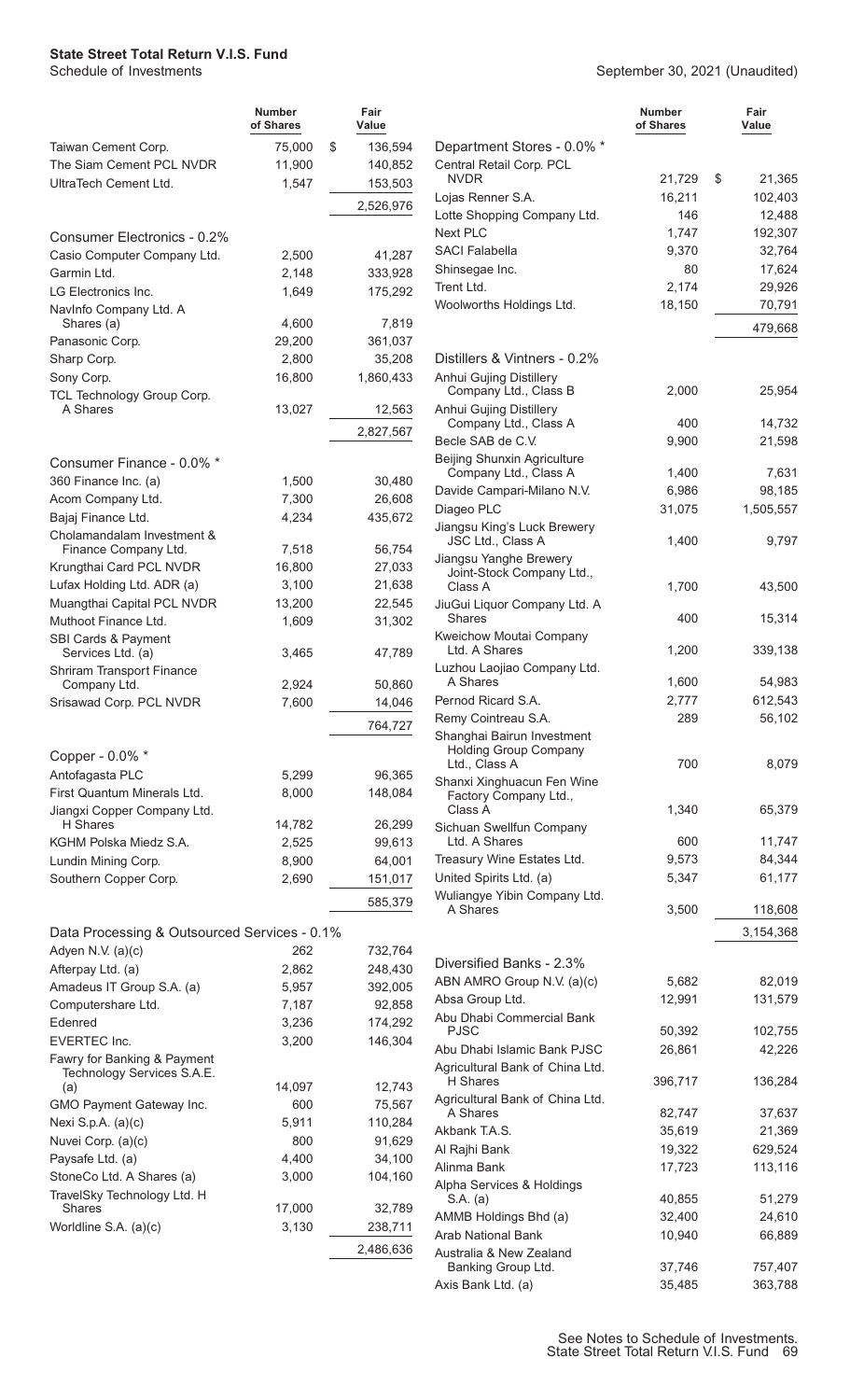|                                                     | <b>Number</b><br>of Shares | Fair<br>Value |                                                             | <b>Number</b><br>of Shares | Fair<br>Value      |
|-----------------------------------------------------|----------------------------|---------------|-------------------------------------------------------------|----------------------------|--------------------|
| Banco Bilbao Vizcaya<br>Argentaria S.A.             | 88,352                     | \$<br>583,479 | China Zheshang Bank<br>Company Ltd., Class A                | 17,800                     | \$<br>9,776        |
| Banco Bradesco S.A.                                 | 26,470                     | 86,761        | <b>CIMB Group Holdings Bhd</b>                              | 116,300                    | 132,255            |
| Banco de Chile                                      | 825,722                    | 76,113        | <b>Commercial International Bank</b>                        |                            |                    |
| Banco de Credito e                                  |                            |               | Egypt S.A.E. (a)                                            | 16,486                     | 44,600             |
| Inversiones S.A.                                    | 442                        | 16,108        | Commerzbank AG (a)                                          | 13,454                     | 89,162             |
| Banco do Brasil S.A.                                | 15,600                     | 82,740        | Commonwealth Bank of                                        |                            |                    |
| Banco Inter S.A.                                    | 6,685                      | 57,233        | Australia                                                   | 23,579                     | 1,748,354          |
| Banco Santander Brasil S.A.                         | 7,500                      | 48,684        | Credicorp Ltd.                                              | 1,200                      | 133,128            |
| <b>Banco Santander Chile</b>                        | 705,020                    | 35,268        | Credit Agricole S.A.                                        | 15,341                     | 210,978            |
| Banco Santander S.A.                                | 230,087                    | 833,890       | <b>CTBC Financial Holding</b><br>Company Ltd.               | 288,000                    | 235,696            |
| Bancolombia S.A.                                    | 2,846                      | 24,608        | Danske Bank A/S                                             | 9,342                      | 157,472            |
| Bank AlBilad (a)                                    | 6,700                      | 72,805        | DBS Group Holdings Ltd.                                     | 23,910                     | 529,890            |
| <b>Bank Al-Jazira</b>                               | 7,456                      | 36,471        | <b>DNB BANK ASA</b>                                         | 12,264                     | 279,217            |
| <b>Bank Central Asia Tbk PT</b>                     | 173,900                    | 423,571       | Dubai Islamic Bank PJSC                                     | 24,182                     | 32,472             |
| Bank Hapoalim BM                                    | 15,300                     | 134,298       | E.Sun Financial Holding                                     |                            |                    |
| Bank Leumi Le-Israel BM                             | 19,639                     | 166,288       | Company Ltd.                                                | 184,633                    | 173,742            |
| Bank Mandiri Persero Tbk PT                         | 336,300                    | 143,730       | Emirates NBD Bank PJSC                                      | 38,509                     | 148,872            |
| Bank Negara Indonesia<br>Persero Tbk PT             | 137,500                    | 51,189        | Erste Group Bank AG                                         | 3,778                      | 165,975            |
| Bank of Beijing Company Ltd.,                       |                            |               | Eurobank Ergasias Services &                                |                            |                    |
| Class A                                             | 24,600                     | 16,584        | Holdings S.A., Class A (a)                                  | 47,769                     | 44,491             |
| Bank of China Ltd. H Shares                         | 1,247,868                  | 440,916       | FinecoBank Banca Fineco                                     |                            |                    |
| Bank of China Ltd. A Shares                         | 20,994                     | 9,915         | S.p.A. (a)                                                  | 8,226                      | 148,654            |
| <b>Bank of Communications</b>                       |                            |               | First Abu Dhabi Bank PJSC<br><b>First Financial Holding</b> | 68,207                     | 330,158            |
| Company Ltd. H Shares                               | 145,127                    | 85,900        | Company Ltd.                                                | 161,454                    | 130,419            |
| <b>Bank of Communications</b>                       |                            |               | Grupo Financiero Banorte                                    |                            |                    |
| Company Ltd., Class A                               | 31,400                     | 21,854        | SAB de C.V.                                                 | 40,400                     | 260,694            |
| <b>Bank of Montreal</b>                             | 8,600                      | 858,405       | Grupo Financiero Inbursa SAB                                |                            |                    |
| Bank of Shanghai Company<br>Ltd., Class A           | 16,500                     | 18,648        | de CV(a)                                                    | 42,100                     | 39,632             |
| Bank of the Philippine Islands                      | 23,360                     | 37,300        | Hana Financial Group Inc.                                   | 4,616                      | 179,432            |
| Bank Polska Kasa Opieki S.A.                        | 3,335                      | 86,340        | Hang Seng Bank Ltd.                                         | 10,000                     | 171,288            |
| Bank Rakyat Indonesia                               |                            |               | Hong Leong Bank Bhd                                         | 11,900                     | 53,723             |
| Persero Tbk PT                                      | 1,059,509                  | 282,409       | Hong Leong Financial Group<br>Bhd                           | 2,087                      | 9,123              |
| Banque Saudi Fransi                                 | 8,801                      | 97,849        | <b>HSBC Holdings PLC</b>                                    | 271,383                    | 1,419,975          |
| <b>Barclays PLC</b>                                 | 225,160                    | 572,530       | Hua Nan Financial Holdings                                  |                            |                    |
| BDO Unibank Inc.                                    | 35,820                     | 77,581        | Company Ltd.                                                | 139,930                    | 102,154            |
| BNP Paribas S.A.                                    | 14,931                     | 955,790       | Huaxia Bank Company Ltd.,                                   |                            |                    |
| BOC Hong Kong Holdings Ltd.                         | 50,000                     | 150,671       | Class A                                                     | 13,700                     | 11,791             |
| Boubyan Bank KSCP (a)                               | 9,348                      | 23,804        | <b>ICICI Bank Ltd.</b>                                      | 80,855                     | 759,771            |
| CaixaBank S.A.                                      | 58,171                     | 180,483       | Industrial & Commercial Bank                                |                            |                    |
| Canadian Imperial Bank of                           |                            |               | of China Ltd. H Shares                                      | 887,505                    | 491,965            |
| Commerce                                            | 5,900                      | 656,668       | Industrial & Commercial Bank<br>of China Ltd., Class A      | 69,200                     | 49,829             |
| Capitec Bank Holdings Ltd.                          | 1,235                      | 149,325       | Industrial Bank Company Ltd.                                |                            |                    |
| Chang Hwa Commercial Bank<br>Ltd.                   | 77,770                     | 45,792        | A Shares                                                    | 22,700                     | 63,951             |
| China Bohai Bank Company                            |                            |               | Industrial Bank of Korea                                    | 3,320                      | 29,252             |
| Ltd. H Shares (c)                                   | 26,500                     | 10,349        | ING Groep N.V.                                              | 51,777                     | 753,150            |
| China CITIC Bank Corp. Ltd. H                       |                            |               | Intesa Sanpaolo S.p.A.                                      | 218,919                    | 620,077            |
| Shares                                              | 161,881                    | 72,964        | Israel Discount Bank Ltd. A                                 |                            |                    |
| China Common Rich                                   |                            |               | Shares (a)                                                  | 15,371                     | 81,086             |
| Renewable Energy<br>Investments Ltd. (d)            | 64,000                     |               | Japan Post Bank Company                                     |                            |                    |
| China Construction Bank Corp.                       |                            |               | Ltd.                                                        | 5,300<br>877               | 45,347             |
| H Shares                                            | 1,537,000                  | 1,096,929     | KakaoBank Corp. (a)                                         |                            | 50,664             |
| China Construction Bank                             |                            |               | KB Financial Group Inc.<br>KBC Group N.V.                   | 6,156<br>3,297             | 286,300<br>297,558 |
| Corp., Class A                                      | 7,400                      | 6,819         | Komercni banka A/S (a)                                      | 1,396                      | 56,554             |
| China Everbright Bank                               |                            |               | Kotak Mahindra Bank Ltd.                                    | 8,573                      | 230,720            |
| Company Ltd. H Shares                               | 84,883                     | 29,878        | Krung Thai Bank PCL NVDR                                    | 46,577                     | 15,031             |
| China Everbright Bank<br>Company Ltd. A Shares      | 26,920                     | 14,096        | Kuwait Finance House KSCP                                   | 71,540                     | 194,980            |
| China Merchants Bank                                |                            |               | Lloyds Banking Group PLC                                    | 940,296                    | 585,672            |
| Company Ltd. H Shares                               | 61,500                     | 489,426       | Malayan Banking Bhd                                         | 60,233                     | 115,819            |
| China Merchants Bank                                |                            |               | Masraf Al Rayan QSC                                         | 66,685                     | 82,033             |
| Company Ltd., Class A                               | 18,900                     | 147,089       | MCB Bank Ltd.                                               | 265                        | 235                |
| China Minsheng Banking                              |                            |               | Mediobanca Banca di Credito                                 |                            |                    |
| Corp. Ltd. H Shares                                 | 77,200                     | 30,978        | Finanziario S.p.A. (a)                                      | 8,321                      | 100,162            |
| China Minsheng Banking<br>Corporation Ltd., Class A | 40,100                     | 24,262        | Mega Financial Holding                                      |                            |                    |
|                                                     |                            |               | Company Ltd.                                                | 168,276                    | 193,098            |

See Notes to Schedule of Investments. 70 State Street Total Return V.I.S. Fund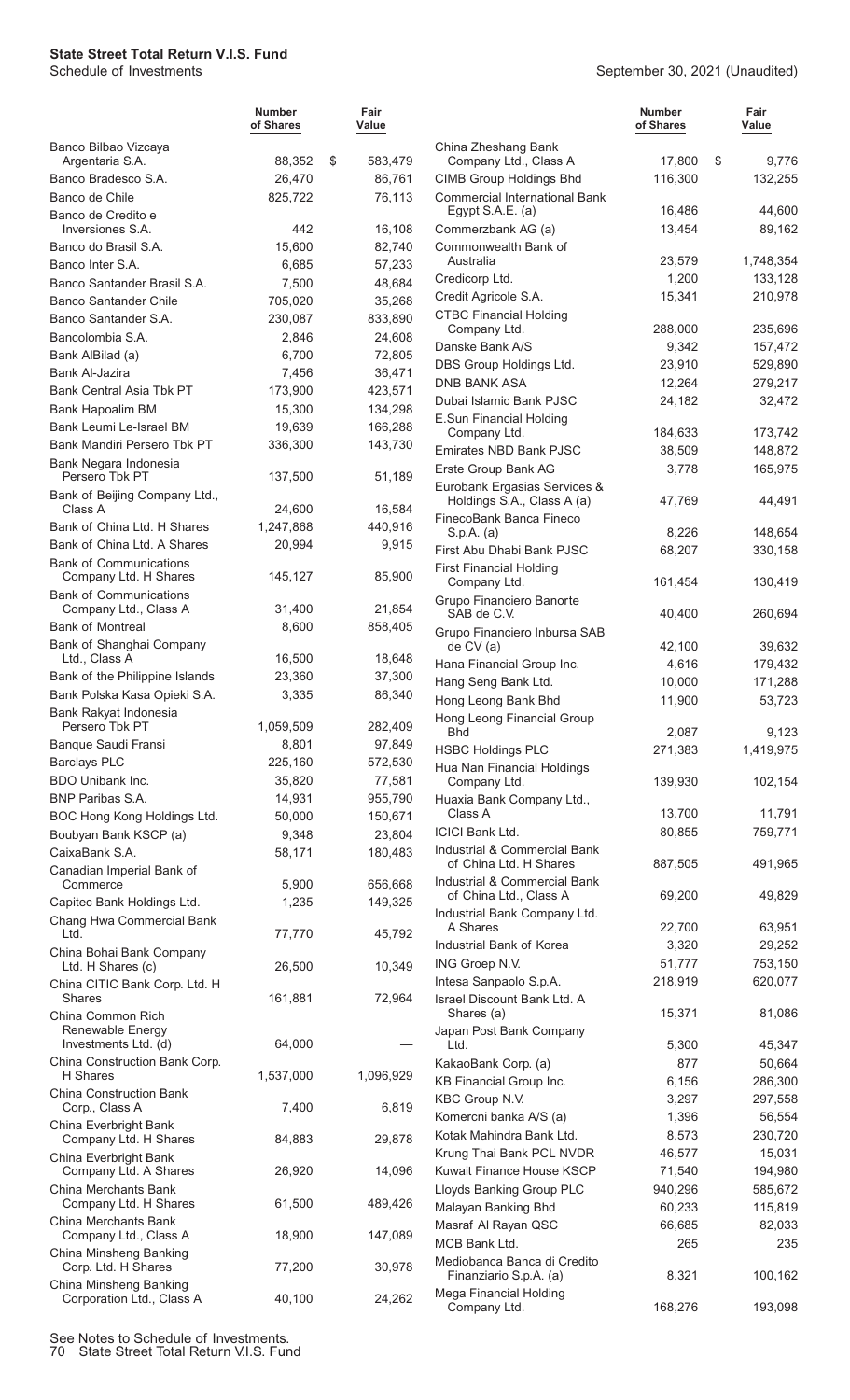|                                                           | <b>Number</b><br>of Shares | Fair<br>Value |                                                     | <b>Number</b><br>of Shares | Fair<br>Value |
|-----------------------------------------------------------|----------------------------|---------------|-----------------------------------------------------|----------------------------|---------------|
| Metropolitan Bank & Trust Co.<br>Mitsubishi UFJ Financial | 10,500                     | \$<br>8,978   | The Shanghai Commercial &<br>Savings Bank Ltd.      | 65,000                     | \$<br>103,287 |
| Group Inc.                                                | 162,300                    | 957,001       | The Siam Commercial Bank                            |                            |               |
| Mizrahi Tefahot Bank Ltd.                                 | 1,794                      | 60,381        | <b>PCL NVDR</b>                                     | 15,600                     | 55,852        |
| Mizuho Financial Group Inc.                               | 31,900                     | 450,162       | The Toronto-Dominion Bank                           | 24,200                     | 1,601,744     |
| Moneta Money Bank A/S (a)(c)                              | 4,117                      | 16,615        | Turkiye Garanti Bankasi A/S                         | 20,019                     | 20,773        |
| National Australia Bank Ltd.                              | 43,777                     | 862,611       | Turkiye Is Bankasi AS C<br><b>Shares</b>            | 14,872                     | 8,649         |
| National Bank of Canada                                   | 4,600                      | 353,229       | UniCredit S.p.A.                                    | 28,165                     | 372,920       |
| National Bank of Kuwait SAKP                              | 106,749                    | 337,307       | United Overseas Bank Ltd.                           | 15,600                     | 295,158       |
| National Commercial Bank                                  | 34,558                     | 565,724       | VTB Bank PJSC GDR                                   | 21,532                     | 29,535        |
| Natwest Group PLC                                         | 76,171                     | 229,807       | Westpac Banking Corp.                               | 48,690                     | 899,701       |
| Nedbank Group Ltd.                                        | 6,830                      | 79,472        | Woori Financial Group Inc.                          | 9,161                      | 89,413        |
| Nordea Bank Abp                                           | 42,923                     | 553,487       | Yes Bank Ltd. (a)                                   | 119,031                    | 19,998        |
| OTP Bank Nyrt (a)                                         | 3,454                      | 202,313       |                                                     |                            |               |
| Oversea-Chinese Banking<br>Corporation Ltd.               | 44,430                     | 374,188       |                                                     |                            | 41,179,105    |
| Ping An Bank Company Ltd. A                               |                            |               | Diversified Capital Markets - 0.1%                  |                            |               |
| <b>Shares</b>                                             | 21,200                     | 58,603        | Banco BTG Pactual S.A.                              | 18,408                     | 84,998        |
| Postal Savings Bank of China                              |                            |               | China Everbright Ltd.                               | 9,953                      | 11,694        |
| Company Ltd. H Shares (c)                                 | 116,675                    | 80,209        | Credit Suisse Group AG                              | 34,618                     | 341,567       |
| Postal Savings Bank of China<br>Company Ltd., Class A     | 30,400                     | 23,783        | Deutsche Bank AG (a)                                | 28,290                     | 359,688       |
| Powszechna Kasa                                           |                            |               | Macquarie Group Ltd.                                | 4,555                      | 588,001       |
| Oszczednosci Bank Polski                                  |                            |               | Mirae Asset Daewoo Company                          |                            |               |
| S.A. (a)                                                  | 13,303                     | 141,059       | Ltd.                                                | 5,282                      | 38,092        |
| <b>Public Bank Bhd</b>                                    | 225,200                    | 218,933       | <b>UBS Group AG</b>                                 | 48,635                     | 775,544       |
| <b>Qatar International Islamic</b><br><b>Bank QSC</b>     | 9,351                      | 24,968        |                                                     |                            | 2,199,584     |
| Qatar Islamic Bank SAQ                                    | 20,942                     | 104,969       | Diversified Chemicals - 0.1%                        |                            |               |
| <b>Qatar National Bank QPSC</b>                           | 70,865                     | 372,718       | Arkema S.A.                                         | 824                        | 108,715       |
| Raiffeisen Bank International                             |                            |               | <b>BASF SE</b>                                      | 12,191                     | 924,681       |
| AG                                                        | 1,930                      | 50,504        | <b>LANXESS AG</b>                                   | 1,100                      | 74,381        |
| RHB Bank Bhd                                              | 23,534                     | 30,601        | Mitsubishi Chemical Holdings                        |                            |               |
| <b>Riyad Bank</b>                                         | 20,621                     | 148,443       | Corp.                                               | 17,300                     | 157,099       |
| Royal Bank of Canada<br>Santander Bank Polska S.A.        | 18,912                     | 1,881,422     | Mitsubishi Gas Chemical<br>Companies Inc.           | 2,037                      | 40,068        |
| (a)                                                       | 568                        | 42,937        | Ningxia Baofeng Energy<br>Group Company Ltd.,       |                            |               |
| Sberbank of Russia PJSC<br>ADR.                           | 42,646                     | 795,072       | Class A                                             | 7,200                      | 17,780        |
| Shanghai Pudong                                           |                            |               | Nissan Chemical Corp.                               | 1,600                      | 93,343        |
| Development Bank                                          |                            |               | Pidilite Industries Ltd.                            | 2,765                      | 88,541        |
| Company Ltd., Class A                                     | 32,300                     | 44,921        | Sasol Ltd. (a)                                      | 8,577                      | 162,718       |
| Shinhan Financial Group                                   |                            |               | Solvay S.A.                                         | 1,000                      | 124,112       |
| Company Ltd.<br>SinoPac Financial Holdings                | 6,810                      | 230,039       | Sumitomo Chemical Company<br>Ltd.                   | 20,000                     | 103,545       |
| Company Ltd.                                              | 130,633                    | 64,903        |                                                     |                            |               |
| Skandinaviska Enskilda                                    |                            |               |                                                     |                            | 1,894,983     |
| Banken AB, Class A                                        | 21,479                     | 302,913       | Diversified Metals & Mining - 0.3%                  |                            |               |
| Societe Generale S.A.                                     | 11,093                     | 347,555       | African Rainbow Minerals Ltd.                       | 2,484                      | 31,734        |
| Standard Bank Group Ltd.                                  | 19,948                     | 189,069       | Anglo American PLC                                  | 17,164                     | 601,999       |
| <b>Standard Chartered PLC</b>                             | 36,127                     | 211,339       | BHP Billiton Ltd.                                   | 39,120                     | 1,043,944     |
| State Bank of India                                       | 27,356                     | 165,828       | <b>BHP Group PLC</b>                                | 28,014                     | 706,292       |
| Sumitomo Mitsui Financial                                 |                            |               | <b>Boliden AB</b>                                   | 3,697                      | 118,459       |
| Group Inc.<br>Sumitomo Mitsui Trust                       | 17,300                     | 607,076       | China Molybdenum Company                            |                            |               |
| Holdings Inc.                                             | 4,600                      | 158,026       | Ltd. H Shares                                       | 48,000                     | 29,634        |
| Svenska Handelsbanken AB,<br>Class A                      | 19,183                     | 214,982       | China Molybdenum Company<br>Ltd. A Shares           | 22,300                     | 20,645        |
| Swedbank AB A Shares                                      | 11,923                     | 240,584       | China Northern Rare Earth                           |                            |               |
| Taishin Financial Holding                                 |                            |               | Group High-Tech Company<br>Ltd., Class A            | 3,700                      | 25,043        |
| Company Ltd<br>Taiwan Cooperative Financial               | 167,950                    | 108,725       | Ganfeng Lithium Company                             |                            |               |
| Holding Company Ltd.                                      | 148,231                    | 117,208       | Ltd. A Shares                                       | 1,500                      | 37,663        |
| TCS Group Holding PLC GDR                                 | 1,836                      | 166,950       | <b>Ganfeng Lithium Company</b><br>Ltd. H Shares (c) | 4,200                      | 73,590        |
| The Bank of Nova Scotia                                   | 16,100                     | 990,769       | GEM Company Ltd. A Shares                           | 7,800                      | 13,422        |
| The Bank of NT Butterfield &                              |                            |               | Glencore PLC (a)                                    | 132,439                    | 623,446       |
| Son Ltd.                                                  | 2,300                      | 81,673        | Grupo Mexico SAB de C.V.                            | 48,242                     | 193,466       |
| The Commercial Bank PQSC                                  | 36,327                     | 61,350        | Ivanhoe Mines Ltd. A Shares                         |                            |               |
| The Saudi British Bank                                    | 14,824                     | 131,020       | (a)                                                 | 7,900                      | 50,511        |
|                                                           |                            |               | Korea Zinc Company Ltd.                             | 121                        | 51,048        |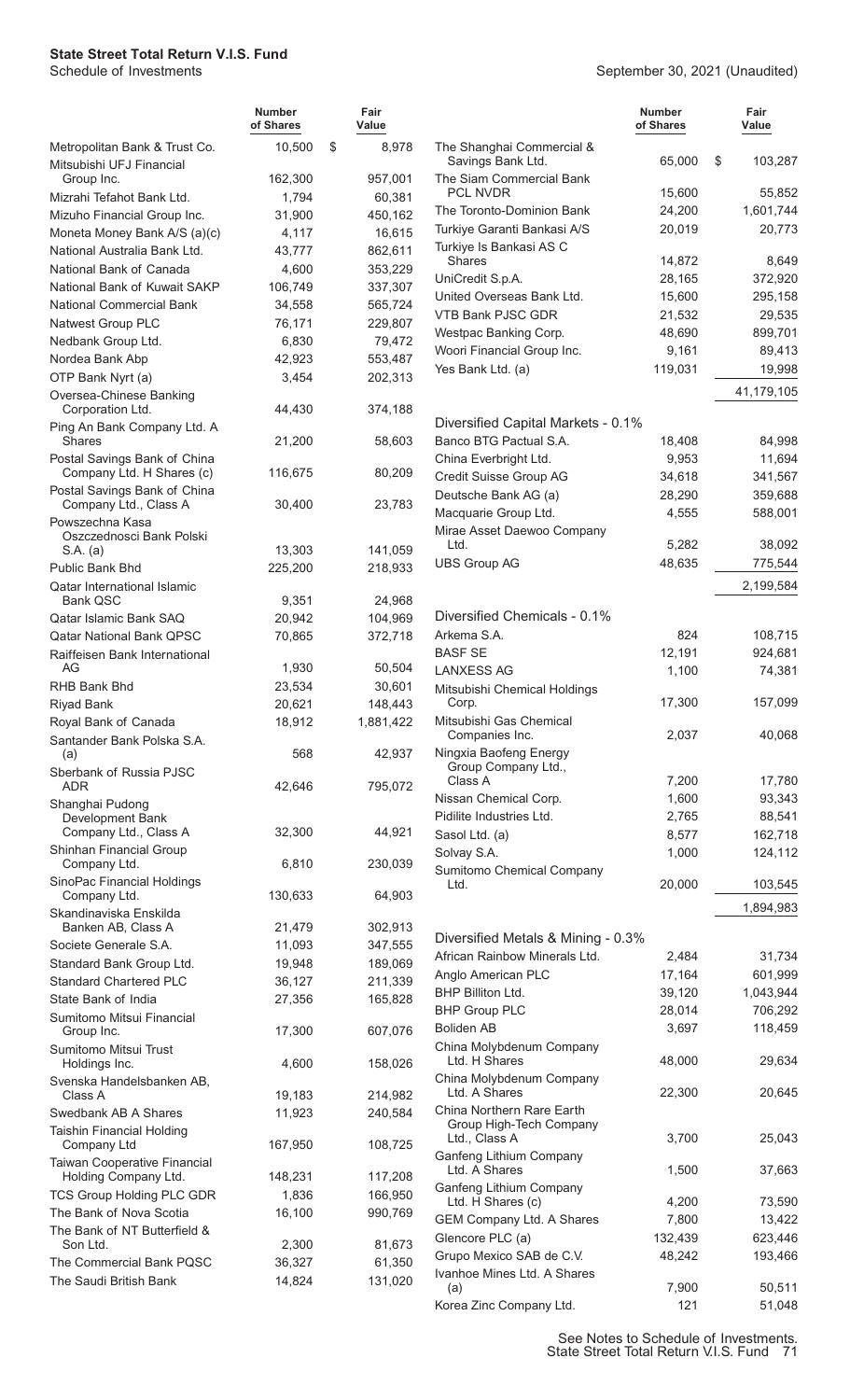|                                                         | Number<br>of Shares | Fair<br>Value |
|---------------------------------------------------------|---------------------|---------------|
| Merdeka Copper Gold Tbk PT<br>(a)                       | 202,300             | \$<br>35,406  |
| <b>MMC Norilsk Nickel PJSC</b><br>ADR                   | 9,904               | 294,197       |
| MMG Ltd. (a)                                            | 36,000              | 14,957        |
| Rio Tinto Ltd.                                          | 4,905               | 348,902       |
| Rio Tinto PLC                                           | 14,909              | 978,006       |
| Saudi Arabian Mining Co. (a)                            | 7,759               | 172,640       |
| Shenghe Resources Holding<br>Company Ltd., Class A      | 4,000               | 12,316        |
| South32 Ltd.                                            | 64,588              | 160,144       |
| Sumitomo Metal Mining<br>Company Ltd.                   | 3,500               | 126,244       |
| Teck Resources Ltd., Class B                            | 6,400               | 159,286       |
| Vedanta Ltd.                                            | 17,894              | 68,840        |
| Zhejiang Huayou Cobalt                                  |                     |               |
| Company Ltd., Class A                                   | 1,100               | 17,555        |
|                                                         |                     | 6,009,389     |
|                                                         |                     |               |
| Diversified Real Estate Activities - 0.1%               |                     |               |
| <b>Aldar Properties PJSC</b>                            | 55,733              | 61,603        |
| Ayala Land Inc.                                         | 146,400             | 96,146        |
| Barwa Real Estate Co.                                   | 35,703              | 30,807        |
| Capitaland Investment Ltd. (a)                          | 35,300              | 88,406        |
| City Developments Ltd.<br>Daito Trust Construction      | 5,200               | 26,321        |
| Company Ltd.<br>Daiwa House Industry                    | 900                 | 105,312       |
| Company Ltd.                                            | 7,500               | 249,385       |
| DLF Ltd.                                                | 7,407               | 41,300        |
| ESR Cayman Ltd. (a)(c)                                  | 26,400              | 79,678        |
| Hang Lung Properties Ltd.                               | 27,000              | 61,534        |
| Lendlease Corporation Ltd.                              | 9,191               | 70,606        |
| Mitsubishi Estate Company                               |                     |               |
| Ltd.                                                    | 15,600              | 247,772       |
| Mitsui Fudosan Company Ltd.                             | 12,500              | 296,191       |
| New World Development<br>Company Ltd.                   | 22,000              | 89,480        |
| Nomura Real Estate                                      |                     |               |
| Holdings Inc.                                           | 1,496               | 38,796        |
| Shanghai Lujiazui Finance &<br>Trade Zone Development   |                     |               |
| Company Ltd.                                            | 21,200              | 19,207        |
| Shenzhen Investment Ltd.                                | 20,181              | 5,059         |
| Sumitomo Realty &                                       |                     |               |
| Development Company Ltd.                                | 4,200               | 153,130       |
| Sun Hung Kai Properties Ltd.                            | 18,000              | 224,754       |
| Swire Pacific Ltd., Class A                             | 6,500               | 38,461        |
| The Wharf Holdings Ltd.                                 | 25,000              | 82,697        |
| UOL Group Ltd.                                          | 5,900               | 29,673        |
|                                                         |                     | 2,136,318     |
|                                                         |                     |               |
| Diversified REITs - 0.1%<br>Daiwa House REIT Investment |                     |               |
| Corp.<br>Fibra Uno Administracion S.A.                  | 26                  | 76,161        |
| de C.V.                                                 | 57,700              | 65,720        |
| Gecina S.A.                                             | 615                 | 82,783        |
| Growthpoint Properties Ltd.                             | 62,464              | 59,371        |
| <b>Land Securities Group PLC</b>                        | 9,427               | 87,925        |
| Mirvac Group                                            | 52,971              | 112,272       |
| Nomura Real Estate Master                               |                     |               |
| Fund Inc.                                               | 57                  | 81,833        |
| Stockland<br>The British Land Company                   | 32,097              | 101,700       |
| PLC                                                     | 11,674              | 77,519        |
| The GPT Group                                           | 26,056              | 93,773        |
| United Urban Investment Corp.                           | 46                  | 62,016        |
|                                                         |                     | 901,073       |
|                                                         |                     |               |

|                                                                      | <b>Number</b><br>of Shares | Fair<br>Value           |
|----------------------------------------------------------------------|----------------------------|-------------------------|
| Diversified Support Services - 0.0% *                                |                            |                         |
| Brambles Ltd.<br>Ritchie Bros Auctioneers Inc.                       | 19,903<br>1,500            | \$<br>152,916<br>92,545 |
|                                                                      |                            |                         |
|                                                                      |                            | 245,461                 |
| Drug Retail - 0.0% *                                                 |                            |                         |
| Clicks Group Ltd.                                                    | 3,581                      | 66,098                  |
| Cosmos Pharmaceutical Corp.                                          | 300                        | 50,822                  |
| Raia Drogasil S.A.<br>Tsuruha Holdings Inc.                          | 19,400<br>600              | 83,205<br>73,808        |
| Welcia Holdings Company Ltd.                                         | 1,244                      | 44,724                  |
|                                                                      |                            | 318,657                 |
| Education Services - 0.0% *                                          |                            |                         |
| China East Education<br>Holdings Ltd. (a)(c)                         | 5,000                      | 5,158                   |
| China Education Group                                                |                            |                         |
| Holdings Ltd.<br>China Yuhua Education                               | 15,000                     | 25,874                  |
| Corporation Ltd. (c)                                                 | 28,000                     | 13,596                  |
| GSX Techedu Inc. ADR (a)                                             | 1,716                      | 5,268                   |
| <b>New Oriental Education &amp;</b>                                  |                            |                         |
| Technology Group Inc. ADR<br>(a)                                     | 27,700                     | 56,785                  |
| TAL Education Group ADR (a)                                          | 7,400                      | 35,816                  |
|                                                                      |                            | 142,497                 |
|                                                                      |                            |                         |
| Electric Utilities - 0.3%                                            |                            |                         |
| Adani Transmission Ltd. (a)<br><b>AusNet Services</b>                | 4,143<br>24,041            | 86,580<br>43,480        |
| Centrais Eletricas Brasileiras                                       |                            |                         |
| S.A.                                                                 | 5,900                      | 41,698                  |
| CEZ A/S                                                              | 2,929                      | 95,436                  |
| Chubu Electric Power                                                 |                            |                         |
| Company Inc.<br>CK Infrastructure Holdings Ltd.                      | 8,600<br>8,500             | 101,386<br>47,410       |
| CLP Holdings Ltd.                                                    | 22,500                     | 216,639                 |
| CPFL Energia S.A.                                                    | 3,100                      | 15,321                  |
| EDP - Energias de Portugal                                           |                            |                         |
| S.A.<br>Electricite de France S.A.                                   | 36,482                     | 191,744<br>78,026       |
| Elia Group S.A.                                                      | 6,206<br>400               | 47,825                  |
| Emera Inc.                                                           | 3,400                      | 153,944                 |
| Endesa S.A.                                                          | 4,266                      | 86,079                  |
| Enel Americas S.A.                                                   | 348,937                    | 41,162                  |
| Enel Chile S.A.                                                      | 262,988                    | 12,456                  |
| Enel S.p.A.                                                          | 107,946                    | 828,938                 |
| Energisa S.A.                                                        | 3,400                      | 27,399                  |
| Equatorial Energia S.A.<br>Fortis Inc.                               | 16,500<br>6,171            | 76,763<br>273,709       |
| Fortum Oyj                                                           | 6,014                      | 182,716                 |
| <b>HK Electric Investments &amp; HK</b><br>Electric Investments Ltd. | 33,869                     | 33,631                  |
| Hydro One Ltd. (c)                                                   | 4,398                      | 103,940                 |
| Iberdrola S.A.                                                       | 78,573                     | 790,888                 |
| Inter Rao UES PJSC (a)                                               | 467,243                    | 29,854                  |
| Interconexion Electrica S.A.<br>ESP                                  | 5,883                      | 35,033                  |
| Korea Electric Power Corp.                                           | 4,645                      | 91,947                  |
| Manila Electric Co.                                                  | 2,420                      | 14,097                  |
| Mercury NZ Ltd.                                                      | 8,826                      | 39,445                  |
| Origin Energy Ltd.                                                   | 23,637                     | 79,236                  |
| Orsted A/S (c)                                                       | 2,500                      | 329,737                 |
| PGE Polska Grupa<br>Energetyczna S.A. (a)                            | 9,640                      | 21,577                  |
| Power Assets Holdings Ltd.                                           | 18,500                     | 108,449                 |
| Power Grid Corporation of                                            |                            |                         |
| India Ltd.                                                           | 48,757                     | 124,319                 |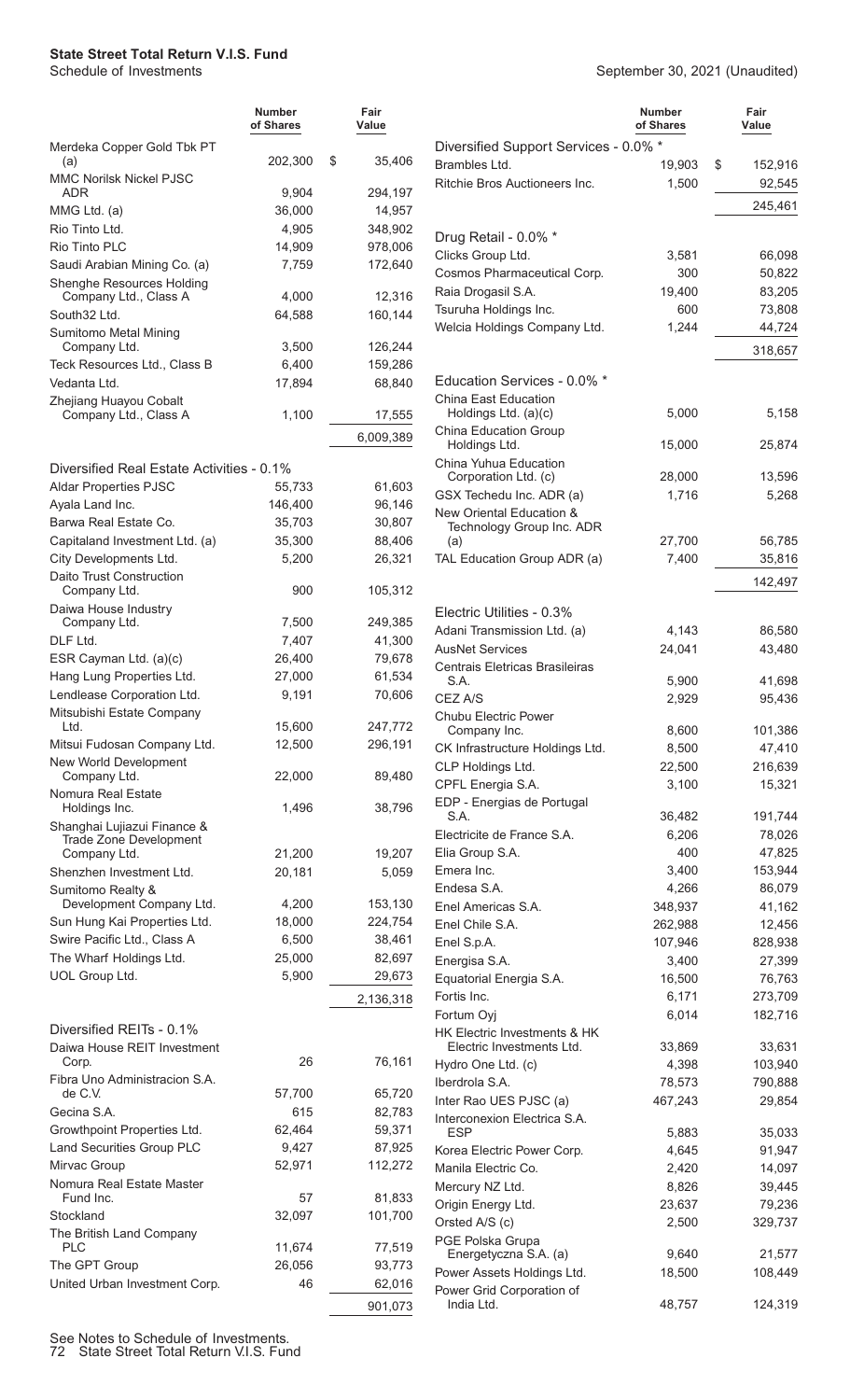|                                                                    | <b>Number</b><br>of Shares | Fair<br>Value      |
|--------------------------------------------------------------------|----------------------------|--------------------|
| Red Electrica Corporacion<br>S.A.                                  |                            | \$                 |
| Saudi Electricity Co.                                              | 5,821<br>15,070            | 116,843<br>107,701 |
| <b>SSE PLC</b>                                                     | 13,771                     | 290,155            |
| Tenaga Nasional Bhd                                                | 41,300                     | 95,309             |
| Terna Rete Elettrica Nazionale                                     |                            |                    |
| S.p.A.                                                             | 19,003                     | 134,930            |
| The Kansai Electric Power                                          | 9,400                      | 90,859             |
| Company Inc.<br><b>Tohoku Electric Power</b>                       |                            |                    |
| Company Inc.                                                       | 5,500                      | 40,330             |
| Tokyo Electric Power Company                                       |                            |                    |
| Holdings Inc. (a)                                                  | 20,200                     | 57,371             |
| Verbund AG                                                         | 903                        | 91,372             |
|                                                                    |                            | 5,475,734          |
| Electrical Components & Equipment - 0.2%                           |                            |                    |
| ABB Ltd.                                                           | 23,015                     | 769,151            |
| Ballard Power Systems Inc. (a)                                     | 3,100                      | 43,508             |
| <b>Contemporary Amperex</b><br>Technology Company Ltd.,            |                            |                    |
| Class A                                                            | 2,200                      | 178,466            |
| Ecopro BM Co. Ltd.                                                 | 181                        | 70,275             |
| Eve Energy Company Ltd. A<br>Shares                                | 1,500                      | 22,847             |
| Fuji Electric Company Ltd.                                         | 1,700                      | 77,166             |
| Gotion High-tech Company                                           |                            |                    |
| Ltd. A Shares (a)                                                  | 1,800                      | 13,166             |
| Havells India Ltd.                                                 | 4,012                      | 73,751             |
| Legrand S.A.                                                       | 3,537                      | 379,184            |
| Nidec Corp.<br>nVent Electric plc                                  | 5,900<br>2,300             | 648,784<br>74,359  |
| Prysmian S.p.A.                                                    | 3,429                      | 119,832            |
| <b>Schneider Electric SE</b>                                       | 7,156                      | 1,192,477          |
| <b>Sungrow Power Supply</b><br>Company Ltd. A Shares               | 1,900                      | 43,236             |
| Suzhou Maxwell Technologies                                        |                            |                    |
| Company Ltd., Class A                                              | 200                        | 18,762             |
| TBEA Company Ltd.                                                  | 4,200                      | 15,645             |
| WEG S.A.<br><b>Zhejiang Chint Electrics</b>                        | 26,646                     | 193,797            |
| Company Ltd., Class A                                              | 1,800                      | 15,680             |
| Zhuzhou CRRC Times Electric                                        |                            |                    |
| Company Ltd. H Shares (a)                                          | 10,000                     | 45,817             |
|                                                                    |                            | 3,995,903          |
| Electronic Components - 0.2%                                       |                            |                    |
| AU Optronics Corp.                                                 | 148,000                    | 92,786             |
| Beijing Yuanliu Hongyuan                                           |                            |                    |
| Electronic Technology<br>Company Ltd., Class A                     | 500                        | 11,637             |
| <b>BOE Technology Group</b>                                        |                            |                    |
| Company Ltd., Class A                                              | 36,100                     | 28,070             |
| Chaozhou Three-Circle Group<br>Company Ltd., Class A               | 2,200                      | 12,594             |
| Delta Electronics Inc.                                             | 30,000                     | 268,805            |
| Delta Electronics Thailand<br><b>PCL NVDR</b>                      | 5,600                      | 77,286             |
| Guangzhou Shiyuan Electronic<br>Technology Company Ltd,<br>Class A | 800                        |                    |
| Hamamatsu Photonics KK                                             | 1,900                      | 9,703<br>117,237   |
| Hirose Electric Company Ltd.                                       | 474                        | 78,575             |
| Ibiden Company Ltd.                                                | 1,400                      | 76,814             |
| Innolux Corp.                                                      | 158,000                    | 95,102             |
| Kingboard Holdings Ltd.                                            | 12,000                     | 54,307             |
| Kingboard Laminates Holdings                                       |                            |                    |
| Ltd.<br>Kyocera Corp.                                              | 20,049<br>4,400            | 32,771<br>274,359  |
|                                                                    |                            |                    |

|                                                              | Number<br>of Shares | Fair<br>Value |
|--------------------------------------------------------------|---------------------|---------------|
| <b>Largan Precision Company</b><br>Ltd.                      | 2,000               | \$<br>155,820 |
| Lens Technology Company<br>Ltd. A Shares                     | 7,860               | 25,280        |
| LG Display Company Ltd. (a)                                  | 4,218               | 66,559        |
| LG Innotek Company Ltd.                                      | 260                 | 45,097        |
| Lingyi iTech Guangdong Co.,<br>Class A                       | 8,000               | 7,972         |
| Luxshare Precision Industry<br>Company Ltd., Class A         | 7,700               | 42,297        |
| <b>Maxscend Microelectronics</b><br>Company Ltd., Class A    | 380                 | 20,558        |
| Murata Manufacturing<br>Company Ltd.                         | 7,600               | 670,552       |
| Nan Ya Printed Circuit Board<br>Corp.                        | 3,000               | 46,180        |
| Omron Corp.                                                  | 2,397               | 236,594       |
| Samsung Electro-Mechanics<br>Company Ltd.                    | 855                 | 126,520       |
| Samsung SDI Company Ltd.<br><b>Sunny Optical Technology</b>  | 867                 | 517,356       |
| Group Company Ltd.                                           | 11,200              | 293,271       |
| TDK Corp.                                                    | 5,400               | 194,250       |
| Unimicron Technology Corp.                                   | 22,000              | 102,941       |
| Walsin Technology Corp. (a)                                  | 3,000               | 16,257        |
| Yageo Corp.                                                  | 7,000               | 109,716       |
| Zhen Ding Technology Holding<br>Ltd.                         | 10,665              | 37,498        |
|                                                              |                     | 3,944,764     |
| Electronic Equipment & Instruments - 0.1%                    |                     |               |
| Azbil Corp.                                                  | 1,600               | 68,716        |
| Halma PLC                                                    | 4,993               | 190,585       |
| Hexagon AB, B Shares                                         | 26,072              | 403,551       |
| Keyence Corp.                                                | 2,600               | 1,547,970     |
| Shimadzu Corp.                                               | 3,200               | 140,179       |
| Wuhan Guide Infrared                                         |                     |               |
| Company Ltd., Class A                                        | 2,500               | 9,007         |
| Yokogawa Electric Corp.                                      | 3,000               | 52,194        |
| Zhejiang Dahua Technology<br>Company Ltd., Class A           | 2,800               | 10,227        |
|                                                              |                     | 2,422,429     |
| Electronic Manufacturing Services - 0.1%                     |                     |               |
| <b>AAC Technologies</b>                                      |                     |               |
| Holdings Inc.                                                | 13,000              | 61,477        |
| Fabrinet (a)                                                 | 1,931               | 197,947       |
| Foxconn Industrial Internet<br>Company Ltd., Class A         | 8,600               | 15,439        |
| Foxconn Technology Company<br>Ltd.                           | 16,000              | 40,014        |
| GoerTek Inc. A Shares                                        | 2,248               | 14,917        |
| Hon Hai Precision Industry<br>Company Ltd.                   | 197,000             | 735,324       |
| Venture Corporation Ltd.                                     | 3,600               | 47,324        |
| Wingtech Technology<br>Company Ltd. A Shares                 | 1,200               | 17,315        |
| Wuxi Lead Intelligent<br>Equipment Company Ltd.,             |                     |               |
| Class A                                                      | 1,440               | 15,394        |
|                                                              |                     | 1,145,151     |
| Environmental & Facilities Services - 0.0% *                 |                     |               |
| China Everbright International                               |                     |               |
| Ltd.                                                         | 68,000              | 51,099        |
| <b>GFL Environmental Inc.</b><br><b>Rentokil Initial PLC</b> | 2,100<br>24,444     | 78,059        |
|                                                              |                     | 192,089       |
|                                                              |                     | 321,247       |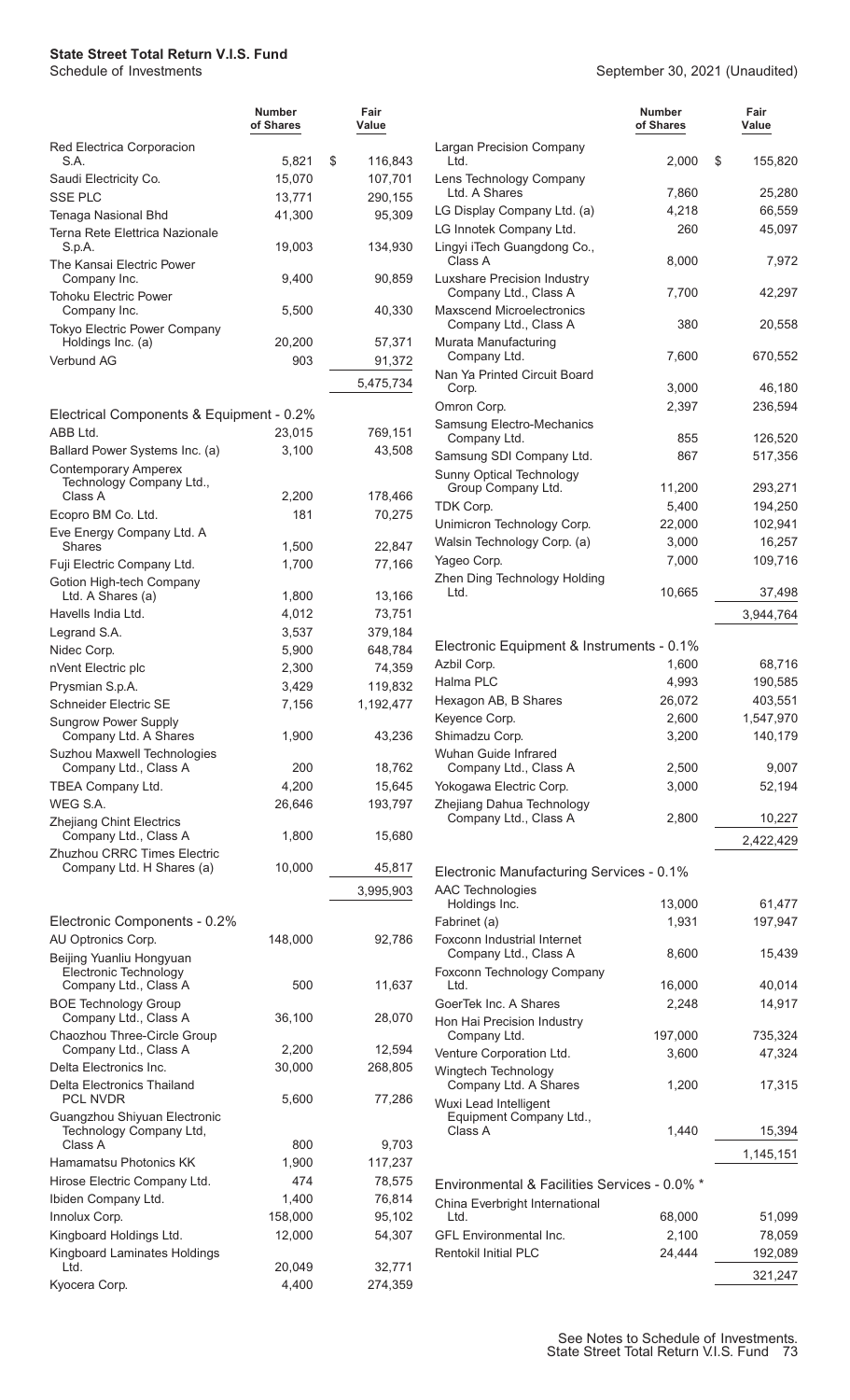|                                                                     | <b>Number</b><br>of Shares | Fair<br>Value    |
|---------------------------------------------------------------------|----------------------------|------------------|
| Fertilizers & Agricultural Chemicals - 0.1%                         |                            |                  |
| <b>ICL Group Ltd</b>                                                | 9,360                      | \$<br>68,163     |
| Nutrien Ltd.                                                        | 7,500                      | 486,699          |
| PhosAgro PJSC GDR                                                   | 2,411                      | 53,717           |
| PI Industries Ltd.                                                  | 1,523                      | 65,037           |
| SABIC Agri-Nutrients Co.                                            | 3,217                      | 147,852          |
| Shandong Hualu Hengsheng<br>Chemical Company Ltd.,<br>Class A       |                            |                  |
| UPL Ltd.                                                            | 2,470<br>8,984             | 12,523<br>85,398 |
| <b>Yara International ASA</b>                                       | 2,349                      | 116,527          |
|                                                                     |                            | 1,035,916        |
| Financial Exchanges & Data - 0.2%                                   |                            |                  |
| ASX Ltd.                                                            | 2,616                      | 150,911          |
| B3 S.A. - Brasil Bolsa Balcao                                       | 96,300                     | 225,158          |
| Deutsche Boerse AG                                                  | 2,514                      | 408,150          |
| East Money Information<br>Company Ltd., Class A                     | 11,320                     | 59,928           |
| Hithink RoyalFlush Information<br>Network Company Ltd.,             |                            |                  |
| Class A<br>Hong Kong Exchanges &                                    | 500                        | 9,237            |
| Clearing Ltd.                                                       | 16,000                     | 983,208          |
| Japan Exchange Group Inc.<br>London Stock Exchange                  | 6,900                      | 170,691          |
| Group PLC<br>Moscow Exchange Micex Pj                               | 4,355                      | 436,714          |
| (a)                                                                 | 17,461                     | 41,726           |
| Singapore Exchange Ltd.                                             | 10,736                     | 78,608           |
| TMX Group Ltd.                                                      | 800                        | 86,255           |
|                                                                     |                            | 2,650,586        |
| Food Distributors - 0.0% *                                          |                            |                  |
| Bid Corporation Ltd. (a)                                            | 6,042                      | 129,559          |
| The SPAR Group Ltd.                                                 | 2,566                      | 33,500           |
|                                                                     |                            | 163,059          |
| Food Retail - 0.2%                                                  |                            |                  |
| Alimentation Couche-Tard Inc.,                                      |                            |                  |
| Class B                                                             | 10,900                     | 416,951          |
| Avenue Supermarts Ltd. (a)(c)                                       | 2,515                      | 143,563          |
| BGF retail Company Ltd.                                             | 149                        | 21,286           |
| <b>BIM Birlesik Magazalar A/S</b>                                   | 8,123                      | 58,425           |
| CP ALL PCL NVDR                                                     | 89,300                     | 166,926          |
| Dino Polska S.A. (a)(c)                                             | 949                        | 79,385           |
| Empire Company Ltd.                                                 | 2,200                      | 67,032           |
| Endeavour Group Ltd.<br><b>Etablissements Franz Colruyt</b><br>N.V. | 19,360<br>706              | 96,799<br>36,033 |
| George Weston Ltd.                                                  | 1,069                      | 115,283          |
| ICA Gruppen AB                                                      | 1,332                      | 61,153           |
| J Sainsbury PLC                                                     | 22,225                     | 85,244           |
| Jeronimo Martins SGPS S.A.                                          | 3,370                      | 67,216           |
| Kesko Oyj B Shares                                                  | 3,568                      | 123,136          |
| Kobe Bussan Company Ltd.                                            | 1,800                      | 58,665           |
| Koninklijke Ahold Delhaize N.V.                                     | 13,843                     | 461,185          |
| Lawson Inc.                                                         | 600                        | 29,399           |
| Loblaw Companies Ltd.                                               | 2,319                      | 159,109          |
| Magnit PJSC GDR                                                     | 6,005                      | 101,249          |
| Metro Inc.                                                          | 3,376                      | 164,929          |
| Ocado Group PLC (a)                                                 | 6,592                      | 147,421          |
| President Chain Store Corp.                                         | 10,000                     | 100,351          |
| Seven & I Holdings Company<br>Ltd.                                  | 10,000                     | 454,102          |
| Shoprite Holdings Ltd.                                              | 9,089                      | 107,987          |
| Tesco plc                                                           | 102,199                    | 348,298          |

|                                                                  | <b>Number</b><br>of Shares | Fair<br>Value     |
|------------------------------------------------------------------|----------------------------|-------------------|
| Wm Morrison Supermarkets                                         |                            |                   |
| PLC                                                              | 32,257                     | \$<br>128,089     |
| Woolworths Group Ltd.                                            | 16,784                     | 471,043           |
| X5 Retail Group N.V. GDR                                         | 2,222                      | 71,767            |
|                                                                  |                            | 4,342,026         |
| Footwear - 0.0% *                                                |                            |                   |
| ANTA Sports Products Ltd.<br>Feng TAY Enterprise Company<br>Ltd. | 17,276                     | 326,231<br>61,484 |
| Pou Chen Corp.                                                   | 8,000<br>43,000            | 51,808            |
| Puma SE                                                          | 1,384                      | 153,932           |
|                                                                  |                            | 593,455           |
| Forest Products - 0.0% *                                         |                            |                   |
| Svenska Cellulosa AB SCA B                                       |                            |                   |
| Shares                                                           | 8,168                      | 126,673           |
| West Fraser Timber Company<br>Ltd.                               | 1,198                      | 100,882           |
|                                                                  |                            | 227,555           |
| Gas Utilities - 0.1%                                             |                            |                   |
| Adani Gas Ltd.                                                   | 4,271                      | 81,887            |
| AltaGas Ltd.                                                     | 3,700                      | 72,987            |
| <b>APA Group</b>                                                 | 15,852                     | 98,657            |
| <b>Beijing Enterprises Holdings</b><br>Ltd.                      | 6,500                      | 25,945            |
| Brookfield Infrastructure Corp.,                                 |                            |                   |
| Class A                                                          | 2,800                      | 167,664           |
| China Gas Holdings Ltd.<br>China Resources Gas Group             | 47,200                     | 139,402           |
| Ltd.                                                             | 16,000                     | 84,063            |
| Enagas S.A.                                                      | 3,290                      | 73,155            |
| ENN Energy Holdings Ltd.                                         | 12,300                     | 202,870           |
| GAIL India Ltd.<br>Hong Kong & China Gas                         | 28,874                     | 61,508            |
| Company Ltd.                                                     | 147,650                    | 223,083           |
| Indraprastha Gas Ltd.                                            | 3,071                      | 21,987            |
| Kunlun Energy Company Ltd.                                       | 72,000                     | 74,969            |
| Naturgy Energy Group S.A.                                        | 3,898                      | 98,167            |
| Osaka Gas Company Ltd.                                           | 5,000                      | 91,136            |
| Petronas Gas Bhd                                                 | 10,949                     | 43,989            |
| Snam S.p.A.                                                      | 27,281                     | 150,994           |
| Toho Gas Company Ltd.                                            | 1,100                      | 47,723            |
| Tokyo Gas Company Ltd.                                           | 5,000                      | 92,803            |
|                                                                  |                            | 1,852,989         |
| General Merchandise Stores - 0.1%                                |                            |                   |
| Canadian Tire Corporation                                        |                            |                   |
| Ltd., Class A                                                    | 800                        | 111,925           |
| Dollarama Inc.                                                   | 3,900                      | 169,133           |
| Don Quijote Holdings<br>Company Ltd.                             | 5,500                      | 113,198           |
| Magazine Luiza S.A.                                              | 45,024                     | 118,491           |
| Ryohin Keikaku Company Ltd.                                      | 3,300                      | 73,218            |
| Wesfarmers Ltd.                                                  | 15,031                     | 597,338           |
|                                                                  |                            | 1,183,303         |
| Gold - 0.2%                                                      |                            |                   |
| Agnico Eagle Mines Ltd.                                          | 3,341                      | 173,294           |
| Aneka Tambang Tbk                                                | 160,400                    | 25,414            |
| AngloGold Ashanti Ltd.                                           | 7,504                      | 120,330           |
| B2Gold Corp.                                                     | 16,500                     | 56,396            |
| Barrick Gold Corp.                                               | 23,500                     | 424,237           |
| Cia de Minas Buenaventura                                        |                            |                   |
| S.A.A. ADR (a)                                                   | 3,800                      | 25,688            |
| Evolution Mining Ltd.                                            | 26,337                     | 66,538            |
| Franco-Nevada Corp.                                              | 2,605                      | 338,361           |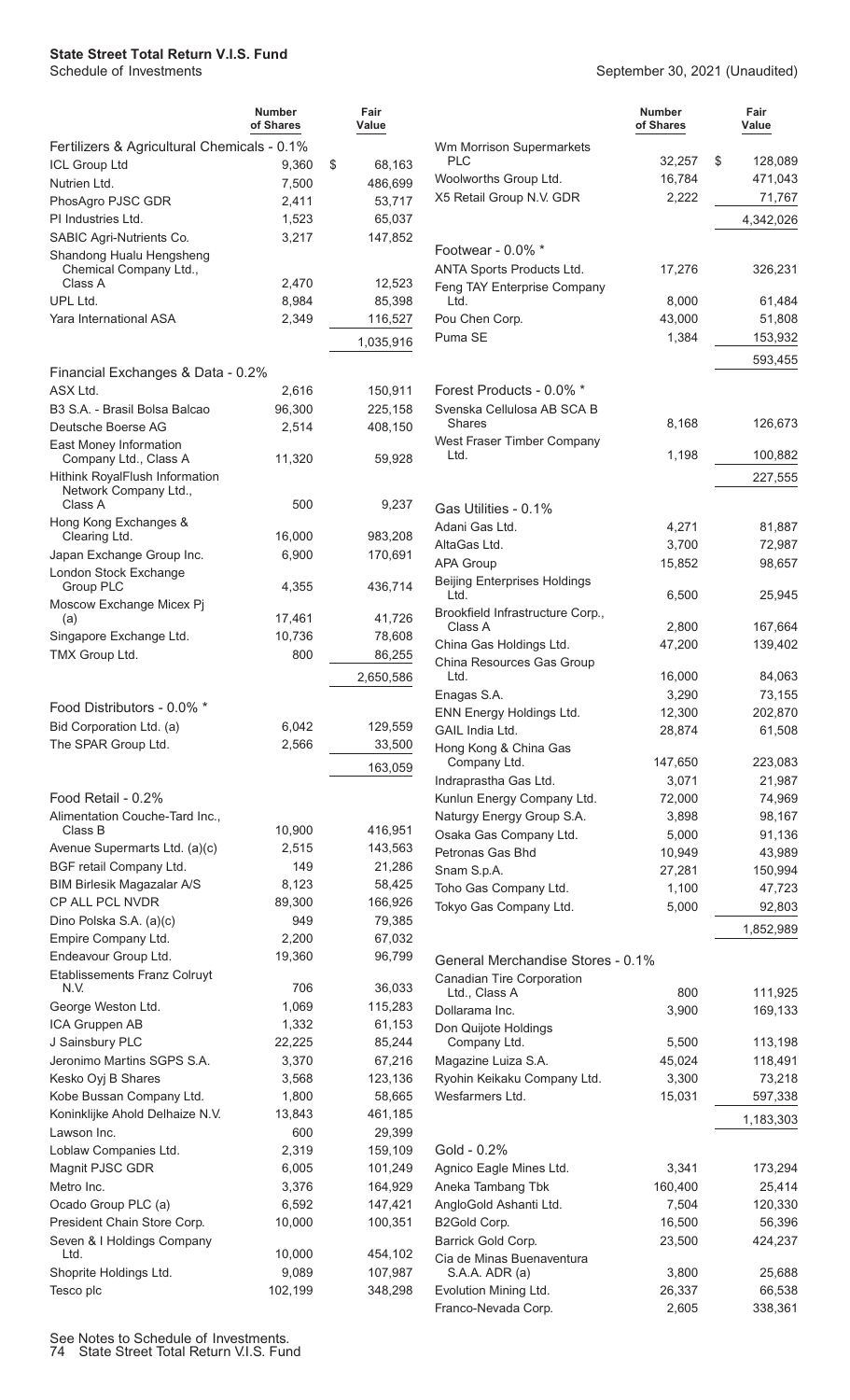|                                                              | Number<br>of Shares | Fair<br>Value    |
|--------------------------------------------------------------|---------------------|------------------|
| Gold Fields Ltd.                                             | 14.532              | \$<br>119,228    |
| Harmony Gold Mining                                          |                     |                  |
| Company Ltd.<br>Kinross Gold Corp.                           | 6,485<br>17,000     | 20,200<br>91,116 |
| Kirkland Lake Gold Ltd.                                      | 3,600               | 149,928          |
| Newcrest Mining Ltd.                                         | 10,730              | 177,731          |
| Northern Star Resources Ltd.                                 | 14,883              | 91,078           |
| Novagold Resources Inc. (a)                                  | 12,100              | 83,248           |
| Polymetal International PLC                                  | 6,373               | 107,756          |
| Polyus PJSC GDR<br>Shandong Gold Mining                      | 1,075               | 87,842           |
| Company Ltd., Class A<br>Shandong Gold Mining                | 3,000               | 9,125            |
| Company Ltd. H Shares (c)                                    | 5,250               | 9,298            |
| <b>Wheaton Precious Metals</b><br>Corp.                      | 5,942               | 223,637          |
| Yamana Gold Inc.                                             | 14,900              | 58,807           |
| Zhaojin Mining Industry<br>Company Ltd. H Shares             | 10,500              | 7,392            |
| Zijin Mining Group Company<br>Ltd. H Shares                  | 97,119              | 117,948          |
| Zijin Mining Group Company<br>Ltd. A Shares                  | 15,700              | 24,356           |
|                                                              |                     | 2,608,948        |
|                                                              |                     |                  |
| Healthcare Distributors - 0.0% *<br>Amplifon S.p.A.          | 1,650               | 78,458           |
| <b>Celltrion Healthcare Company</b><br>Ltd. $(a)$            | 1,269               | 116,074          |
| Huadong Medicine Company<br>Ltd. A Shares                    | 1,700               | 7,807            |
| Medipal Holdings Corp.                                       | 2,405               | 45,149           |
| Shanghai Pharmaceuticals<br>Holding Company Ltd.,<br>Class H | 14,700              | 28,491           |
| Shanghai Pharmaceuticals<br>Holding Company Ltd.,            |                     |                  |
| Class A<br>Sinopharm Group Company                           | 4,200               | 12,423           |
| Ltd. H Shares                                                | 24,400              | 63,942           |
|                                                              |                     | 352,344          |
| Healthcare Equipment - 0.4%                                  |                     |                  |
| Ambu A/S, Class B                                            | 2,220               | 65,689           |
| <b>BioMerieux</b>                                            | 554                 | 63,071           |
| Carl Zeiss Meditec AG                                        | 539                 | 103,300          |
| Cochlear Ltd.                                                | 889                 | 138,980          |
| DiaSorin S.p.A.                                              | 338                 | 70,818           |
| Fisher & Paykel Healthcare<br>Corporation Ltd.               | 7,563               | 166,233          |
| <b>GN Store Nord AS</b>                                      | 1,728               | 119,587          |
| Jafron Biomedical Company<br>Ltd. A Shares                   | 600                 | 5,438            |
| Jiangsu Yuyue Medical<br>Equipment & Supply Co.              |                     |                  |
| Ltd.                                                         | 2,100               | 10,534           |
| Koninklijke Philips N.V.                                     | 12,072              | 536,599          |
| Lepu Medical Technology<br>Beijing Company Ltd.,             |                     |                  |
| Class A<br>LivaNova PLC (a)                                  | 2,300<br>2,700      | 9,542<br>213,813 |
| <b>Medtronic PLC</b>                                         | 19,100              | 2,394,185        |
| Microport Scientific Corp.                                   | 11,007              | 61,719           |
| Novocure Ltd. (a)                                            | 1,500               | 174,255          |
| Olympus Corp.                                                | 15,900              | 347,145          |
| Shenzhen Mindray<br><b>Bio-Medical Electronics</b>           |                     |                  |
| Company Ltd., Class A                                        | 1,300               | 77,699           |
| Siemens Healthineers AG (c)                                  | 3,812               | 247,357          |
| Smith & Nephew PLC                                           | 11,560              | 199,294          |

|                                                          | Number<br>of Shares | Fair<br>Value |
|----------------------------------------------------------|---------------------|---------------|
| Sonova Holding AG                                        | 748                 | \$<br>282,402 |
| Straumann Holding AG                                     | 141                 | 252,634       |
| Sysmex Corp.                                             | 2,300               | 284,963       |
| Terumo Corp.                                             | 8,500               | 400,349       |
| Venus MedTech<br>Hangzhou Inc. H Shares<br>(a)(c)        | 2,500               | 12,822        |
| William Demant Holding A/S<br>(a)                        | 1,439               | 72,557        |
|                                                          |                     |               |
|                                                          |                     | 6,310,985     |
| Healthcare Facilities - 0.0% *                           |                     |               |
| Aier Eye Hospital Group                                  |                     |               |
| Company Ltd., Class A                                    | 5,849               | 48,269        |
| Apollo Hospitals Enterprise                              |                     |               |
| Ltd.                                                     | 1,563               | 94,063        |
| <b>Bangkok Dusit Medical</b><br><b>Services PCL NVDR</b> | 171,900             | 115,302       |
| Bumrungrad Hospital PCL                                  |                     |               |
| <b>NVDR</b>                                              | 8,900               | 36,955        |
| Dr Sulaiman Al Habib Medical                             |                     |               |
| Services Group Co.                                       | 970                 | 44,940        |
| IHH Healthcare Bhd                                       | 29,600              | 47,371        |
| <b>Mouwasat Medical Services</b><br>Co.                  | 905                 | 43,525        |
| Orpea S.A.                                               | 690                 | 80,268        |
| Ramsay Health Care Ltd.                                  | 2,462               | 121,907       |
| Rede D'Or Sao Luiz SA (c)                                | 6,400               | 79,764        |
| Ryman Healthcare Ltd.                                    | 5,655               | 58,801        |
|                                                          |                     |               |
|                                                          |                     | 771,165       |
| Healthcare Services - 0.0% *                             |                     |               |
| Fresenius Medical Care AG &                              |                     |               |
| Company KGaA                                             | 2.694               | 189,067       |
| Fresenius SE & Company                                   |                     |               |
| <b>KGaA</b>                                              | 5,514               | 264,065       |
| Guangzhou Kingmed<br>Diagnostics Group Company           |                     |               |
| Ltd., Class A                                            | 500                 | 7,909         |
| Jinxin Fertility Group Ltd. (a)(c)                       | 24,000              | 35,594        |
| <b>Meinian Onehealth Healthcare</b>                      |                     |               |
| Holdings Company Ltd.,<br>Class A (a)                    | 4,500               | 5,169         |
| Ping An Healthcare &                                     |                     |               |
| Technology Company Ltd.                                  |                     |               |
| (a)(c)                                                   | 8,300               | 54,100        |
| Sonic Healthcare Ltd.                                    | 5,959               | 172,067       |
| Topchoice Medical Corp.,                                 |                     |               |
| Class A (a)                                              | 300                 | 14,038        |
|                                                          |                     | 742,009       |
| Healthcare Supplies - 0.1%                               |                     |               |
| Alcon Inc.                                               | 6,621               | 535,590       |
| Asahi Intecc Company Ltd.                                | 2,800               | 76,496        |
| Autobio Diagnostics Company                              |                     |               |
| Ltd. A Shares                                            | 1,731               | 14,295        |
| Coloplast A/S, Class B                                   | 1,566               | 245,012       |
| Hartalega Holdings Bhd                                   | 26,900              | 39,516        |
| Hoya Corp.                                               | 4,900               | 762,573       |
| Intco Medical Technology<br>Company Ltd., Class A        | 600                 | 5,451         |
| Kossan Rubber Industries                                 | 23,700              | 13,077        |
| Ovctek China Inc., Class A                               | 600                 | 7,607         |
| Quotient Ltd. (a)                                        | 4,900               | 11,466        |
| Shandong Weigao Group                                    |                     |               |
| <b>Medical Polymer Company</b>                           |                     |               |
| Ltd. H Shares                                            | 44,000              | 78,075        |
| Sri Trang Gloves Thailand PCL<br><b>NVDR</b>             | 8,400               | 7,758         |
| <b>Supermax Corporation Bhd</b>                          | 22,199              | 12,673        |
|                                                          |                     |               |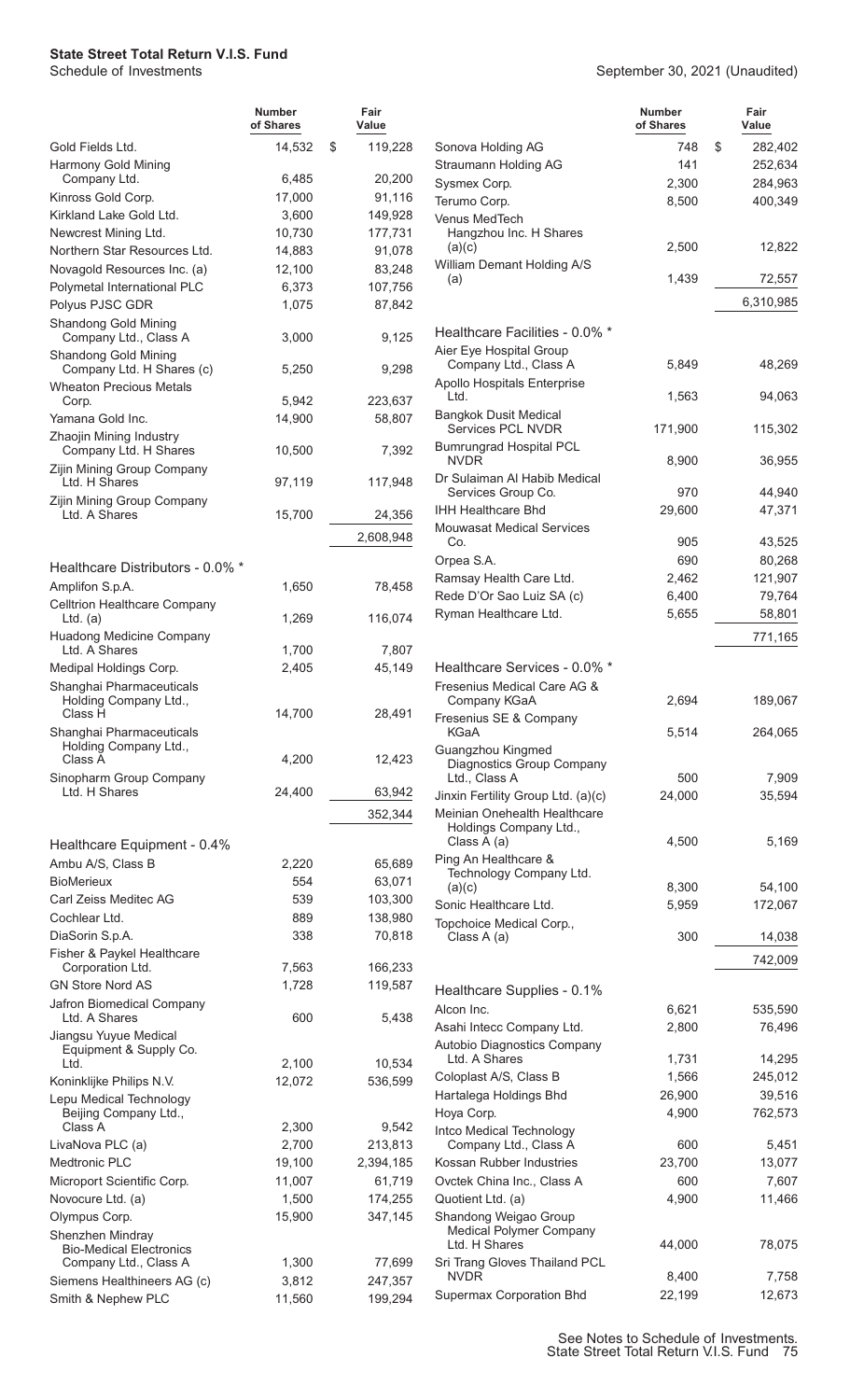|                                                                                             | Number<br>of Shares | Fair<br>Value     |
|---------------------------------------------------------------------------------------------|---------------------|-------------------|
| Top Glove Corporation Bhd                                                                   | 82,100              | \$<br>56,479      |
|                                                                                             |                     | 1,866,068         |
| Healthcare Technology - 0.0% *<br>Alibaba Health Information                                |                     |                   |
| Technology Ltd. (a)                                                                         | 62,000              | 89,282            |
| M3 Inc.                                                                                     | 5,800               | 412,319           |
| Winning Health Technology                                                                   |                     |                   |
| Group Company Ltd.,<br>Class A                                                              | 4,200               | 9,418             |
|                                                                                             |                     |                   |
|                                                                                             |                     | 511,019           |
| Heavy Electrical Equipment - 0.1%<br>Doosan Heavy Industries &<br>Construction Company Ltd. |                     |                   |
| (a)                                                                                         | 4,424               | 76,141            |
| Mitsubishi Electric Corp.                                                                   | 24,100              | 334,091           |
| <b>NARI Technology Company</b><br>Ltd. A Shares                                             | 4,080               | 22,563            |
| Shanghai Electric Group                                                                     |                     |                   |
| Company Ltd.                                                                                | 15,400              | 12,365            |
| Siemens Energy AG (a)                                                                       | 5,408               | 144,736           |
| Siemens Gamesa Renewable<br>Energy S.A. (a)                                                 | 3,191               | 81,148            |
| Vestas Wind Systems A/S                                                                     | 13,379              | 536,945           |
| Xinjiang Goldwind Science &                                                                 |                     |                   |
| Technology Company Ltd. H                                                                   |                     |                   |
| Shares                                                                                      | 14,800              | 31,122            |
| Xinjiang Goldwind Science &<br>Technology Company Ltd.,                                     |                     |                   |
| Class A                                                                                     | 7,300               | 19,582            |
|                                                                                             |                     | 1,258,693         |
|                                                                                             |                     |                   |
| Highways & Railtracks - 0.1%                                                                |                     |                   |
| Atlantia S.p.A. (a)                                                                         | 6,674               | 126,015           |
| Bangkok Expressway & Metro<br><b>PCL NVDR</b>                                               | 87,300              | 22,522            |
| CCR S.A.                                                                                    | 22,200              | 47,668            |
| Getlink                                                                                     | 5,883               | 91,950            |
| Jiangsu Expressway Company                                                                  |                     |                   |
| Ltd. H Shares                                                                               | 24,000              | 24,251            |
| Promotora y Operadora de<br>Infraestructura SAB de C.V.                                     | 2,755               | 19,187            |
| Shenzhen International                                                                      |                     |                   |
| Holdings Ltd.                                                                               | 15,725              | 20,272            |
| Taiwan High Speed Rail Corp.<br>Transurban Group                                            | 34,000<br>40,363    | 36,069<br>407,120 |
| Zhejiang Expressway                                                                         |                     |                   |
| Company Ltd. H Shares                                                                       | 28,000              | 23,092            |
|                                                                                             |                     | 818,146           |
|                                                                                             |                     |                   |
| Home Building - 0.1%<br><b>Barratt Developments PLC</b>                                     |                     |                   |
| <b>Berkeley Group Holdings PLC</b>                                                          | 13,757<br>1,521     | 121,695<br>88,882 |
| lida Group Holdings Company                                                                 |                     |                   |
| Ltd.                                                                                        | 2,238               | 57,421            |
| Persimmon PLC                                                                               | 4,329               | 154,936           |
| Sekisui Chemical Company                                                                    |                     |                   |
| Ltd.                                                                                        | 5,100               | 87,409            |
| Sekisui House Ltd.                                                                          | 8,358               | 174,585           |
| Taylor Wimpey PLC                                                                           | 49,040              | 102,355           |
|                                                                                             |                     | 787,283           |
| Home Furnishing Retail - 0.0% *                                                             |                     |                   |
| Nitori Holdings Company Ltd.                                                                | 1,100               | 216,235           |
|                                                                                             |                     |                   |
| Home Furnishings - 0.0% *                                                                   |                     |                   |
| Nien Made Enterprise                                                                        |                     |                   |
| Company Ltd.                                                                                | 3,000               | 42,435            |

|                                                                   | Number<br>of Shares | Fair<br>Value     |
|-------------------------------------------------------------------|---------------------|-------------------|
| Oppein Home Group Inc.,<br>Class A                                | 500                 | \$<br>10,061      |
|                                                                   |                     | 52,496            |
|                                                                   |                     |                   |
| Home Improvement Retail - 0.0% *                                  |                     |                   |
| Home Product Center PCL<br><b>NVDR</b>                            | 78,900              | 31,516            |
| Kingfisher PLC                                                    | 28,476              | 128,628           |
| Via S/A (a)                                                       | 23,300              | 32,969            |
|                                                                   |                     | 193,113           |
| Hotels, Resorts & Cruise Lines - 0.1% *                           |                     |                   |
| Accor S.A. (a)                                                    | 2,272               | 81,055            |
| Asset World Corp. PCL NVDR                                        |                     |                   |
| (a)<br>Huazhu Group Ltd. ADR (a)                                  | 101,200<br>2,700    | 13,822<br>123,822 |
| InterContinental Hotels Group                                     |                     |                   |
| PLC(a)                                                            | 2,474               | 158,080           |
| Minor International PCL NVDR<br>(a)                               | 43,034              | 39,879            |
| Shanghai Jinjiang International                                   |                     |                   |
| Hotels Company Ltd.,                                              |                     |                   |
| Class A<br>Tongcheng-Elong Holdings                               | 900                 | 6,326             |
| Ltd. $(a)$                                                        | 18,000              | 43,466            |
| Trip.com Group Ltd. ADR (a)                                       | 8,200               | 252,150           |
| Whitbread PLC (a)                                                 | 2,717               | 120,891           |
|                                                                   |                     | 839,491           |
| Household Appliances - 0.0% *                                     |                     |                   |
| <b>Beijing Roborock Technology</b>                                |                     |                   |
| Co. Ltd. A Shares                                                 | 64                  | 7,010             |
| Coway Company Ltd.<br><b>Ecovacs Robotics Company</b>             | 1,008               | 62,916            |
| Ltd. A Shares                                                     | 400                 | 9,401             |
| Electrolux AB, Class B                                            | 3,010               | 69,589            |
| Haier Smart Home Company<br>Ltd. A Shares                         | 6,300               | 25,304            |
| Haier Smart Home Company                                          |                     |                   |
| Ltd. H Shares                                                     | 35,400              | 123,753           |
| Hang Zhou Great Star<br>Industrial Company Ltd.,                  |                     |                   |
| Class A (a)                                                       | 1,800               | 7,643             |
| Husqvarna AB B Shares                                             | 5,531               | 66,118            |
| Midea Group Company Ltd. A<br>Shares                              | 3,900               | 41,988            |
| Rinnai Corp.                                                      | 462                 | 50,596            |
| SEB S.A.                                                          | 362                 | 50,954            |
|                                                                   |                     | 515,272           |
| Household Products - 0.1%                                         |                     |                   |
| Essity AB, Class B                                                | 8,019               | 248,867           |
| Henkel AG & Company KGaA                                          | 1,402               | 120,670           |
| Hindustan Unilever Ltd.                                           | 12,907              | 469,327           |
| Kimberly-Clark de Mexico SAB<br>de C.V., Class A                  | 28,000              | 46,325            |
| Lion Corp.                                                        | 3,500               | 56,468            |
| Pigeon Corp.                                                      | 1,500               | 34,784            |
| Reckitt Benckiser Group PLC                                       | 9,463               | 743,939           |
| Unicharm Corp.                                                    | 5,300               | 234,264           |
| Unilever Indonesia Tbk PT<br>Vinda International Holdings         | 101,800             | 28,075            |
| Ltd.                                                              | 3,000               | 8,864             |
|                                                                   |                     | 1,991,583         |
|                                                                   |                     |                   |
| Human Resource & Employment Services - 0.1%<br>51job Inc. ADR (a) | 600                 | 41,718            |
| Adecco Group AG                                                   | 2,092               | 104,720           |
| Persol Holdings Company Ltd.                                      | 2,300               | 57,193            |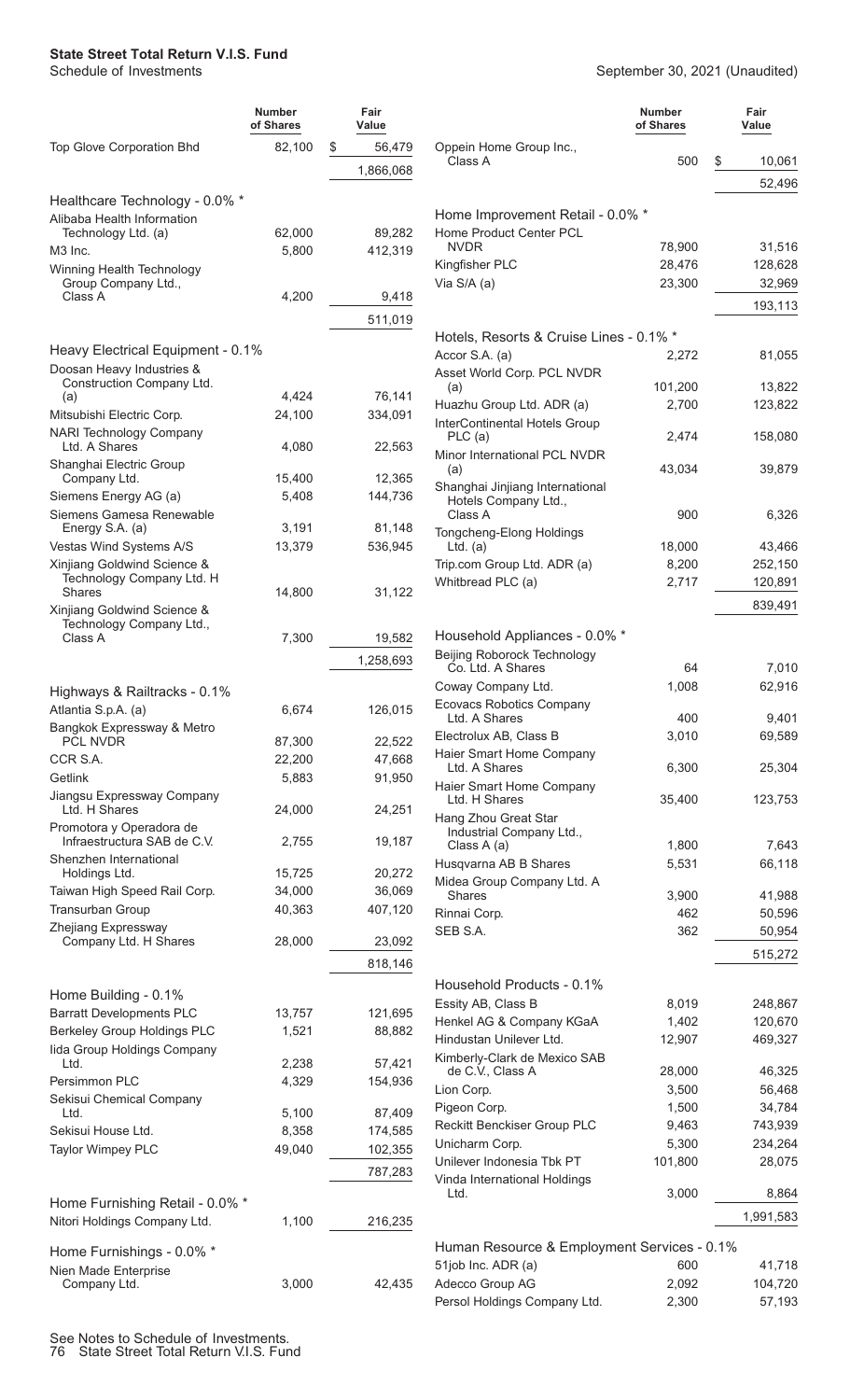|                                                                   | Number<br>of Shares | Fair<br>Value     |
|-------------------------------------------------------------------|---------------------|-------------------|
| Randstad N.V.<br><b>Recruit Holdings Company</b>                  | 1,610               | \$<br>108,453     |
| Ltd.                                                              | 18,000              | 1,097,503         |
|                                                                   |                     | 1,409,587         |
| Hypermarkets & Super Centers - 0.1%<br>Abdullah Al Othaim Markets |                     |                   |
| Co.                                                               | 496                 | 14,890            |
| Aeon Company Ltd.<br>Atacadao S.A.                                | 8,575<br>9,200      | 224,871<br>29,986 |
| <b>Berli Jucker PCL NVDR</b>                                      | 9,100               | 8,823             |
| Carrefour S.A.                                                    | 8,306               | 148,933           |
| Cencosud S.A.                                                     | 18,988              | 36,657            |
| Coles Group Ltd.                                                  | 17.548              | 212,979           |
| E-MART Inc.                                                       | 268                 | 36,894            |
| Sun Art Retail Group Ltd.                                         | 36,000              | 16,646            |
| Wal-Mart de Mexico SAB de<br>C.V.                                 | 81,586              | 278,499           |
|                                                                   |                     | 1,009,178         |
| Independent Power Producers & Energy Traders - 0.0% *             |                     |                   |
| <b>B Grimm Power PCL NVDR</b>                                     | 8,800               | 10,618            |
| CGN Power Company Ltd. H<br>Shares (c)                            | 196,000             | 59,487            |
| <b>China National Nuclear Power</b><br>Company Ltd., Class A      | 11,500              | 12,797            |
| China Power International                                         |                     |                   |
| Development Ltd.<br>China Resources Power                         | 77,000              | 40,851            |
| Holdings Company Ltd.<br>Colbun S.A.                              | 30,000<br>161,668   | 86,160<br>26,155  |
| <b>Electricity Generating PCL</b>                                 |                     |                   |
| NVDR<br>Global Power Synergy PCL                                  | 2,800               | 14,332            |
| NVDR<br><b>Gulf Energy Development PCL</b>                        | 8,700               | 19,311            |
| <b>NVDR</b><br><b>Huaneng Power</b>                               | 53,700              | 65,546            |
| International Inc., Class H<br><b>Huaneng Power</b>               | 68,000              | 36,483            |
| International Inc., Class A                                       | 17,600              | 22,470            |
| NTPC Ltd.                                                         | 75,309              | 143,433           |
| Ratch Group PCL NVDR                                              | 6,100               | 8,134             |
| <b>SDIC Power Holdings</b><br>Company Ltd., Class A               | 7,400               | 13,793            |
| Shenzhen Energy Group                                             |                     |                   |
| Company Ltd., Class A<br>Uniper SE                                | 5,900<br>1,197      | 8,582<br>49,856   |
|                                                                   |                     | 618,008           |
| Industrial Conglomerates - 0.3%                                   |                     |                   |
| Aboitiz Equity Ventures Inc.                                      | 20,800              | 19,817            |
| Ayala Corp.                                                       | 3,270               | 52,374            |
| CITIC Ltd.                                                        | 90,000              | 95,287            |
| CJ Corp.                                                          | 187                 | 15,456            |
| CK Hutchison Holdings Ltd.                                        | 37,000              | 246,832           |
| DCC PLC                                                           | 1,324               | 110,454           |
| Far Eastern New Century<br>Corp.                                  | 54,000              | 57,503            |
| Fosun International Ltd.                                          | 46,000              | 55,902            |
| Grupo Carso SAB de C.V.                                           | 7,900               | 27,190            |
| GT Capital Holdings Inc.                                          | 1,070               | 10,658            |
| HAP Seng Consolidated Bhd                                         | 11,200              | 21,164            |
| Hitachi Ltd.                                                      | 12,800              | 755,357           |
| <b>Industries Qatar QSC</b>                                       | 23,202              | 98,454            |
| Investment AB Latour, Class B<br>Jardine Matheson Holdings        | 1,958               | 60,630            |
| Ltd.                                                              | 2,800               | 148,003           |
| JG Summit Holdings Inc.                                           | 36,620              | 46,663            |

|                                                          | Number<br>of Shares | Fair<br>Value       |
|----------------------------------------------------------|---------------------|---------------------|
| Keppel Corporation Ltd.                                  | 19,300              | \$<br>73,712        |
| KOC Holding A/S                                          | 3,897               | 9,922               |
| LG Corp.                                                 | 1,344               | 104,630             |
| MELROSE INDUSTRIES PLC                                   |                     |                     |
| <b>COMMON STOCK</b>                                      |                     |                     |
| GBP.07619048                                             | 59,104              | 137,319             |
| Samsung C&T Corp.<br>Siemens AG                          | 1,290<br>10,168     | 132,947             |
| Siemens Ltd.                                             | 1,324               | 1,663,848<br>37,890 |
| Sime Darby Bhd                                           | 30,658              | 16,623              |
| SK Inc.                                                  | 492                 | 109,931             |
| SM Investments Corp.                                     | 2,720               | 52,790              |
| Smiths Group PLC                                         | 5,330               | 102,850             |
| The Bidvest Group Ltd.                                   | 5,263               | 68,564              |
| Toshiba Corp.                                            | 5,400               | 226,721             |
| Turkiye Sise ve Cam                                      |                     |                     |
| Fabrikalari AS                                           | 13,683              | 12,614              |
|                                                          |                     | 4,572,105           |
|                                                          |                     |                     |
| Industrial Gases - 0.1%                                  |                     |                     |
| Air Liquide S.A.                                         | 6,291               | 1,008,089           |
| Taiyo Nippon Sanso Corp.                                 | 2,000               | 49,996              |
|                                                          |                     | 1,058,085           |
|                                                          |                     |                     |
| Industrial Machinery - 0.3%                              |                     |                     |
| Airtac International Group                               | 2,260               | 70,313              |
| Alfa Laval AB                                            | 4,121               | 153,810             |
| Atlas Copco AB, Class B                                  | 5,148               | 261,830             |
| Atlas Copco AB A Shares,<br>Class A                      | 8,899               | 537,731             |
| Daifuku Company Ltd.                                     | 1,400               | 130,971             |
| FANUC Corp.                                              | 2,500               | 546,779             |
| <b>GEA Group AG</b>                                      | 2,047               | 93,534              |
| Haitian International Holdings                           |                     |                     |
| Ltd.                                                     | 9,655               | 29,956              |
| Harmonic Drive Systems Inc.                              | 500                 | 23,919              |
| Hiwin Technologies Corp.                                 | 3,090               | 34,110              |
| Hoshizaki Corp.                                          | 700                 | 63,508              |
| Hyundai Heavy Industries                                 |                     |                     |
| Holdings Company Ltd.                                    | 870                 | 47,111              |
| Jiangsu Hengli Hydraulic<br>Company Ltd., Class A        | 900                 | 11,765              |
| Kone Oyj B Shares                                        | 4,654               | 327,105             |
| Kurita Water Industries Ltd.                             | 1,307               | 62,733              |
| Luxfer Holdings PLC                                      | 1,700               | 33,371              |
| Makita Corp.                                             | 2,900               | 159,050             |
| MINEBEA MITSUMI Inc.                                     | 4,900               | 124,479             |
| MISUMI Group Inc.                                        | 3,700               | 157,036             |
| Mitsubishi Heavy Industries                              |                     |                     |
| Ltd.                                                     | 4,300               | 114,925             |
| Miura Company Ltd.                                       | 1,200               | 47,849              |
| Nabtesco Corp.                                           | 1,500               | 56,572              |
| NGK Insulators Ltd.                                      | 3,300               | 55,798              |
| NSK Ltd.                                                 | 6,500               | 43,935              |
| Pentair PLC                                              | 2,300               | 167,049             |
| <b>Rational AG</b>                                       | 69                  | 64,850              |
| Sandvik AB                                               | 14,920              | 341,095             |
| Schindler Holding AG                                     | 800                 | 211,676             |
| Shenzhen Inovance<br>Technology Company Ltd.,<br>Class A |                     |                     |
| SKF AB, Class B                                          | 1,950<br>5,150      | 18,976<br>121,525   |
| SMC Corp.                                                | 800                 | 497,876             |
| Spirax-Sarco Engineering PLC                             | 970                 | 195,307             |
| <b>Techtronic Industries Company</b>                     |                     |                     |
| Ltd.                                                     | 18,000              | 355,708             |
| THK Company Ltd.                                         | 1,600               | 35,022              |
| Wartsila Oyj Abp                                         | 6,326               | 75,377              |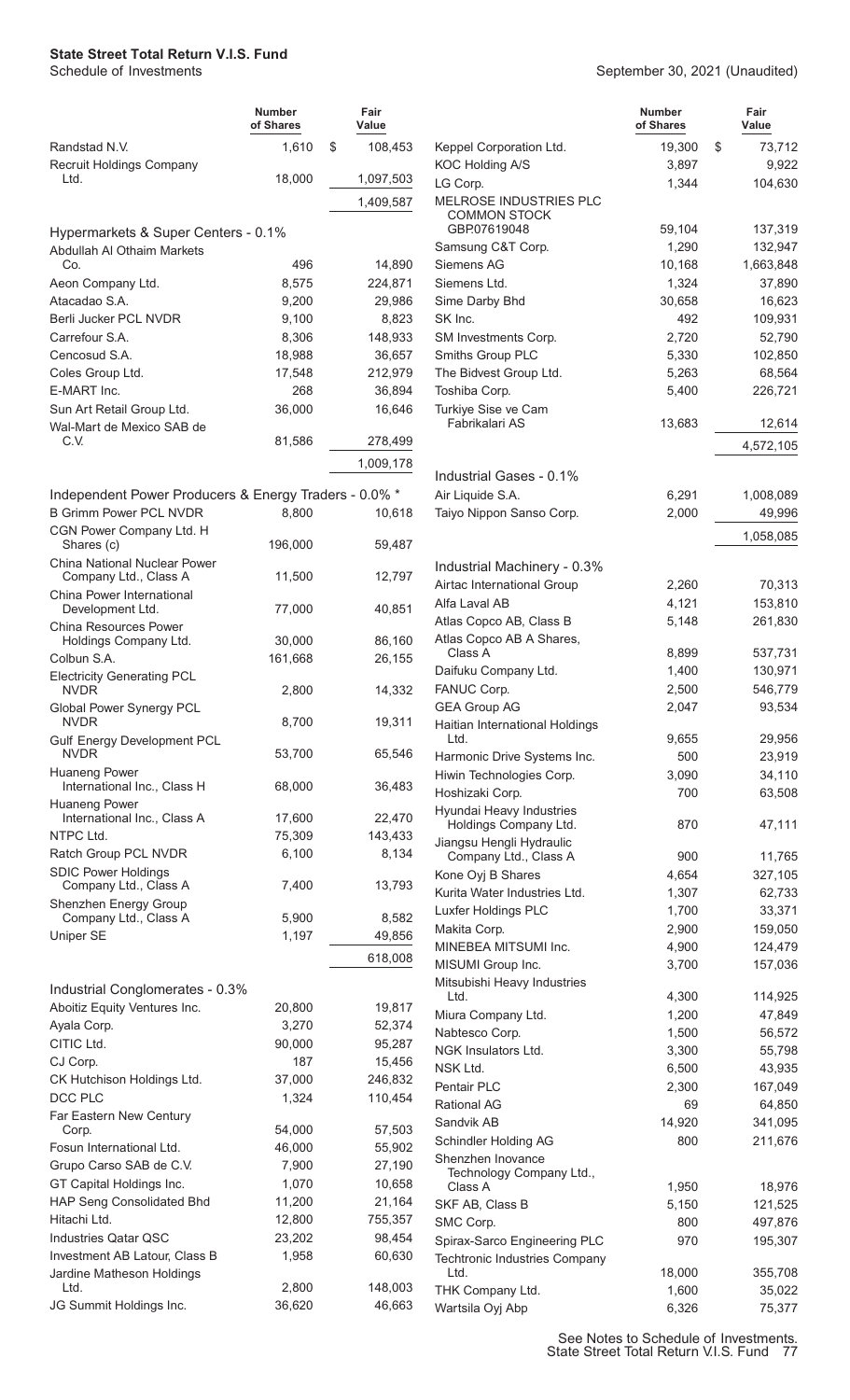|                                                                                  | <b>Number</b><br>of Shares | Fair<br>Value     |                                                      | <b>Number</b><br>of Shares | Fair<br>Value            |
|----------------------------------------------------------------------------------|----------------------------|-------------------|------------------------------------------------------|----------------------------|--------------------------|
| Wuxi Shangji Automation                                                          | 500                        | \$<br>21,462      | Chunghwa Telecom Company<br>Ltd.                     | 59,071                     |                          |
| Company Ltd., Class A                                                            |                            |                   | Deutsche Telekom AG                                  |                            | \$<br>234,011<br>887,637 |
| Yaskawa Electric Corp.<br>Zhejiang Sanhua Intelligent<br>Controls Company Ltd. A | 3,100                      | 148,484           | Elisa Oyj                                            | 44,239<br>1,911            | 118,799                  |
| <b>Shares</b>                                                                    | 1,605                      | 5,655             | <b>Emirates Telecommunications</b><br>Group Co. PJSC | 26,740                     | 174,797                  |
|                                                                                  |                            | 5,448,252         | Hellenic Telecommunications<br>Organization S.A.     | 2,744                      | 51,535                   |
| Industrial REITs - 0.1%                                                          |                            |                   | HKT Trust & HKT Ltd.                                 | 49,815                     | 68,113                   |
| <b>Ascendas Real Estate</b>                                                      |                            |                   | Indus Towers Ltd.                                    | 7,535                      | 31,148                   |
| <b>Investment Trust</b>                                                          | 43,000                     | 94,793            | Infrastrutture Wireless Italiane                     |                            |                          |
| <b>GLP J-Reit</b>                                                                | 55                         | 90,307            | $S.p.A.$ (c)                                         | 4,386                      | 48,877                   |
| Goodman Group                                                                    | 21,977<br>44,904           | 337,881<br>67,138 | Koninklijke KPN N.V.<br>LG Uplus Corp.               | 45,425<br>2,853            | 143,015                  |
| Mapletree Logistics Trust<br>Nippon Prologis REIT Inc.                           | 28                         | 93,343            | Nippon Telegraph & Telephone                         |                            | 35,864                   |
| Segro PLC                                                                        | 15,830                     | 254,470           | Corp.                                                | 17,009                     | 470,122                  |
|                                                                                  |                            |                   | Ooredoo QPSC                                         | 7,473                      | 15,063                   |
|                                                                                  |                            | 937,932           | Orange Polska S.A. (a)                               | 10,421                     | 21,072                   |
| Insurance Brokers - 0.0% *                                                       |                            |                   | Orange S.A.                                          | 26,323                     | 284,827                  |
| Willis Towers Watson PLC                                                         | 1,800                      | 418,428           | Proximus SADP                                        | 1,964                      | 38,995                   |
|                                                                                  |                            |                   | Sarana Menara Nusantara Tbk                          |                            |                          |
| Integrated Oil & Gas - 0.6%                                                      |                            |                   | PT                                                   | 425,200                    | 39,189                   |
| <b>BP PLC</b>                                                                    | 268,852                    | 1,225,445         | Saudi Telecom Co.                                    | 9,389                      | 317,915                  |
| Cenovus Energy Inc.                                                              | 17,700                     | 178,418           | Singapore<br>Telecommunications Ltd.                 | 108,500                    | 195,358                  |
| China Petroleum & Chemical                                                       |                            |                   | Spark New Zealand Ltd.                               | 24,534                     | 80,655                   |
| Corp. H Shares<br>China Petroleum & Chemical                                     | 372,000                    | 183,319           | Swisscom AG                                          | 340                        | 195,475                  |
| Corp., Class A                                                                   | 34,000                     | 23,335            | Telecom Italia S.p.A.                                | 130,382                    | 51,007                   |
| Ecopetrol S.A.                                                                   | 54,990                     | 39,440            | Telefonica Brasil S.A.                               | 8,087                      | 63,626                   |
| Eni S.p.A.                                                                       | 33,395                     | 445,560           | <b>Telefonica Deutschland</b>                        |                            |                          |
| Equinor ASA                                                                      | 13,359                     | 340,217           | <b>Holding AG</b>                                    | 13,264                     | 37,785                   |
| Galp Energia SGPS S.A.                                                           | 6,696                      | 76,093            | Telefonica S.A.                                      | 67,937                     | 318,965                  |
| Gazprom PJSC ADR                                                                 | 93,508                     | 924,189           | Telekom Malaysia Bhd                                 | 21,200                     | 28,845                   |
| Guanghui Energy Company                                                          |                            |                   | <b>Telenor ASA</b>                                   | 9,467                      | 159,577                  |
| Ltd. (a)                                                                         | 8,300                      | 11,096            | Telesites SAB de C.V. (a)                            | 23,900                     | 20,823                   |
| Imperial Oil Ltd.                                                                | 3,500                      | 110,593           | Telia Company AB                                     | 35,943                     | 147,959                  |
| LUKOIL PJSC ADR                                                                  | 6,551                      | 621,815           | Telkom Indonesia Persero Tbk                         |                            |                          |
| MOL Hungarian Oil & Gas PLC                                                      | 7,486                      | 62,257            | PT                                                   | 761,700                    | 195,045                  |
| Oil & Natural Gas Corporation                                                    | 45,765                     | 88,477            | Telstra Corporation Ltd.                             | 56,272                     | 157,549                  |
| Ltd.<br>OMV AG                                                                   | 1,983                      | 119,469           | TELUS Corp.<br>Tower Bersama Infrastructure          | 5,834                      | 128,207                  |
| PetroChina Company Ltd. H                                                        |                            |                   | Tbk PT                                               | 147,900                    | 30,476                   |
| <b>Shares</b>                                                                    | 320,000                    | 149,877           | True Corporation PCL NVDR                            | 95,700                     | 10,698                   |
| PetroChina Company Ltd.,                                                         |                            |                   | United Internet AG                                   | 1,263                      | 48,882                   |
| Class A                                                                          | 25,000                     | 23,164            |                                                      |                            | 5,663,536                |
| Petroleo Brasileiro S.A.<br>Polskie Gornictwo Naftowe i                          | 58,200                     | 300,672           |                                                      |                            |                          |
| Gazownictwo S.A.                                                                 | 23,679                     | 38,542            | Interactive Home Entertainment - 0.2%                |                            |                          |
| PTT PCL NVDR                                                                     | 153,100                    | 175,116           | Beijing Kunlun Tech Company<br>Ltd. A Shares         | 2,800                      | 7,355                    |
| Repsol S.A.                                                                      | 19,913                     | 260,070           | Bilibili Inc. ADR (a)                                | 2,700                      | 178,659                  |
| Rosneft Oil Company PJSC                                                         |                            |                   | Capcom Company Ltd.                                  | 2,300                      | 63,748                   |
| <b>GDR</b>                                                                       | 17,718                     | 148,394           | CD Projekt S.A.                                      | 1,120                      | 54,084                   |
| Royal Dutch Shell PLC A<br>Shares                                                |                            |                   | Embracer Group AB (a)                                | 6,870                      | 66,198                   |
| Royal Dutch Shell PLC,                                                           | 54,466                     | 1,212,133         | HUYA Inc. ADR (a)                                    | 1,000                      | 8,340                    |
| Class B                                                                          | 49,208                     | 1,091,051         | Kingsoft Corporation Ltd.                            | 17,400                     | 69,276                   |
| Saudi Arabian Oil Co. (c)                                                        | 34,380                     | 329,706           | Koei Tecmo Holdings                                  |                            |                          |
| Suncor Energy Inc.                                                               | 19,900                     | 412,499           | Company Ltd.                                         | 890                        | 42,140                   |
| Surgutneftegas PJSC ADR                                                          | 9,978                      | 49,981            | Konami Holdings Corp.                                | 1,200                      | 75,026                   |
| <b>TOTAL SE</b>                                                                  | 33,199                     | 1,587,666         | NCSoft Corp.                                         | 254                        | 128,665                  |
| YPF S.A. ADR (a)                                                                 | 2,600                      | 12,116            | NetEase Inc. ADR                                     | 6,394                      | 546,047                  |
|                                                                                  |                            | 10,240,710        | Netmarble Corp. (c)                                  | 395                        | 38,989                   |
|                                                                                  |                            |                   | Nexon Company Ltd.                                   | 6,600                      | 105,668                  |
| Integrated Telecommunication Services - 0.3%                                     |                            |                   | Nintendo Company Ltd.                                | 1,500                      | 715,025                  |
| BCE Inc.                                                                         | 1,147                      | 57,447            | Pearl Abyss Corp. (a)                                | 550                        | 37,136                   |
| BT Group PLC (a)                                                                 | 117,644                    | 252,384           | Perfect World Company Ltd. A<br><b>Shares</b>        | 3,300                      | 7,691                    |
| Cellnex Telecom S.A. (c)                                                         | 6,744                      | 416,590           | Playtika Holding Corp. (a)                           | 1,200                      | 33,156                   |
| China Tower Corp Ltd. H                                                          |                            |                   | Sea Ltd. ADR (a)                                     | 900                        | 286,857                  |
| Shares (c)                                                                       | 652,000                    | 85,204            |                                                      |                            |                          |

See Notes to Schedule of Investments.

78 State Street Total Return V.I.S. Fund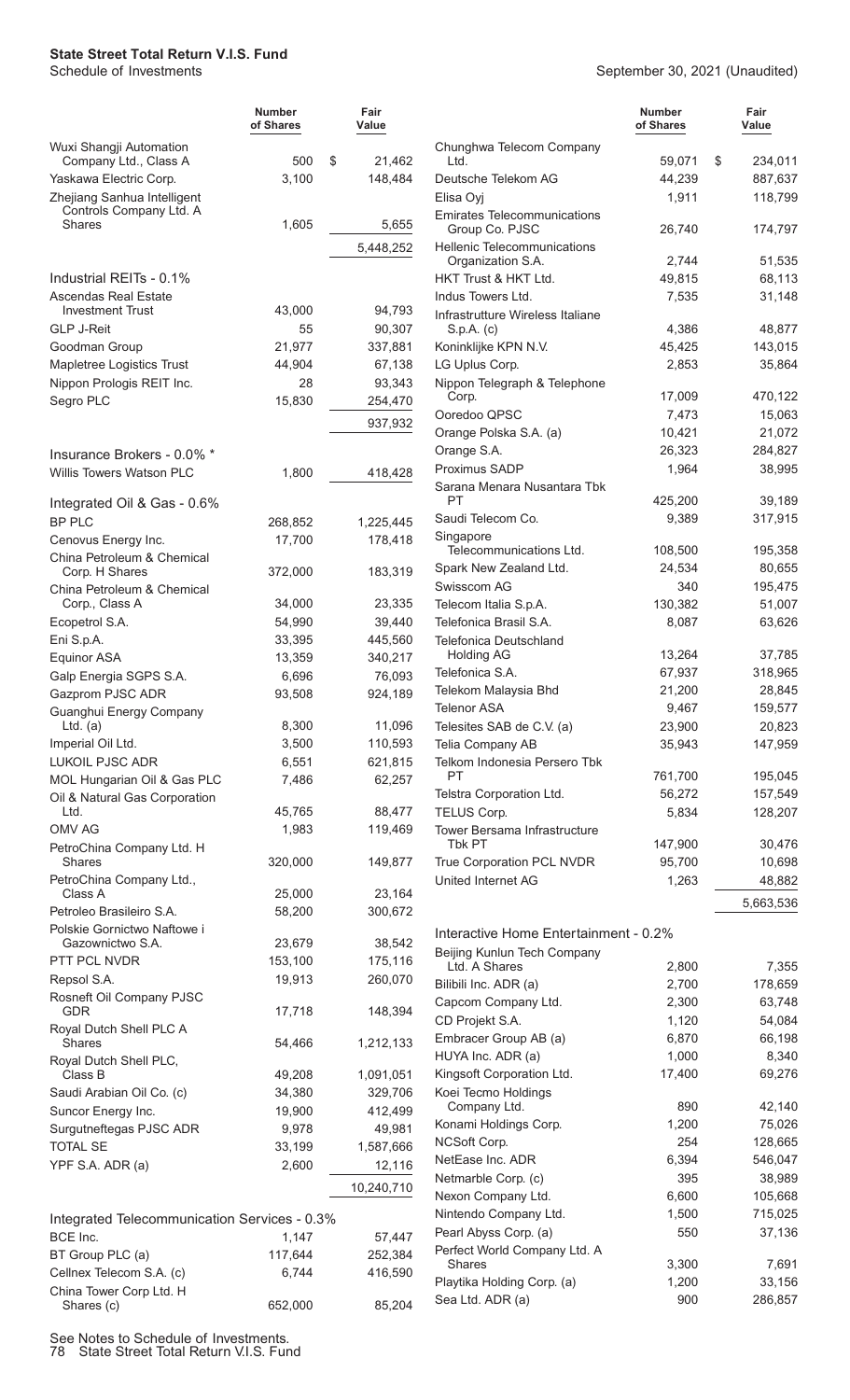|                                                                                  | Number<br>of Shares | Fair<br>Value      |
|----------------------------------------------------------------------------------|---------------------|--------------------|
| Square Enix Holdings                                                             | 1,100               | \$<br>58,643       |
| Company Ltd.<br>UbiSoft Entertainment S.A. (a)                                   | 1,236               | 74,053             |
| Wuhu Sangi Interactive                                                           |                     |                    |
| <b>Entertainment Network</b><br><b>Technology Group Company</b><br>Ltd. A Shares |                     |                    |
| Zhejiang Century Huatong                                                         | 3,000               | 9,724              |
| Group Company Ltd.,                                                              |                     |                    |
| Class A (a)                                                                      | 8,600               | 9,841              |
|                                                                                  |                     | 2,616,321          |
|                                                                                  |                     |                    |
| Interactive Media & Services - 0.5%                                              |                     |                    |
| Adevinta ASA (a)                                                                 | 3,612               | 61,985             |
| Auto Trader Group PLC (c)<br>Autohome Inc. ADR                                   | 12,952<br>1,200     | 102,214<br>56,316  |
| Baidu Inc. ADR (a)                                                               | 4,400               | 676,500            |
| Hello Group Inc. ADR                                                             | 3,000               | 31,740             |
| Info Edge India Ltd.                                                             | 1,200               | 103,577            |
| <b>JOYY Inc. ADR</b>                                                             | 900                 | 49,347             |
| Kakaku.com Inc.                                                                  | 1,700               | 54,760             |
| Kakao Corp.                                                                      | 4,897               | 481,611            |
| Kuaishou Technology (a)(c)                                                       | 4,900               | 52,296             |
| Mail.Ru Group Ltd. GDR (a)                                                       | 2,098               | 43,048             |
| NAVER Corp.                                                                      | 1,947               | 631,737            |
| REA Group Ltd.                                                                   | 706                 | 79,451             |
| Scout24 AG (c)                                                                   | 1,198               | 83,250             |
| Seek Ltd.                                                                        | 4,498               | 98,799             |
| Tencent Holdings Ltd.                                                            | 91,875              | 5,484,820          |
| Weibo Corp. ADR (a)                                                              | 1,100               | 52,239             |
| Yandex N.V. A Shares (a)                                                         | 3,397               | 271,237            |
| Yandex NV, Class A (a)                                                           | 1,359               | 108,299            |
| Z Holdings Corp.                                                                 | 35,296              | 225,330            |
|                                                                                  |                     | 8,748,556          |
| Internet & Direct Marketing Retail - 0.6%                                        |                     |                    |
| Alibaba Group Holding Ltd. (a)                                                   | 242,200             | 4,484,076          |
| Allegro.eu S.A. (a)(c)                                                           | 6,460               | 94,104             |
| Americanas S.A. (a)                                                              | 7,088               | 40,221             |
| Baozun Inc. ADR (a)                                                              | 1,200               | 21,036             |
| CJ ENM Company Ltd.                                                              | 201                 | 25,470             |
| Dada Nexus Ltd. ADR (a)                                                          | 900                 | 18,036             |
| Delivery Hero SE (a)(c)                                                          | 2,222               | 283,574            |
| HelloFresh SE (a)                                                                | 2,174               | 200,475            |
| HengTen Networks Group Ltd.                                                      |                     |                    |
| (a)                                                                              | 40,000              | 11,746             |
| JD Health International Inc.<br>(a)(c)                                           | 5,200               | 50,113             |
| JD.com Inc. ADR (a)                                                              | 13,914              | 1,005,147          |
| Just Eat Takeaway.com N.V.                                                       |                     |                    |
| (a)(c)                                                                           | 2,466               | 180,269            |
| Meituan, Class B (a)(c)                                                          | 64,400              | 2,055,740          |
| Mercari Inc. (a)                                                                 | 1,500               | 82,679             |
| momo.com Inc.                                                                    | 1,000               | 57,956             |
| Naspers Ltd., Class N                                                            | 3,432               | 567,758            |
| <b>OZON HOLDINGS PLC ADR</b>                                                     |                     |                    |
| (a)<br>Pinduoduo Inc. ADR (a)                                                    | 500<br>7,057        | 25,225             |
| Prosus N.V.                                                                      | 12,391              | 639,858<br>992,302 |
| Rakuten Inc.                                                                     | 11,700              | 113,681            |
| Start Today Company Ltd.                                                         | 1,700               | 63,531             |
| Vipshop Holdings Ltd. ADR (a)                                                    | 7,134               | 79,473             |
| Zalando SE (a)(c)                                                                | 2,927               | 267,085            |
|                                                                                  |                     | 11,359,555         |
|                                                                                  |                     |                    |
| Internet Services & Infrastructure - 0.1%                                        |                     |                    |
| 21 Vianet Group Inc. ADR (a)                                                     | 1,700               | 29,427             |

|                                                         | Number<br>of Shares | Fair<br>Value         |
|---------------------------------------------------------|---------------------|-----------------------|
| Chindata Group Holdings Ltd.                            |                     |                       |
| ADR (a)<br>GDS Holdings Ltd. ADR (a)                    | 1,100<br>1,600      | \$<br>9,251<br>90,576 |
| Kingsoft Cloud Holdings Ltd.                            |                     |                       |
| ADR (a)                                                 | 1,000               | 28,320                |
| Shopify Inc., Class A (a)<br>Tucows Inc., Class A (a)   | 1,499<br>400        | 2,034,267<br>31,580   |
| Wix.com Ltd. (a)                                        | 1,500               | 293,955               |
|                                                         |                     | 2,517,376             |
| Investment Banking & Brokerage - 0.1%                   |                     |                       |
| <b>China Galaxy Securities</b><br>Company Ltd. H Shares | 65,000              | 37,697                |
| <b>China Galaxy Securities</b><br>Company Ltd., Class A | 9,200               | 14,875                |
| China International Capital                             |                     |                       |
| Corp. Ltd. A Shares<br>China International Capital      | 1,200               | 10,629                |
| Corporation Ltd. H Shares                               |                     |                       |
| (c)<br><b>China Merchants Securities</b>                | 26,000              | 67,968                |
| Company Ltd., Class A                                   | 5,100               | 14,395                |
| CITIC Securities Company Ltd.                           |                     |                       |
| <b>H</b> Shares<br><b>CITIC Securities Company</b>      | 35,500              | 89,997                |
| Ltd., Class A<br>CSC Financial Company Ltd.             | 12,100              | 47,196                |
| A Shares                                                | 4,000               | 19,050                |
| Daiwa Securities Group Inc.                             | 19,400              | 112,794               |
| <b>Everbright Securities Company</b><br>Ltd., Class A   | 3,600               | 8,616                 |
| <b>Founder Securities Company</b>                       |                     |                       |
| Ltd. A Shares<br>Futu Holdings Ltd. ADR (a)             | 7,100<br>700        | 8,977<br>63,714       |
| GF Securities Company Ltd. H<br><b>Shares</b>           | 14,200              | 24,763                |
| GF Securities Company Ltd.,<br>Class A                  | 7,000               | 22,606                |
| <b>Guosen Securities Company</b><br>Ltd., Class A       | 6,800               | 12,414                |
| Guotai Junan Securities<br>Company Ltd., Class A        | 8,600               | 23,668                |
| <b>Haitong Securities Company</b><br>Ltd. H Shares      | 36,400              | 33,183                |
| <b>Haitong Securities Company</b><br>Ltd. A Shares      | 11,500              | 21,568                |
| Huatai Securities Company<br>Ltd H Shares (c)           | 19,400              | 29,898                |
| Huatai Securities Company<br>Ltd. A Shares              | 10,700              | 28,083                |
| <b>Industrial Securities Company</b><br>Ltd., Class A   | 7,500               | 11,382                |
| Korea Investment Holdings<br>Company Ltd.               | 762                 | 54,759                |
| Meritz Securities Company<br>Ltd.                       | 3,415               | 14,153                |
| <b>NH Investment &amp; Securities</b><br>Company Ltd.   | 2,645               | 28,482                |
| Nomura Holdings Inc.                                    | 40,400              | 198,668               |
| <b>Orient Securities Company</b><br>Ltd., Class A       | 6,400               | 14,939                |
| <b>Samsung Securities Company</b><br>Ltd.               | 803                 | 32,077                |
| SBI Holdings Inc.                                       | 3,300               | 80,622                |
| SDIC Capital Company Ltd.                               | 7,900               | 10,727                |
| Shenwan Hongyuan Group<br>Company Ltd., Class A         | 26,200              | 22,253                |
| Up Fintech Holding Ltd. ADR                             |                     |                       |
| (a)<br>Zheshang Securities Company                      | 1,400               | 14,826                |
| Ltd. A Shares (a)                                       | 4,800               | 9,237                 |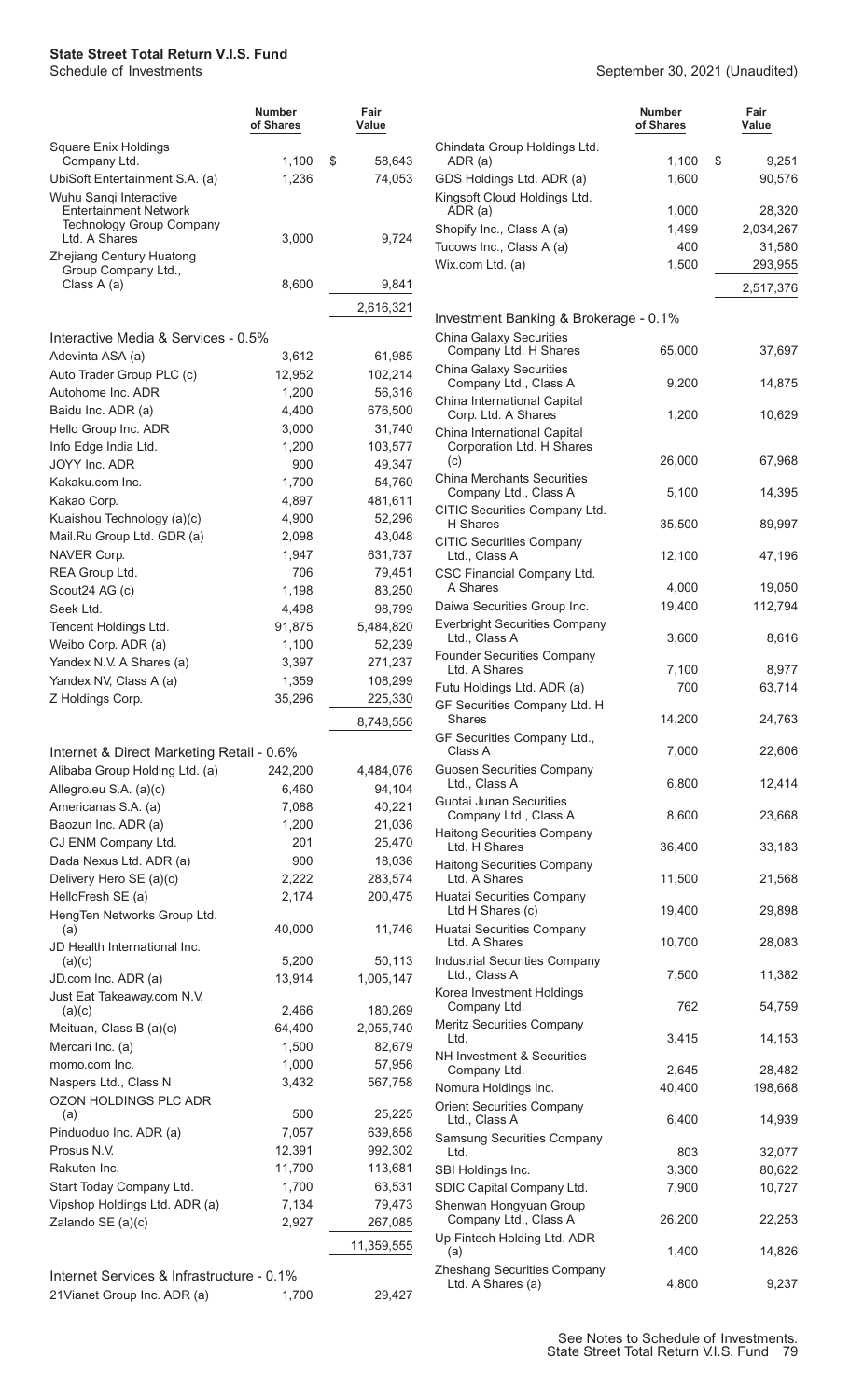|                                            | Number<br>of Shares | Fair<br>Value |
|--------------------------------------------|---------------------|---------------|
| Zhongtai Securities Company<br>Ltd.        | 7,200               | \$<br>10,604  |
|                                            |                     | 1,194,820     |
| IT Consulting & Other Services - 0.5%      |                     |               |
| Accenture PLC, Class A                     | 9,106               | 2,913,192     |
| Atos SE                                    | 1,320               | 70,157        |
| <b>Bechtle AG</b>                          | 1,101               | 75,342        |
| Capgemini SE                               | 2,123               | 440,489       |
| CGI Inc. (a)                               | 2,900               | 246,289       |
| Chinasoft International Ltd. (a)           | 44,000              | 77,709        |
| Fujitsu Ltd.                               | 2,600               | 468,668       |
| Globant S.A. (a)                           | 1,200               | 337,212       |
| HCL Technologies Ltd.                      | 16,848              | 288,967       |
| Infosys Ltd.                               | 54,456              | 1,220,916     |
| Itochu Techno-Solutions Corp.              | 1,232               | 39,908        |
| Larsen & Toubro Infotech Ltd.              |                     |               |
| (c)                                        | 814                 | 62,942        |
| NEC Corp.                                  | 3,340               | 180,544       |
| Nomura Research Institute<br>Ltd.          | 4,560               | 167,190       |
| NTT Data Corp.                             | 8,500               | 163,928       |
| Obic Company Ltd.                          | 900                 | 170,713       |
| Otsuka Corp.                               | 1,500               | 76,941        |
| Samsung SDS Company Ltd.                   | 630                 | 84,529        |
| SCSK Corp.                                 | 2,400               | 50,634        |
| <b>Tata Consultancy Services</b>           |                     |               |
| Ltd.                                       | 14,597              | 739,750       |
| Tech Mahindra Ltd.                         | 9,651               | 178,679       |
| TIS Inc.                                   | 3,000               | 81,677        |
| Wipro Ltd.                                 | 21,031              | 178,646       |
|                                            |                     | 8,315,022     |
|                                            |                     |               |
| Leisure Facilities - 0.0%                  |                     |               |
| Oriental Land Company Ltd.                 | 2,600               | 419,561       |
| Shenzhen Overseas Chinese                  |                     |               |
| Town Company Ltd.,<br>Class A              | 7,300               | 8,430         |
| Songcheng Performance                      |                     |               |
| Development Company Ltd.                   |                     |               |
| A Shares                                   | 2,387               | 5,184         |
|                                            |                     | 433,175       |
|                                            |                     |               |
| Leisure Products - 0.0% *                  |                     |               |
| Bandai Namco Holdings Inc.                 | 2,600               | 194,971       |
| <b>Giant Manufacturing Company</b><br>Ltd. | 5,000               | 56,690        |
| $HLB$ Inc. (a)                             | 1,483               | 70,345        |
| Shimano Inc.                               | 1,000               | 291,454       |
| Yamaha Corp.                               | 1,800               | 112,939       |
|                                            |                     | 726,399       |
|                                            |                     |               |
| Life & Health Insurance - 0.5%             |                     |               |
| Aegon N.V.                                 | 24,988              | 129,051       |
| AIA Group Ltd.                             | 160,800             | 1,849,908     |
| Athene Holding Ltd., Class A               | 1,668               | 114,875       |
| (a)<br>Bupa Arabia for Cooperative         |                     |               |
| Insurance Co.                              | 784                 | 31,187        |
| Cathay Financial Holding                   |                     |               |
| Company Ltd.                               | 123,000             | 253,599       |
| China Development Financial                |                     |               |
| Holding Corp.                              | 243,000             | 122,891       |
| China Life Insurance Company<br>Ltd.       | 35,000              | 36,272        |
| China Life Insurance Company               |                     |               |
| Ltd. H Shares                              | 115,000             | 188,054       |
| China Life Insurance Company               |                     |               |
| Ltd., Class A                              | 3,900               | 17,941        |

**Number of Shares Fair Value** China Taiping Insurance Holdings Company Ltd. 29,800 \$ 45,091 CNP Assurances 2,193 34,630 Dai-ichi Life Holdings Inc. 13,400 292,337 Discovery Ltd. (a) 7,879 72,058 Fubon Financial Holding Company Ltd. <sup>2</sup> 121,400 331,766 Great-West Lifeco Inc. 63,781 115,025 HDFC Life Insurance Company Ltd. (c) 12,561 121,962 iA Financial Corporation Inc. 1,398 79,299 ICICI Prudential Life Insurance Company Ltd. (c) 4,609 41,610 Japan Post Holdings Company Ltd. 20,700 173,561 Japan Post Insurance .<br>Company Ltd. 63,324 Legal & General Group PLC 78,766 296,139 Manulife Financial Corp. 25,700 494,586 Medibank Private Ltd. 36.773 93.812 New China Life Insurance Company Ltd. H Shares 16,200 47,696 New China Life Insurance Company Ltd., Class A 1,600 9,911 NN Group N.V. 3,548 185,948 Old Mutual Ltd. 65,493 94,159 Phoenix Group Holdings PLC 9,398 81,305 Ping An Insurance Group Company of China Ltd. H Shares 100,000 683,937 Ping An Insurance Group Company of China Ltd.,<br>Class A Class A 10,100 75,411 Poste Italiane S.p.A. (c) 7,002 96,201 Power Corporation of Canada 7,680 253,100 Prudential PLC 34,684 673,532 Rand Merchant Investment Holdings Ltd. 6. 23,115 Samsung Life Insurance Company Ltd. 270 77,911 Sanlam Ltd. 6. 144,783 SBI Life Insurance Company Ltd. (c) 6,991 114,374 Shin Kong Financial Holding Company Ltd. 211,263 70,198 Sun Life Financial Inc. 7,790 400,922 Swiss Life Holding AG 421 211,924 T&D Holdings Inc. 200 98,521 8,341,926 Life Sciences Tools & Services - 0.2% Divi's Laboratories Ltd. 2,019 130,357 Eurofins Scientific SE 1,760 226,086 Genscript Biotech Corp. (a) 20,000 76,757 Hangzhou Tigermed Consulting Company Ltd., Class A 500 13,464 Hangzhou Tigermed Consulting Company Ltd. H Shares (c) 2,300 48,636 Joinn Laboratories China Company Ltd., Class A 560 13,692 Lonza Group AG 68 8 988 740,393 Pharmaron Beijing Company

Ltd. H Shares (c) 2,500 59,640

Ltd. A Shares 800 26,659 QIAGEN N.V. (a) 6,094 315,625

Ltd. (a)(c) 256 187,851 Sartorius Stedim Biotech 364 203,510

Pharmaron Beijing Company

Samsung Biologics Company

See Notes to Schedule of Investments.<br>80 State Street Total Return VLS Fur

State Street Total Return V.I.S. Fund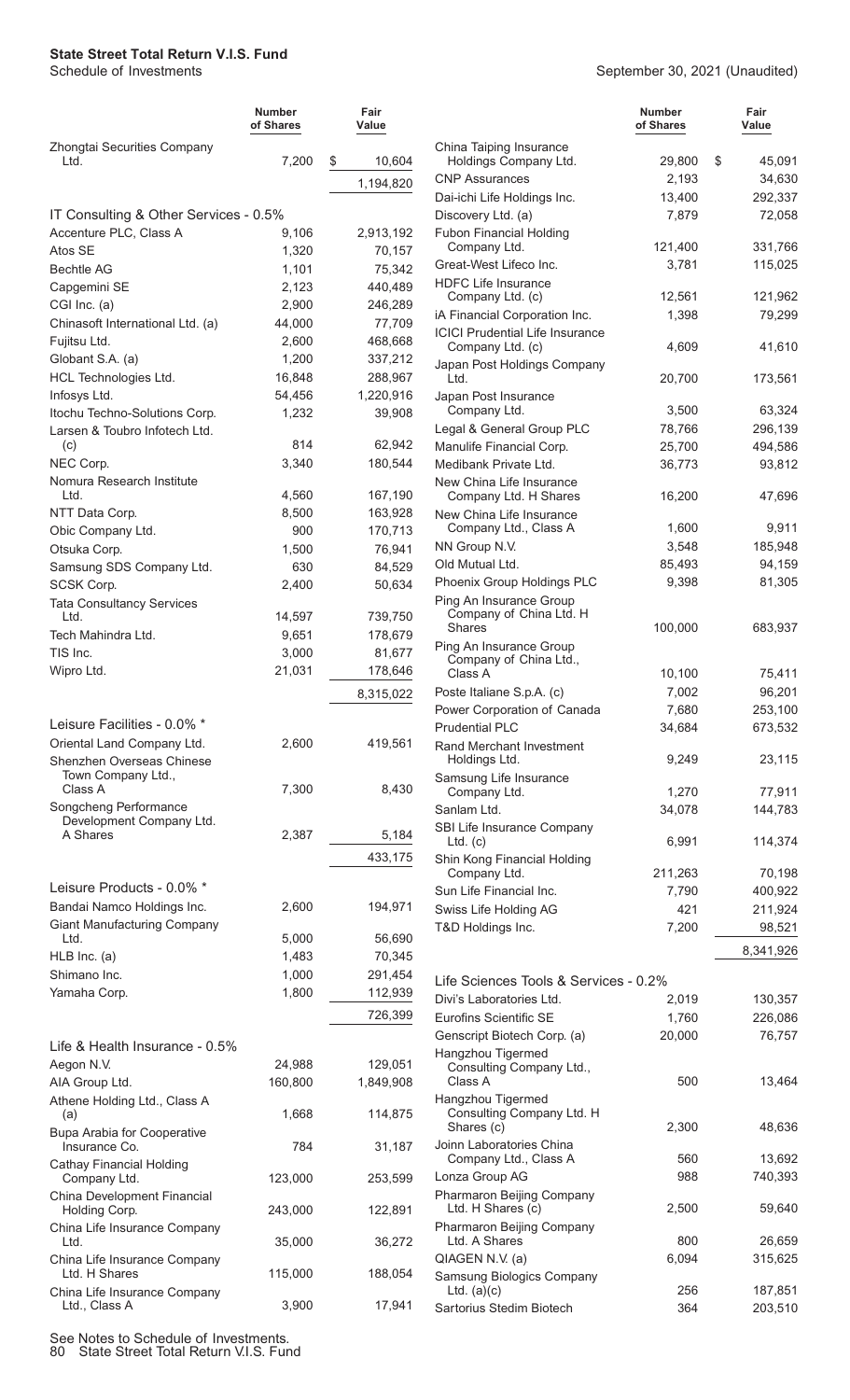|                                                    | <b>Number</b><br>of Shares | Fair<br>Value |                                                                   | <b>Number</b><br>of Shares | Fair<br>Value      |
|----------------------------------------------------|----------------------------|---------------|-------------------------------------------------------------------|----------------------------|--------------------|
| WuXi AppTec Company Ltd. H<br>Shares (c)           | 5,308                      | \$<br>123,569 | Movies & Entertainment - 0.1%                                     |                            |                    |
| WuXi AppTec Company Ltd. A<br><b>Shares</b>        | 2,820                      | 66,575        | Alibaba Pictures Group Ltd. (a)<br>Beijing Enlight Media          | 140,000                    | \$<br>15,795       |
| Wuxi Biologics Cayman Inc.                         |                            |               | Company Ltd., Class A                                             | 5,600                      | 8,596              |
| (a)(c)                                             | 57,500                     | 932,666       | Bollore S.A.<br>Eros STX Global Corp. (a)                         | 11,741<br>9,900            | 67,837<br>9,103    |
|                                                    |                            | 3,165,480     | HYBE Company Ltd. (a)                                             | 248                        | 61,886             |
|                                                    |                            |               | IMAX Corp. (a)                                                    | 2,200                      | 41,756             |
| Managed Healthcare - 0.0% *                        |                            |               | iQIYI Inc. ADR (a)                                                | 5,200                      | 41,756             |
| Hapvida Participacoes e<br>Investimentos S.A. (c)  | 20,335                     | 50,717        | Mango Excellent Media                                             |                            |                    |
| Notre Dame Intermedica                             |                            |               | Company Ltd., Class A                                             | 1,600                      | 10,801             |
| Participacoes S.A.                                 | 9,300                      | 127,342       | Spotify Technology S.A. (a)<br><b>Tencent Music Entertainment</b> | 2,000                      | 450,680            |
| Triple-S Management Corp. B                        |                            |               | Group ADR (a)                                                     | 10,400                     | 75,400             |
| Shares (a)                                         | 1,390                      | 49,164        | Toho Company Ltd.                                                 | 1,500                      | 70,489             |
|                                                    |                            | 227,223       | Universal Music Group N.V. (a)                                    | 9,743                      | 261,006            |
| Marine - $0.1\%$                                   |                            |               |                                                                   |                            | 1,115,105          |
| AP Moller - Maersk A/S,                            |                            |               |                                                                   |                            |                    |
| Class B                                            | 76                         | 205,864       | Multi-Line Insurance - 0.3%                                       |                            |                    |
| AP Moller - Maersk A/S,                            |                            |               | Ageas                                                             | 2,363                      | 117,077            |
| Class A<br><b>COSCO SHIPPING Holdings</b>          | 43                         | 110,880       | Allianz SE                                                        | 5,476                      | 1,227,509          |
| Company Ltd. H Shares (a)                          | 49,682                     | 75,389        | Assicurazioni Generali S.p.A.                                     | 14,610                     | 309,588            |
| <b>COSCO SHIPPING Holdings</b>                     |                            |               | Aviva PLC<br>AXA S.A.                                             | 51,840<br>25,665           | 274,939            |
| Company Ltd., Class A (a)                          | 13,910                     | 36,810        | <b>Baloise Holding AG</b>                                         | 621                        | 711,629<br>94,109  |
| Costamare Inc.                                     | 2,856                      | 44,239        | <b>BB Seguridade Participacoes</b>                                |                            |                    |
| Evergreen Marine Corporation<br>Taiwan Ltd.        | 41,000                     | 182,145       | S.A.                                                              | 11,103                     | 40,651             |
| Hyundai Merchant Marine                            |                            |               | China Pacific Insurance Group<br>Company Ltd. H Shares            | 40,889                     | 121,416            |
| Company Ltd. (a)                                   | 3,939                      | 111,104       | China Pacific Insurance Group                                     |                            |                    |
| Kuehne + Nagel International<br>AG                 | 717                        | 244,548       | Company Ltd., Class A                                             | 5,500                      | 23,004             |
| <b>MISC Bhd</b>                                    | 31,275                     | 51,392        | Fairfax Financial Holdings Ltd.                                   | 365                        | 147,317            |
| Nippon Yusen KK                                    | 2,200                      | 164,429       | Gjensidige Forsikring ASA                                         | 2,550                      | 56,559             |
| Pan Ocean Company Ltd.                             | 4,976                      | 31,237        | Powszechny Zaklad                                                 |                            |                    |
| Safe Bulkers Inc. (a)                              | 4,400                      | 22,748        | Ubezpieczen S.A.<br>Sampo Oyj, Class A                            | 10,923<br>6,826            | 100,075<br>337,658 |
| SITC International Holdings                        |                            |               | The Co. for Cooperative                                           |                            |                    |
| Co. Ltd.                                           | 19,000                     | 67,609        | Insurance                                                         | 1,160                      | 26,752             |
| Wan Hai Lines Ltd.                                 | 8,800                      | 63,609        | Zurich Insurance Group AG                                         | 1,997                      | 815,826            |
| Yang Ming Marine Transport<br>Corp. (a)            | 25,000                     | 105,305       |                                                                   |                            | 4,404,109          |
|                                                    |                            | 1,517,308     |                                                                   |                            |                    |
|                                                    |                            |               | Multi-Sector Holdings - 0.1%<br>Eurazeo S.E.                      | 513                        | 48,094             |
| Marine Ports & Services - 0.0% *                   |                            |               | EXOR N.V.                                                         | 1,461                      | 122,667            |
| Adani Ports & Special<br>Economic Zone Ltd.        | 9,202                      | 91,117        | <b>Groupe Bruxelles Lambert</b>                                   |                            |                    |
| China Merchants Port                               |                            |               | S.A.                                                              | 1,481                      | 162,988            |
| Holdings Company Ltd.                              | 28,000                     | 47,880        | Industrivarden AB A Shares                                        | 1,660                      | 53,067             |
| COSCO SHIPPING Ports Ltd.                          | 32,000                     | 27,638        | Industrivarden AB, Class C                                        | 2,115                      | 65,388             |
| <b>International Container</b>                     |                            |               | Investor AB, B Shares                                             | 24,137                     | 519,398            |
| Terminal Services Inc.                             | 10,850                     | 41,477        | Kinnevik AB, Class B (a)                                          | 3,455                      | 121,539            |
| Shanghai International Port<br>Group Company Ltd., |                            |               | L E Lundbergforetagen AB,<br>Class B                              | 967                        | 53,103             |
| Class A                                            | 13,900                     | 13,086        | Metro Pacific Investments                                         |                            |                    |
| Westports Holdings Bhd                             | 30,688                     | 32,986        | Corp.                                                             | 108,000                    | 7,700              |
|                                                    |                            | 254,184       | Remgro Ltd.                                                       | 9,612                      | 86,792             |
|                                                    |                            |               | Sofina S.A.                                                       | 205                        | 81,497             |
| Metal & Glass Containers - 0.0% *                  |                            |               | Wendel S.A.                                                       | 350                        | 48,386             |
| CCL Industries Inc., Class B                       | 2,000                      | 103,564       |                                                                   |                            | 1,370,619          |
| Motorcycle Manufacturers - 0.0% *                  |                            |               | Multi-Utilities - 0.1%                                            |                            |                    |
| Bajaj Auto Ltd.                                    | 983                        | 50,646        | AGL Energy Ltd.                                                   | 10,194                     | 42,063             |
| Eicher Motors Ltd.                                 | 2,476                      | 92,620        | Algonquin Power & Utilities                                       |                            |                    |
| Hero MotoCorp Ltd.                                 | 2,141                      | 81,646        | Corp.                                                             | 8,095                      | 118,660            |
| Yadea Group Holdings Ltd. (c)                      | 16,000                     | 26,134        | Atco Ltd., Class I                                                | 1,000                      | 32,072             |
| Yamaha Motor Company Ltd.                          | 3,800                      | 105,526       | Canadian Utilities Ltd.                                           | 2,000                      | 53,882             |
|                                                    |                            | 356,572       | E.ON SE                                                           | 29,686                     | 362,526            |
|                                                    |                            |               | Engie S.A.                                                        | 24,998                     | 327,223            |
|                                                    |                            |               | National Grid PLC                                                 | 47,124                     | 561,912            |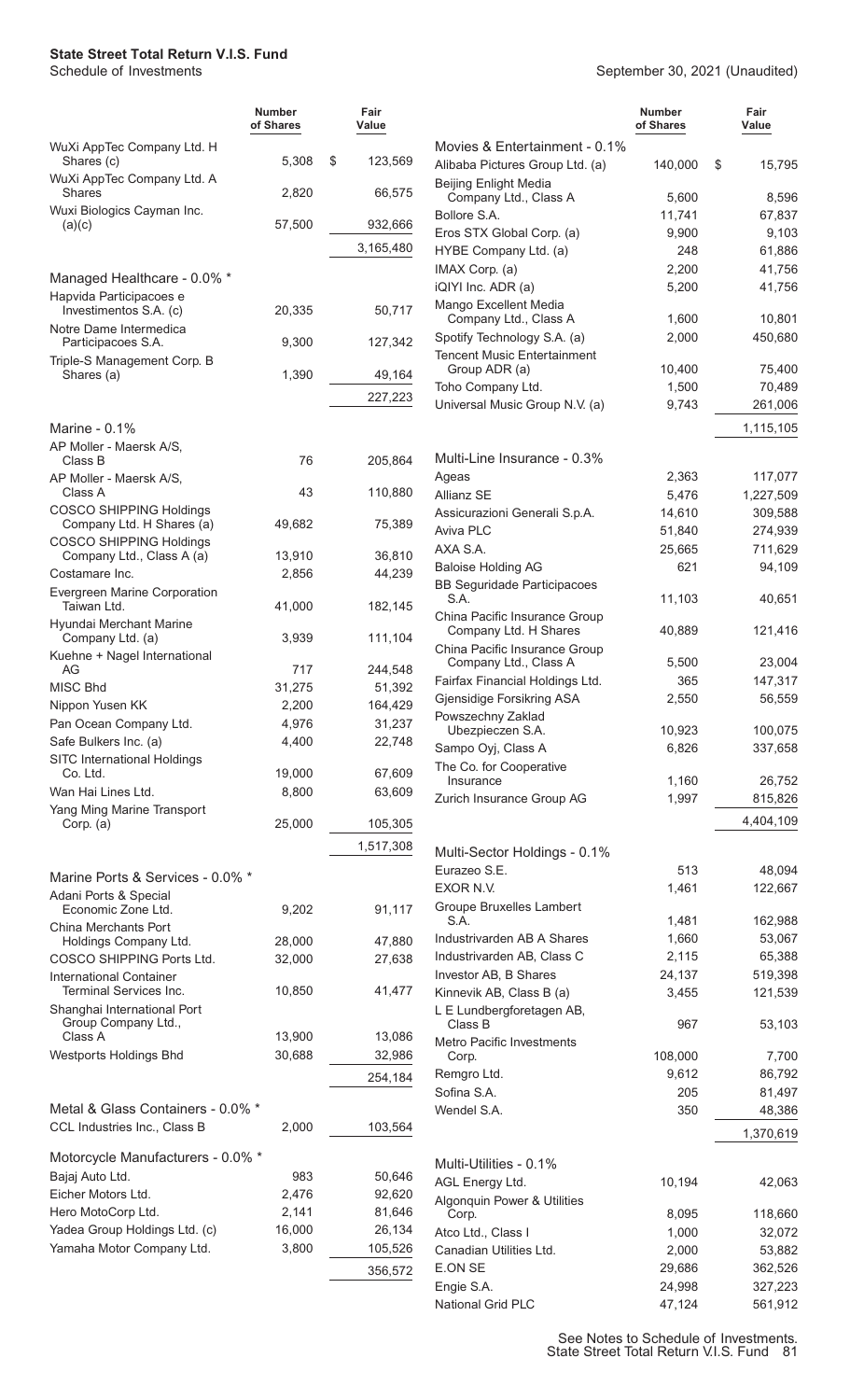|                                                     | <b>Number</b><br>of Shares | Fair<br>Value     |                            |
|-----------------------------------------------------|----------------------------|-------------------|----------------------------|
| Qatar Electricity & Water Co.<br>QSC                | 4,143                      | \$<br>19,264      | R                          |
| <b>RWE AG</b>                                       | 8,789                      | 310,134           | R٥                         |
| Suez S.A.                                           | 4,643                      | 105,925           | Sł                         |
| Veolia Environnement S.A.                           | 7,191                      | 219,841           |                            |
|                                                     |                            | 2,153,502         | S-                         |
|                                                     |                            |                   | Tł                         |
| Office REITs - 0.0% *                               |                            |                   | Τu                         |
| City Office REIT Inc.                               | 2,600                      | 46,436            |                            |
| Covivio<br>Dexus                                    | 664<br>14,609              | 55,830<br>112,346 |                            |
| Japan Real Estate Investment                        |                            |                   | O                          |
| Corp.                                               | 17                         | 101,714           | CI                         |
| Nippon Building Fund Inc.                           | 20                         | 129,610           |                            |
| Orix JREIT Inc.                                     | 35                         | 60,760            | DI                         |
|                                                     |                            | 506,696           | Er                         |
| Office Services & Supplies - 0.0% *                 |                            |                   | Fr<br>G۱                   |
| Shanghai M&G Stationery Inc.,<br>Class A            |                            |                   | ln.                        |
|                                                     | 1,000                      | 10,523            | Kε                         |
| Oil & Gas Drilling - 0.0% *                         |                            |                   | Kα                         |
| China Oilfield Services Ltd. H                      |                            |                   | N٥                         |
| Shares                                              | 22,000                     | 20,820            | $P\epsilon$<br>$P\epsilon$ |
| Oil & Gas Equipment & Services - 0.0% *             |                            |                   | Qi                         |
| Dialog Group Bhd                                    | 72,600                     | 41,343            |                            |
| Offshore Oil Engineering                            |                            |                   | S <sub>0</sub>             |
| Company Ltd., Class A<br>Tenaris S.A.               | 14,500                     | 10,671            | SF                         |
| Yantai Jereh Oilfield Services                      | 6,241                      | 65,684            | T                          |
| Group Company Ltd.,                                 |                            |                   | Тe                         |
| Class A                                             | 1,900                      | 14,124            | Тe                         |
|                                                     |                            | 131,822           | UI                         |
| Oil & Gas Exploration & Production - 0.1%           |                            |                   |                            |
| <b>Canadian Natural Resources</b>                   |                            |                   |                            |
| Ltd.                                                | 15,700                     | 573,917           | O                          |
| Inpex Corp.                                         | 13,700                     | 106,405           | Bε                         |
| Lundin Petroleum AB                                 | 2,679                      | 99,514            | Fi<br>M                    |
| Novatek PJSC GDR                                    | 1,424                      | 372,838           | Ol                         |
| Oil Search Ltd.<br>PTT Exploration & Production     | 26,098                     | 81,149            | Yι                         |
| <b>PCL NVDR</b>                                     | 25,200                     | 86,812            |                            |
| Santos Ltd.                                         | 25,331                     | 129,639           |                            |
| <b>Tatneft PJSC ADR</b>                             | 3,602                      | 156,370           |                            |
| Woodside Petroleum Ltd.                             | 12,662                     | 216,332           | P                          |
|                                                     |                            | 1,822,976         | a2<br>A٥                   |
|                                                     |                            |                   | Aj                         |
| Oil & Gas Refining & Marketing - 0.2%<br>Ampol Ltd. | 3,161                      | 63,033            | Al                         |
| <b>Bharat Petroleum Corporation</b>                 |                            |                   | A٤                         |
| Ltd.                                                | 15,393                     | 89,249            | Βa                         |
| Cosan S.A.                                          | 16,336                     | 68,895            | Bŀ                         |
| Empresas COPEC S.A.                                 | 4,928                      | 40,834            | Br                         |
| ENEOS Holdings Inc.                                 | 41,600                     | 168,570           | Cl                         |
| Formosa Petrochemical Corp.                         | 21,000                     | 74,364            | Cl                         |
| GS Holdings Corp.<br><b>Hindustan Petroleum</b>     | 866                        | 32,328            | CI                         |
| Corporation Ltd.                                    | 12,314                     | 49,640            |                            |
| Idemitsu Kosan Company Ltd.                         | 2,700                      | 70,850            | Cl                         |
| Indian Oil Corporation Ltd.                         | 34,574                     | 58,020            |                            |
| Neste Oyj                                           | 5,591                      | 315,565           | Cl                         |
| Parkland Corp.                                      | 2,300                      | 64,615            | C.                         |
| Petronas Dagangan Bhd                               | 2,000                      | 9,109             | D                          |
| Polski Koncern Naftowy<br>ORLEN S.A.                | 5,411                      | 111,649           |                            |
| Qatar Fuel QSC                                      | 8,983                      | 44,261            | D                          |

|                |                                                        | <b>Number</b><br>of Shares | Fair<br>Value |
|----------------|--------------------------------------------------------|----------------------------|---------------|
|                | Rabigh Refining &                                      |                            |               |
| 64             | Petrochemical Co. (a)                                  | 4,509                      | \$<br>33,458  |
| 34             | Reliance Industries Ltd.                               | 45,557                     | 1,541,867     |
| 25             | SK Innovation Company Ltd.<br>(a)                      | 780                        | 171,725       |
| 41             | S-Oil Corp.                                            | 819                        | 75,222        |
| 02             | Thai Oil PCL NVDR                                      | 14,900                     | 22,789        |
|                | <b>Tupras Turkiye Petrol</b>                           |                            |               |
|                | Rafinerileri A/S (a)                                   | 2,355                      | 30,654        |
| 36             |                                                        |                            | 3,136,697     |
| 30             |                                                        |                            |               |
| 46             | Oil & Gas Storage & Transportation - 0.1%              |                            |               |
| 14             | China Merchants Energy                                 |                            |               |
| 10             | Shipping Company Ltd.,                                 |                            |               |
| 66             | Class A                                                | 15,120                     | 12,924        |
|                | DHT Holdings Inc.                                      | 6,528                      | 42,628        |
| 96             | Enbridge Inc.                                          | 26,900                     | 1,071,456     |
|                | Frontline Ltd.                                         | 5,500                      | 51,535        |
|                | Golar LNG Ltd. (a)                                     | 5,017                      | 65,070        |
| $^{23}$        | Inter Pipeline Ltd.                                    | 1,500                      | 23,622        |
|                | Keyera Corp.                                           | 2,900                      | 72,955        |
|                | Koninklijke Vopak N.V.<br>Nordic American Tankers Ltd. | 895                        | 35,283        |
|                |                                                        | 8,800                      | 22,528        |
| 20             | Pembina Pipeline Corp.                                 | 7,200                      | 228,188       |
|                | Petronet LNG Ltd.                                      | 9,742                      | 31,218        |
| 13             | Qatar Gas Transport Company<br>Ltd.                    | 29,709                     | 25,246        |
|                | Scorpio Tankers Inc.                                   | 2,247                      | 41,659        |
| 71             | SFL Corporation Ltd.                                   | 5,600                      | 46,928        |
| 34             | TC Energy Corp.                                        | 13,000                     | 625,552       |
|                | Teekay Corp. (a)                                       | 1,700                      | 6,222         |
|                | Teekay Tankers Ltd., Class A                           |                            |               |
| $\frac{24}{1}$ | (a)                                                    | 1,500                      | 21,795        |
| $^{22}$        | Ultrapar Participacoes S.A.                            | 13,300                     | 35,978        |
|                |                                                        |                            | 2,460,787     |
| 17             | Other Diversified Financial Services - 0.1%            |                            |               |
| 05             | Bajaj Finserv Ltd.                                     | 593                        | 141,758       |
| 14             | FirstRand Ltd.                                         | 78,827                     | 337,995       |
| 38             | M&G PLC                                                | 34,991                     | 95,670        |
| 19             | ORIX Corp.                                             | 16,700                     | 311,698       |
|                | Yuanta Financial Holding                               |                            |               |
| 12             | Company Ltd.                                           | 151,000                    | 133,226       |
| 39             |                                                        |                            | 1,020,347     |
| 70             |                                                        |                            |               |
| 32             | Packaged Foods & Meats - 0.5%                          |                            |               |
| 76             | a2 Milk Company Ltd. (a)                               | 9,604                      | 42,495        |
|                | Adecoagro SA (a)                                       | 1,000                      | 9,030         |
|                | Ajinomoto Company Inc.                                 | 6,100                      | 179,801       |
| 33             | Almarai Co. JSC                                        | 4,547                      | 70,221        |
|                | <b>Associated British Foods PLC</b>                    | 4,818                      | 120,018       |
| 19             | <b>Barry Callebaut AG</b>                              | 48                         | 108,762       |
| 95             | BRF S.A. (a)                                           | 11,900                     | 59,163        |
| 34             | Britannia Industries Ltd.                              | 1,684                      | 89,418        |
| 70             | Charoen Pokphand Foods<br><b>PCL NVDR</b>              | 70,900                     | 53,816        |
| 64             | China Feihe Ltd. (c)                                   | 55,568                     | 93,661        |
| 28             | China Huishan Dairy Holdings                           |                            |               |
| 40             | Company Ltd. (d)                                       | 55,000                     |               |
| 50             | China Mengniu Dairy                                    |                            |               |
| 20             | Company Ltd. (a)                                       | 49,000                     | 315,552       |
| 65             | Chocoladefabriken Lindt &                              |                            |               |
| 15             | Spruengli AG                                           | 15                         | 274,192       |
| 09             | CJ CheilJedang Corp.                                   | 117                        | 40,256        |
|                | Dali Foods Group Company<br>$Ltd.$ (c)                 | 20,617                     | 12,448        |
| 49             | Danone S.A.                                            | 8,659                      | 590,658       |
| 24             |                                                        |                            |               |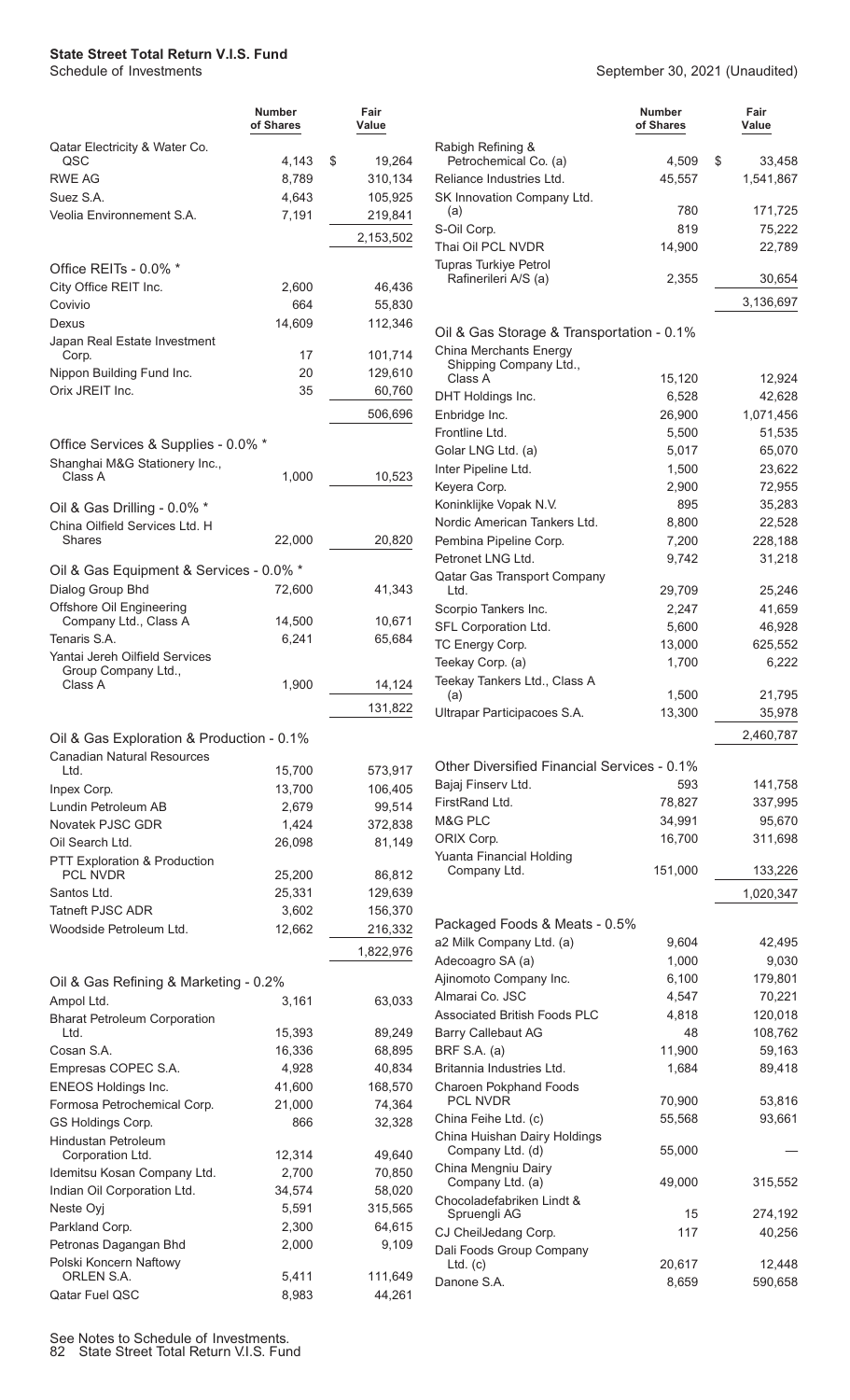|                                                       | <b>Number</b><br>of Shares | Fair<br>Value |                                              | <b>Number</b><br>of Shares | Fair<br>Value |
|-------------------------------------------------------|----------------------------|---------------|----------------------------------------------|----------------------------|---------------|
| Foshan Haitian Flavouring &                           |                            |               | Paper Products - 0.1%                        |                            |               |
| Food Company Ltd., Class A                            | 3,840                      | \$<br>65,195  | Empresas CMPC S.A.                           | 9,056                      | \$<br>17,013  |
| Gruma SAB de CV, Class B                              | 2,925                      | 33,643        | Indah Kiat Pulp & Paper Corp.                |                            |               |
| Grupo Bimbo SAB de CV<br>Guangdong Haid Group         | 22,581                     | 63,793        | Tbk PT<br>Lee & Man Paper                    | 33,200                     | 19,739        |
| Company Ltd., Class A                                 | 1,800                      | 18,768        | Manufacturing Ltd.                           | 34,310                     | 25,078        |
| Henan Shuanghui Investment                            |                            |               | Mondi PLC                                    | 6,364                      | 156,066       |
| & Development Company<br>Ltd., Class A                | 5,885                      | 24,706        | Nine Dragons Paper Holdings<br>Ltd.          | 25,310                     | 30,894        |
| Indofood CBP Sukses Makmur                            |                            |               | Oji Holdings Corp.                           | 10,700                     | 53,779        |
| <b>Tbk PT</b>                                         | 44,100                     | 25,683        | Stora Enso Oyj R Shares                      | 7,852                      | 130,854       |
| Indofood Sukses Makmur Tbk                            |                            |               | Suzano Papel e Celulose S.A.                 |                            |               |
| PT                                                    | 55,136                     | 24,393        | (a)                                          | 13,500                     | 135,077       |
| Inner Mongolia Yili Industrial<br>Group Company Ltd., |                            |               | UPM-Kymmene Oyj                              | 7,036                      | 249,163       |
| Class A                                               | 6,500                      | 37,911        |                                              |                            | 817,663       |
| JBS S.A.                                              | 16,200                     | 110,212       |                                              |                            |               |
| JDE Peet's N.V.                                       | 948                        | 28,346        | Personal Products - 0.3%                     |                            |               |
| Kerry Group PLC, Class A                              | 2,100                      | 282,320       | Amorepacific Corp.                           | 499                        | 74,640        |
| Kikkoman Corp.                                        | 2,000                      | 162,337       | <b>AMOREPACIFIC Group</b>                    | 542                        | 22,264        |
| MEIJI Holdings Company Ltd.                           | 1,600                      | 103,184       | Beiersdorf AG                                | 1,320                      | 142,502       |
| Mowi ASA                                              | 5,948                      | 151,336       | By-health Co. Ltd.                           | 2,900                      | 12,694        |
| Muyuan Foods Company Ltd.                             |                            |               | Colgate-Palmolive India Ltd.                 | 1,632                      | 36,616        |
| A Shares                                              | 5,820                      | 46,386        | Dabur India Ltd.                             | 11,207                     | 92,994        |
| Nestle India Ltd.                                     | 511                        | 133,513       | Godrej Consumer Products                     |                            |               |
| Nestle Malaysia Bhd                                   | 939                        | 29,787        | Ltd. $(a)$                                   | 5,559                      | 76,894        |
| Nestle S.A.                                           | 38,327                     | 4,613,566     | Hengan International Group<br>Company Ltd.   | 9,480                      | 50,553        |
| NH Foods Ltd.                                         | 1,230                      | 46,334        | Kao Corp.                                    | 6,400                      | 379,931       |
| Nisshin Seifun Group Inc.                             | 2,500                      | 41,323        | Kobayashi Pharmaceutical                     |                            |               |
| Nissin Foods Holdings<br>Company Ltd.                 | 800                        | 64,035        | Company Ltd.                                 | 800                        | 63,267        |
| Orion Corp.                                           | 437                        | 43,061        | Kose Corp.                                   | 500                        | 59,647        |
| Orkla ASA                                             | 10,076                     | 92,612        | LG Household & Health Care                   |                            |               |
| PPB Group Bhd                                         | 8,687                      | 38,097        | Ltd.                                         | 144                        | 162,349       |
| <b>QL Resources Bhd</b>                               | 12,588                     | 16,177        | L'Oreal S.A.                                 | 3,353                      | 1,388,203     |
| Saputo Inc.                                           | 3,300                      | 83,903        | Marico Ltd.                                  | 9,410                      | 69,434        |
| Tata Consumer Products Ltd.                           | 9,304                      | 101,679       | Natura & Co. Holding S.A. (a)                | 13,600                     | 113,739       |
| Thai Union Group PCL NVDR                             | 53,200                     | 34,120        | Pola Orbis Holdings Inc.                     | 1,200                      | 27,552        |
| The Savola Group                                      | 4,793                      | 47,921        | Proya Cosmetics Co. Ltd.                     | 500                        | 13,397        |
| Tiger Brands Ltd.                                     | 2,152                      | 26,787        | Shiseido Company Ltd.                        | 5,300                      | 355,316       |
| Tingyi Cayman Islands Holding                         |                            |               | <b>Unilever PLC</b>                          | 34,826                     | 1,886,751     |
| Corp.                                                 | 36,000                     | 66,935        |                                              |                            | 5,028,743     |
| Toyo Suisan Kaisha Ltd.                               | 1,190                      | 52,561        | Pharmaceuticals - 1.1%                       |                            |               |
| Uni-President China Holdings                          |                            |               | Aspen Pharmacare Holdings                    |                            |               |
| Ltd.                                                  | 24,000                     | 22,781        | Ltd.                                         | 7,038                      | 126,740       |
| <b>Uni-President Enterprises</b><br>Corp.             | 75,000                     | 183,236       | Astellas Pharma Inc.                         | 24,600                     | 403,877       |
| Universal Robina Corp.                                | 12,120                     | 32,290        | AstraZeneca PLC                              | 20,598                     | 2,484,175     |
| Want Want China Holdings                              |                            |               | Asymchem Laboratories                        |                            |               |
| Ltd.                                                  | 89,000                     | 67,202        | Tianjin Company Ltd. A                       |                            |               |
| Wens Foodstuffs Group                                 |                            |               | <b>Shares</b>                                | 166                        | 11,443        |
| Company Ltd., Class A                                 | 3,800                      | 8,505         | Aurobindo Pharma Ltd.                        | 5,921                      | 57,598        |
| WH Group Ltd. (c)                                     | 82,666                     | 58,862        | Bayer AG<br><b>Betta Pharmaceuticals</b>     | 13,030                     | 707,576       |
| Yakult Honsha Company Ltd.                            | 1,700                      | 85,840        | Company Ltd., Class A                        | 600                        | 8,674         |
| Yihai International Holding Ltd.<br>(a)               | 7,364                      | 41,038        | Canopy Growth Corp. (a)                      | 3,500                      | 48,486        |
| Yihai Kerry Arawana Holdings                          |                            |               | CanSino Biologics Inc. H                     |                            |               |
| Company Ltd., Class A                                 | 1,000                      | 10,707        | Shares (a)(c)                                | 1,545                      | 54,647        |
|                                                       |                            | 9,280,576     | CanSino Biologics Inc. A                     |                            |               |
|                                                       |                            |               | Shares (a)                                   | 114                        | 5,993         |
| Paper Packaging - 0.0% *                              |                            |               | Celltrion Pharm Inc. (a)                     | 210                        | 25,709        |
| Amcor PLC                                             | 21,600                     | 250,344       | Changchun High & New<br>Technology Industry  |                            |               |
| Klabin S.A. (a)                                       | 13,000                     | 57,760        | Group Inc., Class A                          | 300                        | 12,721        |
| <b>SCG Packaging PCL NVDR</b>                         | 23,700                     | 42,112        | China Medical System                         |                            |               |
| Smurfit Kappa Group PLC                               | 3,229                      | 170,090       | Holdings Ltd.                                | 25,000                     | 45,562        |
| Yunnan Energy New Material<br>Company Ltd., Class A   | 1,000                      | 43,315        | China Resources<br>Pharmaceutical Group Ltd. |                            |               |
|                                                       |                            |               | (c)                                          | 15,500                     | 7,608         |
|                                                       |                            | 563,621       |                                              |                            |               |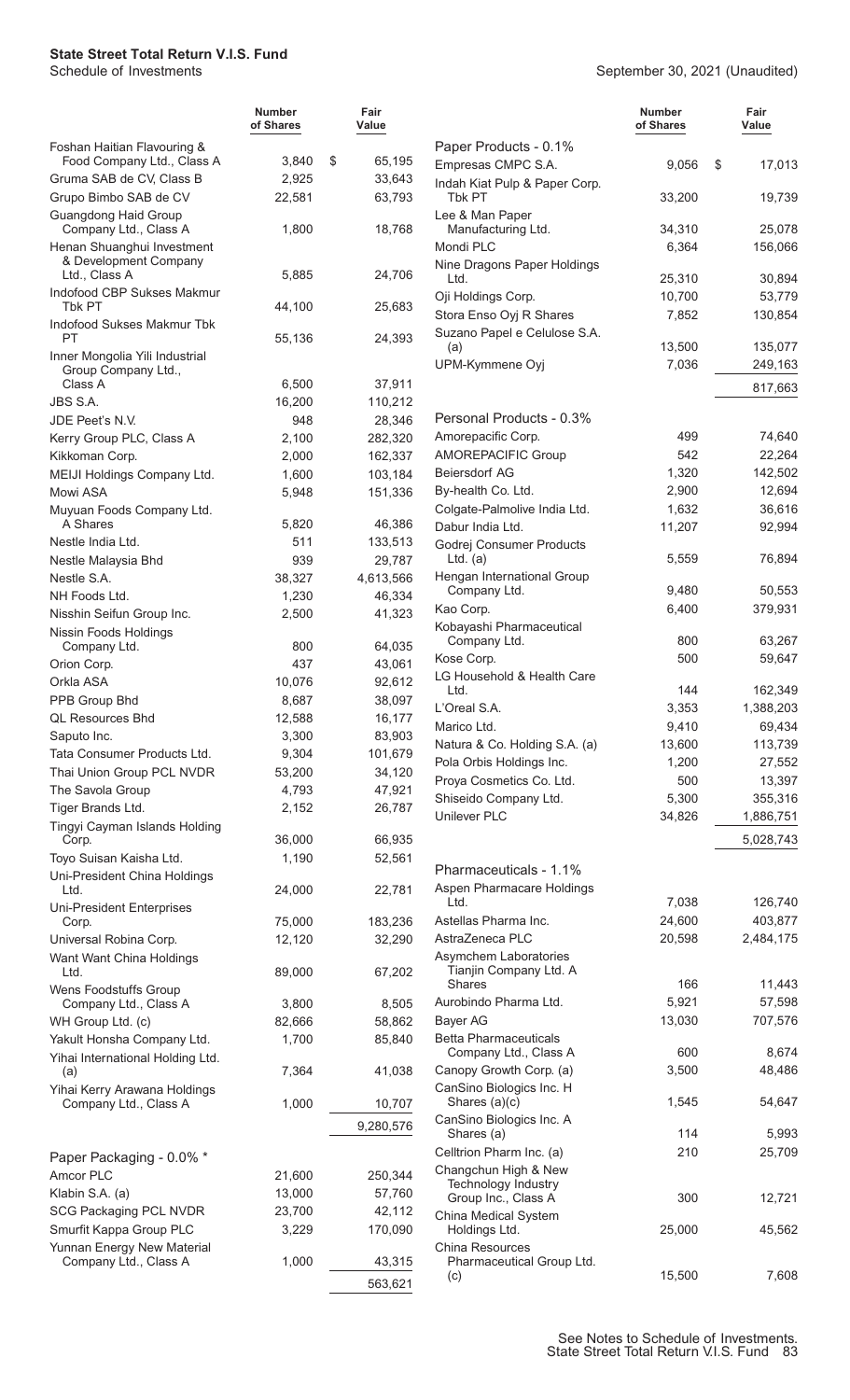|                                                                        | Number<br>of Shares | Fair<br>Value          |  |
|------------------------------------------------------------------------|---------------------|------------------------|--|
| China Traditional Chinese<br>Medicine Holdings Company                 |                     |                        |  |
| Ltd.                                                                   | 52,000              | \$<br>26,278           |  |
| Chugai Pharmaceutical<br>Company Ltd.                                  | 8,900               | 324,868                |  |
| Cipla Ltd.                                                             | 7,516               | 99,371                 |  |
| <b>CSPC Pharmaceutical Group</b>                                       | 138,000             |                        |  |
| Ltd.<br>Daiichi Sankyo Company Ltd.                                    | 23,200              | 164,683<br>615,135     |  |
| Dong-E-E-Jiao Company Ltd.                                             |                     |                        |  |
| A Shares                                                               | 1,800               | 9,753                  |  |
| Dr Reddy's Laboratories Ltd.                                           | 1,808               | 118,605                |  |
| Eisai Company Ltd.<br>Endo International PLC (a)                       | 3,200<br>10,800     | 239,102<br>34,992      |  |
| GlaxoSmithKline PLC                                                    | 66,840              | 1,262,372              |  |
| Hanmi Pharm Company Ltd.                                               | 77                  | 17,781                 |  |
| Hansoh Pharmaceutical Group<br>Company Ltd. (c)                        | 22,000              | 55,690                 |  |
| Hikma Pharmaceuticals PLC                                              | 2,293               | 75,484                 |  |
| Hisamitsu Pharmaceutical                                               |                     |                        |  |
| Company Inc.                                                           | 900                 | 33,955                 |  |
| Humanwell Healthcare Group<br>Company Ltd., Class A                    | 5,000               | 15,618                 |  |
| Hutchison China MediTech                                               |                     |                        |  |
| Ltd. ADR (a)<br>Hypera S.A.                                            | 1,600<br>7,000      | 58,576<br>41,289       |  |
| Ipca Laboratories Ltd.                                                 | 1,296               | 41,946                 |  |
| Ipsen S.A.                                                             | 494                 | 47,098                 |  |
| Jazz Pharmaceuticals PLC (a)                                           | 800                 | 104,168                |  |
| Jiangsu Hengrui Medicine<br>Company Ltd., Class A                      | 7,020               | 54,572                 |  |
| Kalbe Farma Tbk PT                                                     | 254,200             | 25,331                 |  |
| Kyowa Hakko Kirin Company<br>Ltd.                                      |                     |                        |  |
| Lupin Ltd.                                                             | 3,600<br>4,137      | 129,455<br>52,808      |  |
| Merck KGaA                                                             | 1,709               | 370,087                |  |
| Nippon Shinyaku Company                                                |                     |                        |  |
| Ltd.<br><b>Novartis AG</b>                                             | 600<br>29,523       | 49,749<br>2,418,525    |  |
| Novo Nordisk A/S B Shares                                              | 22,389              | 2,159,376              |  |
| Oneness Biotech Company                                                |                     |                        |  |
| Ltd. $(a)$                                                             | 3,000               | 19,815                 |  |
| Ono Pharmaceutical Company<br>Ltd.                                     | 5,000               | 113,732                |  |
| Orion Oyj, Class B                                                     | 1,349               | 53,436                 |  |
| Otsuka Holdings Company                                                |                     |                        |  |
| Ltd.<br>Perrigo Company PLC                                            | 5,100<br>2,100      | 217,542<br>99,393      |  |
| Recordati Industria Chimica e                                          |                     |                        |  |
| Farmaceutica SpA                                                       | 1,388               | 80,490                 |  |
| Richter Gedeon Nyrt                                                    | 2,006               | 54,915                 |  |
| Roche Holding AG<br>Sanofi                                             | 9,765<br>15,077     | 3,579,564<br>1,452,124 |  |
| Santen Pharmaceutical                                                  |                     |                        |  |
| Company Ltd.                                                           | 4,800               | 67,338                 |  |
| Shanghai Fosun<br><b>Pharmaceutical Group</b><br>Company Ltd. H Shares | 7,500               | 38,395                 |  |
| Shanghai Fosun<br><b>Pharmaceutical Group</b><br>Company Ltd., Class A | 3,000               | 24,182                 |  |
| Shin Poong Pharmaceutical                                              |                     |                        |  |
| Company Ltd.                                                           | 540                 | 25,720                 |  |
| Shionogi & Company Ltd.<br>Sino Biopharmaceutical Ltd.                 | 3,600<br>158,000    | 245,728<br>131,100     |  |
| <b>SK Biopharmaceuticals</b>                                           |                     |                        |  |
| Company Ltd. (a)                                                       | 502                 | 42,859                 |  |
| SSY Group Ltd.                                                         | 18,000              | 9,694                  |  |
| Sumitomo Dainippon Pharma<br>Company Ltd.                              | 2,300               | 41,007                 |  |

#### See Notes to Schedule of Investments. 84 State Street Total Return V.I.S. Fund

|                                                                          | <b>Number</b><br>of Shares | Fair<br>Value |
|--------------------------------------------------------------------------|----------------------------|---------------|
| Sun Pharmaceutical Industries<br>Ltd.                                    | 12,777                     | \$<br>140,606 |
| Taisho Pharmaceutical<br>Holdings Company Ltd.                           | 600                        | 34,885        |
| Takeda Pharmaceutical<br>Company Ltd.                                    | 20,900                     | 687,610       |
| Teva Pharmaceutical<br>Industries Ltd. ADR (a)                           | 14,800                     | 144,152       |
| Theravance Biopharma Inc. (a)                                            | 2,800                      | 20,720        |
| <b>Torrent Pharmaceuticals Ltd.</b>                                      | 941                        | 38,990        |
| UCB S.A.                                                                 | 1,660                      | 185,979       |
| Vifor Pharma AG                                                          | 653                        | 84,558        |
| Yuhan Corp.                                                              | 900                        | 46,469        |
| Yunnan Baiyao Group                                                      |                            |               |
| Company Ltd. A Shares                                                    | 1,000                      | 15,125        |
| Zhangzhou Pientzehuang<br><b>Pharmaceutical Company</b><br>Ltd., Class A | 500                        | 29,238        |
| Zhejiang Huahai<br><b>Pharmaceutical Company</b>                         |                            |               |
| Ltd., Class A<br>Zhejiang NHU Company Ltd. A                             | 2,600                      | 7,122         |
| <b>Shares</b>                                                            | 2,160                      | 8,945         |
|                                                                          |                            | 20,388,909    |
| Precious Metals & Minerals - 0.0% *                                      |                            |               |
| Alrosa PJSC (a)                                                          | 46,308                     | 84,529        |
| Anglo American Platinum Ltd.                                             | 958                        | 83,059        |
| Impala Platinum Holdings Ltd.<br>Industrias Penoles SAB de               | 12,243                     | 138,103       |
| C.V. (a)<br>Northam Platinum Holdings                                    | 2,600                      | 30,791        |
| $Ltd.$ (a)                                                               | 6,455                      | 76,937        |
| Sibanye Stillwater Ltd.                                                  | 43,185                     | 131,281       |
|                                                                          |                            | 544,700       |
| Property & Casualty Insurance - 0.2%                                     |                            |               |
| <b>Admiral Group PLC</b>                                                 | 2,591                      | 108,337       |
| Argo Group International                                                 |                            |               |
| Holdings Ltd.                                                            | 1,600                      | 83,552        |
| Chubb Ltd.                                                               | 6,208                      | 1,076,964     |
| DB Insurance Company Ltd.<br>Direct Line Insurance Group                 | 852                        | 45,585        |
| PLC<br><b>ICICI Lombard General</b>                                      | 18,027                     | 70,392        |
| Insurance Company Ltd. (c)                                               | 4,039                      | 86,266        |
| Insurance Australia Group Ltd.                                           | 33,238                     | 115,980       |
| Intact Financial Corp.                                                   | 2,317                      | 306,312       |
| James River Group Holdings<br>Ltd.                                       | 2,178                      | 82,176        |
| <b>MS&amp;AD Insurance Group</b><br>Holdings Inc.                        |                            |               |
| People's Insurance Company<br>Group of China Ltd H                       | 5,900                      | 196,840       |
| Shares                                                                   | 111,000                    | 34,443        |
| PICC Property & Casualty<br>Company Ltd. H Shares                        | 108,000                    | 104,767       |
| QBE Insurance Group Ltd.                                                 | 19,979                     | 164,454       |
| Samsung Fire & Marine                                                    |                            |               |
| Insurance Company Ltd.                                                   | 478                        | 94,451        |
| Sompo Holdings Inc.                                                      | 4,200                      | 181,760       |
| Suncorp Group Ltd.                                                       | 17,302                     | 153,722       |
| The People's Insurance                                                   |                            |               |
| Company Group of China<br>Ltd., Class A                                  | 10,900                     | 8,529         |
|                                                                          |                            | 443,805       |
| Tokio Marine Holdings Inc.                                               | 8,300                      |               |
| Tryg A/S<br>ZhongAn Online P&C                                           | 4,839                      | 109,761       |
| Insurance Company Ltd. H<br>Shares (a)(c)                                | 9,100                      | 37,260        |
|                                                                          |                            |               |
|                                                                          |                            | 3,505,356     |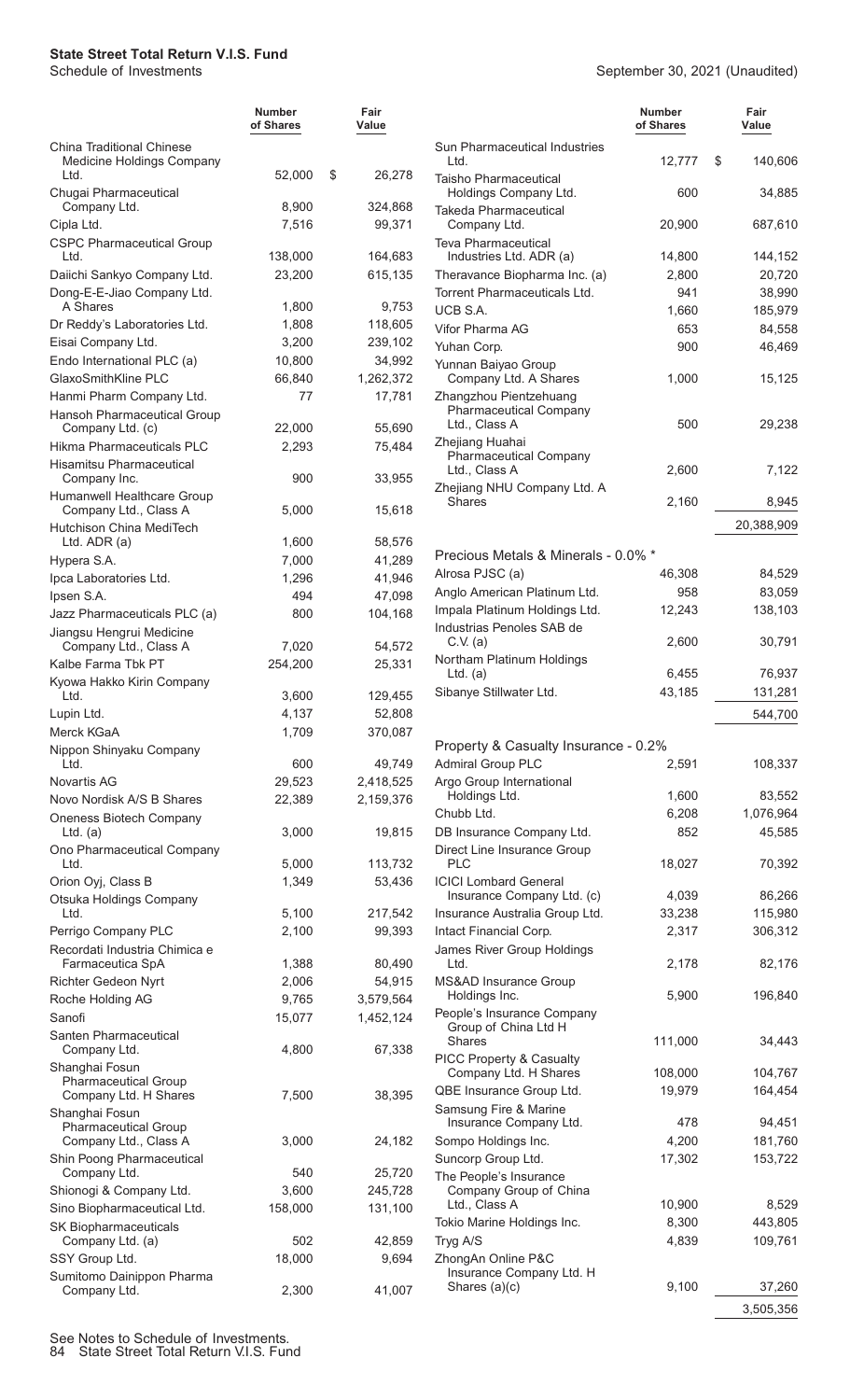## **State Street Total Return V.I.S. Fund**

|                                                                                    | Number<br>of Shares | Fair<br>Value     |
|------------------------------------------------------------------------------------|---------------------|-------------------|
| Publishing - 0.0% *                                                                |                     |                   |
| China Literature Ltd. (a)(c)                                                       | 7,400               | \$<br>56,158      |
| Pearson PLC                                                                        | 10,142              | 97,333            |
| Schibsted ASA, Class A                                                             | 952                 | 45,254            |
| <b>Schibsted ASA A Shares</b>                                                      | 1,517               | 64,613            |
|                                                                                    |                     | 263,358           |
| Railroads - 0.2% *<br>Aurizon Holdings Ltd.                                        | 24,595              | 66,534            |
| Beijing-Shanghai High Speed<br>Railway Company Ltd.,                               |                     |                   |
| Class A<br><b>BTS Group Holdings PCL</b>                                           | 45,600              | 33,562            |
| <b>NVDR</b>                                                                        | 97,600              | 27,049            |
| Canadian National Railway Co.                                                      | 9,400               | 1,089,105         |
| Canadian Pacific Railway Ltd.                                                      | 8,800               | 574,534           |
| Central Japan Railway Co.                                                          | 1,900               | 302,524           |
| Container Corporation of India<br>Ltd.                                             | 3,216               | 30,357            |
| East Japan Railway Co.                                                             | 4,000               | 281,983           |
| Hankyu Hanshin Holdings Inc.                                                       | 3,100               | 97,323            |
| Keio Corp.                                                                         | 1,400               | 74,693            |
| Keisei Electric Railway<br>Company Ltd.                                            | 2,000               | 66,084            |
| Kintetsu Group Holdings                                                            |                     |                   |
| Company Ltd. (a)<br>MTR Corporation Ltd.                                           | 2,300<br>21,000     | 77,153<br>113,020 |
| Odakyu Electric Railway                                                            |                     |                   |
| Company Ltd.<br>Rumo S.A. (a)                                                      | 4,000<br>23,500     | 92,348<br>72,412  |
| Tobu Railway Company Ltd.                                                          | 2,400               | 64,460            |
| Tokyu Corp.                                                                        | 6,700               | 99,202            |
| West Japan Railway Co.                                                             | 2,200               | 110,310           |
|                                                                                    |                     | 3,272,653         |
|                                                                                    |                     |                   |
| Real Estate Development - 0.1%                                                     |                     |                   |
| Agile Group Holdings Ltd.                                                          | 16,000              | 14,922            |
| China Aoyuan Group Ltd.                                                            | 23,000              | 12,124            |
| China Evergrande Group                                                             | 37,000              | 13,979            |
| China Jinmao Holdings Group<br>Ltd.                                                | 106,000             | 38,091            |
| China Merchants Shekou<br><b>Industrial Zone Holdings</b><br>Company Ltd., Class A | 9,300               | 18,599            |
| China Overseas Land &                                                              |                     |                   |
| Investment Ltd.                                                                    | 58,000              | 131,260           |
| China Resources Land Ltd.                                                          | 50,000              | 210,432           |
| China Vanke Company Ltd. H<br>Shares                                               | 30,800              | 84,217            |
| China Vanke Company Ltd. A<br>Shares                                               | 10,500              | 34,565            |
| CIFI Holdings Group Company<br>Ltd.                                                | 60,000              | 40,732            |
| CK Asset Holdings Ltd.                                                             | 26,086              | 150,510           |
| <b>Country Garden Holdings</b><br>Company Ltd.                                     | 120,000             | 123,733           |
| Dar Al Arkan Real Estate<br>Development Co. (a)                                    | 4,187               | 11,454            |
| Emaar Economic City (a)                                                            | 4,029               | 14,287            |
| <b>Emaar Properties PJSC</b>                                                       | 63,855              | 70,577            |
| Greentown China Holdings<br>Ltd.                                                   | 8,000               | 12,065            |
| Guangzhou R&F Properties<br>Company Ltd. H Shares                                  | 22,400              | 17,236            |
| Henderson Land Development<br>Company Ltd.                                         | 19,000              | 72,550            |
| <b>Hopson Development Holdings</b>                                                 |                     |                   |
| Ltd.                                                                               | 10,200              | 36,318            |
| Kaisa Group Holdings Ltd.                                                          | 21,714              | 5,908             |
| KWG Group Holdings Ltd.                                                            | 19,936              | 19,444            |

|                                                                        | <b>Number</b><br>of Shares | Fair<br>Value |  |
|------------------------------------------------------------------------|----------------------------|---------------|--|
| Land & Houses PCL NVDR                                                 | 105,731                    | \$<br>24,711  |  |
| Logan Group Company Ltd<br>Longfor Group Holdings Ltd.                 | 18,000                     | 18,784        |  |
| (C)<br>Poly Developments & Holdings                                    | 28,468                     | 130,073       |  |
| Group Company Ltd.,<br>Class A                                         | 12,800                     | 27,744        |  |
| <b>Powerlong Real Estate</b><br>Holdings Ltd.                          | 28,000                     | 21,106        |  |
| <b>Ruentex Development</b><br>Company Ltd.                             | 14,000                     | 28,687        |  |
| Seazen Group Ltd. (a)                                                  | 40,000                     | 31,929        |  |
| Seazen Holdings Company<br>Ltd. A Shares                               | 1,400                      | 8,084         |  |
| Shimao Group Holdings Ltd.                                             | 24,102                     | 44,174        |  |
| Sino Land Company Ltd.                                                 | 50,000                     | 67,265        |  |
| Sunac China Holdings Ltd.                                              | 40,000                     | 85,259        |  |
| Yuexiu Property Company Ltd.                                           | 18,063                     | 16,924        |  |
| Zhenro Properties Group Ltd.                                           | 26,000                     | 14,195        |  |
|                                                                        |                            | 1,651,938     |  |
| Real Estate Operating Companies - 0.1%<br>A-Living Smart City Services |                            |               |  |
| Company Ltd. H Shares (c)                                              | 10,055                     | 35,708        |  |
| Aroundtown S.A.                                                        | 13,423                     | 92,518        |  |
| Azrieli Group Ltd.                                                     | 548                        | 49,297        |  |
| Cencosud Shopping S.A.                                                 | 5,140                      | 6,012         |  |
| Central Pattana PCL NVDR<br>China Resources Mixc                       | 27,300                     | 42,546        |  |
| Lifestyle Services Ltd. (c)<br><b>CIFI Ever Sunshine Services</b>      | 9,600                      | 52,813        |  |
| Group Ltd.<br><b>Country Garden Services</b>                           | 14,000                     | 27,984        |  |
| Holdings Company Ltd.                                                  | 24,715                     | 195,296       |  |
| Deutsche Wohnen SE<br>Fastighets AB Balder, Class B                    | 4,509                      | 275,844       |  |
| (a)<br><b>Greentown Service Group</b>                                  | 1,407                      | 84,612        |  |
| Company Ltd.                                                           | 20,000                     | 21,698        |  |
| Hongkong Land Holdings Ltd.                                            | 15,500                     | 74,038        |  |
| Hulic Company Ltd.                                                     | 3,500                      | 38,880        |  |
| <b>LEG Immobilien SE</b>                                               | 1,010                      | 142,740       |  |
| Mabanee Co. KPSC                                                       | 7,558                      | 19,266        |  |
| <b>NEPI Rockcastle PLC</b>                                             | 7,796                      | 54,170        |  |
| <b>Poly Property Services</b><br>Company Ltd. H Shares                 | 1,600                      | 9,558         |  |
| Shimao Services Holdings Ltd.                                          |                            |               |  |
| (c)                                                                    | 11,000                     | 22,743        |  |
| SM Prime Holdings Inc.                                                 | 182,200                    | 116,514       |  |
| Sunac Services Holdings Ltd.<br>(a)(c)                                 | 11,000                     | 22,636        |  |
| Swire Properties Ltd.                                                  | 15,200                     | 38,114        |  |
| Swiss Prime Site AG                                                    | 1,019                      | 99,441        |  |
| Vonovia SE                                                             | 7,234                      | 435,122       |  |
| Wharf Real Estate Investment                                           |                            |               |  |
| Company Ltd.                                                           | 24,000                     | 123,309       |  |
|                                                                        |                            | 2,080,859     |  |
| Real Estate Services - 0.0% *                                          |                            |               |  |
| China Overseas Property                                                |                            |               |  |
| Holdings Ltd.                                                          | 15,000                     | 12,421        |  |
| FirstService Corp.                                                     | 500                        | 90,382        |  |
| KE Holdings Inc. ADR (a)                                               | 5,700                      | 104,082       |  |
|                                                                        |                            | 206,885       |  |
| Regional Banks - 0.0% *                                                |                            |               |  |
| Bandhan Bank Ltd. (c)                                                  | 8,880                      | 33,627        |  |
| Bank of Hangzhou Company<br>Ltd. A Shares                              | 5,547                      |               |  |
|                                                                        |                            | 12,760        |  |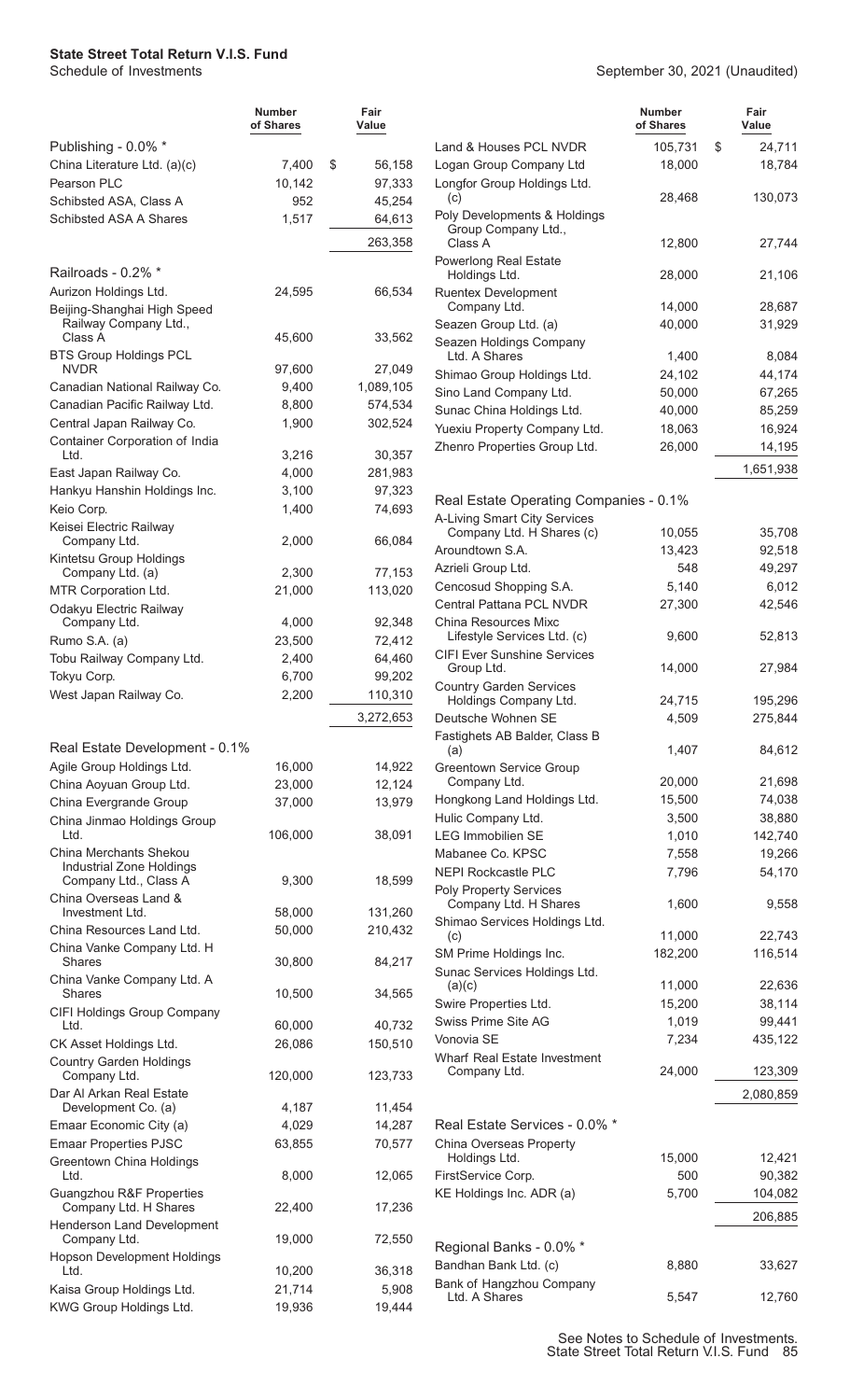|                                                             | Number<br>of Shares | Fair<br>Value      |
|-------------------------------------------------------------|---------------------|--------------------|
| Bank of Jiangsu Company<br>Ltd., Class A                    | 17,200              | \$<br>15,439       |
| Bank of Nanjing Company<br>Ltd., Class A                    | 11,600              | 16,204             |
| Bank of Ningbo Company Ltd.<br>A Shares                     | 4,415               | 23,968             |
| <b>Banque Cantonale Vaudoise</b>                            | 382                 | 29,016             |
| Chongqing Rural Commercial<br>Bank Company Ltd. H<br>Shares | 29,378              | 10,679             |
| Concordia Financial Group                                   |                     |                    |
| Ltd.<br><b>First Bancorp</b>                                | 14,400<br>10,700    | 56,544<br>140,705  |
| <b>OFG Bancorp</b>                                          | 3,200               | 80,704             |
| Popular Inc.                                                | 1,200               | 93,204             |
| Resona Holdings Inc.                                        | 28,700              | 114,512            |
| The Chiba Bank Ltd.                                         | 6,900               | 44,601             |
| The Shizuoka Bank Ltd.                                      | 5,900               | 48,354             |
|                                                             |                     | 720,317            |
| Reinsurance - 0.1%                                          |                     |                    |
| Enstar Group Ltd. (a)                                       | 650                 | 152,575            |
| Everest Re Group Ltd.                                       | 600                 | 150,468            |
| Greenlight Capital Re Ltd. (a)                              | 2,000               | 14,780             |
| Hannover Rueck SE                                           | 814                 | 141,824            |
| Maiden Holdings Ltd. (a)                                    | 6,100               | 19,276             |
| Muenchener<br>Rueckversicherungs-                           |                     |                    |
| Gesellschaft AG                                             | 1,856               | 506,708            |
| RenaissanceRe Holdings Ltd.                                 | 600                 | 83,640             |
| <b>SCOR SE</b>                                              | 2,103               | 60,589             |
| SiriusPoint Ltd. (a)                                        | 4,900               | 45.374             |
| Swiss Re AG                                                 | 3,985               | 339,792            |
|                                                             |                     | 1,515,026          |
| Renewable Electricity - 0.0% *                              |                     |                    |
| Adani Green Energy Ltd. (a)<br>China Longyuan Power Group   | 6,087               | 93,904             |
| Corporation Ltd. H Shares<br>China Yangtze Power            | 53,000              | 130,052            |
| Company Ltd. A Shares                                       | 24,800              | 84,363             |
| <b>EDP Renovaveis SA</b>                                    | 3,845               | 95,451             |
| Energy Absolute PCL NVDR                                    | 27,400              | 49,312             |
| Engie Brasil Energia S.A.                                   | 3,233               | 22,226             |
| Meridian Energy Ltd.                                        | 16,932              | 57.219             |
| Northland Power Inc.                                        | 2,984               | 93,747             |
|                                                             |                     | 626,274            |
| Research & Consulting Services - 0.2%                       |                     |                    |
| Bureau Veritas S.A.                                         | 3,957               | 122,181            |
| Clarivate PLC (a)                                           | 5,800               | 127,020            |
| <b>Experian PLC</b><br><b>IHS Markit Ltd.</b>               | 12,234              | 512,845            |
| Intertek Group PLC                                          | 5,300<br>2,184      | 618,086<br>146,141 |
| Nihon M&A Center Inc.                                       | 4,100               | 120,092            |
| RELX PLC                                                    | 25,648              | 738,830            |
| SGS S.A.                                                    | 80                  | 232,642            |
| Teleperformance                                             | 804                 | 316,405            |
| Thomson Reuters Corp.                                       | 2,318               | 256,255            |
| Wolters Kluwer N.V.                                         | 3,538               | 375,210            |
|                                                             |                     | 3,565,707          |
| Residential REITs - 0.0% *                                  |                     |                    |
| Canadian Apartment                                          |                     |                    |
| <b>Properties REIT</b>                                      | 1,100               | 51,325             |
| Restaurants - 0.1%                                          |                     |                    |
| Compass Group PLC (a)                                       | 23,618              | 483,357            |

September 30, 2021 (Unaudited)

|                                                                     | Number<br>of Shares | Fair<br>Value |                   |
|---------------------------------------------------------------------|---------------------|---------------|-------------------|
| Domino's Pizza Enterprises<br>Ltd.                                  | 798                 | \$            | 91,198            |
| Haidilao International Holding<br>$Ltd.$ (c)                        | 19,000              |               | 72,785            |
| Jiumaojiu International<br>Holdings Ltd. (c)                        | 10,000              |               | 30,119            |
| Jollibee Foods Corp.                                                | 4,260               |               | 17,120            |
| Jubilant Foodworks Ltd.                                             | 1,443               |               | 78,356            |
| McDonald's Holdings<br>Company Japan Ltd.                           | 1,200               |               | 56,472            |
| <b>Restaurant Brands</b><br>International Inc.                      | 3,600               |               | 220,516           |
| Sodexo SA (a)                                                       | 1,189               |               | 103,967           |
| Yum China Holdings Inc.                                             | 12,600              |               | 732,186           |
|                                                                     |                     | 1,886,076     |                   |
| Retail REITs - 0.1%                                                 |                     |               |                   |
| CapitaLand Integrated                                               |                     |               |                   |
| Commercial Trust                                                    | 66,059              |               | 98,380            |
| Japan Retail Fund Investment<br>Corp.                               | 94                  |               | 90,033            |
| Klepierre S.A. (a)                                                  | 2,749               |               | 61,509            |
| Link REIT                                                           | 27,400              |               | 234,635           |
| Mapletree Commercial Trust                                          | 27,946              |               | 42,358            |
| <b>RioCan Real Estate</b><br><b>Investment Trust</b>                | 2,000               |               | 34,163            |
| <b>Scentre Group</b>                                                | 70,134              |               | 149,147           |
| Unibail-Rodamco-Westfield (a)                                       | 1,684               |               | 124,008           |
| <b>Vicinity Centres</b>                                             | 51,270              |               | 60,563            |
|                                                                     |                     |               | 894,796           |
| Security & Alarm Services - 0.0% *                                  |                     |               |                   |
| S-1 Corp.                                                           | 184                 |               | 12,992            |
| Secom Company Ltd.                                                  | 2,900               |               | 209,225           |
| Securitas AB, Class B                                               | 4,187               |               | 66,314            |
| Sohgo Security Services<br>Company Ltd.                             | 900                 |               | 40,360            |
|                                                                     |                     |               | 328,891           |
|                                                                     |                     |               |                   |
| Semiconductor Equipment - 0.4%<br><b>Advanced Micro-Fabrication</b> |                     |               |                   |
| Equipment Inc. China A<br>Shares (a)                                | 339                 |               | 7,921             |
| Advantest Corp.                                                     | 2,600               |               | 231,103           |
| ASM International N.V.                                              | 624                 |               | 244,496           |
| ASML Holding N.V.                                                   | 5,581               | 4,171,492     |                   |
| Daqo New Energy Corp. ADR<br>(a)                                    | 1,000               |               | 57,000            |
| Disco Corp.                                                         | 400                 |               | 111,754           |
| Globalwafers Company Ltd.                                           | 3,000               |               | 84,630            |
| Hangzhou First Applied<br>Material Company Ltd.,                    |                     |               |                   |
| Class A<br>Kulicke & Soffa Industries Inc.                          | 700<br>3,200        |               | 13,648<br>186,496 |
| Lasertec Corp.                                                      | 1,000               |               | 227,086           |
| <b>NAURA Technology Group</b>                                       |                     |               |                   |
| Company Ltd., Class A<br>Shenzhen SC New Energy                     | 500                 |               | 28,073            |
| Technology Corp., Class A                                           | 100                 |               | 2,136             |
| SUMCO Corp.                                                         | 3,700               |               | 73,632            |
| Tianjin Zhonghuan                                                   |                     |               |                   |
| Semiconductor Company<br>Ltd., Class A                              | 2,300               |               | 16,272            |
| Tokyo Electron Ltd.                                                 | 2,000               |               | 881,340           |
| Xinyi Solar Holdings Ltd.                                           | 73,985              |               | 151,456           |
| Zhejiang Jingsheng<br><b>Mechanical &amp; Electrical</b>            |                     |               |                   |
| Company Ltd., Class A                                               | 1,400               |               | 13,902            |
|                                                                     |                     | 6,502,437     |                   |

See Notes to Schedule of Investments. 86 State Street Total Return V.I.S. Fund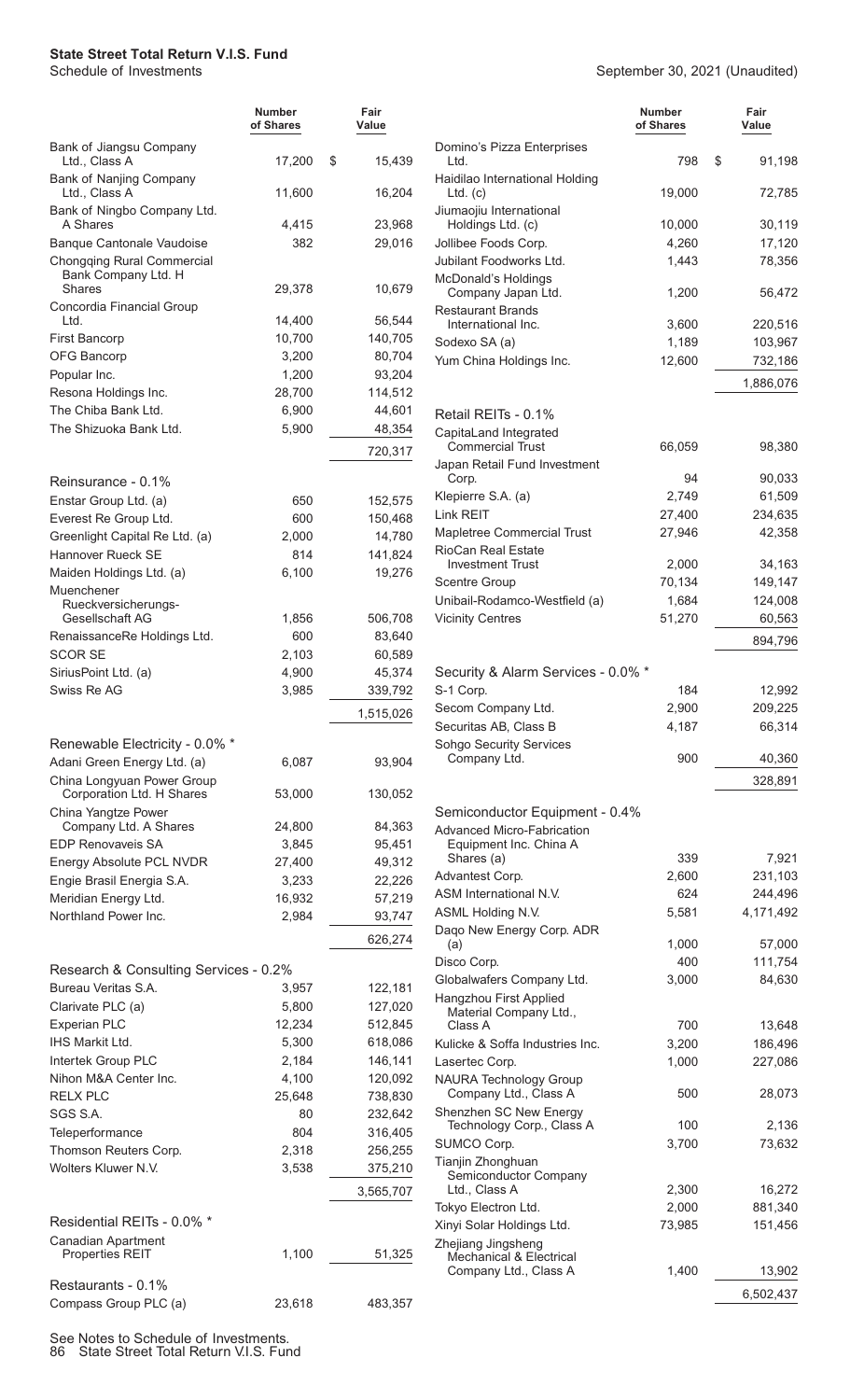## **State Street Total Return V.I.S. Fund**

|                                                       | <b>Number</b><br>of Shares | Fair<br>Value     |                                                      | <b>Number</b><br>of Shares | Fair<br>Value     |
|-------------------------------------------------------|----------------------------|-------------------|------------------------------------------------------|----------------------------|-------------------|
| Semiconductors - 0.8%                                 |                            |                   | Nongfu Spring Company Ltd.                           |                            |                   |
| <b>ASE Technology Holding</b>                         |                            |                   | H Shares (c)                                         | 7,400                      | \$<br>37,465      |
| Company Ltd.                                          | 51,000                     | \$<br>197,309     | Osotspa PCL NVDR                                     | 12,991                     | 12,997            |
| Flat Glass Group Company<br>Ltd. H Shares             | 7,000                      | 32,755            | Suntory Beverage & Food Ltd.                         | 1,900                      | 78,567            |
| Flat Glass Group Company                              |                            |                   |                                                      |                            | 793,085           |
| Ltd.                                                  | 1,700                      | 12,100            | Specialized Consumer Services - 0.0% *               |                            |                   |
| Gigadevice Semiconductor                              |                            |                   | OneSpaWorld Holdings Ltd.                            |                            |                   |
| Beijing Inc., Class A                                 | 560                        | 12,506            | (a)                                                  | 2,700                      | 26,919            |
| Hangzhou Silan<br>Microelectronics Company            |                            |                   |                                                      |                            |                   |
| Ltd., Class A                                         | 2,100                      | 18,443            | Specialized Finance - 0.0% *                         |                            |                   |
| Hua Hong Semiconductor Ltd.                           |                            |                   | Banco Latinoamericano de<br>Comercio Exterior SA,    |                            |                   |
| (a)(c)                                                | 10,000                     | 51,292            | Class E                                              | 1,800                      | 31,572            |
| Infineon Technologies AG<br>Ingenic Semiconductor Co. | 17,323                     | 708,846           | <b>Chailease Holding Company</b>                     |                            |                   |
| Ltd., Class A                                         | 600                        | 11,865            | Ltd.                                                 | 20,100                     | 176,520           |
| JA Solar Technology Co. Ltd.                          | 1,500                      | 15,206            | Far East Horizon Ltd.<br>Mitsubishi UFJ Lease &      | 31,000                     | 31,460            |
| JCET Group Company Ltd. A                             |                            |                   | Finance Company Ltd.                                 | 10,200                     | 53,201            |
| Shares                                                | 2,000                      | 9,850             | Piramal Enterprises Ltd.                             | 1,842                      | 64,043            |
| <b>LONGi Green Energy</b><br>Technology Company Ltd., |                            |                   | REC Ltd.                                             | 16,592                     | 35,115            |
| Class A                                               | 5,740                      | 73,056            | Tokyo Century Corp.                                  | 500                        | 28,079            |
| MediaTek Inc.                                         | 24,000                     | 772,499           |                                                      |                            | 419,990           |
| Nanya Technology Corp.                                | 13,000                     | 30,356            |                                                      |                            |                   |
| Novatek Microelectronics                              |                            |                   | Specialty Chemicals - 0.3%                           |                            |                   |
| Corp.<br>NXP Semiconductors N.V.                      | 8,886                      | 129,103           | Akzo Nobel N.V.                                      | 2,514                      | 274,833           |
| Phison Electronics Corp.                              | 3,800<br>3,592             | 744,306<br>48,047 | Asian Paints Ltd.                                    | 5,955                      | 259,583           |
| Powertech Technology Inc.                             | 13,000                     | 48,368            | Chr Hansen Holding A/S                               | 1,421<br>2,824             | 116,141<br>52,956 |
| Realtek Semiconductor Corp.                           | 7,040                      | 124,030           | Clariant AG (a)<br>Covestro AG (c)                   | 2,619                      | 178,579           |
| Renesas Electronics Corp. (a)                         | 17,200                     | 211,155           | Croda International PLC                              | 1,837                      | 210,627           |
| Rohm Company Ltd.                                     | 1,200                      | 112,879           | <b>EMS-Chemie Holding AG</b>                         | 94                         | 88,728            |
| Sanan Optoelectronics                                 |                            |                   | Evonik Industries AG                                 | 2,808                      | 88,097            |
| Company Ltd. A Shares                                 | 3,100                      | 15,144            | Givaudan S.A.                                        | 122                        | 555,672           |
| SG Micro Corp.                                        | 300                        | 15,388            | Huabao International Holdings                        |                            |                   |
| Silergy Corp.                                         | 1,222                      | 177,744           | Ltd.                                                 | 16,000                     | 31,254            |
| SK Hynix Inc.<br>StarPower Semiconductor Ltd.         | 8,732                      | 747,514           | Johnson Matthey PLC                                  | 2,602                      | 93,418            |
| A Shares                                              | 200                        | 12,506            | JSR Corp.<br>Kansai Paint Company Ltd.               | 2,661<br>2,300             | 95,412<br>56,912  |
| STMicroelectronics N.V.                               | 9,034                      | 394,644           | Koninklijke DSM N.V.                                 | 2,315                      | 463,184           |
| Taiwan Semiconductor                                  |                            |                   | Nippon Paint Holdings                                |                            |                   |
| <b>Manufacturing Company</b><br>Ltd.                  | 392,557                    | 8,118,897         | Company Ltd.                                         | 9,600                      | 104,283           |
| Unigroup Guoxin                                       |                            |                   | Nitto Denko Corp.                                    | 2,000                      | 142,016           |
| Microelectronics Company                              |                            |                   | Novozymes A/S B Shares                               | 2,798                      | 191,923           |
| Ltd., Class A                                         | 700                        | 22,330            | Shanghai Putailai New Energy                         |                            |                   |
| United Microelectronics Corp.                         | 185,000                    | 419,349           | Technology Company Ltd.,<br>Class A                  | 1,120                      | 29,776            |
| Vanguard International<br>Semiconductor Corp.         | 13,330                     | 71,549            | Shenzhen Capchem                                     |                            |                   |
| Will Semiconductor Ltd. A                             |                            |                   | Technology Company Ltd.,                             |                            |                   |
| Shares                                                | 1,000                      | 37,371            | Class A<br>Shin-Etsu Chemical Company                | 100                        | 2,400             |
| Win Semiconductors Corp.                              | 4,000                      | 43,983            | Ltd.                                                 | 4,700                      | 791,223           |
| Winbond Electronics Corp.                             | 34,000                     | 31,881            | Sika AG                                              | 1,880                      | 593,832           |
|                                                       |                            | 13,472,271        | SK IE Technology Company                             |                            |                   |
|                                                       |                            |                   | Ltd. $(a)(c)$                                        | 241                        | 45,695            |
| Silver - 0.0% *<br>Pan American Silver Corp.          | 2,800                      | 65,179            | Symrise AG                                           | 1,694                      | 222,149           |
|                                                       |                            |                   | Umicore S.A.<br>Wanhua Chemical Group                | 2,580                      | 152,711           |
| Soft Drinks - 0.1%                                    |                            |                   | Company Ltd., Class A                                | 3,400                      | 55,655            |
| Arca Continental SAB de CV                            | 5,900                      | 36,150            | Zhejiang Longsheng Group                             |                            |                   |
| Carabao Group PCL NVDR                                | 5,700                      | 20,081            | Company Ltd., Class A                                | 4,500                      | 9,399             |
| Coca-Cola European Partners                           |                            |                   |                                                      |                            | 4,906,458         |
| <b>PLC</b><br>Coca-Cola Femsa SAB de C.V.             | 2,800<br>8,810             | 154,812<br>49,881 |                                                      |                            |                   |
| Coca-Cola HBC AG (a)                                  | 2,683                      | 86,519            | Specialty Stores - 0.0% *                            |                            |                   |
| Fomento Economico Mexicano                            |                            |                   | China Tourism Group Duty<br>Free Corp. Ltd., Class A | 2,100                      | 84,242            |
| SAB de C.V.                                           | 30,300                     | 264,337           | Chow Tai Fook Jewellery                              |                            |                   |
| Fraser & Neave Holdings Bhd                           | 935                        | 5,958             | Group Ltd.                                           | 26,600                     | 50,587            |
| Ito En Ltd.                                           | 700                        | 46,318            | Hotel Shilla Company Ltd.                            | 578                        | 41,905            |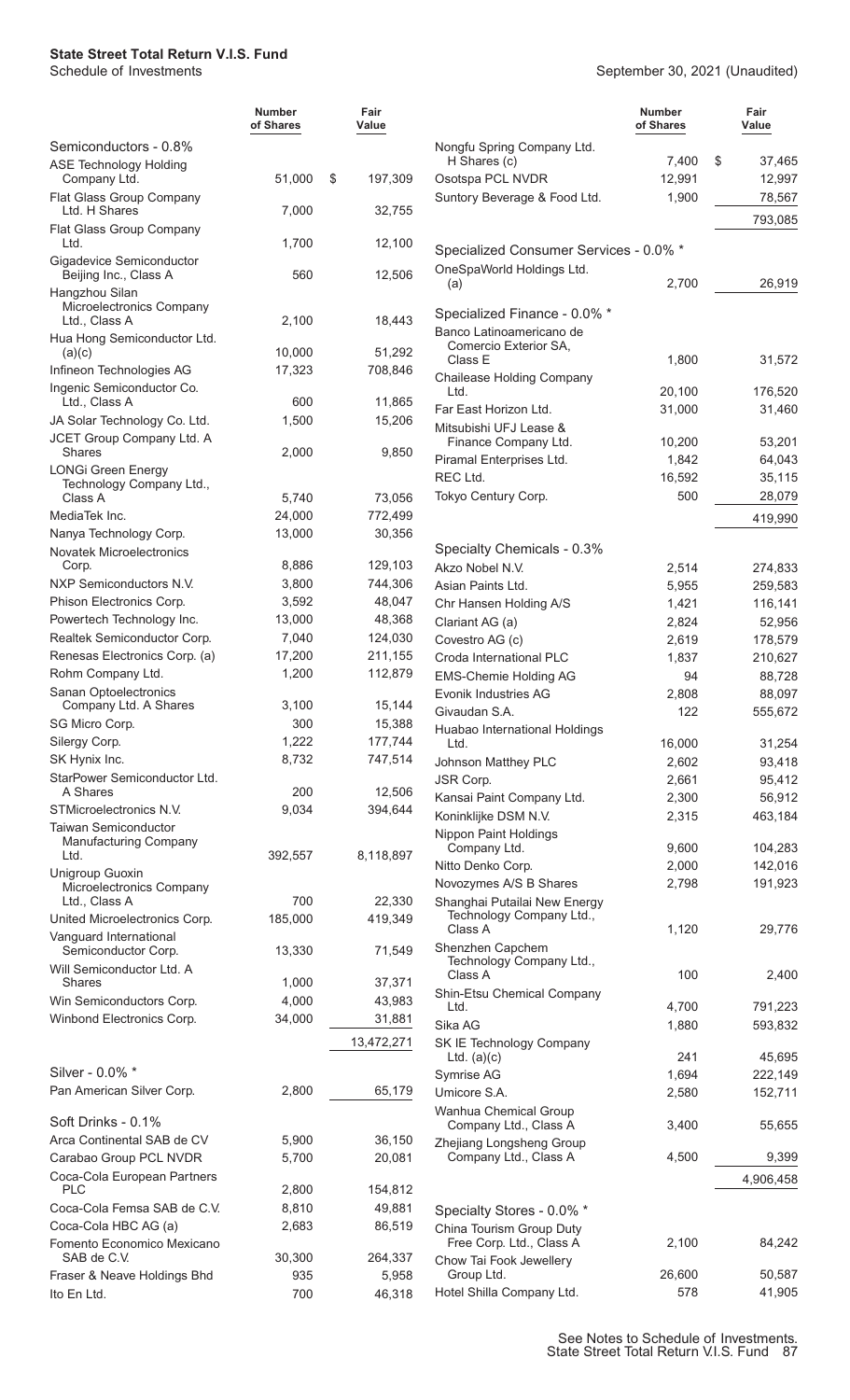|                                                   | <b>Number</b><br>of Shares | Fair<br>Value     |                                                        | <b>Number</b><br>of Shares | Fair<br>Value       |
|---------------------------------------------------|----------------------------|-------------------|--------------------------------------------------------|----------------------------|---------------------|
| Jarir Marketing Co.                               | 816                        | \$<br>45,537      | Catcher Technology Company                             |                            |                     |
| JD Sports Fashion PLC                             | 6,893                      | 96,939            | Ltd.                                                   | 12,000                     | \$<br>71,733        |
| JUMBO S.A.                                        | 1,247                      | 20,315            | Compal Electronics Inc.                                | 58,225                     | 49,086              |
|                                                   |                            | 339,525           | FUJIFILM Holdings Corp.                                | 4,815                      | 414,731             |
|                                                   |                            |                   | Inventec Corp.<br>Lenovo Group Ltd.                    | 35,249<br>112,000          | 32,477<br>146,185   |
| Steel - $0.2\%$                                   |                            |                   | Lite-On Technology Corp.                               | 30,693                     | 68,406              |
| ArcelorMittal S.A.                                | 9,805                      | 300,312           | Logitech International S.A.                            | 2,278                      | 202,471             |
| Baoshan Iron & Steel<br>Company Ltd., Class A     | 20,800                     | 27,826            | Micro-Star International                               |                            |                     |
| BlueScope Steel Ltd.                              | 6,774                      | 98,071            | Company Ltd.                                           | 12,000                     | 55,346              |
| China Steel Corp.                                 | 183,000                    | 236,807           | Pegatron Corp.                                         | 36,251                     | 86,818              |
| Cia Siderurgica Nacional S.A.                     | 10,200                     | 53,781            | Quanta Computer Inc.                                   | 40,507                     | 112,096             |
| Eregli Demir ve Celik                             |                            |                   | Ricoh Company Ltd.                                     | 9,000                      | 91,859              |
| Fabrikalari TAS                                   | 16,267                     | 29,985            | <b>Samsung Electronics</b>                             |                            |                     |
| Evraz PLC                                         | 7,963                      | 63,223            | Company Ltd.<br>Seiko Epson Corp.                      | 76,177<br>3,700            | 4,722,563<br>74,515 |
| Fortescue Metals Group Ltd.                       | 22,312                     | 237,470           | Wistron Corp.                                          | 36,896                     | 36,270              |
| Hitachi Metals Ltd. (a)                           | 3,300                      | 63,568            | Wiwynn Corp.                                           | 1,000                      | 30,966              |
| Hyundai Steel Co.<br>Inner Mongolia BaoTou Steel  | 1,578                      | 61,965            | Xiaomi Corp., Class B (a)(c)                           | 227,000                    | 623,450             |
| Union Company Ltd.,                               |                            |                   |                                                        |                            |                     |
| Class A (a)                                       | 42,400                     | 20,627            |                                                        |                            | 7,487,686           |
| JFE Holdings Inc.                                 | 6,500                      | 97,231            | Textiles - 0.0% *                                      |                            |                     |
| JSW Steel Ltd.                                    | 12,787                     | 114,243           | Eclat Textile Company Ltd.                             | 3,000                      | 65,022              |
| Kumba Iron Ore Ltd.                               | 1,178                      | 38,738            |                                                        |                            |                     |
| Nippon Steel & Sumitomo                           |                            |                   | Thrifts & Mortgage Finance - 0.1%                      |                            |                     |
| Metal Corp.<br>Novolipetsk Steel PJSC GDR         | 11,200<br>2,750            | 200,937<br>81,082 | <b>Housing Development Finance</b><br>Corporation Ltd. | 27,393                     | 1,012,387           |
| POSCO                                             | 1,160                      | 319,416           |                                                        |                            |                     |
| Severstal PAO GDR                                 | 3,070                      | 64,117            | Tires & Rubber - 0.1%                                  |                            |                     |
| Shanxi Taigang Stainless Steel                    |                            |                   | Balkrishna Industries Ltd.                             | 1,117                      | 37,967              |
| Company Ltd.                                      | 6,700                      | 9,978             | Bridgestone Corp.                                      | 7,796                      | 367,912             |
| Tata Steel Ltd.                                   | 11,645                     | 200,400           | Cheng Shin Rubber Industry                             |                            |                     |
| Vale S.A.                                         | 62,900                     | 880,085           | Company Ltd.                                           | 33,000                     | 41,865              |
| voestalpine AG                                    | 1,551                      | 57,322            | Cie Generale des<br><b>Etablissements Michelin</b>     |                            |                     |
|                                                   |                            | 3,257,184         | <b>SCA</b>                                             | 2,239                      | 343,507             |
|                                                   |                            |                   | Hankook Tire & Technology                              |                            |                     |
| Systems Software - 0.0% *                         |                            |                   | Company Ltd.                                           | 1,358                      | 49,213              |
| 360 Security Technology Inc.,<br>Class A (a)      | 4,700                      | 8,625             | MRF Ltd.                                               | 35                         | 37,275              |
| BlackBerry Ltd. (a)                               | 6,900                      | 67,156            | Sailun Group Company Ltd. A<br><b>Shares</b>           | 6,600                      | 11,697              |
| <b>Check Point Software</b>                       |                            |                   | Shandong Linglong Tyre                                 |                            |                     |
| Technologies Ltd. (a)                             | 1,503                      | 169,899           | Company Ltd., Class A                                  | 1,500                      | 8,153               |
| CyberArk Software Ltd. (a)                        | 500                        | 78,910            |                                                        |                            | 897,589             |
| Douzone Bizon Company Ltd.                        | 342                        | 27,474            |                                                        |                            |                     |
| JFrog Ltd. (a)                                    | 3,000                      | 100,500           | Tobacco - $0.1\%$                                      |                            |                     |
| Ming Yuan Cloud Group<br>Holdings Ltd. (a)        | 5,000                      | 17,335            | British American Tobacco PLC                           | 28,946                     | 1,012,507           |
| Oracle Corporation Japan                          | 537                        | 47,055            | Gudang Garam Tbk PT                                    | 5,500                      | 12,467              |
| Sangfor Technologies Inc.,                        |                            |                   | Imperial Brands PLC                                    | 12,477                     | 261,161             |
| Class A                                           | 300                        | 10,911            | <b>ITC Ltd.</b>                                        | 44,846<br>16,400           | 142,187             |
| Totvs S.A.                                        | 8,338                      | 55,241            | Japan Tobacco Inc.<br>KT&G Corp.                       | 1,771                      | 320,539<br>121,160  |
| Trend Micro Inc.                                  | 1,800                      | 99,987            | RLX Technology Inc. ADR (a)                            | 10,400                     | 47,008              |
|                                                   |                            | 683,093           | Smoore International Holdings                          |                            |                     |
|                                                   |                            |                   | $Ltd.$ (c)                                             | 29,000                     | 135,038             |
| Technology Distributors - 0.0% *                  |                            |                   | Swedish Match AB                                       | 21,652                     | 189,728             |
| Synnex Technology<br>International Corp.          | 18,178                     | 33,852            |                                                        |                            | 2,241,795           |
| Unisplendour Corporation Ltd.,                    |                            |                   |                                                        |                            |                     |
| Class A                                           | 3,100                      | 11,934            | Trading Companies & Distributors - 0.2%                |                            |                     |
| WPG Holdings Ltd.                                 | 21,938                     | 38,003            | Adani Enterprises Ltd.                                 | 4,338                      | 85,534              |
|                                                   |                            | 83,789            | <b>Ashtead Group PLC</b>                               | 5,943                      | 449,568             |
|                                                   |                            |                   | BOC Aviation Ltd. (c)                                  | 3,900                      | 32,542              |
| Technology Hardware, Storage & Peripherals - 0.4% |                            |                   | <b>Brenntag AG</b>                                     | 2,030                      | 188,674             |
| Acer Inc.                                         | 53,000                     | 46,702            | <b>Bunzl PLC</b>                                       | 4,413                      | 145,707             |
| Advantech Company Ltd.                            | 7,000                      | 91,224            | Ferguson PLC<br><b>ITOCHU Corp.</b>                    | 2,955<br>15,705            | 410,508             |
| Asustek Computer Inc.                             | 11,053                     | 128,372           | Marubeni Corp.                                         | 21,200                     | 456,276<br>174,952  |
| Brother Industries Ltd.                           | 3,100                      | 68,045            | Mitsubishi Corp.                                       | 16,700                     | 523,104             |
| Canon Inc.                                        | 13,700                     | 334,371           |                                                        |                            |                     |

See Notes to Schedule of Investments. 88 State Street Total Return V.I.S. Fund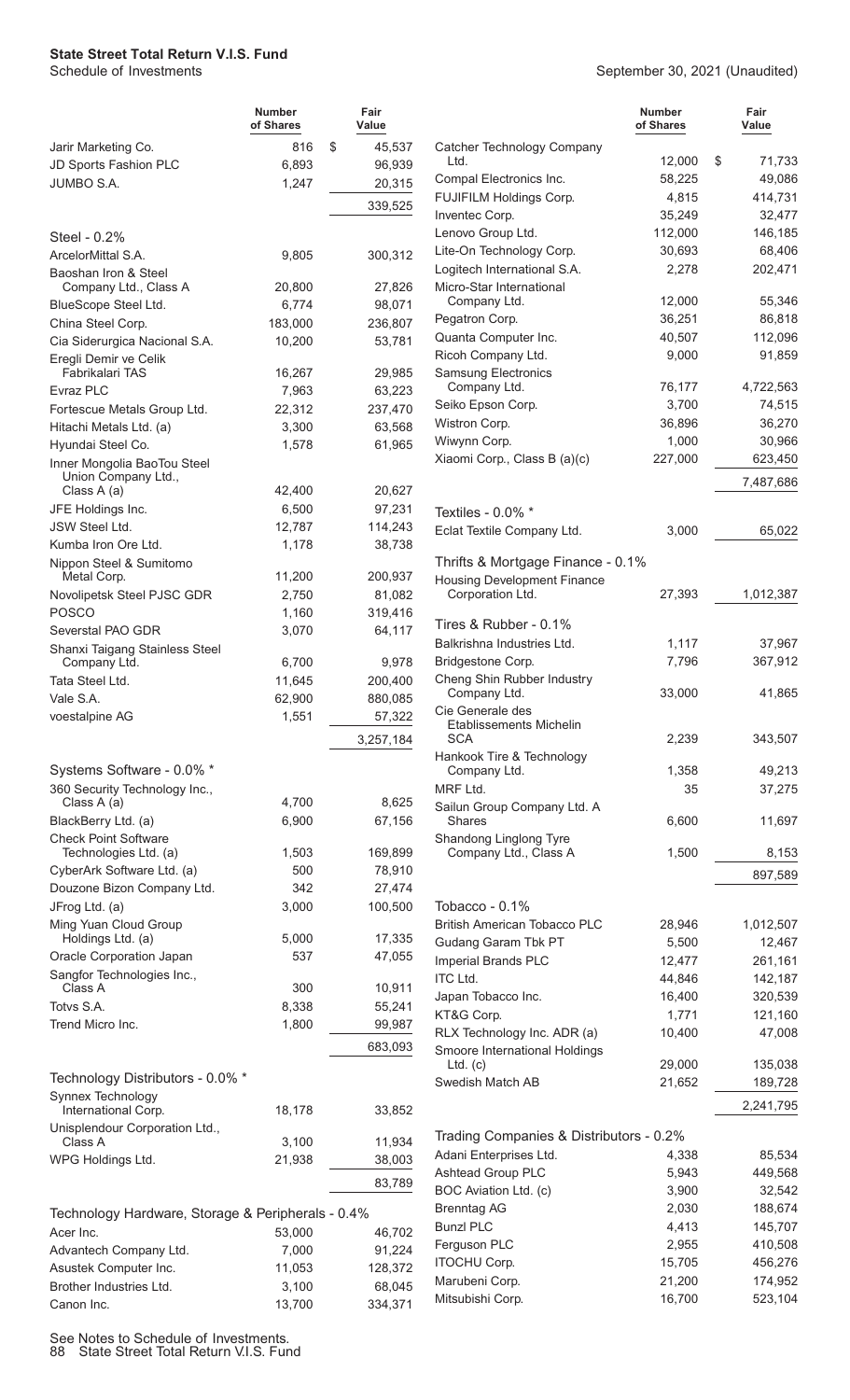## **State Street Total Return V.I.S. Fund**

|                                                    | <b>Number</b><br>of Shares | Fair<br>Value    |                                                     | <b>Number</b><br>of Shares | Fair<br>Value |
|----------------------------------------------------|----------------------------|------------------|-----------------------------------------------------|----------------------------|---------------|
| Mitsui & Company Ltd.                              | 20,100                     | \$<br>438,423    | <b>Preferred Stock - 0.2%</b>                       |                            |               |
| MonotaRO Company Ltd.                              | 3,400                      | 76,003           | Automobile Manufacturers - 0.1%                     |                            |               |
| Reece Ltd.                                         | 3,826                      | 51,557           | Bayerische Motoren Werke AG                         | 889                        | \$<br>67,471  |
| Sumitomo Corp.                                     | 14,800                     | 207,963          | Hyundai Motor Co.                                   | 627                        | 49,965        |
| Toromont Industries Ltd.                           | 1,100                      | 91,805           | Hyundai Motor Co.                                   | 297                        | 23,912        |
| Toyota Tsusho Corp.                                | 2,900                      | 121,475          | Porsche Automobil Holding SE                        | 2,012                      | 199,070       |
| Triton International Ltd.                          | 3,400                      | 176,936          | Volkswagen AG                                       | 2,459                      | 548,401       |
|                                                    |                            | 3,631,027        |                                                     |                            | 888,819       |
| Trucking - $0.0\%$ *                               |                            |                  | Commodity Chemicals - 0.0% *                        |                            |               |
| CJ Logistics Corp. (a)                             | 172                        | 22,126           | Braskem S.A. (a)                                    | 2,900                      | 31,582        |
| DiDi Global Inc. (a)                               | 5,600                      | 43,624           | FUCHS PETROLUB SE                                   | 903                        | 42,301        |
| Localiza Rent a Car S.A.                           | 10,900                     | 108,962          | LG Chem Ltd.                                        | 106                        | 33,316        |
| Nippon Express Company Ltd.                        | 1,000                      | 68,698           |                                                     |                            | 107,199       |
|                                                    |                            | 243,410          |                                                     |                            |               |
|                                                    |                            |                  | Diversified Banks - 0.1%                            |                            |               |
| Water Utilities - 0.0% *                           |                            |                  | Banco Bradesco S.A.                                 | 76,310                     | 291,717       |
| <b>Beijing Enterprises Water</b>                   |                            |                  | Banco Inter S.A. (c)                                | 1                          | 3             |
| Group Ltd.                                         | 84,000                     | 32,881           | Bancolombia S.A.                                    | 4,950                      | 42,852        |
| Cia de Saneamento Basico do<br>Estado de Sao Paulo | 5,400                      | 38,224           | Itau Unibanco Holding S.A.                          | 76,200                     | 404,571       |
| Guangdong Investment Ltd.                          | 54,000                     | 70,466           | Itausa S.A.                                         | 67,500                     | 138,000       |
| Severn Trent PLC                                   | 3,209                      | 112,424          |                                                     |                            | 877,143       |
| United Utilities Group PLC                         | 9,190                      | 119,695          |                                                     |                            |               |
|                                                    |                            | 373,690          | Electric Utilities - 0.0% *                         |                            |               |
|                                                    |                            |                  | Centrais Eletricas Brasileiras<br>SА                | 3,800                      | 27,003        |
| Wireless Telecommunication Services - 0.3%         |                            |                  | Cia Energetica de Minas                             |                            |               |
| Advanced Info Service PCL                          |                            |                  | Gerais                                              | 19,715                     | 50,763        |
| <b>NVDR</b>                                        | 21,500                     | 124,048          | Cia Paranaense de Energia                           | 8,800                      | 11,757        |
| America Movil SAB de C.V.                          | 550,000                    | 488,841          |                                                     |                            | 89,523        |
| Axiata Group Bhd                                   | 46,500                     | 43,247           |                                                     |                            |               |
| Bharti Airtel Ltd.                                 | 38,325                     | 354,277          | Fertilizers & Agricultural Chemicals - 0.0% *       |                            |               |
| <b>China United Network</b>                        |                            |                  | Sociedad Quimica y Minera de                        |                            |               |
| Communications Ltd.<br>DiGi.Com Bhd                | 33,600<br>56,900           | 21,397<br>60,252 | Chile SA                                            | 2,448                      | 131,541       |
| Etihad Etisalat Co.                                | 6,896                      | 57,364           | Footwear - 0.0% *                                   |                            |               |
| Far EasTone                                        |                            |                  | Alpargatas S.A. (a)                                 | 3,500                      | 33,915        |
| Telecommunications                                 |                            |                  |                                                     |                            |               |
| Company Ltd.                                       | 21,000                     | 46,311           | Healthcare Equipment - 0.0% *                       |                            |               |
| Globe Telecom Inc.                                 | 385                        | 22,522           | Sartorius AG                                        | 345                        | 219,744       |
| Intouch Holdings PCL                               | 18,900                     | 44,910           |                                                     |                            |               |
| KDDI Corp.                                         | 21,408                     | 703,049          | Household Products - 0.0% *                         |                            |               |
| Maxis Bhd                                          | 43,200                     | 48,396           | Henkel AG & Company KGaA                            | 2,344                      | 216,952       |
| Mobile Telecommunications<br>Co. KSCP              | 39,312                     | 77,934           | Integrated Oil & Gas - 0.0% *                       |                            |               |
| Mobile Telecommunications                          |                            |                  | Petroleo Brasileiro S.A.                            | 74,700                     | 373,301       |
| Co. Saudi Arabia (a)                               | 4,528                      | 16,901           |                                                     |                            |               |
| Mobile TeleSystems PJSC                            |                            |                  | Integrated Telecommunication Services - 0.0% *      |                            |               |
| <b>ADR</b>                                         | 8,200                      | 79,048           | Telecom Italia S.p.A.                               | 78,331                     | 31,626        |
| MTN Group Ltd. (a)                                 | 26,202                     | 246,331          |                                                     |                            |               |
| PLDT Inc.                                          | 950                        | 31,288           | Personal Products - 0.0% *                          |                            |               |
| Rogers Communications Inc.,<br>Class B             | 4,700                      | 219,446          | LG Household & Health Care<br>Ltd.                  | 40                         | 21,612        |
| SK Telecom Company Ltd. (a)                        | 134                        | 36,397           |                                                     |                            |               |
| Softbank Corp.                                     | 38,000                     | 514,168          | Steel - 0.0% *                                      |                            |               |
| SoftBank Group Corp.                               | 16,000                     | 922,244          | Bradespar S.A.                                      | 4,631                      | 44,423        |
| Taiwan Mobile Company Ltd.                         | 24,946                     | 88,476           | Gerdau S.A.                                         | 18,100                     | 90,020        |
| Tele2 AB B Shares                                  | 6,691                      | 99,138           |                                                     |                            | 134,443       |
| TIM S.A.                                           | 15,800                     | 34,071           |                                                     |                            |               |
| Turkcell Iletisim Hizmetleri A/S                   | 17,641                     | 30,299           | Technology Hardware, Storage & Peripherals - 0.0% * |                            |               |
| Vodacom Group Ltd.                                 | 9,531                      | 91,249           | <b>Samsung Electronics</b>                          |                            |               |
| Vodafone Group PLC                                 | 370,565                    | 564,283          | Company Ltd.                                        | 13,160                     | 767,737       |
|                                                    |                            | 5,065,887        | <b>Total Preferred Stock</b><br>(Cost \$3,992,932)  |                            | 3,893,555     |
| <b>Total Common Stock</b>                          |                            |                  |                                                     |                            |               |
| (Cost \$374,028,939)                               |                            | 387,299,359      | Rights - 0.0% *                                     |                            |               |
|                                                    |                            |                  | Airlines - 0.0% *                                   |                            |               |
|                                                    |                            |                  | Deutsche Lufthansa AG (a)                           | 3,907                      | 9,282         |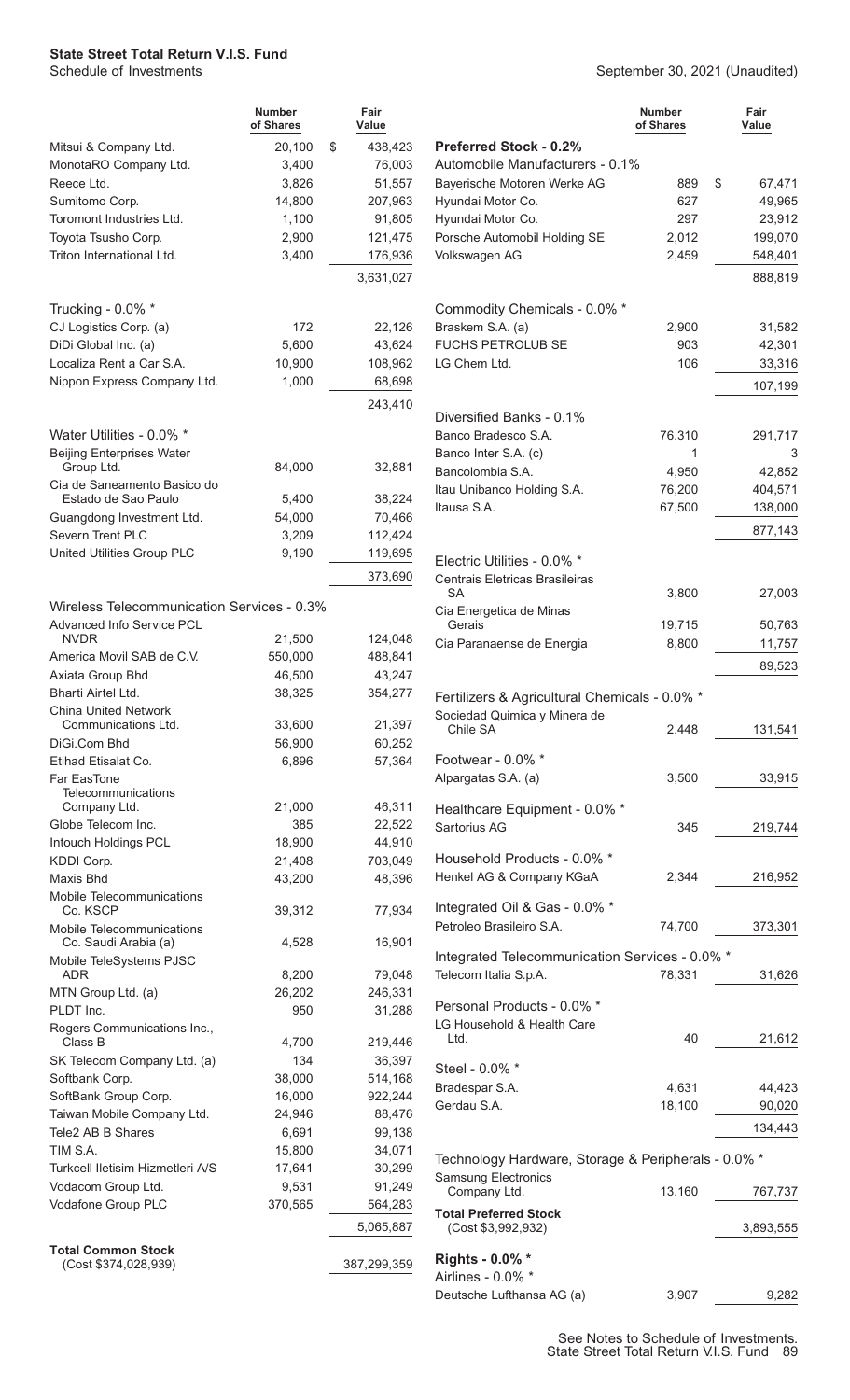|                                                                    | Number<br>of Shares  | Fair<br>Value        |
|--------------------------------------------------------------------|----------------------|----------------------|
| Construction & Engineering - 0.0% *<br>Hyundai Engineering &       |                      |                      |
| Construction Company Ltd.<br>(a)                                   | 24                   | \$<br>1,626          |
| Construction Machinery & Heavy Trucks - 0.0% *                     |                      |                      |
| Samsung Heavy Industries<br>Company Ltd. (a)                       | 2,014                | 1,820                |
| Water Utilities - 0.0% *<br>Veolia Environnement SA                | 7,649                | 6,350                |
| Wireless Telecommunication Services - 0.0% *<br>Bharti Airtel Ltd. | 2,737                | 5,653                |
| <b>Total Rights</b><br>(Cost \$9,478)                              |                      | 24,731               |
| Warrants - $0.0\%$ *                                               |                      |                      |
| Hotels, Resorts & Cruise Lines - 0.0% *                            |                      |                      |
| BTS W7 R (expiring 07/22/22)<br>BTS W8 R(expiring 07/22/22)        | 9,760<br>19,520      | 231<br>231           |
| <b>Minor International PCL</b><br>(expiring 2/15/24) (a)           | 1,300                | 153                  |
|                                                                    |                      | 615                  |
| Railroads - 0.0% *<br>BTS Group Holdings PCL (a)                   | 4,880                | 243                  |
| <b>Total Warrants</b><br>(Cost \$0)                                |                      | 858                  |
| <b>Total Foreign Equity</b><br>(Cost \$378,031,349)                |                      | 391,218,503          |
|                                                                    | Principal<br>Amount  |                      |
| Bonds and Notes - 25.0%                                            |                      |                      |
| U.S. Treasuries - 12.5%                                            |                      |                      |
| U.S. Treasury Bond                                                 |                      |                      |
| 1.25% 08/15/31                                                     | \$<br>1,100,000      | 1,073,359            |
| U.S. Treasury Bonds<br>1.13% 05/15/40 - 08/15/40                   |                      |                      |
| (e)                                                                | 1,225,000            | 1,056,332            |
| 1.25% 05/15/50 (e)                                                 | 550,000              | 450,055              |
| 1.38% 11/15/40 - 08/15/50<br>(e)                                   | 2,200,000            | 1,944,281            |
| 1.63% 11/15/50 (e)                                                 | 2,600,000            | 2,336,750            |
| 1.88% 02/15/41 - 02/15/51                                          |                      |                      |
| (e)                                                                | 2,400,000            | 2,309,375            |
| 2.00% 02/15/50 (e)<br>2.00% 08/15/51                               | 550,000<br>150,000   | 540,461<br>147,398   |
| 2.25% 05/15/41 - 08/15/49                                          |                      |                      |
| (e)<br>2.38% 11/15/49 - 05/15/51                                   | 3,050,000            | 3,166,055            |
| (e)<br>2.50% 02/15/45 - 05/15/46                                   | 1,490,000            | 1,588,782            |
| (e)<br>2.75% 08/15/42 - 11/15/47<br>(e)                            | 810,000<br>1,925,000 | 875,739<br>2,171,077 |
| 2.88% 05/15/43 - 05/15/49<br>(e)                                   | 2,900,000            | 3,343,124            |
| 3.00% 05/15/42 - 02/15/49<br>(e)                                   | 2,050,000            | 2,424,195            |
| 3.13% 02/15/43 - 05/15/48<br>(e)                                   | 1,100,000            | 1,325,032            |
| 3.38% 05/15/44 - 11/15/48<br>(e)                                   | 900,000              | 1,140,656            |
| 3.63% 08/15/43 - 02/15/44<br>(e)<br>3.75% 08/15/41 (e)             | 1,140,000<br>100,000 | 1,463,757<br>129,594 |
| 4.25% 05/15/39 - 11/15/40<br>(e)                                   | 200,000              | 273,688              |

#### September 30, 2021 (Unaudited)

|                                                               | <b>Principal</b><br>Amount | Fair<br>Value          |
|---------------------------------------------------------------|----------------------------|------------------------|
| 4.38% 02/15/38 - 05/15/40<br>(e)                              | \$<br>400,000              | \$<br>554,297          |
| 4.50% 02/15/36 (e)                                            | 100,000                    | 136,594                |
| 4.63% 02/15/40 (e)                                            | 100,000                    | 142,906                |
| 5.25% 02/15/29 (e)                                            | 200,000                    | 255,125                |
| 5.50% 08/15/28 (e)                                            | 200,000                    | 255,531                |
| 6.00% 02/15/26 (e)                                            | 427,000                    | 520,773                |
| 6.13% 08/15/29 (e)                                            | 200,000                    | 271,594                |
| 6.25% 08/15/23                                                | 1,650,000                  | 1,833,756              |
| 6.38% 08/15/27 (e)                                            | 200,000                    | 259,734                |
| 7.63% 11/15/22 - 02/15/25<br>(e)                              | 500,000                    | 571,711                |
| U.S. Treasury Inflation Indexed<br><b>Bonds</b>               |                            |                        |
| 0.13% 02/15/51 (e)                                            | 1,069,399                  | 1,173,536              |
| 0.25% 02/15/50 (e)                                            | 1,061,710                  | 1,197,879              |
| 0.63% 02/15/43 (e)                                            | 926,047                    | 1,104,709              |
| 0.75% 02/15/42 - 02/15/45                                     |                            |                        |
| (e)                                                           | 2,753,333                  | 3,375,397              |
| 0.88% 02/15/47 (e)<br>1.00% 02/15/46 - 02/15/49<br>(e)        | 1,040,308<br>2,326,491     | 1,334,271<br>3,077,964 |
| 1.38% 02/15/44 (e)                                            | 1,440,576                  | 1,980,244              |
| 1.75% 01/15/28 (e)                                            | 1,042,344                  | 1,255,401              |
| 2.00% 01/15/26 (e)                                            | 1,375,270                  | 1,604,493              |
| 2.13% 02/15/40 - 02/15/41                                     |                            |                        |
| (e)<br>2.38% 01/15/25 - 01/15/27                              | 1,440,809                  | 2,161,642              |
| (e)                                                           | 3,073,948                  | 3,603,938              |
| 2.50% 01/15/29 (e)                                            | 1,271,350                  | 1,629,796              |
| 3.38% 04/15/32 (e)                                            | 384,450                    | 563,235                |
| 3.63% 04/15/28 (e)                                            | 894,449                    | 1,196,518              |
| 3.88% 04/15/29 (e)                                            | 1,079,260                  | 1,506,920              |
| U.S. Treasury Inflation Indexed<br>Notes                      |                            |                        |
| 0.13% 01/15/23 - 07/15/31                                     |                            |                        |
| (e)                                                           | 22,458,514                 | 24,242,356             |
| 0.25% 01/15/25 - 07/15/29<br>(e)                              | 5,361,062                  | 5,854,311              |
| 0.38% 07/15/23 - 07/15/27<br>(e)                              | 10,718,141                 | 11,647,300             |
| 0.50% 04/15/24 - 01/15/28<br>(e)                              | 4,333,246                  | 4,766,539              |
| 0.63% 04/15/23 - 01/15/26                                     |                            |                        |
| (e)                                                           | 8,881,880                  | 9,504,596              |
| 0.75% 07/15/28 (e)                                            | 2,158,529                  | 2,472,920              |
| 0.88% 01/15/29 (e)                                            | 1,837,734                  | 2,124,554              |
| U.S. Treasury Notes                                           |                            |                        |
| 0.13% 11/30/22 - 01/15/24<br>(e)<br>0.25% 04/15/23 - 10/31/25 | 11,700,000                 | 11,685,505             |
| (e)<br>0.38% 04/30/25 - 01/31/26                              | 7,900,000                  | 7,770,697              |
| (e)<br>0.50% 03/15/23 - 10/31/27                              | 2,700,000                  | 2,648,125              |
| (e)<br>0.63% 07/31/26 - 08/15/30                              | 2,200,000                  | 2,152,938              |
| (e)<br>0.75% 03/31/26 - 01/31/28                              | 5,350,000                  | 5,031,461              |
| (e)<br>0.88% 11/15/30 (e)                                     | 7,750,000<br>2,450,000     | 7,658,097<br>2,325,969 |
| 1.13% 02/28/25 - 02/15/31                                     |                            |                        |
| (e)<br>1.25% 08/31/24 - 06/30/28                              | 2,275,000                  | 2,224,758              |
| (e)<br>1.38% 01/31/25 - 08/31/26                              | 2,250,000                  | 2,258,991              |
| (e)<br>1.50% 01/15/23 - 02/15/30                              | 1,350,000                  | 1,378,992              |
| (e)<br>1.63% 11/15/22 - 05/15/31                              | 6,050,000                  | 6,176,796              |
| (e)                                                           | 6,015,000                  | 6,166,090              |

See Notes to Schedule of Investments.

90 State Street Total Return V.I.S. Fund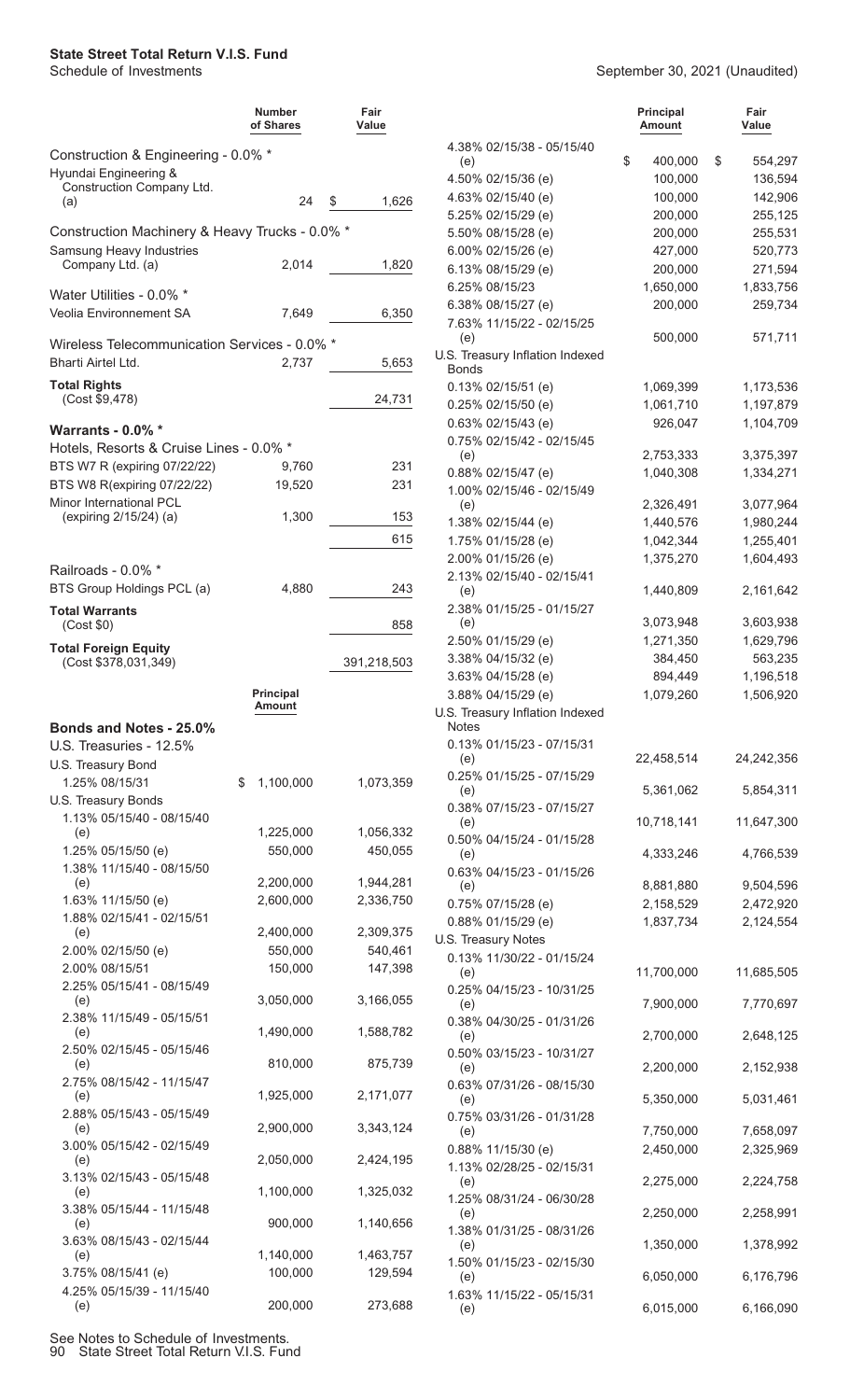|                                            | <b>Principal</b><br><b>Amount</b> | Fair<br>Value   |                                                   | <b>Principal</b><br><b>Amount</b> | Fair<br>Value      |
|--------------------------------------------|-----------------------------------|-----------------|---------------------------------------------------|-----------------------------------|--------------------|
| 1.75% 05/15/23 - 11/15/29                  |                                   |                 | 3.00% 10/01/51                                    | 3,550,000                         | \$<br>3,714,223    |
| (e)                                        | \$<br>2,450,000                   | \$<br>2,521,778 | 3.50% 10/01/51                                    | 2,750,000                         | 2,909,472          |
| 1.75% 12/31/26                             | 850,000                           | 881,543         | 4.00% 10/01/51                                    | 600,000                           | 642,810            |
| 1.88% 07/31/26 (e)                         | 200,000                           | 208,750         | 4.50% 10/01/51                                    | 550,000                           | 594,830            |
| 2.00% 10/31/22 - 11/15/26                  | 6,844,000                         | 7,125,918       | <b>Government National</b>                        |                                   |                    |
| (e)<br>2.00% 06/30/24                      | 1,400,000                         | 1,458,844       | Mortgage Assoc.                                   |                                   |                    |
| 2.13% 12/31/22 - 05/31/26                  |                                   |                 | 2.00% 10/20/50 - 07/20/51                         | 2,105,625                         | 2,137,573          |
| (e)                                        | 5,400,000                         | 5,625,413       | 2.50% 05/20/45 - 08/20/51                         | 1,933,710                         | 1,997,547          |
| 2.25% 01/31/24 - 11/15/27                  |                                   |                 | 3.00% 10/15/42 - 12/20/50                         | 3,333,474                         | 3,499,990          |
| (e)                                        | 6,240,000                         | 6,573,735       | 3.50% 11/20/43 - 03/20/50                         | 3,575,299                         | 3,812,207          |
| 2.38% 01/31/23 - 05/15/29                  |                                   |                 | 4.00% 12/20/40 - 03/20/47                         | 1,782,886                         | 1,943,055          |
| (e)                                        | 6,800,000                         | 7,208,817       | 4.50% 05/20/40 - 01/20/49<br>5.00% 08/15/41       | 433,972<br>632,445                | 471,253<br>717,716 |
| 2.50% 08/15/23 - 05/15/24<br>(e)           | 2,350,000                         | 2,468,133       | <b>Government National</b>                        |                                   |                    |
| 2.63% 02/28/23 - 02/15/29                  |                                   |                 | Mortgage Assoc. TBA                               |                                   |                    |
| (e)                                        | 2,000,000                         | 2,120,898       | 2.00% 10/01/51                                    | 2,675,000                         | 2,712,717          |
| 2.75% 04/30/23 - 02/15/28                  |                                   |                 | 2.50% 10/01/51                                    | 3,125,000                         | 3,225,281          |
| (e)                                        | 5,300,000                         | 5,647,816       | 3.00% 10/01/51                                    | 1,225,000                         | 1,279,806          |
| 2.88% 09/30/23 - 08/15/28                  |                                   |                 | Tennessee Valley Authority                        |                                   |                    |
| (e)                                        | 2,900,000                         | 3,131,555       | 3.50% 12/15/42 (e)                                | 100,000                           | 116,231            |
| 3.00% 09/30/25 (e)                         | 300,000                           | 326,180         | U.S. Treasury Inflation Indexed                   |                                   |                    |
| 3.13% 11/15/28 (e)                         | 1,150,000                         | 1,292,492       | <b>Notes</b>                                      |                                   |                    |
|                                            |                                   | 224,010,541     | 0.13% 01/15/31 (e)                                | 2,810,168                         | 3,086,312          |
| Agency Mortgage Backed - 6.1%              |                                   |                 |                                                   |                                   | 108,614,286        |
| <b>Federal Farm Credit</b>                 |                                   |                 |                                                   |                                   |                    |
| Banks Funding Corp.                        |                                   |                 | Agency Collateralized Mortgage Obligations - 0.2% |                                   |                    |
| 0.25% 02/26/24 (e)                         | 1,060,000                         | 1,056,831       | Federal Home Loan Mortgage<br>Corp.               |                                   |                    |
| Federal Home Loan Banks                    |                                   |                 | 1.48% 04/25/30                                    | 69,643                            | 69,025             |
| 0.13% 03/17/23 (e)                         | 245,000                           | 244,958         | 1.56% 04/25/30                                    | 40,000                            | 39,884             |
| 1.88% 09/11/26                             | 500,000                           | 520,770         | 1.87% 03/25/53                                    | 58,333                            | 59,509             |
| 3.25% 11/16/28 (e)                         | 125,000                           | 141,116         | 2.02% 03/25/31                                    | 450,000                           | 463,944            |
| Federal Home Loan Mortgage                 |                                   |                 | 3.30% 04/25/23 (f)                                | 100,000                           | 103,985            |
| Corp.                                      |                                   |                 | 3.39% 03/25/24                                    | 200,000                           | 212,047            |
| 0.13% 10/16/23 (e)                         | 380,000                           | 378,579         | 3.41% 12/25/26                                    | 450,000                           | 497,897            |
| 1.50% 05/01/51 - 10/01/51                  | 839,926                           | 816,210         | 3.56% 01/25/29                                    | 565,000                           | 642,589            |
| 2.00% 07/01/41 - 09/01/51                  | 4,523,868                         | 4,589,225       | 3.78% 08/25/28                                    | 186,897                           | 207,255            |
| 2.50% 01/01/28 - 09/01/50                  | 1,589,349                         | 1,643,083       | 3.90% 04/25/28                                    | 100,000                           | 114,778            |
| 3.00% 07/01/30 - 06/01/51                  | 2,669,757                         | 2,827,415       | <b>Federal National Mortgage</b>                  |                                   |                    |
| 3.50% 03/01/26 - 11/01/49                  | 1,671,033                         | 1,787,282       | Assoc.                                            |                                   |                    |
| 4.00% 06/01/42 - 08/01/48                  | 1,271,242                         | 1,384,556       | 1.27% 07/25/30                                    | 80,000                            | 77,604             |
| 4.50% 05/01/42 - 11/01/48                  | 128,907                           | 140,508         | 1.51% 03/25/31 (f)                                | 145,000                           | 141,696            |
| 5.50% 01/01/38 - 04/01/39                  | 201,852                           | 233,000         | 2.94% 06/25/29                                    | 500,000                           | 547,855            |
| 6.00% 06/01/37 - 11/01/37                  | 195,990                           | 229,295         | 3.17% 06/25/27 (f)                                | 239,715                           | 261,996            |
| 6.25% 07/15/32 (e)                         | 250,000                           | 362,227         |                                                   |                                   | 3,440,064          |
| <b>Federal National Mortgage</b><br>Assoc. |                                   |                 |                                                   |                                   |                    |
| 0.25% 05/22/23 - 07/10/23                  |                                   |                 | Asset Backed - 0.1%                               |                                   |                    |
| (e)                                        | 955,000                           | 955,183         | American Express Credit                           |                                   |                    |
| 0.50% 11/07/25 (e)                         | 750,000                           | 740,602         | <b>Account Master Trust</b>                       |                                   |                    |
| 1.50% 04/01/36 - 10/01/51                  | 2,006,830                         | 1,974,933       | 2.35% 05/15/25                                    | 100,000                           | 102,229            |
| 1.75% 07/02/24 (e)                         | 225,000                           | 233,041         | <b>BA Credit Card Trust</b>                       |                                   |                    |
| 2.00% 11/01/35 - 07/01/51                  | 10,081,205                        | 10,162,933      | 0.44% 09/15/26<br>Carmax Auto Owner Trust         | 9,000                             | 8,977              |
| 2.13% 04/24/26 (e)                         | 200,000                           | 210,694         | 3.48% 02/15/24                                    | 150,000                           | 154,703            |
| 2.50% 09/01/28 - 09/01/51                  | 7,547,205                         | 7,795,368       | <b>Discover Card Execution</b>                    |                                   |                    |
| 3.00% 04/01/30 - 07/01/50                  | 5,161,430                         | 5,447,812       | Note Trust                                        |                                   |                    |
| 3.50% 01/01/27 - 06/01/50                  | 3,453,446                         | 3,672,230       | 1.03% 09/15/28                                    | 81,000                            | 80,429             |
| 4.00% 10/01/41 - 02/01/50                  | 3,611,042                         | 3,941,722       | Honda Auto Receivables                            |                                   |                    |
| 4.50% 01/01/27 - 09/01/49                  | 648,073                           | 711,414         | <b>Owner Trust</b>                                |                                   |                    |
| 5.00% 12/01/39 - 05/01/41                  | 117,214                           | 133,334         | 0.33% 08/15/25                                    | 150,000                           | 149,589            |
| 5.50% 12/01/35 - 04/01/38                  | 660,547                           | 757,476         | Santander Drive Auto                              |                                   |                    |
| 6.00% 03/01/34 - 08/01/37                  | 828,402                           | 964,903         | Receivables Trust                                 |                                   |                    |
| Federal National Mortgage<br>Assoc. TBA    |                                   |                 | 0.95% 09/15/27                                    | 69,000                            | 69,117             |
| 1.50% 10/01/36 - 10/01/51                  | 3,000,000                         | 2,980,783       | Toyota Auto Receivables<br>2020-C Owner Trust     |                                   |                    |
| 2.00% 10/01/36 - 10/01/51                  | 10,125,000                        | 10,214,897      | 0.57% 10/15/25                                    | 250,000                           | 250,563            |
| 2.50% 10/01/36 - 10/01/51                  | 8,225,000                         | 8,500,883       |                                                   |                                   |                    |
|                                            |                                   |                 |                                                   |                                   |                    |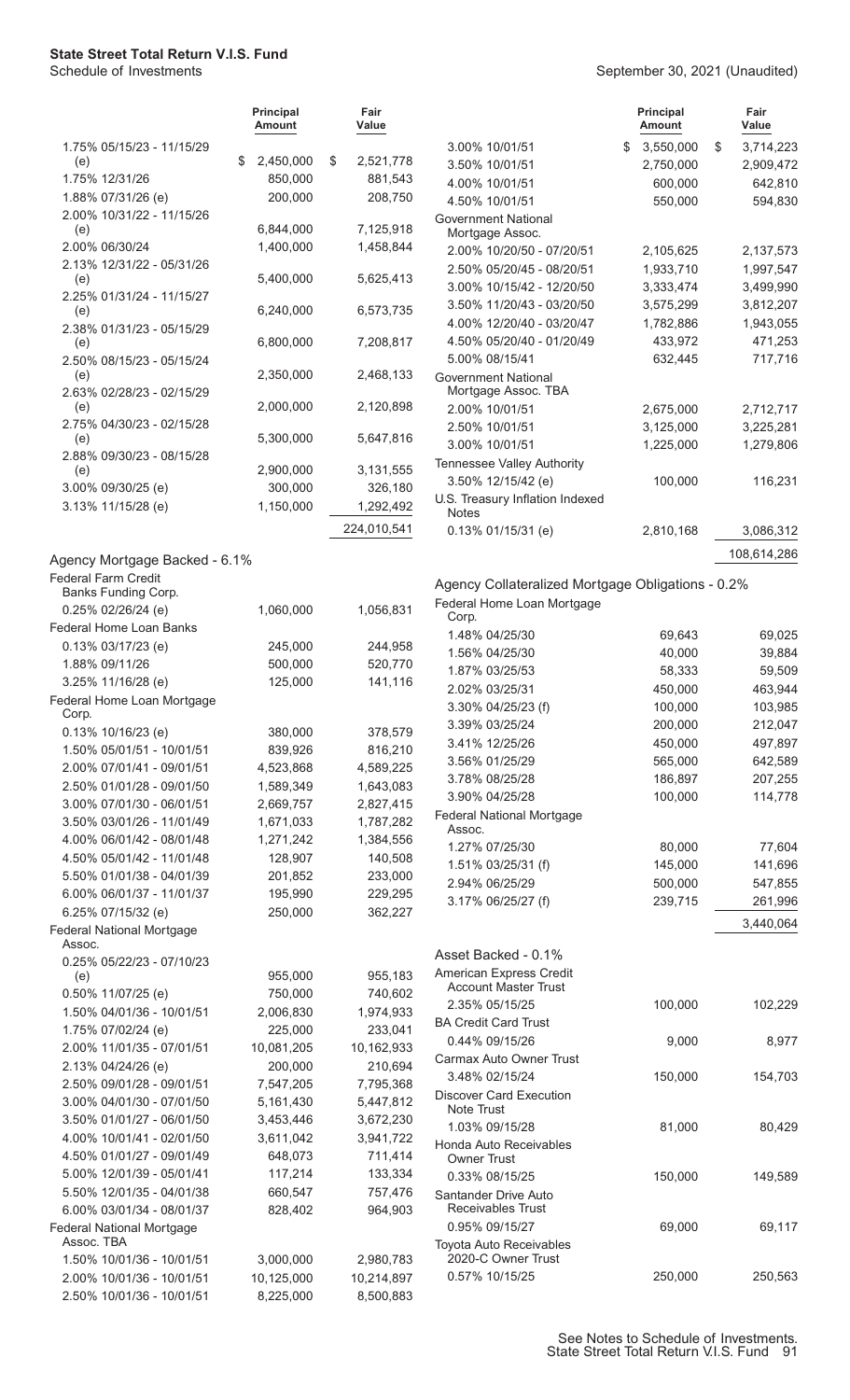|                                                        | <b>Principal</b><br><b>Amount</b> | Fair<br>Value |                                                 | <b>Principal</b><br><b>Amount</b> | Fair<br>Value |
|--------------------------------------------------------|-----------------------------------|---------------|-------------------------------------------------|-----------------------------------|---------------|
| Verizon Owner Trust                                    |                                   |               | Ally Financial Inc.                             |                                   |               |
| 0.47% 02/20/25<br>World Omni Auto Receivables          | 100,000<br>\$                     | \$<br>100,252 | 1.45% 10/02/23<br>Alphabet Inc.                 | \$<br>170,000                     | \$<br>172,601 |
| <b>Trust 2021-B</b>                                    |                                   |               | 2.05% 08/15/50                                  | 100,000                           | 87,366        |
| 0.42% 06/15/26                                         | 100,000                           | 99,865        | 3.38% 02/25/24                                  | 125,000                           | 133,572       |
|                                                        |                                   | 1,015,724     | Altria Group Inc.                               |                                   |               |
|                                                        |                                   |               | 2.63% 09/16/26                                  | 100,000                           | 104,701       |
| Corporate Notes - 5.5%                                 |                                   |               | 3.40% 02/04/41                                  | 100,000                           | 94,564        |
| 3M Co.                                                 |                                   |               | 4.80% 02/14/29                                  | 40,000                            | 46,003        |
| 3.00% 08/07/25                                         | 40,000                            | 43,016        | 5.38% 01/31/44                                  | 70,000                            | 82,385        |
| 3.25% 02/14/24                                         | 75,000                            | 79,606        | 5.80% 02/14/39                                  | 15,000                            | 18,459        |
| 3.38% 03/01/29                                         | 50,000                            | 55,100        | 5.95% 02/14/49                                  | 40,000                            | 50,936        |
| 3.63% 09/14/28                                         | 25,000                            | 28,022        | Amazon.com Inc.                                 |                                   |               |
| 4.00% 09/14/48                                         | 55,000                            | 65,612        | 0.40% 06/03/23                                  | 105,000                           | 105,238       |
| <b>Abbott Laboratories</b>                             |                                   |               | 1.65% 05/12/28                                  | 50,000                            | 50,411        |
| 3.75% 11/30/26                                         | 57,000<br>100,000                 | 63,921        | 2.88% 05/12/41                                  | 50,000                            | 51,462        |
| 4.90% 11/30/46<br>AbbVie Inc.                          |                                   | 135,371       | 3.10% 05/12/51                                  | 50,000                            | 52,622        |
| 2.60% 11/21/24                                         | 50,000                            | 52,559        | 3.15% 08/22/27                                  | 100,000                           | 109,942       |
| 3.20% 11/21/29                                         | 105,000                           | 113,144       | 3.25% 05/12/61                                  | 50,000                            | 53,095        |
| 3.25% 10/01/22                                         | 100,000                           | 102,175       | 3.88% 08/22/37                                  | 100,000                           | 117,706       |
| 3.80% 03/15/25                                         | 100,000                           | 108,633       | 4.25% 08/22/57                                  | 100,000                           | 127,032       |
| 4.25% 11/14/28 - 11/21/49                              | 60,000                            | 70,463        | Amcor Flexibles North<br>America Inc.           |                                   |               |
| 4.30% 05/14/36                                         | 100,000                           | 117,756       | 2.69% 05/25/31                                  | 65,000                            | 66,572        |
| 4.70% 05/14/45                                         | 50,000                            | 61,719        | America Movil SAB de C.V.                       |                                   |               |
| 4.75% 03/15/45                                         | 100,000                           | 124,367       | 2.88% 05/07/30                                  | 100,000                           | 104,033       |
| 4.88% 11/14/48                                         | 25,000                            | 32,040        | 6.13% 03/30/40                                  | 100,000                           | 141,020       |
| Adobe Inc.                                             |                                   |               | <b>American Airlines Pass</b><br>Through Trust  |                                   |               |
| 3.25% 02/01/25                                         | 70,000                            | 75,114        | 3.15% 08/15/33                                  | 68,903                            | 70,289        |
| Advocate Health & Hospitals<br>Corp.<br>3.39% 10/15/49 |                                   |               | American Campus<br><b>Communities Operating</b> |                                   |               |
| AEP Texas Inc.                                         | 25,000                            | 27,487        | Partnership LP                                  |                                   |               |
| 3.45% 05/15/51                                         | 35,000                            | 36,295        | 3.63% 11/15/27                                  | 30,000                            | 32,709        |
| AerCap Ireland Capital                                 |                                   |               | American Electric Power                         |                                   |               |
| DAC/AerCap Global Aviation                             |                                   |               | Company Inc.                                    |                                   |               |
| Trust                                                  |                                   |               | 3.20% 11/13/27                                  | 100,000                           | 107,757       |
| 6.50% 07/15/25                                         | 150,000                           | 174,079       | American Express Co.                            |                                   |               |
| Aetna Inc.                                             |                                   |               | 3.40% 02/27/23                                  | 100,000                           | 103,997       |
| 2.75% 11/15/22                                         | 50,000                            | 51,031        | 3.63% 12/05/24<br>American Financial Group Inc. | 50,000                            | 54,220        |
| African Development Bank                               |                                   |               | 3.50% 08/15/26                                  | 65,000                            |               |
| 0.75% 04/03/23 (e)                                     | 100,000                           | 100,754       | American Honda Finance                          |                                   | 70,732        |
| 0.88% 03/23/26 (e)                                     | 100,000                           | 99,572        | Corp.                                           |                                   |               |
| Agilent Technologies Inc.                              |                                   |               | 0.75% 08/09/24                                  | 35,000                            | 34,995        |
| 2.75% 09/15/29                                         | 25,000                            | 26,133        | 1.30% 09/09/26                                  | 40,000                            | 39,950        |
| Air Lease Corp.<br>3.88% 07/03/23                      | 50,000                            | 52,629        | 2.40% 06/27/24                                  | 25,000                            | 26,118        |
| 4.25% 02/01/24                                         | 100,000                           | 107,251       | 2.60% 11/16/22                                  | 100,000                           | 102,492       |
| Air Products & Chemicals Inc.                          |                                   |               | American International                          |                                   |               |
| 2.05% 05/15/30                                         | 10,000                            | 10,109        | Group Inc.                                      |                                   |               |
| 2.70% 05/15/40                                         | 25,000                            | 25,203        | 2.50% 06/30/25                                  | 100,000                           | 104,712       |
| 2.80% 05/15/50                                         | 20,000                            | 19,909        | 4.38% 06/30/50                                  | 65,000                            | 80,004        |
| Aircastle Ltd.                                         |                                   |               | 4.50% 07/16/44                                  | 50,000                            | 61,049        |
| 4.13% 05/01/24                                         | 20,000                            | 21,271        | American Tower Corp.                            |                                   |               |
| 5.00% 04/01/23                                         | 20,000                            | 21,236        | 3.10% 06/15/50                                  | 100,000                           | 97,517        |
| Alabama Power Co.                                      |                                   |               | 3.50% 01/31/23                                  | 50,000                            | 52,044        |
| 3.45% 10/01/49                                         | 50,000                            | 54,236        | 3.95% 03/15/29                                  | 100,000                           | 111,355       |
| Alexandria Real Estate                                 |                                   |               | American Water Capital Corp.<br>3.25% 06/01/51  | 50,000                            | 51,892        |
| Equities Inc.                                          |                                   |               | AmerisourceBergen Corp.                         |                                   |               |
| 4.00% 02/01/50                                         | 25,000                            | 28,710        | 3.45% 12/15/27                                  | 100,000                           | 109,141       |
| Alibaba Group Holding Ltd.                             |                                   |               | Amgen Inc.                                      |                                   |               |
| 3.15% 02/09/51                                         | 100,000                           | 93,275        | 2.20% 02/21/27                                  | 100,000                           | 103,404       |
| 4.00% 12/06/37                                         | 100,000                           | 108,969       | 3.15% 02/21/40                                  | 75,000                            | 76,452        |
| Allegion PLC                                           |                                   |               | 3.20% 11/02/27                                  | 100,000                           | 108,784       |
| 3.50% 10/01/29                                         | 15,000                            | 16,228        | 4.56% 06/15/48                                  | 50,000                            | 61,782        |
|                                                        |                                   |               | 4.66% 06/15/51                                  | 105,000                           | 132,545       |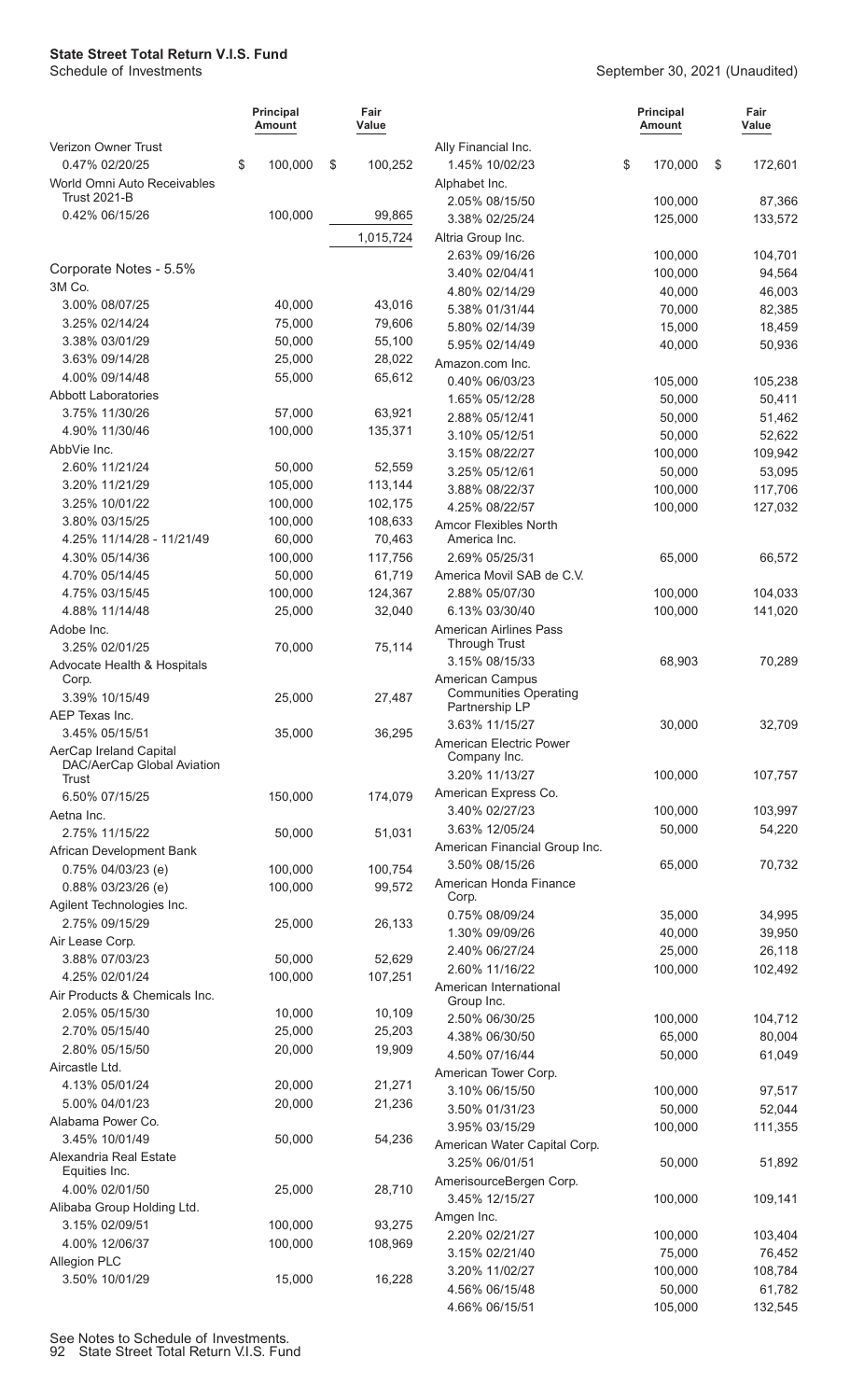|                                           | <b>Principal</b><br><b>Amount</b> | Fair<br>Value     |                                                        | Principal<br>Amount | Fair<br>Value |
|-------------------------------------------|-----------------------------------|-------------------|--------------------------------------------------------|---------------------|---------------|
| Amphenol Corp.                            |                                   |                   | AstraZeneca PLC                                        |                     |               |
| 4.35% 06/01/29                            | \$<br>25,000                      | \$<br>28,900      | 0.70% 04/08/26                                         | \$<br>150,000       | \$<br>146,754 |
| Anheuser-Busch<br>Companies LLC/Anheuser- |                                   |                   | 3.50% 08/17/23                                         | 25,000              | 26,405        |
| Busch InBev Worldwide Inc.                |                                   |                   | 4.00% 01/17/29                                         | 20,000              | 22,842        |
| 4.70% 02/01/36                            | 150,000                           | 181,327           | 4.38% 08/17/48                                         | 20,000              | 25,326        |
| 4.90% 02/01/46                            | 120,000                           | 149,024           | 6.45% 09/15/37                                         | 50,000              | 73,978        |
| Anheuser-Busch InBev                      |                                   |                   | AT&T Inc.                                              |                     |               |
| Worldwide Inc.                            |                                   |                   | 0.90% 03/25/24                                         | 100,000             | 100,141       |
| 4.00% 04/13/28                            | 55,000                            | 62,068            | 1.65% 02/01/28                                         | 45,000              | 44,586        |
| 4.60% 04/15/48                            | 135,000                           | 161,610           | 2.25% 02/01/32                                         | 110,000             | 107,176       |
| 4.75% 01/23/29 - 04/15/58                 | 105,000                           | 126,135           | 2.75% 06/01/31                                         | 100,000             | 102,698       |
| 5.45% 01/23/39                            | 35,000                            | 45,365            | 3.50% 09/15/53                                         | 198,000             | 196,052       |
| 5.55% 01/23/49                            | 65,000                            | 88,003            | 3.55% 09/15/55                                         | 186,000             | 183,385       |
| 5.80% 01/23/59                            | 25,000                            | 35,458            | 3.65% 06/01/51                                         | 100,000             | 101,871       |
| Anthem Inc.                               |                                   |                   | 3.80% 12/01/57                                         | 58,000              | 59,278        |
| 3.30% 01/15/23                            | 100,000                           | 103,731           | 4.10% 02/15/28                                         | 106,000             | 119,668       |
| 4.38% 12/01/47                            | 65,000                            | 78,280            | 4.30% 02/15/30                                         | 20,000              | 22,960        |
| 4.65% 01/15/43                            | 100,000                           | 123,003           | 4.35% 03/01/29 - 06/15/45                              | 150,000             | 171,106       |
| Aon Corp./Aon Global                      |                                   |                   | 4.50% 05/15/35                                         | 95,000              | 111,141       |
| <b>Holdings PLC</b>                       |                                   |                   | 4.75% 05/15/46                                         | 150,000             | 179,173       |
| 2.05% 08/23/31                            | 50,000                            | 48,855            | Athene Holding Ltd.                                    |                     |               |
| 2.90% 08/23/51                            | 50,000                            | 48,251            | 3.50% 01/15/31                                         | 10,000              | 10,733        |
| Apple Inc.                                |                                   |                   | Atmos Energy Corp.                                     |                     |               |
| 0.75% 05/11/23                            | 100,000                           | 100,714           | 4.30% 10/01/48                                         | 100,000             | 121,216       |
| 1.20% 02/08/28                            | 200,000                           | 195,898           | Australia & New Zealand                                |                     |               |
| 2.40% 01/13/23                            | 50,000                            | 51,258            | Banking Group Ltd.                                     |                     |               |
| 2.75% 01/13/25                            | 50,000                            | 52,966            | 3.70% 11/16/25                                         | 50,000              | 55,364        |
| 3.00% 11/13/27                            | 100,000                           | 108,752           | Automatic Data                                         |                     |               |
| 3.25% 02/23/26                            | 60,000                            | 65,291            | Processing Inc.                                        |                     |               |
| 3.75% 11/13/47                            | 50,000                            | 57,706            | 1.25% 09/01/30                                         | 40,000              | 38,027        |
| 4.38% 05/13/45                            | 65,000                            |                   | 1.70% 05/15/28                                         | 20,000              | 20,231        |
| 4.65% 02/23/46                            | 185,000                           | 81,916<br>240,733 | AutoZone Inc.                                          |                     |               |
|                                           |                                   |                   | 3.75% 04/18/29                                         | 100,000             | 111,129       |
| APPLE Inc.<br>1.40% 08/05/28              |                                   |                   | AvalonBay Communities Inc.                             |                     |               |
|                                           | 100,000                           | 98,476            | 2.05% 01/15/32                                         | 35,000              | 34,517        |
| 1.70% 08/05/31                            | 100,000                           | 97,488            | 3.20% 01/15/28                                         | 40,000              | 43,246        |
| 2.70% 08/05/51                            | 100,000                           | 97,239            | Avangrid Inc.                                          |                     |               |
| 2.85% 08/05/61                            | 50,000                            | 48,342            | 3.80% 06/01/29                                         | 50,000              | 55,702        |
| Applied Materials Inc.                    |                                   |                   | AXA S.A.                                               |                     |               |
| 3.90% 10/01/25                            | 60,000                            | 66,455            | 8.60% 12/15/30                                         | 100,000             | 149,364       |
| Aptiv Corp.                               |                                   |                   | Baidu Inc.                                             |                     |               |
| 4.15% 03/15/24                            | 50,000                            | 53,708            | 3.08% 04/07/25                                         | 100,000             | 104,921       |
| Arch Capital Finance LLC                  |                                   |                   | 4.38% 03/29/28                                         | 100,000             | 111,877       |
| 5.03% 12/15/46                            | 100,000                           | 130,916           | Baker Hughes a GE                                      |                     |               |
| Ares Capital Corp.                        |                                   |                   | Company LLC/Baker                                      |                     |               |
| 3.88% 01/15/26                            | 100,000                           | 106,909           | Hughes Co-Obligor Inc.                                 |                     |               |
| 4.20% 06/10/24                            | 65,000                            | 69,759            | 2.77% 12/15/22                                         | 50,000              | 51,361        |
| Arizona Public Service Co.                |                                   |                   | 4.08% 12/15/47                                         | 50,000              | 56,261        |
| 4.25% 03/01/49                            | 25,000                            | 29,824            | Banco Bilbao Vizcaya                                   |                     |               |
| Arrow Electronics Inc.                    |                                   |                   | Argentaria S.A.                                        |                     |               |
| 4.00% 04/01/25                            | 40,000                            | 43,174            | 0.88% 09/18/23                                         | 100,000             | 100,552       |
| <b>Ascension Health</b>                   |                                   |                   | Banco Santander S.A.                                   |                     |               |
| 3.95% 11/15/46                            | 125,000                           | 151,532           | 3.13% 02/23/23                                         | 100,000             | 103,539       |
| Asian Development Bank                    |                                   |                   | 3.80% 02/23/28                                         | 100,000             | 109,768       |
| 0.25% 07/14/23 (e)                        | 135,000                           | 134,915           | Bank of America Corp.                                  |                     |               |
| 0.75% 10/08/30 (e)                        | 100,000                           | 93,498            | 3.95% 04/21/25                                         | 55,000              | 59,939        |
| 1.00% 04/14/26 (e)                        | 300,000                           | 300,447           | 4.18% 11/25/27                                         | 100,000             | 111,414       |
| 1.75% 09/19/29 (e)                        | 50,000                            | 51,169            | 6.11% 01/29/37                                         | 100,000             | 134,841       |
| 2.75% 03/17/23 (e)                        | 295,000                           | 305,815           | Bank of America Corp. (1.20%                           |                     |               |
| 3.13% 09/26/28 (e)                        | 25,000                            | 27,941            | fixed rate until 10/24/25;<br>1.01% + SOFR thereafter) |                     |               |
| Assurant Inc.                             |                                   |                   | 1.20% 10/24/26 (f)                                     | 100,000             | 99,159        |
| 4.90% 03/27/28                            | 50,000                            | 57,826            | Bank of America Corp. (1.32%                           |                     |               |
| <b>Assured Guaranty US</b>                |                                   |                   | fixed rate until 06/19/25;                             |                     |               |
| Holdings Inc.                             |                                   |                   | 1.15% + SOFR thereafter)                               |                     |               |
| 3.60% 09/15/51                            | 20,000                            | 20,447            | 1.32% 06/19/26 (f)                                     | 150,000             | 149,953       |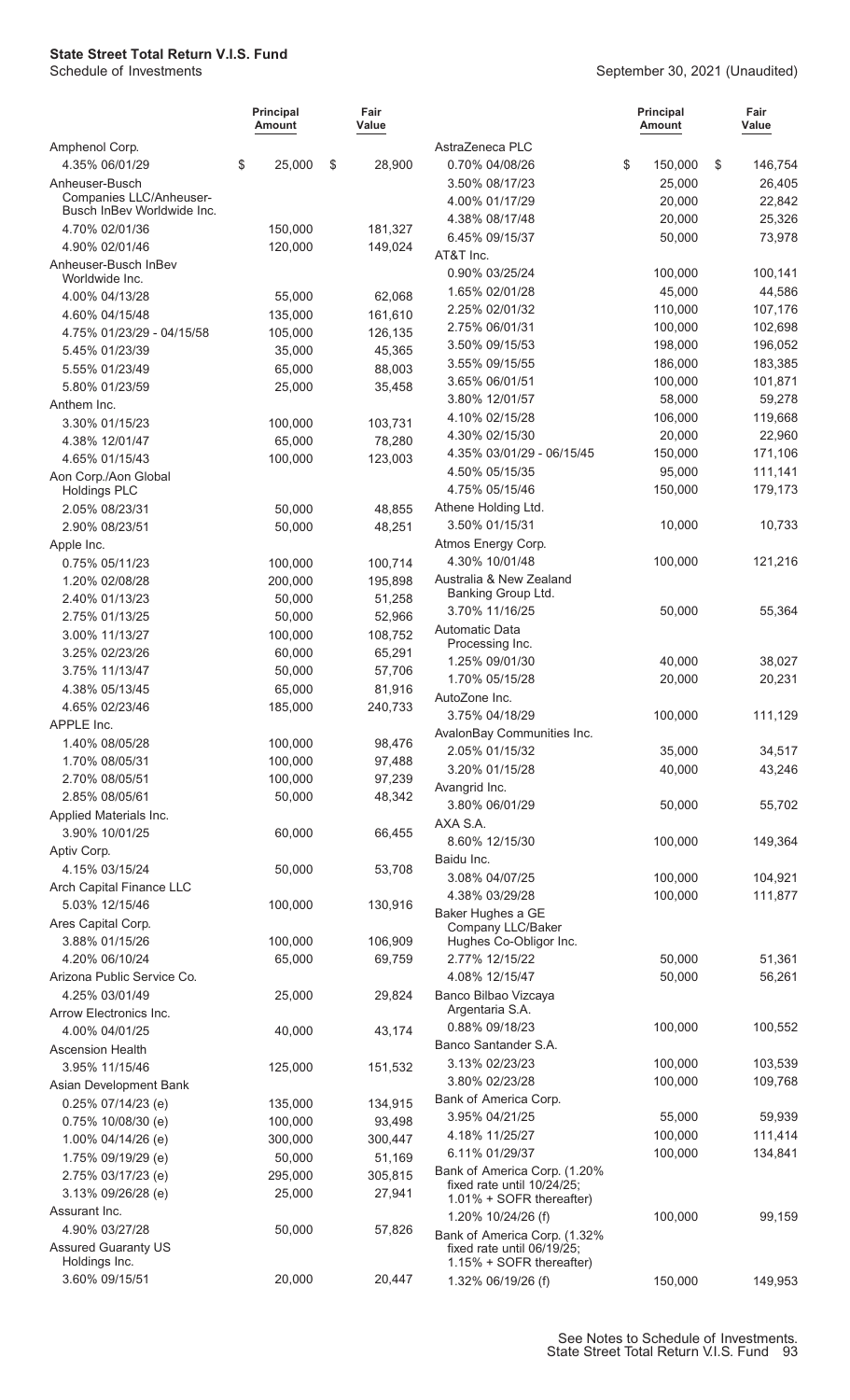|                                                                                                       | <b>Principal</b><br>Amount | Fair<br>Value |         |                                                                                                      | <b>Principal</b><br><b>Amount</b> | Fair<br>Value |
|-------------------------------------------------------------------------------------------------------|----------------------------|---------------|---------|------------------------------------------------------------------------------------------------------|-----------------------------------|---------------|
| Bank of America Corp. (1.49%<br>fixed rate until 05/19/23;<br>1.46% + SOFR thereafter)                |                            |               |         | <b>Bank of Montreal</b><br>1.25% 09/15/26                                                            | \$<br>100,000                     | 99,305<br>\$  |
| 1.49% 05/19/24 (f)<br>Bank of America Corp. (1.66%                                                    | \$<br>200,000              | \$            | 203,042 | 2.05% 11/01/22<br>Bank of Montreal (0.95% fixed<br>rate until 01/22/26; 0.60% +                      | 20,000                            | 20,386        |
| fixed rate until 03/11/26;<br>0.91% + SOFR thereafter)<br>1.66% 03/11/27 (f)                          | 250,000                    |               | 251,270 | SOFR thereafter)<br>$0.95\%$ 01/22/27 (f)                                                            | 100,000                           | 98,382        |
| Bank of America Corp. (1.92%<br>fixed rate until 10/24/30:                                            |                            |               |         | <b>Banner Health</b><br>2.34% 01/01/30<br><b>Barclays PLC</b>                                        | 75,000                            | 76,665        |
| 1.37% + SOFR thereafter)<br>1.92% 10/24/31 (f)<br>Bank of America Corp. (2.59%                        | 100,000                    |               | 96,331  | 3.65% 03/16/25<br>Barclays PLC (1.01% fixed                                                          | 50,000                            | 53,801        |
| fixed rate until 04/29/30;<br>2.15% + SOFR thereafter)<br>2.59% 04/29/31 (f)                          | 75,000                     |               | 76,503  | rate until 12/10/23; 0.80% +<br>1 year CMT Rate thereafter)<br>1.01% 12/10/24 (f)                    | 100,000                           | 100,455       |
| Bank of America Corp. (2.88%<br>fixed rate until 10/22/29;<br>$1.19% + 3$ month USD                   |                            |               |         | Barclays PLC (3.56% fixed<br>rate until 09/23/30; 2.90% +<br>5 year CMT Rate thereafter)             |                                   |               |
| LIBOR thereafter)<br>2.88% 10/22/30 (f)<br>Bank of America Corp. (3.19%<br>fixed rate until 07/23/29; | 100,000                    |               | 104,393 | 3.56% 09/23/35 (f)<br>Barclays PLC (4.97% fixed<br>rate until 05/16/28: 1.90% +<br>3 month USD LIBOR | 100,000                           | 103,571       |
| $1.18\% + 3$ month USD<br>LIBOR thereafter)<br>3.19% 07/23/30 (f)                                     | 50,000                     |               | 53,282  | thereafter)<br>4.97% 05/16/29 (f)                                                                    | 100,000                           | 116,313       |
| Bank of America Corp. (3.42%                                                                          |                            |               |         | <b>BAT Capital Corp.</b><br>2.79% 09/06/24                                                           | 100,000                           | 105,159       |
| fixed rate until 12/20/27;<br>$1.04\% + 3$ month USD                                                  |                            |               |         | 3.56% 08/15/27                                                                                       | 100,000                           | 107,735       |
| LIBOR thereafter)                                                                                     |                            |               |         | 3.98% 09/25/50                                                                                       | 200,000                           | 192,986       |
| 3.42% 12/20/28 (f)                                                                                    | 107,000                    |               | 116,062 | Baxalta Inc.<br>4.00% 06/23/25                                                                       | 30,000                            | 32,833        |
| Bank of America Corp. (3.46%<br>fixed rate until 03/15/24;                                            |                            |               |         | <b>BBVA USA</b>                                                                                      |                                   |               |
| $0.97\% + 3$ month USD<br>LIBOR thereafter)<br>3.46% 03/15/25 (f)                                     | 100,000                    |               | 106,385 | 3.88% 04/10/25<br>Becton Dickinson & Co.                                                             | 50,000                            | 54,578        |
| Bank of America Corp. (3.55%                                                                          |                            |               |         | 3.70% 06/06/27                                                                                       | 66,000                            | 72,969        |
| fixed rate until 03/05/23;<br>$0.78% + 3$ month USD<br>LIBOR thereafter)                              |                            |               |         | Bell Canada Inc.<br>4.30% 07/29/49<br><b>Berkshire Hathaway Energy</b>                               | 30,000                            | 35,703        |
| 3.55% 03/05/24 (f)                                                                                    | 100,000                    |               | 104,249 | Co.                                                                                                  |                                   |               |
| Bank of America Corp. (3.56%<br>fixed rate until 04/23/26;<br>$1.06\% + 3$ month USD                  |                            |               |         | 4.45% 01/15/49<br>Berkshire Hathaway Finance<br>Corp.                                                | 100,000                           | 123,761       |
| LIBOR thereafter)                                                                                     |                            |               |         | 4.20% 08/15/48                                                                                       | 100,000                           | 122,253       |
| 3.56% 04/23/27 (f)<br>Bank of America Corp. (3.95%                                                    | 100,000                    |               | 108,776 | 4.25% 01/15/49                                                                                       | 100,000                           | 122,756       |
| fixed rate until 01/23/48;<br>$1.19% + 3$ month USD<br>LIBOR thereafter)                              |                            |               |         | Best Buy Company Inc.<br>4.45% 10/01/28                                                              | 25,000                            | 28,765        |
| 3.95% 01/23/49 (f)                                                                                    | 100,000                    |               | 116,119 | Biogen Inc.<br>2.25% 05/01/30                                                                        | 85,000                            | 84,431        |
| Bank of America Corp. (3.97%<br>fixed rate until 03/05/28;<br>$1.07\% + 3$ month USD                  |                            |               |         | 4.05% 09/15/25<br>Black Hills Corp.                                                                  | 80,000                            | 88,268        |
| LIBOR thereafter)                                                                                     |                            |               |         | 3.88% 10/15/49                                                                                       | 25,000                            | 26,965        |
| 3.97% 03/05/29 (f)                                                                                    | 100,000                    |               | 111,249 | 4.35% 05/01/33                                                                                       | 30,000                            | 34,728        |
| Bank of America Corp. (4.08%<br>fixed rate until 04/23/39;                                            |                            |               |         | BlackRock Inc.<br>1.90% 01/28/31                                                                     | 25,000                            | 24,827        |
| $1.32\% + 3$ month USD                                                                                |                            |               |         | 2.40% 04/30/30                                                                                       | 20,000                            | 20,645        |
| LIBOR thereafter)<br>4.08% 04/23/40 (f)                                                               | 150,000                    |               | 172,537 | 3.25% 04/30/29                                                                                       | 60,000                            | 65,939        |
| Bank of America Corp. (4.24%                                                                          |                            |               |         | <b>Blackstone Secured Lending</b>                                                                    |                                   |               |
| fixed rate until 04/24/37;<br>$1.81\% + 3$ month USD<br>LIBOR thereafter)                             |                            |               |         | Fund<br>2.75% 09/16/26<br><b>Block Financial LLC</b>                                                 | 50,000                            | 51,134        |
| 4.24% 04/24/38 (f)                                                                                    | 50,000                     |               | 58,425  | 2.50% 07/15/28                                                                                       | 45,000                            | 45,559        |
| Bank of America Corp. (4.33%                                                                          |                            |               |         | <b>Boardwalk Pipelines LP</b>                                                                        |                                   |               |
| fixed rate until 03/15/49;<br>$1.52\% + 3$ month USD                                                  |                            |               |         | 4.80% 05/03/29                                                                                       | 20,000                            | 22,882        |
| LIBOR thereafter)                                                                                     |                            |               |         | Booking Holdings Inc.<br>3.55% 03/15/28                                                              | 100,000                           | 110,926       |
| 4.33% 03/15/50 (f)<br>Bank of America Corp. 1.20%                                                     | 100,000                    |               | 122,476 | BorgWarner Inc.                                                                                      |                                   |               |
| - 5 year CMT Rate                                                                                     |                            |               |         | 2.65% 07/01/27                                                                                       | 25,000                            | 26,370        |
| 2.48% 09/21/36 (f)                                                                                    | 200,000                    |               | 195,884 | <b>Boston Properties LP</b>                                                                          |                                   |               |
|                                                                                                       |                            |               |         | 3.40% 06/21/29                                                                                       | 50,000                            | 54,049        |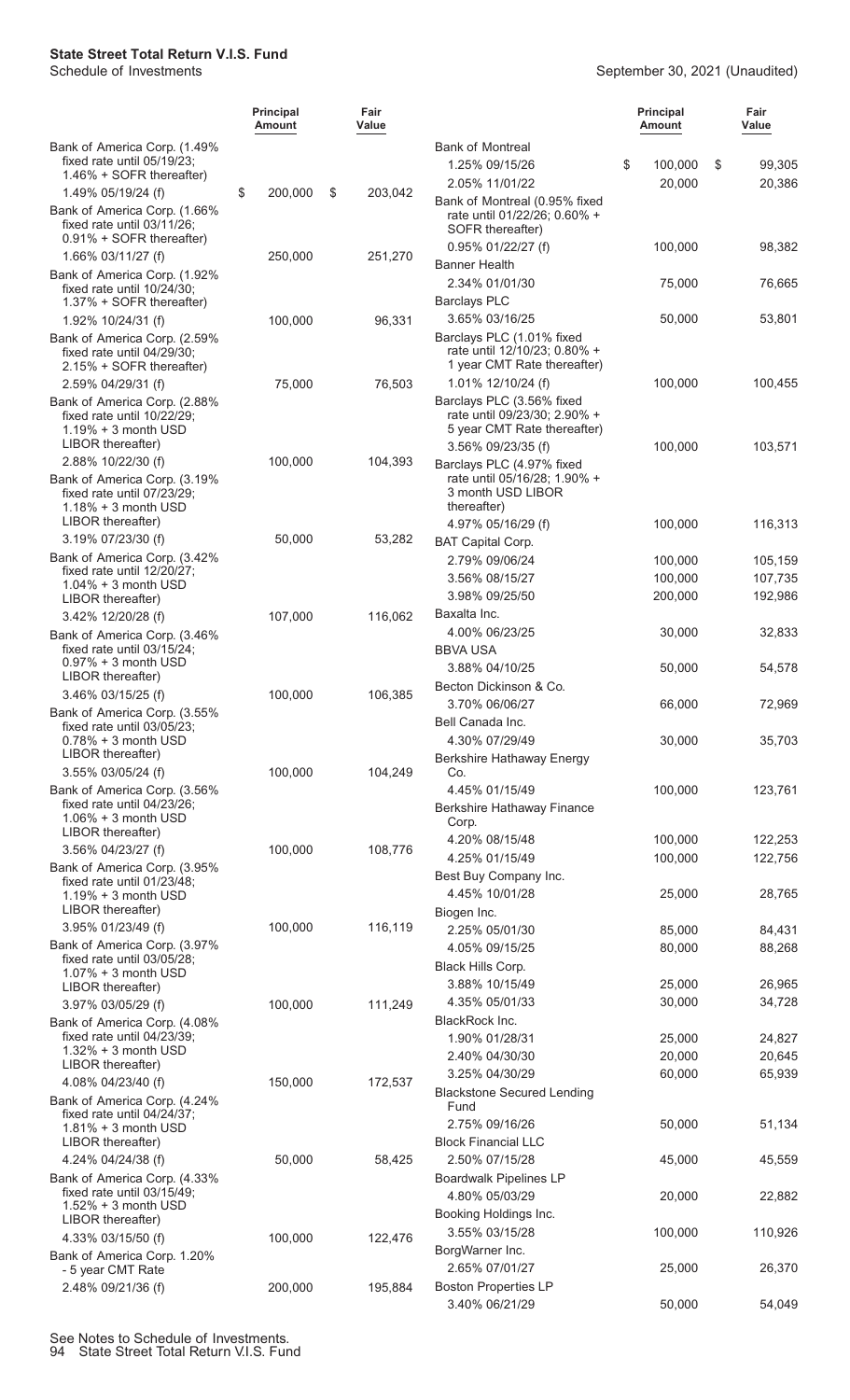|                                                 | <b>Principal</b><br>Amount | Fair<br>Value      |                                                               | <b>Principal</b><br><b>Amount</b> | Fair<br>Value      |
|-------------------------------------------------|----------------------------|--------------------|---------------------------------------------------------------|-----------------------------------|--------------------|
| 3.85% 02/01/23                                  | \$<br>150,000              | \$<br>155,326      | 4.20% 10/29/25                                                | \$<br>90,000                      | \$<br>99,614       |
| Boston Scientific Corp.                         |                            |                    | Cardinal Health Inc.                                          |                                   |                    |
| 4.55% 03/01/39                                  | 50,000                     | 60,725             | 3.20% 03/15/23                                                | 50,000                            | 51,967             |
| <b>BP Capital Markets</b><br>America Inc.       |                            |                    | Carlisle Cos. Inc.<br>2.20% 03/01/32                          | 50,000                            | 48,570             |
| 2.77% 11/10/50                                  | 100,000                    | 92,221             | Carrier Global Corp.                                          |                                   |                    |
| 2.94% 04/06/23                                  | 100,000                    | 103,755            | 2.24% 02/15/25                                                | 15,000                            | 15,542             |
| 3.19% 04/06/25                                  | 100,000                    | 106,980            | 2.49% 02/15/27                                                | 15,000                            | 15,660             |
| 3.94% 09/21/28                                  | 100,000                    | 112,711            | 2.72% 02/15/30                                                | 25,000                            | 25,848             |
| 4.23% 11/06/28                                  | 50,000                     | 57,377             | 3.58% 04/05/50                                                | 25,000                            | 26,540             |
| <b>BP Capital Markets PLC</b>                   |                            |                    | <b>Caterpillar Financial Services</b>                         |                                   |                    |
| 2.50% 11/06/22                                  | 100,000                    | 102,421            | Corp.                                                         |                                   |                    |
| BPCE S.A.                                       |                            |                    | 0.25% 03/01/23                                                | 65,000                            | 65,030             |
| 4.00% 04/15/24                                  | 50,000                     | 54,138             | 1.95% 11/18/22                                                | 50,000                            | 50,938             |
| <b>Brandywine Operating</b><br>Partnership LP   |                            |                    | 2.55% 11/29/22<br>Caterpillar Inc.                            | 50,000                            | 51,309             |
| 4.55% 10/01/29                                  | 25,000                     | 27,946             | 3.25% 04/09/50                                                | 100,000                           | 108,781            |
| Bristol-Myers Squibb Co.                        |                            |                    | Celulosa Arauco y                                             |                                   |                    |
| 2.35% 11/13/40                                  | 20,000                     | 18,992             | Constitucion S.A.                                             |                                   |                    |
| 2.55% 11/13/50                                  | 30,000                     | 28,283             | 3.88% 11/02/27                                                | 100,000                           | 107,829            |
| 2.75% 02/15/23                                  | 50,000                     | 51,548             | CenterPoint Energy Houston                                    |                                   |                    |
| 3.40% 07/26/29                                  | 55,000                     | 60,953             | <b>Electric LLC</b>                                           |                                   |                    |
| 3.45% 11/15/27                                  | 50,000                     | 55,499             | 2.35% 04/01/31                                                | 55,000                            | 56,066             |
| 4.13% 06/15/39                                  | 15,000                     | 17,918             | 4.50% 04/01/44                                                | 50,000                            | 63,388             |
| 4.25% 10/26/49                                  | 40,000                     | 49,631             | <b>Charter Communications</b><br><b>Operating LLC/Charter</b> |                                   |                    |
| 4.35% 11/15/47                                  | 50,000                     | 62,260             | <b>Communications Operating</b>                               |                                   |                    |
| 5.00% 08/15/45                                  | 38,000                     | 51,069             | Capital                                                       |                                   |                    |
| <b>British Telecommunications</b><br><b>PLC</b> |                            |                    | 2.80% 04/01/31                                                | 65,000                            | 65,287             |
| 9.63% 12/15/30                                  | 50,000                     | 76,527             | 3.70% 04/01/51<br>4.80% 03/01/50                              | 105,000                           | 101,656            |
| Broadcom Inc.                                   |                            |                    | 4.91% 07/23/25                                                | 95,000<br>135,000                 | 107,011<br>151,753 |
| 3.15% 11/15/25                                  | 140,000                    | 149,531            | 6.48% 10/23/45                                                | 150,000                           | 203,601            |
| 3.50% 02/15/41 (c)                              | 100,000                    | 99,197             | <b>Cheniere Corpus Christi</b>                                |                                   |                    |
| 4.30% 11/15/32                                  | 130,000                    | 145,513            | <b>Holdings LLC</b>                                           |                                   |                    |
| 4.75% 04/15/29                                  | 100,000                    | 114,781            | 2.74% 12/31/39 (c)                                            | 55,000                            | 54,392             |
| Brookfield Finance Inc.                         |                            |                    | Chevron Corp.                                                 |                                   |                    |
| 2.72% 04/15/31                                  | 80,000                     | 81,779             | 2.90% 03/03/24                                                | 50,000                            | 52,720             |
| 3.90% 01/25/28                                  | 100,000                    | 110,977            | 2.95% 05/16/26                                                | 100,000                           | 107,755            |
| Brown-Forman Corp.                              |                            | 34,996             | 2.98% 05/11/40                                                | 115,000                           | 118,710            |
| 4.00% 04/15/38<br>Bunge Limited Finance Corp.   | 30,000                     |                    | Chevron USA Inc.                                              |                                   |                    |
| 1.63% 08/17/25                                  | 50,000                     | 50,564             | 3.25% 10/15/29<br>Chubb INA Holdings Inc.                     | 100,000                           | 109,461            |
| 4.35% 03/15/24                                  | 50,000                     | 54,059             | 4.35% 11/03/45                                                | 100,000                           | 125,721            |
| <b>Burlington Northern Santa</b>                |                            |                    | CI Financial Corp.                                            |                                   |                    |
| Fe LLC                                          |                            |                    | 4.10% 06/15/51                                                | 50,000                            | 53,860             |
| 3.55% 02/15/50                                  | 100,000                    | 112,184            | Cigna Corp.                                                   |                                   |                    |
| 5.75% 05/01/40                                  | 100,000                    | 140,094            | 2.38% 03/15/31                                                | 60,000                            | 60,574             |
| California Institute of                         |                            |                    | 2.40% 03/15/30                                                | 15,000                            | 15,252             |
| Technology<br>3.65% 09/01/19                    | 20,000                     | 22,478             | 3.75% 07/15/23                                                | 20,000                            | 21,138             |
| <b>Camden Property Trust</b>                    |                            |                    | 4.38% 10/15/28                                                | 40,000                            | 46,228             |
| 3.35% 11/01/49                                  | 10,000                     | 10,950             | 4.80% 08/15/38                                                | 30,000                            | 36,715             |
| 4.10% 10/15/28                                  | 10,000                     | 11,437             | 4.90% 12/15/48                                                | 130,000                           | 165,923            |
| Campbell Soup Co.                               |                            |                    | Cimarex Energy Co.                                            |                                   |                    |
| 2.38% 04/24/30                                  | 15,000                     | 15,097             | 4.38% 03/15/29                                                | 50,000                            | 56,396             |
| 3.65% 03/15/23                                  | 15,000                     | 15,651             | Cintas Corporation No. 2                                      |                                   |                    |
| 4.15% 03/15/28                                  | 50,000                     | 56,336             | 3.70% 04/01/27                                                | 100,000                           | 111,550            |
| 4.80% 03/15/48                                  | 20,000                     | 25,010             | Cisco Systems Inc.<br>5.90% 02/15/39                          | 100,000                           | 144,547            |
| Canadian National Railway Co.                   |                            |                    | Citigroup Inc.                                                |                                   |                    |
| 2.95% 11/21/24                                  | 55,000                     | 58,213             | 3.88% 03/26/25                                                | 50,000                            | 54,332             |
| Canadian Pacific Railway Co.                    |                            |                    | 4.30% 11/20/26                                                | 100,000                           | 112,432            |
| 2.05% 03/05/30                                  | 20,000                     | 19,743             | 4.75% 05/18/46                                                | 50,000                            | 62,968             |
| 2.90% 02/01/25                                  | 50,000                     | 52,814             | 6.13% 08/25/36                                                | 155,000                           | 212,706            |
| Capital One Financial Corp.                     |                            |                    |                                                               |                                   |                    |
| 3.75% 07/28/26<br>3.90% 01/29/24                | 130,000<br>125,000         | 142,705<br>133,832 |                                                               |                                   |                    |
|                                                 |                            |                    |                                                               |                                   |                    |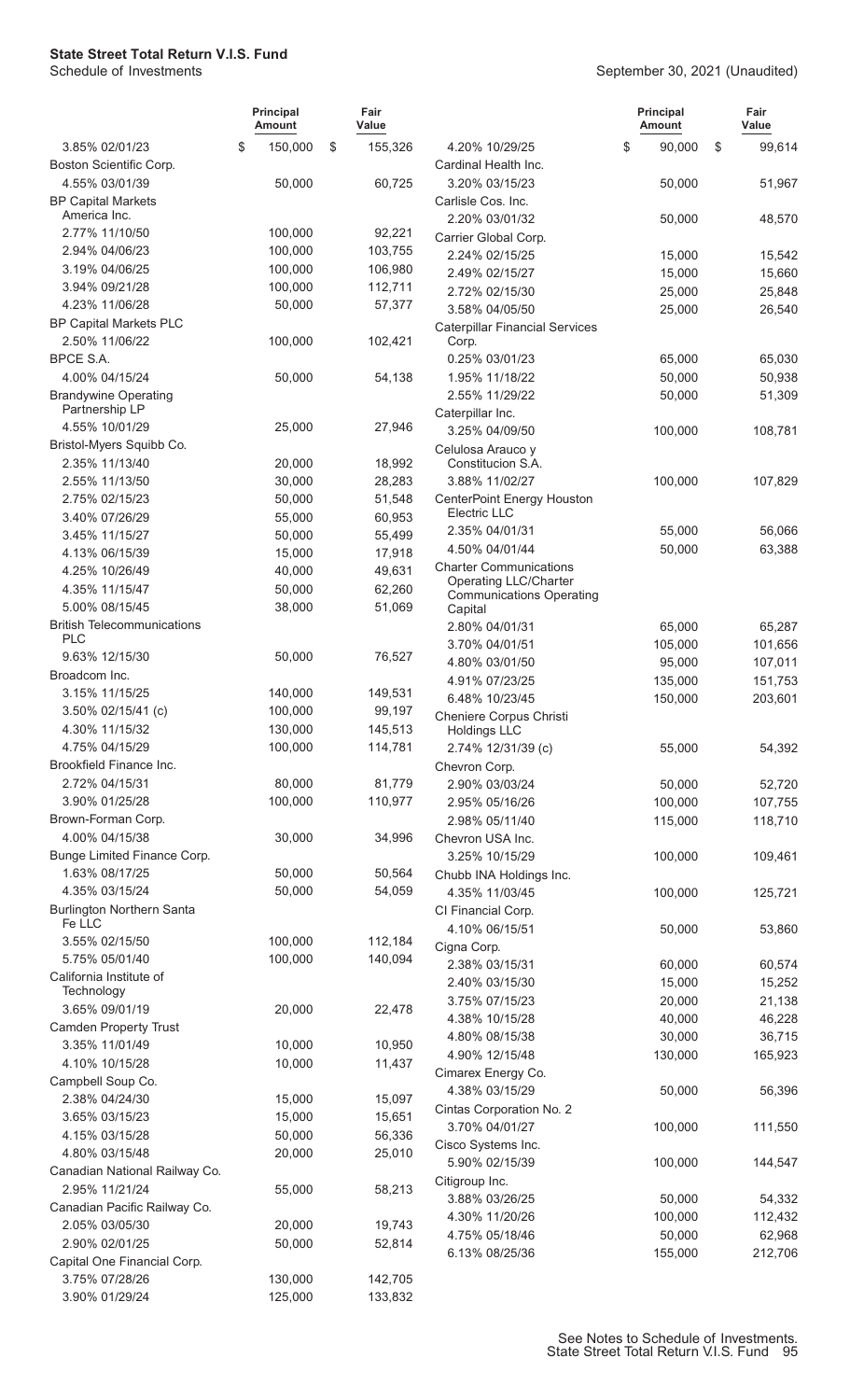|                                                               | <b>Principal</b><br>Amount | Fair<br>Value      |                                                        | <b>Principal</b><br>Amount | Fair<br>Value     |
|---------------------------------------------------------------|----------------------------|--------------------|--------------------------------------------------------|----------------------------|-------------------|
| Citigroup Inc. (0.98% fixed rate<br>until 05/01/24; 0.67% +   |                            |                    | 5.40% 11/01/48<br>ConocoPhillips                       | \$<br>20,000               | \$<br>26,780      |
| SOFR thereafter)<br>0.98% 05/01/25 (f)                        | \$<br>100,000              | \$<br>100,382      | 6.50% 02/01/39                                         | 100,000                    | 146,143           |
| Citigroup Inc. (1.46% fixed rate                              |                            |                    | <b>Consolidated Edison Company</b><br>of New York Inc. |                            |                   |
| until 06/09/26; 0.77% +<br>SOFR thereafter)                   |                            |                    | 3.88% 06/15/47                                         | 100,000                    | 111,330           |
| 1.46% 06/09/27 (f)                                            | 200,000                    | 198,940            | 4.13% 05/15/49                                         | 50,000                     | 57,961            |
| Citigroup Inc. (2.56% fixed rate                              |                            |                    | Constellation Brands Inc.<br>3.50% 05/09/27            | 100,000                    | 109,737           |
| until 05/01/31; 1.17% +<br>SOFR thereafter)                   |                            |                    | 3.75% 05/01/50                                         | 5,000                      | 5,434             |
| 2.56% 05/01/32 (f)                                            | 110,000                    | 111,261            | 5.25% 11/15/48                                         | 15,000                     | 19,807            |
| Citigroup Inc. (2.98% fixed rate<br>until 11/05/29; 1.42% +   |                            |                    | Consumers Energy Co.                                   |                            |                   |
| SOFR thereafter)                                              |                            |                    | 3.75% 02/15/50<br>4.05% 05/15/48                       | 100,000<br>50,000          | 115,187<br>59,440 |
| 2.98% 11/05/30 (f)                                            | 50,000                     | 52,591             | Cooperatieve Rabobank UA                               |                            |                   |
| Citigroup Inc. (3.11% fixed rate<br>until 04/08/25; 2.84% +   |                            |                    | 0.38% 01/12/24                                         | 150,000                    | 149,319           |
| SOFR thereafter)                                              |                            |                    | 3.95% 11/09/22                                         | 100,000                    | 103,794           |
| 3.11% 04/08/26 (f)                                            | 100,000                    | 106,173            | 4.63% 12/01/23                                         | 50,000                     | 54,162            |
| Citigroup Inc. (3.35% fixed rate<br>until 04/24/24; 0.90% + 3 |                            |                    | Corning Inc.<br>3.90% 11/15/49                         | 50,000                     | 55,883            |
| month USD LIBOR<br>thereafter)                                |                            |                    | Council Of Europe                                      |                            |                   |
| 3.35% 04/24/25 (f)                                            | 100,000                    | 106,220            | Development Bank                                       |                            |                   |
| Citigroup Inc. (3.52% fixed rate                              |                            |                    | 2.63% 02/13/23 (e)                                     | 120,000                    | 123,806           |
| until 10/27/27; 1.15% + 3<br>month USD LIBOR                  |                            |                    | <b>Credit Suisse AG</b><br>0.50% 02/02/24              | 190,000                    | 189,367           |
| thereafter)                                                   |                            |                    | 3.63% 09/09/24                                         | 50,000                     | 53,932            |
| 3.52% 10/27/28 (f)                                            | 100,000                    | 108,777            | Credit Suisse Group AG                                 |                            |                   |
| Citigroup Inc. (5.32% fixed rate<br>until 03/26/40; 4.55% +   |                            |                    | 4.88% 05/15/45                                         | 50,000                     | 62,572            |
| SOFR thereafter)                                              |                            |                    | Crown Castle International<br>Corp.                    |                            |                   |
| 5.32% 03/26/41 (f)                                            | 150,000                    | 199,603            | 2.25% 01/15/31                                         | 55,000                     | 53,743            |
| Citrix Systems Inc.                                           |                            |                    | 3.15% 07/15/23                                         | 55,000                     | 57,447            |
| 3.30% 03/01/30<br>CME Group Inc.                              | 25,000                     | 25,584             | 3.80% 02/15/28                                         | 100,000                    | 110,069           |
| 3.00% 03/15/25                                                | 50,000                     | 53,218             | 5.20% 02/15/49                                         | 50,000                     | 64,744            |
| <b>CNH Industrial Capital LLC</b>                             |                            |                    | CSX Corp.<br>4.10% 03/15/44                            | 68,000                     | 78,852            |
| 1.95% 07/02/23                                                | 65,000                     | 66,461             | 4.75% 11/15/48                                         | 65,000                     | 83,753            |
| CNH Industrial N.V.                                           |                            |                    | CubeSmart LP                                           |                            |                   |
| 3.85% 11/15/27<br>CNOOC Finance 2014 ULC                      | 15,000                     | 16,700             | 2.00% 02/15/31                                         | 125,000                    | 121,632           |
| 4.25% 04/30/24 (e)                                            | 100,000                    | 107,978            | 4.38% 02/15/29                                         | 15,000                     | 17,091            |
| <b>CNOOC Petroleum North</b>                                  |                            |                    | Cummins Inc.<br>1.50% 09/01/30                         | 100,000                    | 95,494            |
| America ULC                                                   |                            |                    | CVS Health Corp.                                       |                            |                   |
| 6.40% 05/15/37 (e)<br>Comcast Corp.                           | 100,000                    | 133,154            | 2.63% 08/15/24                                         | 100,000                    | 105,068           |
| 2.65% 02/01/30                                                | 35,000                     | 36,507             | 2.75% 12/01/22                                         | 50,000                     | 51,098            |
| 2.94% 11/01/56 (c)                                            | 200,000                    | 189,820            | 3.38% 08/12/24                                         | 50,000                     | 53,350            |
| 3.38% 08/15/25                                                | 100,000                    | 108,386            | 3.70% 03/09/23<br>4.10% 03/25/25                       | 16,000<br>13,000           | 16,708<br>14,275  |
| 3.40% 04/01/30                                                | 100,000                    | 109,862            | 4.13% 04/01/40                                         | 100,000                    | 114,817           |
| 3.45% 02/01/50<br>3.55% 05/01/28                              | 135,000<br>100,000         | 143,443<br>110,957 | 4.30% 03/25/28                                         | 43,000                     | 49,032            |
| 3.90% 03/01/38                                                | 100,000                    | 113,878            | 4.78% 03/25/38                                         | 145,000                    | 177,483           |
| 3.97% 11/01/47                                                | 100,000                    | 114,005            | 5.05% 03/25/48                                         | 115,000                    | 148,304           |
| 4.00% 03/01/48                                                | 50,000                     | 57,252             | CyrusOne LP/CyrusOne<br>Finance Corp.                  |                            |                   |
| 4.15% 10/15/28                                                | 45,000                     | 51,785             | 2.90% 11/15/24                                         | 25,000                     | 26,197            |
| 4.60% 10/15/38<br>4.70% 10/15/48                              | 130,000<br>40,000          | 158,837<br>51,065  | 3.45% 11/15/29                                         | 30,000                     | 31,257            |
| Comerica Inc.                                                 |                            |                    | D.R. HORTON Inc.                                       |                            |                   |
| 4.00% 02/01/29                                                | 50,000                     | 57,169             | 1.30% 10/15/26<br>Darden Restaurants Inc.              | 55,000                     | 54,408            |
| CommonSpirit Health                                           |                            |                    | 4.55% 02/15/48                                         | 15,000                     | 17,262            |
| 4.19% 10/01/49                                                | 100,000                    | 114,057            | Deere & Co.                                            |                            |                   |
| Commonwealth Edison Co.<br>4.60% 08/15/43                     | 150,000                    | 187,668            | 3.90% 06/09/42                                         | 71,000                     | 84,403            |
| Conagra Brands Inc.                                           |                            |                    | Dell International LLC/EMC<br>Corp.                    |                            |                   |
| 4.30% 05/01/24                                                | 5,000                      | 5,427              | 6.02% 06/15/26                                         | 90,000                     | 107,339           |
| 5.30% 11/01/38                                                | 60,000                     | 76,258             | 6.20% 07/15/30                                         | 100,000                    | 127,974           |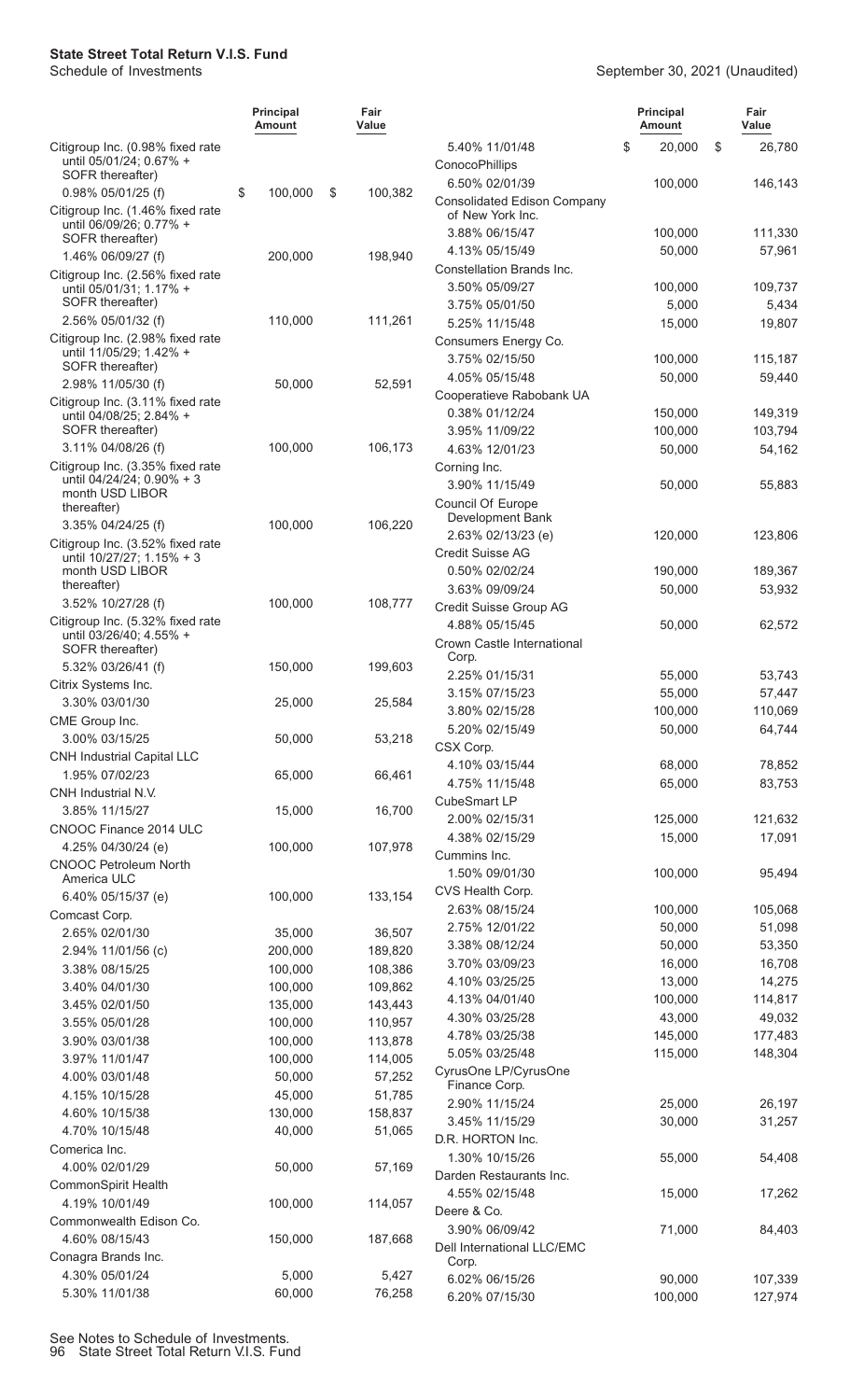|                                                                                   | <b>Principal</b><br>Amount | Fair<br>Value |                                                            | <b>Principal</b><br>Amount | Fair<br>Value     |
|-----------------------------------------------------------------------------------|----------------------------|---------------|------------------------------------------------------------|----------------------------|-------------------|
| 8.10% 07/15/36                                                                    | \$<br>100,000              | \$<br>151,704 | Eagle Materials Inc.                                       |                            |                   |
| Delmarva Power & Light Co.                                                        |                            |               | 2.50% 07/01/31                                             | \$<br>25,000               | \$<br>24,740      |
| 4.15% 05/15/45                                                                    | 100,000                    | 118,329       | eBay Inc.                                                  |                            |                   |
| Deutsche Bank AG                                                                  |                            |               | 1.90% 03/11/25                                             | 40,000                     | 41,183            |
| 3.30% 11/16/22                                                                    | 100,000                    | 103,109       | 2.60% 05/10/31                                             | 100,000                    | 102,027           |
| Deutsche Bank AG (2.22%<br>fixed rate until 09/18/23;<br>2.16% + SOFR thereafter) |                            |               | Ecolab Inc.<br>3.25% 12/01/27                              | 70,000                     | 76,569            |
| 2.22% 09/18/24 (f)                                                                | 100,000                    | 102,479       | Edison International                                       |                            |                   |
| Deutsche Bank AG (3.55%                                                           |                            |               | 4.13% 03/15/28                                             | 50,000                     | 53,474            |
| fixed rate until 09/18/30;<br>3.04% + SOFR thereafter)                            |                            |               | Eli Lilly & Co.<br>2.75% 06/01/25                          | 22,000                     | 23,288            |
| 3.55% 09/18/31 (f)                                                                | 100,000                    | 106,836       | 3.38% 03/15/29                                             | 13,000                     | 14,427            |
| Deutsche Bank AG (3.96%<br>fixed rate until 11/26/24;<br>2.58% + SOFR thereafter) |                            |               | Emera US Finance LP<br>3.55% 06/15/26                      | 60,000                     | 64,897            |
| 3.96% 11/26/25 (f)                                                                | 50,000                     | 54,083        | Emerson Electric Co.                                       |                            |                   |
| Deutsche Telekom                                                                  |                            |               | 2.63% 02/15/23                                             | 100,000                    | 102,546           |
| International Finance BV                                                          |                            |               | <b>Emory University</b>                                    |                            |                   |
| 8.75% 06/15/30                                                                    | 50,000                     | 74,250        | 2.14% 09/01/30                                             | 65,000                     | 66,158            |
| Devon Energy Corp.                                                                |                            |               | 2.97% 09/01/50                                             | 65,000                     | 67,664            |
| 5.00% 06/15/45                                                                    | 100,000                    | 117,342       | Enable Midstream Partners LP                               |                            |                   |
| DH Europe Finance II Sarl                                                         |                            |               | 4.95% 05/15/28                                             | 60,000                     | 67,502            |
| 3.40% 11/15/49                                                                    | 100,000                    | 108,151       | <b>Enbridge Energy Partners LP</b><br>5.88% 10/15/25       | 125,000                    | 145,659           |
| Diageo Capital PLC                                                                |                            |               | Enbridge Inc.                                              |                            |                   |
| 2.13% 04/29/32                                                                    | 100,000                    | 99,350        | 2.50% 08/01/33                                             | 100,000                    | 100,372           |
| Diamondback Energy Inc.                                                           |                            |               | Enel Chile S.A.                                            |                            |                   |
| 3.25% 12/01/26                                                                    | 20,000                     | 21,378        | 4.88% 06/12/28                                             | 50,000                     | 57,570            |
| 3.50% 12/01/29                                                                    | 50,000                     | 53,489        | Energy Transfer LP                                         |                            |                   |
| 4.75% 05/31/25                                                                    | 65,000                     | 72,538        | 6.50% 02/01/42                                             | 150,000                    | 195,301           |
| Digital Realty Trust LP<br>4.45% 07/15/28                                         | 50,000                     | 57,327        | <b>Energy Transfer Operating LP</b>                        |                            |                   |
| <b>Discovery</b>                                                                  |                            |               | 4.20% 09/15/23                                             | 25,000                     | 26,549            |
| <b>Communications LLC</b>                                                         |                            |               | 5.88% 01/15/24                                             | 100,000                    | 109,788           |
| 3.45% 03/15/25                                                                    | 135,000                    | 144,200       | 6.00% 06/15/48                                             | 50,000                     | 63,367            |
| 3.90% 11/15/24                                                                    | 50,000                     | 54,111        | 6.25% 04/15/49                                             | 125,000                    | 164,507           |
| 4.65% 05/15/50                                                                    | 100,000                    | 116,089       | Enstar Group Ltd.                                          |                            |                   |
| Dollar Tree Inc.                                                                  |                            |               | 3.10% 09/01/31                                             | 10,000                     | 9,849             |
| 3.70% 05/15/23                                                                    | 20,000                     | 20,966        | Entergy Louisiana LLC                                      |                            |                   |
| 4.00% 05/15/25                                                                    | 50,000                     | 54,663        | 2.35% 06/15/32                                             | 100,000                    | 100,034           |
| 4.20% 05/15/28                                                                    | 25,000                     | 28,276        | 3.10% 06/15/41                                             | 100,000                    | 103,084           |
| Dominion Energy Inc.                                                              |                            |               | 4.05% 09/01/23                                             | 50,000                     | 52,904            |
| 1.45% 04/15/26                                                                    | 40,000                     | 40,193        | Entergy Texas Inc.                                         |                            |                   |
| 2.25% 08/15/31                                                                    | 45,000                     | 44,886        | 1.75% 03/15/31<br>4.00% 03/30/29                           | 65,000<br>100,000          | 61,587<br>111,944 |
| 3.30% 04/15/41                                                                    | 30,000                     | 31,325        | <b>Enterprise Products</b>                                 |                            |                   |
| 4.25% 06/01/28<br>DTE Electric Co.                                                | 50,000                     | 56,752        | <b>Operating LLC</b>                                       |                            |                   |
| 2.25% 03/01/30                                                                    | 125,000                    | 126,874       | 3.30% 02/15/53                                             | 40,000                     | 39,288            |
| 2.95% 03/01/50                                                                    | 25,000                     | 25,088        | 3.90% 02/15/24                                             | 75,000                     | 80,049            |
| 3.70% 03/15/45                                                                    | 45,000                     | 51,011        | 4.20% 01/31/50                                             | 35,000                     | 39,482            |
| Duke Energy Carolinas LLC                                                         |                            |               | 4.25% 02/15/48                                             | 25,000                     | 28,324            |
| 3.05% 03/15/23                                                                    | 50,000                     | 51,872        | 4.45% 02/15/43                                             | 142,000                    | 163,286           |
| 3.95% 03/15/48                                                                    | 50,000                     | 57,726        | 4.80% 02/01/49                                             | 25,000                     | 30,474            |
| Duke Energy Florida LLC                                                           |                            |               | <b>Enterprise Products</b>                                 |                            |                   |
| 3.40% 10/01/46                                                                    | 100,000                    | 107,411       | Operating LLC (5.38% fixed<br>rate until 02/15/28; 2.57% + |                            |                   |
| 3.80% 07/15/28                                                                    | 50,000                     | 56,089        | 3 month USD LIBOR                                          |                            |                   |
| Duke Energy Indiana LLC                                                           |                            |               | thereafter)                                                |                            |                   |
| 2.75% 04/01/50                                                                    | 150,000                    | 143,644       | 5.38% 02/15/78 (f)                                         | 50,000                     | 52,063            |
| Duke Energy Ohio Inc.                                                             |                            |               | EOG Resources Inc.                                         |                            |                   |
| 3.65% 02/01/29                                                                    | 100,000                    | 110,344       | 4.38% 04/15/30                                             | 100,000                    | 116,750           |
| 4.30% 02/01/49                                                                    | 100,000                    | 122,387       | Equifax Inc.                                               |                            |                   |
| DuPont de Nemours Inc.                                                            |                            |               | 2.60% 12/01/24                                             | 50,000                     | 52,480            |
| 4.21% 11/15/23                                                                    | 50,000                     | 53,689        | Equinix Inc.<br>2.15% 07/15/30                             | 115,000                    | 112,493           |
| 4.73% 11/15/28                                                                    | 50,000                     | 58,617        | 2.63% 11/18/24                                             | 65,000                     | 68,103            |
| 5.32% 11/15/38                                                                    | 15,000                     | 19,398        | Equinor ASA                                                |                            |                   |
| 5.42% 11/15/48                                                                    | 40,000                     | 54,863        | 2.88% 04/06/25 (e)                                         | 100,000                    | 106,194           |
|                                                                                   |                            |               |                                                            |                            |                   |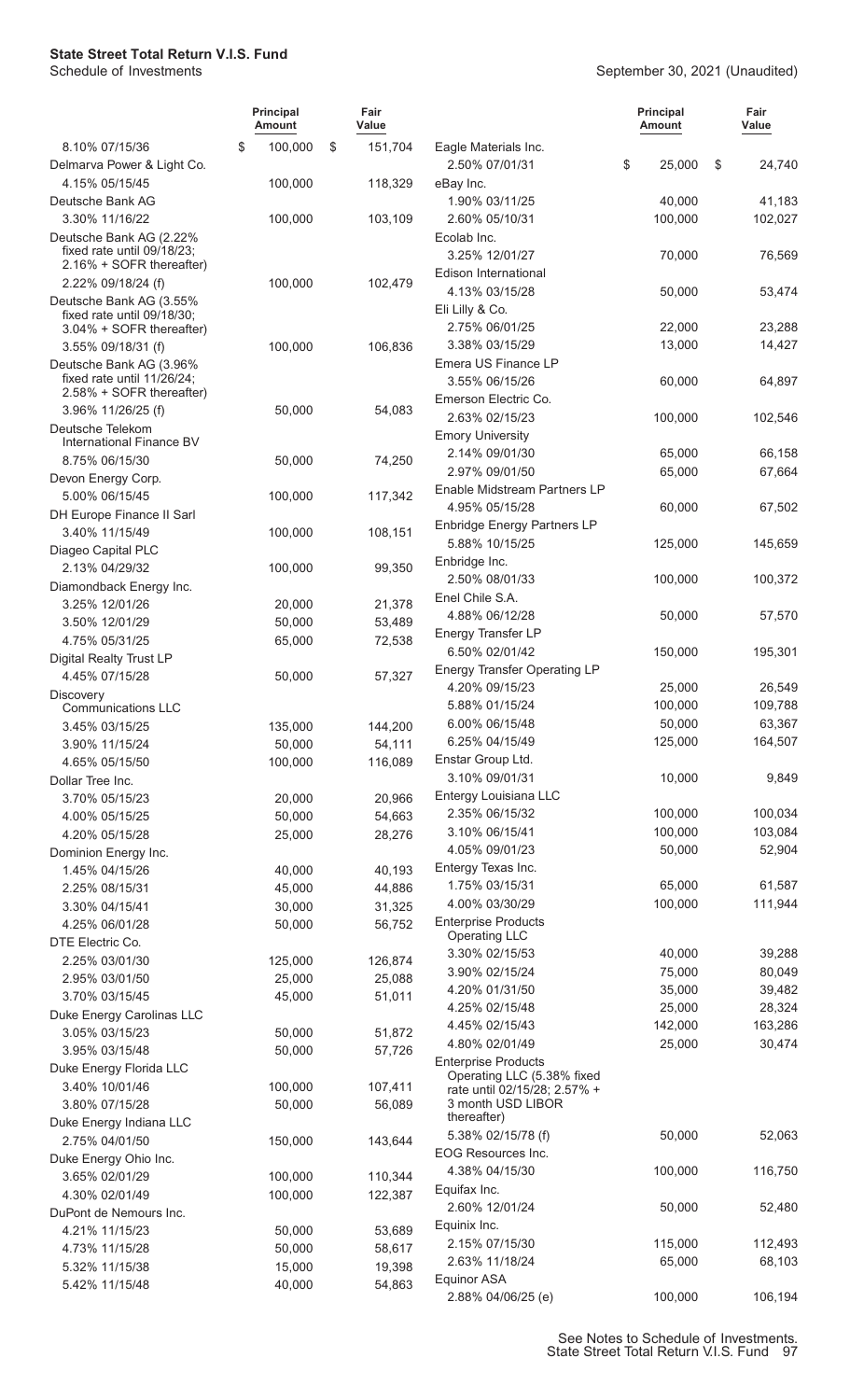|                                           | <b>Principal</b><br>Amount | Fair<br>Value |                                                                     | <b>Principal</b><br>Amount | Fair<br>Value |
|-------------------------------------------|----------------------------|---------------|---------------------------------------------------------------------|----------------------------|---------------|
| 3.95% 05/15/43 (e)                        | 100,000<br>\$              | \$<br>115,334 | <b>GE Capital International</b><br><b>Funding Company Unlimited</b> |                            |               |
| <b>ERP Operating LP</b><br>1.85% 08/01/31 | 100,000                    | 96,691        | Co.                                                                 |                            |               |
| <b>Essential Utilities Inc.</b>           |                            |               | 4.42% 11/15/35                                                      | \$<br>250,000              | \$<br>300,530 |
| 2.70% 04/15/30                            | 100,000                    | 103,498       | General Dynamics Corp.                                              |                            |               |
| European Investment Bank                  |                            |               | 3.38% 05/15/23                                                      | 50,000                     | 52,345        |
| 0.25% 09/15/23 (e)                        | 100,000                    | 99,880        | 3.75% 05/15/28                                                      | 55,000                     | 61,814        |
| 0.38% 12/15/25 (e)                        | 100,000                    | 98,054        | General Electric Co.                                                |                            |               |
| 0.75% 10/26/26                            | 56,000                     | 55,233        | 6.75% 03/15/32                                                      | 100,000                    | 137,200       |
| 2.00% 12/15/22 (e)                        | 200,000                    | 204,340       | General Mills Inc.                                                  |                            |               |
| 2.25% 06/24/24 (e)                        | 250,000                    | 261,745       | 3.65% 02/15/24                                                      | 50,000                     | 53,154        |
| 2.63% 03/15/24 (e)                        | 285,000                    | 300,116       | General Motors Co.                                                  |                            |               |
| Evergy Metro Inc.                         |                            |               | 5.40% 10/02/23                                                      | 100,000                    | 109,085       |
| 4.20% 06/15/47                            | 100,000                    | 120,062       | 6.80% 10/01/27                                                      | 55,000                     | 68,701        |
| <b>Eversource Energy</b>                  |                            |               | <b>General Motors Financial</b>                                     |                            |               |
| 2.90% 10/01/24                            | 100,000                    | 105,622       | Company Inc.                                                        |                            |               |
| <b>Exelon Generation Company</b>          |                            |               | 1.70% 08/18/23                                                      | 100,000                    | 101,916       |
| <b>LLC</b>                                |                            |               | 2.35% 01/08/31                                                      | 100,000                    | 98,007        |
| 3.25% 06/01/25                            | 95,000                     | 101,283       | 3.70% 05/09/23                                                      | 100,000                    | 104,373       |
| Expedia Group Inc.                        |                            |               | 4.35% 01/17/27                                                      | 100,000                    | 112,119       |
| 3.25% 02/15/30                            | 35,000                     | 36,213        | 5.25% 03/01/26                                                      | 55,000                     | 62,848        |
| 4.63% 08/01/27                            | 90,000                     | 102,057       | Georgia Power Co.                                                   |                            |               |
| Exxon Mobil Corp.                         |                            |               | 2.65% 09/15/29                                                      | 100,000                    | 104,222       |
| 1.57% 04/15/23                            | 100,000                    | 101,933       | Georgia-Pacific LLC                                                 |                            |               |
| 2.71% 03/06/25                            | 50,000                     | 52,722        | 8.88% 05/15/31                                                      | 50,000                     | 78,062        |
| 2.99% 03/19/25                            | 100,000                    | 106,663       | Gilead Sciences Inc.                                                |                            |               |
| 3.04% 03/01/26                            | 150,000                    | 161,860       | 0.75% 09/29/23                                                      | 145,000                    | 145,014       |
| 3.10% 08/16/49                            | 25,000                     | 25,295        | 3.65% 03/01/26                                                      | 100,000                    | 109,528       |
| 4.23% 03/19/40                            | 100,000                    | 118,769       | 3.70% 04/01/24                                                      | 50,000                     | 53,431        |
| Fairfax Financial Holdings Ltd.           |                            |               | 4.80% 04/01/44                                                      | 150,000                    | 188,514       |
| 4.63% 04/29/30                            | 25,000                     | 28,182        | GlaxoSmithKline Capital Inc.                                        |                            |               |
| <b>Federal Realty Investment</b>          |                            |               | 3.63% 05/15/25                                                      | 55,000                     | 60,079        |
| Trust                                     |                            |               | 3.88% 05/15/28                                                      | 100,000                    | 113,206       |
| 3.20% 06/15/29                            | 50,000                     | 53,391        | <b>GLP Capital LP/GLP</b>                                           |                            |               |
| FedEx Corp.                               |                            |               | Financing II Inc.                                                   |                            |               |
| 2.40% 05/15/31                            | 65,000                     | 65,417        | 4.00% 01/15/31                                                      | 100,000                    | 107,817       |
| 4.05% 02/15/48                            | 100,000                    | 112,104       | 5.25% 06/01/25                                                      | 10,000                     | 11,159        |
| 4.75% 11/15/45                            | 95,000                     | 115,939       | 5.38% 11/01/23 - 04/15/26                                           | 30,000                     | 33,553        |
| Fidelity National Financial Inc.          |                            |               | 5.75% 06/01/28                                                      | 10,000                     | 11,799        |
| 4.50% 08/15/28                            | 25,000                     | 28,458        | Halliburton Co.                                                     |                            |               |
| Fiserv Inc.                               |                            |               | 2.92% 03/01/30                                                      | 50,000                     | 51,719        |
| 2.25% 06/01/27                            | 100,000                    | 103,077       | 3.50% 08/01/23                                                      | 6,000                      | 6,285         |
| 3.50% 07/01/29                            | 45,000                     | 49,008        | 5.00% 11/15/45                                                      | 50,000                     | 59,852        |
| 3.80% 10/01/23                            | 25,000                     | 26,578        | Hasbro Inc.                                                         |                            |               |
| 4.20% 10/01/28                            | 30,000                     | 34,142        | 3.00% 11/19/24                                                      | 50,000                     | 52,944        |
| 4.40% 07/01/49                            | 40,000                     | 47,798        | HCA Inc.                                                            |                            |               |
| Flex Ltd.                                 |                            |               | 3.50% 07/15/51                                                      | 100,000                    | 99,200        |
| 4.88% 06/15/29                            | 25,000                     | 28,757        | 4.50% 02/15/27                                                      | 30,000                     | 33,772        |
| Florida Power & Light Co.                 |                            |               | 4.75% 05/01/23                                                      | 30,000                     | 31,881        |
| 4.13% 02/01/42                            | 100,000                    | 120,558       | 5.00% 03/15/24                                                      | 50,000                     | 54,841        |
| Fomento Economico Mexicano                |                            |               | 5.25% 04/15/25 - 06/15/26                                           | 70,000                     | 79,833        |
| SAB de C.V.                               |                            |               | 5.50% 06/15/47                                                      | 35,000                     | 45,194        |
| 3.50% 01/16/50                            | 150,000                    | 157,050       | Healthpeak Properties Inc.                                          |                            |               |
| Fortune Brands Home &                     |                            |               | 2.88% 01/15/31                                                      | 100,000                    | 104,261       |
| Security Inc.                             |                            |               | <b>Hewlett Packard Enterprise</b>                                   |                            |               |
| 3.25% 09/15/29                            | 50,000                     | 53,893        | Co.                                                                 |                            |               |
| Fox Corp.                                 |                            |               | 4.45% 10/02/23                                                      | 100,000                    | 107,130       |
| 4.03% 01/25/24                            | 125,000                    | 134,075       | 6.35% 10/15/45                                                      | 150,000                    | 202,041       |
| FS KKR Capital Corp.                      |                            |               | <b>Highwoods Realty LP</b>                                          |                            |               |
| 4.13% 02/01/25                            | 25,000                     | 26,711        | 4.20% 04/15/29                                                      | 25,000                     | 27,997        |
| GATX Corp.                                |                            |               | Honeywell International Inc.                                        |                            |               |
| 3.50% 03/15/28                            | 100,000                    | 109,074       | 2.70% 08/15/29                                                      | 30,000                     | 31,862        |
| <b>GE Capital Funding LLC</b>             |                            |               | 3.35% 12/01/23                                                      | 50,000                     | 53,076        |
| 3.45% 05/15/25                            | 100,000                    | 107,871       | 5.38% 03/01/41                                                      | 100,000                    | 137,914       |
| 4.40% 05/15/30                            | 100,000                    | 116,169       | Host Hotels & Resorts LP                                            |                            |               |
|                                           |                            |               | 3.38% 12/15/29                                                      | 100,000                    | 102,942       |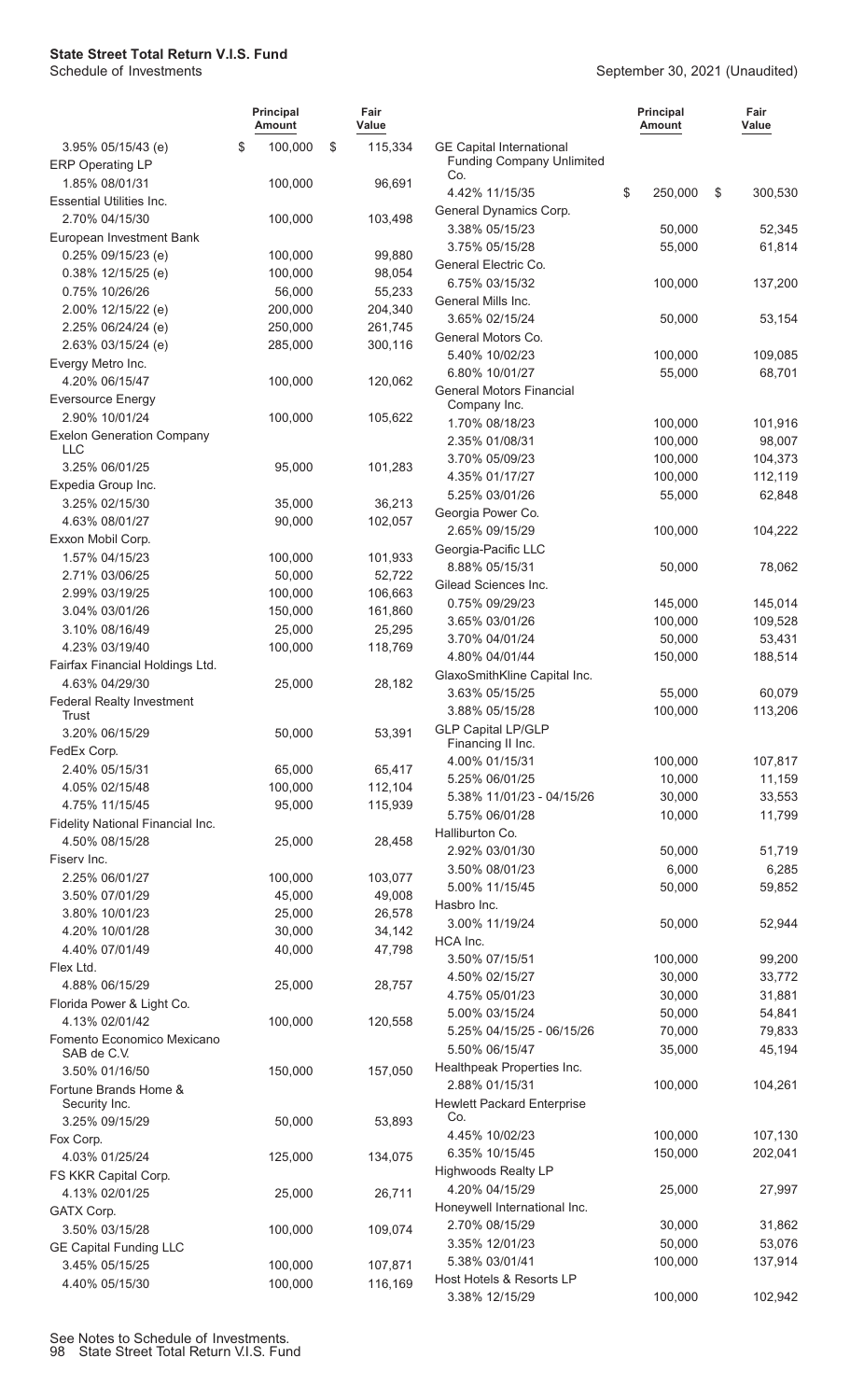|                                                        | <b>Principal</b><br><b>Amount</b> | Fair<br>Value |                                                   | Principal<br><b>Amount</b> | Fair<br>Value |
|--------------------------------------------------------|-----------------------------------|---------------|---------------------------------------------------|----------------------------|---------------|
| HP Inc.                                                |                                   |               | 3.00% 06/15/50                                    | \$<br>15,000               | \$<br>14,801  |
| 6.00% 09/15/41                                         | \$<br>162,000                     | \$<br>209,320 | 3.45% 09/21/23                                    | 90,000                     | 95,025        |
| <b>HSBC Holdings PLC</b><br>3.90% 05/25/26             | 50,000                            | 54,949        | International Bank for<br>Reconstruction &        |                            |               |
| 5.25% 03/14/44                                         | 100,000                           | 129,996       | Development                                       |                            |               |
| HSBC Holdings PLC (1.65%                               |                                   |               | $0.25\%$ 11/24/23 (e)                             | 100,000                    | 99,786        |
| fixed rate until 04/18/25;                             |                                   |               | 0.50% 10/28/25 (e)                                | 300,000                    | 296,139       |
| 1.54% + SOFR thereafter)                               |                                   |               | $0.75\%$ 11/24/27 (e)                             | 185,000                    | 179,792       |
| 1.65% 04/18/26 (f)                                     | 200,000                           | 201,180       | 1.13% 09/13/28                                    | 160,000                    | 157,478       |
| HSBC Holdings PLC (2.36%<br>fixed rate until 08/18/30; |                                   |               | 1.25% 02/10/31 (e)                                | 250,000                    | 243,705       |
| 1.95% + SOFR thereafter)                               |                                   |               | 1.50% 08/28/24 (e)                                | 100,000                    | 102,716       |
| 2.36% 08/18/31 (f)                                     | 100,000                           | 98,788        | 2.50% 07/29/25 (e)                                | 200,000                    | 212,974       |
| HSBC Holdings PLC (3.80%                               |                                   |               | <b>International Business</b><br>Machines Corp.   |                            |               |
| fixed rate until 03/11/24;                             |                                   |               | 2.95% 05/15/50                                    | 100,000                    | 98,567        |
| $1.21\% + 3$ month USD<br>LIBOR thereafter)            |                                   |               | 3.50% 05/15/29                                    | 130,000                    | 143,567       |
| 3.80% 03/11/25 (f)                                     | 100,000                           | 106,650       | 4.00% 06/20/42                                    | 150,000                    | 173,049       |
| HSBC Holdings PLC (3.95%                               |                                   |               | International Finance Corp.                       |                            |               |
| fixed rate until 05/18/23;                             |                                   |               | 0.50% 03/20/23 (e)                                | 200,000                    | 200,812       |
| $0.99\% + 3$ month USD                                 |                                   |               | International Flavors &                           |                            |               |
| LIBOR thereafter)                                      |                                   |               | Fragrances Inc.                                   |                            |               |
| 3.95% 05/18/24 (f)                                     | 100,000                           | 105,312       | 5.00% 09/26/48                                    | 15,000                     | 19,287        |
| HSBC Holdings PLC (3.97%<br>fixed rate until 05/22/29; |                                   |               | Intuit Inc.                                       |                            |               |
| $1.61\% + 3$ month USD                                 |                                   |               | 0.65% 07/15/23                                    | 65,000                     | 65,299        |
| LIBOR thereafter)                                      |                                   |               | <b>Invesco Finance PLC</b>                        |                            |               |
| 3.97% 05/22/30 (f)                                     | 100,000                           | 110,495       | 3.13% 11/30/22                                    | 100,000                    | 103,120       |
| HSBC Holdings PLC (4.29%                               |                                   |               | Jabil Inc.                                        |                            |               |
| fixed rate until 09/12/25;<br>1.35% + 3 month USD      |                                   |               | 3.95% 01/12/28                                    | 100,000                    | 110,195       |
| LIBOR thereafter)                                      |                                   |               | Jefferies Group LLC                               |                            |               |
| 4.29% 09/12/26 (f)                                     | 100,000                           | 110,248       | 2.75% 10/15/32                                    | 85,000                     | 85,507        |
| Hubbell Inc.                                           |                                   |               | John Deere Capital Corp.                          |                            |               |
| 3.50% 02/15/28                                         | 50,000                            | 54,341        | 1.45% 01/15/31                                    | 70,000                     | 66,832        |
| Humana Inc.                                            |                                   |               | 2.00% 06/17/31                                    | 50,000                     | 49,981        |
| 2.90% 12/15/22                                         | 100,000                           | 102,838       | 2.70% 01/06/23                                    | 100,000                    | 103,000       |
| Huntsman International LLC                             |                                   |               | 3.45% 06/07/23 - 03/13/25                         | 75,000                     | 80,606        |
| 4.50% 05/01/29                                         | 20,000                            | 22,619        | Johnson & Johnson                                 |                            |               |
| Hyatt Hotels Corp.                                     |                                   |               | 2.25% 09/01/50                                    | 100,000                    | 92,612        |
| 5.75% 04/23/30                                         | 25,000                            | 29,941        | 2.45% 03/01/26                                    | 75,000                     | 79,488        |
| <b>IDEX Corp.</b>                                      |                                   |               | 3.40% 01/15/38                                    | 25,000                     | 28,232        |
| 3.00% 05/01/30                                         | 10,000                            | 10,516        | 3.50% 01/15/48                                    | 30,000                     | 34,505        |
| Illinois Tool Works Inc.                               |                                   |               | 4.38% 12/05/33                                    | 150,000                    | 184,942       |
| 2.65% 11/15/26                                         | 100,000                           | 107,017       | Johnson Controls International<br><b>PLC</b>      |                            |               |
| Indiana Michigan Power Co.                             |                                   |               | 3.63% 07/02/24 (g)                                | 75,000                     | 80,059        |
| 3.85% 05/15/28                                         | 25,000                            | 27,867        | JPMorgan Chase & Co.                              |                            |               |
| Indiana University Health Inc.                         |                                   |               | 6.40% 05/15/38                                    | 100,000                    | 145,734       |
| <b>Obligated Group</b>                                 |                                   |               | JPMorgan Chase & Co.                              |                            |               |
| 2.85% 11/01/51                                         | 15,000                            | 15,243        | (0.70% fixed rate until                           |                            |               |
| ING Groep N.V.                                         |                                   |               | 03/16/23; 0.58% + SOFR                            |                            |               |
| 3.95% 03/29/27<br>Ingredion Inc.                       | 100,000                           | 112,043       | thereafter)                                       |                            |               |
| 2.90% 06/01/30                                         | 100,000                           | 104,445       | 0.70% 03/16/24 (f)                                | 200,000                    | 200,562       |
| Intel Corp.                                            |                                   |               | JPMorgan Chase & Co.<br>(0.77% fixed rate until   |                            |               |
| 2.45% 11/15/29                                         | 135,000                           | 140,688       | 08/09/24; 0.49% + SOFR                            |                            |               |
| 3.10% 02/15/60                                         | 35,000                            | 34,386        | thereafter)                                       |                            |               |
| 3.75% 03/25/27                                         | 100,000                           | 112,126       | 0.77% 08/09/25 (f)                                | 250,000                    | 248,965       |
| 4.95% 03/25/60                                         | 100,000                           | 139,933       | JPMorgan Chase & Co.                              |                            |               |
| Inter-American Development                             |                                   |               | (1.04% fixed rate until<br>02/04/26; 0.70% + SOFR |                            |               |
| Bank                                                   |                                   |               | thereafter)                                       |                            |               |
| 0.50% 09/23/24                                         | 150,000                           | 149,712       | 1.04% 02/04/27 (f)                                | 250,000                    | 245,257       |
| 0.63% 07/15/25 (e)                                     | 150,000                           | 149,202       | JPMorgan Chase & Co.                              |                            |               |
| 1.75% 03/14/25 (e)                                     | 100,000                           | 103,596       | (1.05% fixed rate until                           |                            |               |
| 2.13% 01/15/25 (e)                                     | 200,000                           | 209,500       | 11/19/25; 0.80% + SOFR<br>thereafter)             |                            |               |
| 2.38% 07/07/27 (e)                                     | 100,000                           | 106,699       | 1.05% 11/19/26 (f)                                | 150,000                    | 147,621       |
| 2.63% 01/16/24 (e)                                     | 100,000                           | 104,970       |                                                   |                            |               |
| Intercontinental Exchange Inc.                         |                                   |               |                                                   |                            |               |
| 2.65% 09/15/40                                         | 100,000                           | 95,710        |                                                   |                            |               |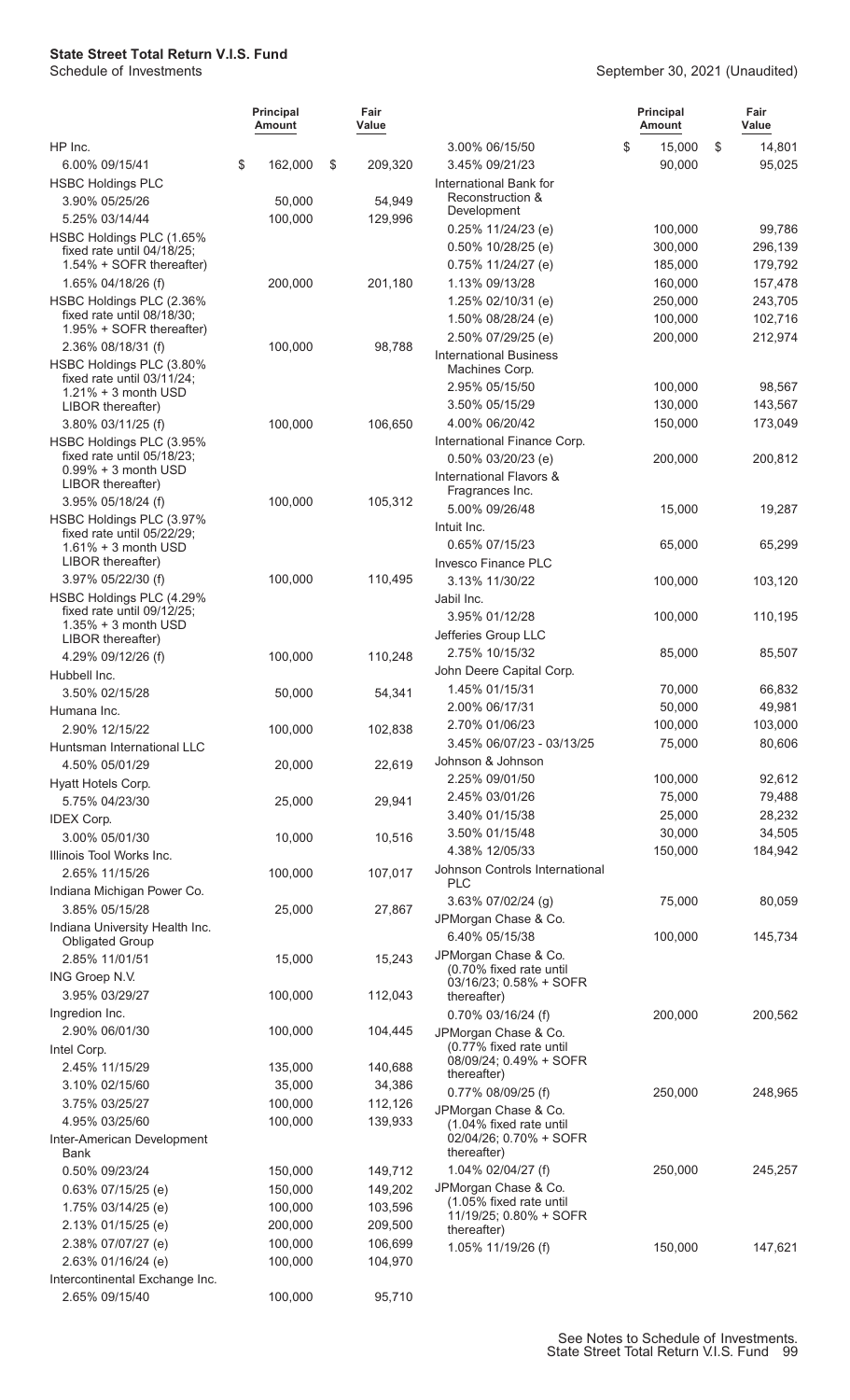#### September 30, 2021 (Unaudited)

|                                                                                          | <b>Principal</b><br><b>Amount</b> | Fair<br>Value |                                                           | <b>Principal</b><br><b>Amount</b> | Fair<br>Value      |
|------------------------------------------------------------------------------------------|-----------------------------------|---------------|-----------------------------------------------------------|-----------------------------------|--------------------|
| JPMorgan Chase & Co.<br>(1.95% fixed rate until<br>02/04/31; 1.07% + SOFR<br>thereafter) |                                   |               | Kansas City Southern<br>4.70% 05/01/48<br>Kennametal Inc. | \$<br>50,000                      | \$<br>61,976       |
| 1.95% 02/04/32 (f)                                                                       | \$<br>150,000                     | \$<br>144,807 | 4.63% 06/15/28<br>Kentucky Utilities Co.                  | 25,000                            | 28,228             |
| JPMorgan Chase & Co.<br>(2.58% fixed rate until<br>04/22/31; 1.25% + SOFR                |                                   |               | 4.38% 10/01/45<br>Keurig Dr Pepper Inc.                   | 40,000                            | 48,593             |
| thereafter)<br>2.58% 04/22/32 (f)                                                        | 75,000                            | 76,165        | 4.60% 05/25/28                                            | 50,000                            | 58,009             |
| JPMorgan Chase & Co.<br>(2.96% fixed rate until<br>05/13/30; 2.52% + SOFR                |                                   |               | 4.99% 05/25/38<br>KeyBank NA<br>3.90% 04/13/29            | 125,000<br>100,000                | 156,554<br>111,531 |
| thereafter)                                                                              |                                   |               | Keysight Technologies Inc.                                |                                   |                    |
| 2.96% 05/13/31 (f)<br>JPMorgan Chase & Co.<br>(3.16% fixed rate until                    | 35,000                            | 36,446        | 3.00% 10/30/29<br>Kilroy Realty LP<br>3.45% 12/15/24      | 25,000<br>50,000                  | 26,444<br>53,403   |
| 04/22/41; 1.46% + SOFR<br>thereafter)                                                    |                                   |               | Kimberly-Clark Corp.                                      |                                   |                    |
| 3.16% 04/22/42 (f)<br>JPMorgan Chase & Co.                                               | 50,000                            | 51,927        | 1.05% 09/15/27<br>Kimco Realty Corp.                      | 25,000                            | 24,640             |
| (3.33% fixed rate until<br>04/22/51; 1.58% + SOFR                                        |                                   |               | 2.25% 12/01/31                                            | 20,000                            | 19,601             |
| thereafter)<br>3.33% 04/22/52 (f)                                                        | 35,000                            | 36,868        | 3.70% 10/01/49<br>Kinder Morgan Energy                    | 50,000                            | 54,030             |
| JPMorgan Chase & Co.                                                                     |                                   |               | Partners LP<br>5.00% 08/15/42                             | 142,000                           | 167,811            |
| (3.54% fixed rate until<br>$05/01/27$ ; 1.38% + 3 month                                  |                                   |               | Kinder Morgan Inc.                                        |                                   |                    |
| USD LIBOR thereafter)                                                                    |                                   |               | 5.05% 02/15/46<br>5.30% 12/01/34                          | 50,000<br>100,000                 | 60,476<br>123,343  |
| 3.54% 05/01/28 (f)<br>JPMorgan Chase & Co.                                               | 50,000                            | 54,653        | KLA Corp.                                                 |                                   |                    |
| (3.70% fixed rate until                                                                  |                                   |               | 4.65% 11/01/24                                            | 115,000                           | 126,946            |
| 05/06/29; 1.16% + 3 month<br>USD LIBOR thereafter)                                       |                                   |               | Koninklijke Philips N.V.                                  |                                   |                    |
| 3.70% 05/06/30 (f)<br>JPMorgan Chase & Co.                                               | 75,000                            | 82,828        | 6.88% 03/11/38<br>Kreditanstalt fuer<br>Wiederaufbau      | 100,000                           | 149,014            |
| (3.80% fixed rate until<br>$07/23/23$ ; $0.89% + 3$ month                                |                                   |               | 0.50% 09/20/24 (e)                                        | 500,000                           | 499,055            |
| USD LIBOR thereafter)                                                                    |                                   |               | 2.00% 05/02/25 (e)                                        | 150,000                           | 156,772            |
| 3.80% 07/23/24 (f)<br>JPMorgan Chase & Co.                                               | 100,000                           | 105,714       | 2.88% 04/03/28 (e)                                        | 175,000                           | 192,362            |
| (3.88% fixed rate until                                                                  |                                   |               | L3Harris Technologies Inc.<br>3.83% 04/27/25              | 50,000                            | 54,354             |
| 07/24/37; 1.36% + 3 month<br>USD LIBOR thereafter)                                       |                                   |               | 4.85% 04/27/35                                            | 40,000                            | 49,446             |
| 3.88% 07/24/38 (f)                                                                       | 50,000                            | 57,140        | Laboratory Corporation of<br>America Holdings             |                                   |                    |
| JPMorgan Chase & Co.<br>(3.90% fixed rate until                                          |                                   |               | 4.00% 11/01/23                                            | 100,000                           | 106,074            |
| $01/23/48$ ; 1.22% + 3 month                                                             |                                   |               | Lam Research Corp.                                        |                                   |                    |
| USD LIBOR thereafter)<br>3.90% 01/23/49 (f)                                              | 100,000                           | 115,124       | 3.80% 03/15/25                                            | 115,000                           | 125,267            |
| JPMorgan Chase & Co.                                                                     |                                   |               | Landwirtschaftliche<br>Rentenbank                         |                                   |                    |
| (3.96% fixed rate until<br>01/29/26; 1.25% + 3 month                                     |                                   |               | 2.50% 11/15/27 (e)                                        | 100,000                           | 107,520            |
| USD LIBOR thereafter)                                                                    |                                   |               | Las Vegas Sands Corp.<br>2.90% 06/25/25                   | 65,000                            | 65,321             |
| 3.96% 01/29/27 (f)<br>JPMorgan Chase & Co.                                               | 100,000                           | 110,392       | 3.90% 08/08/29                                            | 40,000                            | 40,782             |
| (3.96% fixed rate until                                                                  |                                   |               | Lazard Group LLC                                          |                                   |                    |
| 11/15/47; 1.38% + 3 month<br>USD LIBOR thereafter)                                       |                                   |               | 4.38% 03/11/29                                            | 50,000                            | 56,614             |
| 3.96% 11/15/48 (f)                                                                       | 100,000                           | 116,311       | Lear Corp.<br>4.25% 05/15/29                              | 25,000                            | 27,940             |
| JPMorgan Chase & Co.<br>(4.02% fixed rate until                                          |                                   |               | 5.25% 05/15/49                                            | 25,000                            | 30,967             |
| $12/05/23$ ; 1.00% + 3 month                                                             |                                   |               | Leggett & Platt Inc.                                      |                                   |                    |
| USD LIBOR thereafter)<br>4.02% 12/05/24 (f)                                              | 50,000                            | 53,582        | 4.40% 03/15/29<br>Leidos Inc.                             | 100,000                           | 114,216            |
| JPMorgan Chase & Co.                                                                     |                                   |               | 2.30% 02/15/31                                            | 30,000                            | 29,279             |
| (4.45% fixed rate until<br>12/05/28; 1.33% + 3 month<br>USD LIBOR thereafter)            |                                   |               | <b>Lexington Realty Trust</b><br>2.38% 10/01/31           | 15,000                            | 14,575             |
| 4.45% 12/05/29 (f)                                                                       | 50,000                            | 57,520        | Life Storage LP                                           |                                   |                    |
| Juniper Networks Inc.                                                                    |                                   |               | 4.00% 06/15/29                                            | 50,000                            | 55,943             |
| 3.75% 08/15/29                                                                           | 50,000                            | 54,741        | Lincoln National Corp.<br>4.38% 06/15/50                  | 55,000                            | 66,709             |
| Kaiser Foundation Hospitals<br>2.81% 06/01/41                                            | 65,000                            | 66,006        | Lloyds Banking Group PLC                                  |                                   |                    |
| 3.00% 06/01/51                                                                           | 70,000                            | 71,494        | 4.65% 03/24/26                                            | 50,000                            | 56,199             |

See Notes to Schedule of Investments. 100 State Street Total Return V.I.S. Fund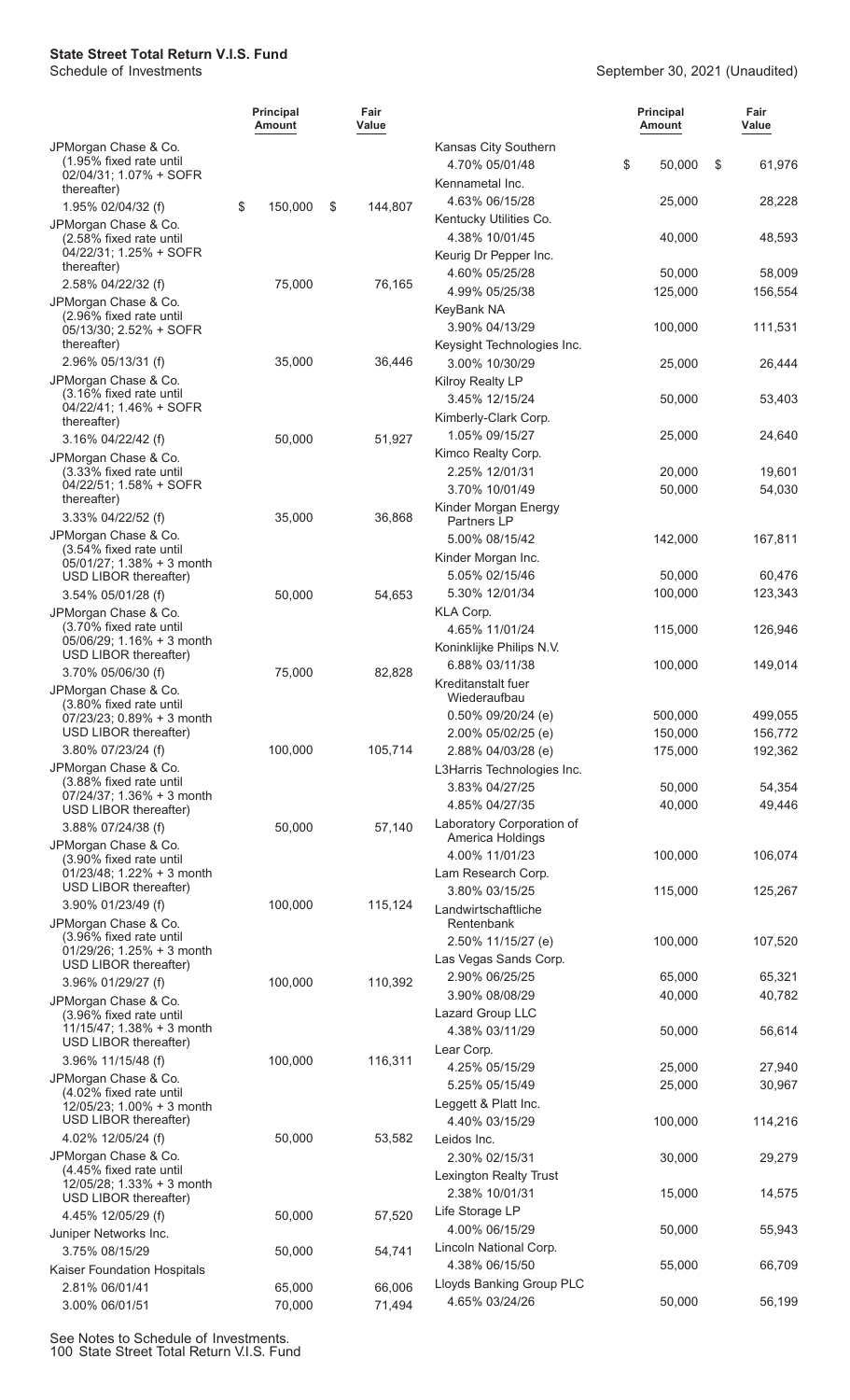|                                                          | <b>Principal</b><br>Amount | Fair<br>Value |                                                             | <b>Principal</b><br>Amount | Fair<br>Value     |
|----------------------------------------------------------|----------------------------|---------------|-------------------------------------------------------------|----------------------------|-------------------|
| Lloyds Banking Group PLC                                 |                            |               | Merck & Company Inc.                                        |                            |                   |
| (0.70% fixed rate until<br>$05/11/23$ ; $0.55% + 1$ year |                            |               | 3.40% 03/07/29                                              | \$<br>25,000               | \$<br>27,683      |
| CMT Rate thereafter)                                     |                            |               | 3.90% 03/07/39                                              | 25,000                     | 29,199            |
| 0.70% 05/11/24 (f)                                       | \$<br>200,000              | \$<br>200,454 | 4.00% 03/07/49                                              | 115,000                    | 137,836           |
| Lloyds Banking Group PLC                                 |                            |               | <b>Mercy Health</b>                                         |                            |                   |
| (1.63% fixed rate until<br>05/11/26; 0.85% + 1 year      |                            |               | 4.30% 07/01/28                                              | 100,000                    | 114,437           |
| CMT Rate thereafter)                                     |                            |               | MetLife Inc.                                                |                            |                   |
| 1.63% 05/11/27 (f)                                       | 200,000                    | 199,792       | 4.13% 08/13/42<br>6.50% 12/15/32                            | 50,000<br>150,000          | 59,390<br>210,772 |
| Lockheed Martin Corp.                                    |                            |               |                                                             |                            |                   |
| 2.80% 06/15/50                                           | 50,000                     | 49,562        | Micron Technology Inc.<br>4.64% 02/06/24                    | 15,000                     | 16,270            |
| 4.70% 05/15/46                                           | 150,000                    | 196,846       | 4.66% 02/15/30                                              | 100,000                    | 115,561           |
| Loews Corp.                                              |                            |               | Microsoft Corp.                                             |                            |                   |
| 2.63% 05/15/23                                           | 100,000                    | 103,071       | 2.40% 08/08/26                                              | 100,000                    | 106,251           |
| Lowe's Companies Inc.                                    |                            |               | 2.53% 06/01/50                                              | 150,000                    | 144,849           |
| 1.70% 10/15/30                                           | 45,000                     | 43,058        | 2.88% 02/06/24                                              | 150,000                    | 157,768           |
| 2.50% 04/15/26                                           | 130,000                    | 137,146       | 2.92% 03/17/52                                              | 115,000                    | 119,639           |
| 2.63% 04/01/31                                           | 100,000                    | 102,687       | 3.30% 02/06/27                                              | 100,000                    | 110,653           |
| 3.00% 10/15/50                                           | 30,000                     | 29,223        | 3.45% 08/08/36                                              | 48,000                     | 55,010            |
| 3.38% 09/15/25                                           | 30,000                     | 32,477        | 3.50% 02/12/35                                              | 65,000                     | 74,930            |
| LYB International Finance BV                             |                            |               | MidAmerican Energy Co.                                      |                            |                   |
| 4.88% 03/15/44                                           | 100,000                    | 122,877       | 4.25% 07/15/49                                              | 100,000                    | 123,639           |
| LYB International Finance II<br><b>BV</b>                |                            |               | Mitsubishi UFJ Financial                                    |                            |                   |
| 3.50% 03/02/27                                           | 100,000                    | 109,011       | Group Inc.                                                  |                            |                   |
| Marathon Petroleum Corp.                                 |                            |               | 2.76% 09/13/26                                              | 50,000                     | 52,844            |
| 4.50% 04/01/48                                           | 25,000                     | 28,402        | 3.46% 03/02/23                                              | 100,000                    | 104,317           |
| 4.75% 12/15/23                                           | 50,000                     | 54,021        | 3.96% 03/02/28                                              | 100,000                    | 112,142           |
| Markel Corp.                                             |                            |               | 4.05% 09/11/28                                              | 100,000                    | 113,407           |
| 3.45% 05/07/52                                           | 70,000                     | 72,705        | 4.15% 03/07/39                                              | 70,000                     | 82,305            |
| 3.50% 11/01/27                                           | 50,000                     | 54,667        | Mizuho Financial Group Inc.                                 |                            |                   |
| Marriott International Inc.                              |                            |               | 3.55% 03/05/23                                              | 100,000                    | 104,461           |
| 4.00% 04/15/28                                           | 50,000                     | 54,955        | 4.02% 03/05/28                                              | 100,000                    | 112,739           |
| 4.63% 06/15/30                                           | 90,000                     | 102,944       | Mizuho Financial Group Inc.<br>(1.23% fixed rate until      |                            |                   |
| 5.75% 05/01/25                                           | 40,000                     | 45,789        | 05/22/26; 0.67% + 1 year                                    |                            |                   |
| Marsh & McLennan                                         |                            |               | <b>CMT</b> Rate thereafter)                                 |                            |                   |
| Companies Inc.                                           |                            |               | 1.23% 05/22/27 (f)                                          | 100,000                    | 98,405            |
| 4.38% 03/15/29                                           | 25,000                     | 29,032        | Mizuho Financial Group Inc.<br>(2.84% fixed rate until      |                            |                   |
| 4.75% 03/15/39                                           | 100,000                    | 126,485       | 07/16/24; 1.24% + SOFR                                      |                            |                   |
| 4.90% 03/15/49                                           | 15,000                     | 20,210        | thereafter)                                                 |                            |                   |
| Martin Marietta Materials Inc.                           |                            |               | 2.84% 07/16/25 (f)                                          | 100,000                    | 105,147           |
| 3.20% 07/15/51                                           | 35,000                     | 34,802        | Mohawk Industries Inc.                                      |                            |                   |
| 3.50% 12/15/27                                           | 50,000                     | 55,028        | 3.63% 05/15/30                                              | 100,000                    | 108,936           |
| Massachusetts Institute of<br>Technology                 |                            |               | Moody's Corp.                                               |                            |                   |
| 3.89% 07/01/16                                           | 126,000                    | 152,112       | 3.25% 05/20/50                                              | 100,000                    | 102,811           |
| Mastercard Inc.                                          |                            |               | Morgan Stanley                                              |                            |                   |
| 2.00% 03/03/25                                           | 100,000                    | 103,836       | 3.13% 01/23/23                                              | 100,000                    | 103,538           |
| 2.95% 11/21/26                                           | 100,000                    | 108,414       | 3.95% 04/23/27                                              | 50,000                     | 55,609            |
| McCormick & Company Inc.                                 |                            |               | 4.00% 07/23/25                                              | 95,000<br>50,000           | 104,698<br>56,382 |
| 0.90% 02/15/26                                           | 100,000                    | 98,336        | 4.35% 09/08/26<br>4.88% 11/01/22                            | 50,000                     | 52,386            |
| McDonald's Corp.                                         |                            |               | Morgan Stanley (0.73% fixed                                 |                            |                   |
| 3.50% 07/01/27                                           | 100,000                    | 110,411       | rate until 04/05/23; 0.62% +                                |                            |                   |
| 3.63% 09/01/49                                           | 55,000                     | 60,050        | SOFR thereafter)                                            |                            |                   |
| 3.70% 02/15/42                                           | 150,000                    | 164,749       | 0.73% 04/05/24 (f)                                          | 95,000                     | 95,320            |
| 3.80% 04/01/28                                           | 50,000                     | 55,954        | Morgan Stanley (0.99% fixed                                 |                            |                   |
| MDC Holdings Inc.                                        |                            |               | rate until 12/10/25; 0.72% +<br>SOFR thereafter)            |                            |                   |
| 3.97% 08/06/61                                           | 100,000                    | 95,638        | 0.99% 12/10/26 (f)                                          | 100,000                    | 98,244            |
| Mead Johnson Nutrition Co.                               |                            |               | Morgan Stanley (1.59% fixed                                 |                            |                   |
| 4.13% 11/15/25                                           | 110,000                    | 122,354       | rate until 05/04/26; 2.53% +                                |                            |                   |
| Medtronic Inc.                                           |                            |               | SOFR thereafter)                                            |                            |                   |
| 4.63% 03/15/45                                           | 82,000                     | 106,960       | 1.59% 05/04/27 (f)                                          | 95,000                     | 95,274            |
| <b>Memorial Sloan-Kettering</b><br><b>Cancer Center</b>  |                            |               | Morgan Stanley (1.93% fixed<br>rate until 04/28/31; 1.02% + |                            |                   |
| 4.13% 07/01/52                                           | 95,000                     | 118,718       | SOFR thereafter)                                            |                            |                   |
|                                                          |                            |               | 1.93% 04/28/32 (f)                                          | 120,000                    | 115,189           |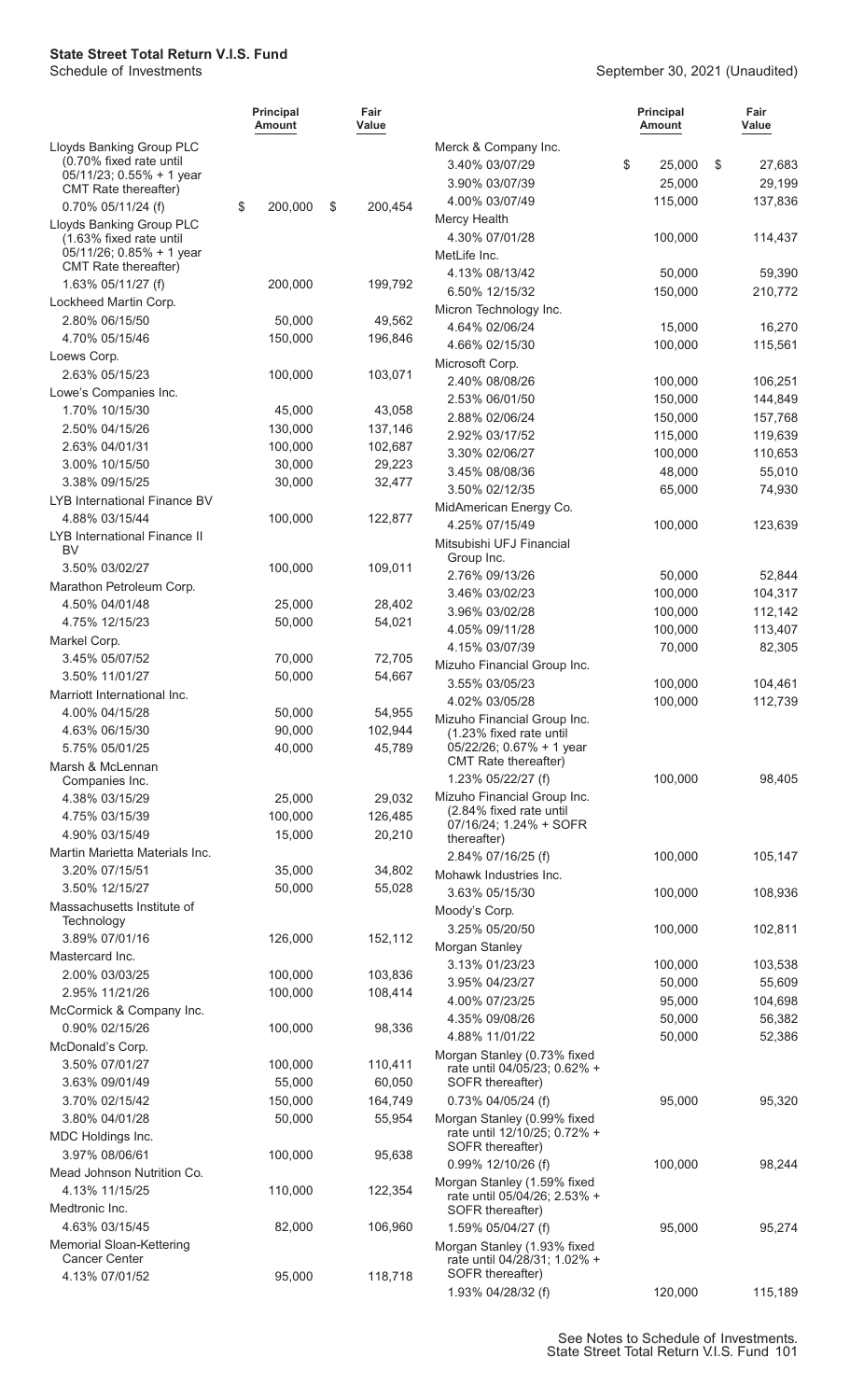|                                                                                   | <b>Principal</b><br>Amount | Fair<br>Value |                                                      | <b>Principal</b><br><b>Amount</b> | Fair<br>Value |
|-----------------------------------------------------------------------------------|----------------------------|---------------|------------------------------------------------------|-----------------------------------|---------------|
| Morgan Stanley (2.48% fixed<br>rate until 09/16/31; 1.36% +                       |                            |               | NextEra Energy Capital<br>Holdings Inc.              |                                   |               |
| SOFR thereafter)                                                                  |                            |               | 0.65% 03/01/23                                       | \$<br>115,000                     | 115,428<br>\$ |
| 2.48% 09/16/36 (f)<br>Morgan Stanley (2.72% fixed                                 | \$<br>250,000              | \$<br>244,532 | 3.15% 04/01/24                                       | 100,000                           | 105,750       |
| rate until 07/22/24; 1.15% +<br>SOFR thereafter)                                  |                            |               | 3.50% 04/01/29<br>NIKE Inc.                          | 100,000                           | 109,524       |
| 2.72% 07/22/25 (f)                                                                | 15,000                     | 15,712        | 2.40% 03/27/25                                       | 100,000                           | 105,036       |
| Morgan Stanley (2.80% fixed<br>rate until 01/25/51; 1.43% +                       |                            |               | 3.25% 03/27/40<br>NiSource Inc.                      | 100,000                           | 109,058       |
| SOFR thereafter)<br>2.80% 01/25/52 (f)                                            | 100,000                    | 96,917        | 3.60% 05/01/30                                       | 100,000                           | 109,746       |
| Morgan Stanley (3.22% fixed                                                       |                            |               | 4.38% 05/15/47                                       | 100,000                           | 119,275       |
| rate until 04/22/41; 1.49% +<br>SOFR thereafter)                                  |                            |               | Nomura Holdings Inc.<br>1.85% 07/16/25               | 100,000                           | 101,343       |
| 3.22% 04/22/42 (f)                                                                | 55,000                     | 57,505        | Nordic Investment Bank                               |                                   |               |
| Morgan Stanley (3.74% fixed                                                       |                            |               | 0.38% 09/11/25 (e)<br>Norfolk Southern Corp.         | 250,000                           | 245,725       |
| rate until 04/24/23; 0.85% +<br>3 month USD LIBOR                                 |                            |               | 2.90% 08/25/51                                       | 50,000                            | 48,410        |
| thereafter)                                                                       |                            |               | 3.80% 08/01/28                                       | 30,000                            | 33,580        |
| 3.74% 04/24/24 (f)                                                                | 110,000                    | 115,434       | 3.94% 11/01/47                                       | 60,000                            | 68,551        |
| Morgan Stanley (3.77% fixed                                                       |                            |               | 4.10% 05/15/21                                       | 25,000                            | 27,752        |
| rate until 01/24/28; 1.14% +<br>3 month USD LIBOR                                 |                            |               | Northern Trust Corp.                                 |                                   |               |
| thereafter)                                                                       |                            |               | 1.95% 05/01/30                                       | 90,000                            | 90,249        |
| 3.77% 01/24/29 (f)                                                                | 100,000                    | 110,709       | 3.65% 08/03/28                                       | 100,000                           | 112,320       |
| Morgan Stanley (4.46% fixed                                                       |                            |               | Northrop Grumman Corp.                               |                                   |               |
| rate until 04/22/38; 1.43% +                                                      |                            |               | 2.93% 01/15/25                                       | 50,000                            | 52,956        |
| 3 month USD LIBOR<br>thereafter)                                                  |                            |               | 3.25% 01/15/28                                       | 65,000                            | 70,225        |
| 4.46% 04/22/39 (f)                                                                | 100,000                    | 121,040       | 4.03% 10/15/47                                       | 75,000                            | 88,271        |
| <b>MPLX LP</b>                                                                    |                            |               | Northwell Healthcare Inc.                            |                                   |               |
| 4.00% 03/15/28                                                                    | 35,000                     | 38,702        | 3.81% 11/01/49                                       | 50,000                            | 55,701        |
| 4.25% 12/01/27                                                                    | 35,000                     | 39,416        | Northwestern University                              |                                   |               |
| 4.50% 04/15/38                                                                    | 30,000                     | 33,549        | 3.66% 12/01/57                                       | 10,000                            | 12,145        |
| 4.70% 04/15/48                                                                    | 25,000                     | 28,811        | NOV Inc.                                             |                                   |               |
| 4.80% 02/15/29                                                                    | 70,000                     | 81,066        | 3.60% 12/01/29                                       | 100,000                           | 105,235       |
| 5.50% 02/15/49                                                                    | 70,000                     | 88,803        | Novartis Capital Corp.                               |                                   |               |
| Mylan Inc.                                                                        |                            |               | 2.20% 08/14/30                                       | 50,000                            | 51,296        |
| 4.55% 04/15/28                                                                    | 100,000                    | 114,013       | 3.00% 11/20/25                                       | 50,000                            | 53,763        |
| Nasdag Inc.                                                                       |                            |               | Nucor Corp.<br>2.00% 06/01/25                        | 35,000                            | 36,019        |
| 3.25% 04/28/50                                                                    | 20,000                     | 20,056        | Nutrien Ltd.                                         |                                   |               |
| National Bank of Canada<br>(0.55% fixed rate until                                |                            |               | 3.63% 03/15/24                                       | 150,000                           | 159,513       |
| $11/15/23$ ; 0.40% + 1 year                                                       |                            |               | 5.00% 04/01/49                                       | 50,000                            | 65,413        |
| <b>CMT</b> Rate thereafter)                                                       |                            |               | NVIDIA Corp.                                         |                                   |               |
| 0.55% 11/15/24 (f)                                                                | 150,000                    | 149,641       | 0.58% 06/14/24                                       | 40,000                            | 40,053        |
| National Fuel Gas Co.                                                             |                            |               | 1.55% 06/15/28                                       | 50,000                            | 49,810        |
| 4.75% 09/01/28                                                                    | 50,000                     | 55,974        | 2.00% 06/15/31                                       | 50,000                            | 49,813        |
| National Retail Properties Inc.<br>3.60% 12/15/26                                 |                            |               | NXP BV/NXP Funding LLC                               |                                   |               |
| <b>National Rural Utilities</b>                                                   | 100,000                    | 108,781       | 5.55% 12/01/28 (c)                                   | 100,000                           | 121,287       |
| Cooperative Finance Corp.                                                         |                            |               | Office Properties Income Trust                       |                                   |               |
| 1.35% 03/15/31                                                                    | 125,000                    | 116,601       | 4.50% 02/01/25                                       | 100,000                           | 107,205       |
| 3.70% 03/15/29                                                                    | 50,000                     | 56,014        | Ohio Power Co.                                       |                                   |               |
| 4.40% 11/01/48                                                                    | 10,000                     | 12,690        | 1.63% 01/15/31                                       | 100,000                           | 95,522        |
| Natwest Group PLC                                                                 |                            |               | Oklahoma Gas & Electric Co.                          |                                   |               |
| 3.88% 09/12/23                                                                    | 100,000                    | 106,065       | 3.30% 03/15/30                                       | 50,000                            | 54,077        |
| Natwest Group PLC (3.07%<br>fixed rate until 05/22/27;<br>2.55% + 1 year CMT Rate |                            |               | Omega Healthcare<br>Investors Inc.<br>4.50% 04/01/27 | 100,000                           | 111,350       |
| thereafter)                                                                       |                            |               | <b>Oncor Electric Delivery</b>                       |                                   |               |
| 3.07% 05/22/28 (f)                                                                | 100,000                    | 106,105       | Company LLC                                          |                                   |               |
| Natwest Group PLC (4.89%                                                          |                            |               | 3.70% 11/15/28                                       | 100,000                           | 112,296       |
| fixed rate until 05/18/28;<br>$1.75% + 3$ month USD                               |                            |               | 3.80% 06/01/49                                       | 100,000                           | 116,806       |
| LIBOR thereafter)                                                                 |                            |               | ONE Gas Inc.                                         |                                   |               |
| 4.89% 05/18/29 (f)                                                                | 100,000                    | 116,292       | 1.10% 03/11/24                                       | 100,000                           | 100,002       |
| Newmont Corp.                                                                     |                            |               | 4.50% 11/01/48                                       | 20,000                            | 24,339        |
| 2.25% 10/01/30                                                                    | 65,000                     | 64,673        | ONEOK Inc.<br>4.35% 03/15/29                         | 50,000                            | 56,346        |
|                                                                                   |                            |               |                                                      |                                   |               |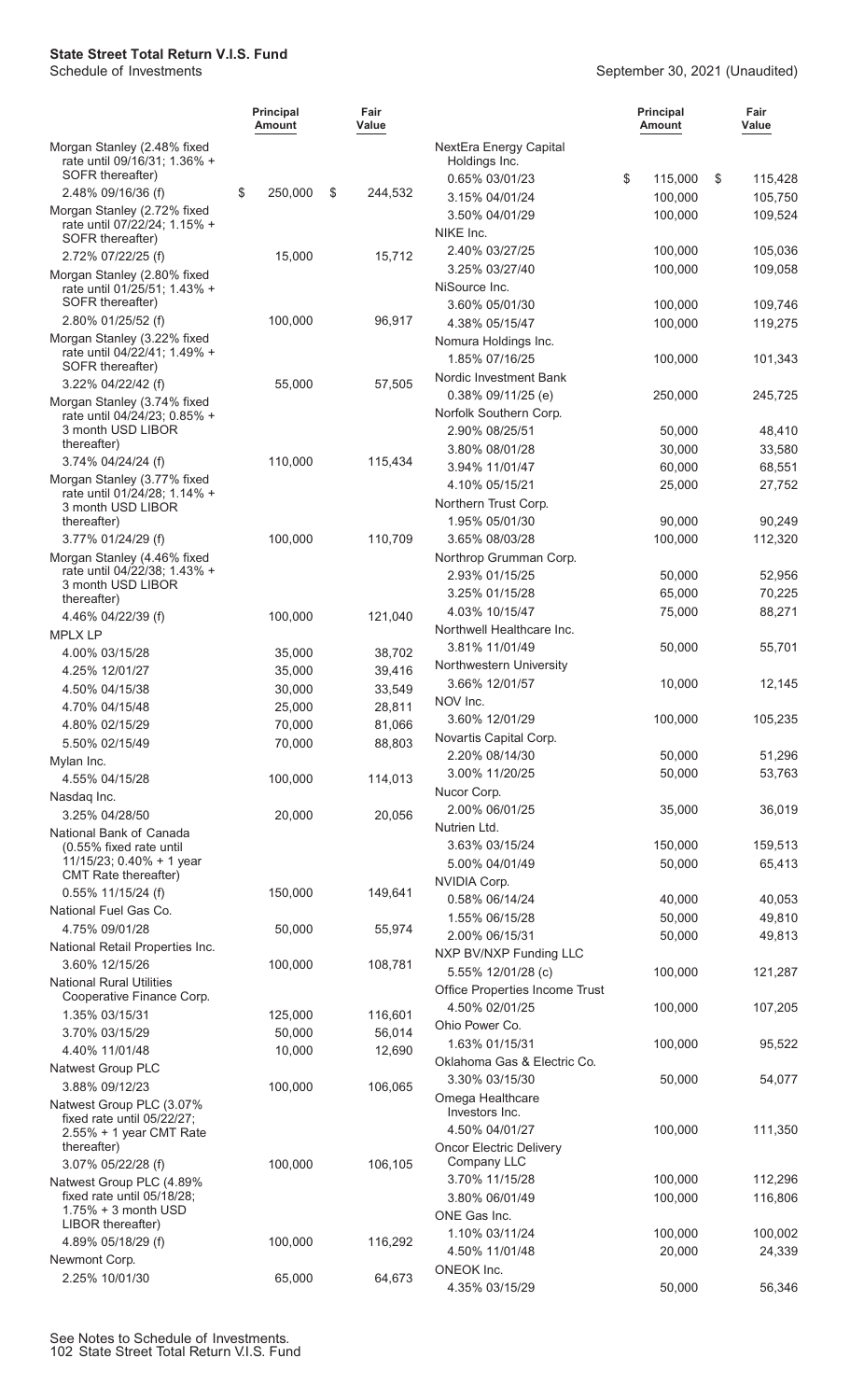|                                  | <b>Principal</b><br>Amount | Fair<br>Value |                                                     | <b>Principal</b><br><b>Amount</b> | Fair<br>Value |
|----------------------------------|----------------------------|---------------|-----------------------------------------------------|-----------------------------------|---------------|
| <b>ONEOK Partners LP</b>         |                            |               | 1.13% 05/01/23                                      | \$<br>85,000                      | \$<br>86,080  |
| 6.13% 02/01/41                   | \$<br>162,000              | \$<br>208,154 | 1.75% 11/01/30                                      | 50,000                            | 48,090        |
| Oracle Corp.                     |                            |               | 3.13% 03/02/28                                      | 50,000                            | 53,845        |
| 2.50% 04/01/25                   | 100,000                    | 104,628       | 3.38% 08/15/29                                      | 50,000                            | 54,798        |
| 2.65% 07/15/26                   | 100,000                    | 105,446       | 3.88% 08/21/42                                      | 92,000                            | 99,739        |
| 2.80% 04/01/27                   | 100,000                    | 105,938       | Phillips 66                                         |                                   |               |
| 2.88% 03/25/31                   | 50,000                     | 51,526        | 3.70% 04/06/23                                      | 100,000                           | 104,733       |
| 3.25% 05/15/30                   | 50,000                     | 53,574        | 3.90% 03/15/28                                      | 50,000                            | 55,459        |
| 3.60% 04/01/40                   | 150,000                    | 155,527       | 4.88% 11/15/44                                      | 45,000                            | 56,632        |
| 3.63% 07/15/23                   | 125,000                    | 132,117       | Phillips 66 Partners LP                             |                                   |               |
| 3.95% 03/25/51                   | 80,000                     | 84,752        | 3.15% 12/15/29                                      | 50,000                            | 52,151        |
| 4.00% 07/15/46                   | 100,000                    | 105,973       | 3.75% 03/01/28                                      | 10,000                            | 10,845        |
| 4.10% 03/25/61                   | 150,000                    | 160,488       | 4.68% 02/15/45                                      | 10,000                            | 11,526        |
| 4.30% 07/08/34                   | 100,000                    | 113,720       | Plains All American                                 |                                   |               |
| Orange S.A.                      |                            |               | Pipeline LP/PAA Finance                             |                                   |               |
| 9.00% 03/01/31                   | 50,000                     | 77,742        | Corp.                                               |                                   |               |
| ORIX Corp.                       |                            |               | 3.80% 09/15/30                                      | 100,000                           | 106,602       |
| 4.05% 01/16/24                   | 100,000                    | 107,253       | 3.85% 10/15/23                                      | 100,000                           | 105,174       |
| Otis Worldwide Corp.             |                            |               | PNC Bank NA                                         |                                   |               |
| 2.29% 04/05/27                   | 20,000                     | 20,777        | 3.10% 10/25/27                                      | 100,000                           | 109,206       |
| 3.11% 02/15/40                   | 50,000                     | 51,258        | President & Fellows of                              |                                   |               |
| Owens Corning                    |                            |               | <b>Harvard College</b>                              |                                   |               |
| 3.88% 06/01/30                   | 50,000                     | 55,127        | 3.15% 07/15/46                                      | 50,000                            | 55,070        |
| Owl Rock Capital Corp.           |                            |               | Principal Financial Group Inc.                      |                                   |               |
| 3.40% 07/15/26                   | 100,000                    |               | 3.40% 05/15/25                                      | 50,000                            | 53,729        |
|                                  |                            | 104,140       | Prologis LP                                         |                                   |               |
| PACCAR Financial Corp.           |                            |               | 4.38% 02/01/29                                      | 65,000                            | 75,766        |
| 0.80% 06/08/23                   | 70,000                     | 70,507        | Providence St Joseph Health                         |                                   |               |
| 1.80% 02/06/25                   | 35,000                     | 36,020        | <b>Obligated Group</b>                              |                                   |               |
| Pacific Gas & Electric Co.       |                            |               | 3.93% 10/01/48                                      | 20,000                            | 23,524        |
| 1.37% 03/10/23                   | 135,000                    | 134,549       | Prudential Financial Inc.                           |                                   |               |
| 3.25% 06/01/31                   | 85,000                     | 84,697        | 4.35% 02/25/50                                      | 100,000                           | 125,434       |
| 4.20% 06/01/41                   | 115,000                    | 113,950       | Prudential Financial Inc.                           |                                   |               |
| PacifiCorp                       |                            |               | (3.70% fixed rate until<br>07/01/30; 3.04% + 5 year |                                   |               |
| 4.15% 02/15/50                   | 50,000                     | 59,528        | CMT Rate thereafter)                                |                                   |               |
| 6.25% 10/15/37                   | 53,000                     | 75,055        | 3.70% 10/01/50 (f)                                  | 80,000                            | 83,834        |
| Packaging Corp. of America       |                            |               | Prudential Financial Inc.                           |                                   |               |
| 3.05% 10/01/51                   | 45,000                     | 44,431        | (5.70% fixed rate until                             |                                   |               |
| Parker-Hannifin Corp.            |                            |               | 09/15/28; 2.67% + 3 month<br>USD LIBOR thereafter)  |                                   |               |
| 4.00% 06/14/49                   | 20,000                     | 22,951        |                                                     |                                   |               |
| PayPal Holdings Inc.             |                            |               | 5.70% 09/15/48 (f)                                  | 100,000                           | 116,706       |
| 2.30% 06/01/30                   | 55,000                     | 56,379        | Public Service Company of<br>Colorado               |                                   |               |
| 2.40% 10/01/24                   | 35,000                     | 36,771        | 3.70% 06/15/28                                      | 50,000                            | 55,802        |
| 2.85% 10/01/29                   | 30,000                     | 31,954        | 4.10% 06/15/48                                      | 30,000                            | 36,080        |
| PeaceHealth Obligated Group      |                            |               | Public Service Electric & Gas                       |                                   |               |
| 3.22% 11/15/50                   | 25,000                     | 25,993        | Co.                                                 |                                   |               |
| PECO Energy Co.                  |                            |               | 3.20% 08/01/49                                      | 90,000                            | 95,353        |
| 2.85% 09/15/51                   | 65,000                     | 64,135        | 3.65% 09/01/28                                      | 25,000                            | 27,937        |
| PepsiCo Inc.                     |                            |               | Public Service Electric and                         |                                   |               |
| 2.25% 03/19/25                   | 100,000                    | 104,376       | Gas Co.                                             |                                   |               |
| 2.75% 03/01/23                   | 50,000                     | 51,768        | 1.90% 08/15/31                                      | 25,000                            | 24,616        |
| 2.88% 10/15/49                   | 25,000                     | 25,459        | <b>Public Service Enterprise</b>                    |                                   |               |
| 3.00% 10/15/27                   | 100,000                    | 109,435       | Group Inc.                                          |                                   |               |
| 3.38% 07/29/49                   | 35,000                     | 38,417        | 2.88% 06/15/24                                      | 15,000                            | 15,792        |
| 3.45% 10/06/46                   | 50,000                     | 55,248        | <b>Public Storage</b>                               |                                   |               |
| PerkinElmer Inc.                 |                            |               | 3.39% 05/01/29                                      | 30,000                            | 32,955        |
| 2.25% 09/15/31                   | 35,000                     | 34,570        | Puget Energy Inc.                                   |                                   |               |
| 3.30% 09/15/29                   | 15,000                     | 16,162        | 3.65% 05/15/25                                      | 50,000                            | 53,543        |
| Pfizer Inc.                      |                            |               | QUALCOMM Inc.                                       |                                   |               |
| 1.75% 08/18/31                   | 100,000                    | 97,698        | 3.25% 05/20/50                                      | 115,000                           | 123,064       |
| 3.45% 03/15/29                   | 50,000                     | 55,573        | Quest Diagnostics Inc.                              |                                   |               |
| 3.60% 09/15/28                   | 50,000                     | 56,182        | 4.25% 04/01/24                                      | 50,000                            | 53,846        |
| 4.00% 12/15/36 - 03/15/49        | 125,000                    | 149,144       | Raymond James Financial Inc.                        |                                   |               |
| 4.30% 06/15/43                   | 100,000                    | 122,613       | 3.75% 04/01/51                                      | 85,000                            | 94,602        |
| Philip Morris International Inc. |                            |               | Raytheon Technologies Corp.                         |                                   |               |
| 0.88% 05/01/26                   | 50,000                     | 49,102        | 3.95% 08/16/25                                      | 15,000                            | 16,523        |
|                                  |                            |               |                                                     |                                   |               |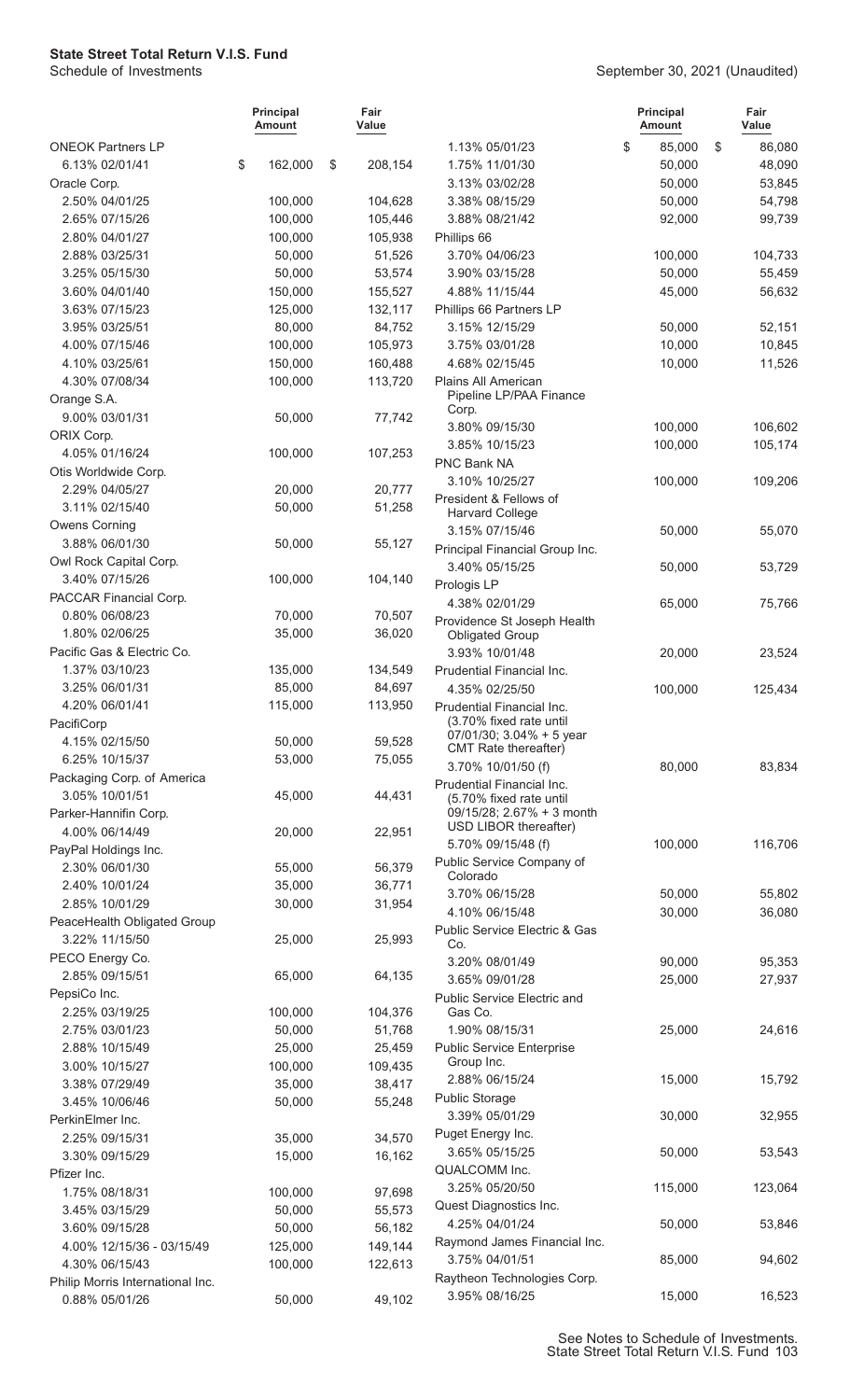|                                                         | <b>Principal</b><br>Amount | Fair<br>Value |                                                          | Principal<br><b>Amount</b> | Fair<br>Value      |
|---------------------------------------------------------|----------------------------|---------------|----------------------------------------------------------|----------------------------|--------------------|
| 4.13% 11/16/28                                          | \$<br>30,000               | \$<br>34,152  | Santander UK Group Holdings                              |                            |                    |
| 4.45% 11/16/38                                          | 60,000                     | 72,649        | PLC (3.37% fixed rate until<br>01/05/23; 1.08% + 3 month |                            |                    |
| 4.50% 06/01/42                                          | 158,000                    | 194,315       | USD LIBOR thereafter)                                    |                            |                    |
| 4.63% 11/16/48                                          | 15,000                     | 18,945        | 3.37% 01/05/24 (f)                                       | \$<br>100,000              | \$<br>103,351      |
| <b>Regency Centers LP</b>                               |                            |               | Schlumberger Investment S.A.                             |                            |                    |
| 4.13% 03/15/28                                          | 50,000                     | 56,084        | 2.65% 06/26/30                                           | 100,000                    | 103,191            |
| Regeneron                                               |                            |               | Sempra Energy                                            |                            |                    |
| Pharmaceuticals Inc.<br>1.75% 09/15/30                  | 70,000                     | 66,520        | 3.80% 02/01/38                                           | 100,000                    | 110,692            |
| Reliance Steel & Aluminum                               |                            |               | 4.05% 12/01/23                                           | 50,000                     | 53,258             |
| Co.                                                     |                            |               | Shell International Finance BV                           |                            |                    |
| 1.30% 08/15/25                                          | 105,000                    | 104,749       | 3.25% 04/06/50                                           | 100,000                    | 106,431            |
| RELX Capital Inc.                                       |                            |               | 3.50% 11/13/23                                           | 140,000                    | 148,805            |
| 3.50% 03/16/23                                          | 30,000                     | 31,259        | 4.00% 05/10/46                                           | 50,000                     | 58,803             |
| 4.00% 03/18/29                                          | 25,000                     | 28,140        | 4.38% 05/11/45                                           | 100,000                    | 122,840            |
| RenaissanceRe Holdings Ltd.                             |                            |               | <b>Shire Acquisitions Investments</b>                    |                            |                    |
| 3.60% 04/15/29                                          | 25,000                     | 27,335        | <b>Ireland DAC</b>                                       |                            |                    |
| Republic Services Inc.                                  |                            |               | 3.20% 09/23/26                                           | 50,000                     | 53,992             |
| 3.05% 03/01/50                                          | 50,000                     | 50,905        | Simon Property Group LP<br>2.45% 09/13/29                |                            |                    |
| Reynolds American Inc.                                  |                            |               | 3.25% 09/13/49                                           | 100,000<br>100,000         | 102,100<br>101,230 |
| 4.45% 06/12/25                                          | 100,000                    | 110,244       | SL Green Operating                                       |                            |                    |
| Rio Tinto Finance USA Ltd.                              |                            |               | Partnership LP                                           |                            |                    |
| 5.20% 11/02/40                                          | 150,000                    | 200,641       | 3.25% 10/15/22                                           | 30,000                     | 30,750             |
| Rockwell Automation Inc.                                |                            |               | Snap-on Inc.                                             |                            |                    |
| 1.75% 08/15/31                                          | 50,000                     | 48,749        | 3.10% 05/01/50                                           | 15,000                     | 15,729             |
| 3.50% 03/01/29                                          | 45,000                     | 50,100        | Southern California Edison Co.                           |                            |                    |
| Rogers Communications Inc.                              |                            |               | 3.60% 02/01/45                                           | 125,000                    | 126,052            |
| 2.90% 11/15/26                                          | 100,000                    | 106,311       | 4.20% 03/01/29                                           | 100,000                    | 112,437            |
| 3.00% 03/15/23                                          | 50,000                     | 51,489        | Southern California Gas Co.                              |                            |                    |
| 3.70% 11/15/49                                          | 100,000                    | 103,306       | 2.55% 02/01/30                                           | 50,000                     | 51,475             |
| Roper Technologies Inc.                                 |                            |               | Southern Company Gas                                     |                            |                    |
| 3.80% 12/15/26                                          | 100,000                    | 110,995       | Capital Corp.                                            |                            |                    |
| Ross Stores Inc.                                        |                            |               | 3.15% 09/30/51                                           | 100,000                    | 99,464             |
| 0.88% 04/15/26                                          | 50,000                     | 49,098        | Southern Power Co.                                       |                            |                    |
| Royal Bank of Canada                                    |                            |               | 0.90% 01/15/26                                           | 100,000                    | 98,121             |
| 0.50% 10/26/23                                          | 100,000                    | 100,060       | Southwest Airlines Co.                                   |                            |                    |
| 0.88% 01/20/26                                          | 100,000                    | 98,437        | 3.00% 11/15/26                                           | 100,000                    | 106,414            |
| 1.60% 04/17/23                                          | 80,000                     | 81,562        | 5.13% 06/15/27                                           | 40,000                     | 46,774             |
| Royalty Pharma PLC<br>3.30% 09/02/40                    | 100,000                    | 99,947        | Southwestern Public Service<br>Co.                       |                            |                    |
| RPM International Inc.                                  |                            |               | 3.15% 05/01/50                                           | 100,000                    | 104,444            |
| 4.25% 01/15/48                                          | 50,000                     | 55,756        | Spectra Energy Partners LP                               |                            |                    |
| Ryder System Inc.                                       |                            |               | 3.50% 03/15/25                                           | 50,000                     | 53,610             |
| 3.40% 03/01/23                                          | 50,000                     | 51,936        | Spirit Realty LP                                         |                            |                    |
| Sabine Pass Liquefaction LLC                            |                            |               | 2.70% 02/15/32                                           | 155,000                    | 153,813            |
| 4.50% 05/15/30                                          | 125,000                    | 144,200       | SSM Health Care Corp.                                    |                            |                    |
| 5.63% 03/01/25                                          | 135,000                    | 153,198       | 3.69% 06/01/23                                           | 10,000                     | 10,441             |
| Sabra Health Care LP                                    |                            |               | Stanley Black & Decker Inc.                              |                            |                    |
| 3.90% 10/15/29                                          | 25,000                     | 26,330        | 2.30% 03/15/30                                           | 50,000                     | 51,369             |
| salesforce.com Inc.                                     |                            |               | Starbucks Corp.                                          |                            |                    |
| 0.63% 07/15/24                                          | 55,000                     | 55,099        | 3.10% 03/01/23                                           | 50,000                     | 51,797             |
| Salesforce.com Inc.                                     |                            |               | 3.35% 03/12/50                                           | 15,000                     | 15,617             |
| 2.90% 07/15/51                                          | 50,000                     | 50,034        | 3.75% 12/01/47                                           | 35,000                     | 38,344             |
| 3.05% 07/15/61                                          | 25,000                     | 25,325        | Steel Dynamics Inc.                                      |                            |                    |
| San Diego Gas & Electric Co.                            |                            |               | 3.25% 01/15/31                                           | 40,000                     | 42,637             |
| 3.60% 09/01/23                                          | 100,000                    | 105,309       | Sumitomo Mitsui Financial                                |                            |                    |
| Santander Holdings USA Inc.                             |                            |               | Group Inc.                                               |                            |                    |
| 3.40% 01/18/23                                          | 50,000                     | 51,699        | 2.14% 09/23/30                                           | 100,000                    | 96,595             |
| 3.50% 06/07/24                                          | 100,000                    | 106,236       | 2.70% 07/16/24                                           | 100,000                    | 104,935            |
| Santander UK Group Holdings                             |                            |               | 3.01% 10/19/26<br>3.35% 10/18/27                         | 100,000<br>50,000          | 107,226            |
| PLC (1.53% fixed rate until<br>08/21/25; 1.25% + 1 year |                            |               | 4.31% 10/16/28                                           | 100,000                    | 54,654<br>114,796  |
| CMT Rate thereafter)                                    |                            |               | Suncor Energy Inc.                                       |                            |                    |
| 1.53% 08/21/26 (f)                                      | 100,000                    | 99,827        | 3.10% 05/15/25                                           | 75,000                     | 79,810             |
|                                                         |                            |               | 6.85% 06/01/39                                           | 50,000                     | 72,697             |
|                                                         |                            |               |                                                          |                            |                    |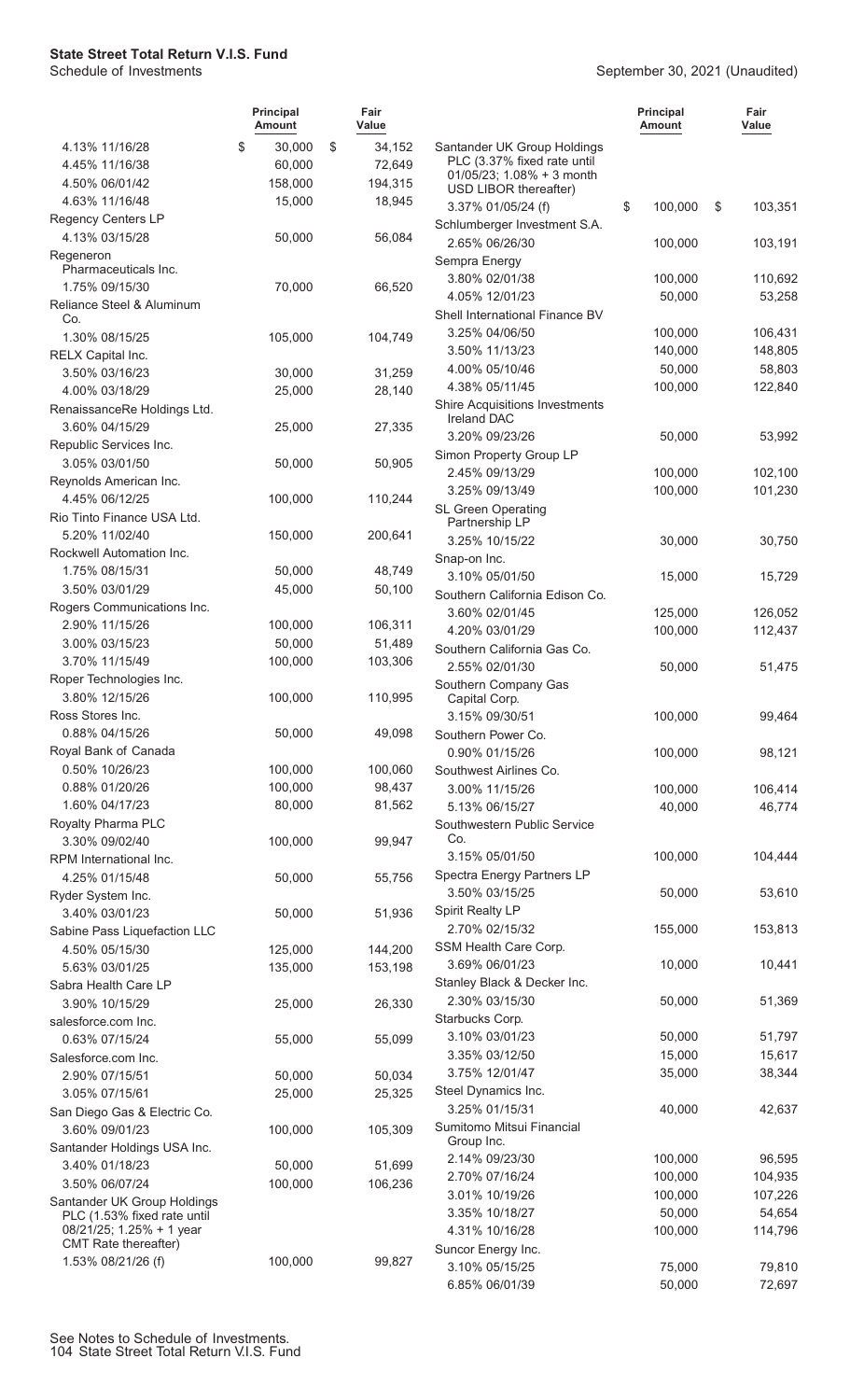|                                                   | <b>Principal</b><br><b>Amount</b> | Fair<br>Value     |                                                         | <b>Principal</b><br><b>Amount</b> | Fair<br>Value           |
|---------------------------------------------------|-----------------------------------|-------------------|---------------------------------------------------------|-----------------------------------|-------------------------|
| <b>Sunoco Logistics Partners</b><br>Operations LP |                                   |                   | 2.50% 06/01/40 - 03/15/51<br>2.88% 05/05/41             | \$<br>170,000<br>25,000           | \$<br>162,485<br>25,766 |
| 5.95% 12/01/25                                    | \$<br>50,000                      | \$<br>57,968      | The Dayton Power & Light Co.                            |                                   |                         |
| Suzano Austria GmbH                               |                                   |                   | 3.95% 06/15/49                                          | 15,000                            | 16,866                  |
| 3.75% 01/15/31                                    | 55,000                            | 56,621            | The Dow Chemical Co.                                    |                                   |                         |
| Synchrony Financial                               |                                   |                   | 3.60% 11/15/50                                          | 100,000                           | 106,311                 |
| 3.95% 12/01/27                                    | 100,000                           | 110,315           | The Estee Lauder                                        |                                   |                         |
| 4.38% 03/19/24                                    | 35,000                            | 37,751            | Companies Inc.                                          |                                   |                         |
| Sysco Corp.                                       |                                   |                   | 1.95% 03/15/31                                          | 45,000                            | 44,764                  |
| 3.30% 02/15/50                                    | 20,000                            | 20,521            | 2.38% 12/01/29                                          | 20,000                            | 20,760                  |
| 6.60% 04/01/40                                    | 100,000                           | 146,716           | 3.13% 12/01/49                                          | 30,000                            | 32,229                  |
| <b>Takeda Pharmaceutical</b><br>Company Ltd.      |                                   |                   | The George Washington<br>University                     |                                   |                         |
| 4.40% 11/26/23                                    | 50,000                            | 53,880            | 4.13% 09/15/48 (e)                                      | 50,000                            | 60,982                  |
| 5.00% 11/26/28                                    | 50,000                            | 59,661            | The Georgetown University                               |                                   |                         |
| Tampa Electric Co.                                |                                   |                   | 2.94% 04/01/50                                          | 10,000                            | 9,854                   |
| 4.30% 06/15/48                                    | 50,000                            | 61,026            | The Goldman Sachs<br>Group Inc.                         |                                   |                         |
| Target Corp.                                      |                                   |                   | 2.60% 02/07/30                                          | 95,000                            | 97,772                  |
| 2.25% 04/15/25                                    | 100,000                           | 104,336           | 3.50% 04/01/25 - 11/16/26                               | 150,000                           | 161,608                 |
| <b>TC PipeLines LP</b>                            |                                   |                   | 3.63% 02/20/24                                          | 100,000                           | 106,580                 |
| 3.90% 05/25/27                                    | 100,000                           | 111,015           | 4.80% 07/08/44                                          | 100,000                           | 127,817                 |
| Teck Resources Ltd.                               |                                   |                   | 6.25% 02/01/41                                          | 50,000                            | 73,028                  |
| 6.25% 07/15/41                                    | 100,000                           | 133,568           | 6.75% 10/01/37                                          | 100,000                           | 143,153                 |
| Telefonica Emisiones S.A.                         |                                   |                   | The Goldman Sachs                                       |                                   |                         |
| 4.10% 03/08/27                                    | 100,000                           | 112,328           | Group Inc. (0.66% fixed rate                            |                                   |                         |
| TELUS Corp.                                       |                                   |                   | until 09/10/23; 0.51% +                                 |                                   |                         |
| 4.60% 11/16/48<br>Texas Instruments Inc.          | 50,000                            | 62,245            | SOFR thereafter)                                        |                                   |                         |
| 3.88% 03/15/39                                    | 100,000                           | 117,913           | 0.66% 09/10/24 (f)                                      | 200,000                           | 200,068                 |
| Textron Inc.                                      |                                   |                   | The Goldman Sachs<br>Group Inc. (1.09% fixed rate       |                                   |                         |
| 3.90% 09/17/29                                    | 50,000                            | 55,655            | until 12/09/25; 0.79% +                                 |                                   |                         |
| The AES Corp.                                     |                                   |                   | SOFR thereafter)                                        |                                   |                         |
| 2.45% 01/15/31                                    | 100,000                           | 99,023            | 1.09% 12/09/26 (f)                                      | 100,000                           | 98,526                  |
| The Allstate Corp.                                |                                   |                   | The Goldman Sachs<br>Group Inc. (1.43% fixed rate       |                                   |                         |
| 4.20% 12/15/46                                    | 100,000                           | 122,457           | until 03/09/26; 0.80% +                                 |                                   |                         |
| The Allstate Corp. (5.75%                         |                                   |                   | SOFR thereafter)                                        |                                   |                         |
| fixed rate until 08/15/23;                        |                                   |                   | 1.43% 03/09/27 (f)                                      | 200,000                           | 199,408                 |
| $2.94\% + 3$ month USD                            |                                   |                   | The Goldman Sachs                                       |                                   |                         |
| LIBOR thereafter)<br>5.75% 08/15/53 (f)           | 50,000                            | 53,991            | Group Inc. (1.99% fixed rate<br>until 01/27/31; 1.09% + |                                   |                         |
| The Asian Infrastructure                          |                                   |                   | SOFR thereafter)                                        |                                   |                         |
| <b>Investment Bank</b>                            |                                   |                   | 1.99% 01/27/32 (f)                                      | 115,000                           | 110,790                 |
| 0.25% 09/29/23 (e)                                | 135,000                           | 134,735           | The Goldman Sachs                                       |                                   |                         |
| The Bank of New York Mellon                       |                                   |                   | Group Inc. (2.62% fixed rate                            |                                   |                         |
| Corp.                                             |                                   |                   | until 04/22/31; 1.28% +<br>SOFR thereafter)             |                                   |                         |
| 3.00% 02/24/25                                    | 105,000                           | 112,104           | 2.62% 04/22/32 (f)                                      | 70,000                            | 70,826                  |
| 3.50% 04/28/23                                    | 100,000                           | 104,944           | The Hershey Co.                                         |                                   |                         |
| The Bank of Nova Scotia                           |                                   |                   | 3.38% 05/15/23                                          | 50,000                            | 52,329                  |
| 1.30% 09/15/26                                    | 25,000                            | 24,822            | The Home Depot Inc.                                     |                                   |                         |
| 2.00% 11/15/22                                    | 100,000                           | 101,913           | 1.50% 09/15/28                                          | 50,000                            | 49,495                  |
| 2.70% 08/03/26                                    | 100,000                           | 106,002           | 1.88% 09/15/31                                          | 20,000                            | 19,652                  |
| The Boeing Co.                                    |                                   |                   | 2.38% 03/15/51                                          | 100,000                           | 90,920                  |
| 1.43% 02/04/24                                    | 65,000                            | 65,094            | 2.75% 09/15/51                                          | 50,000                            | 48,802                  |
| 2.20% 02/04/26                                    | 200,000                           | 201,588           | 3.13% 12/15/49                                          | 50,000                            | 52,159                  |
| 2.95% 02/01/30                                    | 50,000                            | 50,941            | 3.30% 04/15/40                                          | 100,000                           | 108,396                 |
| 3.10% 05/01/26                                    | 100,000                           | 105,457           | 3.90% 12/06/28                                          | 100,000                           | 114,474                 |
| 3.20% 03/01/29<br>3.75% 02/01/50                  | 50,000<br>50,000                  | 52,034            | 4.20% 04/01/43                                          | 50,000                            | 60,234                  |
| 4.88% 05/01/25                                    | 155,000                           | 50,693<br>172,566 | The Interpublic Group of                                |                                   |                         |
| 5.71% 05/01/40                                    | 100,000                           | 127,243           | Companies Inc.                                          |                                   |                         |
| 5.81% 05/01/50                                    | 100,000                           | 133,666           | 4.65% 10/01/28                                          | 10,000                            | 11,638                  |
| The Charles Schwab Corp.                          |                                   |                   | The JM Smucker Co.                                      |                                   |                         |
| 1.15% 05/13/26                                    | 100,000                           | 100,098           | 3.38% 12/15/27                                          | 100,000                           | 109,322                 |
| 1.95% 12/01/31                                    | 100,000                           | 98,415            | The Kroger Co.                                          |                                   |                         |
| 3.85% 05/21/25                                    | 50,000                            | 54,757            | 3.85% 08/01/23                                          | 50,000<br>100,000                 | 52,694                  |
| The Coca-Cola Co.                                 |                                   |                   | 4.50% 01/15/29<br>5.40% 01/15/49                        | 100,000                           | 117,090<br>136,693      |
| 2.25% 01/05/32                                    | 50,000                            | 50,646            |                                                         |                                   |                         |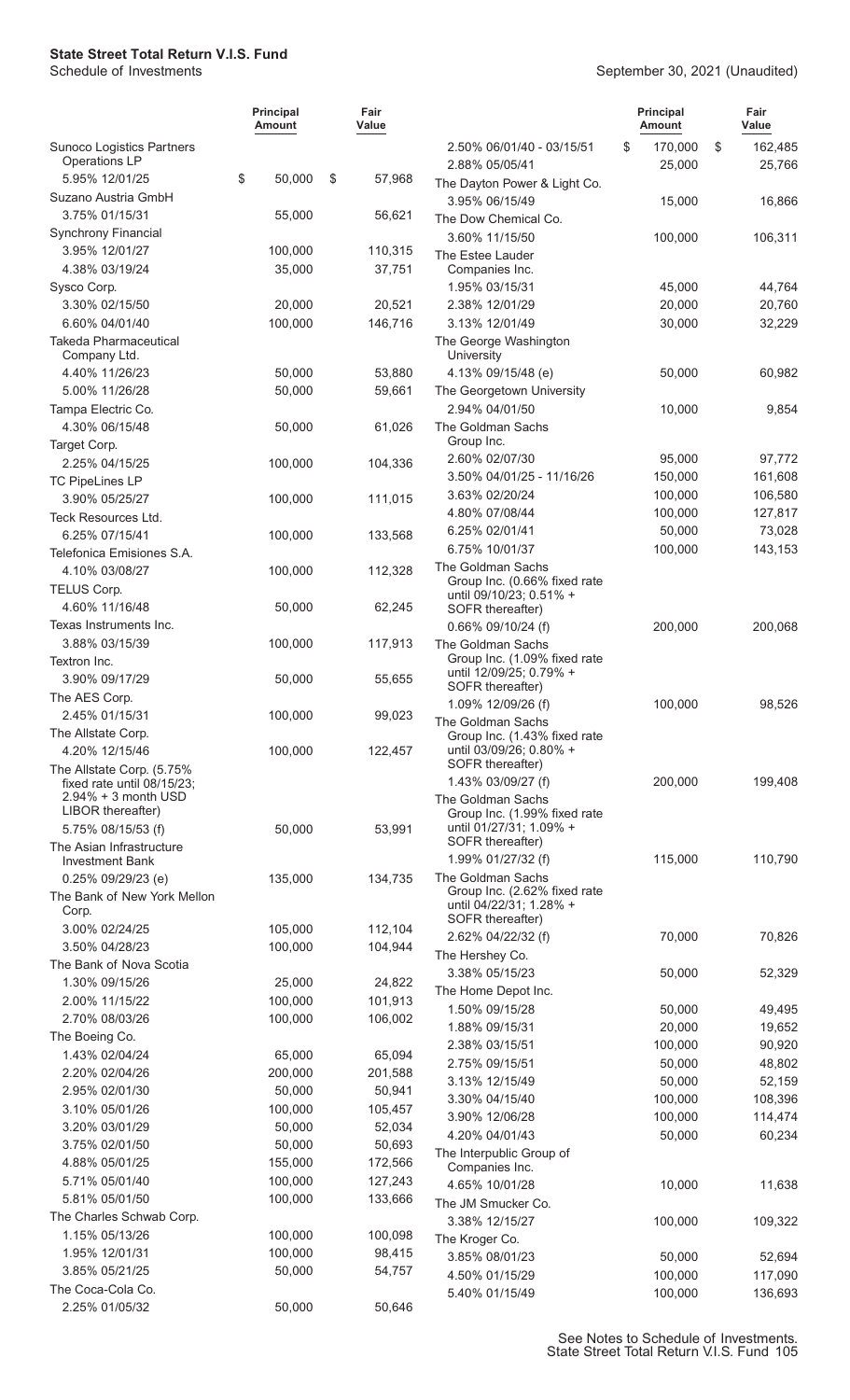|                                                      | Principal<br>Amount | Fair<br>Value      |                                                      | <b>Principal</b><br><b>Amount</b> | Fair<br>Value |
|------------------------------------------------------|---------------------|--------------------|------------------------------------------------------|-----------------------------------|---------------|
| The Mosaic Co.                                       |                     |                    | Truist Financial Corp.                               |                                   |               |
| 3.25% 11/15/22<br>The New York & Presbyterian        | \$<br>50,000        | \$<br>51,448       | 1.95% 06/05/30<br>Tucson Electric Power Co.          | \$<br>135,000                     | \$<br>135,184 |
| Hospital<br>2.26% 08/01/40                           | 25,000              | 23,280             | 4.85% 12/01/48<br>TWDC Enterprises 18 Corp.          | 50,000                            | 64,310        |
| 3.95% 08/01/19                                       | 35,000              | 40,993             | 3.00% 07/30/46                                       | 60,000                            | 60,613        |
| The PNC Financial Services<br>Group Inc.             |                     |                    | Tyson Foods Inc.                                     |                                   |               |
| 3.45% 04/23/29                                       | 100,000             | 110,738            | 4.00% 03/01/26                                       | 15,000                            | 16,677        |
| The Procter & Gamble Co.                             |                     |                    | 4.88% 08/15/34                                       | 70,000                            | 85,959        |
| 2.45% 11/03/26                                       | 100,000             | 106,210            | 5.10% 09/28/48                                       | 35,000                            | 46,192        |
| The Sherwin-Williams Co.                             |                     |                    | U.S. Bancorp                                         |                                   |               |
| 3.95% 01/15/26                                       | 100,000             | 110,590            | 3.95% 11/17/25                                       | 100,000                           | 111,389       |
| The Timken Co.                                       |                     |                    | U.S. Bank NA                                         |                                   |               |
| 4.50% 12/15/28                                       | 20,000              | 22,369             | 2.80% 01/27/25                                       | 50,000                            | 52,970        |
| The TJX Companies Inc.                               |                     |                    | UDR Inc.                                             |                                   |               |
| 1.15% 05/15/28                                       | 100,000             | 97,930             | 2.10% 06/15/33<br>4.40% 01/26/29                     | 100,000<br>50,000                 | 95,524        |
| The Toronto-Dominion Bank                            |                     |                    | Unilever Capital Corp.                               |                                   | 57,390        |
| 0.75% 09/11/25                                       | 100,000             | 98,789             | 0.38% 09/14/23                                       | 100,000                           | 100,046       |
| 1.25% 09/10/26                                       | 100,000             | 99,331             | 2.90% 05/05/27                                       | 100,000                           | 107,658       |
| 3.25% 03/11/24                                       | 100,000             | 106,246            | Union Electric Co.                                   |                                   |               |
| The Travelers Companies Inc.                         |                     |                    | 2.15% 03/15/32                                       | 100,000                           | 99,275        |
| 4.00% 05/30/47                                       | 100,000             | 120,310            | 2.95% 06/15/27                                       | 100,000                           | 107,150       |
| The Walt Disney Co.                                  |                     |                    | 3.50% 03/15/29                                       | 25,000                            | 27,559        |
| 2.65% 01/13/31                                       | 60,000              | 62,712             | 3.65% 04/15/45                                       | 35,000                            | 39,169        |
| 3.35% 03/24/25                                       | 100,000             | 107,922            | Union Pacific Corp.                                  |                                   |               |
| 3.38% 11/15/26                                       | 100,000             | 109,650            | 2.38% 05/20/31                                       | 20,000                            | 20,490        |
| 3.50% 05/13/40                                       | 100,000             | 110,285            | 2.89% 04/06/36 (c)                                   | 95,000                            | 98,567        |
| 6.65% 11/15/37                                       | 79,000              | 117,698            | 2.97% 09/16/62                                       | 15,000                            | 14,498        |
| The Williams Companies Inc.<br>3.70% 01/15/23        | 10,000              | 10,330             | 3.50% 06/08/23                                       | 50,000                            | 52,480        |
| 4.55% 06/24/24                                       | 40,000              | 43,650             | 3.55% 08/15/39                                       | 15,000                            | 16,632        |
| 5.75% 06/24/44                                       | 15,000              | 19,807             | 3.84% 03/20/60                                       | 105,000                           | 120,498       |
| Thermo Fisher Scientific Inc.                        |                     |                    | 3.95% 08/15/59                                       | 20,000                            | 23,422        |
| 1.75% 10/15/28                                       | 20,000              | 19,952             | United Airlines 2020-1 Class A<br>Pass Through Trust |                                   |               |
| 2.00% 10/15/31                                       | 35,000              | 34,280             | 5.88% 04/15/29                                       | 157,671                           | 175,831       |
| 2.80% 10/15/41                                       | 20,000              | 19,944             | United Parcel Service Inc.                           |                                   |               |
| Time Warner Cable LLC                                |                     |                    | 2.45% 10/01/22                                       | 75,000                            | 76,629        |
| 4.50% 09/15/42                                       | 150,000             | 162,730            | 3.05% 11/15/27                                       | 50,000                            | 54,960        |
| T-Mobile USA Inc.                                    |                     |                    | 3.75% 11/15/47                                       | 50,000                            | 58,014        |
| 2.25% 11/15/31                                       | 100,000             | 97,939             | 3.90% 04/01/25                                       | 100,000                           | 109,473       |
| 2.55% 02/15/31                                       | 40,000              | 40,167             | UnitedHealth Group Inc.                              |                                   |               |
| 3.60% 11/15/60                                       | 45,000              | 44,286             | 1.25% 01/15/26                                       | 90,000                            | 90,655        |
| 4.38% 04/15/40                                       | 150,000             | 172,614            | 2.88% 08/15/29                                       | 75,000                            | 80,339        |
| Total Capital International S.A.                     |                     |                    | 2.95% 10/15/27                                       | 100,000                           | 108,616       |
| 3.46% 02/19/29                                       | 100,000             | 110,612            | 3.10% 03/15/26                                       | 50,000                            | 54,283        |
| Toyota Motor Credit Corp.                            |                     |                    | 3.50% 02/15/24                                       | 10,000                            | 10,685        |
| 0.45% 01/11/24                                       | 100,000             | 99,758             | 3.70% 12/15/25 - 08/15/49                            | 75,000                            | 84,923        |
| 2.70% 01/11/23<br>2.90% 03/30/23                     | 100,000<br>100,000  | 103,021<br>103,885 | 3.75% 10/15/47                                       | 100,000                           | 114,126       |
| 3.65% 01/08/29                                       | 100,000             | 112,635            | 3.88% 12/15/28                                       | 15,000                            | 17,083        |
| Trane Technologies Global                            |                     |                    | 4.45% 12/15/48                                       | 10,000                            | 12,668        |
| Holding Company Ltd.                                 |                     |                    | 4.63% 07/15/35<br>6.88% 02/15/38                     | 45,000<br>100,000                 | 56,107        |
| 4.25% 06/15/23                                       | 100,000             | 106,331            | University of Notre Dame du                          |                                   | 153,641       |
| Trane Technologies<br>Luxembourg Finance S.A.        |                     |                    | Lac                                                  |                                   |               |
| 4.50% 03/21/49                                       | 100,000             | 124,040            | 3.39% 02/15/48<br>Unum Group                         | 25,000                            | 28,560        |
| TransCanada PipeLines Ltd.                           |                     |                    | 4.50% 12/15/49                                       | 30,000                            | 31,997        |
| 5.10% 03/15/49                                       | 50,000              | 65,403             | Vale Overseas Ltd.                                   |                                   |               |
| 7.63% 01/15/39                                       | 100,000             | 154,878            | 6.25% 08/10/26                                       | 100,000                           | 118,558       |
| <b>Transcontinental Gas Pipe</b><br>Line Company LLC |                     |                    | 6.88% 11/10/39                                       | 100,000                           | 135,331       |
| 3.95% 05/15/50                                       | 100,000             | 112,113            | Valero Energy Corp.                                  |                                   |               |
| <b>Truist Bank</b>                                   |                     |                    | 2.85% 04/15/25                                       | 25,000                            | 26,329        |
| 3.00% 02/02/23                                       | 100,000             | 103,335            | 6.63% 06/15/37                                       | 50,000                            | 67,254        |
| 3.20% 04/01/24                                       | 50,000              | 53,117             |                                                      |                                   |               |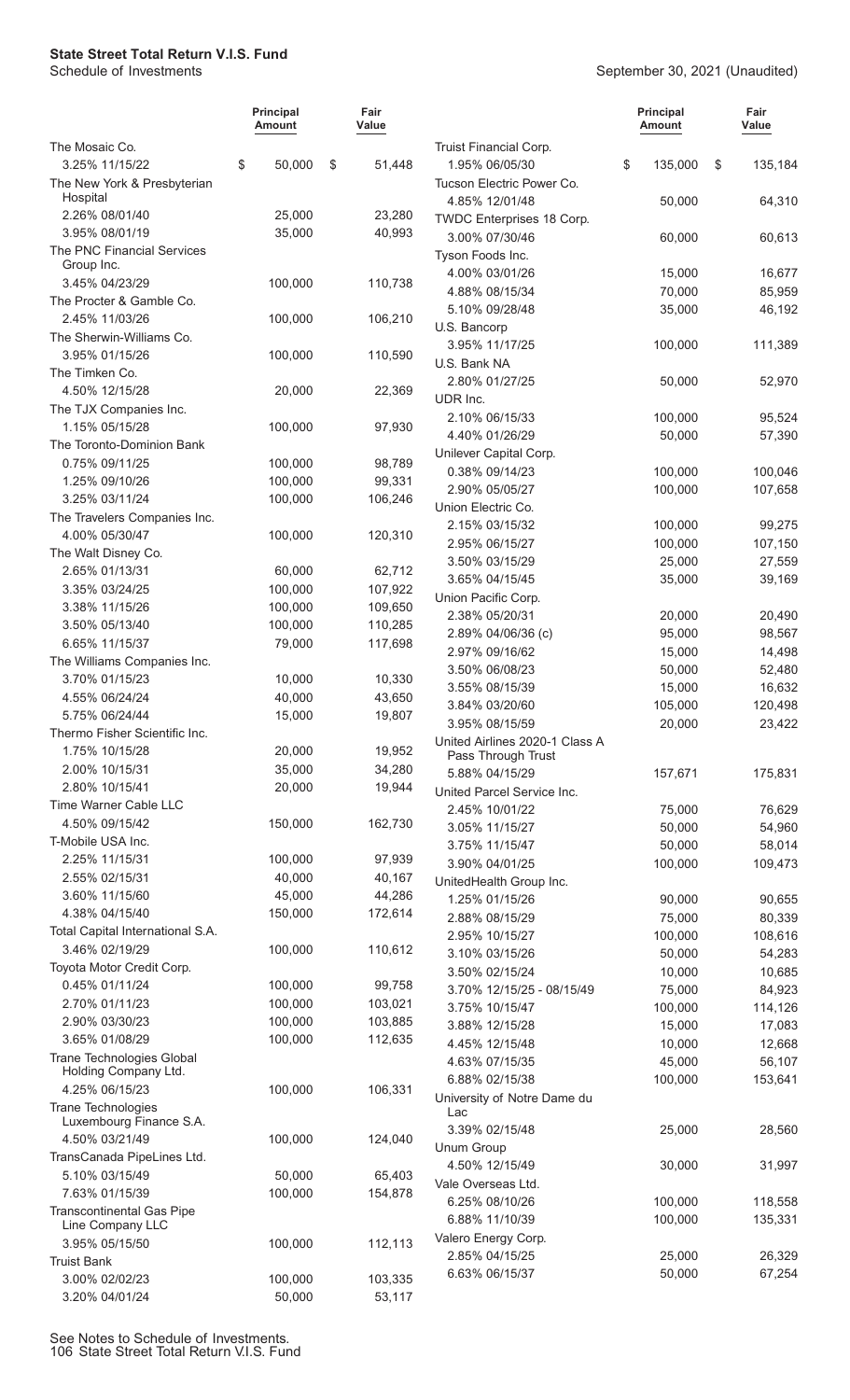|                                             | <b>Principal</b><br>Amount | Fair<br>Value      |                                                        | Principal<br><b>Amount</b> | Fair<br>Value    |
|---------------------------------------------|----------------------------|--------------------|--------------------------------------------------------|----------------------------|------------------|
| Valero Energy Partners LP<br>4.38% 12/15/26 | \$<br>100,000              | \$<br>112,232      | Wells Fargo & Co. (2.16%<br>fixed rate until 02/11/25; |                            |                  |
| Ventas Realty LP                            |                            |                    | $0.75% + 3$ month USD                                  |                            |                  |
| 4.00% 03/01/28                              | 50,000                     | 55,676             | LIBOR thereafter)                                      | 165,000                    | \$               |
| 4.40% 01/15/29                              | 100,000                    | 114,216            | 2.16% 02/11/26 (f)<br>Wells Fargo & Co. (2.39%         | \$                         | 170,300          |
| <b>VEREIT Operating</b>                     |                            |                    | fixed rate until 06/02/27;                             |                            |                  |
| Partnership LP                              |                            |                    | 2.10% + SOFR thereafter)                               |                            |                  |
| 3.40% 01/15/28                              | 100,000                    | 108,060            | 2.39% 06/02/28 (f)                                     | 120,000                    | 123,767          |
| 4.60% 02/06/24                              | 20,000                     | 21,581             | Wells Fargo & Co. (2.41%<br>fixed rate until 10/30/24; |                            |                  |
| VeriSign Inc.                               |                            |                    | 1.09% + SOFR thereafter)                               |                            |                  |
| 2.70% 06/15/31<br>Verisk Analytics Inc.     | 80,000                     | 81,363             | 2.41% 10/30/25 (f)                                     | 90,000                     | 93,747           |
| 4.13% 03/15/29                              | 60,000                     | 68,054             | Wells Fargo & Co. (2.87%                               |                            |                  |
| Verizon Communications Inc.                 |                            |                    | fixed rate until 10/30/29;<br>1.43% + SOFR thereafter) |                            |                  |
| 0.75% 03/22/24                              | 35,000                     | 35,152             | 2.88% 10/30/30 (f)                                     | 100,000                    | 104,590          |
| 1.75% 01/20/31                              | 100,000                    | 95,134             | Wells Fargo & Co. (3.07%                               |                            |                  |
| 2.10% 03/22/28                              | 60,000                     | 60,913             | fixed rate until 04/30/40;                             |                            |                  |
| 2.63% 08/15/26                              | 100,000                    | 105,818            | 2.53% + SOFR thereafter)                               |                            |                  |
| 3.38% 02/15/25                              | 100,000                    | 108,018            | 3.07% 04/30/41 (f)                                     | 165,000                    | 169,830          |
| 3.70% 03/22/61                              | 245,000                    | 258,982            | Welltower Inc.                                         |                            |                  |
| 3.88% 02/08/29                              | 5,000                      | 5,612              | 3.63% 03/15/24                                         | 25,000                     | 26,657           |
| 4.02% 12/03/29                              | 100,000                    | 113,402            | Westinghouse Air Brake<br>Technologies Corp.           |                            |                  |
| 4.33% 09/21/28                              | 109,000                    | 125,388            | 3.45% 11/15/26                                         | 100,000                    | 107,160          |
| 4.40% 11/01/34                              | 50,000                     | 59,214             | Westlake Chemical Corp.                                |                            |                  |
| 4.52% 09/15/48                              | 150,000                    | 183,607            | 4.38% 11/15/47                                         | 50,000                     | 57,146           |
| 4.81% 03/15/39                              | 189,000                    | 234,672            | Westpac Banking Corp.                                  |                            |                  |
| VF Corp.                                    |                            |                    | 2.96% 11/16/40                                         | 100,000                    | 98,643           |
| 2.95% 04/23/30<br>ViacomCBS Inc.            | 30,000                     | 31,561             | Westpac Banking Corp.                                  |                            |                  |
| 4.00% 01/15/26                              | 50,000                     | 55,101             | (4.11% fixed rate until<br>07/24/29; 2.00% + 5 year    |                            |                  |
| 5.85% 09/01/43                              | 100,000                    | 136,656            | CMT Rate thereafter)                                   |                            |                  |
| Virginia Electric & Power Co.               |                            |                    | 4.11% 07/24/34 (f)                                     | 100,000                    | 108,625          |
| 4.60% 12/01/48                              | 60,000                     | 77,343             | Westpac Banking Corp.                                  |                            |                  |
| 4.65% 08/15/43                              | 100,000                    | 124,554            | (4.32% fixed rate until<br>11/23/26; 2.24% - 5 Year US |                            |                  |
| Visa Inc.                                   |                            |                    | ISDA thereafter)                                       |                            |                  |
| 2.00% 08/15/50                              | 100,000                    | 86,474             | 4.32% 11/23/31 (f)                                     | 100,000                    | 110,323          |
| 4.30% 12/14/45                              | 100,000                    | 125,645            | Weyerhaeuser Co.                                       |                            |                  |
| VMware Inc.                                 |                            |                    | 7.38% 03/15/32                                         | 100,000                    | 142,212          |
| 4.50% 05/15/25                              | 100,000                    | 111,432            | Whirlpool Corp.                                        |                            |                  |
| Vodafone Group PLC                          |                            |                    | 3.70% 05/01/25                                         | 50,000                     | 54,236           |
| 4.38% 05/30/28                              | 55,000                     | 63,180             | Willis North America Inc.                              |                            |                  |
| 5.00% 05/30/38                              | 100,000                    | 125,199            | 2.95% 09/15/29                                         | 85,000                     | 88,822           |
| 5.25% 05/30/48<br>Vornado Realty LP         | 50,000                     | 64,784             | 3.88% 09/15/49                                         | 35,000                     | 38,848           |
| 3.50% 01/15/25                              | 50,000                     | 53,202             | 4.50% 09/15/28<br>Wisconsin Electric Power Co.         | 50,000                     | 57,127           |
| Vulcan Materials Co.                        |                            |                    | 4.30% 10/15/48                                         | 10,000                     | 12,358           |
| 4.70% 03/01/48                              | 50,000                     | 61,967             | <b>Wisconsin Public Service</b>                        |                            |                  |
| Walgreens Boots Alliance Inc.               |                            |                    | Corp.                                                  |                            |                  |
| 3.45% 06/01/26                              | 55,000                     | 59,621             | 3.30% 09/01/49                                         | 20,000                     | 21,140           |
| Walmart Inc.                                |                            |                    | WP Carey Inc.                                          |                            |                  |
| 1.80% 09/22/31                              | 350,000                    | 346,769            | 3.85% 07/15/29                                         | 50,000                     | 55,403           |
| 2.35% 12/15/22                              | 100,000                    | 102,305            | WR Berkley Corp.                                       |                            |                  |
| 3.25% 07/08/29                              | 40,000                     | 44,390             | 4.00% 05/12/50                                         | 20,000                     | 22,999           |
| 3.40% 06/26/23                              | 50,000                     | 52,567             | WRKCo Inc.                                             |                            |                  |
| Waste Connections Inc.                      |                            |                    | 4.20% 06/01/32                                         | 50,000                     | 57,459           |
| 3.50% 05/01/29                              | 50,000                     | 54,808             | Xcel Energy Inc.                                       |                            |                  |
| Waste Management Inc.                       |                            |                    | 0.50% 10/15/23<br>3.30% 06/01/25                       | 80,000<br>50,000           | 80,098<br>53,389 |
| 2.00% 06/01/29                              | 25,000                     | 25,127             | Xilinx Inc.                                            |                            |                  |
| Wells Fargo & Co.                           |                            |                    | 2.38% 06/01/30                                         | 100,000                    | 102,009          |
| 4.13% 08/15/23<br>4.15% 01/24/29            | 150,000<br>100,000         | 159,876<br>113,524 | Zimmer Biomet Holdings Inc.                            |                            |                  |
| 4.40% 06/14/46                              | 50,000                     | 59,528             | 3.05% 01/15/26                                         | 100,000                    | 106,699          |
| 4.65% 11/04/44                              | 50,000                     | 60,907             | 3.70% 03/19/23                                         | 75,000                     | 78,250           |
| 4.75% 12/07/46                              | 100,000                    | 125,092            |                                                        |                            |                  |
| 5.61% 01/15/44                              | 69,000                     | 93,914             |                                                        |                            |                  |
|                                             |                            |                    |                                                        |                            |                  |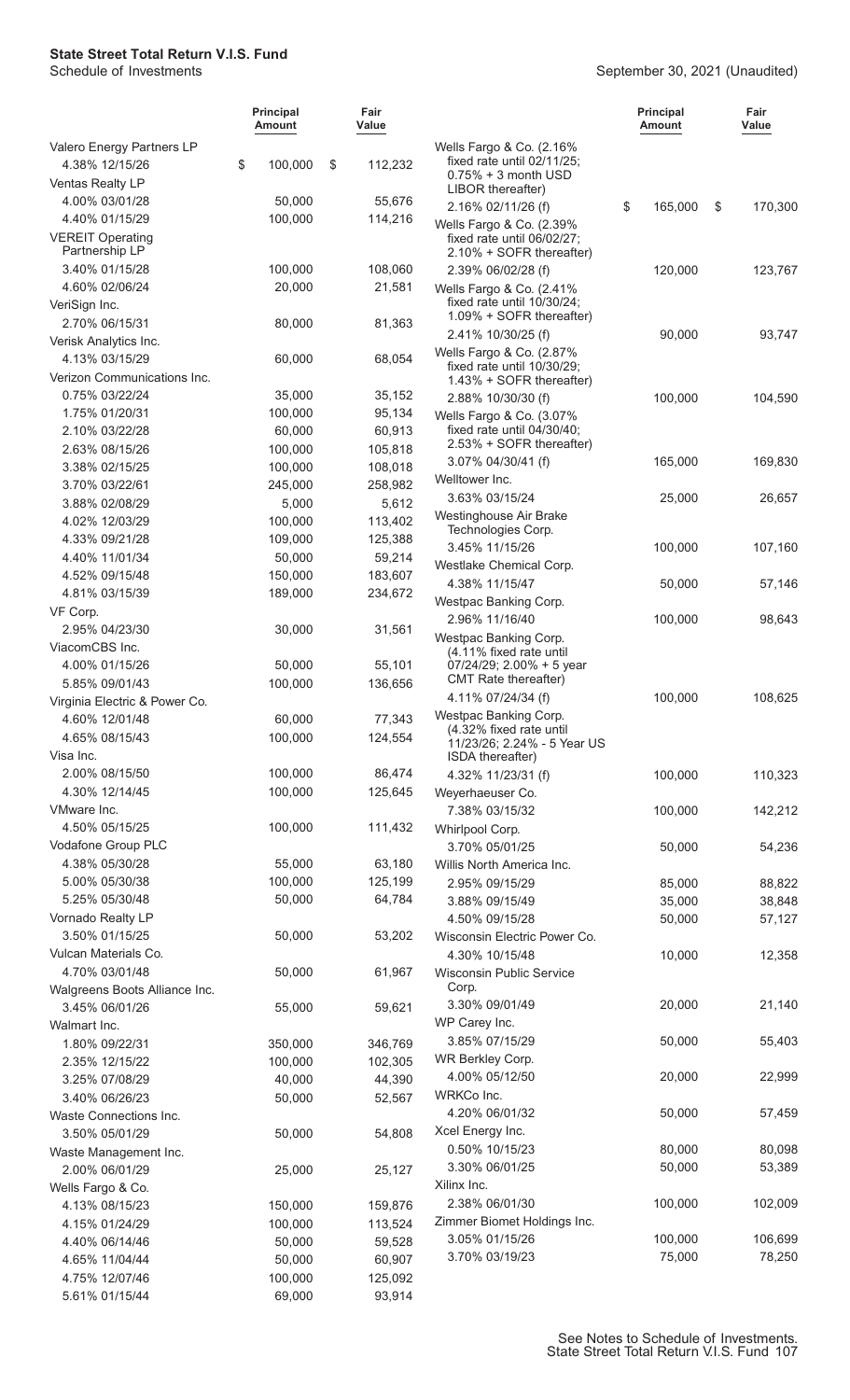#### **Principal Amount Fair Value** Zoetis Inc. 3.00% 05/15/50 \$ 70,000 \$ 71,104 98,698,700 Non-Agency Collateralized Mortgage Obligations - 0.2% BANK 2017-BNK5 3.13% 06/15/60 250,000 268,158 BANK 2019-BNK20 3.01% 09/15/62 50,000 53,602 BANK 2019-BNK22 2.98% 11/15/62 50,000 53,498 BBCMS Mortgage Trust 4.31% 12/15/51 50,000 57,690 Benchmark Mortgage Trust 2.58% 04/15/54 150,000 155,548 4.51% 05/15/53 (f) 400,000 466,420 CD 2017-CD6 Mortgage Trust 3.46% 11/13/50 150,000 164,697 Citigroup Commercial Mortgage Trust 4.03% 05/10/47 100,000 106,211 Comm 2014-UBS2 Mortgage Trust 3.96% 03/10/47 400,000 427,653 COMM 2015-LC19 Mortgage **Trust** 3.18% 02/10/48 150,000 159,882 CSAIL 2021-C20 Commercial Mortgage Trust 2.80% 03/15/54 250,000 261,642 GS Mortgage Securities Trust 2.78% 10/10/49 71,706 74,841 3.97% 02/10/52 50,000 56,742 JPMBB Commercial Mortgage Securities Trust 3.41% 03/15/50 145,685 154,502 3.76% 08/15/46 (f) 95,805 98,742 3.80% 09/15/47 75,000 80,625 Morgan Stanley Bank of America Merrill Lynch Trust 2.86% 09/15/49 250,000 264,624 Morgan Stanley Capital I Trust 3.60% 12/15/49 150,000 164,129 UBS Commercial Mortgage Trust 4.07% 12/15/51 100,000 111,147 Wells Fargo Commercial Mortgage Trust 2.34% 08/15/54 350,000 354,999 WFRBS Commercial Mortgage Trust 4.02% 12/15/46 35,000 37,268 WF-RBS COMMERCIAL MORTGAGE TRUST 3.75% 09/15/57 250,000 268,529 3,841,149 Sovereign Bonds - 0.3% Export Development Canada 2.50% 01/24/23 (e) 200,000 205,942 Export-Import Bank of Korea 1.13% 12/29/26 (e) 200,000 198,722 FMS Wertmanagement 2.75% 01/30/24 (e) 100,000 105,316 Government of Chile 3.13% 01/21/26 100,000 106,897 Airport

#### September 30, 2021 (Unaudited)

|                                                             | <b>Principal</b><br>Amount | Fair<br>Value |
|-------------------------------------------------------------|----------------------------|---------------|
| Government of Hungary                                       |                            |               |
| 5.38% 03/25/24 (e)                                          | \$<br>100,000              | \$<br>111,052 |
| Government of Indonesia                                     |                            |               |
| 3.05% 03/12/51 (e)                                          | 100,000                    | 94,624        |
| 4.75% 02/11/29 (e)                                          | 100,000                    | 116,706       |
| Government of Israel                                        |                            |               |
| 2.88% 03/16/26 (e)                                          | 100,000                    | 107,159       |
| 3.88% 07/03/50 (e)                                          | 100,000                    | 114,020       |
| Government of Italy                                         |                            |               |
| 2.88% 10/17/29 (e)                                          | 100,000                    | 103,720       |
| 5.38% 06/15/33 (e)                                          | 150,000                    | 188,472       |
| Government of Mexico                                        |                            |               |
| 4.35% 01/15/47                                              | 100,000                    | 100,553       |
| 4.75% 03/08/44 (e)                                          | 102,000                    | 108,955       |
| 5.00% 04/27/51 (e)                                          | 100,000                    | 109,911       |
| 5.75% 10/12/10 (e)                                          | 172,000                    | 195,960       |
| 6.05% 01/11/40 (e)                                          | 130,000                    | 159,526       |
| Government of Panama                                        |                            |               |
| 3.75% 03/16/25 (e)                                          | 100,000                    | 107,478       |
| 4.50% 04/01/56 (e)                                          | 100,000                    | 108,564       |
| 6.70% 01/26/36 (e)                                          | 150,000                    | 199,669       |
| Government of Peru                                          |                            |               |
| 6.55% 03/14/37                                              | 147,000                    | 198,525       |
| 7.35% 07/21/25                                              | 100,000                    | 121,035       |
| Government of Philippines                                   |                            |               |
| 2.46% 05/05/30 (e)                                          | 200,000                    | 204,532       |
| 2.95% 05/05/45 (e)                                          | 100,000                    | 95,307        |
| 3.70% 03/01/41 (e)                                          | 100,000                    | 106,092       |
| 3.75% 01/14/29 (e)                                          | 100,000                    | 111,790       |
| Government of Poland                                        |                            |               |
| 3.25% 04/06/26                                              | 100,000                    | 109,683       |
| Government of Uruguay                                       |                            |               |
| 4.38% 01/23/31 (e)                                          | 100,000                    | 115,632       |
| 4.50% 08/14/24 (e)                                          | 100,000                    | 107,275       |
| 4.98% 04/20/55 (e)                                          | 100,000                    | 125,398       |
| Japan Bank for International<br>Cooperation                 |                            |               |
| 0.50% 04/15/24 (e)                                          | 200,000                    | 199,564       |
| 1.63% 10/17/22 (e)                                          | 200,000                    | 202,824       |
| 2.88% 07/21/27 (e)                                          | 100,000                    | 108,420       |
| Korea International Bond                                    |                            |               |
| 2.50% 06/19/29 (e)                                          | 100,000                    | 105,901       |
| Province of Alberta Canada                                  |                            |               |
| 2.95% 01/23/24 (e)                                          | 150,000                    | 158,438       |
| Province of Ontario Canada                                  |                            |               |
| 0.63% 01/21/26 (e)                                          | 100,000                    | 98,490        |
| 1.60% 02/25/31 (e)                                          | 200,000                    | 197,066       |
| 3.05% 01/29/24 (e)                                          | 150,000                    | 158,853       |
| Province of Quebec Canada                                   |                            |               |
| 0.60% 07/23/25 (e)                                          | 200,000                    | 198,326       |
| Svensk Exportkredit AB                                      |                            |               |
| 1.63% 11/14/22 (e)                                          | 200,000                    | 203,148       |
| The Korea Development Bank                                  |                            |               |
| 2.13% 10/01/24 (e)                                          | 100,000                    | 104,568       |
|                                                             |                            | 5,674,308     |
| Municipal Bonds and Notes - 0.1%<br>Board of Regents of the |                            |               |

| <b>DUAIU UI INCUCIRS UI LIIC</b><br>University of Texas System |         |         |
|----------------------------------------------------------------|---------|---------|
| 4.79% 08/15/46 (e)                                             | 100,000 | 133.340 |
| Chicago O'Hare International<br>Airport                        |         |         |
| 4.47% 01/01/49 (e)                                             | 100,000 | 129.314 |

3.50% 01/25/50 (e) 100,000 100,195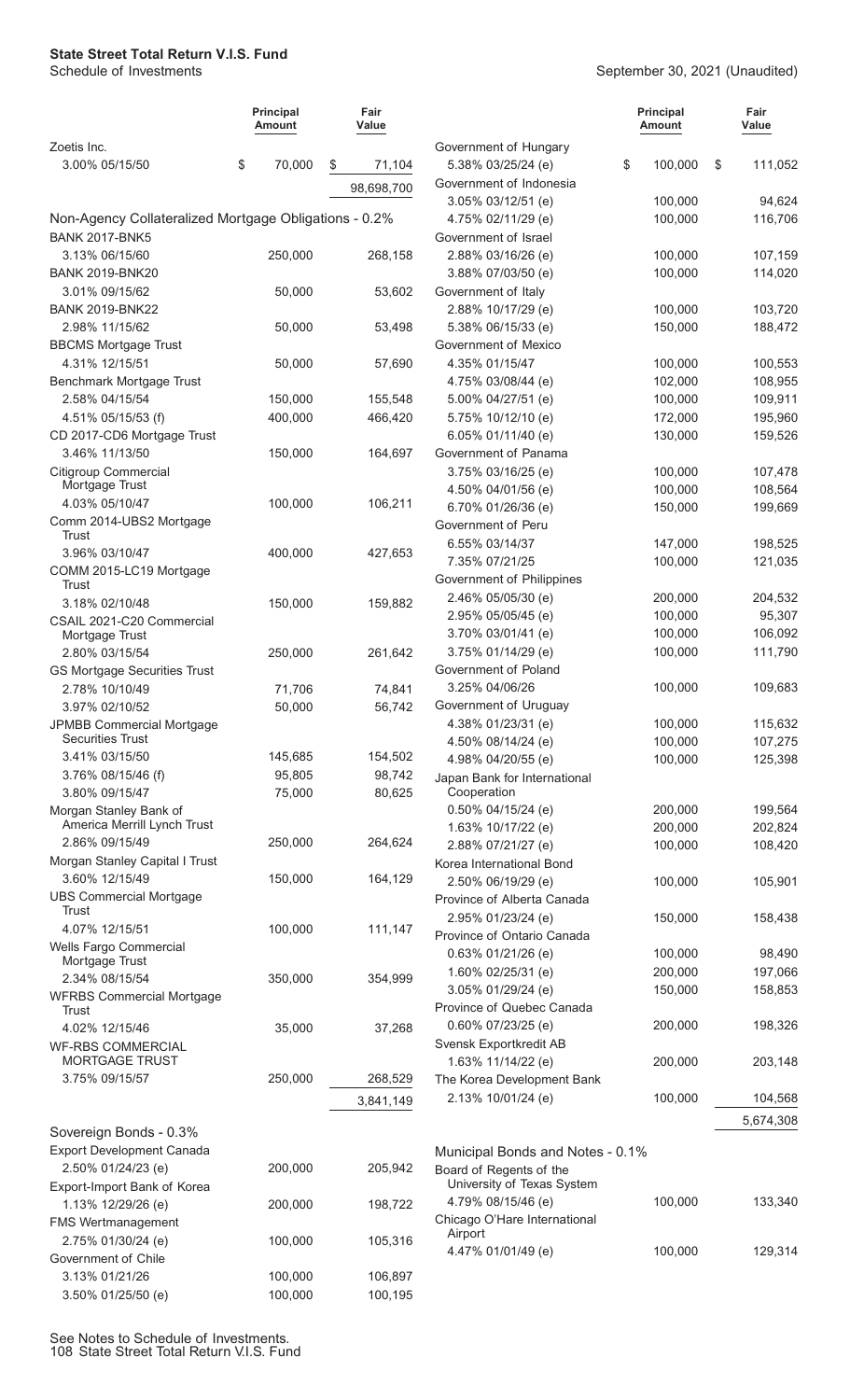#### September 30, 2021 (Unaudited)

|                                                         | <b>Principal</b><br>Amount | Fair<br>Value |                                                      | <b>Principal</b><br>Amount | Fair<br>Value            |
|---------------------------------------------------------|----------------------------|---------------|------------------------------------------------------|----------------------------|--------------------------|
| Chicago Transit Authority<br>Sales & Transfer Tax       |                            |               | 7.60% 11/01/40<br><b>Texas Transportation</b>        | \$<br>100,000              | \$<br>172,404            |
| <b>Receipts Revenue</b>                                 |                            |               | Commission                                           |                            |                          |
| 6.90% 12/01/40 (e)                                      | \$<br>75,000               | \$<br>106,140 | 2.56% 04/01/42                                       | 80,000                     | 80,885                   |
| Commonwealth of<br><b>Massachusetts</b>                 |                            |               | University of California                             |                            |                          |
| 4.50% 08/01/31                                          | 100,000                    | 120,559       | 4.60% 05/15/31 (e)                                   | 100,000                    | 117,113                  |
| Dallas Area Rapid Transit                               |                            |               | 6.58% 05/15/49 (e)                                   | 100,000                    | 152,582                  |
| 5.02% 12/01/48 (e)                                      | 75,000                     | 102,973       |                                                      |                            | 2,649,262                |
| East Bay Municipal Utility<br><b>District</b>           |                            |               | <b>Total Bonds and Notes</b><br>(Cost \$430,674,479) |                            | 447,944,034              |
| 5.87% 06/01/40 (e)                                      | 100,000                    | 144,571       |                                                      |                            |                          |
| Los Angeles Department of<br>Water & Power              |                            |               |                                                      | <b>Number</b><br>of Shares |                          |
| 6.57% 07/01/45 (e)                                      | 100,000                    | 161,569       | <b>Exchange Traded &amp; Mutual Funds - 9.5%</b>     |                            |                          |
| 6.60% 07/01/50 (e)                                      | 90,000                     | 152,630       | Invesco Optimum Yield                                |                            |                          |
| Los Angeles Unified School<br><b>District</b>           |                            |               | <b>Diversified Commodity</b><br>Strategy No K-1 ETF  | 1,788,188                  | 37,641,357               |
| 5.76% 07/01/29 (e)                                      | 110,000                    | 135,570       | SPDR Portfolio Long Term                             |                            |                          |
| Municipal Electric Authority of<br>Georgia              |                            |               | Corporate Bond ETF (h)<br>SPDR Portfolio Long Term   | 1,677,874<br>1,266,723     | 52,618,129<br>52,302,993 |
| 6.64% 04/01/57 (e)                                      | 122,000                    | 183,181       | Treasury ETF (h)<br>Vanguard FTSE Europe ETF         |                            | 26,637,266               |
| New York City Water & Sewer<br>System                   |                            |               | <b>Total Exchange Traded &amp;</b>                   | 405,994                    |                          |
| 6.01% 06/15/42 (e)                                      | 50,000                     | 76,227        | <b>Mutual Funds</b><br>(Cost \$158,439,756)          |                            | 169,199,745              |
| New York State Dormitory<br>Authority                   |                            |               | <b>Total Investments in</b>                          |                            |                          |
| 3.14% 07/01/43 (e)                                      | 50,000                     | 50,987        | <b>Securities</b><br>(Cost \$1,616,651,773)          |                            | 1,731,555,139            |
| New York State Urban<br>Development Corp.               |                            |               | <b>Short-Term Investments - 5.1%</b>                 |                            |                          |
| 3.90% 03/15/33 (e)                                      | 25,000                     | 27,846        | <b>State Street Institutional</b>                    |                            |                          |
| North Texas Tollway Authority                           |                            |               | U.S. Government Money<br>Market Fund - Class G       |                            |                          |
| 6.72% 01/01/49 (e)                                      | 100,000                    | 165,905       | Shares 0.03% (h)(i)                                  |                            |                          |
| Port Authority of New York &<br>New Jersey              |                            |               | (Cost \$90,370,884)<br><b>Total Investments</b>      | 90,370,884                 | 90,370,884               |
| 5.31% 08/01/46 (e)                                      | 200,000                    | 220,574       | (Cost \$1,707,022,657)                               |                            | 1,821,926,023            |
| Sales Tax Securitization Corp.                          |                            |               | <b>Liabilities in Excess of Other</b>                |                            |                          |
| 4.64% 01/01/40 (e)                                      | 25,000                     | 30,263        | Assets, net - (1.9)%                                 |                            | (33,602,595)             |
| South Carolina State Public<br><b>Service Authority</b> |                            |               | <b>NET ASSETS - 100.0%</b>                           |                            | \$1,788,323,428          |
| 6.45% 01/01/50 (e)                                      | 50,000                     | 79,583        |                                                      |                            |                          |
| State of California                                     |                            |               |                                                      |                            |                          |
| 2.50% 10/01/29                                          | 100,000                    | 105,046       |                                                      |                            |                          |
| <b>Other Information:</b>                               |                            |               |                                                      |                            |                          |

The Fund had the following long futures contracts open at September 30, 2021:

| <b>Description</b>                         | <b>Expiration</b><br><b>Date</b> | Number of<br><b>Contracts</b> | <b>Notional</b><br>Amount | Value       | Unrealized<br>Appreciation<br>(Depreciation) |
|--------------------------------------------|----------------------------------|-------------------------------|---------------------------|-------------|----------------------------------------------|
| S&P 500 E-Mini Index Futures               | December 2021                    | 9                             | \$2,017,143               | \$1,933,988 | \$ (83, 155)                                 |
| <b>MSCI Emerging Markets Index Futures</b> | December 2021                    | 31                            | 2.018.302                 | 1.930.680   | (87, 622)                                    |
| E-mini Russell 2000 Index Futures          | December 2021                    | 5                             | 550.916                   | 550,200     | (716)                                        |
| <b>MSCI EAFE Mini Index Futures</b>        | December 2021                    | 81                            | 9.600.758                 | 9.181.350   | (419, 408)                                   |
|                                            |                                  |                               |                           |             | \$(590,901)                                  |

The views expressed in this document reflect our judgment as of the publication date and are subject to change at any time without notice. The securities cited may not be representative of the Fund's future investments and should not be construed as a recommendation to purchase or sell a particular security. See the Fund's summary prospectus and statutory prospectus for complete descriptions of investment objectives, policies, risks and permissible investments.

(a) Non-income producing security.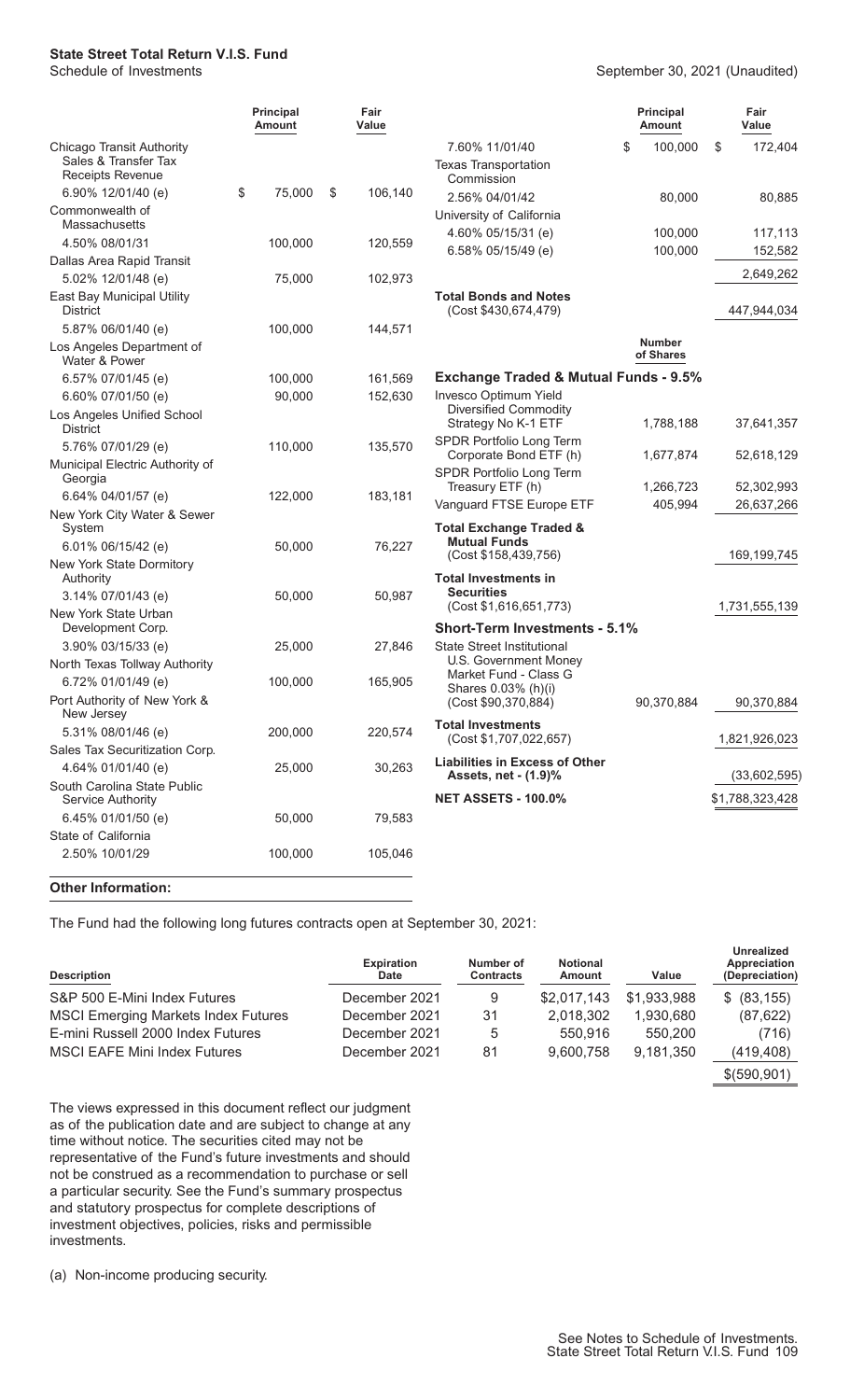- (b) State Street Corporation is the parent company of SSGA Funds Management, Inc., the Fund's investment adviser and administrator, and State Street Bank & Trust Co., the Fund's sub-administrator, custodian and accounting agent.
- (c) Pursuant to Rule 144A of the Securities Act of 1933, as amended, these securities may be resold in transactions exempt from registration, normally to qualified institutional buyers. At September 30, 2021, these securities amounted to \$12,801,454 or 0.72% of the net assets of the State Street Total Return V.I.S. Fund. These securities have been determined to be liquid using procedures established by the Fund's Board of Directors.
- (d) Security is fair valued by the Valuation Committee, in accordance with the procedures approved by the Fund's Board of Directors. Security value is determined based on level 3 inputs.
- (e) At September 30, 2021, all or a portion of this security was pledged to cover collateral requirements for futures, options, swaps and/or TBAs.
- (f) Variable Rate Security Interest rate shown is rate in effect at September 30, 2021. For securities based on a published reference rate and spread, the reference rate and spread are indicated in the description above.
- (g) Step coupon bond.
- (h) Sponsored by SSGA Funds Management, Inc., the Fund's investment adviser and administrator, and an affiliate of State Street Bank & Trust Co., the Fund's sub-administrator, custodian and accounting agent.
- (i) Coupon amount represents effective yield.
- † Percentages are based on net assets as of September 30, 2021.
- Less than 0.05%.
- \*\* Amount is less than \$0.50.

Abbreviations:

- ADR American Depositary Receipt
- AGC Assured Guaranty Corporation
- CMT Constant Maturity Treasury
- GDR Global Depositary Receipt
- ISDA International Swaps and Derivatives Association
- LIBOR London Interbank Offered Rate
- MBIA Municipal Bond Investors Assurance Corporation
- NVDR Non-Voting Depositary Receipt
- REIT Real Estate Investment Trust
- SOFR Secured Overnight Financing Rate
- SPDR Standard and Poor's Depositary Receipt
- TBA To Be Announced

The following table presents the Fund's investments measured at fair value on a recurring basis at September 30, 2021:

| <b>Investments</b>                                                                     | Level 1                       | Level 2     | Level 3               | Total             |
|----------------------------------------------------------------------------------------|-------------------------------|-------------|-----------------------|-------------------|
| <b>Investments in Securities</b>                                                       |                               |             |                       |                   |
| Domestic Equity                                                                        | 723,192,012 \$<br>S.          | 845         | $-\mathbf{(a)}$<br>S. | 723,192,857<br>S. |
| Foreign Equity                                                                         | 74,373,015                    | 316,840,116 | 5,372                 | 391,218,503       |
| U.S. Treasuries                                                                        |                               | 224,010,541 |                       | 224,010,541       |
| Agency Mortgage Backed                                                                 |                               | 108,614,286 |                       | 108,614,286       |
| Agency Collateralized Mortgage Obligations                                             |                               | 3,440,064   |                       | 3,440,064         |
| Asset Backed                                                                           |                               | 1,015,724   |                       | 1,015,724         |
| <b>Corporate Notes</b>                                                                 |                               | 98,698,700  |                       | 98,698,700        |
| Non-Agency Collateralized Mortgage Obligations                                         |                               | 3,841,149   |                       | 3,841,149         |
| Sovereign Bonds                                                                        |                               | 5,674,308   |                       | 5,674,308         |
| Municipal Bonds and Notes                                                              |                               | 2,649,262   |                       | 2,649,262         |
| Exchange Traded & Mutual Funds                                                         | 169,199,745                   |             |                       | 169,199,745       |
| Short-Term Investments                                                                 | 90,370,884                    |             |                       | 90,370,884        |
| Total Investments in Securities                                                        | \$1,057,135,656 \$764,784,995 |             | \$5,372               | \$1,821,926,023   |
| <b>Other Financial Instruments</b><br>Long Futures Contracts - Unrealized Depreciation | (590, 901)                    |             |                       | (590, 901)        |

(a) The Fund held Level 3 securities that were valued at \$0 at September 30, 2021.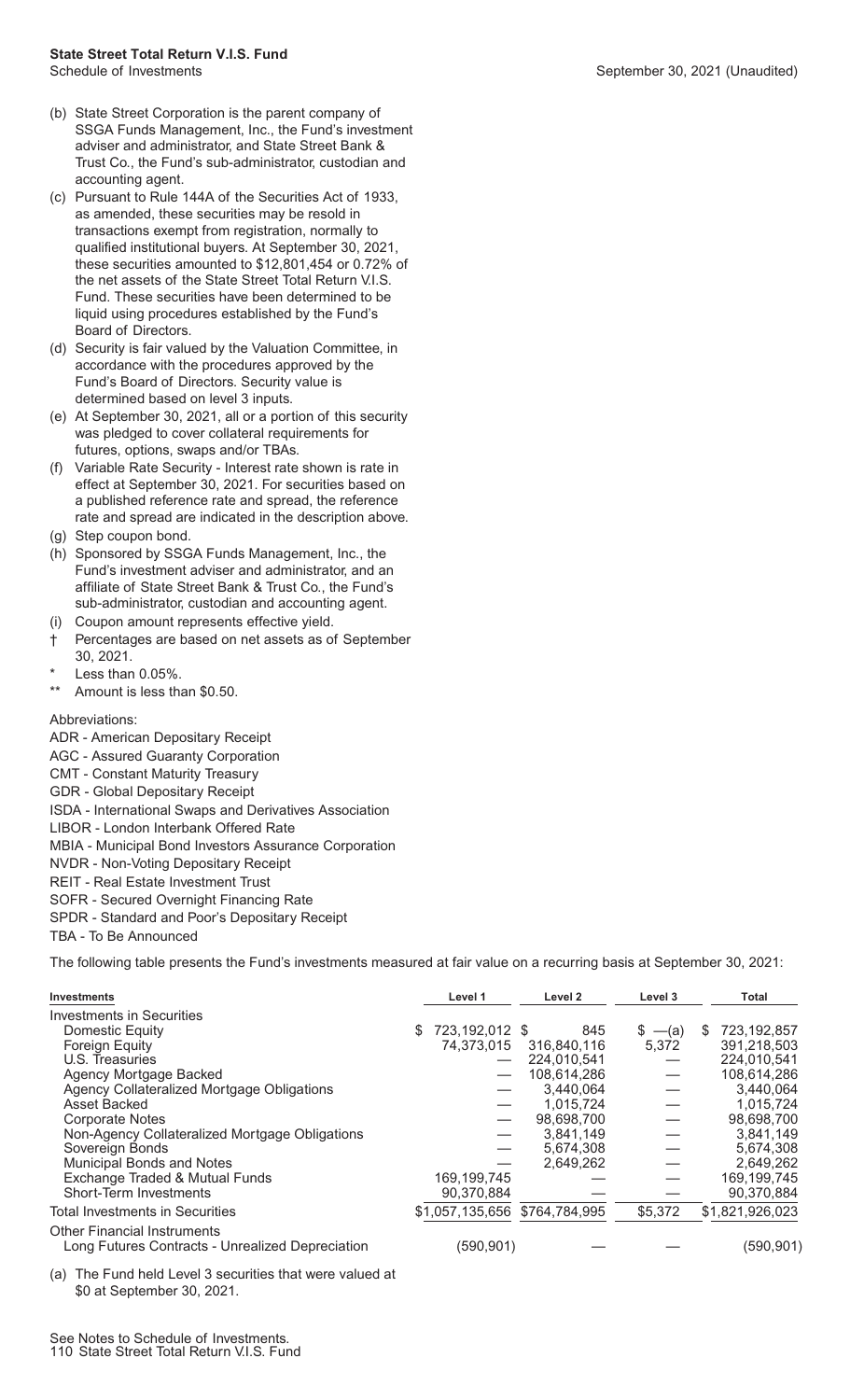#### The Fund was invested in the following countries/territories at September 30, 2021 (unaudited):

|                              | Percentage (based on |
|------------------------------|----------------------|
| <b>Country/Territory</b>     | <b>Fair Value)</b>   |
| <b>United States</b>         | 77.17%               |
| Japan                        | 3.09%                |
| China                        | 2.22%                |
| <b>United Kingdom</b>        | 1.83%                |
| Canada                       | 1.65%                |
| Switzerland                  | 1.32%                |
| France                       | 1.29%                |
| Germany<br>Taiwan            | 1.17%<br>0.99%       |
| Australia                    | 0.93%                |
| <b>Netherlands</b>           | $0.90\%$             |
| South Korea                  | 0.89%                |
| India                        | 0.83%                |
| Ireland                      | 0.57%                |
| Hong Kong                    | 0.51%                |
| Sweden                       | 0.46%                |
| Denmark                      | 0.32%                |
| Brazil                       | 0.32%                |
| Spain                        | 0.32%                |
| Supranational                | 0.27%                |
| Italy                        | 0.27%                |
| <b>Russian Federation</b>    | 0.25%<br>0.23%       |
| Saudi Arabia<br>South Africa | 0.22%                |
| Mexico                       | 0.19%                |
| Finland                      | 0.16%                |
| Singapore                    | 0.15%                |
| Thailand                     | 0.12%                |
| Israel                       | 0.11%                |
| Indonesia                    | 0.10%                |
| Norway                       | 0.10%                |
| <b>Belgium</b>               | 0.10%                |
| Malaysia                     | $0.09\%$             |
| Bermuda                      | $0.09\%$             |
| Philippines                  | 0.07%                |
| Poland                       | 0.06%                |
| Luxembourg<br>UAE            | 0.06%<br>0.06%       |
| Chile                        | 0.05%                |
| Qatar                        | 0.05%                |
| Kuwait                       | 0.04%                |
| Cayman Islands               | $0.04\%$             |
| New Zealand                  | 0.04%                |
| Uruguay                      | 0.04%                |
| Peru                         | 0.03%                |
| Austria                      | 0.03%                |
| <b>Puerto Rico</b>           | 0.03%                |
| Panama                       | 0.03%                |
| Hungary                      | 0.02%<br>0.02%       |
| Portugal<br>Cyprus           | 0.02%                |
| <b>Turkey</b>                | 0.01%                |
| Isle Of Man                  | 0.01%                |
| Greece                       | 0.01%                |
| Jersey                       | 0.01%                |
| Czech                        | 0.01%                |
| Colombia                     | 0.01%                |
| Monaco                       | 0.01%                |
| Macau                        | 0.01%                |
| Jordan                       | $0.00\%$             |
| Guernsey                     | $0.00\%$             |
| Egypt                        | $0.00\%$             |
| Romania                      | $0.00\%$             |
| Bahamas                      | $0.00\%$<br>$0.00\%$ |
| Argentina<br>Pakistan        | 0.00%                |
|                              |                      |
|                              | 100.00%              |

The Fund's % share of investment in the various categories, based on Fair Value, is as follows at September 30, 2021 (unaudited):

| Industry                               | Domestic | Foreign  | Total |
|----------------------------------------|----------|----------|-------|
| <b>Exchange Traded</b>                 |          |          |       |
| <b>Funds</b>                           | 9.29%    | $0.00\%$ | 9.29% |
| <b>Diversified Banks</b>               | 0.95%    | 2.31%    | 3.26% |
| Interactive Media &<br><b>Services</b> | 2.02%    | 0.48%    | 2.50% |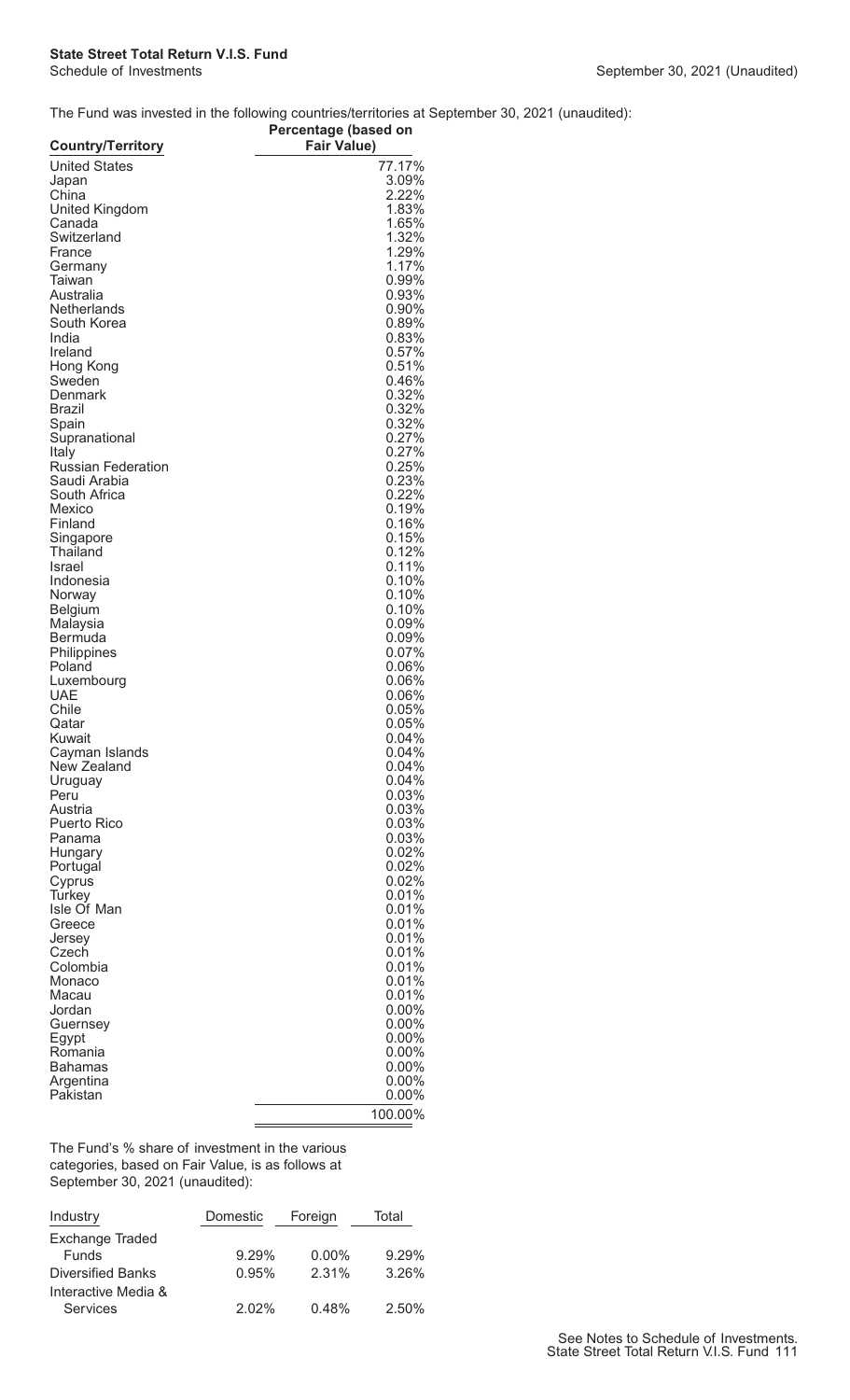| Industry                               | Domestic | Foreign  | Total |
|----------------------------------------|----------|----------|-------|
| Technology Hardware,<br>Storage &      |          |          |       |
| Peripherals                            | 1.87%    | 0.45%    | 2.32% |
| Pharmaceuticals                        | 1.20%    | 1.12%    | 2.32% |
| Semiconductors                         | 1.57%    | 0.74%    | 2.31% |
| <b>Systems Software</b>                | 2.15%    | 0.04%    | 2.19% |
| <b>Application Software</b>            | 1.63%    | 0.29%    | 1.92% |
| Internet & Direct                      |          |          |       |
| <b>Marketing Retail</b>                | 1.28%    | 0.62%    | 1.90% |
| Biotechnology                          | 1.49%    | 0.21%    | 1.70% |
| <b>Healthcare Equipment</b>            | 1.12%    | 0.36%    | 1.48% |
| Data Processing &<br>Outsourced        |          |          |       |
| <b>Services</b>                        | 1.24%    | 0.14%    | 1.38% |
| Automobile                             |          |          |       |
| Manufacturers                          | 0.61%    | 0.59%    | 1.20% |
| <b>Regional Banks</b>                  | 1.07%    | 0.04%    | 1.11% |
| Integrated Oil & Gas                   | 0.37%    | 0.58%    | 0.95% |
| <b>Industrial Machinery</b>            | 0.54%    | 0.30%    | 0.84% |
| <b>Electric Utilities</b>              | 0.52%    | 0.30%    | 0.82% |
| Packaged Foods &                       |          |          |       |
| <b>Meats</b>                           | 0.31%    | 0.51%    | 0.82% |
| Life Sciences Tools &                  |          |          |       |
| <b>Services</b>                        | 0.54%    | 0.17%    | 0.71% |
| Aerospace & Defense                    | 0.53%    | 0.16%    | 0.69% |
| Semiconductor                          |          |          |       |
| Equipment                              | 0.32%    | 0.36%    | 0.68% |
| IT Consulting & Other                  |          |          |       |
| <b>Services</b>                        | 0.22%    | 0.46%    | 0.68% |
| Integrated                             |          |          |       |
| Telecommunication                      |          |          |       |
| Services                               | 0.34%    | 0.31%    | 0.65% |
| Movies &                               |          |          |       |
| Entertainment                          | 0.58%    | 0.06%    | 0.64% |
| Life & Health                          |          |          |       |
| Insurance                              | 0.17%    | 0.46%    | 0.63% |
| <b>Specialty Chemicals</b>             | 0.36%    | 0.27%    | 0.63% |
| Asset Management &                     |          |          |       |
| <b>Custody Banks</b>                   | 0.43%    | 0.16%    | 0.59% |
| Industrial                             |          |          |       |
| Conglomerates                          | 0.32%    | 0.25%    | 0.57% |
| <b>Restaurants</b>                     | 0.46%    | 0.10%    | 0.56% |
| Apparel, Accessories                   |          |          |       |
| & Luxury Goods                         | $0.07\%$ | 0.48%    | 0.55% |
| Oil & Gas Exploration                  |          |          |       |
| & Production                           | 0.45%    | 0.10%    | 0.55% |
| <b>Household Products</b>              | 0.41%    | 0.12%    | 0.53% |
| <b>Electrical Components</b>           |          |          |       |
| & Equipment                            | 0.35%    | 0.15%    | 0.50% |
| <b>Financial Exchanges</b>             |          |          |       |
| & Data                                 | 0.34%    | 0.15%    | 0.49% |
| Managed Healthcare                     | 0.47%    | 0.01%    | 0.48% |
| Multi-Sector Holdings                  | 0.41%    | 0.08%    | 0.49% |
| <b>Specialized REITs</b>               | 0.47%    | $0.00\%$ | 0.47% |
| Property & Casualty                    |          |          |       |
| Insurance                              | 0.26%    | 0.20%    | 0.46% |
| Investment Banking &                   |          |          |       |
| <b>Brokerage</b>                       | 0.39%    | 0.07%    | 0.46% |
| Soft Drinks                            | 0.40%    | 0.04%    | 0.44% |
| <b>Building Products</b>               | 0.24%    | 0.20%    | 0.44% |
| Home Improvement                       |          |          |       |
| Retail                                 | 0.40%    | 0.01%    | 0.41% |
| Research &                             |          |          |       |
| <b>Consulting Services</b>             | 0.21%    | 0.20%    | 0.41% |
| Railroads                              | 0.22%    | 0.18%    | 0.40% |
| Hypermarkets &<br><b>Super Centers</b> | 0.34%    | 0.06%    | 0.40% |
|                                        |          |          |       |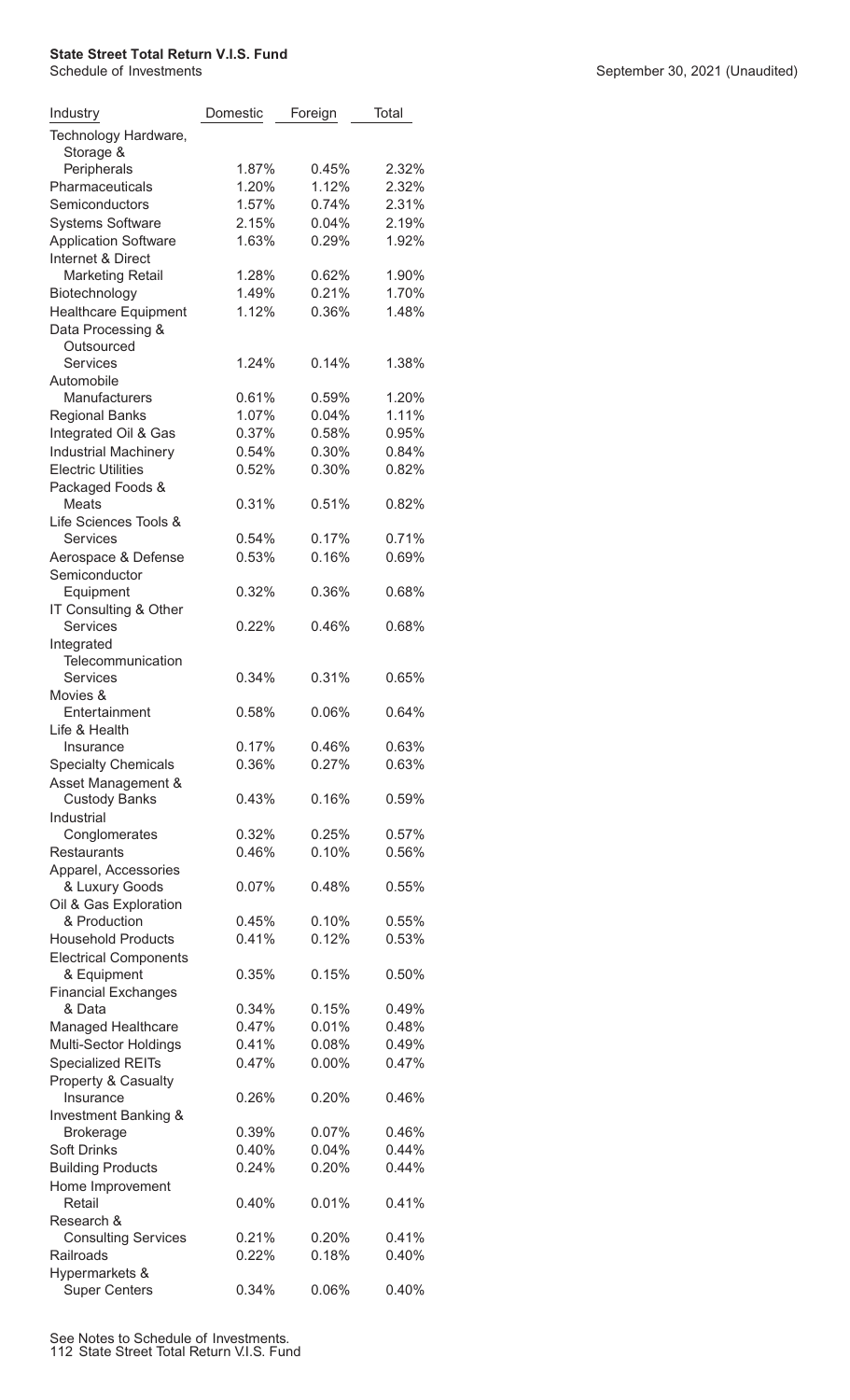| Industry                                                  | Domestic       | Foreign        | Total          |
|-----------------------------------------------------------|----------------|----------------|----------------|
| Trading Companies &                                       |                |                |                |
| <b>Distributors</b><br><b>Personal Products</b>           | 0.18%<br>0.10% | 0.20%<br>0.28% | 0.38%<br>0.38% |
| Communications                                            |                |                |                |
| Equipment                                                 | 0.32%          | 0.06%          | 0.38%          |
| <b>Healthcare Services</b>                                | 0.33%          | 0.04%          | 0.37%          |
| Internet Services &                                       |                |                |                |
| Infrastructure                                            | 0.22%          | 0.14%          | 0.36%          |
| Multi-Utilities                                           | 0.24%          | 0.12%          | 0.36%          |
| Cable & Satellite                                         | 0.34%          | 0.02%          | 0.36%          |
| <b>Wireless</b>                                           |                |                |                |
| Telecommunication                                         |                |                |                |
| <b>Services</b><br><b>Consumer Finance</b>                | 0.07%<br>0.31% | 0.28%<br>0.04% | 0.35%<br>0.35% |
| Diversified Metals &                                      |                |                |                |
| Mining                                                    | 0.02%          | 0.33%          | 0.35%          |
| Electronic                                                |                |                |                |
| Components                                                | 0.11%          | 0.22%          | 0.33%          |
| Air Freight & Logistics                                   | 0.21%          | 0.12%          | 0.33%          |
| Multi-Line Insurance                                      | 0.08%          | 0.24%          | 0.32%          |
| Tobacco                                                   | 0.19%          | 0.12%          | 0.31%          |
| Construction                                              |                |                |                |
| Machinery & Heavy                                         |                |                |                |
| <b>Trucks</b>                                             | 0.21%          | 0.10%          | 0.31%          |
| <b>Electronic Equipment</b><br>& Instruments              | 0.18%          | 0.13%          | 0.31%          |
| <b>Healthcare Supplies</b>                                | 0.19%          | 0.10%          | 0.29%          |
| Oil & Gas Refining &                                      |                |                |                |
| Marketing                                                 | 0.12%          | 0.17%          | 0.29%          |
| <b>Food Retail</b>                                        | 0.05%          | 0.24%          | 0.29%          |
| <b>Commodity Chemicals</b>                                | 0.09%          | 0.20%          | 0.29%          |
| Construction &                                            |                |                |                |
| Engineering                                               | 0.14%          | 0.14%          | 0.28%          |
| <b>Steel</b>                                              | 0.09%          | 0.19%          | 0.28%          |
| Hotels, Resorts &<br><b>Cruise Lines</b>                  | 0.23%          | 0.05%          | 0.28%          |
| Auto Parts &                                              |                |                |                |
| Equipment                                                 | 0.12%          | 0.14%          | 0.26%          |
| <b>Apparel Retail</b>                                     | 0.18%          | 0.08%          | 0.26%          |
| Oil & Gas Storage &                                       |                |                |                |
| Transportation                                            | 0.12%          | 0.14%          | 0.26%          |
| Casinos & Gaming                                          | 0.14%          | 0.11%          | 0.25%          |
| Interactive Home                                          |                |                |                |
| Entertainment                                             | 0.10%          | 0.14%          | 0.24%          |
| <b>Industrial REITs</b>                                   | 0.19%          | 0.05%          | 0.24%          |
| <b>Retail REITs</b><br>Footwear                           | 0.18%<br>0.20% | 0.05%<br>0.03% | 0.23%<br>0.23% |
| <b>General Merchandise</b>                                |                |                |                |
| <b>Stores</b>                                             | 0.16%          | 0.07%          | 0.23%          |
| <b>Distillers &amp; Vintners</b>                          | 0.04%          | 0.17%          | 0.21%          |
| Home Building                                             | 0.17%          | 0.04%          | 0.21%          |
| <b>Automotive Retail</b>                                  | 0.18%          | 0.03%          | 0.21%          |
| Healthcare                                                |                |                |                |
| Technology                                                | 0.18%          | 0.03%          | 0.21%          |
| Thrifts & Mortgage                                        |                |                |                |
| Finance                                                   | 0.15%          | 0.06%          | 0.21%          |
| Trucking                                                  | 0.19%          | 0.01%          | 0.20%          |
| <b>Residential REITs</b><br><b>Construction Materials</b> | 0.19%          | $0.00\%$       | 0.19%          |
| <b>Insurance Brokers</b>                                  | 0.05%<br>0.17% | 0.14%<br>0.02% | 0.19%<br>0.19% |
| Gold                                                      | 0.04%          | 0.14%          | 0.18%          |
| <b>Healthcare Facilities</b>                              | 0.14%          | 0.04%          | 0.18%          |
| <b>Gas Utilities</b>                                      | 0.08%          | 0.10%          | 0.18%          |
| <b>Consumer Electronics</b>                               | 0.02%          | 0.16%          | 0.18%          |
| Environmental &                                           |                |                |                |
| <b>Facilities Services</b>                                | 0.15%          | 0.02%          | 0.17%          |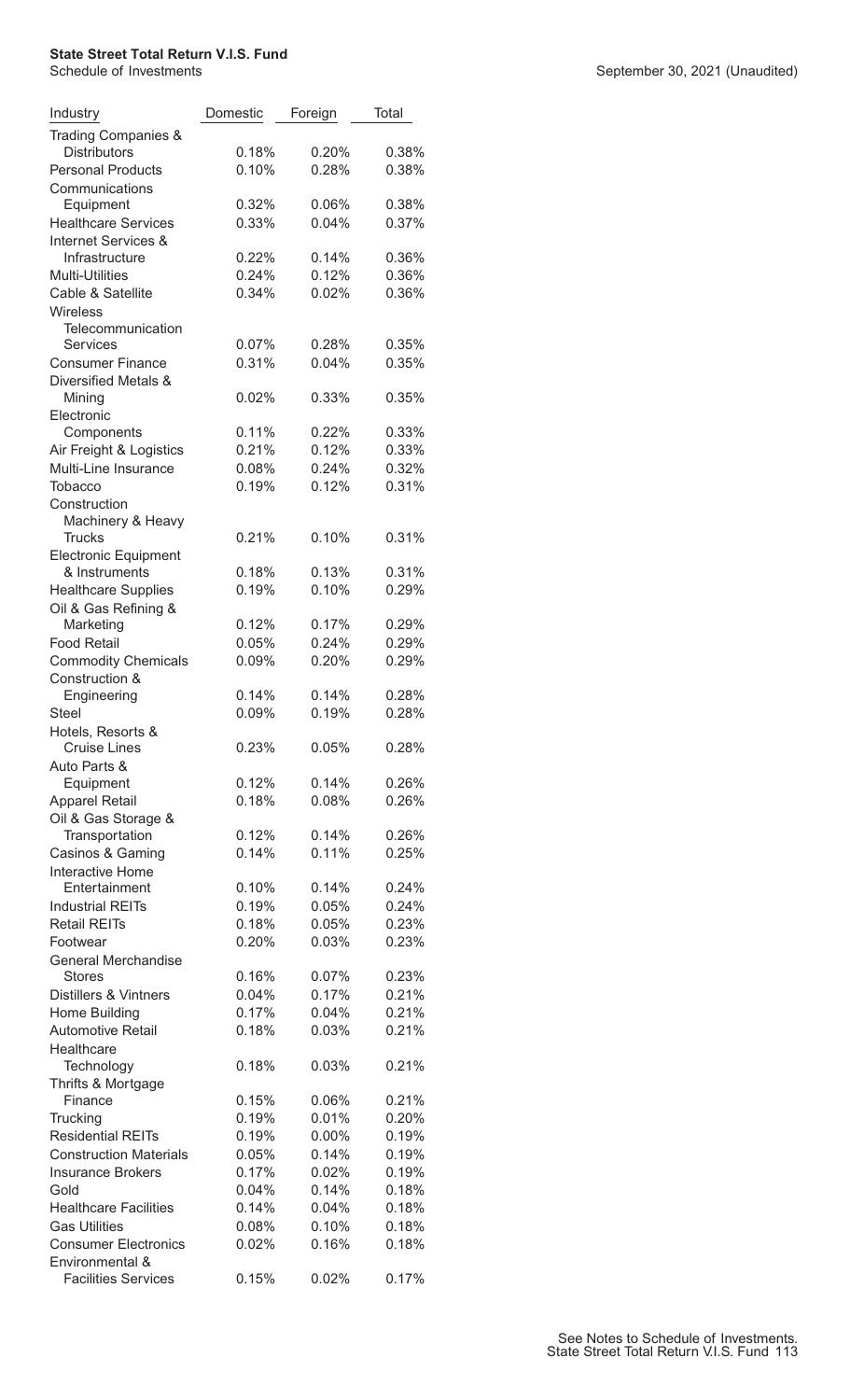| Industry                               | Domestic | Foreign  | Total          |
|----------------------------------------|----------|----------|----------------|
| Human Resource &<br>Employment         |          |          |                |
| <b>Services</b>                        | 0.09%    | 0.08%    | 0.17%          |
| <b>Office REITs</b>                    | 0.13%    | 0.03%    | 0.16%          |
| <b>Diversified REITs</b>               | 0.10%    | 0.05%    | 0.15%          |
| <b>Specialty Stores</b>                | 0.12%    | 0.02%    | 0.14%          |
| <b>Brewers</b>                         | 0.01%    | 0.13%    | 0.14%          |
| Airlines                               | 0.11%    | 0.03%    | 0.14%          |
| <b>Health Care REITs</b>               | 0.14%    | $0.00\%$ | 0.14%          |
| Mortgage REITs                         | 0.13%    | $0.00\%$ | 0.13%          |
| Leisure Products                       | 0.09%    | 0.04%    | 0.13%          |
| Oil & Gas Equipment                    |          |          |                |
| & Services                             | 0.12%    | 0.01%    | 0.13%          |
| Agricultural & Farm                    |          |          |                |
| Machinery                              | 0.10%    | 0.03%    | 0.13%          |
| Fertilizers &                          |          |          |                |
| Agricultural<br>Chemicals              | 0.06%    | 0.07%    | 0.13%          |
| <b>Real Estate Operating</b>           |          |          |                |
| Companies                              | 0.01%    | 0.11%    | 0.12%          |
| <b>Diversified Real</b>                |          |          |                |
| <b>Estate Activities</b>               | 0.01%    | 0.12%    | 0.13%          |
| <b>Diversified Chemicals</b>           | 0.02%    | 0.10%    | 0.12%          |
| <b>Diversified Capital</b>             |          |          |                |
| <b>Markets</b>                         | $0.00\%$ | 0.12%    | 0.12%          |
| Advertising                            | 0.06%    | 0.05%    | 0.11%          |
| Electronic                             |          |          |                |
| Manufacturing                          |          |          |                |
| <b>Services</b>                        | 0.04%    | 0.06%    | 0.10%          |
| Healthcare                             |          |          |                |
| <b>Distributors</b>                    | 0.09%    | 0.02%    | 0.11%          |
| Paper Packaging                        | 0.07%    | 0.03%    | 0.10%          |
| <b>Industrial Gases</b>                | 0.04%    | 0.06%    | 0.10%          |
| <b>Real Estate Services</b>            | 0.09%    | 0.01%    | 0.10%          |
| Marine                                 | 0.02%    | 0.08%    | 0.10%          |
| Reinsurance                            | 0.01%    | 0.08%    | 0.09%          |
| <b>Real Estate</b>                     |          |          |                |
| Development                            | $0.00\%$ | 0.09%    | 0.09%          |
| <b>Broadcasting</b>                    | 0.09%    | 0.01%    | 0.10%          |
| <b>Diversified Support</b>             |          |          |                |
| <b>Services</b>                        | 0.08%    | 0.01%    | 0.09%          |
| <b>Water Utilities</b>                 | 0.07%    | 0.02%    | 0.09%          |
| <b>Heavy Electrical</b>                |          |          |                |
| Equipment                              | 0.02%    | 0.07%    | 0.09%          |
| <b>Hotel &amp; Resort REITs</b>        | 0.08%    | $0.00\%$ | 0.08%          |
| <b>Food Distributors</b>               | 0.07%    | 0.01%    | 0.08%          |
| <b>Education Services</b>              | 0.07%    | 0.01%    | 0.08%          |
| Metal & Glass                          |          |          |                |
| Containers                             | 0.07%    | 0.01%    | 0.08%          |
| <b>Agricultural Products</b>           | 0.05%    | 0.02%    | 0.07%          |
| <b>Other Diversified</b>               |          |          |                |
| <b>Financial Services</b>              | 0.01%    | 0.06%    | 0.07%          |
| Copper                                 | 0.04%    | 0.03%    | 0.07%          |
| <b>Tires &amp; Rubber</b>              | 0.01%    | 0.05%    | 0.06%          |
| <b>Paper Products</b>                  | 0.02%    | 0.04%    | 0.06%          |
| Independent Power                      |          |          |                |
| Producers & Energy<br>Traders          | 0.03%    | 0.03%    | 0.06%          |
|                                        | 0.03%    | 0.03%    | 0.06%          |
| <b>Household Appliances</b>            | 0.02%    | 0.03%    |                |
| Renewable Electricity<br>Aluminum      | 0.02%    | 0.03%    | 0.05%<br>0.05% |
|                                        | 0.03%    | 0.03%    | 0.06%          |
| <b>Department Stores</b><br>Technology |          |          |                |
| <b>Distributors</b>                    | 0.05%    | 0.00%    | 0.05%          |
| Leisure Facilities                     | 0.03%    | 0.02%    | 0.05%          |
| <b>Alternative Carriers</b>            | 0.05%    | 0.00%    | 0.05%          |
|                                        |          |          |                |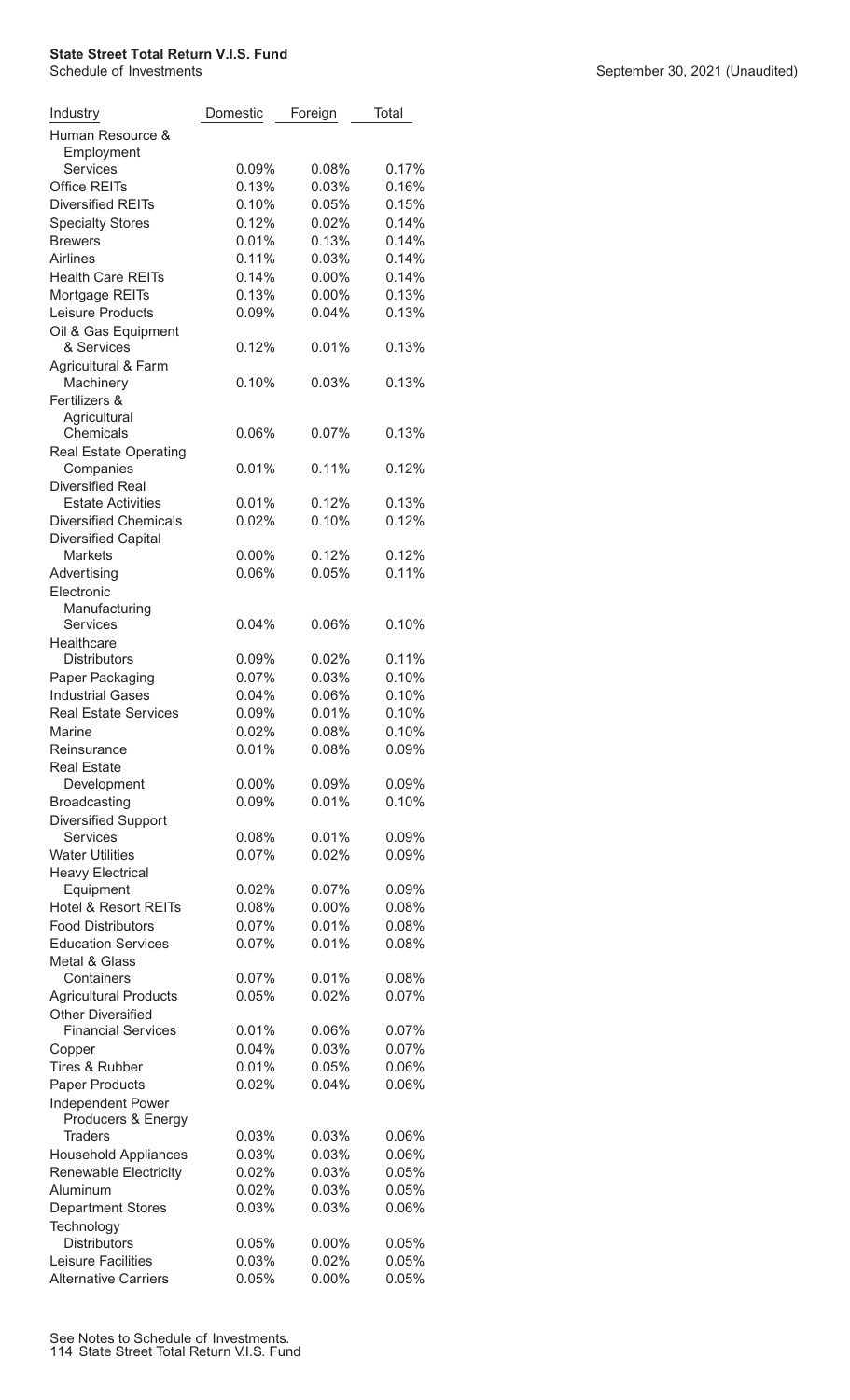| Industry                         | Domestic | Foreign           | Total    |
|----------------------------------|----------|-------------------|----------|
| Coal & Consumable                |          |                   |          |
| <b>Fuels</b>                     | 0.02%    | 0.03%             | 0.05%    |
| Publishing                       | 0.03%    | 0.01%             | 0.04%    |
| Home Furnishing                  |          |                   |          |
| Retail                           | 0.04%    | 0.01%             | 0.05%    |
| Computer &                       |          |                   |          |
| <b>Electronics Retail</b>        | 0.04%    | $0.01\%$          | 0.05%    |
| Drug Retail                      | 0.03%    | 0.02%             | 0.05%    |
| <b>Highways &amp; Railtracks</b> | 0.00%    | 0.04%             | 0.04%    |
| <b>Airport Services</b>          | 0.00%    | 0.04%             | 0.04%    |
| <b>Distributors</b>              | 0.04%    | 0.00%             | 0.04%    |
| Home Furnishings                 | 0.03%    | 0.00%             | 0.03%    |
| Security & Alarm                 |          |                   |          |
| Services                         | 0.01%    | 0.02%             | 0.03%    |
| Office Services &                |          |                   |          |
| Supplies                         | 0.03%    | $0.00\%$          | 0.03%    |
| <b>Specialized Consumer</b>      |          |                   |          |
| <b>Services</b>                  | 0.03%    | $0.00\%$          | $0.03\%$ |
| Precious Metals &                |          |                   |          |
| Minerals                         | 0.00%    | 0.03%             | 0.03%    |
| <b>Specialized Finance</b>       | 0.00%    | 0.02%             | 0.02%    |
| Motorcycle                       |          |                   |          |
| Manufacturers                    | 0.01%    | 0.02%             | 0.03%    |
| <b>Commercial Printing</b>       | 0.01%    | 0.01%             | 0.02%    |
| <b>Forest Products</b>           | 0.00%    | 0.01%             | 0.01%    |
| Oil & Gas Drilling               | 0.02%    | 0.00%             | 0.02%    |
| Marine Ports &                   |          |                   |          |
| <b>Services</b>                  | $0.00\%$ | 0.01%             | 0.01%    |
| Silver                           | 0.01%    | 0.00%             | 0.01%    |
| Housewares &                     |          |                   |          |
| Specialties                      | 0.01%    | 0.00%             | 0.01%    |
| <b>Textiles</b>                  | 0.00%    | 0.00%             | 0.00%    |
|                                  |          |                   | 70.45%   |
|                                  |          | Percentage (based |          |
| Sector                           |          | on Fair Value)    |          |
| <b>U.S. Treasuries</b>           |          |                   | 12.29%   |
| Agency Mortgage                  |          |                   |          |

| U.S. Treasuries              | 12.29%            |
|------------------------------|-------------------|
| Agency Mortgage              |                   |
| <b>Backed</b>                | 5.96%             |
| Corporate Notes              | 5.42%             |
| Sovereign Bonds              | 0.31%             |
| Non-Agency                   |                   |
| Collateralized               |                   |
| Mortgage                     |                   |
| Obligations                  | $0.21\%$          |
| <b>Agency Collateralized</b> |                   |
| Mortgage                     |                   |
| Obligations                  | $0.19\%$          |
| Municipal Bonds and          |                   |
| <b>Notes</b>                 | $0.15\%$          |
| Asset Backed                 | $0.06\%$          |
|                              | 24.59%            |
|                              | Percentage (based |
|                              |                   |

| <b>Short-Term Investments</b> | on Fair Value) |  |  |  |
|-------------------------------|----------------|--|--|--|
| Short-Term                    |                |  |  |  |
| Investments                   | 4.96%          |  |  |  |
|                               | 100.00%        |  |  |  |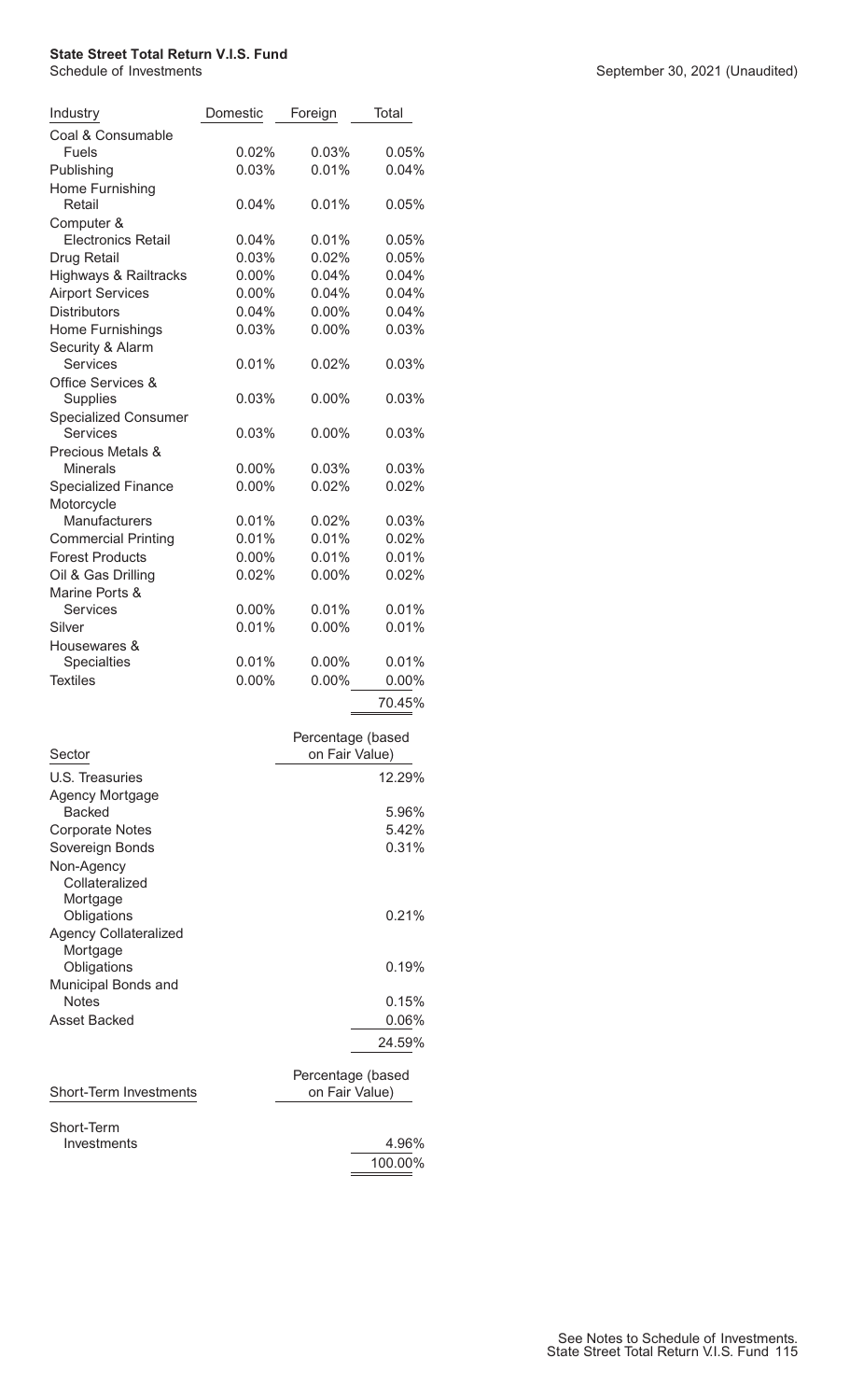### Affiliate Table

|                                                                                                      | <b>Number</b><br>of Shares<br>Held at<br>12/31/20 | Value at<br>12/31/20                                        | Cost of<br><b>Purchases</b> | <b>Proceeds</b><br>from<br><b>Shares</b><br>Sold      | <b>Realized</b><br>Gain<br>(Loss) | Change in<br><b>Unrealized</b><br><b>Appreciation</b><br>(Depreciation) | Number of<br><b>Shares</b><br>Held at<br>9/30/21 | Value at<br>9/30/21       | <b>Dividend</b><br><b>Income</b> |
|------------------------------------------------------------------------------------------------------|---------------------------------------------------|-------------------------------------------------------------|-----------------------------|-------------------------------------------------------|-----------------------------------|-------------------------------------------------------------------------|--------------------------------------------------|---------------------------|----------------------------------|
| SPDR Bloomberg<br><b>Barclays High Yield</b><br>Bond ETF                                             |                                                   | 829,249 \$90,338,386 \$67,020,125 \$157,202,654 \$3,894,486 |                             |                                                       |                                   | \$(4,050,343)                                                           | $-$ \$                                           |                           | $-$ \$2,205,474                  |
| SPDR Bloomberg<br><b>Barclays International</b><br><b>Treasury Bond ETF</b>                          | 1,143,138                                         | 35,700,200                                                  | 1,194,104                   | 36,212,733                                            | 558,734                           | (1,240,305)                                                             |                                                  |                           | 26,409                           |
| <b>SPDR Dow Jones REIT</b><br><b>ETF</b>                                                             | 54,355                                            | 4,712,578                                                   |                             | 5,854,498                                             | 1,550,420                         | (408, 500)                                                              |                                                  |                           | 74,268                           |
| SPDR Portfolio Long<br>Term Corporate Bond<br><b>ETF</b>                                             | 546,231                                           | 18,080,246                                                  | 42,010,123                  | 6,398,241                                             | (120, 374)                        | (953, 625)                                                              | 1,677,874                                        | 52,618,129                | 591,173                          |
| <b>SPDR Portfolio Long</b><br>Term Treasury ETF                                                      |                                                   |                                                             | 60,206,359                  | 10,444,652                                            | 329,016                           | 2,212,270                                                               | 1,266,723                                        | 52,302,993                | 319,283                          |
| <b>State Street Institutional</b><br>U.S. Government<br>Money Market Fund -<br><b>Class G Shares</b> | 84,964,250                                        | 84,964,250                                                  | 482,255,278                 | 476,848,644                                           |                                   |                                                                         | 90,370,884                                       | 90,370,884                | 5,012                            |
| <b>TOTAL</b>                                                                                         |                                                   |                                                             |                             | \$233,795,660 \$652,685,989 \$692,961,422 \$6,212,282 |                                   | \$(4,440,503)                                                           |                                                  | \$195,292,006 \$3,221,619 |                                  |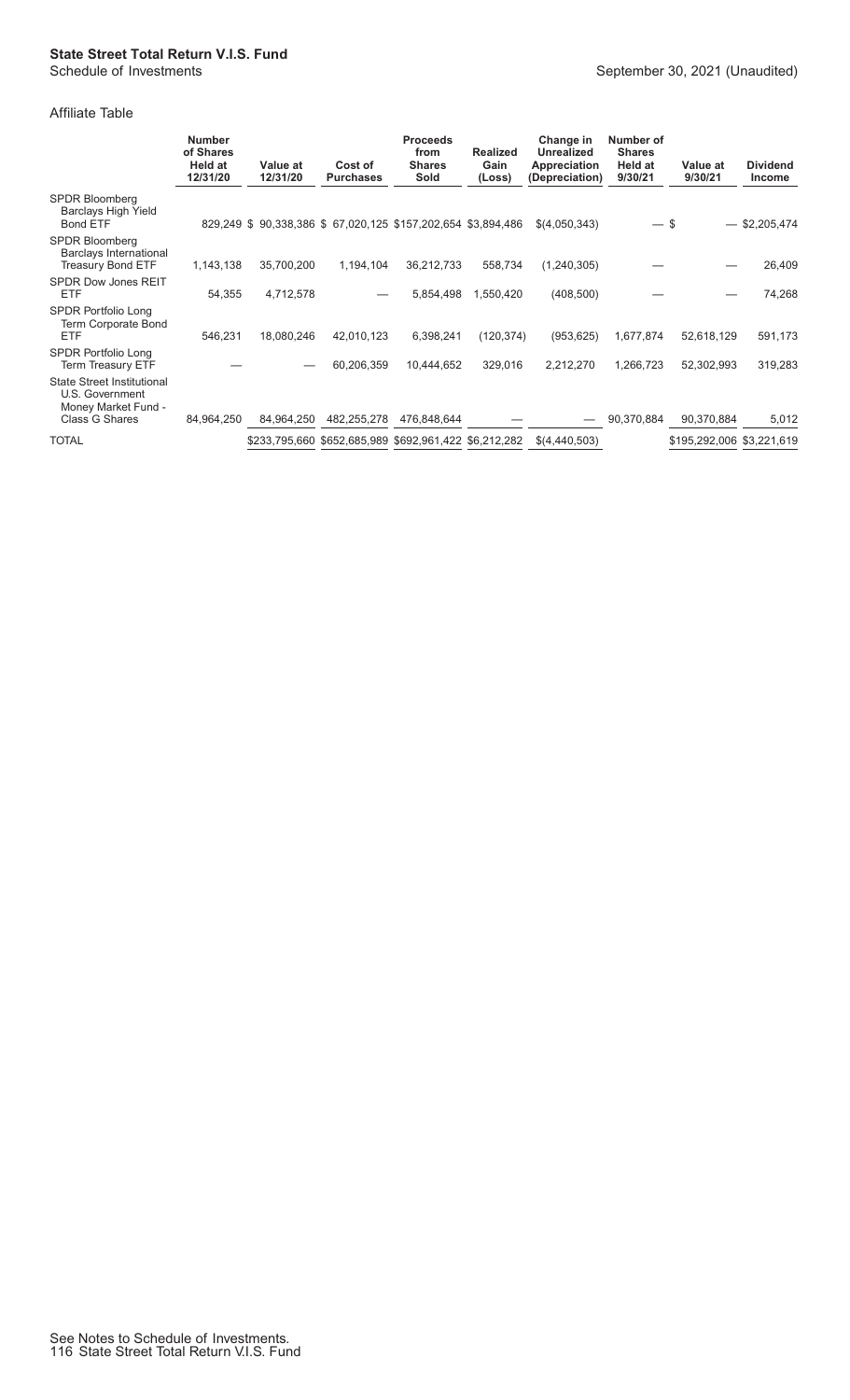### **State Street Real Estate Securities V.I.S. Fund**

|                                                         | <b>Number</b><br>of Shares | Fair<br>Value          |
|---------------------------------------------------------|----------------------------|------------------------|
| Common Stock (REITs) - 99.5% †                          |                            |                        |
| Alternate Housing - 10.5%                               |                            |                        |
| American Campus<br>Communities Inc.                     | 16,720                     | \$<br>810,084          |
| Invitation Homes Inc.                                   | 39,590                     | 1,517,485              |
| Sun Communities Inc.                                    | 4,990                      | 923,649                |
|                                                         |                            | 3,251,218              |
|                                                         |                            |                        |
| Data Center - 10.3%                                     |                            |                        |
| Digital Realty Trust Inc.                               | 6,400                      | 924,480                |
| Equinix Inc.                                            | 2,840                      | 2,243,969              |
|                                                         |                            | 3,168,449              |
| Healthcare - 10.8%                                      |                            |                        |
| <b>Diversified Healthcare Trust</b>                     | 22,990                     | 77,936                 |
| Healthpeak Properties Inc.                              | 7,380                      | 247,082                |
| Medical Properties Trust Inc.                           | 31,050                     | 623,174                |
| Omega Healthcare                                        |                            |                        |
| Investors Inc.                                          | 3,059                      | 91,648                 |
| Sabra Health Care REIT Inc.                             | 21,850                     | 321,632                |
| Ventas Inc.<br>Welltower Inc.                           | 17,059                     | 941,827                |
|                                                         | 12,590                     | 1,037,416              |
|                                                         |                            | 3,340,715              |
| Hotel - 3.9%                                            |                            |                        |
| Apple Hospitality REIT Inc.                             | 5,397                      | 84,895                 |
| Host Hotels & Resorts Inc. (a)                          | 33,410                     | 545,585                |
| Park Hotels & Resorts Inc. (a)                          | 12,711                     | 243,288                |
| Xenia Hotels & Resorts Inc. (a)                         | 17,936                     | 318,185                |
|                                                         |                            | 1,191,953              |
| Industrial - 14.3%                                      |                            |                        |
| <b>Americold Realty Trust</b>                           | 13,229                     | 384,303                |
| Duke Realty Corp.                                       | 17,345                     | 830,305                |
| First Industrial Realty Trust Inc.                      | 6,822                      | 355,290                |
| Prologis Inc.                                           | 18,010                     | 2,258,994              |
| Rexford Industrial Realty Inc.                          | 10,320                     | 585,660                |
|                                                         |                            | 4,414,552              |
|                                                         |                            |                        |
| Multifamily - 13.7%                                     |                            |                        |
| AvalonBay Communities Inc.<br><b>Equity Residential</b> | 5,060                      | 1,121,498<br>1,153,110 |
| Essex Property Trust Inc.                               | 14,250<br>1,686            | 539,082                |
| Independence Realty                                     |                            |                        |
| Trust Inc.                                              | 6,711                      | 136,569                |
| Mid-America Apartment<br>Communities Inc.               |                            |                        |
| UDR Inc.                                                | 1,940<br>17,347            | 362,295<br>919,044     |
|                                                         |                            |                        |
|                                                         |                            | 4,231,598              |
| Net Lease - 5.0%                                        |                            |                        |
| Agree Realty Corp.                                      | 9,260                      | 613,290                |
| Broadstone Net Lease Inc.                               | 5,426                      | 134,619                |
| STORE Capital Corp.                                     | 11,642                     | 372,893                |
| <b>VEREIT Inc.</b>                                      | 9,647                      | 436,334                |
|                                                         |                            | 1,557,136              |
| Office - 6.8%                                           |                            |                        |
| <b>Brandywine Realty Trust</b>                          | 12,277                     | 164,757                |
| Cousins Properties Inc.                                 | 11,750                     | 438,157                |
| Empire State Realty Trust Inc.,                         |                            |                        |
| Class A                                                 | 13,420                     | 134,603                |
| Hudson Pacific Properties Inc.                          | 10,740                     | 282,140                |
| <b>JBG SMITH Properties</b><br>Kilroy Realty Corp.      | 13,646<br>6,942            | 404,058<br>459,630     |
|                                                         |                            |                        |

September 30, 2021 (Unaudited)

|                                                                                                     | <b>Number</b><br>of Shares | Fair<br>Value    |           |
|-----------------------------------------------------------------------------------------------------|----------------------------|------------------|-----------|
| SL Green Realty Corp.                                                                               | 3,080                      | \$               | 218,187   |
|                                                                                                     |                            |                  | 2,101,532 |
| Regional Malls - 2.9%                                                                               |                            |                  |           |
| Simon Property Group Inc.                                                                           | 6,980                      |                  | 907,191   |
| Self Storage - 7.7%                                                                                 |                            |                  |           |
| Extra Space Storage Inc.                                                                            | 3,560                      |                  | 598,044   |
| Life Storage Inc.                                                                                   | 7,290                      |                  | 836,455   |
| <b>Public Storage</b>                                                                               | 3,150                      |                  | 935,865   |
|                                                                                                     |                            |                  | 2,370,364 |
| Shopping Centers - 6.5%                                                                             |                            |                  |           |
| <b>Acadia Realty Trust</b>                                                                          | 18,840                     |                  | 384,525   |
| Brixmor Property Group Inc.                                                                         | 36,170                     |                  | 799,719   |
| Phillips Edison &                                                                                   |                            |                  |           |
| Company Inc.<br><b>Retail Opportunity Investments</b>                                               | 6,406                      |                  | 196,728   |
| Corp.                                                                                               | 6,958                      |                  | 121,208   |
| Retail Properties of<br>America Inc., Class A                                                       | 23,770                     |                  | 306,158   |
| <b>RPT Realty</b>                                                                                   | 16,132                     |                  | 205,844   |
|                                                                                                     |                            |                  | 2,014,182 |
|                                                                                                     |                            |                  |           |
| Specialty - 7.1%                                                                                    |                            |                  |           |
| <b>EPR Properties</b>                                                                               | 2,590                      |                  | 127,894   |
| Gaming & Leisure<br>Properties Inc.                                                                 | 4,861                      |                  | 225,161   |
| MGM Growth Properties LLC,                                                                          |                            |                  |           |
| Class A                                                                                             | 10,590                     |                  | 405,597   |
| Outfront Media Inc.                                                                                 | 8,588                      |                  | 216,418   |
| SBA Communications Corp.                                                                            | 1,994                      |                  | 659,157   |
| VICI Properties Inc.                                                                                | 19,247                     |                  | 546,807   |
|                                                                                                     |                            |                  | 2,181,034 |
| <b>Total Common Stock (REITs)</b><br>(Cost \$22,983,923)                                            |                            | 30,729,924       |           |
| <b>Short-Term Investments - 0.7%</b>                                                                |                            |                  |           |
| State Street Institutional<br>U.S. Government Money<br>Market Fund - Class G<br>Shares 0.03% (b)(c) |                            |                  |           |
| (Cost \$205,297)                                                                                    | 205,297                    |                  | 205,297   |
| <b>Total Investments</b><br>(Cost \$23,189,220)                                                     |                            | 30,935,221       |           |
| <b>Liabilities in Excess of Other</b><br>Assets, net - (0.2)%                                       |                            |                  | (67, 581) |
| <b>NET ASSETS - 100.0%</b>                                                                          |                            | \$<br>30,867,640 |           |

The views expressed in this document reflect our judgment as of the publication date and are subject to change at any time without notice. The securities cited may not be representative of the Fund's future investments and should not be construed as a recommendation to purchase or sell a particular security. See the Fund's summary prospectus and statutory prospectus for complete descriptions of investment objectives, policies, risks and permissible investments.

- (a) Non-income producing security.
- (b) Sponsored by SSGA Funds Management, Inc., the Fund's investment adviser and administrator, and an affiliate of State Street Bank & Trust Co., the Fund's sub-administrator, custodian and accounting agent. (c) Coupon amount represents effective yield.
- † Percentages are based on net assets as of September 30, 2021.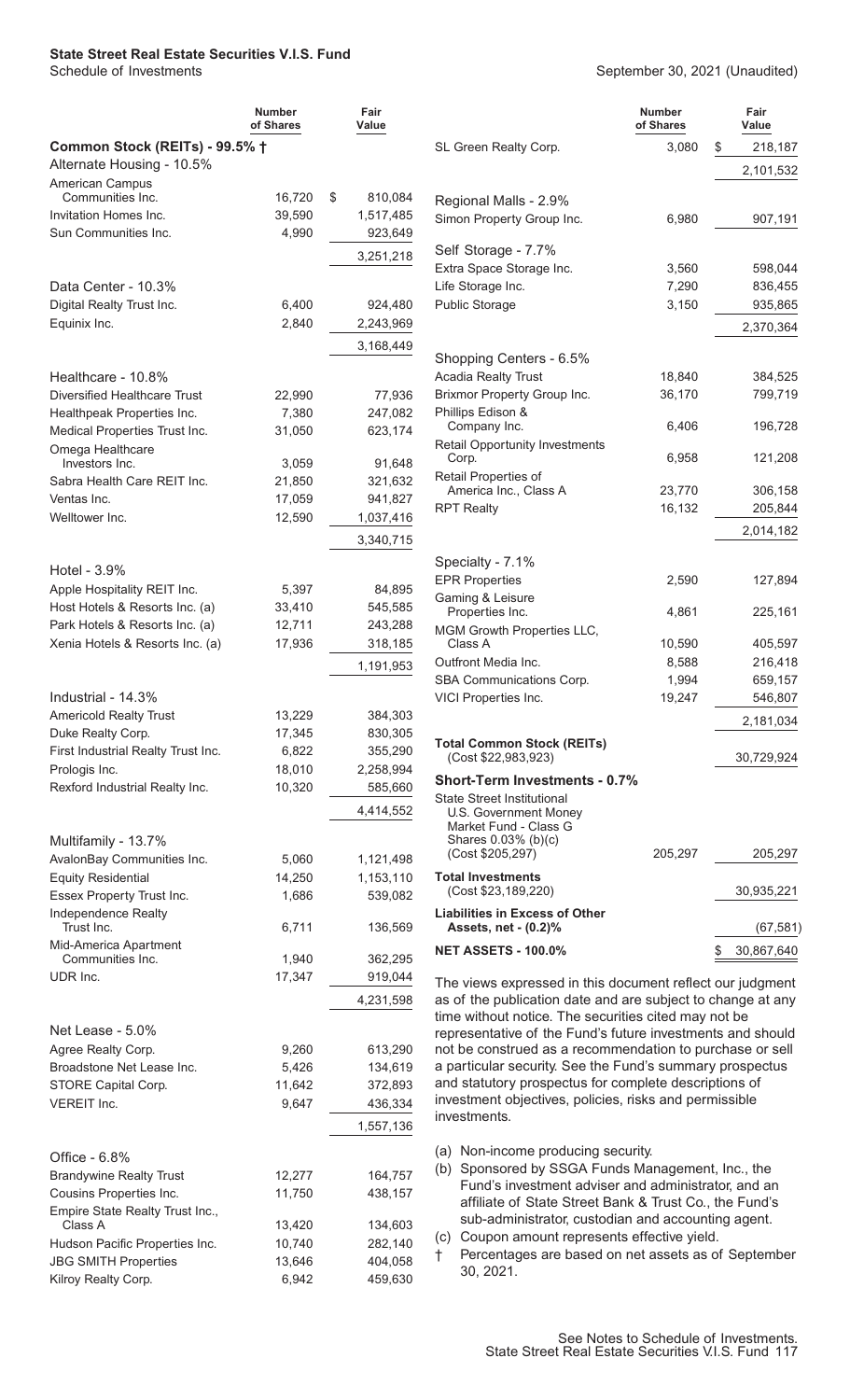### **State Street Real Estate Securities V.I.S. Fund**

#### Abbreviations: REIT - Real Estate Investment Trust

The following table presents the Fund's investments measured at fair value on a recurring basis at September 30, 2021:

| Investments                     | Level 1      | Level 2 | Level 3 | Total        |
|---------------------------------|--------------|---------|---------|--------------|
| Investments in Securities       |              |         |         |              |
| Common Stock                    | \$30,729,924 |         | $S-$    | \$30,729,924 |
| Short-Term Investments          | 205.297      |         |         | 205,297      |
| Total Investments in Securities | \$30,935,221 |         | $s-$    | \$30,935,221 |

#### Affiliate Table

|                                                                                  | <b>Number</b><br>of Shares<br><b>Held at</b><br>12/31/20 | Value at | Cost of<br>12/31/20 Purchases             | <b>Proceeds</b><br>from<br><b>Shares</b><br>Sold | <b>Realized</b><br>Gain<br>(Loss) | <b>Change in</b><br>Unrealized<br>Appreciation<br>(Depreciation) | Number of<br><b>Shares</b><br>Held at<br>9/30/21 | 9/30/21   | Value at Dividend<br><b>Income</b> |
|----------------------------------------------------------------------------------|----------------------------------------------------------|----------|-------------------------------------------|--------------------------------------------------|-----------------------------------|------------------------------------------------------------------|--------------------------------------------------|-----------|------------------------------------|
| State Street Institutional U.S. Government<br>Money Market Fund - Class G Shares |                                                          |          | 140,904 \$140,904 \$6,526,681 \$6,462,288 |                                                  | $S-$                              | $S-$                                                             | 205.297                                          | \$205.297 | \$36                               |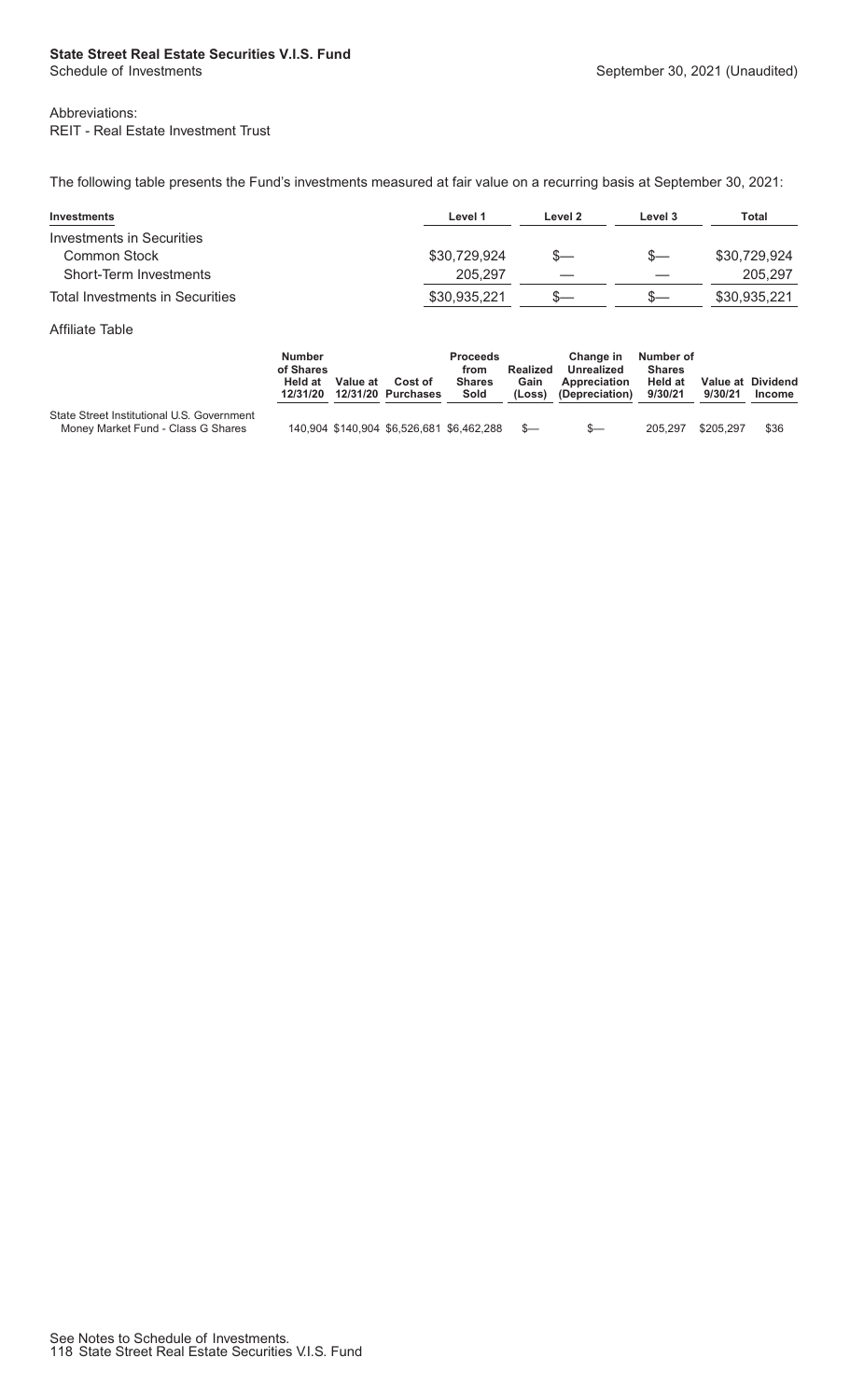### **State Street Variable Insurance Series Funds, Inc.**

**Security Valuation** Each Fund's investments are valued at fair value each day that the New York Stock Exchange ("NYSE") is open and, for financial reporting purposes, as of the report date should the reporting period end on a day that the NYSE is not open. Fair value is generally defined as the price a fund would receive to sell an asset or pay to transfer a liability in an orderly transaction between market participants at the measurement date. By its nature, a fair value price is a good faith estimate of the valuation in a current sale and may not reflect an actual market price. The investments of each Fund are valued pursuant to the policy and procedures developed by the Oversight Committee (the "Committee") and approved by the Board of Trustees (the "Board"). The Committee provides oversight of the valuation of investments for the Funds. The Board has responsibility for overseeing the determination of the fair value of investments.

Valuation techniques used to value each Fund's investments by major category are as follows:

- Equity investments traded on a recognized securities exchange for which market quotations are readily available are valued at the last sale price or official closing price, as applicable, on the primary market or exchange on which they trade. Equity investments traded on a recognized exchange for which there were no sales on that day are valued at the last published sale price or at fair value.
- Investments in registered investment companies (including money market funds) or other unitized pooled investment vehicles that are not traded on an exchange are valued at that day's published net asset value ("NAV") per share or unit.
- Government and municipal fixed income securities are generally valued using quotations from independent pricing services or brokers. Certain government inflation-indexed securities may require a calculated fair valuation as the cumulative inflation is contained within the price provided by the pricing service or broker. For these securities, the inflation component of the price is "cleaned" from the pricing service or broker price utilizing the published inflation factors in order to ensure proper accrual of income.
- Debt obligations (including short term investments and convertible debt securities) are valued using quotations from independent pricing services or brokers or are generally valued at the last reported evaluated prices.
- Exchange-traded futures contracts are valued at the closing settlement price on the primary market on which they are traded most extensively. Exchange-traded futures contracts traded on a recognized exchange for which there were no sales on that day are valued at the last reported sale price obtained from independent pricing services or brokers or at fair value.
- Swap agreements are valued daily based upon prices supplied by Board approved pricing vendors or through brokers. Depending on the product and terms of the transaction, the value of agreements is determined using a series of techniques including valuation models that incorporate a number of market data factors, such as discounted cash flows, yields, curves, trades and values of the underlying reference instruments. In the event SSGA Funds Management, Inc. (the "Adviser" or "SSGA FM") is unable to obtain an independent, third-party valuation the agreements will be fair valued.

In the event prices or quotations are not readily available or that the application of these valuation methods results in a price for an investment that is deemed to be not representative of the fair value of such investment, fair value will be determined in good faith by the Committee, in accordance with the valuation policy and procedures approved by the Board.

A "significant event" is an event that the Board believes, with a reasonably high degree of certainty, has caused the closing market prices of a Fund's portfolio securities to no longer reflect their value at the time of the Fund's NAV calculation. Fair value may be determined using an independent fair value service under valuation procedures approved by the Board. The independent fair value service takes into account multiple factors including, but not limited to, movements in the U.S. securities markets, certain depositary receipts, futures contracts and foreign currency exchange rates that have occurred subsequent to the close of foreign securities exchanges. The use of the independent fair value service or alternative fair valuation methods would result in the investments being classified within Level 2 of the fair value hierarchy. At September 30, 2021, the independent fair value service was used for certain foreign securities in certain Funds/Portfolios, and these securities were classified within Level 2 of the fair value hierarchy.

The Funds value their assets and liabilities at fair value using a fair value hierarchy consisting of three broad levels that prioritize the inputs to valuation techniques giving the highest priority to readily available unadjusted quoted prices in active markets for identical assets or liabilities (Level 1 measurements) and the lowest priority to unobservable inputs (Level 3 measurements) when market prices are not readily available or reliable. The categorization of a value determined for an investment within the hierarchy is based upon the pricing transparency of the investment and is not necessarily an indication of the risk associated with investing in it.

The three levels of the fair value hierarchy are as follows:

- Level 1 Unadjusted quoted prices in active markets for identical assets or liabilities;
- Level 2 Inputs other than quoted prices included within Level 1 that are observable for the asset or liability either directly or indirectly, including quoted prices for similar assets or liabilities in active markets, quoted prices for identical or similar assets or liabilities in markets that are not considered to be active, inputs other than quoted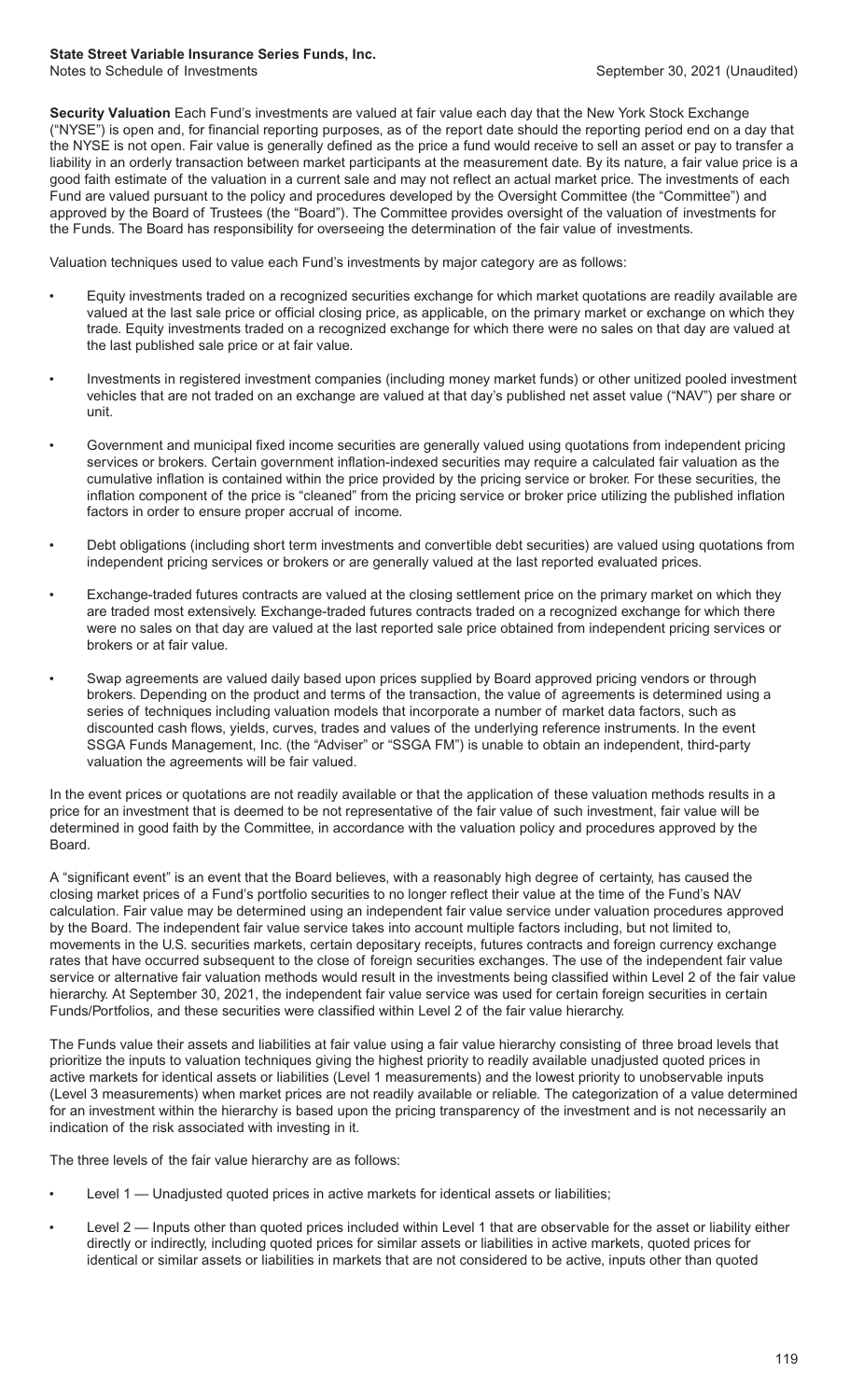prices that are observable for the asset or liability (such as exchange rates, financing terms, interest rates, yield curves, volatilities, prepayment speeds, loss severities, credit risks and default rates) or other market-corroborated inputs; and

Level 3 — Unobservable inputs for the asset or liability, including the Committee's assumptions used in determining the fair value of investments.

The value of each Fund's investments according to the fair value hierarchy as of September 30, 2021 is disclosed in each Fund's Schedule of Investments.

#### **Futures Contracts**

Each Fund may enter into futures contracts to meet its objectives. A futures contract is a standardized, exchange-traded agreement to buy or sell a financial instrument at a set price on a future date. Upon entering into a futures contract, a Fund is required to deposit with the broker, cash or securities in an amount equal to the minimum initial margin requirements of the clearing house. Securities deposited, if any, are designated on the Schedule of Investments and cash deposited, if any, is shown as Net cash collateral on deposit with broker for future contracts on the Statement of Assets and Liabilities. Subsequent payments are made or received by a Fund equal to the daily change in the contract value, accumulated, exchange rates, and/or other transactional fees. The accumulation of those payments are recorded as variation margin receivable or payable with a corresponding offset to unrealized gains or losses. A Fund recognizes a realized gain or loss when the contract is closed.

Losses may arise if the value of a futures contract decreases due to unfavorable changes in the market rates or values of the underlying instrument during the term of the contract or if the counterparty does not perform under the contract. The use of futures contracts also involves the risk that the movements in the price of the futures contracts do not correlate with the movement of the assets underlying such contracts.

During the period ended September 30, 2021, the following Funds entered into futures contracts for strategies listed below:

State Street U.S. Equity V.I.S. Fund Equitization of cash State Street S&P 500 Index V.I.S. Fund Equitization of cash State Street Premier Growth Equity V.I.S. Fund Equitization of Cash State Street Small-Cap Equity V.I.S. Fund Equitization of cash State Street Income V.I.S. Fund Management of Interest Rate Risk State Street Total Return V.I.S. Fund Equitization of cash

**Fund Strategies**

### **Credit Default Swaps**

During the period ended September 30, 2021, the State Street Income V.I.S. Fund engaged in credit default swaps to manage credit risk. When the Fund is the buyer in a credit default swap contract, the Fund is entitled to receive the par (or other agreed upon) value (full notional value) of a referenced debt obligation (or basket of debt obligations) from the counterparty (or central clearing party ("CCP") in the case of a centrally cleared swap) to the contract if a credit event by a third party, such as a U.S. or foreign corporate issuer or sovereign issuer, on the debt obligation occurs. In return, the Fund pays the counterparty a periodic stream of payments over the term of the contract provided that no credit event has occurred. If no credit event occurs, the Fund loses its investment and recovers nothing. However, if a credit event occurs, the Fund receives full notional value for a referenced debt obligation that may have little or no value. When the Fund is the seller of a credit default swap, it receives a fixed rate of income throughout the term of the contract, provided there is no credit event. If a credit event occurs, the Fund is obligated to pay the notional amount of the swap and in certain instances take delivery of securities of the reference entity upon the occurrence of a credit event, as defined under the terms of that particular swap agreement. Credit events are contract specific but may include bankruptcy, failure to pay, restructuring, obligation acceleration and repudiation/moratorium. If the Fund is a seller of protection and a credit event occurs, the maximum potential amount of future payments that the Fund could be required to make would be an amount equal to the notional amount of the agreement. This potential amount would be partially offset by any recovery value of the respective referenced obligation, or net amount received from the settlement of a buy protection credit default swap agreement entered into by the Fund for the same referenced obligation. As the seller, the Fund may create economic leverage to its portfolio because, in addition to its total net assets, the Fund is subject to investment exposure on the notional amount of the swap. The interest fee paid or received on the swap, which is based on a specified interest rate on a fixed notional amount, is accrued daily as a component of unrealized appreciation (depreciation) and is recorded as realized gain upon receipt or realized loss upon payment. The Fund also records an increase or decrease to unrealized appreciation (depreciation) in an amount equal to the daily valuation. For centrally cleared swaps, the daily change in valuation is recorded as a receivable or payable for variation margin and settled in cash with the CCP daily. All upfront payments, if any, are amortized over the life of the swap as realized gains or losses. Those upfront payments that are paid or received, typically for non-centrally cleared swaps, are recorded as other assets or other liabilities, respectively, net of amortization. For financial reporting purposes, unamortized upfront payments, if any, are netted with unrealized appreciation or depreciation on swaps to determine the market value of swaps. The Fund segregates assets in the form of cash or liquid securities in an amount equal to the notional amount of the credit default swaps of which it is the seller. The Fund segregates assets in the form of cash or liquid securities in an amount equal to any unrealized depreciation of the credit default swaps of which it is the buyer, marked to market on a daily basis. Credit default swaps involve greater risks than if the Fund had invested in the referenced debt obligation directly. If the Fund is a buyer of a credit default swap and no